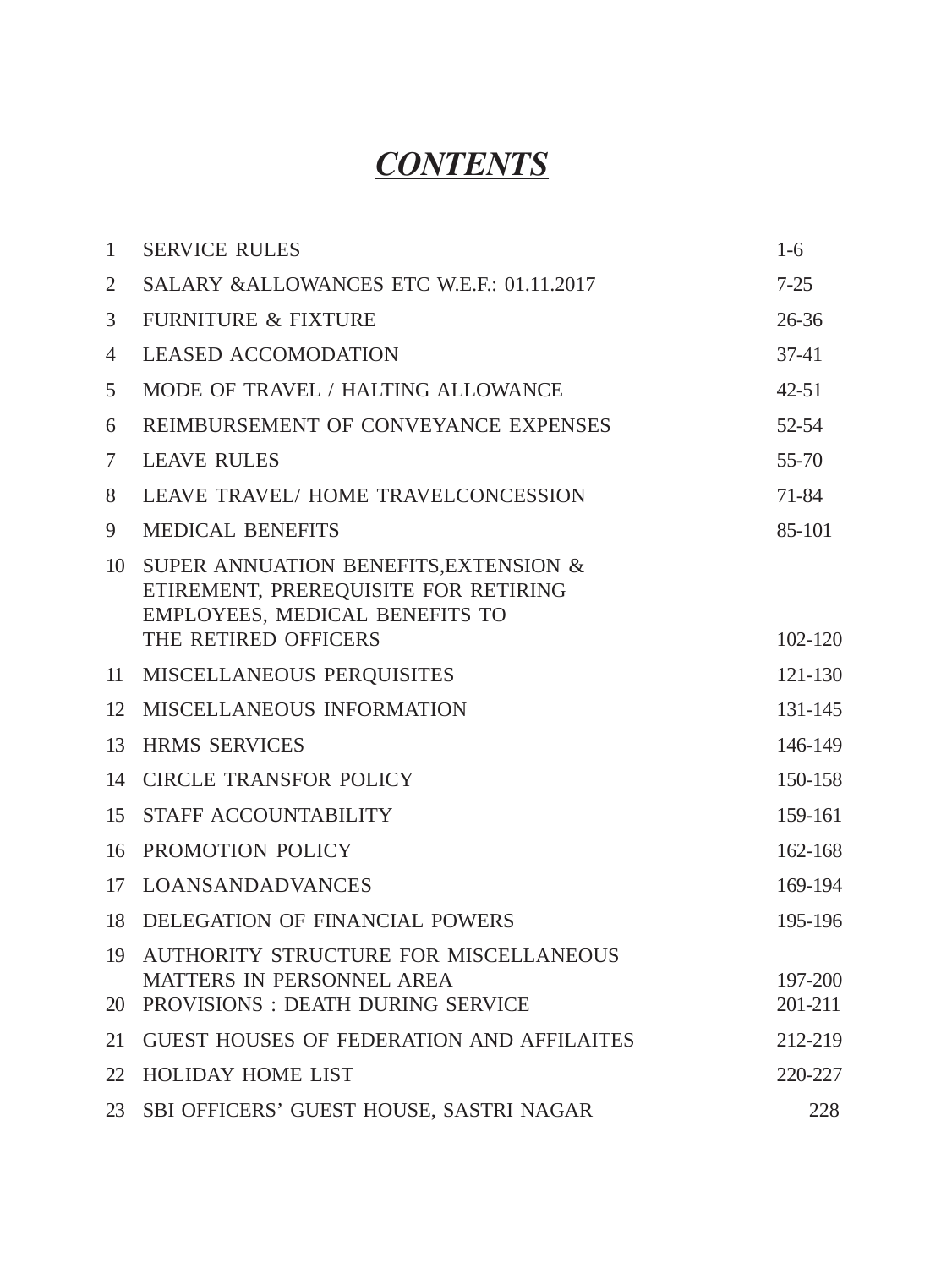# **SERVICE RULES**

# **STATE BANK OF INDIA OFFICERS SERVICE RULES -1992 SOME OFTHE IMPORTANT CONDUCT RULES SERVICE RULES, DISCIPLINARY, VIGILANCE MATTERS GIST/**

#### **APPLICATION OF IMPORTANT SBI OFFICERS SERVICE RULES 1992**

#### **Rule Gist / Application**

- 19(3). In case disciplinary proceedings under the relevant rules of service have been initiated against an officer before he ceases to be in the Banks service by the operation of, or by virtue any of the said rules or the provision of these rules, the disciplinary proceedings may, at the discretion of the MD, be continued and concluded by the authority by which the proceeding were initiated in the manner provided for in the said rules as if the officer continues to be in service, so that he shall be deemed to be in service only for the purpose of the continuance and conclusion of such proceedings.
- 20(2)(a) .No officer can leave /discontinue or resign from his service if disciplinary proceedings are pending against him. b) Disciplinary proceedings deemed to be pending if notice of suspension / show cause has been issued.
- NOTE: If a notice of order of suspension has been signed by the competent authority and put on a course of transmission, it will be deemed to have been issued.
- 20(3). If an officer is permanently incapacitated, bank reserves the right to terminate his services without notice or notice money.
- 50(1). Every officer shall confirm to and abide by these rules and shall observe/ comply with and obey all lawful and reasonable order and directions which may from time to time be given to him by any person under whose jurisdiction/ superintendence or control he may be for the time being be placed.
- 50(2). Every officer shall undertake and perform his duties as an official of the Bank in such capacity and at such place as he may from time to time be directed by the Bank.
- 50(3). No officer shall, in the performance of his official duties or in the exercise of powers conferred on him, act otherwise than in his best judgment except when he is acting under the direction of his official superior. Provided wherever such directions are oral in nature the same shall be confirmed in writing by his superior officer.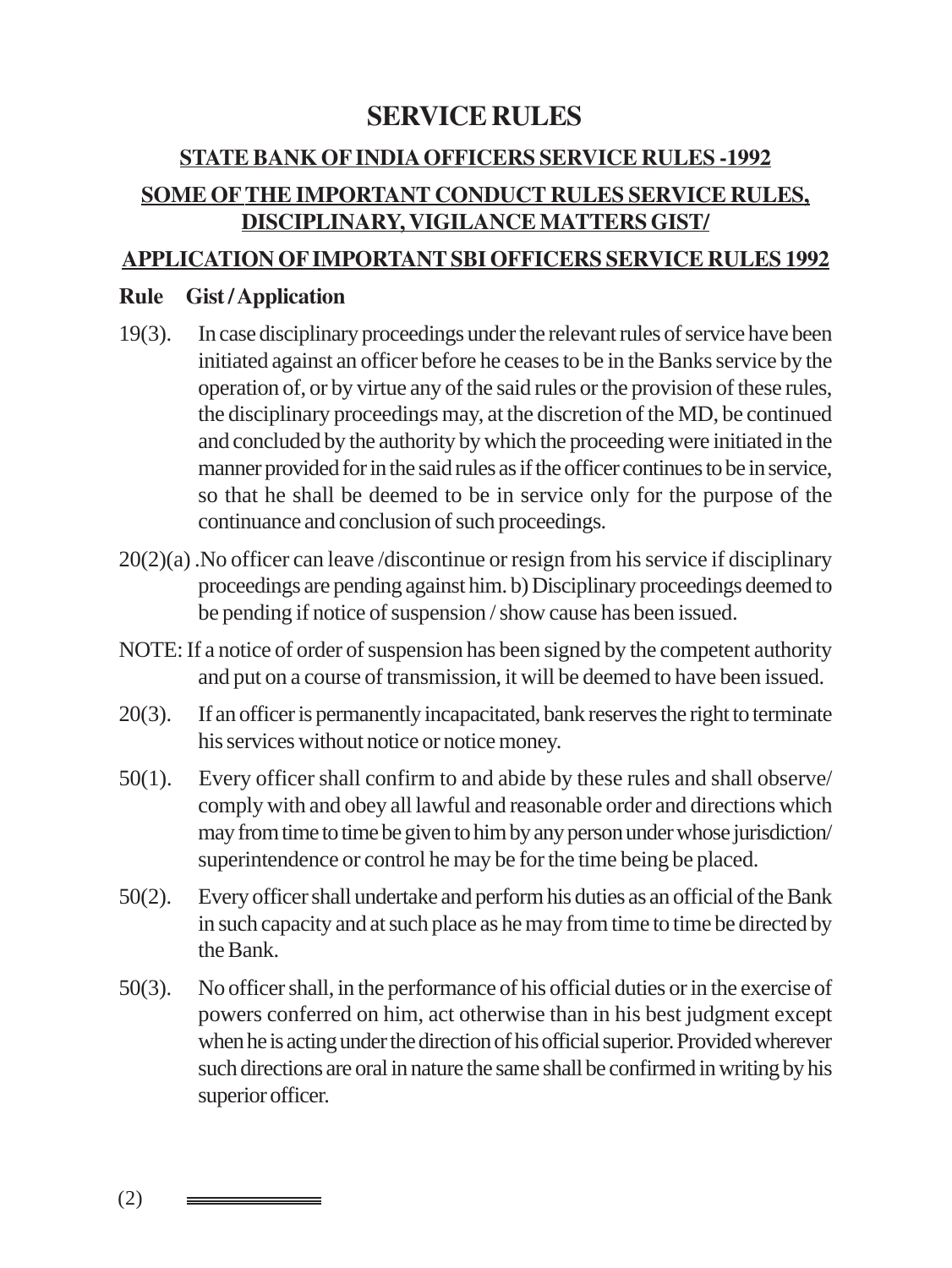- 50(4). Every officer shall, at all times, take all possible steps to ensure and protect the interests of the Bank and discharge his duties with utmost integrity, honesty, devotion and diligence, and do nothing which is unbecoming of a bank officer.
- 50(5). Every officer shall maintain good conduct and discipline and show courtesy and attention to all persons in all transactions and negotiations.
- 50(6). Every officer shall take all possible steps to ensure the integrity and devotion to duty of all persons for the time being under his control and authority.
- 51(1). No officer shall engage directly or indirectly in any trade or business or undertake any other employment except with the previous sanction of the competent authority.
- 51(4). No officer shall accept any payment, in the form of fee, remuneration, honorarium and the like in cash or kind for any work done by him for any public body or any private person without the sanction of the competent authority. However, for administrative guideline in the matter refer (e-Cir P&HRD Sl No. 141/2008-09 dated 11.06.2008).
- 52(1). No officer shall use his position or influence to secure employment for any person related by blood or marriage to the officer or to officer's wife.
- 52(3)(1).No officer shall grant on behalf of the bank any loan/ advance to himself/or his spouse /a Joint Hindu Family of which he or his spouse/ relative is a member. NOTE: "Term Loan or advance", "relative" and "specified securities" shall have the same meaning as given in SBI General Regulations 1955.
- 53. No officer shall take part in politics or political demonstrations or stand for election as member for a municipal council, district board or any legislative body.
- 56(1). Save as otherwise provided in this rule, no officer shall accept or permit any member of his family or any person acting on his behalf to accept any gift.
- 56(2). On occasions such as marriage, anniversaries, funerals or religious functions when the making of gifts is in conformity with the prevailing religious or social practice, an officer may accept gifts from his near relatives but he shall make a report to the competent authority if the value of gifts exceeds
- 57. No officer shall bring or attempt to bring any political or outside influence upon any superior authority to further own interest.
- 58(1). No officer shall absent himself from his duty or be late in attending office or leave the station without having first obtained the permission of the authority empowered to sanction leave. Provided that in unavoidable circumstances where availing of prior permission is not possible or is difficult, the permission

(3)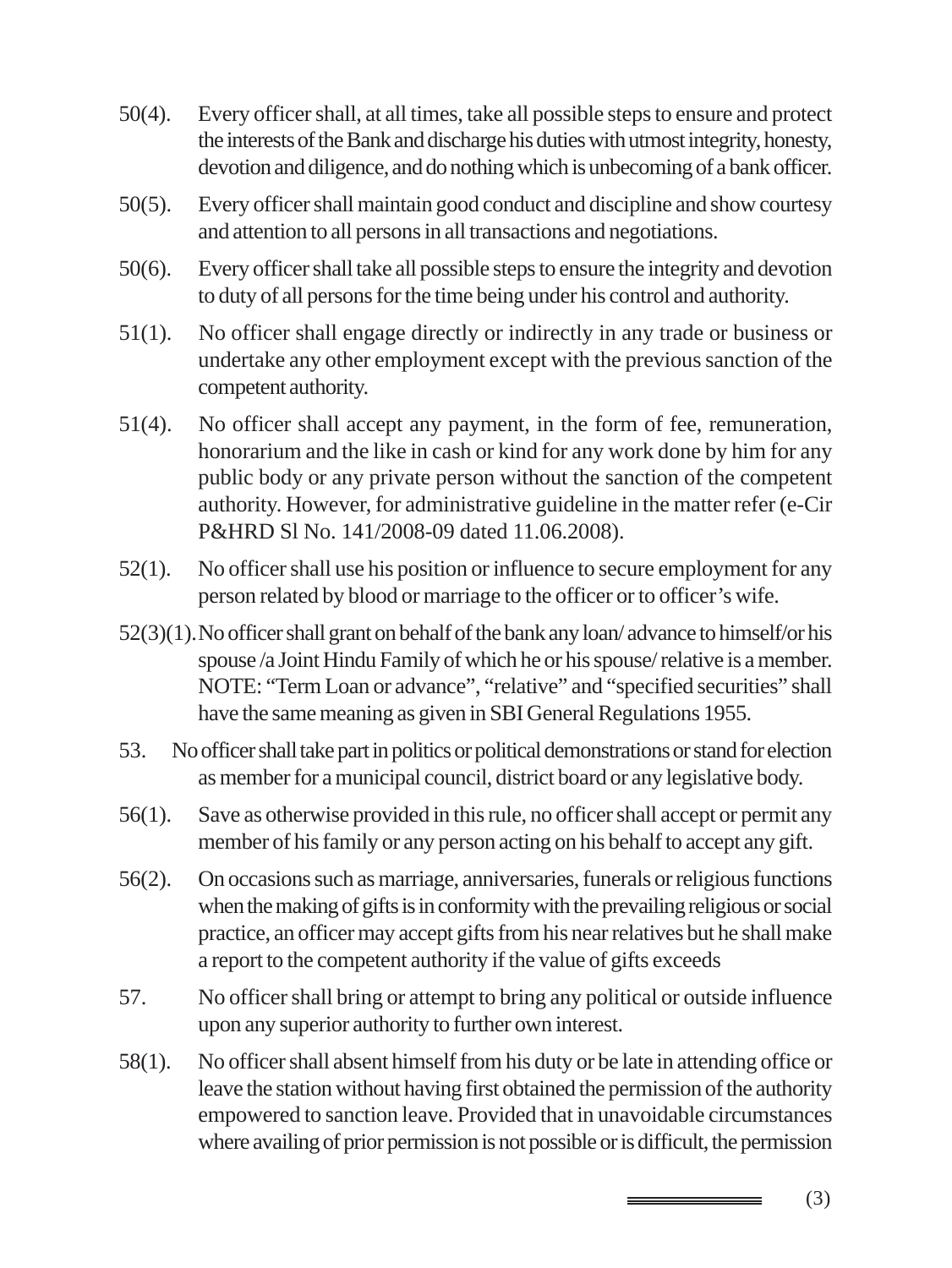may be obtained later subject to the satisfaction of the concerned authority that prior permission could not have been obtained.

- 59. It relates to borrowing, incurring debts, buying and selling shares, lending money and guarantee in individual capacity.
- 61. It relates to speculation, insolvency & indebtedness.

**NOTE:** Frequent purchase or sale of shares or securities of other investments shall be deemed to be speculation for the purpose of this rule.

- 62(2). Every officer shall every year submit are turn of his movable, immovable and valuable property including liquid assets like shares, debentures as on 31st March of that year to the Bank before the30th June of that year.
- 66 It relates to misconduct
- 67 It relates to Penalties Minor & Major Penalties.

#### **MINOR PENALTIES:**

- a) Censure
- b) Withholding increment of pay with or without cumulative effect.
- c) Withholding promotion.
- d) Recovery from pay if there is any pecuniary loss to the Bank.
- e) Reduction to a lower stage in time scale of pay not exceeding 3 years

#### **MAJOR PENALTIES:**

- f) Reduction to a lower stage in time scale of pay with further directions for permitting or postponing the future increments.
- g) Reduction to a lower grade or post.
- h) Compulsory Retirement.
- i) Removal from Service.
- j) Dismissal.
- 68 A(1) An officer may be placed under suspension by the Disciplinary Authority, (a) where a disciplinary proceeding against him is contemplated or is pending or (b) where a case against him in respect of any criminal offence is under investigation, inquiry or trial.
- 68 A(2) If an officer who is detained under custody whether on a criminal charge or otherwise for a period exceeding forty-eight hours is placed under Suspension

(4)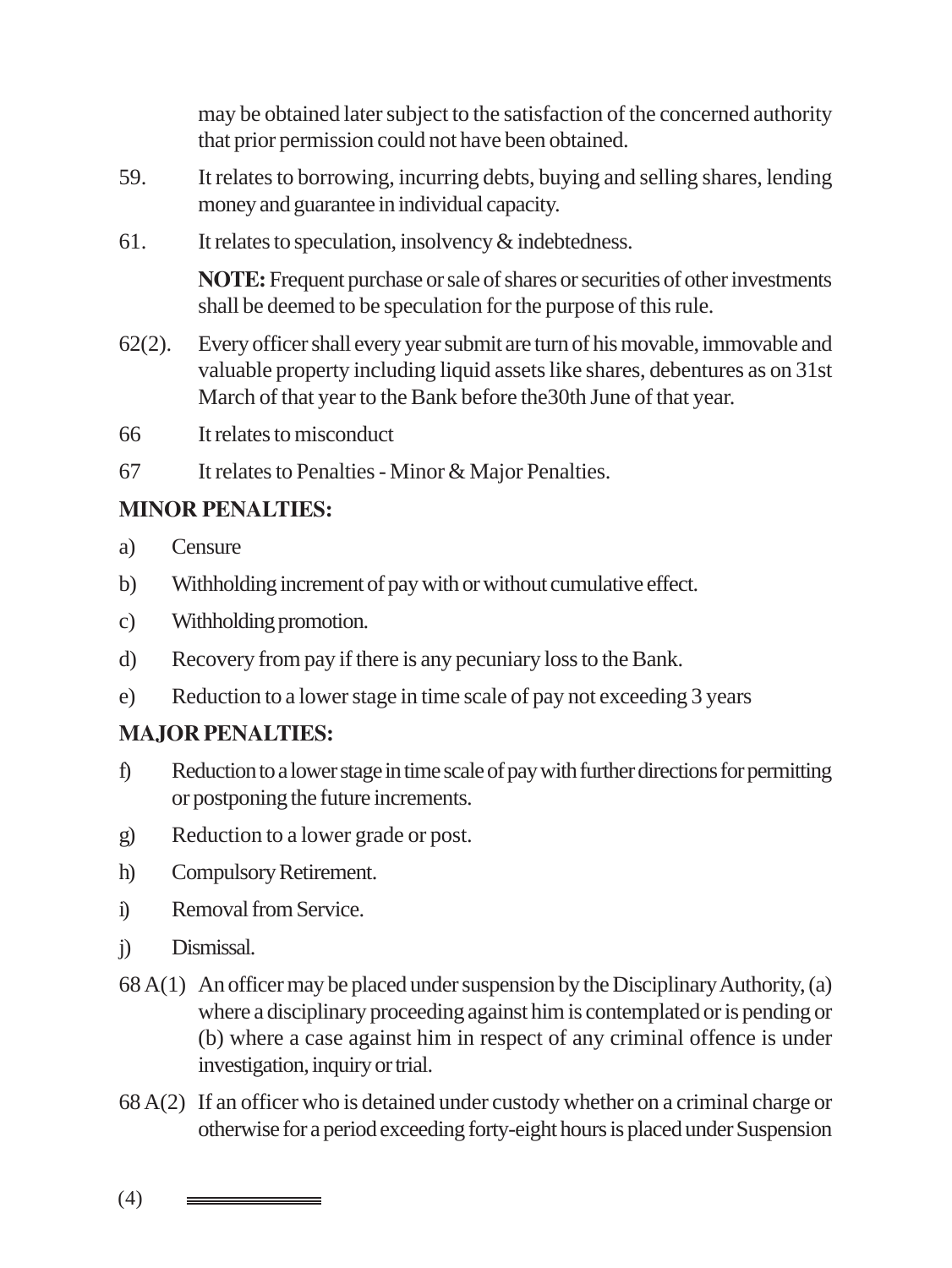by an order of the Disciplinary Authority. It shall be open to the DA to give effect to such Suspension from a retrospective date not earlier that the date of such detention or such conviction.

- 68 A(7) No employee of the Bank who is convicted of an offence involving moral turpitude is continued in the Banks service in compliance with the mandatory provisions of section 10(1) (b) (i) of the Banking Regulation Act, 1949. Such officer can be either dismissed or removed from the Banks service (e-Cir No. 533/2008-09 dated 02.12.2008).
- 69(1). An officer may appeal to the Appellate Authority against an order imposing upon him any of the penalties specified in rule 67(1) or against the order of suspension referred to in rule 68 A.
- 70. The bank shall consult the Central Vigilance Commission, whenever necessary, in respect of all disciplinary cases having vigilance angle.

#### **STAFF: OFFICERS (CIRCLE BASED OFFICERS) AMENDEMENT IN SBIOSR 1992:**

Central Board of the Bank in its meeting held on 15.07.2020 has approved the recruitment of Circle Based Officers (CBOs) with following amendments in the SBIOSR 1992 (SBIOSR).

Rule 3: In the Rules, after clause (e) insert the following: (ee) "Circle Cadre" shall in respect of a Circle in the Bank mean and imply the officers who have been recruited against vacancies declared by the Bank for this Circle. For the purpose of this clause the expression "Circle" shall mean the administrative units under the control of Local Head Office having control over one or more States of India, as per Gazette notification issued.

Rule 7(1) Placement of Officers: The post that an officer is to occupy at any time shall be decided by the competent authority. Provided however, where an officer has been selected against a vacancy declared for any Circle, such officer shall continue to occupy a post within such Circle as shall be decided by the competent authority.

Rule 47 Transferability and Deputation: Every officer is liable for transfer to any office or branch of the Bank or to any place or deputation to any other organisation, in India. Every officer who is selected against the vacancy declared for a Circle and therefore identified as belonging to that Circle Cadre is liable for transfer to any office or branch of the Bank within that Circle upto Senior Management Grade Scale IV. No such officer shall be entitled to seek any transfer to any Circle other than the Circle to whose cadre he/ she belongs.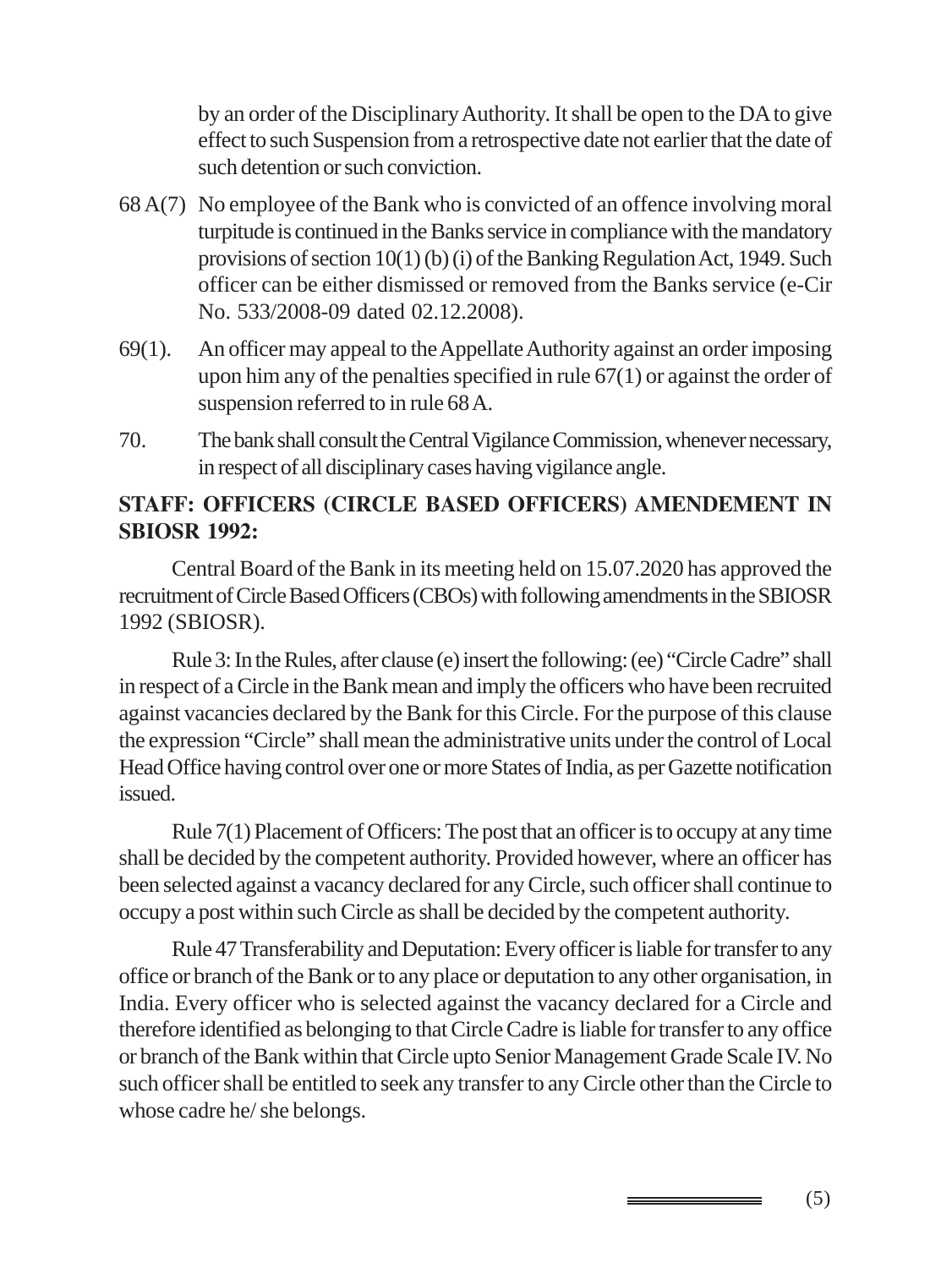In terms of Circular No. CDO/P&HRD-PM/45/2014-15 dated 25.09.2014 incidents like fraud, hacking, data leakage with the involvement of staff, initiation of "Major Penalty" proceedings for misconduct in the case of officers as per SBIOSR

Circular No. CDO/P&HRD-PM/18/2016-17 dated 10.05.2016

- (i) Effect and Interpretation of Punishments under SBIOSR in Disciplinary Proceedings.
- (ii) Sealed Cover Procedure
- (iii) Appeal & Review

The matter has been examined in detail and the guidelines are incorporated/elaborated in Annexures-I and I(A) to 1(E) of the circular.

# **NETWORK/CYBER SECURITY PROTOCOL DATA LEAKAGE / BREACHES TREATMENT AS MAJOR PENALTY**

# *Circular No. : CDO/P&HRD-PM/80/2016 - 17,Thursday,December 29,2016.*

In the CENMAC meeting held at this office on 25th October,2016 , it has been observed that " as a deterrent and to impress upon the seriousness and importance of adhering to cyber security related protocols ,norms ,it be examined whether data leakage /breaches etc can be made a " Major penalty" in code of conduct."

# **HR CODE OF CONDUCT : SOCIAL MEDIA USAGE POLICY**

### *Circular No.:* **CDO/P&HRD-PM/47/2020 - 21 Date: Fri 6 Nov 2020**

**CODE OF CONDUCT FOR EXPRESSING VIEWS IN SOCIAL MEDIA UNAUTHORIZEDLY FORWARDING OFFICIAL DOCUMENTS ON WHATSAPP:**It has come to notice that an internal document of the Bank, not meant for circulation, was going around recently in social media particularly in WhatsApp groups, even before it was officially circulated by the Bank, resulting in an embarrassing position for the Bank. The impropriety on the part of the employees who have posted or forwarded the document, even innocuously, can have adverse implications for the reputation of the Bank. Such action, therefore, constitutes violation of clause (xi) (c) of the 'Code of Conduct for Expressing Views in Social Media' circulated vide e-circular no. CDO/E&BC/SM/1/2018-19 dated June 8, 2018 which reads as "No employee of the Bank without obtaining prior written approval from his/her controller shall publish/ forward any official information/ circulars/ memorandum/ documents etc which are of the record of the Bank". The Bank had also, vide e-circular no. IT/GLOBALIT-PE1/ 13/2019-20 dated June 24, 2019 conveyed in explicit terms that WhatsApp is not a secure channel and should not be used as an official mode of communication. In this connection, it may be noted that there is no difference between posting and forwarding a message/document and the person forwarding it is equally responsible for his action.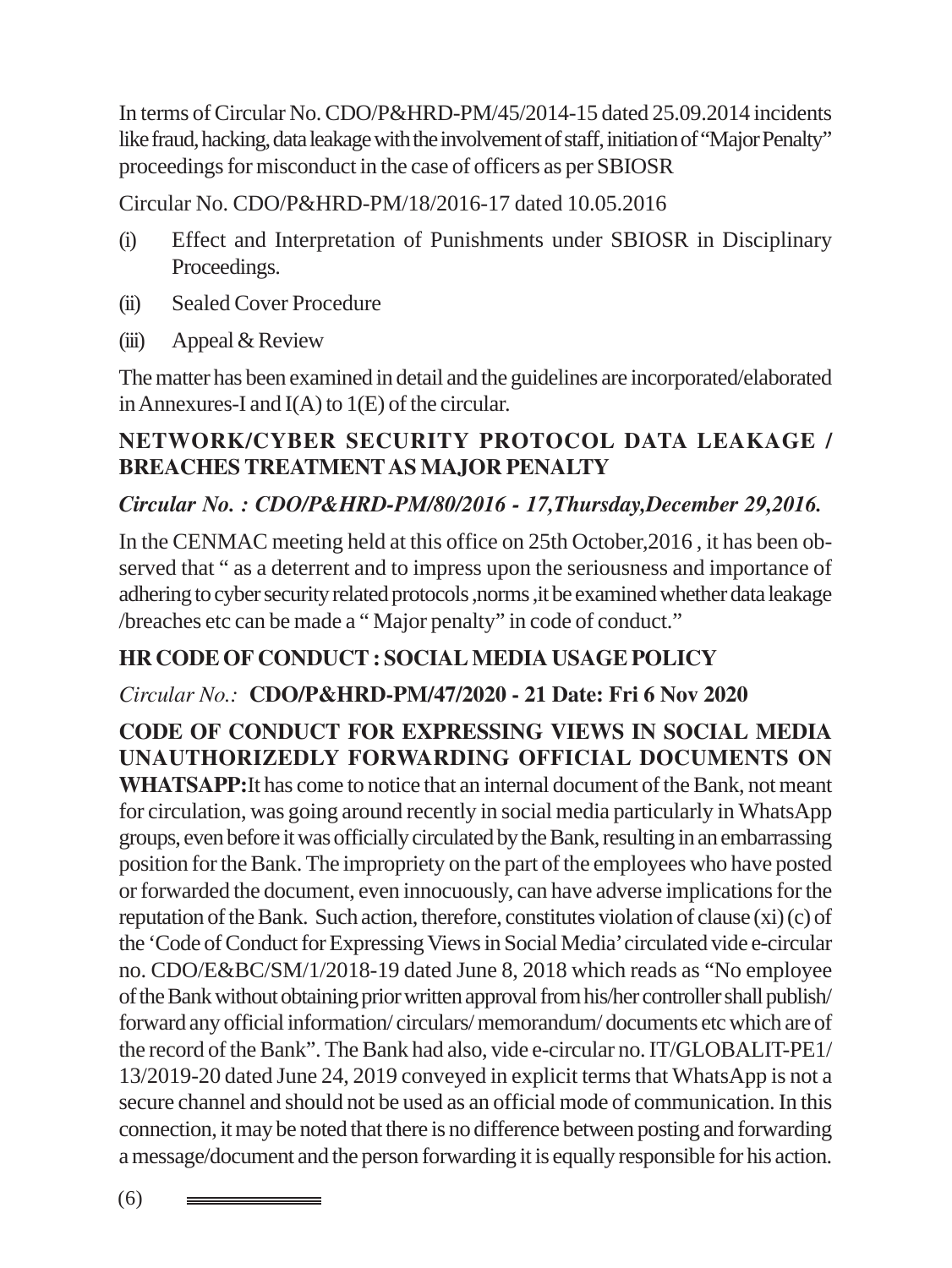# **STATE BANK OF INDIA OFFICERS'TERMS AND CONDITIONS OF SERVICE**

# **SALARY AND ALLOWANCES ETC**

## **W.E.F. 1. 11. 2017**

| <b>Bipartite</b>          | from           | <b>Basic Pay range</b> |            |
|---------------------------|----------------|------------------------|------------|
| 4 <sup>th</sup> Bipartite | w.e.f 01.02.84 | Rs. 1175               | Rs. 4600   |
| 5 <sup>th</sup> Bipartite | w.e.f 01.11.87 | Rs. 2100               | Rs. 7000   |
| 6 <sup>th</sup> Bipartite | w.e.f 01.11.92 | Rs. 4250               | Rs. 14000  |
| 7 <sup>th</sup> Bipartite | w.e.f 01.04.98 | Rs. 7100               | Rs. 21300  |
| 8 <sup>th</sup> Bipartite | w.e.f 01.11.02 | Rs. 10000              | Rs. 32600  |
| 9 <sup>th</sup> Bipartite | w.e.f 01.11.07 | Rs. 14500              | Rs. 52000  |
| 10th Bipartite            | w.e.f 01.11.12 | Rs. 23700              | Rs. 85000  |
| 11th Bipartite            | w.e.f 01.11.17 | Rs. 36000              | Rs. 129000 |

# **SCALE OF PAY:**

(Circular No.: CDO/P&HRD-IR/67/2020 - 21, Date: 21.12.2020)

| Scale I -   | 36000 -1490 (7) -46430 - 1740 (2)-49910- 1990 (7)- 63840 |
|-------------|----------------------------------------------------------|
| Scale II -  | 48170 - 1740 (1) - 49910 -1990 (10)- 69810               |
| Scale III - | 63840 - 1990 (5) - 73790 - 2220 (2) - 78230              |
| Scale IV-   | 76010 -2220 (4)-84890-2500 (2)-89890                     |
| Scale V -   | 89890 -2500 (2)- 94890 - 2730 (2)- 100350                |
| Scale VI-   | 104240 -2970 (4)- 116120                                 |
| Scale VII - | 116120-3220 (4)-129000                                   |

#### **Fitment:**

Fitment shall be stage-to-stage, i.e. on corresponding stages from 1st stage onwards and the increments shall fall on the anniversary date as usual.

#### **2. Stagnation Increments**

a) Officers in JM Grade Scale I who have moved to scale of pay for MMG Scale-II in terms of Regulation 5 (b) after reaching maximum of the higher scale are presently eligible for four stagnation increments. With effect from 1st November, 2017, these officers will be eligible for five stagnation increments.

(7)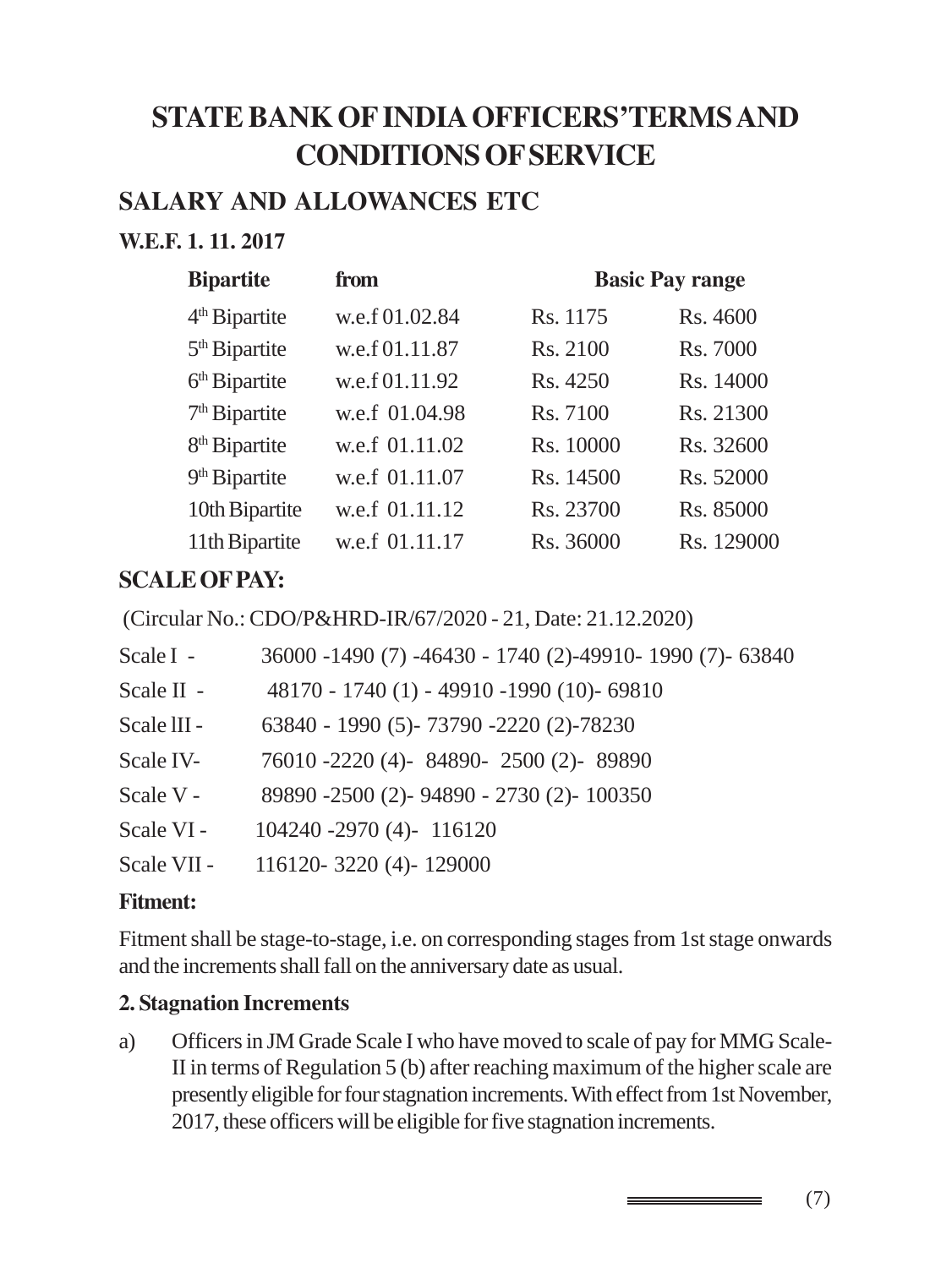The first four stagnation increments will be released after every two completed years of service, of which first two shall be Rs.1990/- each and next two shall be Rs. 2220/- each. The fifth stagnation increment of Rs. 2220/- will be released two years after receipt of fourth stagnation increment or w.e.f. 1st November 2017, whichever is later.

b) Officers in MMG Scale II who have moved to Scale of Pay for MMG Scale III in terms of Regulation 5 (b) after reaching maximum of higher scale are presently eligible for four stagnation increments. With effect from 1st November, 8th Joint Note on Officers Wage Revision 19 2017 these officers will be eligible for five stagnation increments.

First four stagnation increments of Rs. 2220/- will be released after every two completed years of service after reaching the maximum on the higher scale. The fifth stagnation increment of Rs. 2220/- will be released two years after release of fourth stagnation increment or w.e.f. 1st November, 2017, whichever is later.

c) Officers in substantive MMG Scale III i.e. those who are recruited in or promoted to MMG Scale III are presently eligible for five stagnation increments. These officers shall now be eligible for total six stagnation increments.

First four stagnation increments of Rs. 2220/- after every two completed years and next two increments of Rs. 2500/- each, two years after receipt of the fourth stagnation increment. The sixth stagnation increment of Rs. 2500/- will be released two years after release of fifth stagnation increment or w.e.f. 1st November 2017, whichever is later.

- d) Officers in SMG Scale IV are presently eligible for one stagnation increment of Rs. 2500/- two years after reaching maximum of scale. These officers will now be eligible for one additional stagnation increment of Rs. 2730/- after two years of receipt of first stagnation increment or w.e.f. 01.11.2017, whichever is later.
- e) Provided further that the Stagnation increment/s received by the Officers from Scale I to Scale IV who are/were in service of the banks as on 1st November, 2017 as per periodicity herein before would be readjusted from three year periodicity to two year periodicity from the date of reaching their maximum and officer shall be notionally eligible for stagnation increments w.e.f 01.11.2017 in terms of this Joint Note as per the revised periodicity which will qualify for superannuation benefits. However, monetary benefit on account of such revised and readjusted periodicity of stagnation increment/s shall be payable from 1st November, 2020 or the actual date of entitlement whichever is later.
- f) Officers in SMGS V shall be eligible for one stagnation increment of Rs. 2970/ - two years after reaching the maximum of scale or w.e.f. 01.11.2017, whichever is later.

(8)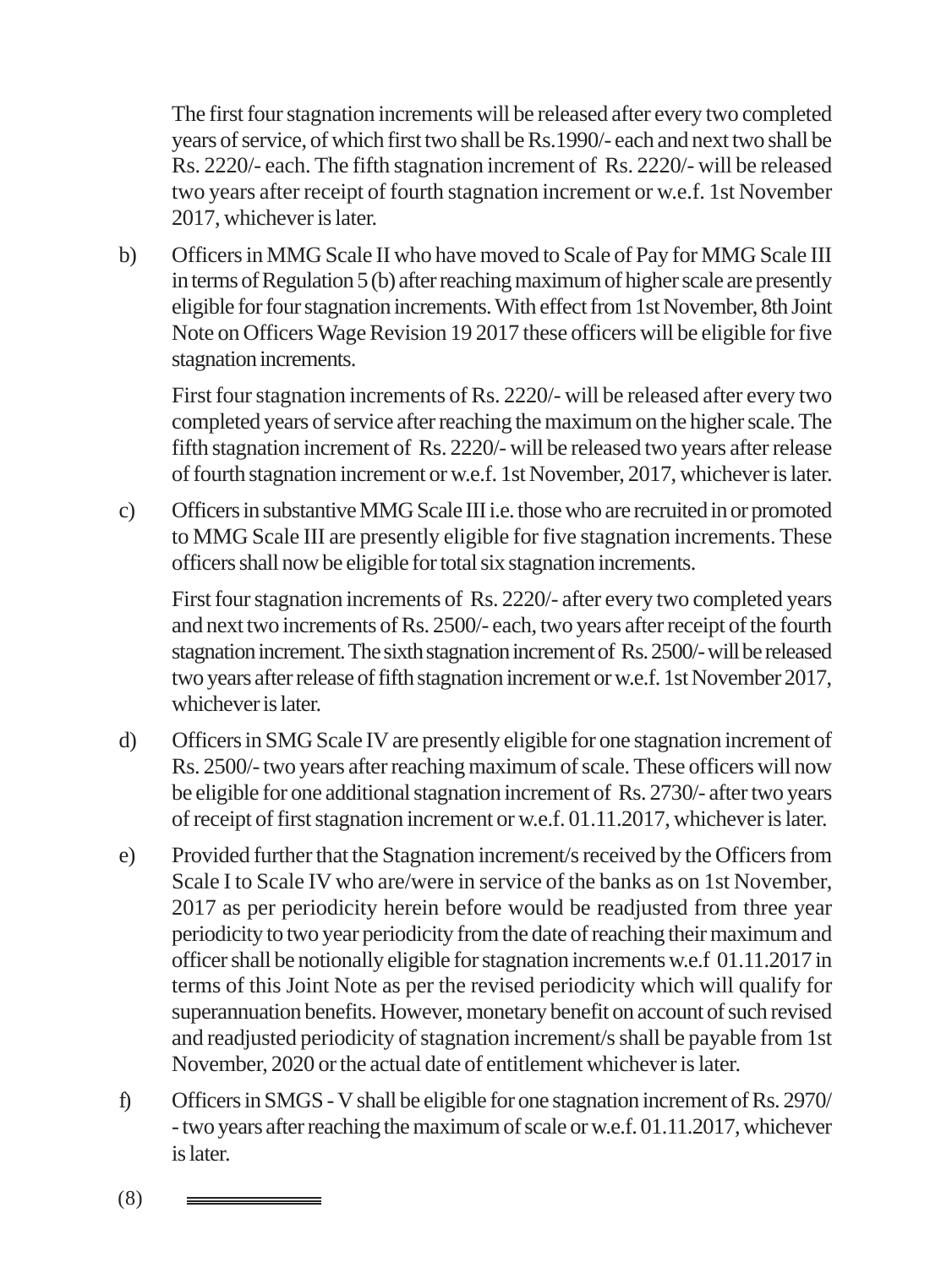#### **3. Dearness Allowance**

On and from 01.11.2017, Dearness Allowance shall be payable for every rise or fall of four points over 6352 points in the quarterly average of the All India Average Working Class Consumer Price Index (General) Base 1960=100 at 0.07% of Pay.

# **4. House Rent Allowance (w.e.f. 01.11.2017)**

i) Major "A" Class Cities and Project Area Centres in Group A : 9%

ii) Other places in Area I, and Project Area Centres in Group B and State of Goa : 8%

iii) Other places: 7%

Provided that if an officer produces a rent receipt, the House Rent Allowance payable to him/her shall be the actual rent paid by him/her for the residential accommodation in excess over 0.50 % of Pay in the first stage of the Scale of Pay in which he/she is placed with a maximum of 150 % of the House Rent Allowance payable as per aforesaid rates mentioned in Column II above.

Note: The claims of officer employees for House Rent Allowance linked to the cost of their ownership accommodation shall also be restricted to 150 % of House Rent Allowance as hitherto.

# **5. City Compensatory Allowance (w.e.f. 01.11.2017) Area Rate**

(i) Places in Area 1 and above; and in the State of Goa : Rs. 1, 400/- p.m.

(ii) Places with population of five lakhs and over and

State Capitals and Chandigarh, Puducherry and Port Blair: Rs. 1,150/- p.m.

# **6. Location Allowance (Non-CCA Centres) (w.e.f. 01.11.2017)**

Effective 01.11.2017 a fixed allowance of Rs.700/- p.m. is payable to all Officers posted in areas other than the areas that are eligible for CCA. This fixed allowance shall not be reckoned for payment of DA, superannuation benefits, viz, pension including NPS, PF and Gratuity.

# **7. Learning Allowance**

With effect from 01.11.2017, Officers shall be paid Learning Allowance of Rs. 600/- together with applicable Dearness Allowance thereon.

# **8. Special Allowance (w.e.f. 01.11.2017)**

With effect from 01.11.2017, officers shall be paid Special Allowance as under:

Scale I-III - 16.40% of Basic Pay + applicable Dearness Allowance thereon

Scale IV-V - 19 % of Basic Pay + applicable Dearness Allowance thereon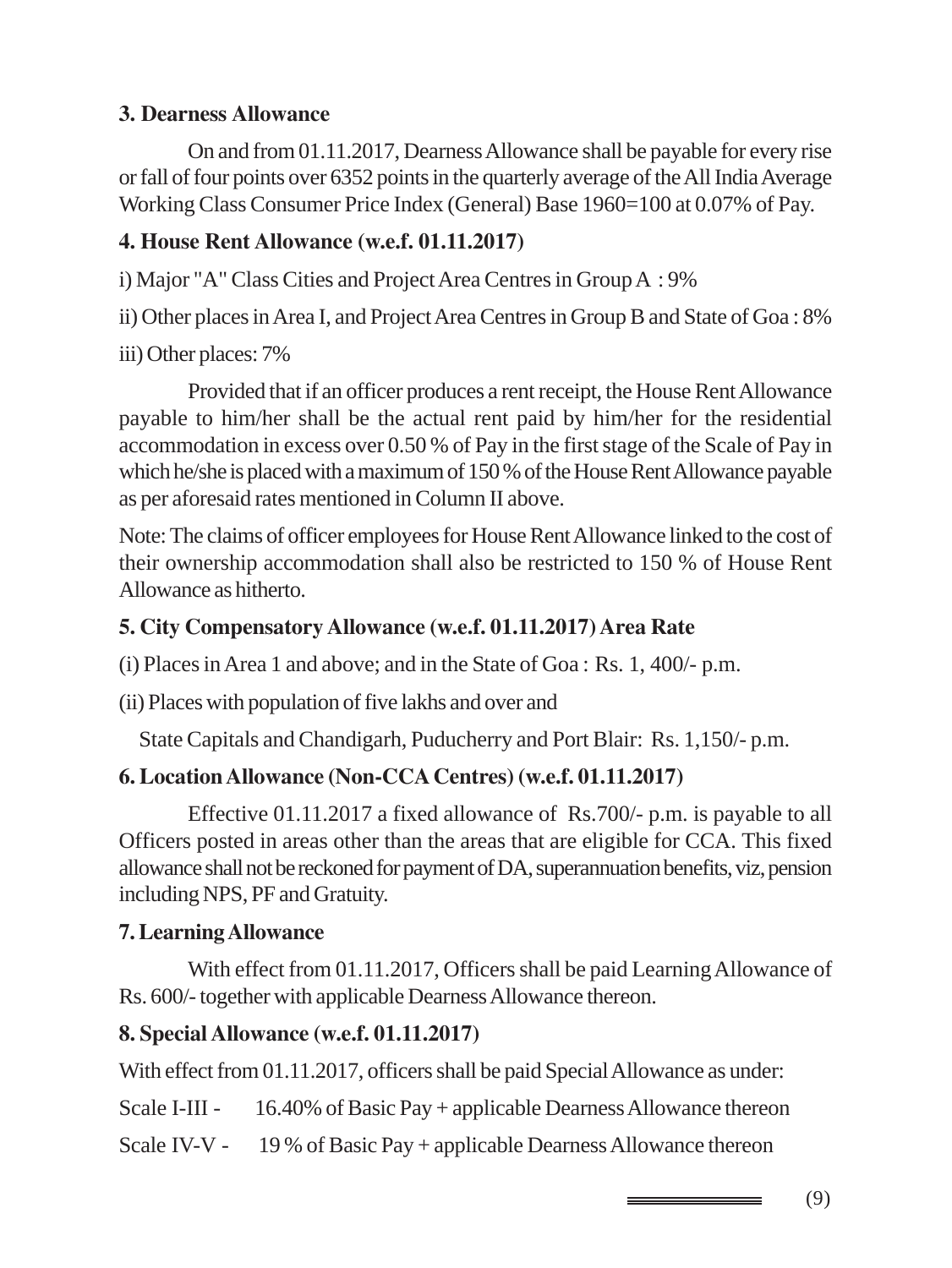Scale VI-VII - 20 % of Basic Pay + applicable Dearness Allowance thereon Note: The special allowance with applicable DA thereon shall not be reckoned for Superannuation benefits, viz, pension including NPS, PF and Gratuity

# **9. Pension (including State Bank of India)**

- a. As per extant regulations, pension payable to officers is based on the average of the emoluments drawn in the last ten months preceding the retirement of the officer in terms of Regulations 2 and 38 of the Pension Regulations. For the purpose of payment of pension, the Pay of the officer retiring on or after 1st November, 2017 will be taken on the basis of the Pay as is provided under this Settlement. However, in the case of officers who have retired from the services of the Banks, on or after 1st November, 2017 but before 31st August, 2018, since the period of preceding ten months will constitute Pay both under this Settlement as well as pertaining to Settlement dated 25th May, 2015, in such cases, the following procedure will be adopted for determining Pension payable to them.
- (i) For the period of ten months falling on and from 1st November, 2017, the actual Pay drawn by the officer under this Settlement; and (ii) For the period falling prior to 1st November, 2017, the actual Pay drawn by the officer plus Dearness Allowance at the rate of 47.80 percent thereon will be notionally reckoned as Pay for the purpose.

With effect from 1st November 2017, the Pay as defined under Clause 6 of this Settlement and drawn by the officers who are members of the Pension Fund shall be taken into consideration for the purpose of calculation of pension as per the Pension Fund Rules/ Regulations in force.

b. Option not to claim incremental commutation on revised basic pension Officers in service of the Banks as on 1st November 2017 and who have retired thereafter but before the date of this Settlement and who had opted for commutation of pension will have an option not to claim incremental commutation on revised basic pension.

# **c. Dearness Relief on Pension**

With effect from 1st November, 2017, in respect of officers who retired or died while in service on or after 1st November, 2017, Dearness Relief shall be payable at 0.07 % per slab on the Basic Pension or Family Pension or Invalid Pension or compassionate allowance as the case may be. Dearness Relief in the above manner shall be paid half yearly for every rise or fall of 4 points over 6352 points in the quarterly average of the All India Consumer Price Index for industrial workers in the series 1960=100.

(10)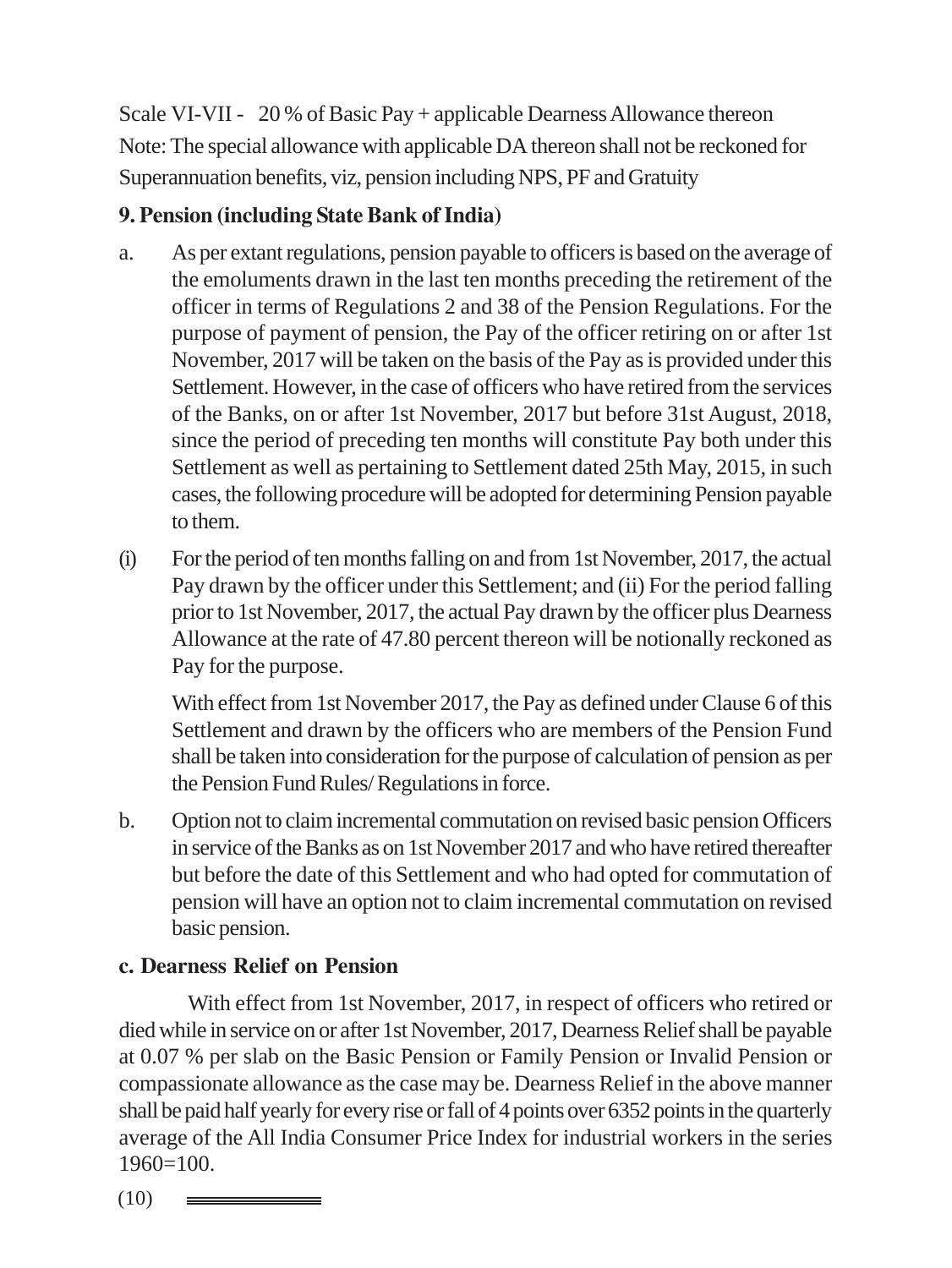### **10. Provident Fund**

- a) The Officers who are presently covered under the Bank Employees' Pension Regulations, 1995/96 shall continue to contribute 10% of the Pay towards Provident Fund and there shall be no matching contribution.
- b) Officers of State Bank of India will continue to be covered by Contributory Provident Fund Scheme as hitherto.
- c) Officers who are presently covered under Contributory Provident Fund Scheme who did not opt for Pension Scheme available under Joint Note dated 27th April 2010 shall continue under the Contributory Provident Fund Scheme as hitherto.

#### **11. New Pension Scheme**

- a) Officers except in State Bank of India, who are governed by New Pension Scheme w.e.f. 01.04.2010, will continue to contribute 10% of pay plus Dearness Allowance and the bank will make a contribution of 14% of pay plus Dearness Allowance from the date of signing of Joint Note subject to approval of the Government.
- b) Officers in State Bank of India who are governed by New Pension Scheme w.e.f 01.08.2010 will continue to contribute 10% of the pay + Dearness Allowance and the bank will make a contribution of 14% of Pay + Dearness Allowance from the date of signing of the Joint Note subject to approval of the Government
- c) The service charges by the Service Provider/Fund Manager of NPS will be borne by the bank from the FY 2021.

### **12. Recovery of House/Furniture Rent**

- (i) House rent recovery shall be @ 0.50% of the first stage of the scale of pay in which the officer is placed or the standard rent for the accommodation, whichever is less.
- (ii) Furniture rent recovery shall be @ 0.10 % of the first stage of the scale of pay in which the officer is placed.

#### **13. Fixed Personal Pay (w.e.f. 01.11.2017)**

Fixed Personal Pay together with House Rent Allowance shall be at the following rates and shall remain frozen for the entire period of service.

Increment Component (Rs.) DA as on 01.11.2017 (Rs.) Total F.P.P. payable (where Bank's accommodation is provided (Rs.)

| (A)  | (B) | (C)  |
|------|-----|------|
| 1990 | 53  | 2043 |

(11)

\_\_\_\_\_\_\_\_\_\_\_\_\_\_\_\_\_\_\_\_\_\_\_\_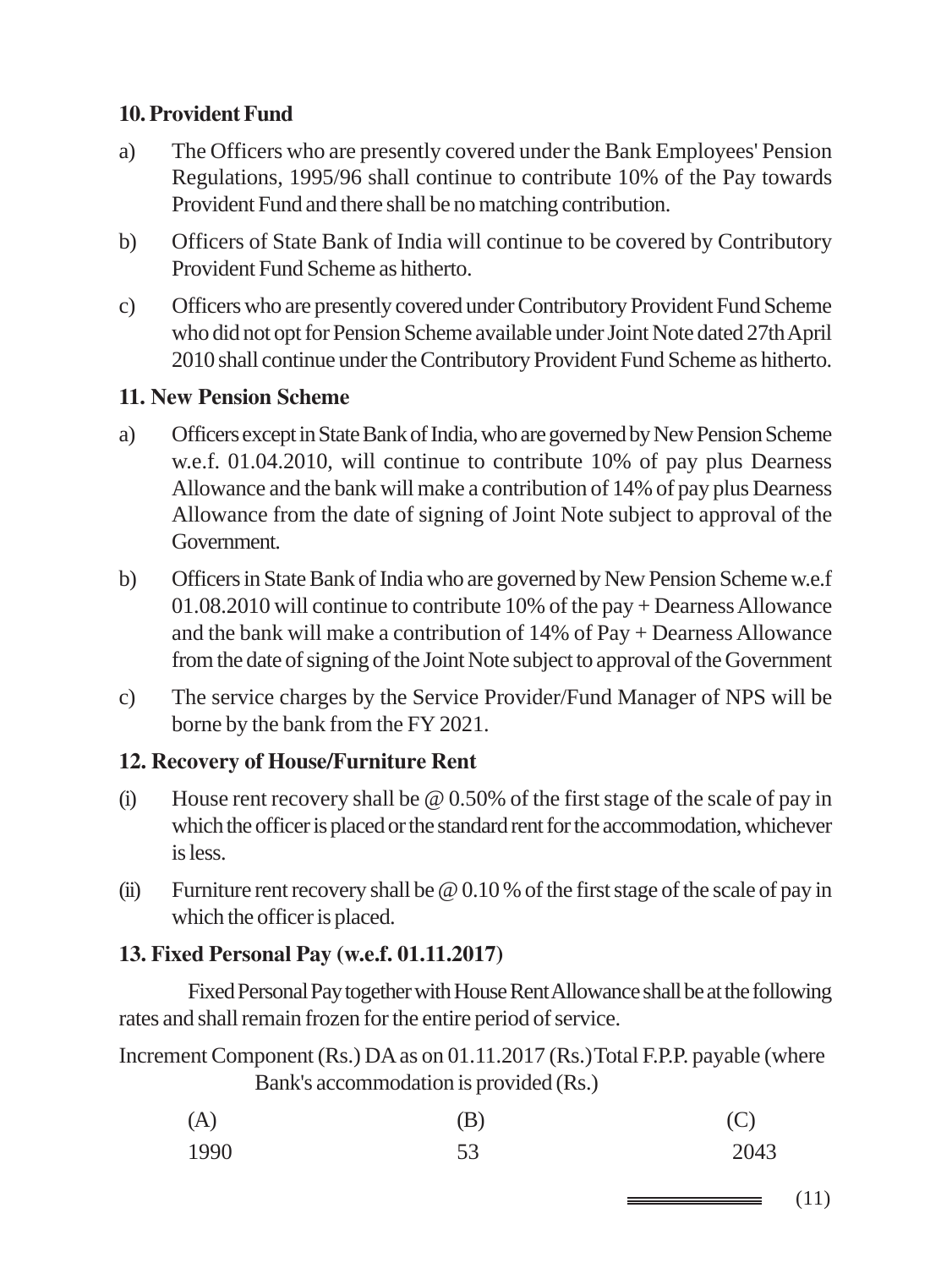| 2220 | 59 | 2279 |
|------|----|------|
| 2500 | 66 | 2566 |
| 2730 | 73 | 2803 |
| 2970 | 79 | 3049 |
| 3220 | 86 | 3306 |

#### **Note:**

- i. F.P.P. as indicated in "C" above shall be payable to those officer employees who are provided with bank's accommodation.
- ii. F.P.P. for officers eligible for House Rent Allowance shall be " $A$ " + "B" plus House Rent Allowance payable on the last increment of the relevant scale of pay.
- iii. The increment component of F.P.P. shall rank for superannuation benefits.
- iv. Only officers who were in the service of the bank on or before 01.11.93 will be eligible for F.P.P one year after reaching the maximum scale of pay they are placed.

Vide e Circular No. CDO/P&HRD-IR/42 of 2010 - 11 dated 06.10.2010 When an employee is promoted to a next higher cadre / scale after drawing FPP in the lower cadre / scale, then he would continue to get the same amount of FPP in the promoted scale (except when FPP is changed on wage revision) till such time he reaches the maximum in the promoted cadre / scale. On completion of stipulated one year at the maximum of the promoted cadre/ scale, he shall be sanctioned FPP as applicable to the higher cadre / scale in which he is placed.

# **14. Professional Qualification Pay (PQP) (w.e.f. 01.11.2017)**

(A) (i) Officers shall be eligible for professional qualification pay as under:

Those who have passed only CAIIB - Part I / JAIIB `1020/- p.m. one year after reaching top of the scale.

(ii) Those who have passed both parts of CAIIB -

a. Rs. 1020/- p.m. one year after reaching top of the scale.

b. Rs. 2550/- p.m. two years after reaching top of the scale.

(B) An Officer employee acquiring JAIIB/CAIIB (either or both parts) qualifications after reaching the maximum of the scale of pay, shall be granted from the date of acquiring such qualification the first installment of PQP and the release of subsequent installments of PQP shall be with reference to the date of release of first installment of PQP.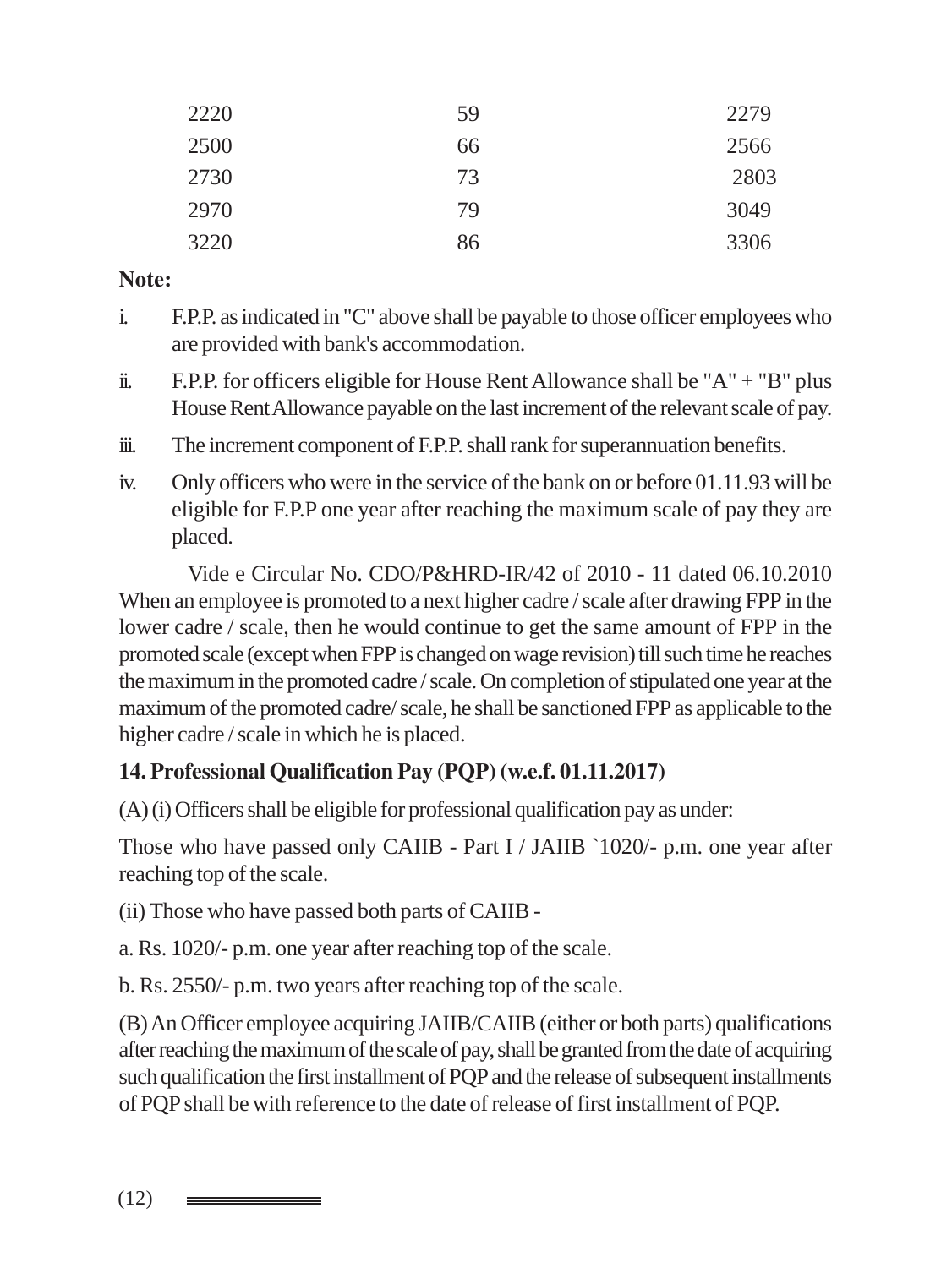#### **15. Other Allowances**

## **(i) Deputation Allowance (w.e.f. 01.11.2020)**

Deputation Allowance shall be at the following rates:

An officer deputed to serve outside the bank : - 7.75% of Pay with

a maximum of Rs. 6000/-

An officer deputed to an organization at the same place or to the training establishment of the bank : - 4% of Pay with a maximum of Rs. 3000/-

### **(ii) Hill and Fuel Allowance (w.e.f. 01.11.2017)**

#### Place Rate

(a) Places with an altitude of 1000 metres and above but less than 1500 metres and Mercara Town

2% of Pay subject to a maximum of Rs.1125/-p.m

- (b) Places with an altitude of 1500 metres and above but less than 3000 metres 2.5% of Pay subject to a maximum of Rs.1500/- p.m.
- (c) Places with an altitude of 3000 metre and above

5% of Pay subject to a maximum of Rs. 3000/-p.m

### **(iii) Special Area Allowance (w.e.f. 01.11.2017)**

At places where special area allowance is payable in terms of Regulation 23(ii) of Officers' Service Regulations, 1979/1982, the said allowance shall be payable at rates as in Annexure V.

### **15. Project Area Allowance**

On and from 01.11.2017, Project Area Compensatory Allowance shall be payable at the following rates:

Project Areas falling in Group A - Rs. 600/- p.m.

Project Areas falling in Group B - Rs. 525/- p.m.

### **16. Mid Academic Year Transfer Allowance (w.e.f. 01.11.2020)**

On and from 01.11.2020, Mid Academic Year Transfer Allowance shall be payable at Rs. 1650/- p.m. subject to other conditions.

### **17. Split Duty Allowance**

On and from 01.11.2017, Split Duty Allowance shall be payable at Rs. 300/- p.m.

(13)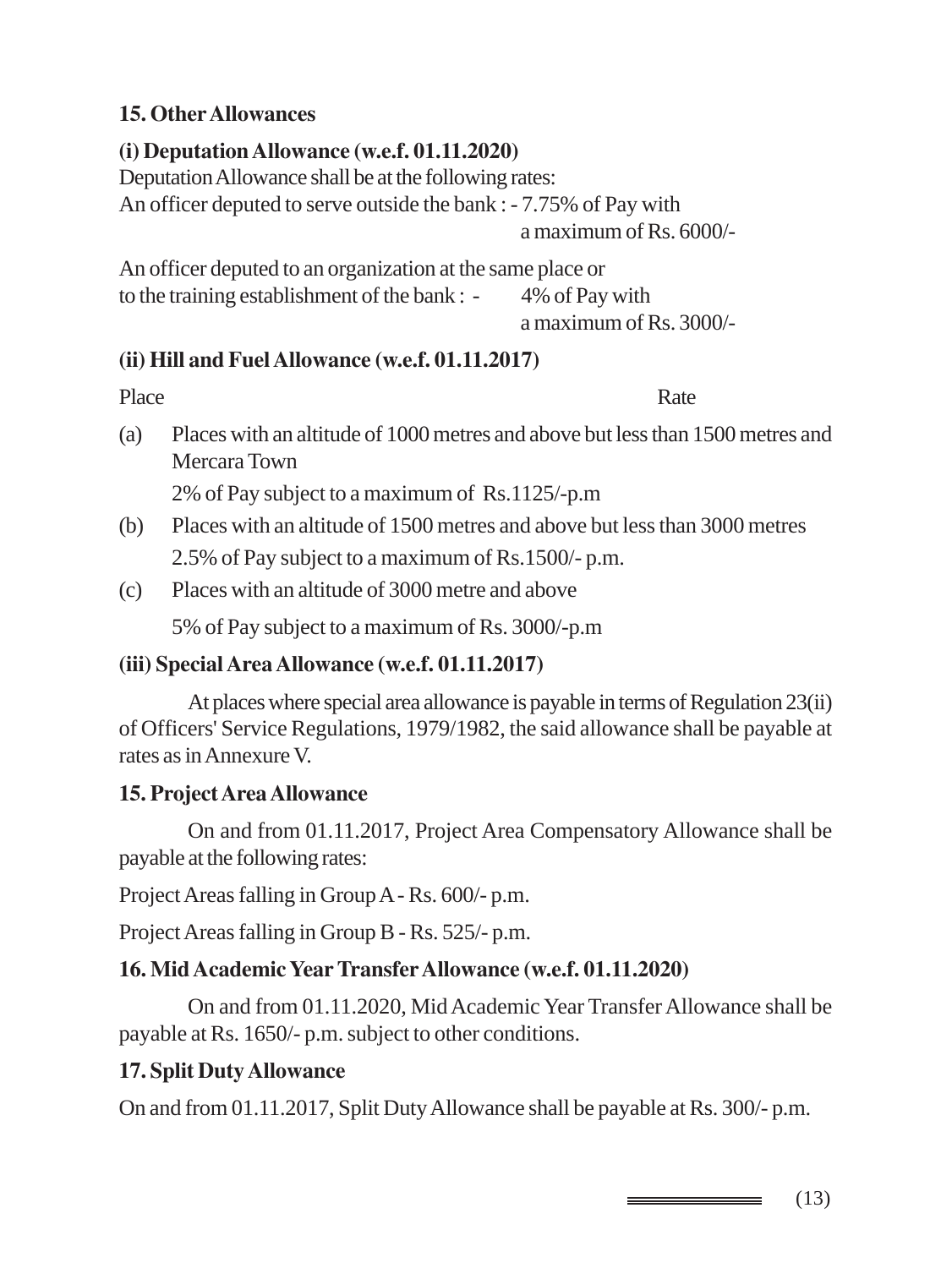# **Annexure - V**

#### **New Introduction**

### **1. Annual encashment of Privilege Leave:**

From the calendar year 2020, Privilege Leave encashment shall be permitted at the rate of 5 days for each calendar year at the time of any festival of the employee's choice. Employees who have completed 55 years of age as on 01.01.2020 and above shall be entitled to encash at the rate 7 days for each calendar year, till retirement as a one-time measure.

### **2. Performance Linked Incentive Scheme:**

The wages settled during wage revision at industry level are paid by all Banks uniformly, irrespective of the size of the Banks and their financial strength. In today's challenging environment, where there is stiff competition among Banks, a genuine need is felt to allow Banks to pay their employees something extra by way of encouragement as per the profitability and financial soundness of the respective Banks. In order to inculcate a sense of competition and also to reward the performance, the concept of Productivity Linked Pay was discussed and after discussions between the parties, it is agreed to introduce Performance Linked Incentive Scheme in Public Sector Banks which will be based on Operating Profit/ Net Profit of the individual bank (optional for private and foreign banks). The PLI shall be payable to all employees annually over and above the normal salary payable. The PLI matrix shall decide the amount payable to the employees (in number of days of pay  $=$  Basic  $+$  DA) depending on the annual performance of the Bank.

All the employees shall get the minimum number of days of pay as incentive depending on where in the matrix the Bank's performance fits in, broadly as per Matrix as under:

| Sr. No | Yo Y           |                     | Growth in Operating Profit No. of days for which Salary |
|--------|----------------|---------------------|---------------------------------------------------------|
|        |                |                     | $(Basic + DA)$ shall be paid                            |
| 1      | $<$ 5%         | Nil                 |                                                         |
| 2      | 5% to 10%      | 5 days              |                                                         |
| 3      | $>10\%$ to 15% | $10 \text{ days}$ * |                                                         |
| 4      | $>15\%$        | $15 \text{ days}^*$ |                                                         |
|        |                |                     |                                                         |

\*3rd and 4th slabs are payable only if the Bank has Net Profit. If a Bank has growth in Operating Profit of 5% & more, but there is no Net Profit, then minimum 2nd slab of 5 days will be payable.

(The PU will be applicable from FY-2020-21 )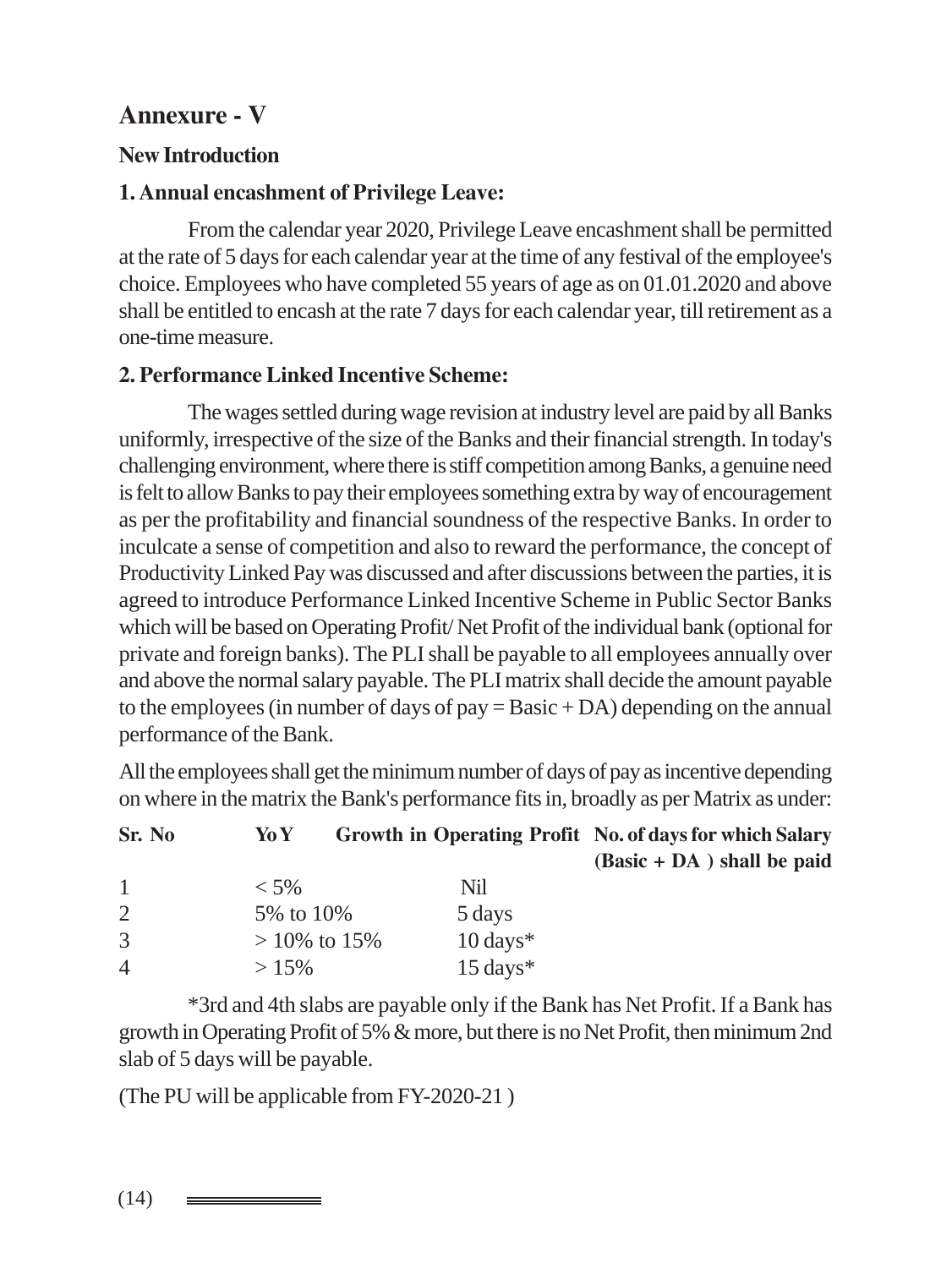#### **3. Family Pension**

Subject to approval by the Government, It is agreed that family pension shall be payable at the uniform rate of 30 percent of the Pay of the deceased employee and that there shall be no ceiling on family pension. It is agreed that these provisions, when approved by the Government shall apply to SBI also.+

| <b>Stages</b>  | <b>JMGS I</b>   |                |                         | <b>MMGS II</b> | <b>MMGS III</b> |                |  |  |  |
|----------------|-----------------|----------------|-------------------------|----------------|-----------------|----------------|--|--|--|
|                | <b>EXISTING</b> | <b>REVISED</b> | <b>EXISTING REVISED</b> |                | <b>EXISTING</b> | <b>REVISED</b> |  |  |  |
| $\mathbf{1}$   | 23700           | 36000          | 31705                   | 48170          | 42020           | 63840          |  |  |  |
| $\overline{2}$ | 24680           | 37490          | 32850                   | 49910          | 43330           | 65830          |  |  |  |
| $\overline{3}$ | 25660           | 38980          | 34160                   | 51900          | 44640           | 67820          |  |  |  |
| $\overline{4}$ | 26640           | 40470          | 35470                   | 53890          | 45950           | 69810          |  |  |  |
| 5              | 27620           | 41960          | 36780                   | 55880          | 47260           | 71800          |  |  |  |
| 6              | 28600           | 43450          | 38090                   | 57870          | 48570           | 73790          |  |  |  |
| $\overline{7}$ | 29580           | 44940          | 39400                   | 59860          | 50030           | 76010          |  |  |  |
| 8              | 30560           | 46430          | 40710                   | 61850          | 51490           | 78230          |  |  |  |
| 9              | 31705           | 48170          | 42020                   | 63840          |                 |                |  |  |  |
| 10             | 32850           | 49910          | 43330                   | 65830          |                 |                |  |  |  |
| 11             | 34160           | 51900          | 44640                   | 67820          |                 |                |  |  |  |
| 12             | 35470           | 53890          | 45950                   | 69810          |                 |                |  |  |  |
| 13             | 36780           | 55880          | 47260                   | 71800          |                 |                |  |  |  |
| 14             | 38090           | 57870          | 48570                   | 73790          |                 |                |  |  |  |
| 15             | 39400           | 59860          | 50030                   | 76010          |                 |                |  |  |  |
| 16             | 40710           | 61850          | 51490                   | 78230          |                 |                |  |  |  |
| 17             | 42020           | 63840          |                         |                |                 |                |  |  |  |
| 18             | 43330           | 65830          |                         |                |                 |                |  |  |  |
| 19             | 44640           | 67820          |                         |                |                 |                |  |  |  |
| 20             | 45950           | 69810          |                         |                |                 |                |  |  |  |
| $stag + 1$     | 47260           | 71800          | 52950                   | 80450          | 52950           | 80450          |  |  |  |
| stag $+2$      | 48570           | 73790          | 54410                   | 82670          | 54410           | 82670          |  |  |  |
| stag $+3$      | 50030           | 76010          | 55870                   | 84890          | 55870           | 84890          |  |  |  |
| stag $+4$      | 51490           | 78230          | 57330                   | 87110          | 57330           | 87110          |  |  |  |
| stag $+5$      | $\overline{a}$  | 80450          |                         | 89330          | 58790           | 89610          |  |  |  |
| stag $+6$      |                 |                |                         |                | $---$           | 92110          |  |  |  |

#### **EXISTING & REVISED PAY SCALES: OFFICERS (Scale I, II, III)**

(15)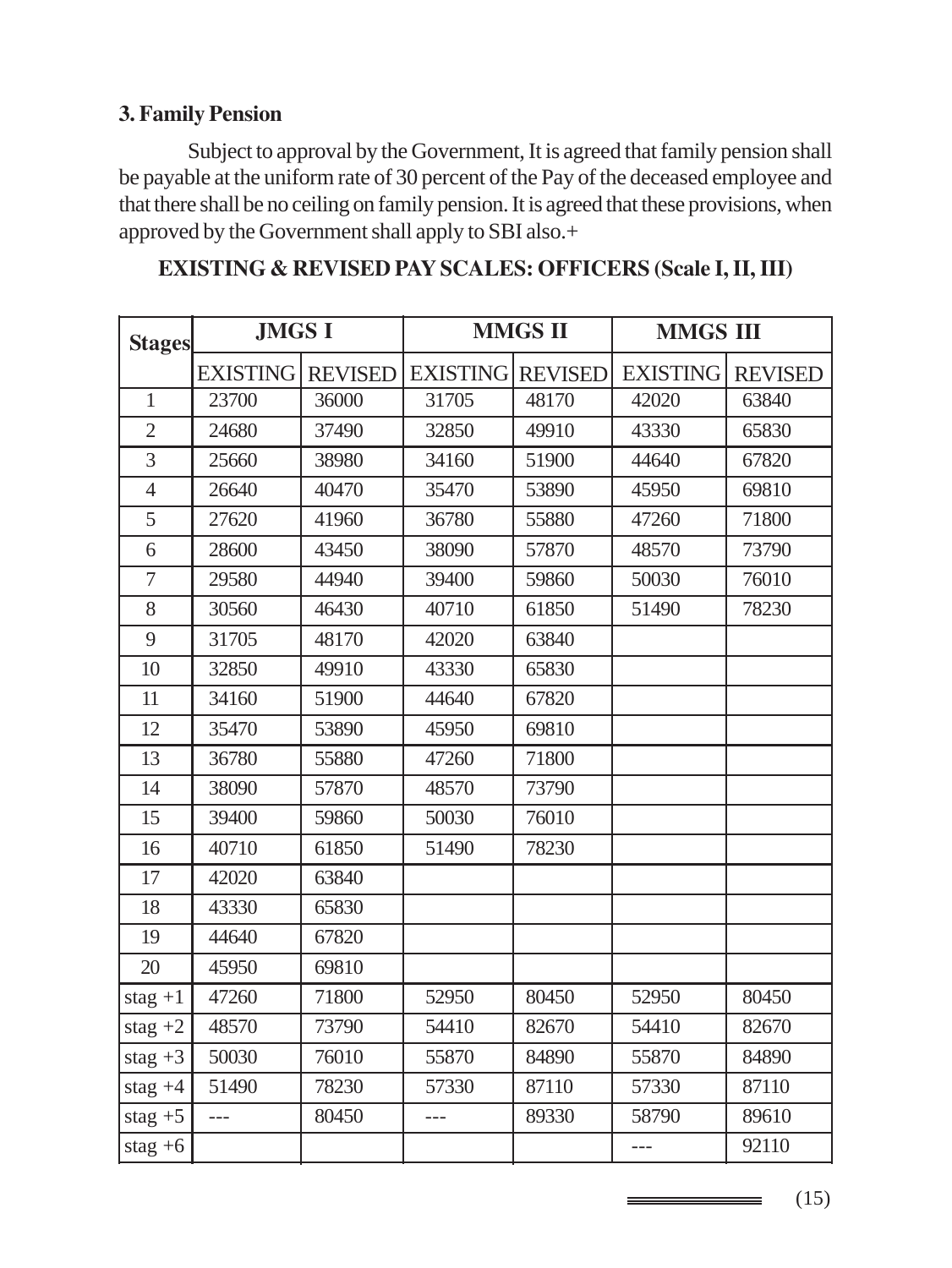| <b>Stages</b>  |                 | <b>SMGS IV</b> | <b>SMGS V</b>   |                |                 | <b>TEGS VI</b> | <b>TEGS VII</b>         |        |  |  |
|----------------|-----------------|----------------|-----------------|----------------|-----------------|----------------|-------------------------|--------|--|--|
|                | <b>EXISTING</b> | <b>REVISED</b> | <b>EXISTING</b> | <b>REVISED</b> | <b>EXISTING</b> | <b>REVISED</b> | <b>EXISTING REVISED</b> |        |  |  |
| 1              | 50030           | 76010          | 59170           | 89890          | 68680           | 104240         | 76520                   | 116120 |  |  |
| $\overline{2}$ | 51490           | 78230          | 60820           | 92390          | 70640           | 107210         | 78640                   | 119340 |  |  |
| 3              | 52950           | 80450          | 62470           | 94890          | 72600           | 110180         | 80760                   | 122560 |  |  |
| 4              | 54410           | 82670          | 64270           | 97620          | 74560           | 113150         | 82880                   | 125780 |  |  |
| 5              | 55870           | 84890          | 66070           | 100350         | 76520           | 116120         | 85000                   | 129000 |  |  |
| 6              | 57520           | 87390          |                 |                |                 |                |                         |        |  |  |
| 7              | 59170           | 89890          |                 |                |                 |                |                         |        |  |  |
| stag $+1$      | 60820           | 92390          |                 | 103320         |                 |                |                         |        |  |  |
| stag $+2$      |                 | 95120          |                 |                |                 |                |                         |        |  |  |

# **EXISTING & REVISED PAY SCALES: OFFICERS (Scale IV, V, VI, VII)**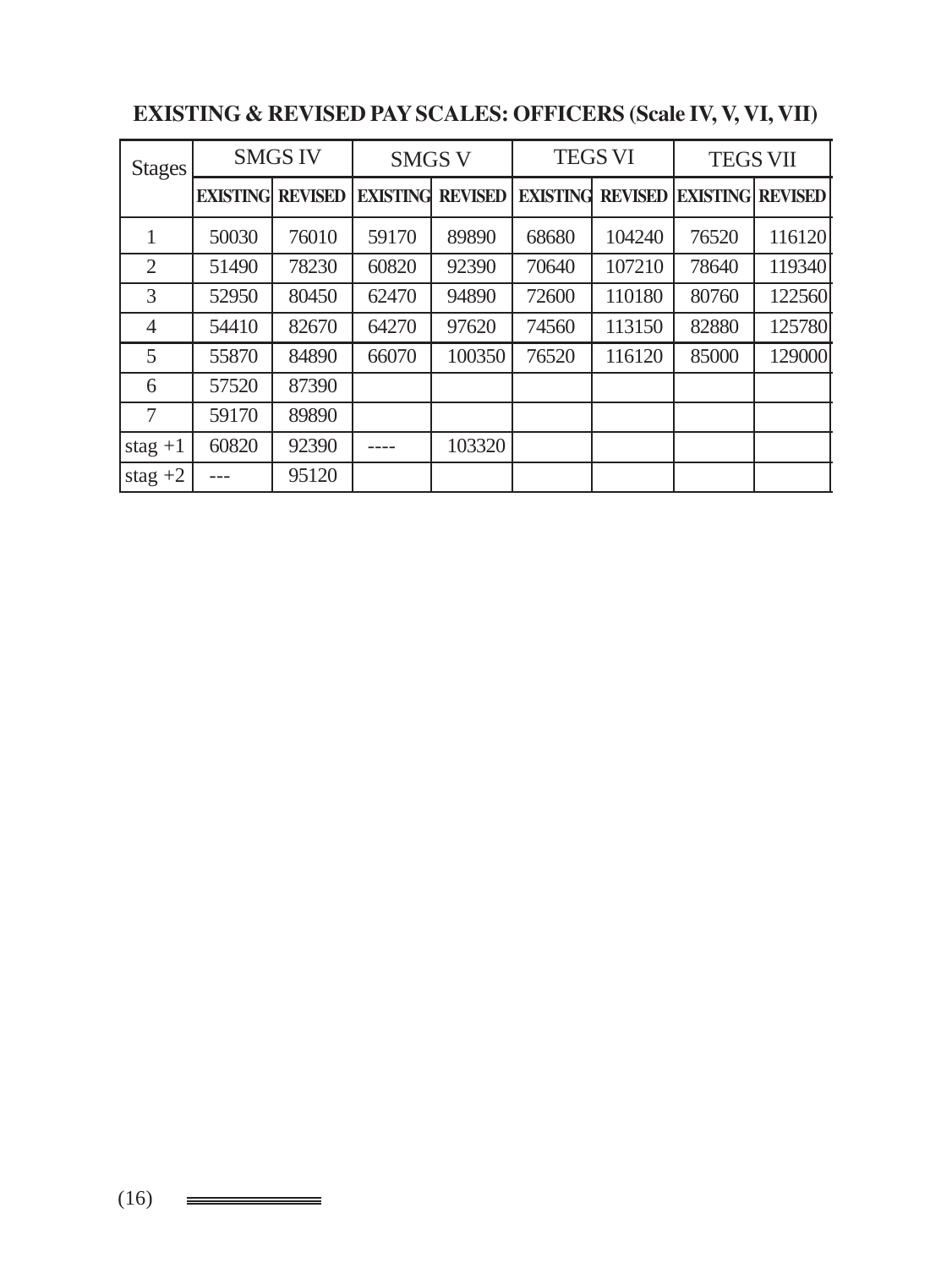|                                                                                           |                        |                          | 76520 | 76520        | 76520          | 78640 | 50760  |       |              |            |            |              |        |                         |              |        |       |       |                               |       |            |            |       |       |            |       |          |                       |  |
|-------------------------------------------------------------------------------------------|------------------------|--------------------------|-------|--------------|----------------|-------|--------|-------|--------------|------------|------------|--------------|--------|-------------------------|--------------|--------|-------|-------|-------------------------------|-------|------------|------------|-------|-------|------------|-------|----------|-----------------------|--|
|                                                                                           | SCALE VI m VII         | <b>SCALE VISCALE VIE</b> | 68660 | 70640        | 72600          | 74560 | 76520  |       |              |            |            |              |        |                         |              |        |       |       |                               |       |            |            |       |       |            |       |          |                       |  |
|                                                                                           |                        |                          |       | tni∤         | (*):           | ۳     | Ö      |       |              |            |            |              |        |                         |              |        |       |       |                               |       |            |            |       |       |            |       |          |                       |  |
|                                                                                           |                        | HOVIS                    |       |              |                |       |        |       |              |            |            |              |        |                         |              |        |       |       |                               |       |            |            |       |       |            |       |          |                       |  |
|                                                                                           |                        | <b>SCALEVE</b>           | 68660 | 68680        | 68660          | 70640 | 72600  |       |              |            |            |              |        |                         |              |        |       |       |                               |       |            |            |       |       |            |       |          |                       |  |
|                                                                                           | <b>SCALE V to V</b>    | <b>SCALEY</b>            | 59170 | 60820        | 62470          | 62470 | 66070  |       |              |            |            |              |        |                         |              |        |       |       |                               |       |            |            |       |       |            |       |          |                       |  |
| 1.11.2012                                                                                 |                        | HOVIS                    |       | έv,          | $\mathbf{v}_i$ | 학     | 椴      |       |              |            |            |              |        |                         |              |        |       |       |                               |       |            |            |       |       |            |       |          |                       |  |
|                                                                                           |                        |                          | 98170 | <b>02.69</b> | 59170          | 22128 | 50000  | 62470 | 62470        | 66070      |            |              |        |                         |              |        |       |       |                               |       |            |            |       |       |            |       |          |                       |  |
|                                                                                           | SCALE IV to V          | <b>SCALE IVISCALE V</b>  | 50030 | 261490       | 52950          | 54410 | 55870  | 57520 | 69170        | 60820      |            |              |        |                         |              |        |       |       |                               |       |            |            |       |       |            |       |          |                       |  |
|                                                                                           |                        | hdvik                    |       | Ωł,          | $\mathbf{w}_i$ | কা    | Ю      |       | tal M        | $\ddot{*}$ |            |              |        |                         |              |        |       |       |                               |       |            |            |       |       |            |       |          |                       |  |
|                                                                                           |                        |                          |       |              |                | 50000 | 51490  | 52950 | 54410        | 55870      | 57520      | 041589       | 59170  | <b>SS1183</b>           | 59170        |        |       |       |                               |       |            |            |       |       |            |       |          |                       |  |
|                                                                                           | SCALE III to IV        | SCALE III SCALE IV       | 42020 | 43889        | 44640          | 45950 | 47260  | 48570 | 50030        | 51450      | 52950      | 54410        | 55870  | 57330                   | <b>REASE</b> |        |       |       |                               |       |            |            |       |       |            |       |          |                       |  |
|                                                                                           |                        | advas                    |       | Ωł           | Ø)             | 4     | ij,    | w]r   |              | œ          | $\ddot{+}$ | ┿<br>+       | +<br>┿ | $\ddot{*}$              | $\ddot{*}$   |        |       |       |                               |       |            |            |       |       |            |       |          |                       |  |
| FUNDNY CHART ON PROMOTION FOR OFFICERS PROMOTIED<br>FROM ONE SCALE TO ANOTHER ON OR AFTER |                        | SCALE                    |       |              |                |       |        |       |              | 42020      | 43330      | 44640        | 45950  | 47260                   | 48570        | \$0038 | 51490 | 51490 | 52950                         | 54410 | 55370      | 57330      |       |       |            |       |          |                       |  |
|                                                                                           | <b>SCALE II to III</b> | <b>SCALE II</b>          | 81705 | 32860        | <b>34160</b>   | 35470 | 367.88 | 36090 | <b>SCHOO</b> | 40710      | 42020      | 43330        | 44540  | 45950                   | 47280        | 48570  | 50030 | 51490 | 52950                         | 54410 | 22820      | 57330      |       |       |            |       |          |                       |  |
|                                                                                           |                        | AOVIS                    | ٣     | Oil          | m,             | *     | 10     |       | 如同           | 63         | Ü.         | ë            | ۳      | ä                       | ┿            | ÷      | ÷     | ┿     | $\ddot{*}$                    | 卡卡    | $\ddagger$ | $\ddot{*}$ |       |       |            |       |          |                       |  |
|                                                                                           |                        | SCALET                   |       |              |                |       |        |       |              | 31705      | 32890      | <b>S4160</b> | 35470  | 36780                   | 38090        | 39400  | 40710 | 42020 | 43330                         | 44540 | 45950      | 47280      | 48570 | 50030 | 61490      | 51490 |          | Stagnation increments |  |
|                                                                                           | SCALEINE               | SCALEI                   | 28700 | 24680        | 25060          | 20040 | 27620  | 28600 | 23580        | 30560      | 31705      | 32850        | 34160  | 35470                   | 36780        | 38090  | 39400 | 40710 | 42020                         | 43330 | 44640      | 45950      | 47260 | 48570 | 560030     | 51450 | Sticting |                       |  |
|                                                                                           |                        | HOVIS                    |       | 21           | ø,             | 4     | V)     |       | 여서           | Ø          | $\omega$   | 잌            | ŗ      | $\frac{\Omega}{\Gamma}$ | B            | ŧ¢     | 船     | £     | $\ddot{\ddot{\phantom{a}}}\,$ |       | +          | ł          | 拿     | 卡平    | $\ddot{*}$ | 幸     | t        | $\ddagger$            |  |

If the Basic Pay after reduction of JAIIBICAIIB increments is not at the maximum i.e. if an Officer has not reached the maximum of previous (pre-promoted) scale *um of previous (pre-promoted)scale I. If the Basic Pay after reduction of JAIIB/CAIIB increments is not at the maximum i.e. if an Officer has not reached the maxim of pay.*

On promotion, his/her date of increment shall be the amiversarydate of increment in the previous (pre-promoted) scale of pay. *On promotion, his/her date of increment shall be the anniversarydate of increment in the previous (pre-promoted) scale of pay.*

If the Basic Pay after reduction of JAIIB/CAIIB increments is at the maximum, in other words if an Officer has reached the maximum of previous (pre-promoted) *II. If the Basic Pay after reduction of JAIIB/CAIIB increments is at the maximum, in other words if an Officer has reached the maximum of previous(pre-promoted)* scale of pay, *scale of pay,*

On promotion, his/her date of ncrement shall be the anniversarydate of promotion. *On promotion, his/her date ofincrement shall be the anniversarydate of promotion.*

Note: Number of increments on promotion does not have a bearing on the date ofincrement. *Note: Number of increments on promotion does not have a bearing on the date ofincrement.*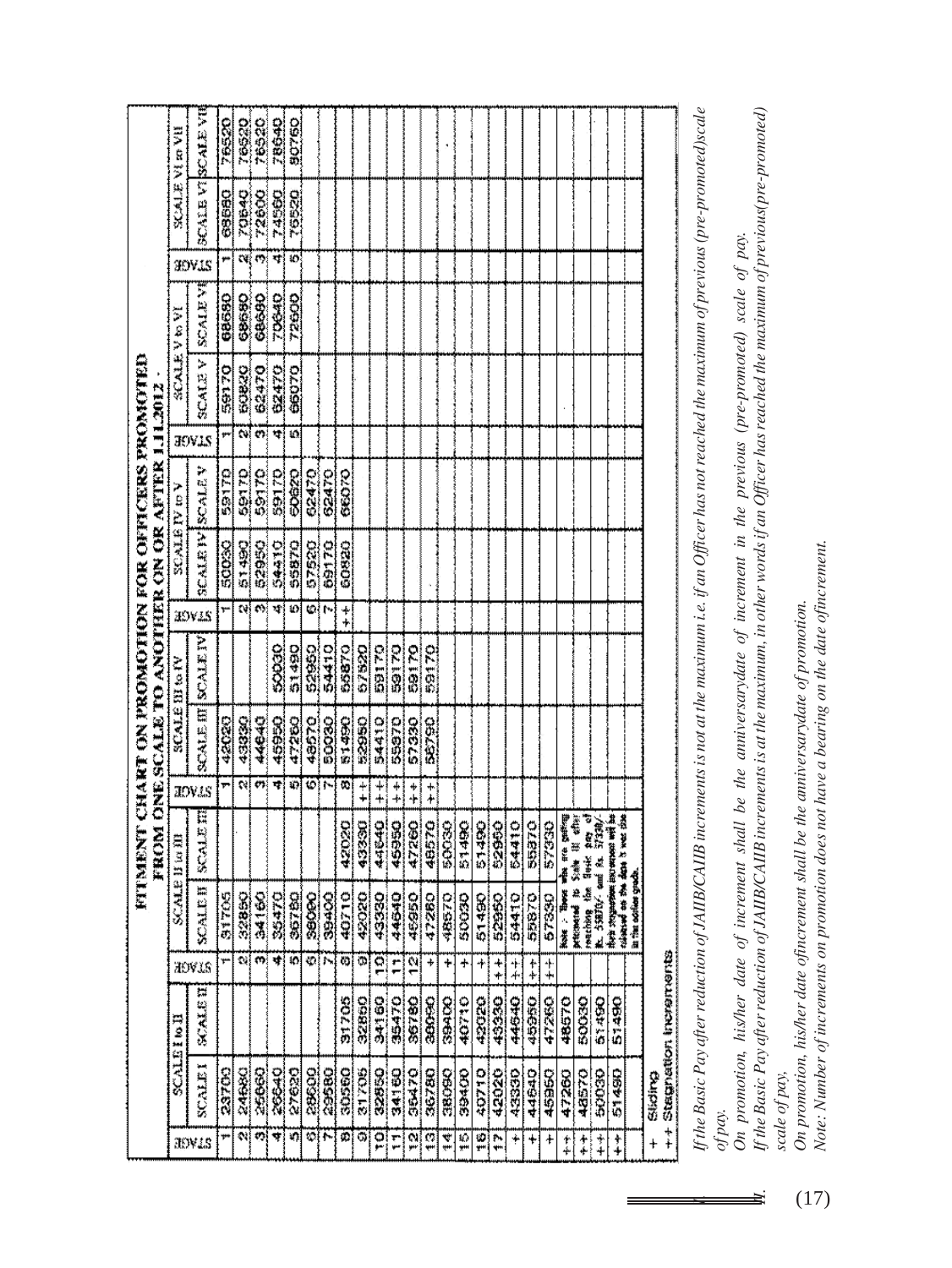### **1.9 FITMENT FORMULA ON PROMOTION FROM CLERICAL CADRE TO OFFICERS' CADRE PROMOTED ON OR AFTER 01.11.2012**

### **(Cir No. CDO/P&HRD-IR/1/2017 - 18 Dated : April 07,2017)**

Consequent upon the 10th Bipartite Settlement for wage revision it has been decided to consider the implementation of the existing fitment formula for promotion from clerical cadre to JMGS-I in respect of the officers promoted to JMGS-I from clerical cadre on or after the 1st November 2012. (Circular may be followed for details.)

| <b>Fitment Table (w.e.f. 01.11.2012)</b> |                                          |  |  |  |  |  |  |  |  |  |
|------------------------------------------|------------------------------------------|--|--|--|--|--|--|--|--|--|
| <b>Basic Pay In Clerical Pay Scale</b>   | Fitment at corresponding stage in JMGS-I |  |  |  |  |  |  |  |  |  |
| 11765                                    | 23700                                    |  |  |  |  |  |  |  |  |  |
| 12420                                    | 23700                                    |  |  |  |  |  |  |  |  |  |
| 13075                                    | 23700                                    |  |  |  |  |  |  |  |  |  |
| 13730                                    | 23700                                    |  |  |  |  |  |  |  |  |  |
| 14545                                    | 23700                                    |  |  |  |  |  |  |  |  |  |
| 15360                                    | 23700                                    |  |  |  |  |  |  |  |  |  |
| 16175                                    | 23700                                    |  |  |  |  |  |  |  |  |  |
| 17155                                    | 23700                                    |  |  |  |  |  |  |  |  |  |
| 18135                                    | 23700                                    |  |  |  |  |  |  |  |  |  |
| 19115                                    | 24680                                    |  |  |  |  |  |  |  |  |  |
| 20095                                    | 25660                                    |  |  |  |  |  |  |  |  |  |
| 21240                                    | 26640                                    |  |  |  |  |  |  |  |  |  |
| 22385                                    | 27620                                    |  |  |  |  |  |  |  |  |  |
| 23530                                    | 28600                                    |  |  |  |  |  |  |  |  |  |
| 24675                                    | 29580                                    |  |  |  |  |  |  |  |  |  |
| 25820                                    | 30560                                    |  |  |  |  |  |  |  |  |  |
| 26965                                    | 31705                                    |  |  |  |  |  |  |  |  |  |
| 28110                                    | 32850                                    |  |  |  |  |  |  |  |  |  |
| 30230                                    | 34160                                    |  |  |  |  |  |  |  |  |  |
| 31540                                    | 35470                                    |  |  |  |  |  |  |  |  |  |
| 32850                                    | 36780                                    |  |  |  |  |  |  |  |  |  |
| 34160                                    | 38090                                    |  |  |  |  |  |  |  |  |  |
| 35470                                    | 39400                                    |  |  |  |  |  |  |  |  |  |
| 36780                                    | 40710                                    |  |  |  |  |  |  |  |  |  |
| 38090                                    | 42020                                    |  |  |  |  |  |  |  |  |  |
| 39400                                    | 43300                                    |  |  |  |  |  |  |  |  |  |
| 40710                                    | 44640                                    |  |  |  |  |  |  |  |  |  |
| 42020                                    | 45950                                    |  |  |  |  |  |  |  |  |  |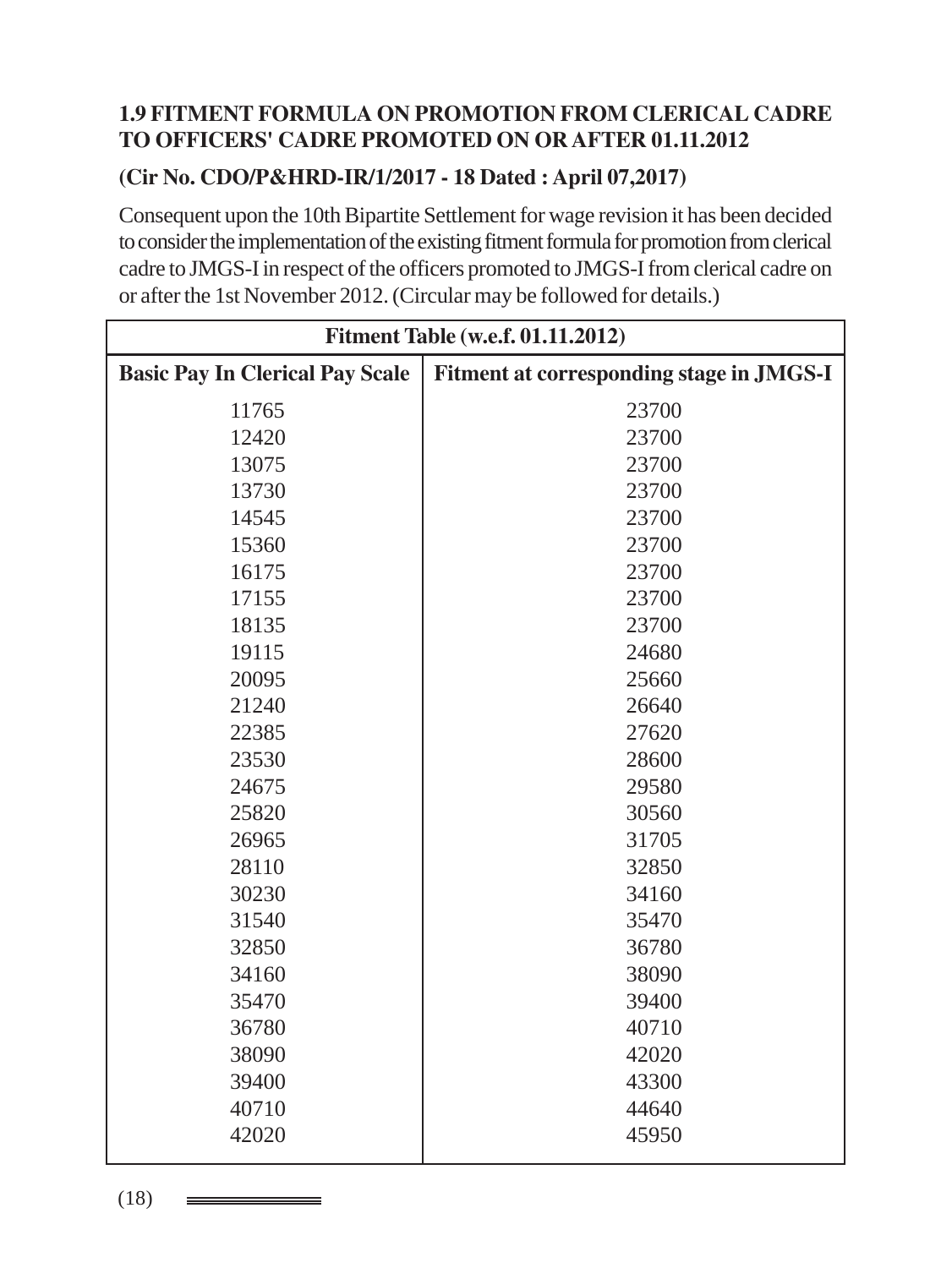# **AUTOMATIC MOVEMENT:**

Officers in Scales-I & II shall be allowed to earn further increments, including stagnation increment in the next higher scale one year after reaching maximum in the respective scale subject to crossing of an efficiency bar, which shall apply in the following cases:

- a. where an officer is under suspension;
- b. where a disciplinary action has been initiated against an officer; and
- c. Where an officer employee has earned an adverse remark from the Reporting Authority in the reporting year preceding the date on which the officer is due to cross the Efficiency Bar and the same has been conveyed to him.

Automatic Movement in the next higher scale shall not amount to promotion and the officer in receipt of such movement shall not be given any privileges, perquisites, duties, responsibilities or posts of the higher scale. Such "moved" officers, when they are given actual duties of Scale-II or III shall be entitled to draw Officiating Allowance. Moved officers, who are provided quarters / leased accommodation, shall be required to pay 2.5% of first stage of scale in which they draw increment.

# **STAGNATION INCREMENTS**

a) Officers in JM Grade Scale I who have moved to scale of pay for MMG Scale-II in terms of Regulation 5 (b) after reaching maximum of the higher scale are presently eligible for four stagnation increments. With effect from 1st November, 2017, these officers will be eligible for five stagnation increments.

The first four stagnation increments will be released after every two completed years of service, of which first two shall be Rs.1990/- each and next two shall be Rs. 2220/- each. The fifth stagnation increment of Rs. 2220/- will be released two years after receipt of fourth stagnation increment or w.e.f. 1st November 2017, whichever is later.

b) Officers in MMG Scale II who have moved to Scale of Pay for MMG Scale III in terms of Regulation 5 (b) after reaching maximum of higher scale are presently eligible for four stagnation increments. With effect from 1st November, 8th Joint Note on Officers Wage Revision 19 2017 these officers will be eligible for five stagnation increments.

First four stagnation increments of Rs.2220/- will be released after every two completed years of service after reaching the maximum on the higher scale. The fifth stagnation increment of Rs.2220/- will be released two years after release of fourth stagnation increment or w.e.f. 1st November, 2017, whichever is later.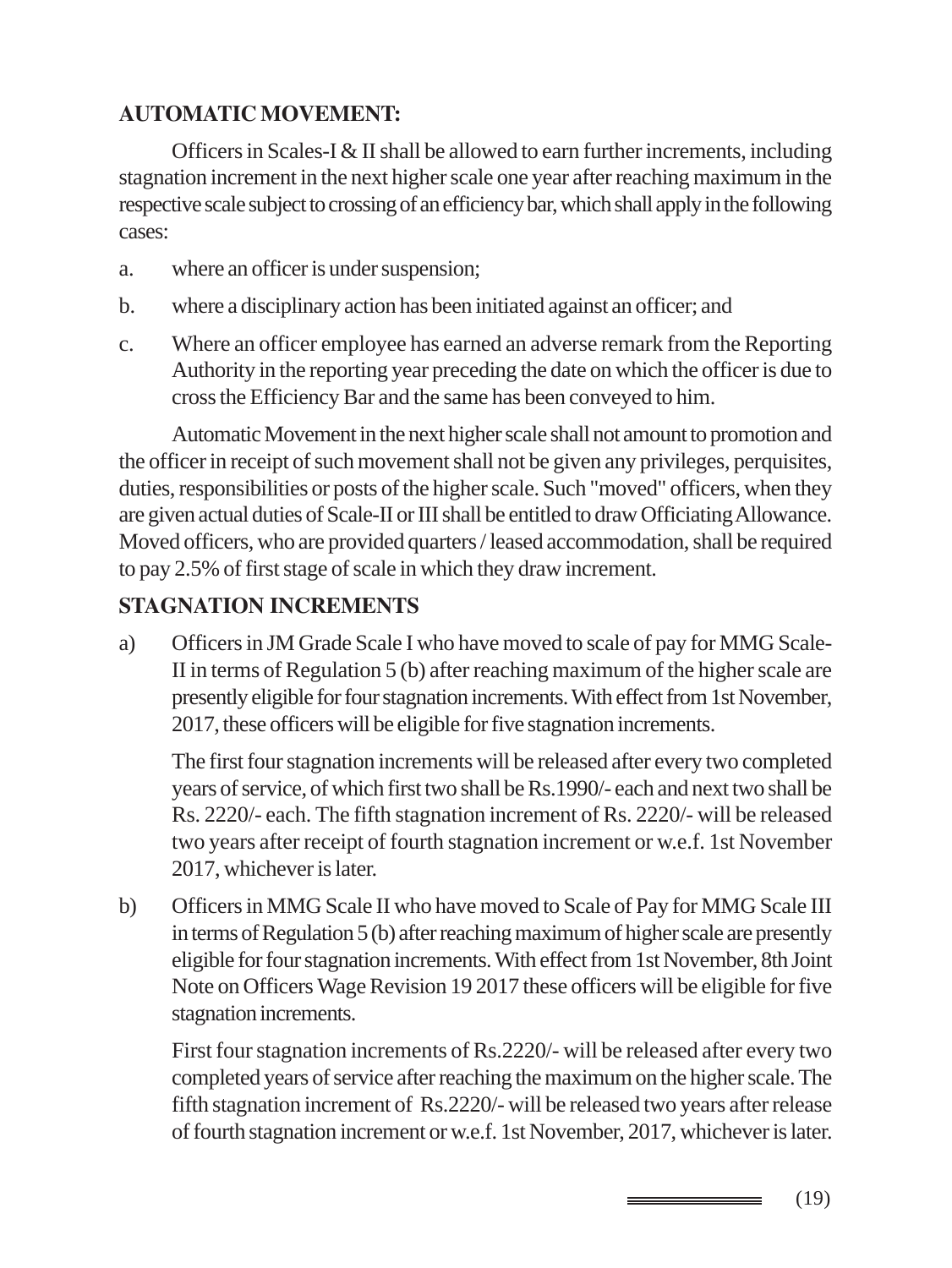c) Officers in substantive MMG Scale III i.e. those who are recruited in or promoted to MMG Scale III are presently eligible for five stagnation increments. These officers shall now be eligible for total six stagnation increments.

First four stagnation increments of Rs. 2220/- after every two completed years and next two increments of Rs. 2500/- each, two years after receipt of the fourth stagnation increment. The sixth stagnation increment of Rs. 2500/- will be released two years after release of fifth stagnation increment or w.e.f. 1st November 2017, whichever is later.

- d) Officers in SMG Scale IV are presently eligible for one stagnation increment of Rs. 2500/- two years after reaching maximum of scale. These officers will now be eligible for one additional stagnation increment of Rs. 2730/- after two years of receipt of first stagnation increment or w.e.f. 01.11.2017, whichever is later.
- e) Provided further that the Stagnation increment/s received by the Officers from Scale I to Scale IV who are/were in service of the banks as on 1st November, 2017 as per periodicity herein before would be readjusted from three year periodicity to two year periodicity from the date of reaching their maximum and officer shall be notionally eligible for stagnation increments w.e.f 01.11.2017 in terms of this Joint Note as per the revised periodicity which will qualify for superannuation benefits. However, monetary benefit on account of such revised and readjusted periodicity of stagnation increment/s shall be payable from 1st November, 2020 or the actual date of entitlement whichever is later.
- f) Officers in SMGS V shall be eligible for one stagnation increment of Rs. 2970/ - two years after reaching the maximum of scale or w.e.f. 01.11.2017, whichever is later.

# **STAGNATION INCREMENT FOR OPTED-OUT FOR PROMOTIONS:** *e Circular No. CDO/P&HRD-PM/68 of 2013 - 14 dated 05.02.2014*

The officers who opted - out or refuse Promotion will not be eligible for the following -

Increments in the higher grade (to which the officials has refused / opted out for the promotion) in running scale of pay.

Stagnation increment on reaching the maximum in their scale of pay.

PQP in lieu of regular increments or reaching the maximum in their scale of pay.

The officials who subsequently opt for the promotion to next higher grade will be allowed the increment PQP in the running scale from the date of his annual increment falling due subsequent to the date of appearing for the promotion exercise.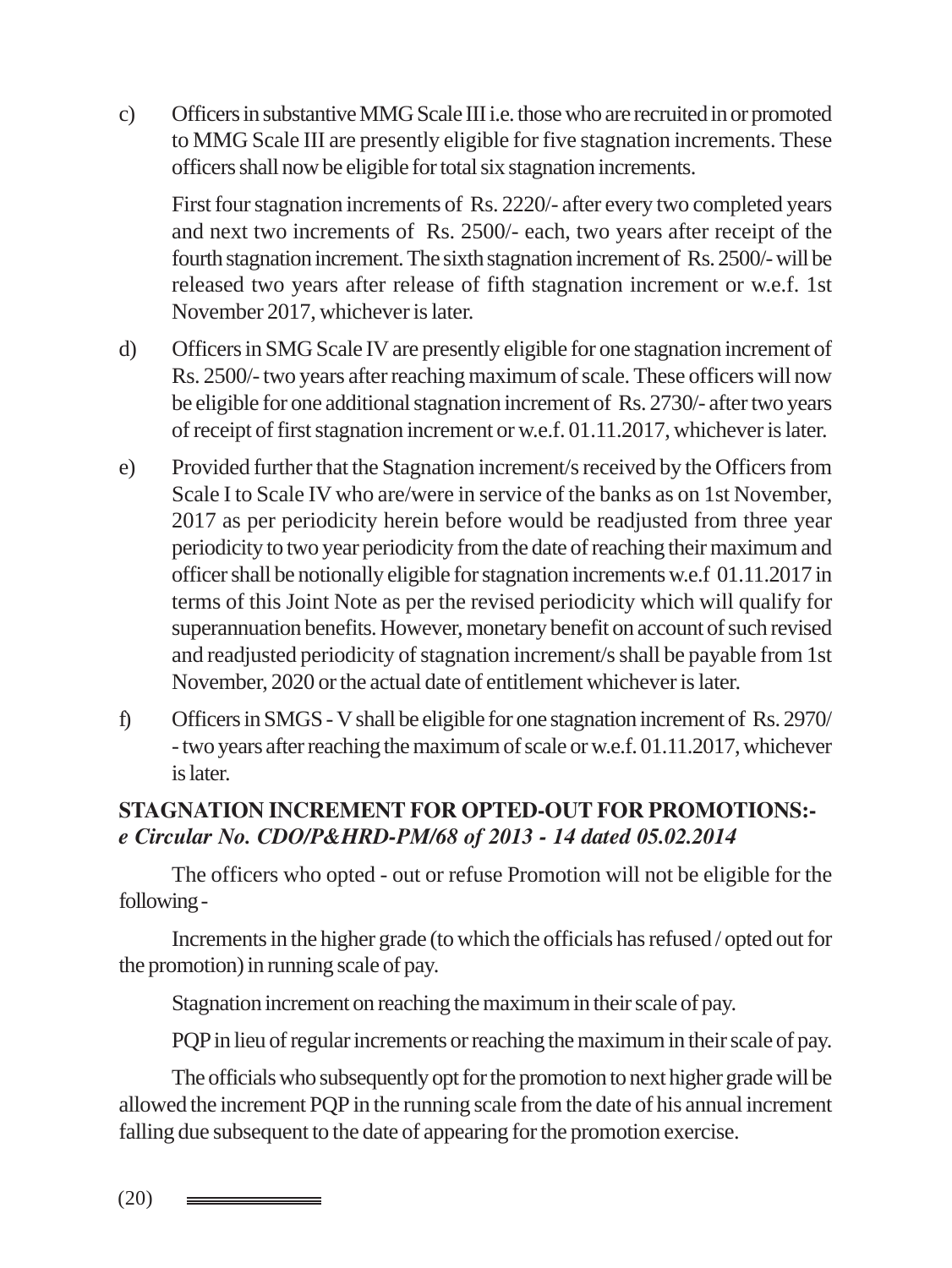# **HRA ON PRODUCTION OF RENT RECEIPT**

If an officer produces a rent receipt, the House Rent Allowance payable to him/her shall be the actual rent paid by him/her for the residential accommodation in excess over 0.75% of pay in the first stage of scale of pay in which he/she is placed with a maximum of 150% of House Rent Allowance payable as per aforesaid rates mentioned in Column II above.

**NOTE:** The claims of officers/employees for House Rent Allowance linked to the cost of their ownership accommodation shall also be restricted to 150% of House Rent Allowance as hitherto.

# **PAYMENT OF HRA ON CAPITAL COST BASIS**

If an officer has been permitted to retain his family at his own house constructed out of Bank's finance at a place of his choice, he will be permitted to draw HRA on Capital Cost Basis at the rate applicable to the place of posting or to the place where his own house is situated whichever is lower.

# **PROVIDENT FUND**

Officers of State Bank of India will continue to be covered by Contributory Provident Fund Scheme as hitherto as per which the officers contributes 10% of basic pay and an equal amount is contributed by the bank.

### **PENSION FUND**

Officers in service of the Banks as on 1st November 2012 and who have retired thereafter but before 25th May 2015 and who had opted for commutation of pension will have an option not to claim incremental commutation or revised basic pension will have an option not to claim incremental commutation on revised basic pension.

The Bank provides 10% of the basic pay of each member of the pension fund as provision for pension. The provision is made at the Corporate Centre.

### **NEW PENSION SCHEME**

Officers who joined the Bank on or after 01.08.2010 are covered under the New Pension Scheme. The Officer contributes 10% of his basic +DA to the pension fund and the Bank will make a contribution of 14% of pay + DA. Service charges of the by the service provider / fund manager will be borne by the bank from th FY 2021.

Due to the persistent efforts of the Federation, SBI is the only Bank where we have contributory Provident Fund and New Pension Scheme.

\_\_\_\_\_\_\_\_\_\_\_\_\_\_\_\_\_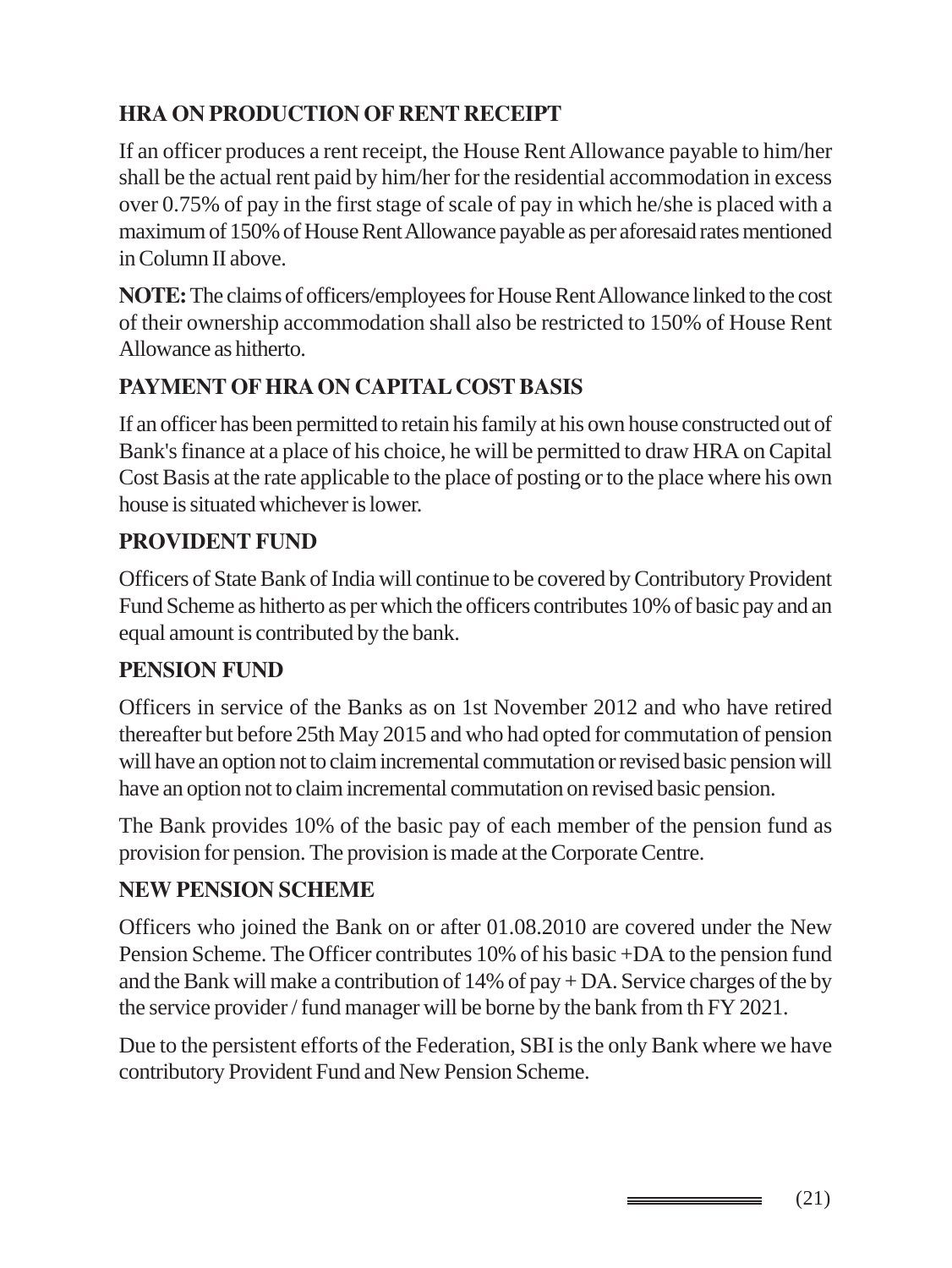# **REIMBURSEMENT OF OUT OF POCKET EXPENSES**

## **(CDO/P&HRD/PM/62/2016-17, dt. 6.9.16)**

Officers, who are posted at Airport Offices, Service Branches, MICR branches and SWIFT Centre and are required to work before 8 a.m. or after 8 p.m. are reimbursed out of pocket expenses @ 500/- per day for the days they work before 8 a.m. or after 8 p.m. Further, officers at branches having extended business hours i.e. branches which remain open for business before 8.00 a.m. or after 8.00 p.m. are also reimbursed out of pocket expenses for the days they work before 8.00 a.m. or after 8.00 p.m.

# **FOR LIAISON OFFICERS (CDO/P&HRD/PM/75/2016-17, dt. 5.11.16)**

- i) During office hours: From 01.11.2016, upto two hours 150/- , beyond two hours 300/- per day for tea, snacks & breakfast.
- ii) Before and after office hours:- From 01.11.2016, the Liaison Officers may be reimbursed as under:

| Period of detention (to be reckoned | Charges re-imbursable towards tea/ |                 |  |  |  |  |
|-------------------------------------|------------------------------------|-----------------|--|--|--|--|
| as before and after office hours    | snacks/breakfast (Rs. Per day)     |                 |  |  |  |  |
|                                     | Normal working days                | Sunday/holidays |  |  |  |  |
| $\vert$ Up to 3 hours               | 250                                | 500             |  |  |  |  |
| More than 3 hours- 6 hours          | 500                                | 1000            |  |  |  |  |
| More than 6 hours                   | 750                                | 1500            |  |  |  |  |

The time spent on journey to/from the airport/railway station may also be reckoned for arriving at the period of detention.

### **DISCOMFORT ALLOWANCE [Rule 23(xi)]: (w.e.f. 1.04.2021)**

In terms of Rule 23 (xi) of SBI Officers Service Rules, if an officer is required to work in shifts involving hardships or has to perform onerous duties beyond normal working hours, he shall be paid a discomfort allowance. The categories of officers to whom, such allowance can be paid and terms and conditions of such payment will be decided by the Managing Director. At present, all Liaison Officers ( SMGS -IV & V : 7000/-,MMGS - II & III : 6000 and for JMGS -I : Rs. 5000/-

Security Officers are paid discomfort allowance4000/- per month.

### **SPECIAL COMPENSATORY ALLOWANCE [SCA]:**

Officers, who joined the Bank's service on or before 31.10.1993, are eligible for SCA. SCA does not rank for DA, CCA, HRA and superannuation benefits. (Per IR/ 30/95 dated 22.02.1995)

(22)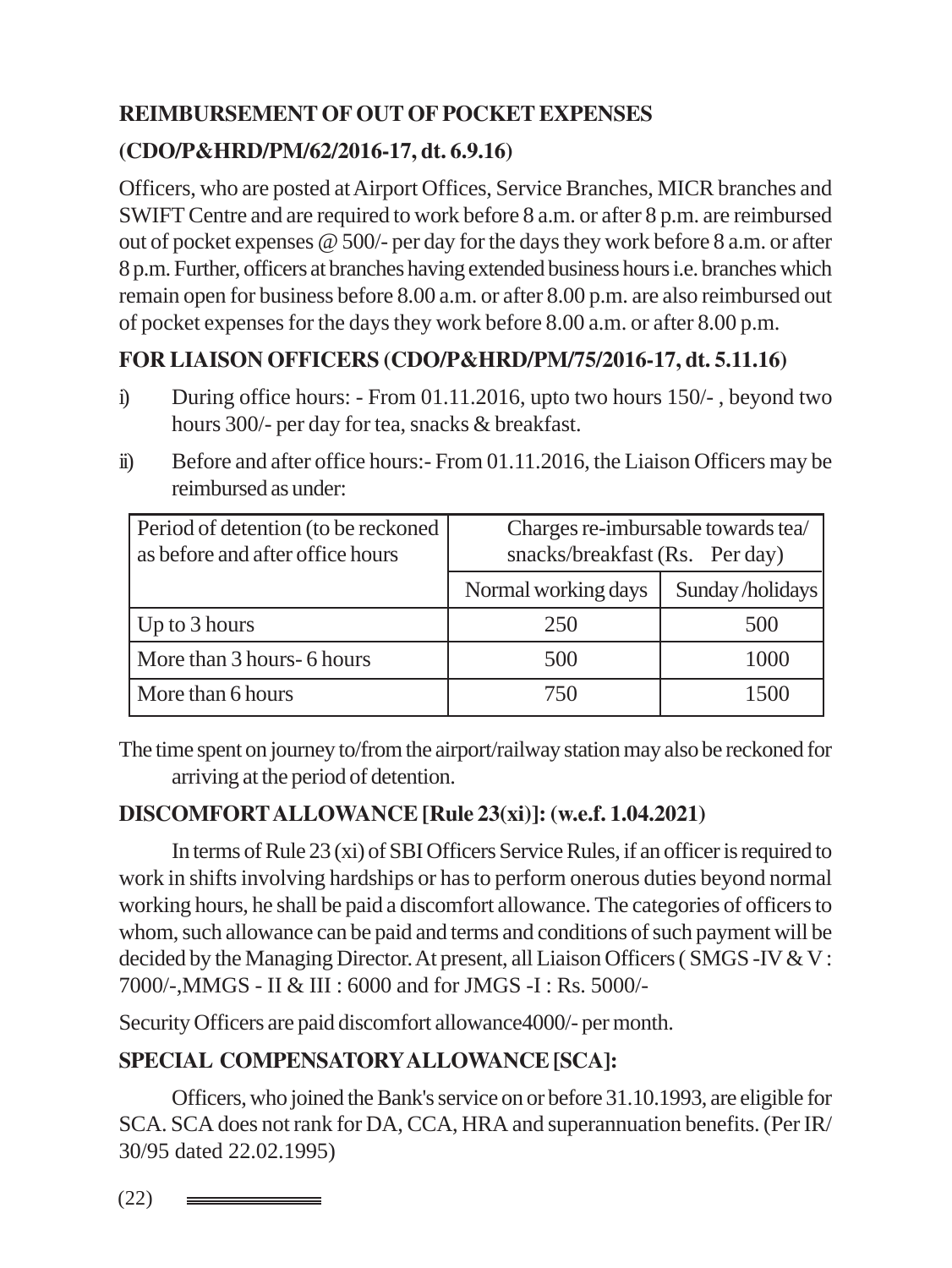#### (Amount in Rs. per month)

| <b>Basic Pay</b>      | Officers who joined the<br>Bank prior to 31/10/93 and<br>are in receipt of SCA |      | Officers who are in the service<br>of the Bank as on 23, 07, 2003<br>and not in receipt of SCA |
|-----------------------|--------------------------------------------------------------------------------|------|------------------------------------------------------------------------------------------------|
| Rs.23700/- Rs.38090/- |                                                                                | 575  | 225                                                                                            |
| Rs39400/- Rs.45950/-  |                                                                                | 650  | 300                                                                                            |
| Rs.47260/-Rs.48570/-  |                                                                                | 700  | 300                                                                                            |
| Rs.50030/-            |                                                                                | 850  | 300                                                                                            |
| Rs.51490/-and above   |                                                                                | 1000 | 450                                                                                            |

#### **SPECIAL BALANCING ALLOWANCE:**

All Officers' other than Officers' joined the Bank on or after 01/11/2007 will be eligible for a Special Balancing Allowance @ 6.50% of the moving revised Basic Pay and will be frozen on the expiry date of 9th Bipartite Settlement. Such allowance will not rank for DA, HRA and CCA etc. Or any superannuation benefit. (e-Cir No. 999/ 2010-11 dated 01.03.2011).

SCA payable with effect from 1.10.2001 of date or joining whichever is later to those Officers who are in the service of the Bank on the date of signing the settlement i.e. 01123.07.2003 and pre-revised not in receipt of SCA as under:

| <b>Revised Basic</b> | <b>Amount of SCA</b> |
|----------------------|----------------------|
| 23,700/-38,090/-     | $225/-$              |
| 39,400/- 50,030/-    | $300/-$              |
| 51,490/- & above     | $450/-$              |

The different stages of the pay ranges indicated above are as per the Salary / Wage Revision made effective from 1.11.1987 and the SCA shall remain at the existing rates with reference to these Pay Scales only and will not undergo any change on the revision in Pay Scales.

### **CLOSING ALLOWANCE [Rule 23 (vii)]**

Closing Allowance is 250/- to such officers who are posted at branches where books are closed on 31st March. Officers under suspension and those who are posted at Administrative Offices or at other offices where no closing of book is involved are not eligible for the allowance.

(23)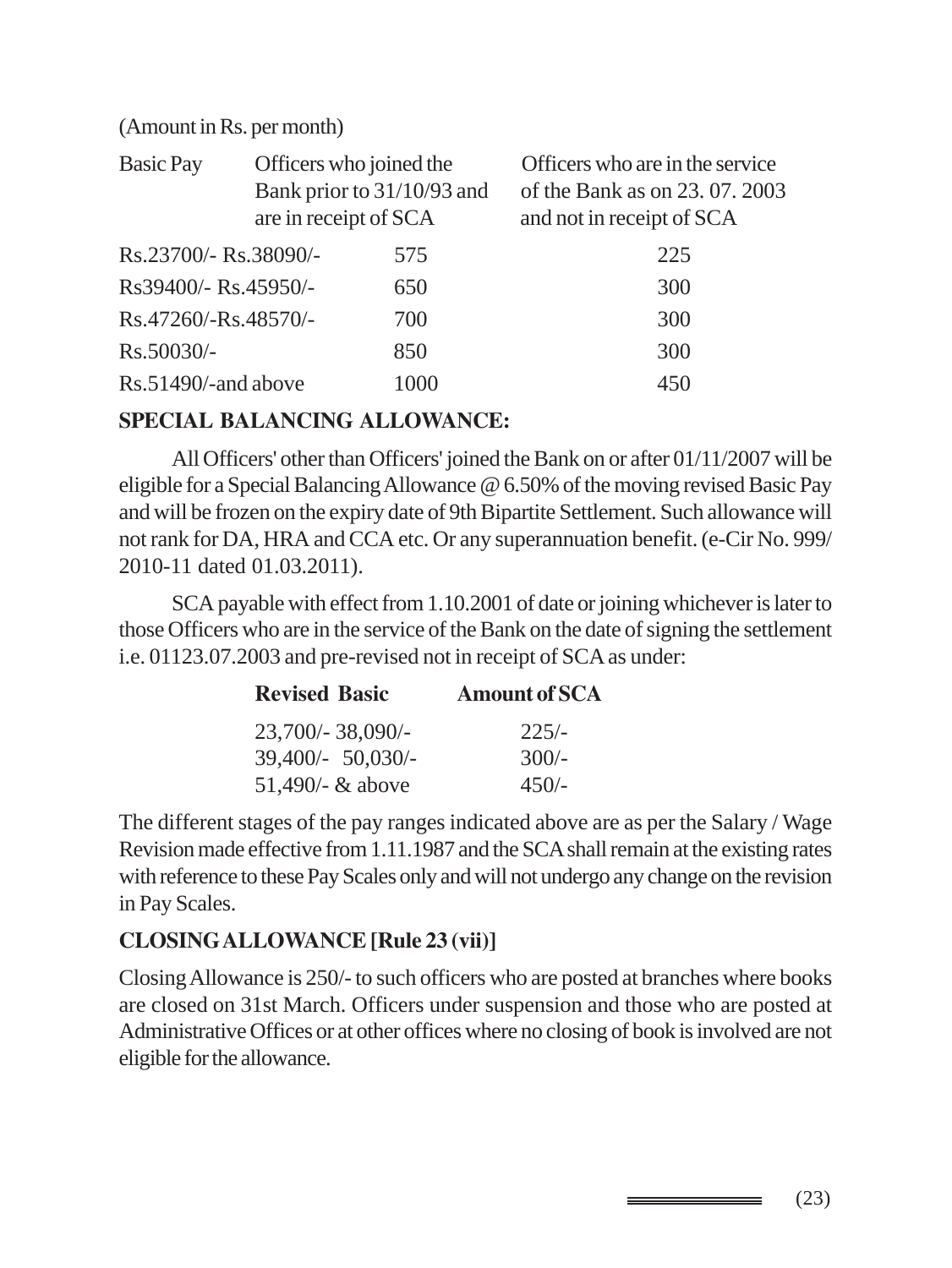# **OFFICIATING ALLOWANCE: [Cir.D.O.Per.No. 11 dated 10.5.2002]**

If an officer is required to officiate in a post in higher grade / scale for a continuous period of not less than 7 days at a time or an aggregate of 7 days during a calendar month, he / she shall receive Officiating Allowance equal to 6 % of his / her basic pay, for the period he / she officiates. Such allowance will rank for Provident Fund and not for other purposes. The allowances will be paid on a pro-rata basis if number of days officiated is less than a month.

Officiating Allowance is not payable while on leave [even Casual Leave], on deputation, training or while taking new assignments, etc.;

Where an officer is called upon to officiate in a higher grade position on more or less regular basis without stipulating any fixed period, apart from the allowance, he would get such entitlements that go with the post or grade to which the post is categorized:

- a. Residential accommodation
- b. Conveyance [not for journeys outside the HQ on official duty, LFC/HTC]
- c. Halting Allowance
- d. Personal Entertainment [permitted on pro-rata basis]
- e. Newspaper
- f. Casual Labour
- g. Telephones / Brief Case

The benefits will not be provided in case of officiating as a stop gap arrangement.

# **FOOT ALLOWANCE:**

1.20 per km. for journey undertaken on foot to the places which are not connected by motor able roads and when public conveyance such as buses, auto-rickshaw do not ply.

### **SPLIT DUTY ALLOWANCE: [Rule 23 (viii)l: wef 01.11.2012**

If the working hours of an officer during a day are split with a minimum interval of 2 hours, a Split Duty Allowance of 200/- p.m., shall be payable. This allowance will not

rank for payment of DA or any other benefit but will be taken for computing encashment of leave.

# **PROJECT AREA ALLOWANCE: (w.e.f.01.11.2017)**

Project Areas falling in Group A 600/- p.m.

Project Areas falling in Group B 525/- p.m.

(24)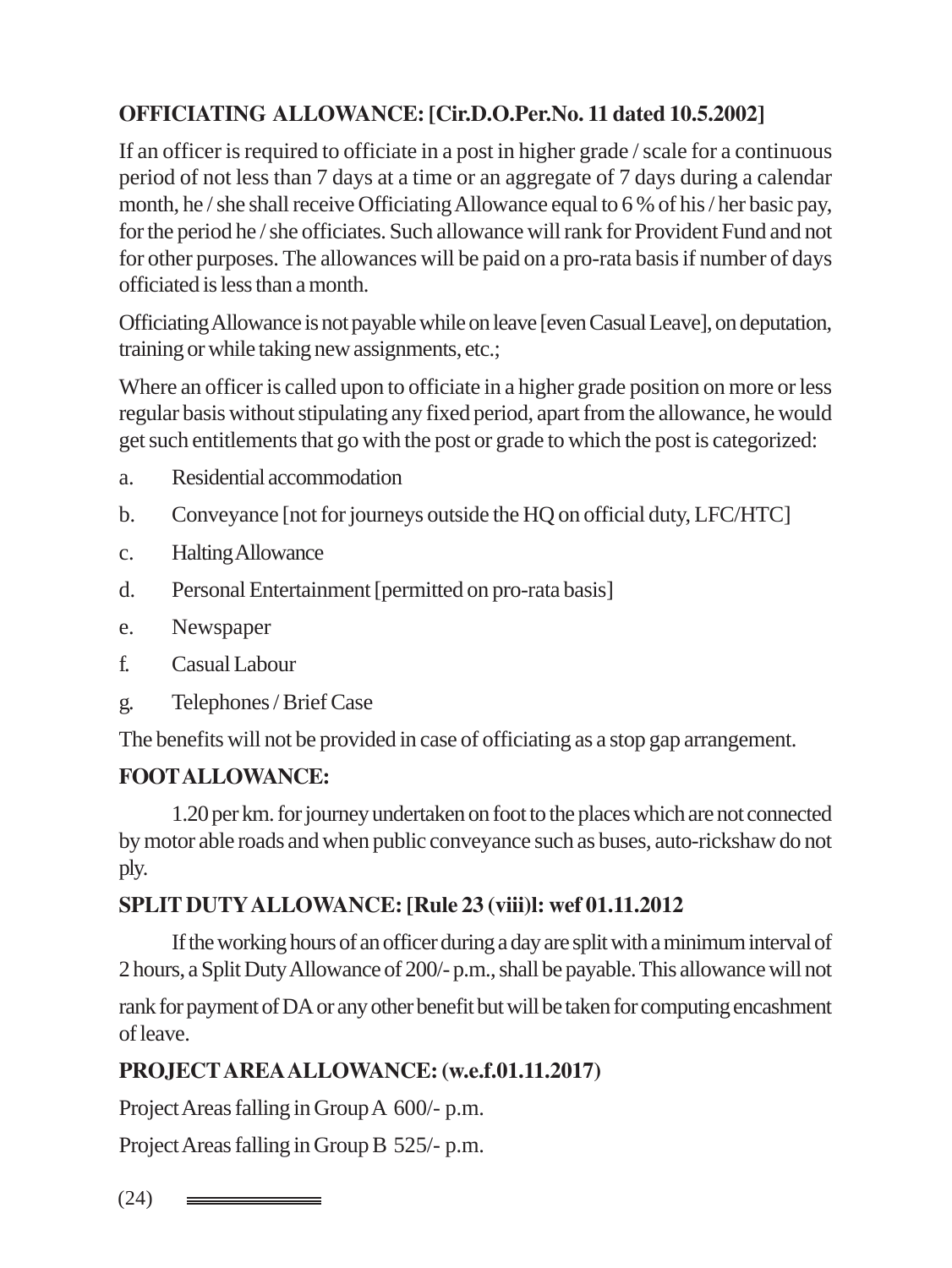#### **MID-ACADEMIC YEAR TRANSFER ALLOWANCE:**

On and from 1st November 2020, mid-academic year transfer allowance shall be payable at Rs.1,650/- p.m. irrespective of number of children from the date the officer reports at the later place up to the end of the academic year in respect of all the children case studying at the former place.

Note: it is not per children per month.

## **PERMANENT PART-TIME MEDICAL OFFICER OF THE BANK: SALARY REVISION (Circular No.: CDO/P&HRD-PM/85/2020 - 21, Date: Mon 15 Feb 2021)**

#### **MODIFICATIONS IN UNIFORM TERMS & CONDITIONS OF SERVICE (UTCS)**

Please refer to our Circular No. CDO/P&HRD-PM/26/2015-16 dated the 26th June, 2015.

The Executive Committee of the Central Board (ECCB), in its meeting held on 3rd February 2021, has approved revisions as given in Annexure- I, in the Uniform Terms and Conditions of Service (UTCS) of Part-time Medical Officers in the State Bank of India.

The changes will become effective from the dates mentioned in the relevant terms/ conditions. Wherever no date has been mentioned, the change(s) will become effective from the date of approval of the Executive Committee of the Central Board (ECCB). The revised terms and conditions may please be implemented.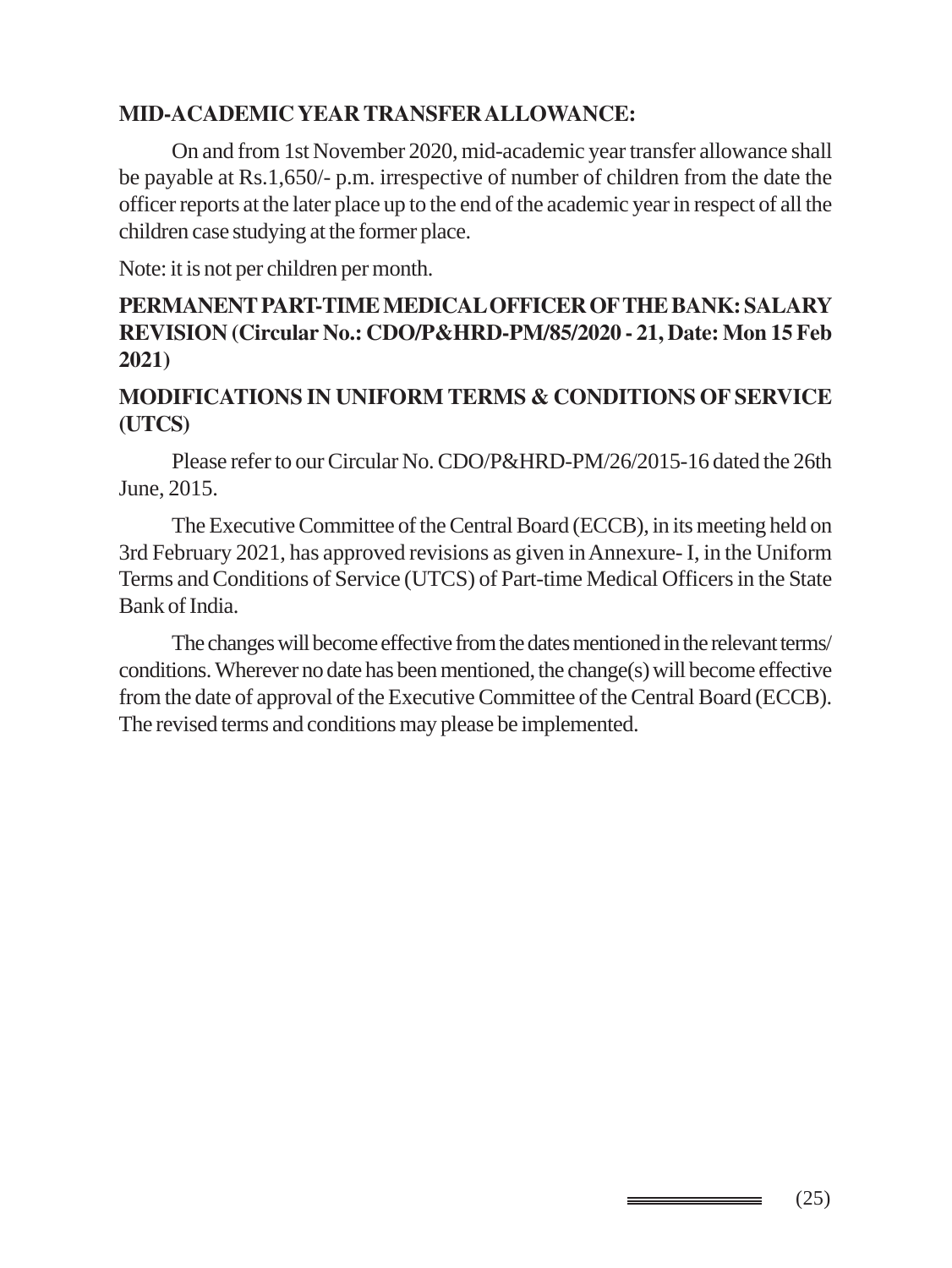# **FURNITURE & FIXTURE**

#### **SALIENT FEATURES OFTHE NEW SCHEME (SBIOSR-25(3)**

- i) The scheme is for providing furniture / fixtures at the residence of all the officers of all Grades on permanent employment during their probation also (Bank's residence / leased residence / residence owned by the officers and / or residence taken by the officers on rent)
- ii) All officers, including officers in specialist category, in JMGS I to SMGS V who are governed by the SBI Officers' Service Rules 1992 will be eligible for availing of the facility. Officers in TEG Scales VI and above will continue to be governed by the existing provisions.

#### **MONETARY CEILINGS FOR PURCHASE OF FURNITURE / FIXTURES FOR VARIOUS GRADES WILL BE AS UNDER:**

| <b>Grade Scale</b> | At all Centres (furniture and fixtures<br>incl. of transportation & cost of curtains) |
|--------------------|---------------------------------------------------------------------------------------|
| <b>SMGS V</b>      | Rs. 2,50,000/-                                                                        |
| <b>SMGS IV</b>     | Rs. $1,65,000/-$                                                                      |
| <b>MMGS III</b>    | Rs. 1,40,000/-                                                                        |
| <b>MMGS II</b>     | Rs. 1,30,000/-                                                                        |
| <b>JMGS I</b>      | Rs. 1,20,000/-                                                                        |

All officers are eligible to purchase furniture as per the revised monetary ceiling applicable to their present grade / scale as per prescribed list.

Officers transferred out of Circle on administrative grounds by the Bank, shall be entitled for 20% additional entitlements over and above the respective eligible grade wise ceilings.

# **RESIDENTIAL FURNITURE PROVIDED TO OFFICERS MODIFICATION: ON REPATRIATION TO PARENT CIRCLE**

*Cir No.: CDO/P&HRD-PM/81/2017 - 18,Date: 6 Jan 2018*

It has been decided by the competent authority that the entitlement of an officer, on repatriation to parent Circle, will not be reduced to his normal entitlement, as per scale but he will not be able to purchase new items above his normal entitlement. However, if lifecycle of any exiting item expires, he would be able to replace within the additional 20% entitlement.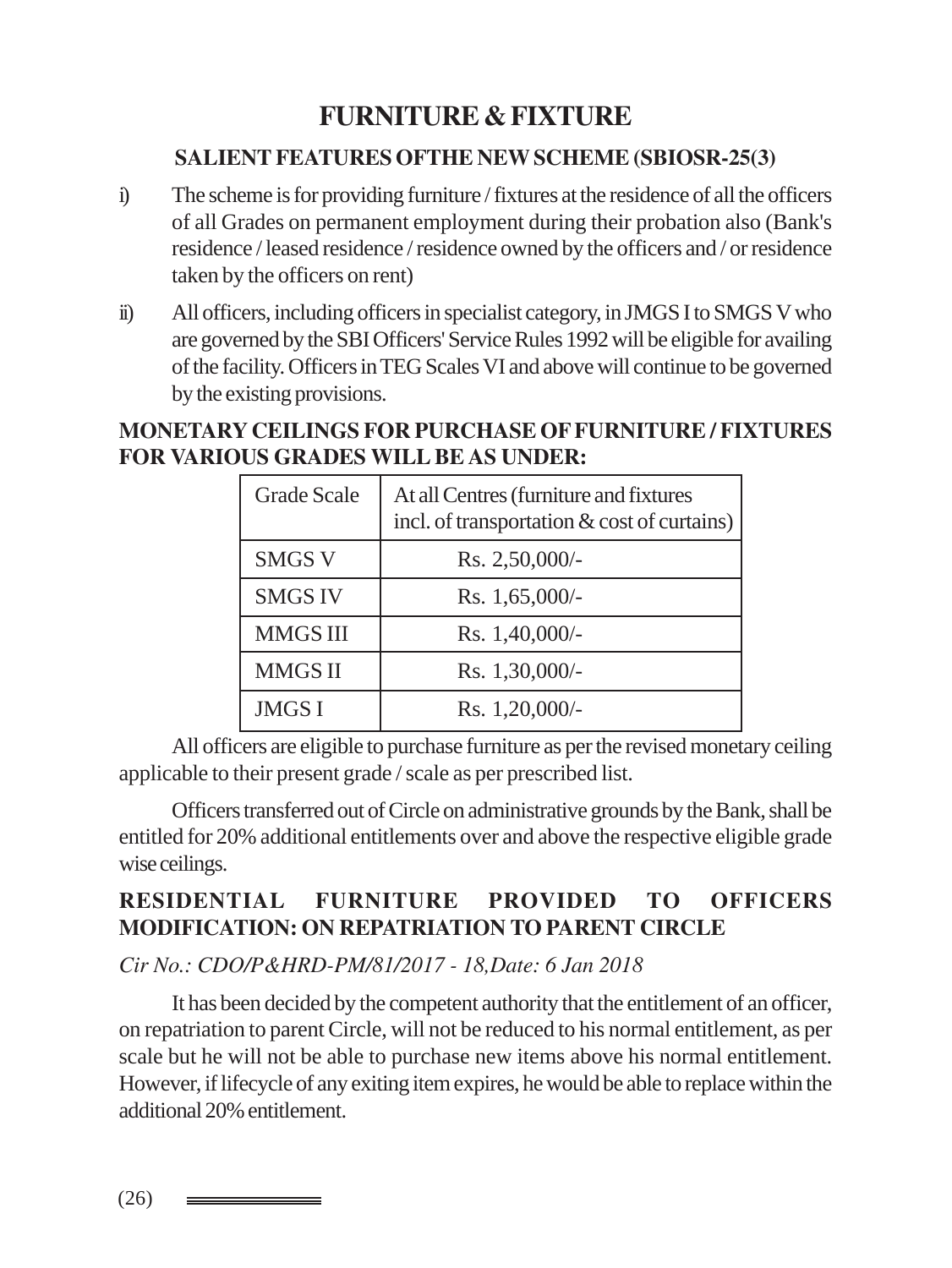The stipulations are as under:

- i. The officer would purchase items of his choice, as per the extant instruction, within his normal eligibility.
- ii. The repatriated officer may replace any furniture item of his possession, on expiry of the life span of the items, even above his normal entitlement but within the additional 20% entitlement of the grade, subject to:
- a. The replacement will be within the cost ceiling of the replaced item whose life span has expired.
- b. In no case, an item whose life span has expired can be replaced by item of another kind, i.e. a television of more than 5 year old is to be replaced by television only and by no other item.
- iii. On promotion to next higher grade, after repatriation, the entitlement of the officer would be the normal entitlement in the promoted grade. However, if the normal entitlement in the promoted grade is lower than the enhanced entitlement being enjoyed by the repatriated officer, he may continue with the existing enhanced entitlement of the earlier grade. But he will be permitted to purchase any item from the prescribed list of furniture upto his normal entitlement in promoted grade.

### **SUB ENTITLEMENT FOR PURCHASE OF CURTAINS: (in Rs)**

| Grade           | <b>Revised Ceiling</b> |
|-----------------|------------------------|
| <b>SMGS V</b>   | 22,000                 |
| <b>SMGS IV</b>  | 16,000                 |
| <b>MMGS III</b> | 13,000                 |
| MMGS II         | 13,000                 |
| <b>JMGSI</b>    | 11,000                 |

# **SUB ENTITLEMENT FOR PURCHASE OF MATTRESSES:**

An officer may purchase mattresses within an over all ceiling of 20% of his entitlement of furniture.

| Grade           | Ceiling |
|-----------------|---------|
| <b>SMGS V</b>   | 50,000  |
| <b>SMGS IV</b>  | 33,000  |
| <b>MMGS III</b> | 28,000  |
| <b>MMGS II</b>  | 26,000  |
| <b>JMGS I</b>   | 24,000  |

(27)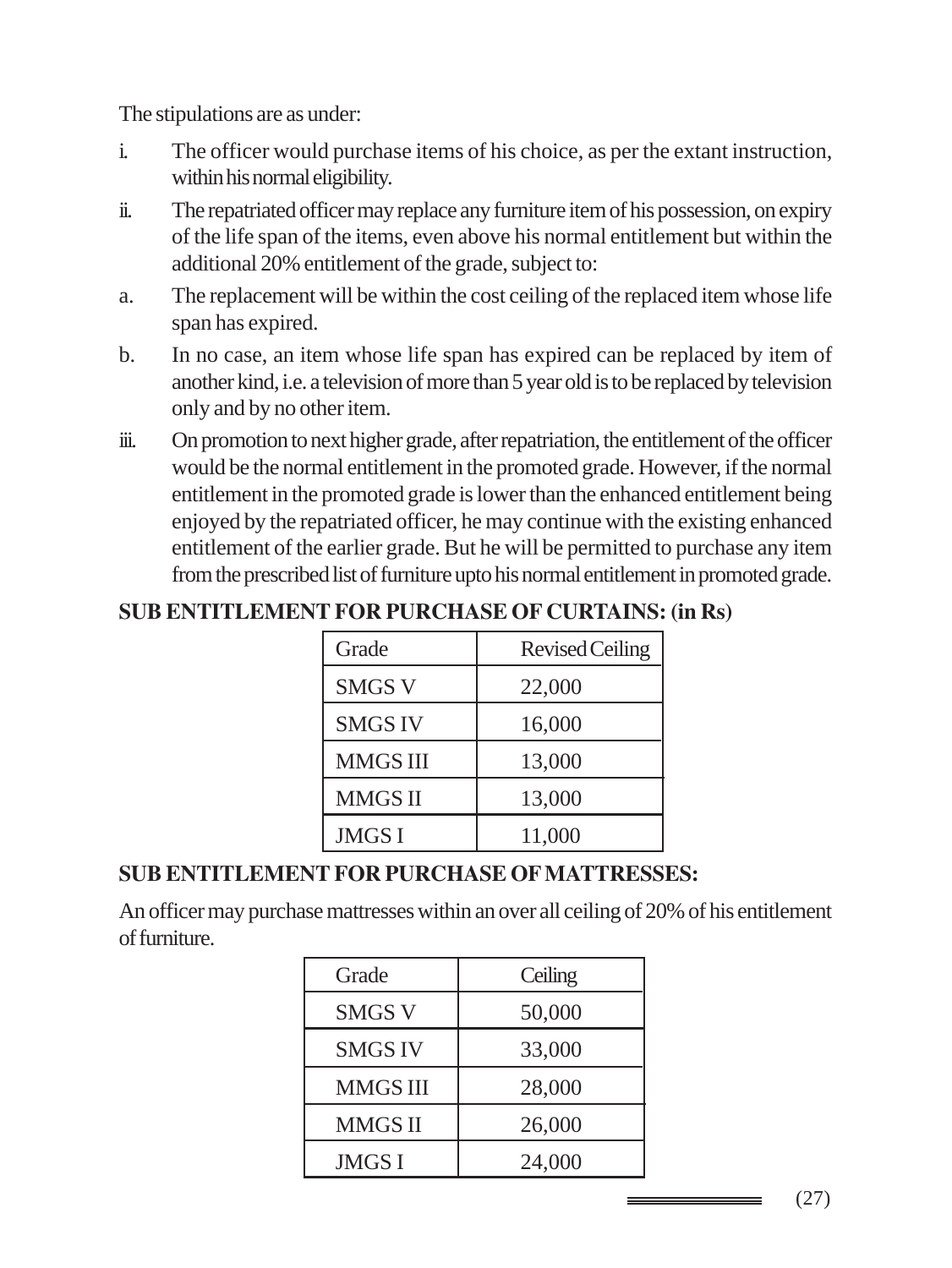- iii. An Officer has to utilise 50% of overall entitlement on furniture items. Mattresses, Curtains, Inverter Battery shall be within the 50% of electronic items.
- iv. On promotion, an officer may become eligible for higher ceiling for purchase of furniture / fixtures. In such an eventuality, he may purchase the additional items of furniture within the ceiling prescribed for his new grade and claim that additional amount from the Bank
- v. After purchasing the furniture / fixtures from reputed dealer, the officers will have to use the same for 10 years. Thereafter, the ownership of the furniture/fixtures will be transferred to the officers. They would be eligible for availing of the facility for second time, subject to the condition that this facility would be given a maximum of three times in entire service career.
- vi. An officer joining Bank's service, and on his eligibility for supply of furniture, will give an application for purchase of furniture and fixture. The officer will then be paid the amount as per his entitlement by debit to Suspense A/c. Thereafter, within a fortnight, the officer will give a certificate to the Bank on a standard format, enclosing therewith the cash memo(s) / receipted challan(s) indicating the purchase and delivery of the those items. On receipt of this certificate, the advance given to him earlier will be adjusted by debit to Bank's Fixed Assets Account.

If the officer does not buy the furniture / fixtures within a month from the date of advance taken by him for this purpose, it will be deemed that he has misutilised the fund and the amount will be recovered from his salary in 10 installments together with interest at the prevalent rate for clean overdraft and the officer will not be given the benefit of this Scheme in his entire service.

Furniture purchased by an officer will be verified by the Branch Manager / Designated officer and a certificate to this effect will be kept on record at the branch / office. An officer may be designated for the purpose by the GM (CS) / DGM & CDO, LHO/DGM (Module) for CC/LHO/ZO establishment respectively.

- vii. The officers shall not let out or otherwise part with the possession of the furniture / fixtures to any one in whole or in part till the time the ownership thereof is transferred in their names.
- viii. Once the officer has been paid the amount for purchase of furniture / fixtures from the next month onward, 0.10% of the pay in the first stage of the scale of pay in which the officer is placed will be recovered from his monthly salary toward the rent.
- viii. As on the 1st March every year, every officer shall submit the possession certificate to the branch/office where he is posted.

(28) <u> The Communication of the Communication of</u>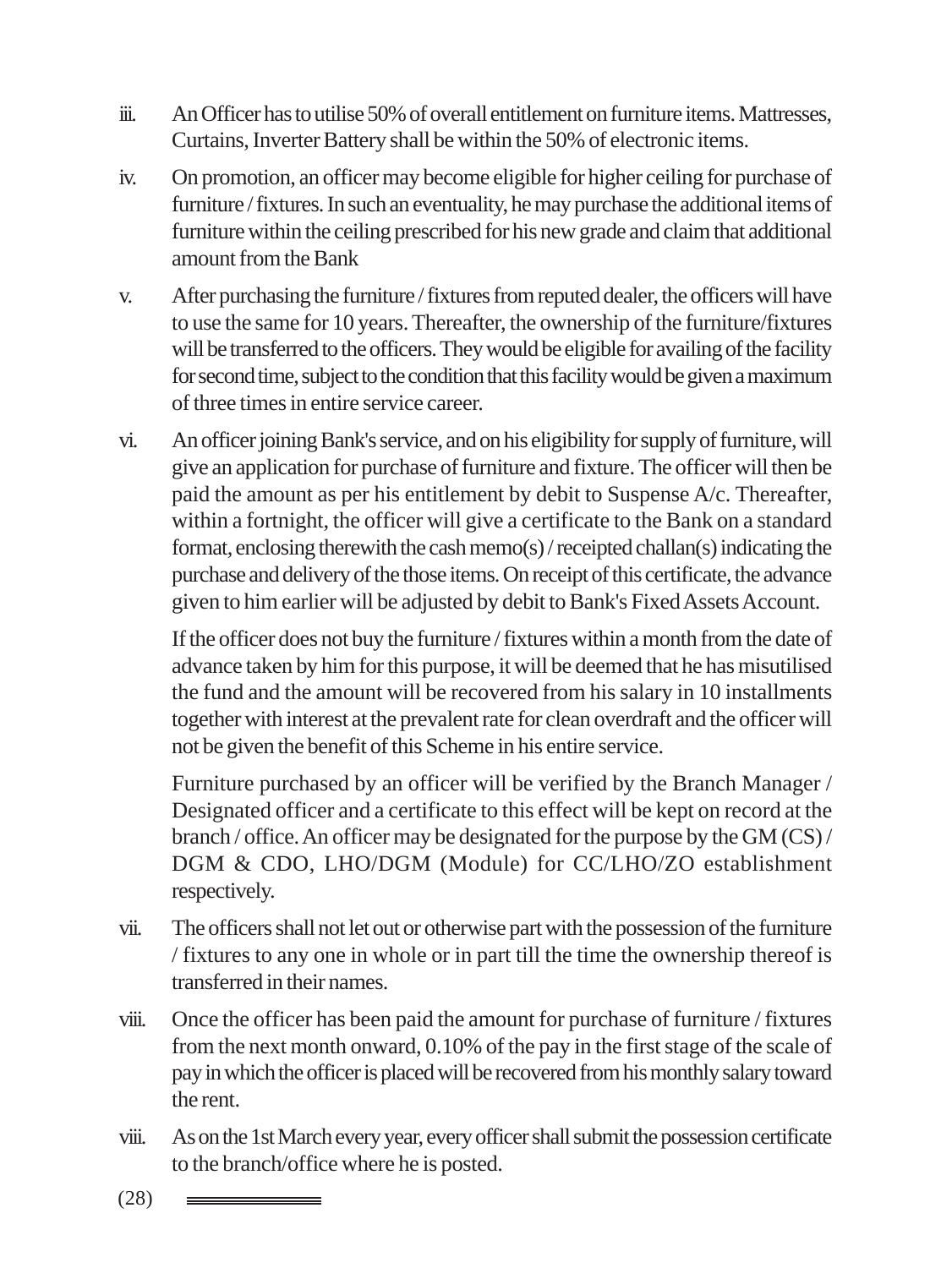- ix. At the time of retirement / voluntary retirement/exit/removal/dismissal of the officer, if an officer has put in more than five years of service from the date of reimbursement for Furniture/fixtures, no recovery shall be made from him and ownership of Bank's furniture/ fixtures will be transferred to him.
- ix. Mattresses that are irrespective of their age can be carried free of cost by retiring officers of all grades.
- x. In case of death of the official while in service, the family of the deceased officer will be given the furniture / fixtures already purchased by that officer free of cost and the book value of the same will be written off from Bank's book.
- xi. An officer (upto SC V) may purchase an item without restriction on quantity from the list of prescribed items applicable as per his scale within his overall entitlement.
- xii. The following electronic items have been included in the prescribed list of furniture and fixtures:

| LCD TV any size       | AC any size                            |
|-----------------------|----------------------------------------|
| Laptop I Note Book    | <b>Fully Automatic Washing Machine</b> |
| Refrigerator any Size | <b>RO</b> Systems                      |
| Morning Walker        | Foot Massager                          |

The above proposed items and changes shall be within the overall entitlement of the officer.

# **THE LIFE-SPAN OF THE FURNITURES:**

*(reckoned from the date of purchase)*

| Furniture & Fixtures                   | 10 Years |
|----------------------------------------|----------|
| Electronic Consumer items              | 5 Years  |
| Mattresses, Curtain & Inverter Battery | 3 Years  |

### **FURNITURE MAINTENANCE:**

No repairs of the furniture / fixtures, minor or major, will be undertaken by the Bank. However, annually, the officers will be eligible for reimbursement of expenses on account of repairs, charges for washing of curtains, transit insurance, (whenever furniture / fixtures are required to be transported for any reason) etc. on certificate basis as under:

(29)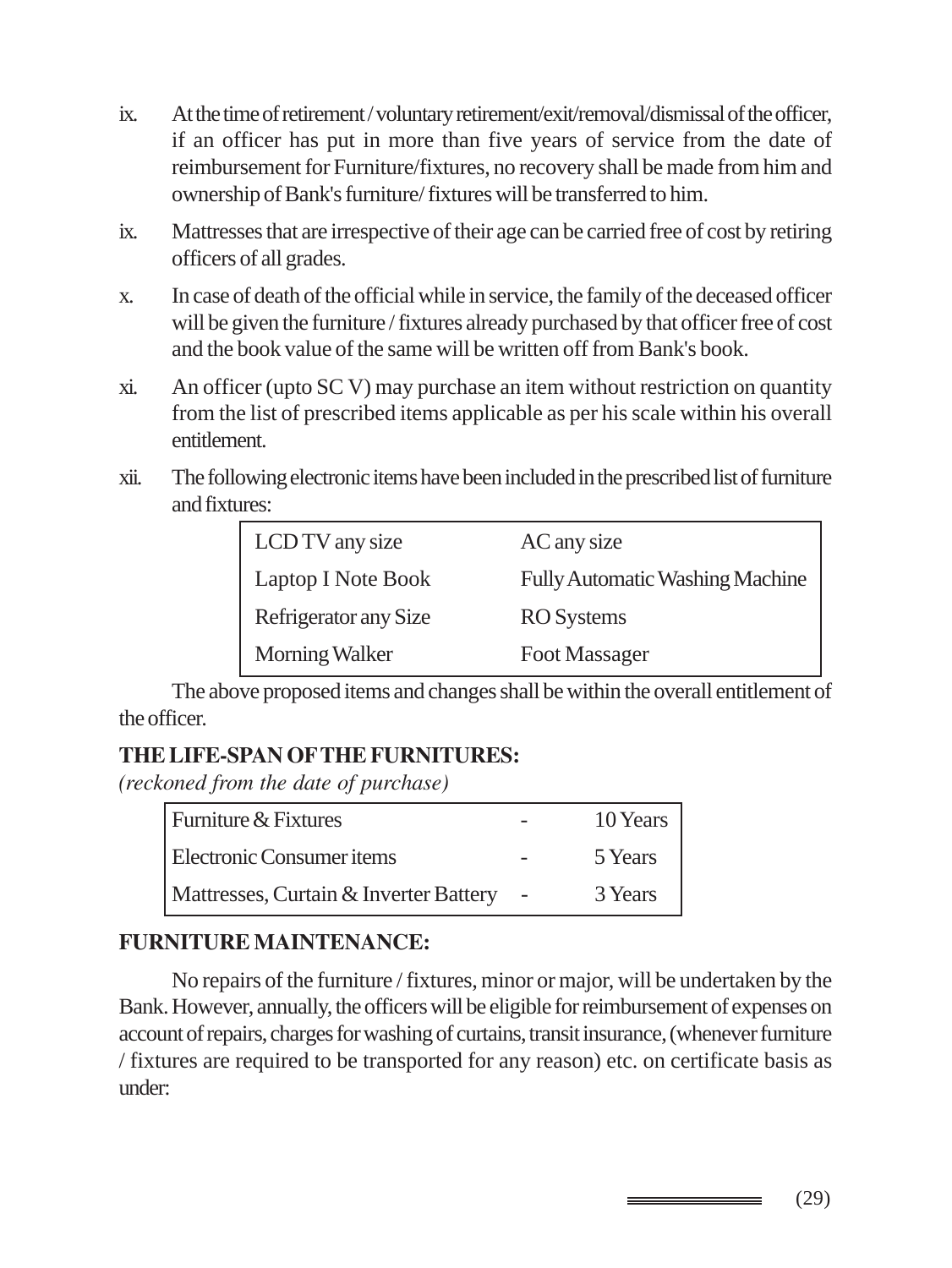| <b>SMGS V</b>   | Rs. 18,000/- |
|-----------------|--------------|
| <b>SMGS IV</b>  | Rs. 15,000/- |
| <b>MMGS III</b> | Rs. 13,000/- |
| <b>MMGS II</b>  | Rs. 12,000/- |
| <b>JMGS I</b>   | Rs. 11,000/- |

Officer may claim maintenance allowance on certificate basis during the financial year i.e. upto 31st March each year. However, officers will not be paid annual maintenance allowance within one year from the date of purchase of furniture for the first time.

#### **SALE OF FURNITURE AND FIXTURES TO RETIRING OFFICERS IN ALL SCALES**

As per extant instructions, at present the ownership of Bank's furniture and fixtures is transferred to the officer at the time of' retirement on attaining superannuation at the following rate:

| 1.       | Furniture with more than $5$ years of age :                                |                           | Free of cost                                    |
|----------|----------------------------------------------------------------------------|---------------------------|-------------------------------------------------|
| 2.       | Items with more than 4 years of age                                        |                           | at 20%                                          |
| 3.<br>4. | Items with more than 3 years of age<br>Items with more than 2 years of age | ÷<br>$\ddot{\phantom{a}}$ | at $40%$<br>of the<br>Original post<br>at $60%$ |
| 5.       | Items with more than 1 year of age                                         | ÷                         | at 80%                                          |
| 6.       | Items with less than 1 year of age                                         |                           | at 100%                                         |

In the above accounting method although the bank is provisioning for depreciation on monthly basis, this benefit is not passed on to the retiring officer. It has been decided that the depreciation of the furniture and fixtures will be calculated on the actual age of the items as on the date of retirement of the officer, by calculating the depreciation on monthly basis for the period over and above the age completed on yearly basis, for example if the age of the furniture is 4 years and 11 months the depreciation will be calculated apart from the completed age of four years for 11 months also on monthly basis.

#### *e Circular No. CDO/HR-155 dated 28.03.2009, PM-79/2012-13, dt. 23.02.2013*

Curtains, Inverter Batteries & Mattress may be given to Officers (in all Scales) who retire on superannuation. free of cost irrespective of its age.

The electronic items that are three years old at the time of retirement of the officer may be provided free of cost to the retiree officer and the depreciated book value thereof will be written off in the books of the bank. The five year old furniture items will be provided at free of cost to the retiring officers.

(30)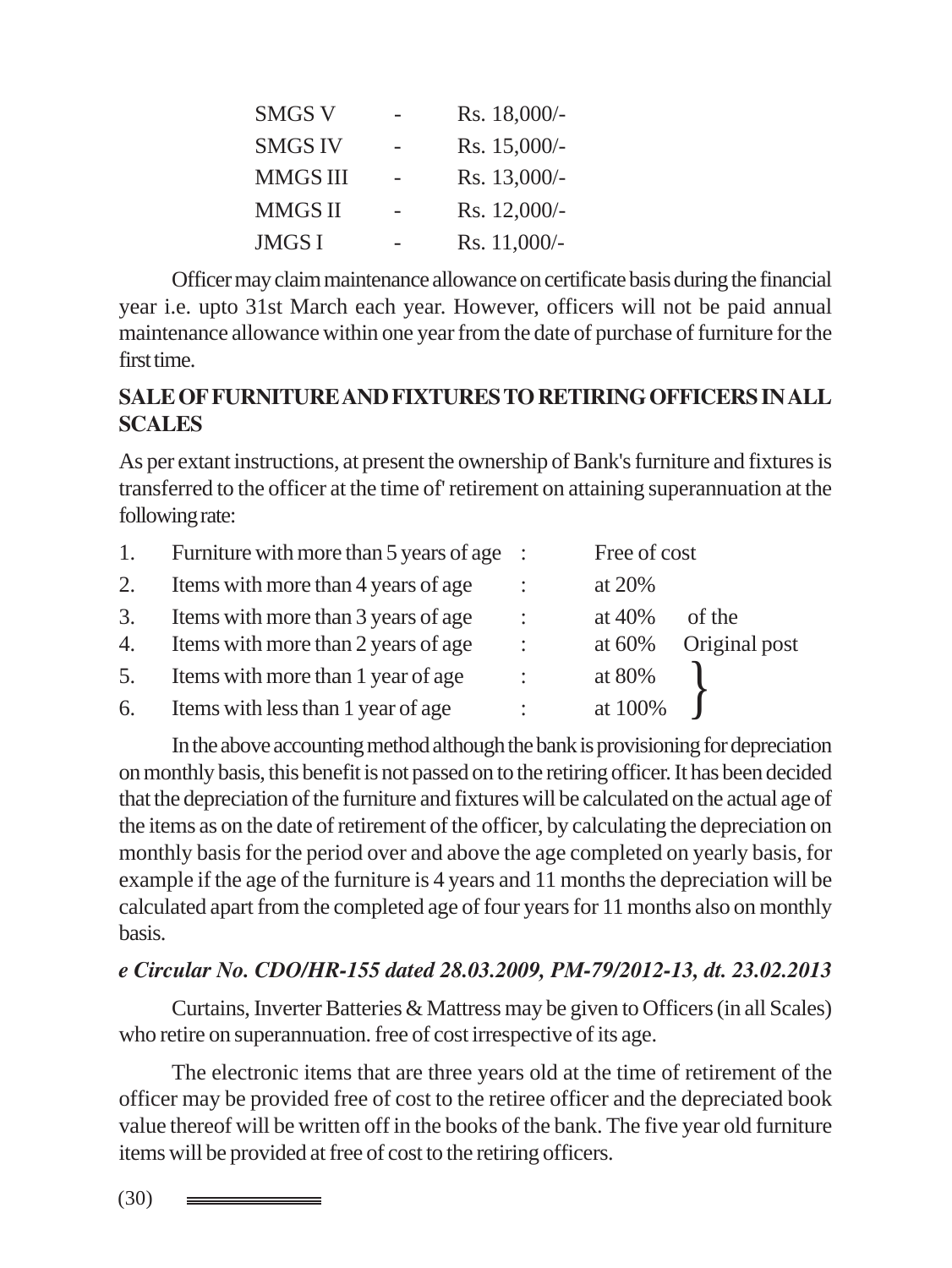Furniture and fixed assets can be disposed to existing officers of the Bank who have been laterally selected in the higher grades/posts in the Bank as Management Executive (MMGS-II), Specialist Management Executive (MMGS III) and any other directly recruited higher grade posts in the Bank as under : -

- I. Disposal of furniture/fixed assets: The officer in pursuance of his / her appointment in higher grade will have the following options:
- a). The officer will bear the cost of furniture and pay the amount before being relieved from the previous place of posting as per the following procedures:
- i. In respect of officer who is confirmed in the Bank's service, the book value of furniture/fixtures will be recovered from him/her and the ownership of furniture/ fixtures will be transferred to. Officer concerned.
- ii. The officer who is still under probation and not yet been confirmed in the Bank, the entire cost value of furniture/fixtures will be recovered and ownership of furniture/fixtures will be transferred to him/her.

Or

b) In case the officer expresses his inability to pay the cost of the furniture and requests the Bank to transfer the balance outstanding to his new place of joining, the following procedure will be followed:

The relieving branch will debit the amount of total cost of furniture/fixtures to the branch / office the officer is proceeding to join in his/her new assignment. Upon joining the new position, the officer shall be eligible to purchase the balance/ remaining furniture/ fixtures within his/her overall eligibility in the new position. However, the replacement of existing furniture will be guided according to age of furniture/fixture as per extant instructions of the Bank.

#### **TAXES :**

The ceiling fixed for different grade shall be exclusive of taxes.

#### **INSURANCE:**

It has now been decided that the existing arrangement of insurance cost to be borne by the Bank shall continue. However, in case of transfer/shifting of furniture/ fixture the officer will have to bear the cost of transit insurance.

#### **COMMON LIST OF ITEMS:**

It has been decided to have a common standard list of items for purchase of furniture/ fixtures for all grades of officer from scale - V and below as per Annexure.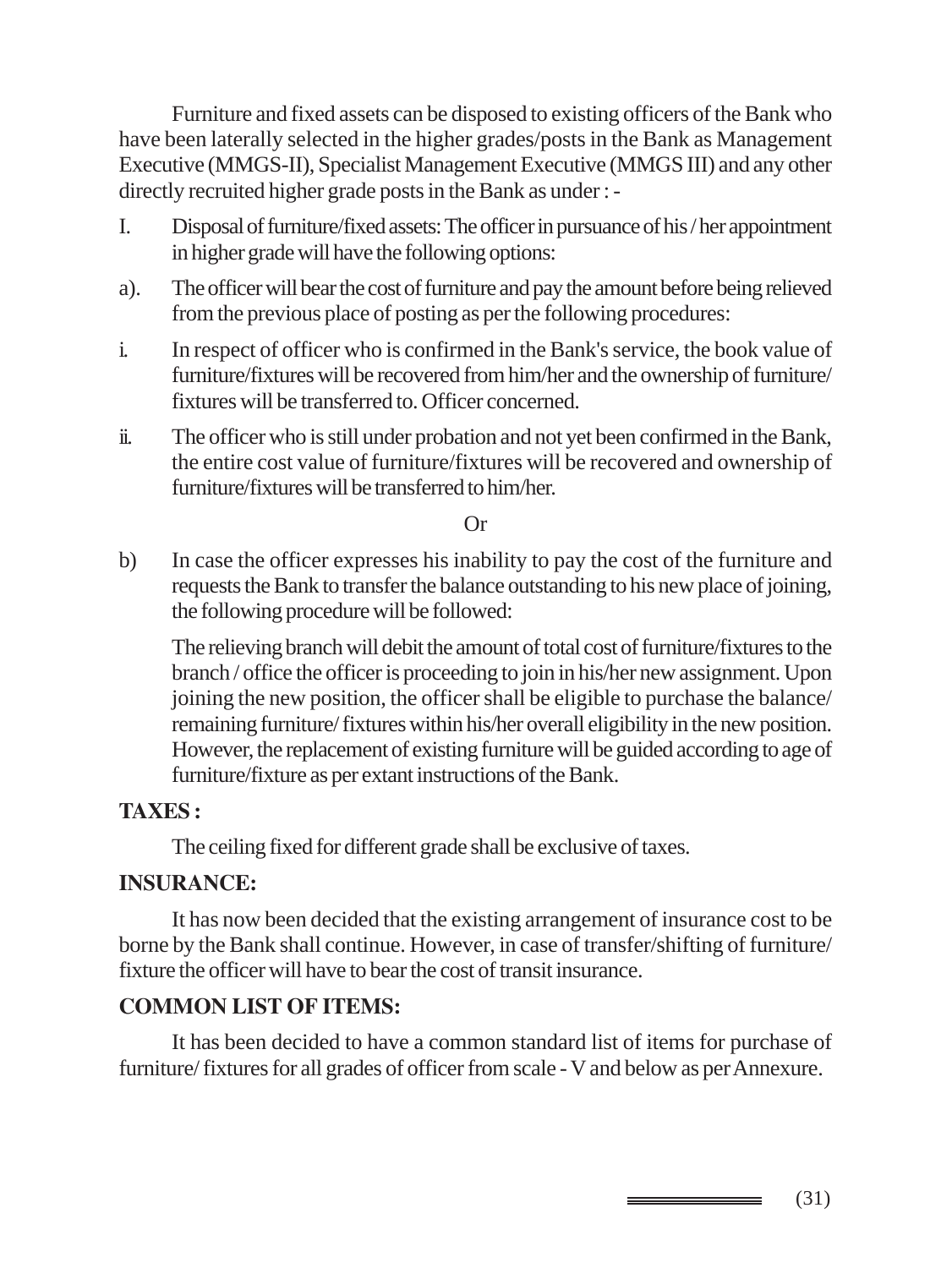#### **REIMBURSEMENT FOR PURCHASES MADE FORM OWN RESOURCES:**

Normally an officer should purchase the items after taking advance from the Bank. At the time of sanctioning the advance, the eligibility of officers will be subjected to scrutiny and thereby the transaction will be as per the norms. However, in exceptional cases where an officer has purchased some items from his own resources after issuance of the Circular dated 25.01.2007 from a centre stipulated in that Circular and it is found that the purchase(s), and eligibility etc. are in order, such reimbursement may be permitted on a case to case basis.

#### **IBTO/IBO:**

Like other officers, they will also be required to keep the furniture/fixtures. During the period they remain posted abroad, this scheme shall not be applicable to them. However, if some items of furniture/fixtures get more than 10 years old during their posting abroad, they shall be entitled to purchase new items in lieu thereof after they are repatriated and posted in India.

#### **VERIFICATION OF ITEMS WHEN LEASED HOUSE IS PROVIDED AT DIFFERENT CENTRE:**

In cases where an officer has been provided with a leased house accommodation at a centre other than his place of posting and he purchases the item after taking advance from his branch/office of posting, he will be required to purchase items from the centre of his leased accommodation as mentioned in the scheme and submit bills/vouchers as usual to reverse the Suspense A/c entry. An officer of the branch nearest to the residential accommodation provided to the officer should be entrusted by the controllers to verify the items and submit his report.

#### **RECOVERY OF FURNITURE RENT: from 01.11.2017**

Furniture rent recovery shall be 0.10% of the first stage to the scale of pay in which the officer is placed.

### **STAFF: OFFICERS: INSURANCE CLAIM ON LOSS OF ASSETS PROVIDED TO OFFICERS**

#### **(CDO/P&HRD-PM/66/2018 - 19, Date: Wed 26 Dec 2018)**

It has been decided to put in place the following guidelines with regard to the obligation on the part of the officials to lodge the insurance claim on loss of / damage to fixed assets provided to them by the Bank, treatment of amount of insurance claim, provision on restoration of assets and subsequent entitlement of the assets:

The guidelines will be applicable only in case of successful settlement of Insurance Claims. In all other cases of loss / damage of fixed assets, there will not be any effect on the entitlement of the officer and new purchase of assets will be allowed only after the expiry of current entitlement period.

(32)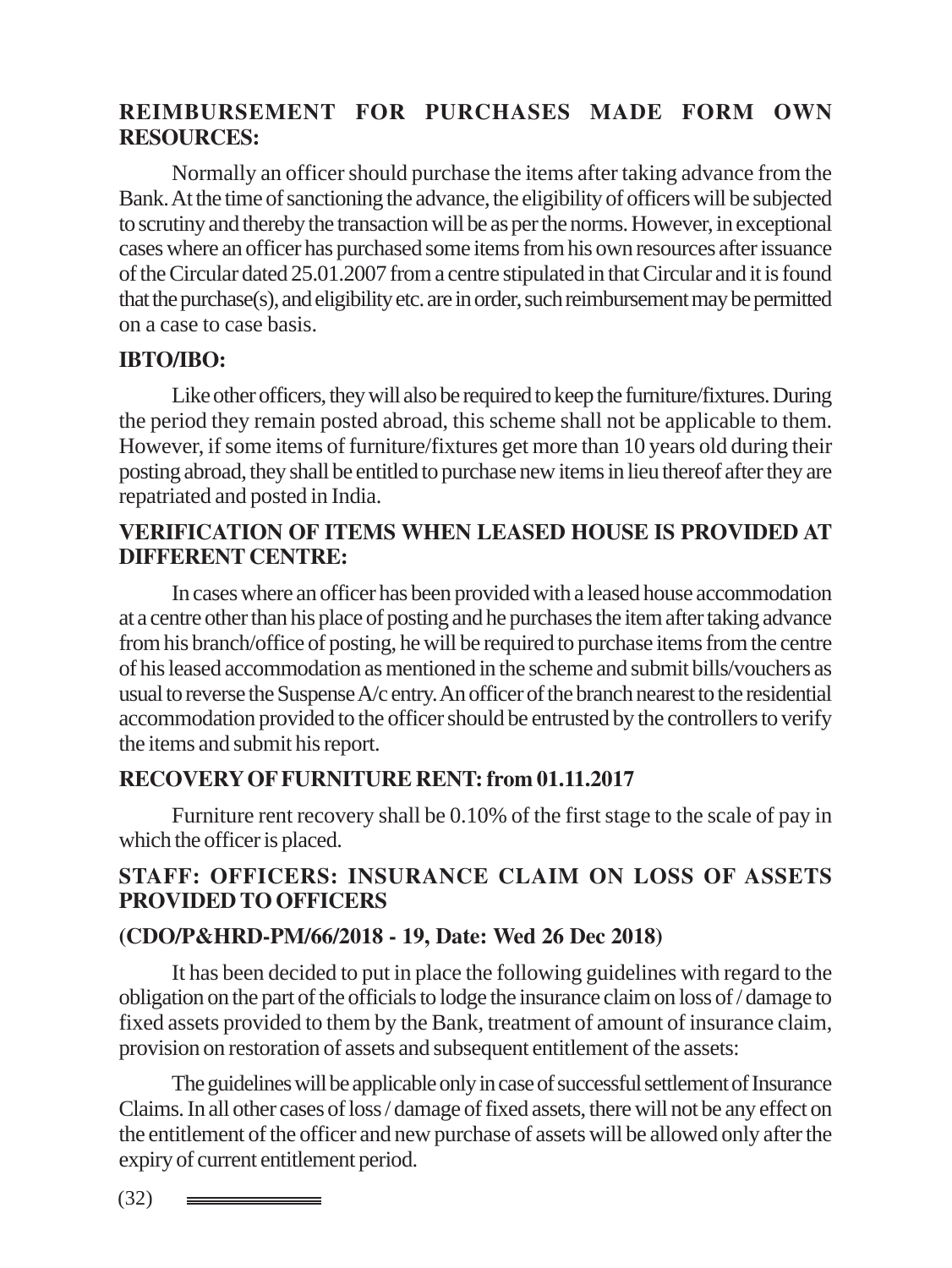#### **ANNEXURE**

## **PROVISION OF FURNITURE AT RESIDENTIALACCOMMODATION OF OFFICERS FROM SCALE I TO SCALE V**

| Sr. No. | <b>Items</b>                                                       | No. of items<br>not to exceed |
|---------|--------------------------------------------------------------------|-------------------------------|
| 1.      | 3 Piece sofa set                                                   | $\mathbf{1}$                  |
| 2.      | Centre table                                                       | $\mathbf{1}$                  |
| 3       | Show case                                                          | $\mathbf{1}$                  |
| 4       | Single Bed/double bed (with/without mattresses)                    | 4/2                           |
| 5       | Dinning table                                                      | 1                             |
| 6.      | Dinning chairs                                                     | 6                             |
| 7.      | Writing table                                                      | 1                             |
| 8.      | Writing chair                                                      | 1                             |
| 9.      | Dressing table with / without stool                                | 1                             |
| 10.     | Ironing table                                                      | 1                             |
| 11.     | <b>Iron</b>                                                        | 1                             |
| 12.     | Inverter                                                           | 1                             |
| 13.     | Computer table                                                     | 1                             |
| 14.     | Computer chair                                                     | 1                             |
| 15.     | Steel / Aluminium kitchen rack                                     | 1                             |
| 16.     | Water purifier                                                     | 1                             |
| 17.     | <b>Washing Machine</b>                                             | 1                             |
| 18.     | Refrigerator                                                       | 1                             |
| 19.     | Mixer grinder                                                      | $\mathbf{1}$                  |
| 20.     | Vacuum cleaner                                                     | 1                             |
| 21.     | Colour TV                                                          | 1                             |
| 22.     | TV trolley                                                         | 1                             |
| 23.     | Set Top Box (Conditional Access System/DTH)<br>wherever applicable | 1                             |
| 24.     | OTG / Microwave oven                                               | 1                             |
| 25.     | Air conditioner                                                    | 1                             |
| 26.     | DVD/VCD/MP3/Home theatre                                           | 1                             |
| 27.     | Meat safe                                                          | 1                             |
| 28.     | Peg table                                                          | $\overline{2}$                |
| 29.     | Bedside tables                                                     | $\overline{2}$                |
| 30.     | Sofa cum bed                                                       | 1                             |
| 31.     | Telephone table with/without seating arrangement                   | 1                             |
| 32.     | Garden chairs                                                      | 4                             |
| 33.     | Carpet                                                             | $\mathbf{1}$                  |
| 34.     | Shoe rack                                                          | 1                             |
| 35.     | Room heater                                                        | 1                             |

(33)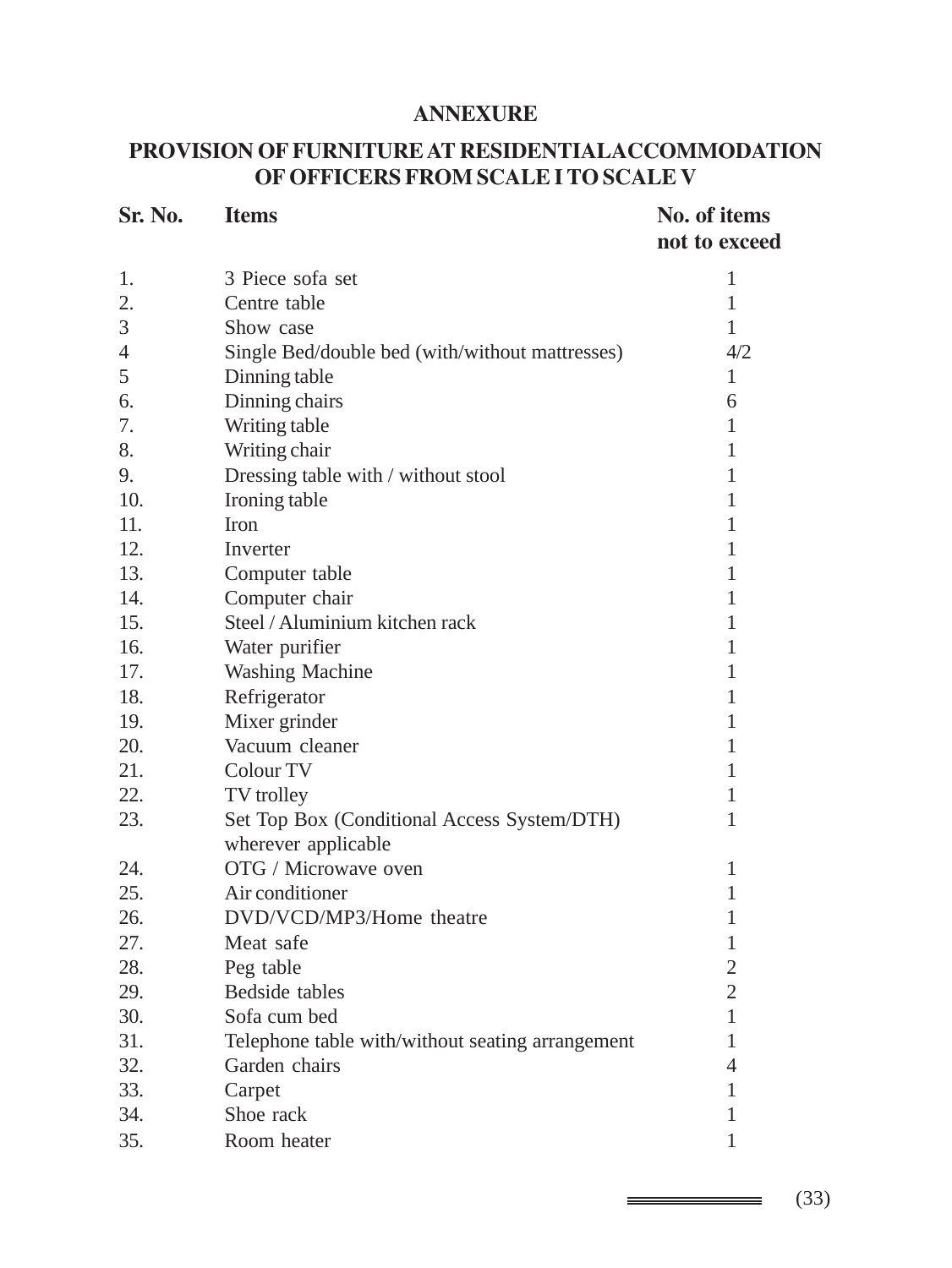# **ADDITIONAL ITEMS FOR OFFICERS IN SCALE V**

| 1. | Cooking rage                     |  |
|----|----------------------------------|--|
| 2. | Dish washer                      |  |
| 3. | Wardrobe (Wooden)                |  |
| 4. | Wall unit                        |  |
| 5. | Kitchen chimney hub (metallic) 1 |  |
|    | Food processor                   |  |

**Item of fixture :** Ceiling fan (4), Tube light (6), Chandelier (1), Geyser (1), Steel Almirah (2), Air cooler (1)

#### **PROVISION OF FURNITURE & FIXTURE FOR OFFICERS UPTO SMGS-V INCLUSION OF NEW ITEMS**

Please refer to our e-Circular CDO/P&HRD-PM/59/2006-07 dated 25.01.2007 and CDO/P&HRD-PM/6/2010-11 dated 28.04.2010 on the captioned scheme.

02. The Central Human Resources Committee (CHRC) in its meeting dated 16.10.2019 has approved the inclusion of following items in the standard list of Furniture and Fixture applicable to officers upto the grade of SMGS-V.

Sl No. Name of Item Under the Head (item)

- 1 Air- Purifier Electrical/Electronics
- 2 Air-fryer Electrical/Electronics
- 3 Desktop Computers/ Laptop/ Notebook/I-Pad Electrical/Electronics
- 4 Tread Mill (Electrically Operated) Electrical/Electronics
- 5 Electric Flying-Insect/Mosquito Killer Electrical/Electronics
- 6 Bookshelf Furniture and Fixture
- 7 Gas Burner/Kitchen Hob Furniture and Fixture
- 8 Exhaust Fan Electrical/Electronics
- 9 (i) Sewing Machine (Manually operated) Furniture and Fixture
	- (ii) Sewing Machine (Electrically operated) Electrical/Electronics

# *Circular No.: CDO/P&HRD-PM/15/2021 - 22, Date: Mon 17 May 2021*

# **PROVISION OF FURNITURE & FIXTURES INCLUSION OF COVID SUPPORT & OTHER UTILITY ITEMS**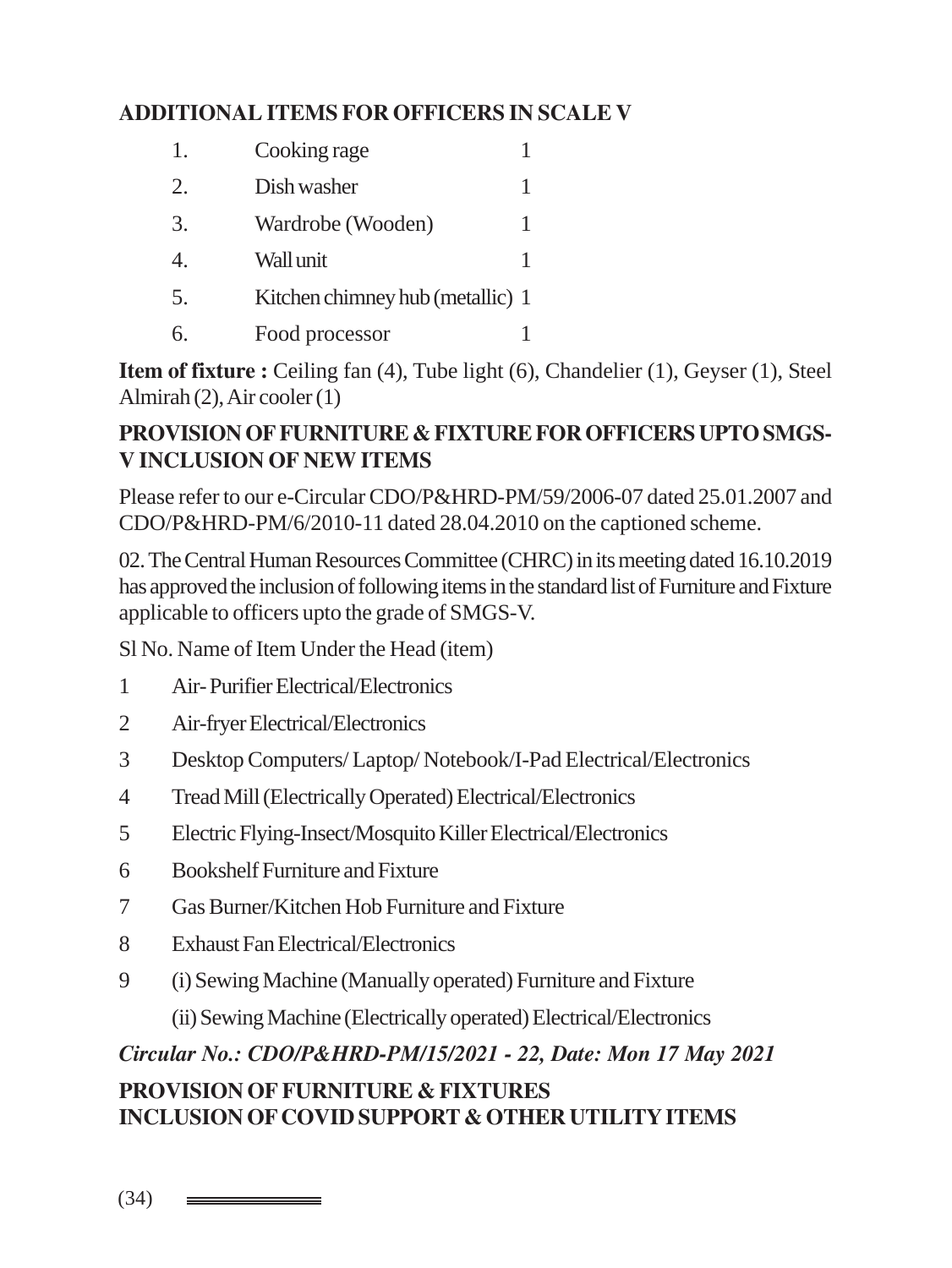Please refer to our e-Circular No. CDO/P&HRD-PM/59/2006-07 dated 25.01.2007, Special Letter No. CDO/PM/18/SPL/276 dated 22.05.2007 and subsequent instructions on the captioned scheme.

02. The Central Human Resources Committee (CHRC) in its meeting dated 07.05.2021 has approved inclusion of following items in the standard list of Furniture & Fixtures applicable to Executives / Officers in all grades of the Bank.

#### **Covid-19 Support Items**

|                | Sl. No. Items Category                                                               | Head                   | Periodicity (in years) |
|----------------|--------------------------------------------------------------------------------------|------------------------|------------------------|
| $\mathbf{1}$   | Pulse Oximeter                                                                       | Electrical/Electronics | 5                      |
| $\overline{2}$ | Oxygen Cylinder with Kit                                                             | Electrical/Electronics | 5                      |
| 3              | Oxygen Concentrator                                                                  | Electrical/Electronics | 5                      |
| $\overline{4}$ | Blood Pressure Monitoring Machine Electrical/Electronics                             |                        | 5                      |
| 5              | Smart Watch / Fitness Band Electrical/Electronics                                    |                        | 5                      |
|                | <b>Other Utility Items</b>                                                           |                        |                        |
| Sl.<br>No.     | <b>Items Category</b>                                                                | Head                   | Periodicity (in years) |
| $\mathbf{1}$   | Mopper Robot                                                                         | Electrical/Electronics | 5                      |
| $\overline{2}$ | Air-Purifier/Ionizer                                                                 | Electrical/Electronics | 5                      |
| 3              | Electric Flying Insect/Mosquito Killer Electrical/Electronics                        |                        | 5                      |
| $\overline{4}$ | <b>Exhaust Fan</b>                                                                   | Electrical/Electronics | 5                      |
| 5              | Washing Machine (All models) Electrical/Electronics                                  |                        | 5                      |
| 6              | Desktop Computers / Laptop /<br>Notebook / I-Pad / keyboard for I-Pad /<br>Apple pen | Electrical/Electronics | 5                      |
| 7              | Printers (All models)                                                                | Electrical/Electronics | 5                      |
| 8              | Mobile Handset                                                                       | Electrical/Electronics | 5                      |
| 9              | Airpod / Earpod / Headphone                                                          | Electrical/Electronics | 5                      |
| 10             | Camera (Any model)                                                                   | Electrical/Electronics | 5                      |
| 11             | <b>Broadband Router</b><br>Electrical/Electronics 512 Kindle                         | Electrical/Electronics | 5                      |
| 13             | Air-fryer                                                                            | Electrical/Electronics | 5                      |

(35)

\_\_\_\_\_\_\_\_\_\_\_\_\_\_\_\_\_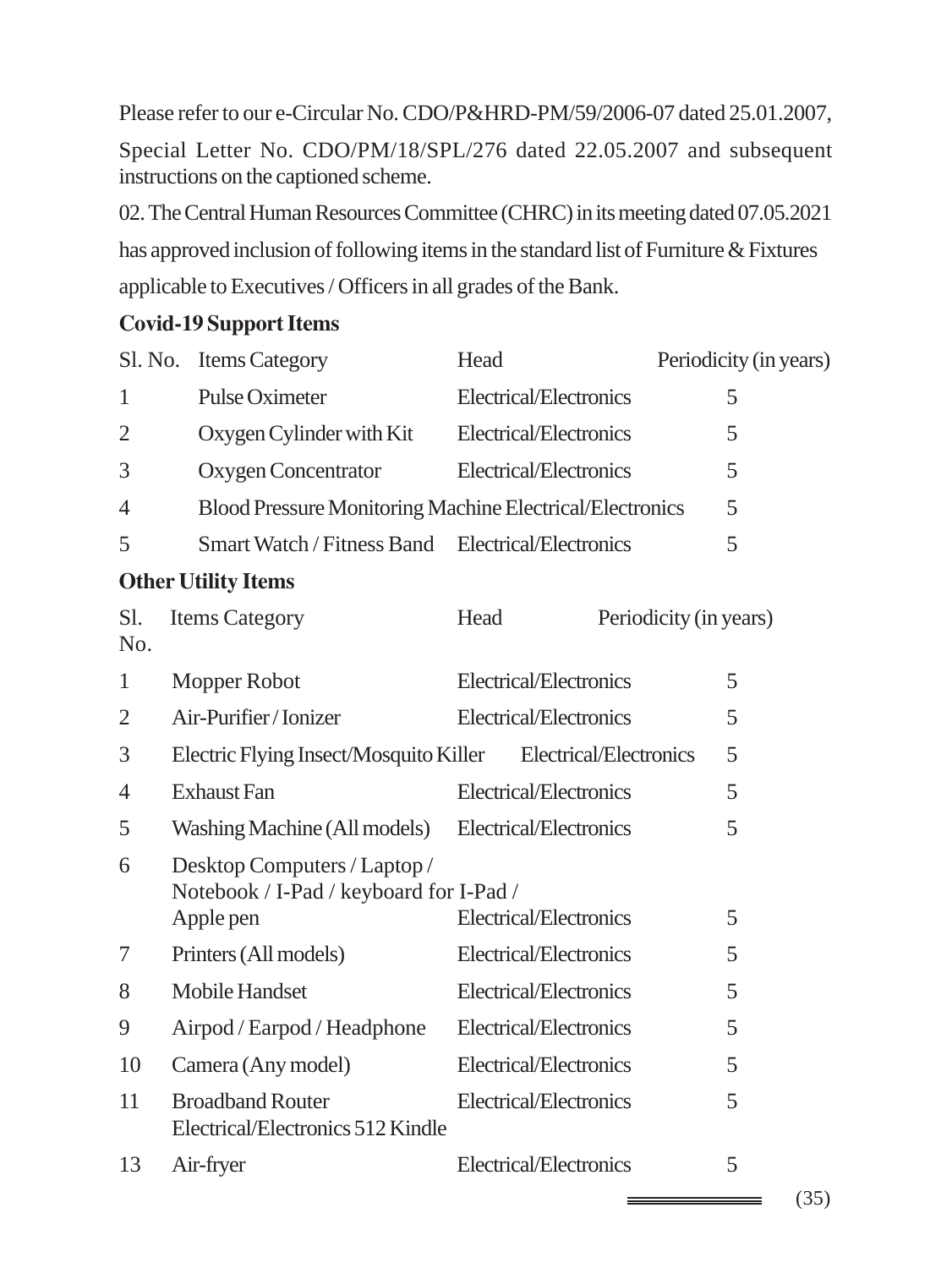| 14 | <b>CCTV</b>                   | Electrical/Electronics       | 5  |
|----|-------------------------------|------------------------------|----|
| 15 | Voice Assistant               | Electrical/Electronics       | 5  |
| 16 | Dish Washer                   | Electrical/Electronics       | 5. |
| 17 | <b>Food Processor</b>         | Electrical/Electronics       | 5  |
| 18 | <b>Toaster</b>                | Electrical/Electronics       | 5  |
| 19 | <b>Rice Cooker</b>            | Electrical/Electronics       | 5  |
| 20 | <b>Induction Cooker</b>       | Electrical/Electronics       | 5  |
| 21 | <b>Residential Flour Mill</b> | Electrical/Electronics       | 5. |
| 22 | <b>Rowing Machine</b>         | <b>Furniture and Fixture</b> | 10 |
| 23 | Exercise Cycle                | <b>Furniture and Fixture</b> | 10 |
| 24 | Cross trainer                 | <b>Furniture and Fixture</b> | 10 |
| 25 | Ladder                        | <b>Furniture and Fixture</b> | 10 |

#### **Reimbursement of Pest Control Expenses**

#### **Circular No.: CDO/P&HRD-PM/96/2020 - 21 Dated: 26.03.2021**

| Grade                    | Yearly entitlement (Rs.) |
|--------------------------|--------------------------|
| TEGSS-I & above          | 4000                     |
| <b>TEGS-VI &amp; VII</b> | 3000                     |
| SMGS-IV & V              | 1500                     |
| JMGS-I, MMGS-II & III    | 1100                     |

### **PURCHASE OF FURNITURE ITEMS THROUGH INTERNET e Circular No. CDO/P&HRD-PM/18 of 2014 - 15 dated 07.06.2014**

The officers of all grades are now allowed to purchase furniture / fixtures items through internet provided proper bills (along with VAT / TIN No.) are produced for payment & the same are otherwise in order.

### **CLARIFICATIONS ON POST IMPLEMENTATION OF GOODS AND SERVICES TAX (GST)**

### **(Cir No.: CDO/P&HRD-PM/82/2017 - 18,Dt: Mon 8 Jan 2018)**

For reimbursement of purchase of assets provided to officers such as Furniture & Fixtures, Mobile Handset, Lap top, i-Pad, Briefcase, if the tax invoice comply with the GST provisions such as having vendor's GSTIN and Bank's GSTIN, the reimbursement would be entitlement plus applicable GST component. In case the invoice does not have vendor's GSTIN and Bank's GSTIN or does not show GST component separately, the entire bill amount will be considered as part of Entitlement.

(36)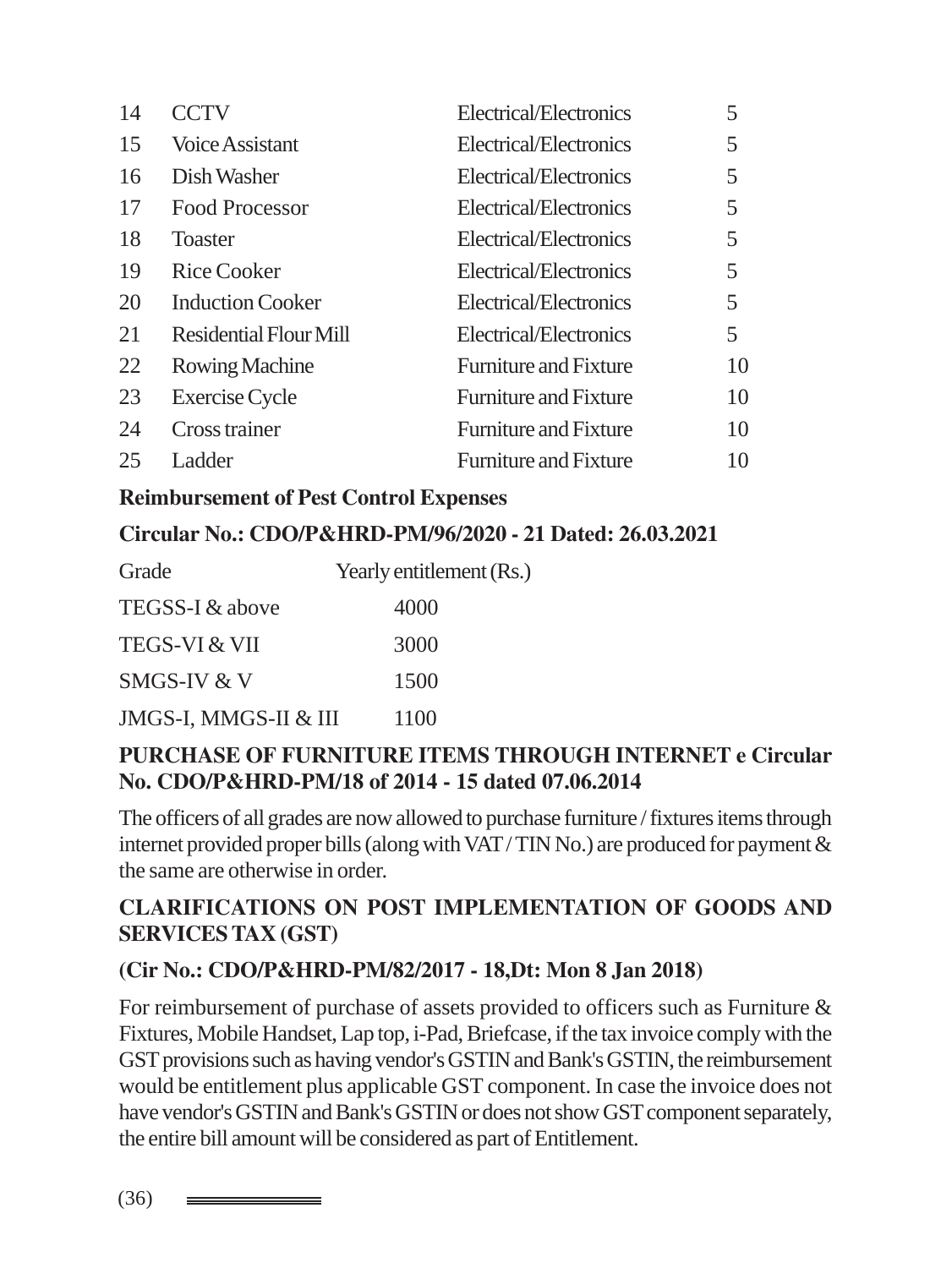# **LEASED ACCOMMODATION**

#### **RENTAL CEILING OF RESIDENTIAL ACCOMMODATIONS Inclusive of car parking and maintenance charges CDO/P&HRD-PM/20/2012-13 dated 03.07.2012 w.e.f. 1.7.2012**

| Category       | Centres     |        |       |               |
|----------------|-------------|--------|-------|---------------|
| Grade          | Major $A^*$ | A      | B     | $\mathcal{C}$ |
| JMGS-I         | 20,000      | 15,000 | 10000 | 8000          |
| MMGS-II        | 21,000      | 16,000 | 11000 | 9000          |
| MMGS-III       | 23,000      | 18,000 | 12000 | 11000         |
| <b>SMGS-IV</b> | 26,000      | 21,000 | 14000 | 12000         |
| SMGS-V         | 29,000      | 23,000 | 16000 | 13000         |
| SMGS-VI        | 40,000      | 30,000 | 20000 | 17000         |
| SMGS-VII       | 50,000      | 35,000 | 27000 | 20000         |
| <b>TEGS</b>    | 52,000      | 37,000 | 29000 | 22000         |

**For DGM (B&O)/DGM Heading MCG/ CAG Branches/Regional Managers/ Branch Managers etc.**

| Grade          | Major $A^*$ | A      | В     | $\mathcal{C}$ |
|----------------|-------------|--------|-------|---------------|
| JMGS-I         | 21,000      | 16,000 | 11000 | 9000          |
| MMGS-II        | 22,000      | 17,000 | 12000 | 10000         |
| MMGS-III       | 24,000      | 19,000 | 13000 | 12000         |
| <b>SMGS-IV</b> | 28,000      | 23,000 | 16000 | 14000         |
| SMGS-V         | 31,000      | 24,000 | 18000 | 15000         |
| SMGS-VI        | 42,000      | 32,000 | 22000 | 19000         |
| SMGS-VII       | 52,000      | 37,000 | 29000 | 22000         |
| <b>TEGS</b>    | 54,000      | 39,000 | 31000 | 24000         |

Rental ceilings for leased accommodations inclusive of Car Parking and Maintenance charge for DGM (B&O) / DGM Head of MCG I CAG Branches I Regional Managers I Branch Managers / Head of CPCs / Manager of Divisions I Relationship Managers, RMMEs and RMSEs etc.

**\* Major 'A' -** Kolkata, Chennai, Ahmedabad, Bangalore and Hyderbad

**'A'** Other centres with a population of 7.5 lacs & all State Capitals other than major 'A'

DGM (B&O) Centres, & also for Project area centre.

(37)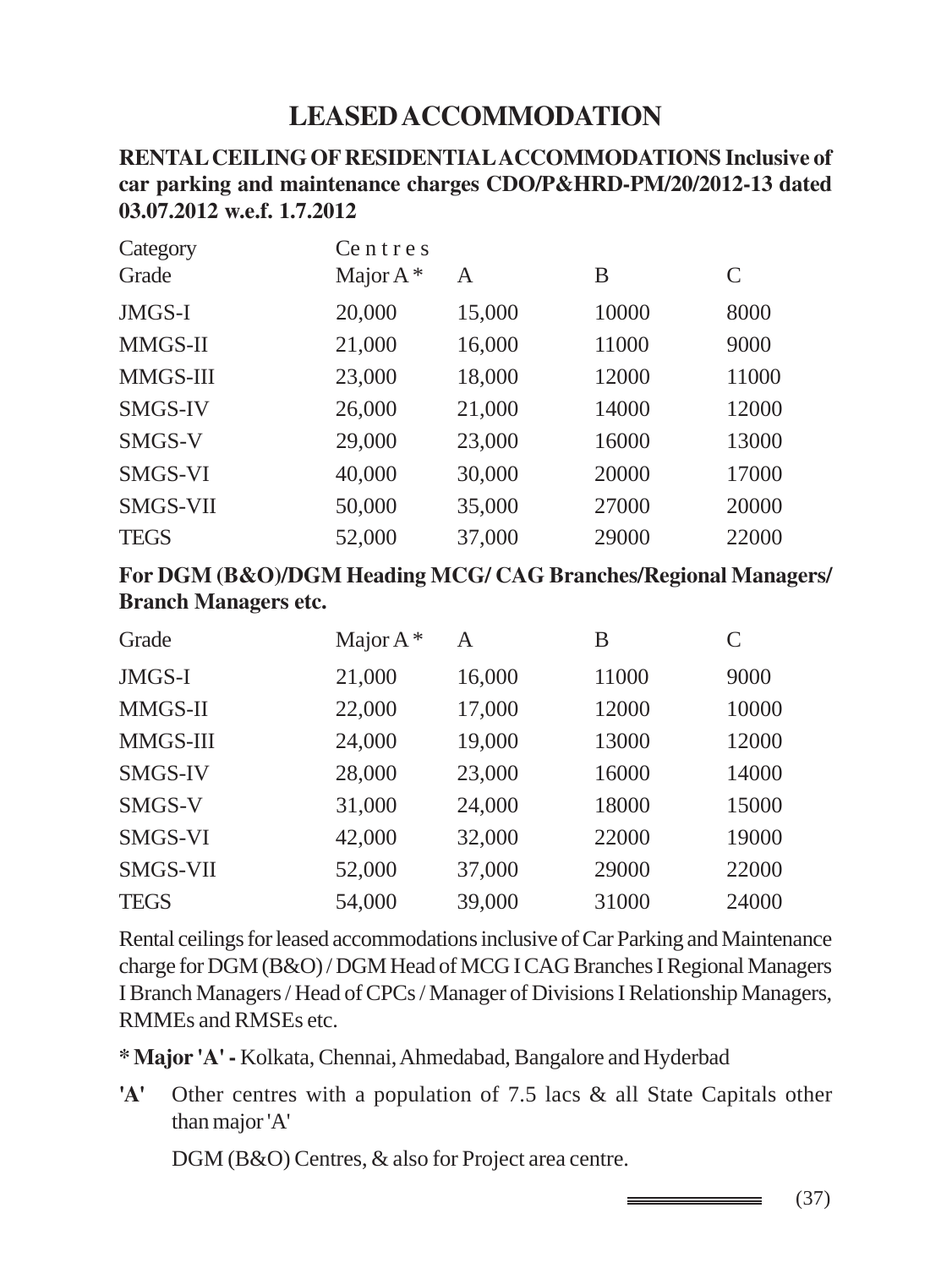- **'B'** Centres with a population of above 2 lacs but below 7.5 lacs.
- **'C'** All other centres.

| RENTAL CEILING OF RESIDENTIAL<br><b>ACCOMMODATIONS</b> |        |       | For DGM (B&O)/DGM Heading<br><b>MCG CAG Branchs/Regional</b><br>Managers/Branch Managers etc. |       |  |
|--------------------------------------------------------|--------|-------|-----------------------------------------------------------------------------------------------|-------|--|
| Grade                                                  | Mumbai | Delhi | Mumbai                                                                                        | Delhi |  |
| JMGS-I                                                 | 29500  | 26500 | 30500                                                                                         | 27500 |  |
| <b>MMGS-II</b>                                         | 32500  | 27000 | 33500                                                                                         | 28000 |  |
| MMGS-III                                               | 34500  | 29500 | 35500                                                                                         | 30500 |  |
| <b>SMGS-IV</b>                                         | 39500  | 32500 | 41500                                                                                         | 34500 |  |
| SMGS-V                                                 | 49500  | 39500 | 51500                                                                                         | 41500 |  |
| <b>SMGS-VI</b>                                         | 74500  | 64500 | 76500                                                                                         | 66500 |  |
| <b>SMGS-VII</b>                                        | 79500  | 74500 | 81500                                                                                         | 76500 |  |
| <b>TEGS-I</b>                                          | 81500  | 76500 | 83500                                                                                         | 78500 |  |

# **BBSR CIRCLE MAJOR 'A' - NIL**

| 'A'                         | DGM (B&O) centres (Bhubaneswar, Sambalpur, Berhampur) and |
|-----------------------------|-----------------------------------------------------------|
|                             | Project Areas Centres (Rourkela & other project centres)  |
| 'B'                         | Cuttack                                                   |
| $^{\prime}$ $\cap^{\prime}$ | All other centres.                                        |

### **REIMBURSEMENT OF CAR PARKING CHARGES AND MAINTENANCE CHARGES**

A maximum of 25% of the rental amount out of the total entitlement will be available for car parking / maintenance charges / security charges / society charges.

### **REIMBURSEMENT OF BROKERAGE CHARGES**

One month rental ceiling applicable to an officer will be paid to agent / property dealer as brokerage / commission on production of receipt.

#### **FACILITY OF LEASED ACCOMMODATION AT A PLACE OF CHOICE**

# **CirDO/HR/77 of 2007-08 dtd. 18.03.2008, CDO/P&HRD-PM/35/2011-12 dtd 22.06.2011 & CDO/P&HRD-PM/39/2011-12 dtd. 09.07.2011 w.e.f. 01.07.2011. CDO/ P&HR - PM / 36/2012-13 dated 21.9.2012**

(i) Officers in scale I to V have been permitted to avail leased accommodation at a place of choice any where within the country as is being provided to officers in scale VI to VII. The rental ceiling was that of the centre where the leased accomodation facility is availed or the place of posting , whichever is lower.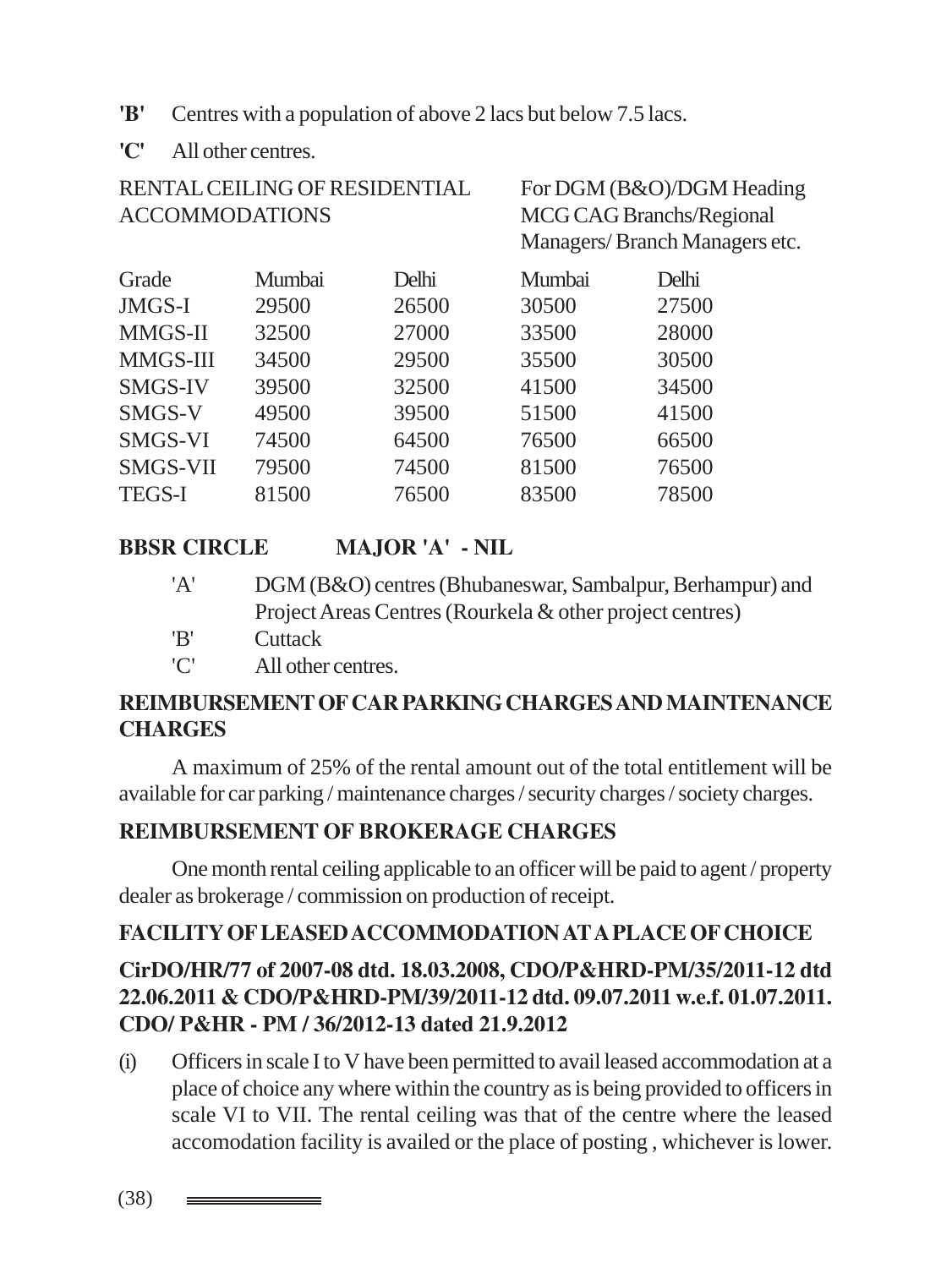Where an officer avails leased accomodation facility at a place other than his place of posting within the circle, the rental ceiling applicable at the place of leased accomodation shall be applicable.

### **Circular No.: CDO/P&HRD-PM/48/2021 – 22 ,Date: Mon 13 Sep 2021 UNDERTAKING TO BE SUBMITTED BY THE OFFICIAL AVAILING THE FACILITY**

It has been decided to obtain an undertaking as per Annexure-I to the effect that the officials availing facility of leased accommodation at a place of choice will not commute to their place of posting/centre or leave the station/headquarter (i.e. place of posting/ centre) without prior approval of the competent authority. The undertaking will constitute a part of application form while applying for leased accommodation at the place of choice. Further, the above instruction will also be applicable to all such cases where approval has already been accorded to avail leased accommodation facility at a place of choice and the officials concerned shall submit the undertaking as per Annexure-II to their respective controllers within 15 days from the date of circular and a copy thereof to be kept in the respective leased house file of the official. That apart, all officials availing leased accommodation facility at a place of choice shall submit proof /evidence of staying arrangement at their place of posting/centre to the satisfaction of their respective controllers.

#### **CDO/P&HRD/PM/52/2007-08 dated 27.12.2007**

Henceforth the officer may retain the accommodation (including designated house) telephone and car (TEGS-VI and above) upto maximum of two months from the date of normal retirement without any approval.

Voluntary Retirement - 1 month from the date of retirement

Resignation - 15 days from the date of resignation

Dismissal / Removal - 15 days from the date of receipt of the order.

### **AUTHORITY STRUCTURE FOR RETENTION OF RESIDENTIAL ACCOMMODATIONS AT PREVIOUS PLACE OF POSTING**

(CDO/P&HRD/IR/12/2012-13 dated 21.05.2012)

| For officer upto SMGS V upto 4 months    | - DGM                              |
|------------------------------------------|------------------------------------|
| From 4 months upto 6 months              | - GM                               |
| 6 months but not beyond academic session | - CGM                              |
| Officers Scale VI upto 6 months          | - Official not below the rank G.M. |
| 6 months                                 | $-GE$                              |

(39)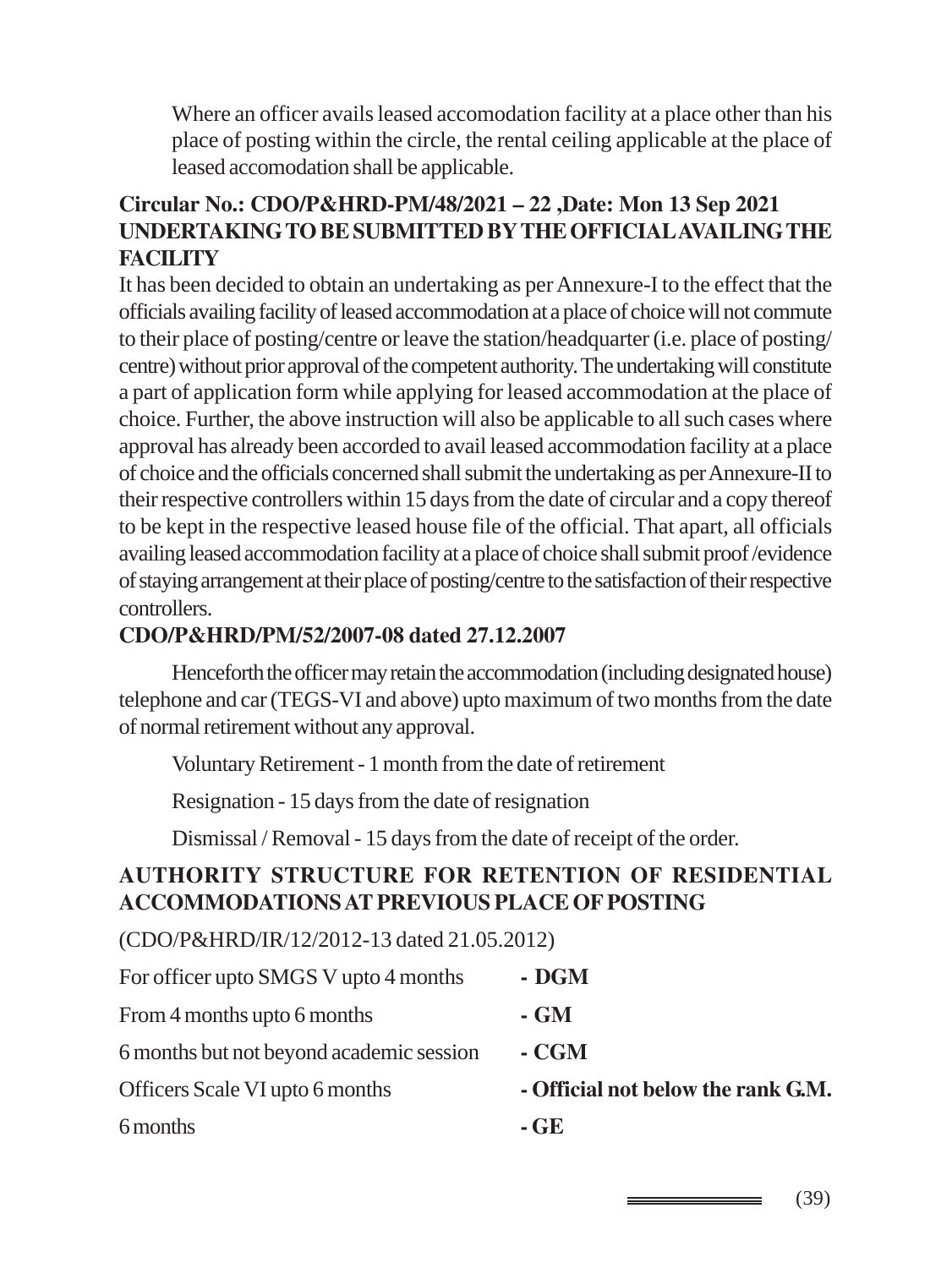### **AUTHORITY TO AVAIL LEASE ACCOMMODATION AT A PLACE OF CHOICE (CDO/P&HRD-PM/36/2012-13 dated 21.9.2012)**

| - Officers Scale - I to V posted at Branches / Offices - | DGM (B&O)           |
|----------------------------------------------------------|---------------------|
| - Officers Scale I to V Posted at LHO and its offices -  | DGM & CDO           |
| - Officers Scale VI & VII                                | <b>CGM</b> of Grade |

### **LEASED RESIDENTIAL PREMISES HAVING RENTAL IN EXCESS OF ENTITLEMENT**

(Staff/47/96) The above facility can be sanctioned by the authority sanctioning the leased accommodation subject to his satisfaction. In such an event, the officer concerned should give in writing that he/she shall bear the difference by deductions from his/her monthly salary by way of letter of authority.

### **LIST OF NEAR RELATIVES FROM WHOM HOUSE CAN BE TAKEN ON LEASE BASIS (C.D.O PER & HRD - 62 of 2004 - 05)**

Normally it is not allowed. However at the discretion of the bank may permit the officer to avail the facility on case to case basis, subject to stipulation in the above circular. (Not his own house, house of spouse and dependent children).

### **RECOVERY OF HOUSE RENT (EFFECTIVE FROM 1.11.2017)**

0.50% of the first stage of Basic Pay of the scale or standard rent whichever is lower. An additional 0.15% of the first stage of Basic Pay for furnished accommodation.

### **RESIDENTIAL ACCOMODATION FOR TRAINEE / PROBATIONARY OFFICERS Circular No. : CDO/P&HRD-PM/55/2015 - 16, dated: 30.09.2015.**

In terms of extant instructions of the Bank, Trainee/ Probationary Officers who are allowed leased house facility before /immediately after commencement of the first branch training do not get a chance to change the location of the leased house during the entire period of training. A modification in the scheme introduced by allowing one more chance on this count with following terms and conditions so that TOs / POs can avail leased house facility during their second branch training as per the eligibility of JMGS-I official.

POs/TOs who avail this facility shall be permitted reimbursement of travelling expenses also in respect of the members of their family and cost of transportation of household luggage on actual basis on account of their second branch postings, subject to the production of transport receipt etc, while their own travelling expenses would be paid as usual. Loading& unloading charges may be paid under these conditions on actual basis as usual. HRA will not be payable to the concerned Trainee Officer/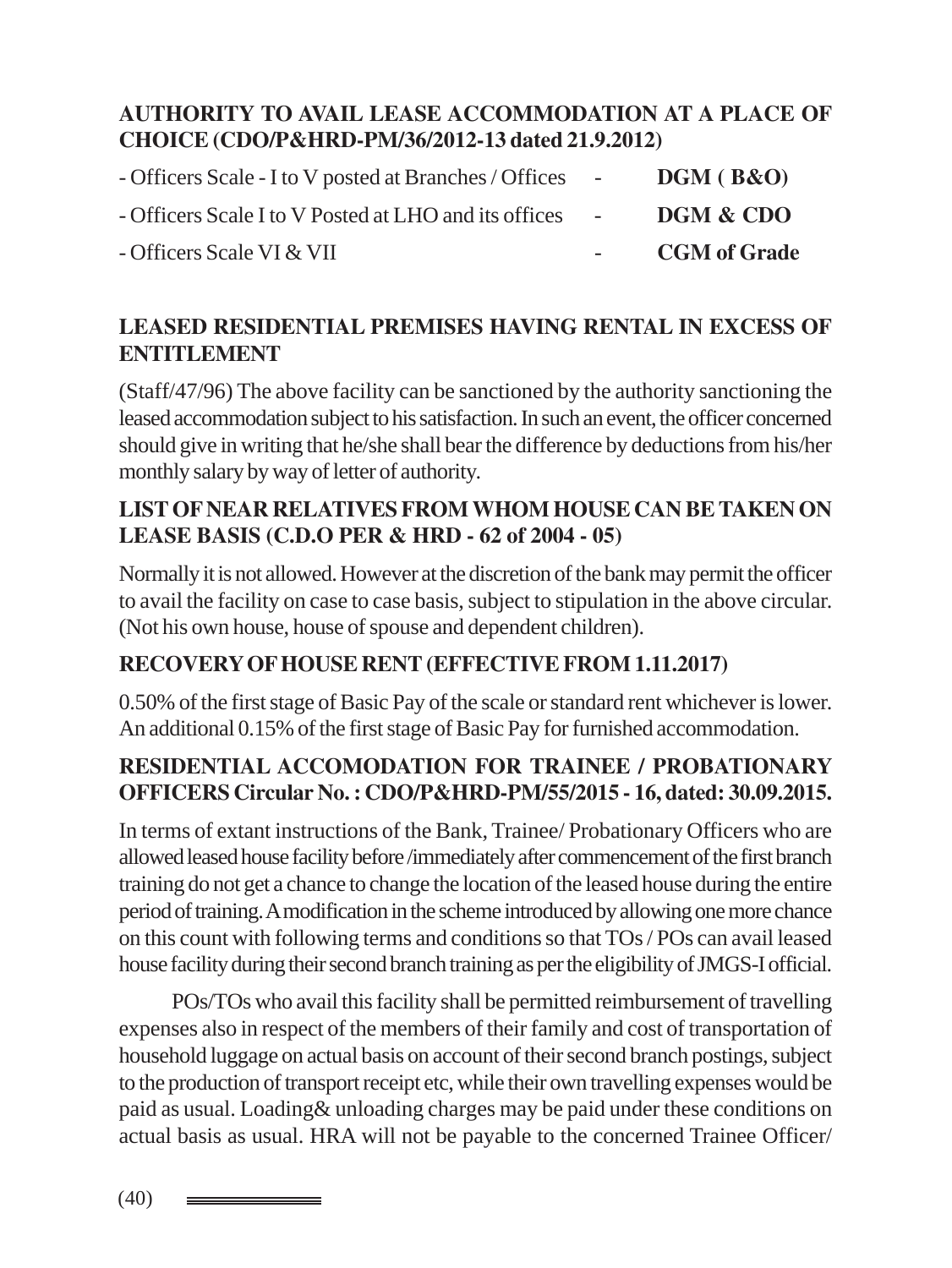Probationary officer. Recovery @ 0.50 % of the first stage of scale of his/her basic pay or standard rent whichever is less will be made from his / her salary

Lumpsum amount on transfer (Packing, Transportation, insuring baggage) will not be payable to these officials (POs/TOs) for the midterms shifting in such cases. Lumpsum expenses towards admission fee in school /college etc of ward (s) will not be payable, if the location of second branch training is the hometown of the official where he/she has own or parental house, no such facility of change of leased house under above terms will be available.

If the location of second branch training of the official is same district as of first branch training, no such facility of change of leased house will be available.

POs/TOs shall not be allowed to avail change of leased house facility in other centre except for their place of second branch training.

The above stipulations will be applicable to these officials (POs/TOs) up to the completion of their training period and subsequently existing rules applicable for confirmed officers in respect of leased house facility shall be applicable to them.

### **DELEGATION OF ADMINISTRATIVE AND FINANCIAL POWERS LEASE HOUSE:**

### *Circular No. CDO/P&HRD-PM/28/2016-17 dated 23.5.2016*

Operating functionaries regarding sanction of lease agreement i.e. rent etc. at place of choice other than the place of posting.

It is clarified that in such a case, sanction of lease proposal including rent shall be obtained from the RBO concerned where the leased accommodation is situated. The in-principle permission to keep the family and avail leased accommodation at place of choice other than place of posting will however, continue to be obtained from competent authority at the place of posting of the officer concerned, as hitherto. All other instructions in the matter shall remain unchanged.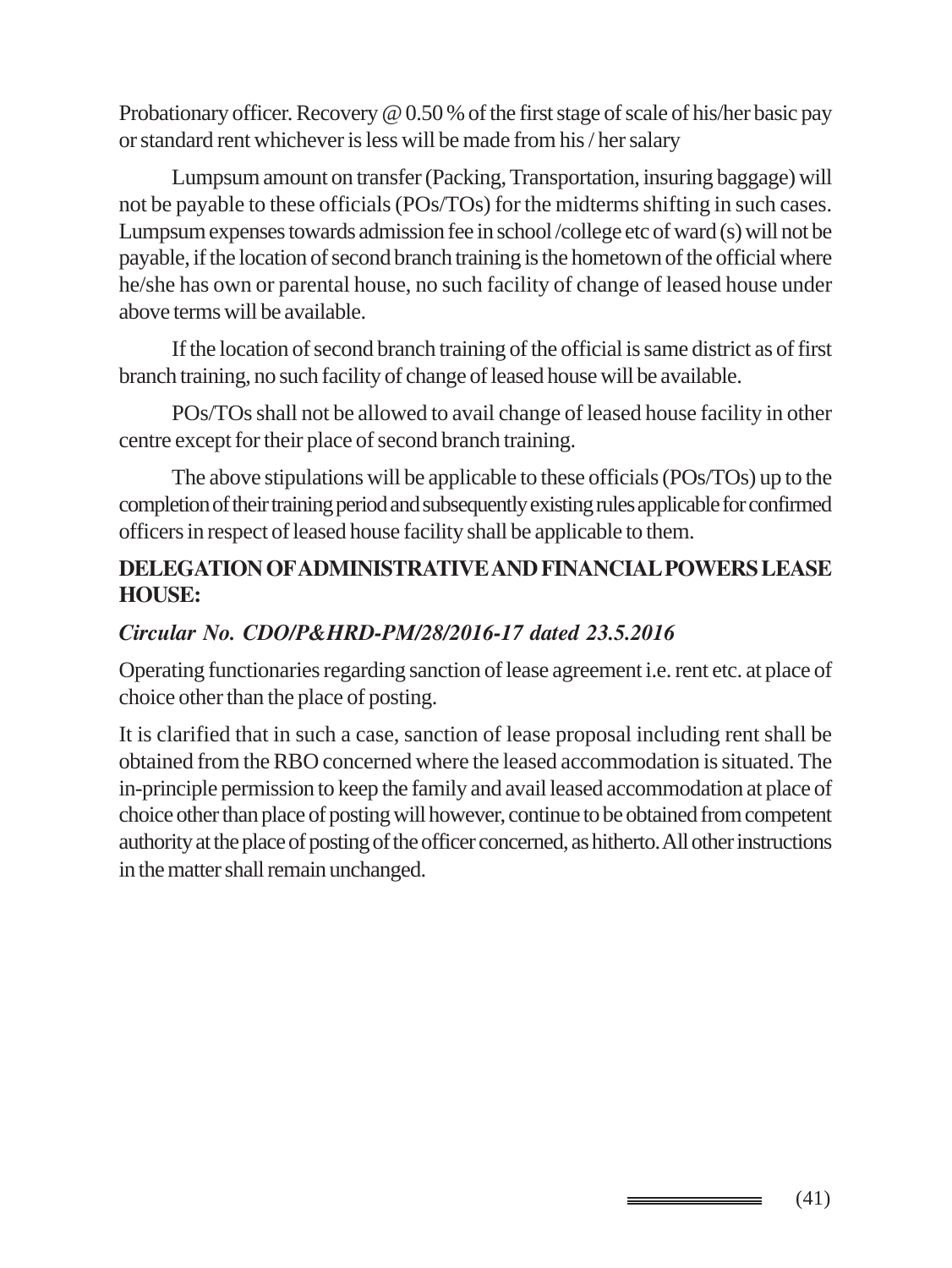# **MODE OFTRAVEL / HALTINGALLOWANCE AND OUT-OF-POCKET EXPENSES**

#### **ON TRANSFERS**

#### **SBI OSR 42 (2) (ii) & (iii) has been amended vide HO Circular No. CirDO/ HR/71 of 2006-07 dated 6.3.2007 as under.**

Provided that on and from the 1st August 2006 if the officer on transfer is shifting his personal effects from one place to another by an approved lorry transport, even if two stations are connected by train, reimbursement of expenses may be made at the following rates against submission of bills for maximum quantity of goods upto 120 quintals (12 tonnes) vide HO Circular No. CirDO/HR/55 of 2007-08 dated 18.12.2007.

#### **IN OTHER CASES**

| Pay Ranges                       | Where the Officer<br>has family | Where the officer has<br>no family |
|----------------------------------|---------------------------------|------------------------------------|
| Rs. 23700/- to Rs.31705 3000 Kgs |                                 | $1500$ Kgs                         |
| Rs. 31705 & above                | Full wagon                      | 2500 Kgs.                          |

#### **TRANSPORTAION CHARGES:**

#### **I. Other than Hilly terrain**

a) The officers transferred to shorter distance in places other than hilly terrain may be reimbursed @ Rs. 4.10 per km per ton upto 600 K.ms.

 $4.10 \times 600 \times 12 = 29.520$ 

- b) The officers transferred to shorter distance below 300 Kms on places other than hilly terrain may be reimbursed @ 4.10 per Km. per tonne for minimum 300 Kms. If the distance is less than 300 Kms. the official will be reimbursed minimum  $4.10 \times 300 \times 12 = 14,460$
- c) The officers transferred to distance beyond 600 Kms other than hilly terrains may be reimbursed @ 2.05 per Km. per tonne beyond 600 Kms. taken as increments. Example - 1000 Kms.

 $(4.10 \times 600 \times 12 = 29,520) + (2.05 \times 4000 \times 12 = 9,480) = 39,360$ 

d) Vide Circular No. CirDO/HR/13 of 2008-09 dated 18.4.2008 the following centres under hilly terrains in our circle are covered officers transferring personal effect on transfer will be reimbursed @ 6.10 per Km. per tonne.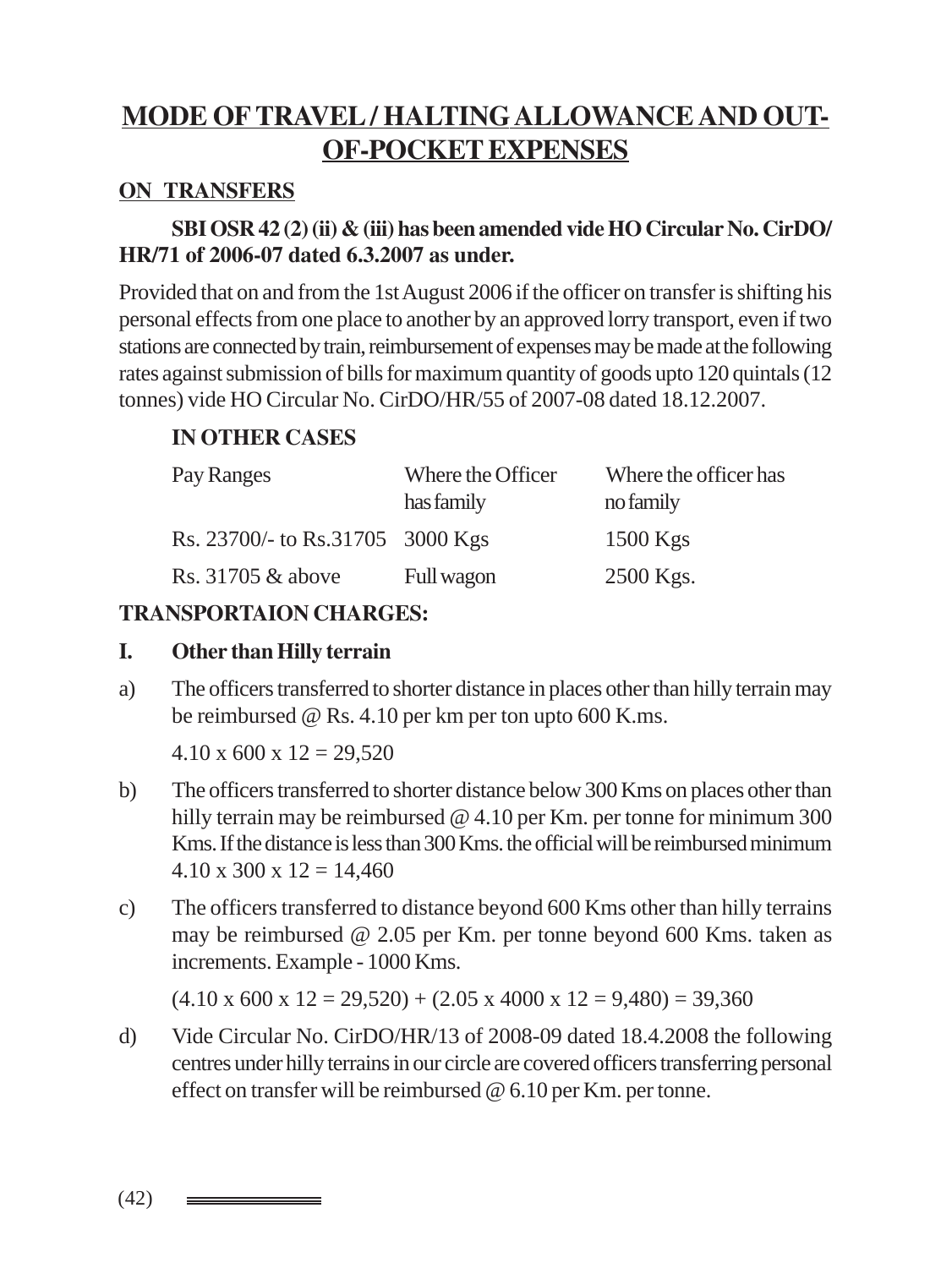| <b>Bhubaneswar</b>  | <b>NIL</b>                                    |
|---------------------|-----------------------------------------------|
| Sambalpur           | Barsuan to Lahunipada - 28 Kms.               |
| Tensa to Lahunipada | 40 Kms.                                       |
| Koira to Lahunipada | 55 Kms.                                       |
| <b>Berhampur</b>    | Entire distance to Rayagada                   |
|                     | Koraput & Malkangiri                          |
|                     | (Entire distance within these districts)      |
|                     | Mahendragarh to R. Udayagiri - 25 Kms.        |
|                     | Taptapani to Mahendragarh - 45 Kms.           |
|                     | Khajuripada to Raigarh - 30 Kms.              |
|                     | Paralakhemundi to Saranga via Gumma - 40 Kms. |
|                     | Kalingaghat in Phulbani Dist - 11 Kms.        |
|                     | Thuamul Rampur to Bhawanipatna - 65 Kms.      |
|                     |                                               |

Revised rates from 01.04.2021:-Rate @ Rs. per km per ton (CDO/P&HRD-PM/96/ 20-21 ,Dt. 26.03.2021

| <b>Revised rates</b>  |           | Hill terrain Other than hilly terrain |               |  |  |
|-----------------------|-----------|---------------------------------------|---------------|--|--|
|                       |           | Up to 600 km                          | beyond 600 km |  |  |
|                       |           | (minimum 300km)                       | (Incremental) |  |  |
| On or after 1.04.2021 | Rs. 10.05 | Rs.6.75                               | Rs.3.38       |  |  |

#### **LOADING AND UNLOADING CHARGES:**

The officers may be reimbursed actual expenses incurred on loading and unloading of their belongings, subject to production of receipt, up to the monetary ceiling mentioned as under:

|                                 | <b>Metro</b> | Urban | Semi Urban | <b>Rural</b> |
|---------------------------------|--------------|-------|------------|--------------|
| Top Executive                   | 22500        | 18000 | 15000      | 12000        |
| Senior Management               | 15000        | 12000 | 9000       | 6000         |
| Middle and junior<br>Management | 10500        | 9000  | 7500       | 4500         |

In case of movement from one category of Centre to another, the officer will be reimbursed an amount as per the destination to which he is moving.

#### **Car/Vehicle Transportation charges:**

Where the officer owns a car, he/she is eligible to claim the cost of transport of the same at goods train rate and if the vehicle is transported by lorry, the actual lorry charges up

(43)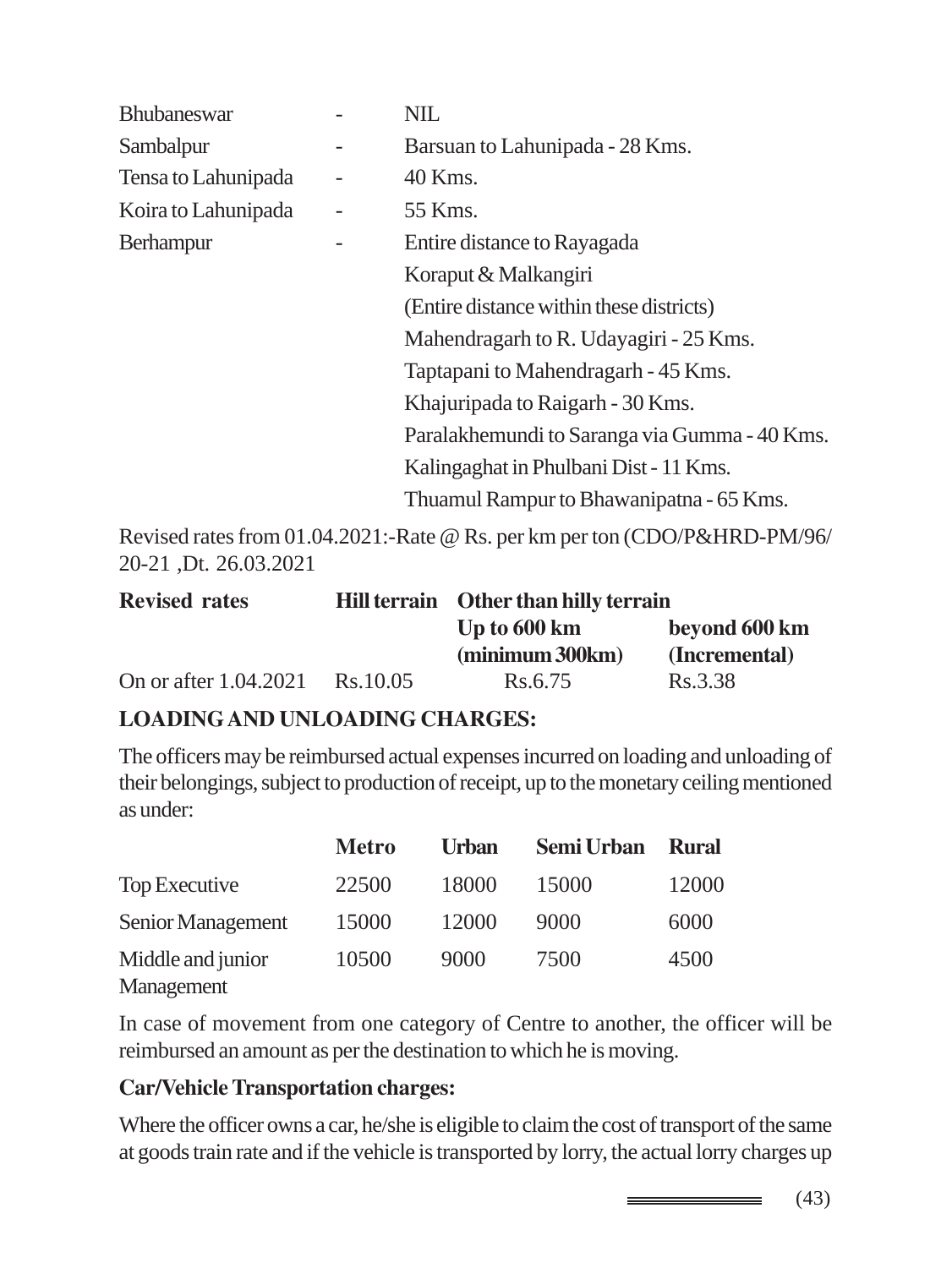to 40%/35%/30% of his/her entitlement for shifting of household goods by road, as mentioned below, subject to production of money receipt:

Distance % of his/her entitlement for shifting of household goods by road as in para 3. A above Up to 600 kms: 40%, More than 600 kms but less than 1000 kms: 35%, More than 1000 kms: 30%

### **Transport Charges at the time of Retirement:**

On retirement an officer may be allowed to claim baggage transport charges up to 20% higher rates than the rates proposed, for movement from the last station he/she is posted to the place where he/she proposes to settle down on retirement. However, the officer will be eligible to claim traveling allowance for himself/herself and his/her family from the last station at which he/she was posted to the place where he/she proposes to settle down on retirement, subject to his/her entitlement.

#### **II. Increase in lump sum expenses in connection with transfer, w.e.f. 01.04.2021** *e Circular No. CDO/P&HRD-PM/96 of 2020 -21 dated 26.03.21*

Scale I, II & III Rs. 30000 Scale IV  $&$  V Rs. 35000 Scale VI & above Rs. 45000

In case of administrative transfer outside the Circle, the officer will be eligible for additional amount of Rs. 10,000/- towards lump sum expenses.

#### **The lump sum payment would not include:**

- a) Loading and unloading charges of household articles at the railway station or at residence.
- b) Conveyance charges from residence to Railway Station/Airport or vice versa for self and family
- c) Porter age for baggage carried with them.

### **ONE TIME LUMPSUM EXPENSES TO WARDS ADMISSION FEE ON TRANSFER**

The officer on transfer from one centre to another centre may be reimbursed.

One time lump sum expenses towards admission fee for their ward(s) (maximum two) JMGS - I to III - 20,000/- SMGS IV & V - 30,000/-, TEGS-6 &7: 40000/-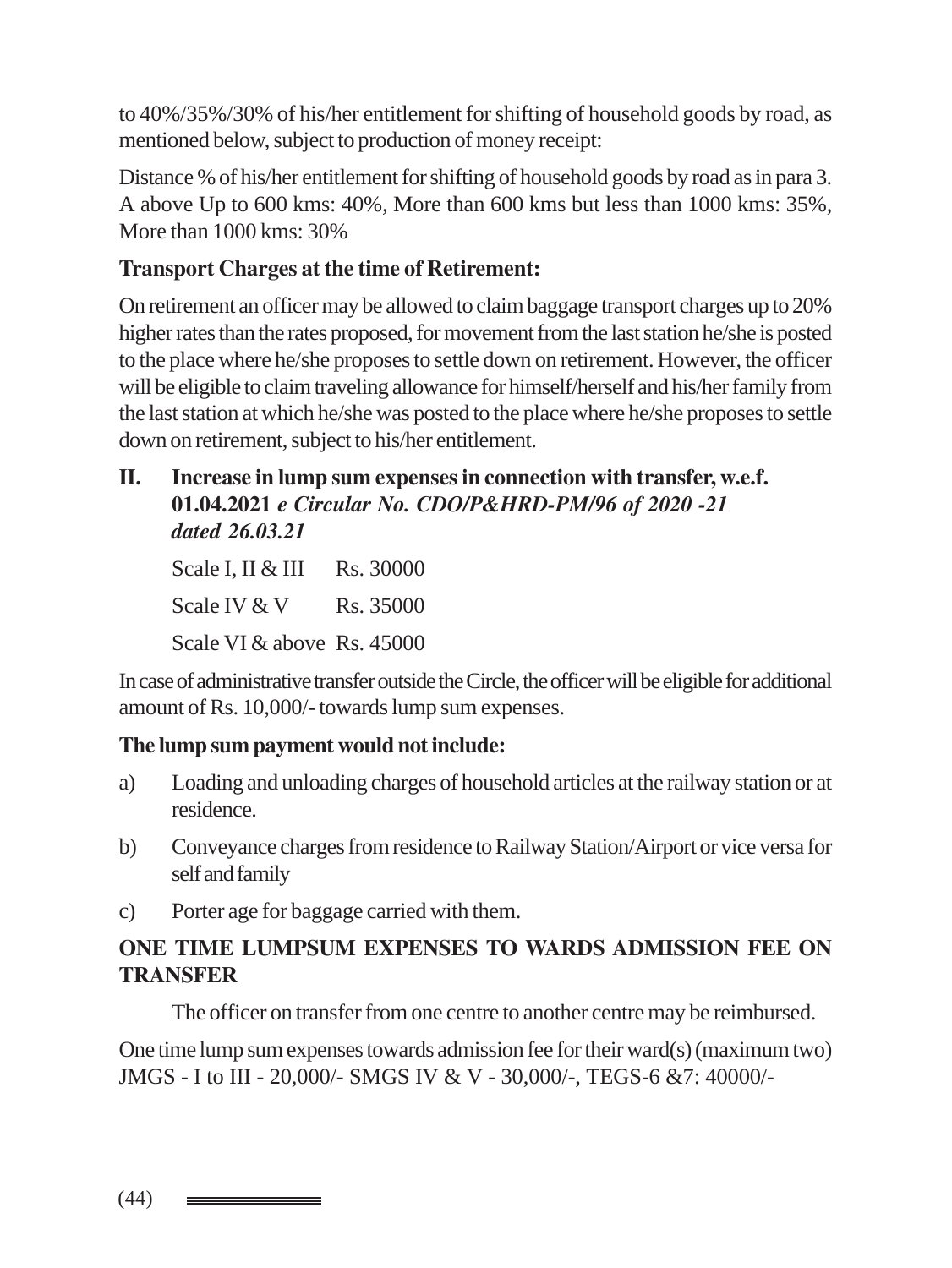# **TRAVELLING EXPENSES BILL**

- 1. The bill should be submitted within 15 days from the date of completion of the Journey.
- 2. Since the railways do not issue cash receipts, the following particulars should be provided on the bill;
	- a) Serial Number of the ticket.
	- b) Date of purchase
	- e) Date of Journey
	- d) Issuing station
	- e) Amount
	- f) Destination

# **MODE OF TRAVEL**

# **(V) MODE OF TRAVELAND EXPENSES ON TRAVEL (W.E.F 1.5.2010)**

The following provisions shall apply wherever an officer is required to travel on duty:

- (a) An officer in Junior Management Grade is entitled to travel by 1st Class or AC 2-tier Sleeper by train. He may, however, travel by air (economy class) if so permitted by the competent authority, having regard to the exigencies of business or public interest.
- (b) An officer in Middle Management Grade is entitled to travel by 1st Class or AC 2-tier Sleeper by train. He may, however, travel by air (economy class) if the distance to be travelled is more than 1000 kms. He may, however, travel by air (economy class) even for a shorter distances if so permitted by the Competent Authority, not below the rank of AGM having regard to the exigencies of business or public interest.
- (c) An officer in Senior Management or Top Executive Grade is entitled to travel by AC 1st Class by train or by air (economy class),
- (d) An officer in Senior Management or Top Executive Grade may travel by car between places not connected by air or rail provided that the distance does not exceed 500 km. However, when a major part of the distance between the two places can be covered by air or rail only the rest of the distance should normally be covered by car.
- (e) Any other officer may be authorised by the Competent Authority, having regard to the exigencies of business, to travel by his own vehicle or by taxi or by the Bank's vehicle.

(45)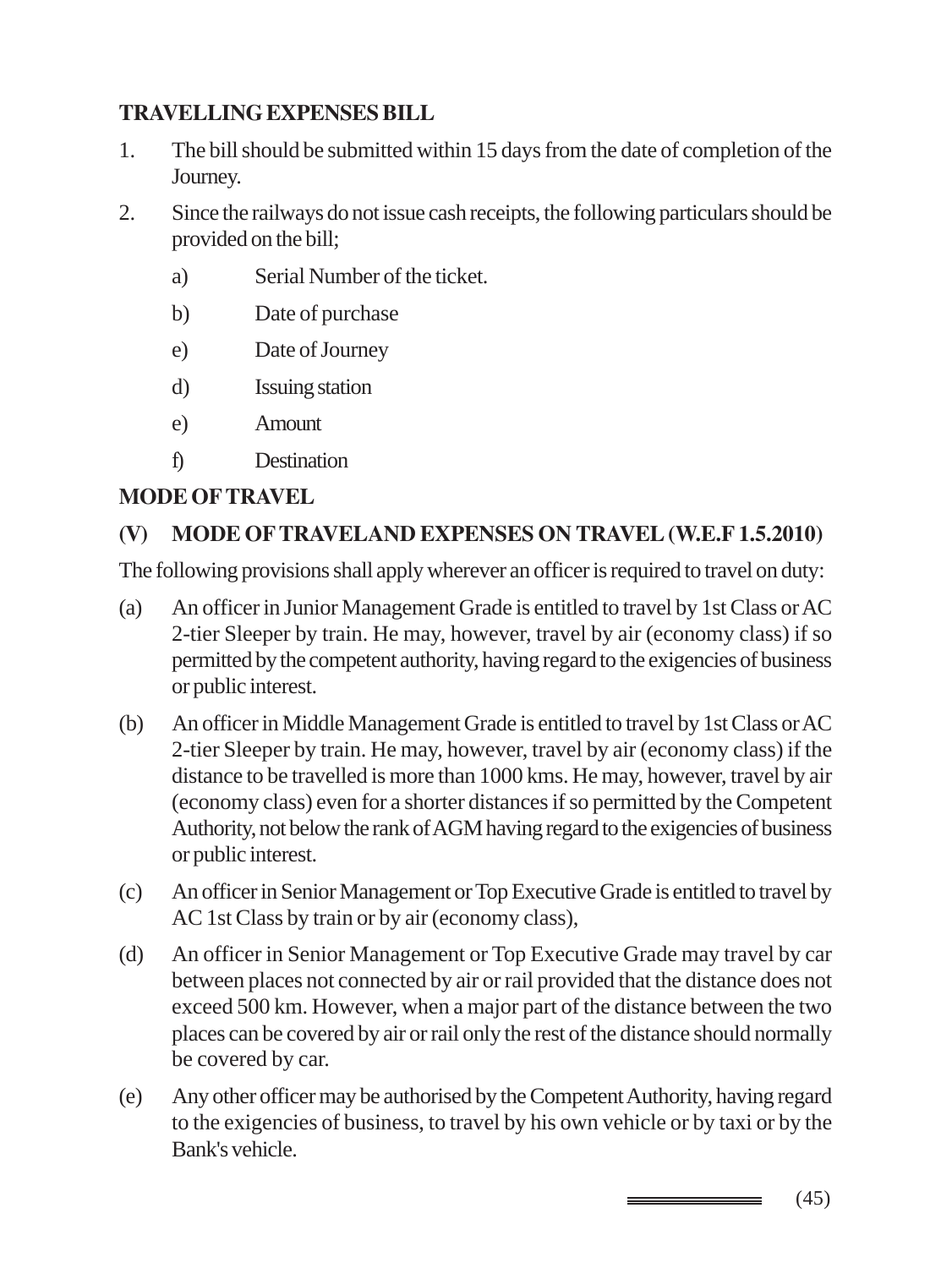The remaining provisions as in Sub-regulations (2)  $\&$  (3) or Regulation 41 of Officers' Service Regulations shall remain unchanged.

#### **REIMBURSEMENT OF EXPENSES FOR TOURS BY OWN VEHICLE**

#### *e Circular No. CDO/P&HRD-PM/89 of 2011 - 12 dated 03.01.2012*

| 1. Four Wheeler - a) 1000 CC or more engine capacity - Rs. 9.00/Km. |                        |
|---------------------------------------------------------------------|------------------------|
| b) Less than $1000 \, \text{CC}$                                    | - Rs. $7.00$ /Km.      |
| 2. Motor Cycle/Scooter                                              | - $\rm{Rs.}\,4.50/Km.$ |
| 3. Mopeds                                                           | - Rs. $3.00$ /Km.      |

These rates are applicable in both the cases of use of own vehicle for official duty and transport of own vehicle on transfer.

### **SERVICE CHARGES FOR BOOKING TICKETS (C.O./D.O./NBG/ADM/ 88355 dt. 20.07.99)**

Nominal service charges for booking tickets can be reimbursed within the overall entitlement.

### **HALTING ALLOWANCE ON PERMANENT TRANSFER**

i) An officer transferred from one station to another station shall be eligible to claim halting allowance at the same rate as in the case of travel on tour, for the period spent on journey and for the joining time and period of taking over charge of his post, as specified by the Competent Authority.

However, if residential accommodation is provided by the Bank at the new place of posting, halting allowance will not be payable from the date such accommodation is provided by the Bank. Halting allowance in respect of joining time on transfer will be paid only for 7 days irrespective of the prefixing, intervening and/or suffixing public holidays/Sundays (SBI OSR 42(4)). No. house rent allowance shall be admissible to the officer during the period spent on journeying and joining time when he is entitled to halting allowance.

ii) An officer who has not been provided by the Bank with residential accommodation at his new place of posting shall be entitled to halting allowance for the period he is actually engaged in taking over charge of the new post as specified by the competent authority (SBI OSR 42 (4) and PER 28/82)

### **JOINING TIME ON TRANSFER -**

1. An officer is eligible for joining time on one occasion and not exceeding 7 days, exclusive of the number of days spent on travel, to enable him:

(46)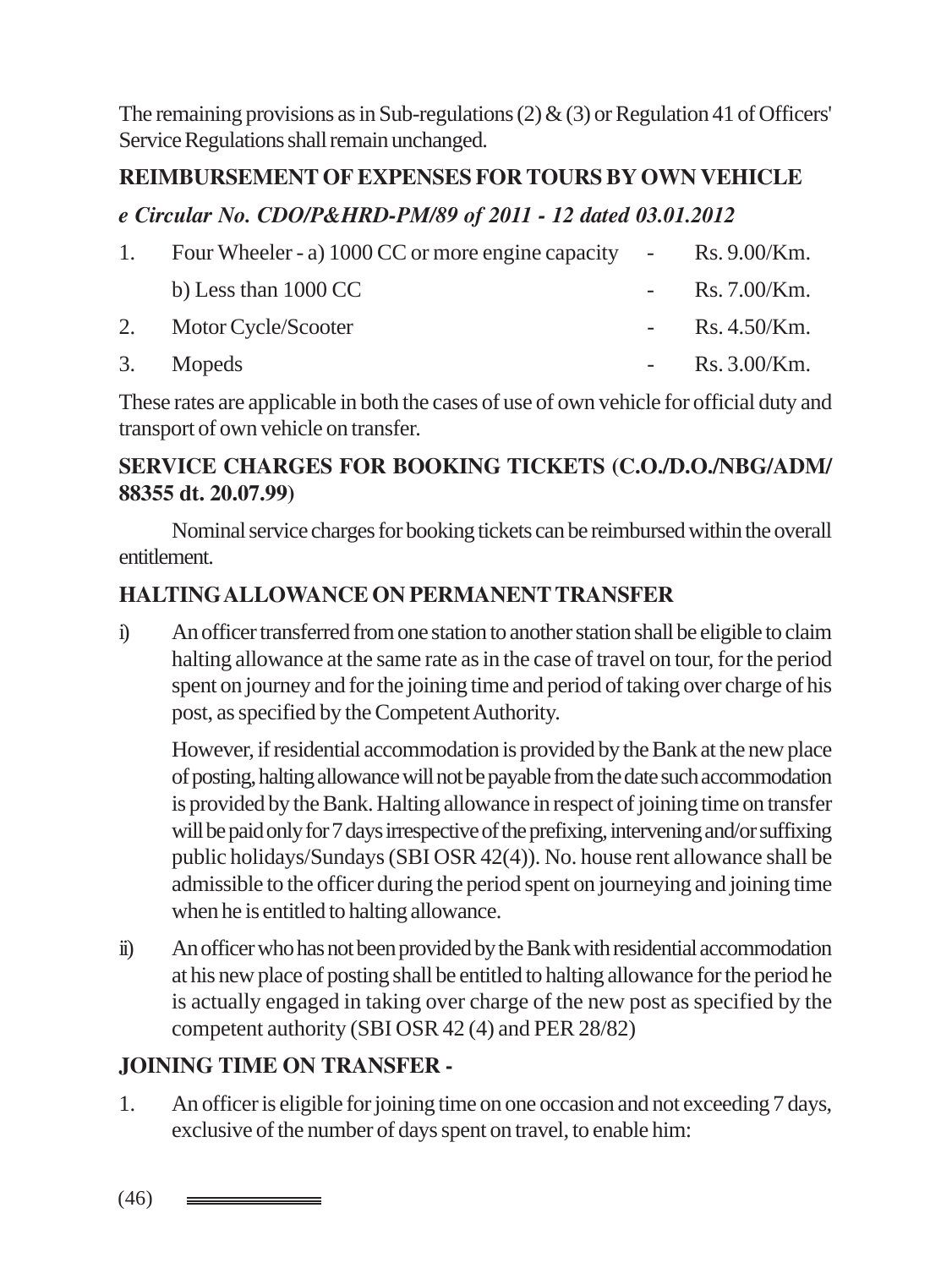- a) to join a new post to which he is appointed while on duty in his old post, or
- b) to join a new post on return from leave.

**Note:** Where an officer is transferred on an emergency basis and is not permitted to avail himself of the joining time for administrative reasons immediately, he may be permitted to charge the Bank with the cost of his fare as per his entitlement for his journey to and from his previous headquarters to enable him to bring his family to the new station.OSR: 49(1)

- 2. During the joining time, an officer shall be eligible to draw the emoluments at the place of the old or new posting, whichever are less. OSR: 49(2)
- 3. In calculating the joining time admissible to an officer, the day on which he is relieved from his old post shall be excluded, but public holidays following the day of his relief shall not be included in computing the joining time. Provided that if joining time is granted in continuation of leave, the last day of leave shall be the day preceding the day on which joining time commences.OSR: 49(3)
- 4. No joining time will be admissible to an officer when transfer does not involve a posting to a different place. OSR: 49(4)
- 5. No joining time will be admissible to an officer when his posting is of a temporary nature, irrespective of the fact that posting is to a place or station other than the one at which he is permanently posted.
- 6. An officer will not be eligible to draw a House Rent Allowance and City Compensatory Allowance (if payable at both the centres) during joining time and journey period since he is paid halting allowance.

#### **Clarifications:**

- i. An officer should normally avail himself of joining time immediately on relief from his previous station. If for some time for compelling reasons it is not possible to do so, he should be permitted to avail of the same within next transfer.
- ii. While computing joining time, the day on which an officer is relieved from his old post, public holidays, Sundays, following the day of relief should be excluded and joining time will commence from the 1st working day after relief. The intervening public holidays / Sundays should not be excluded.
- iii. In cases where there is no change of residence consequent on transfer, the official would also not be entitled to joining time. OSR: 49(5)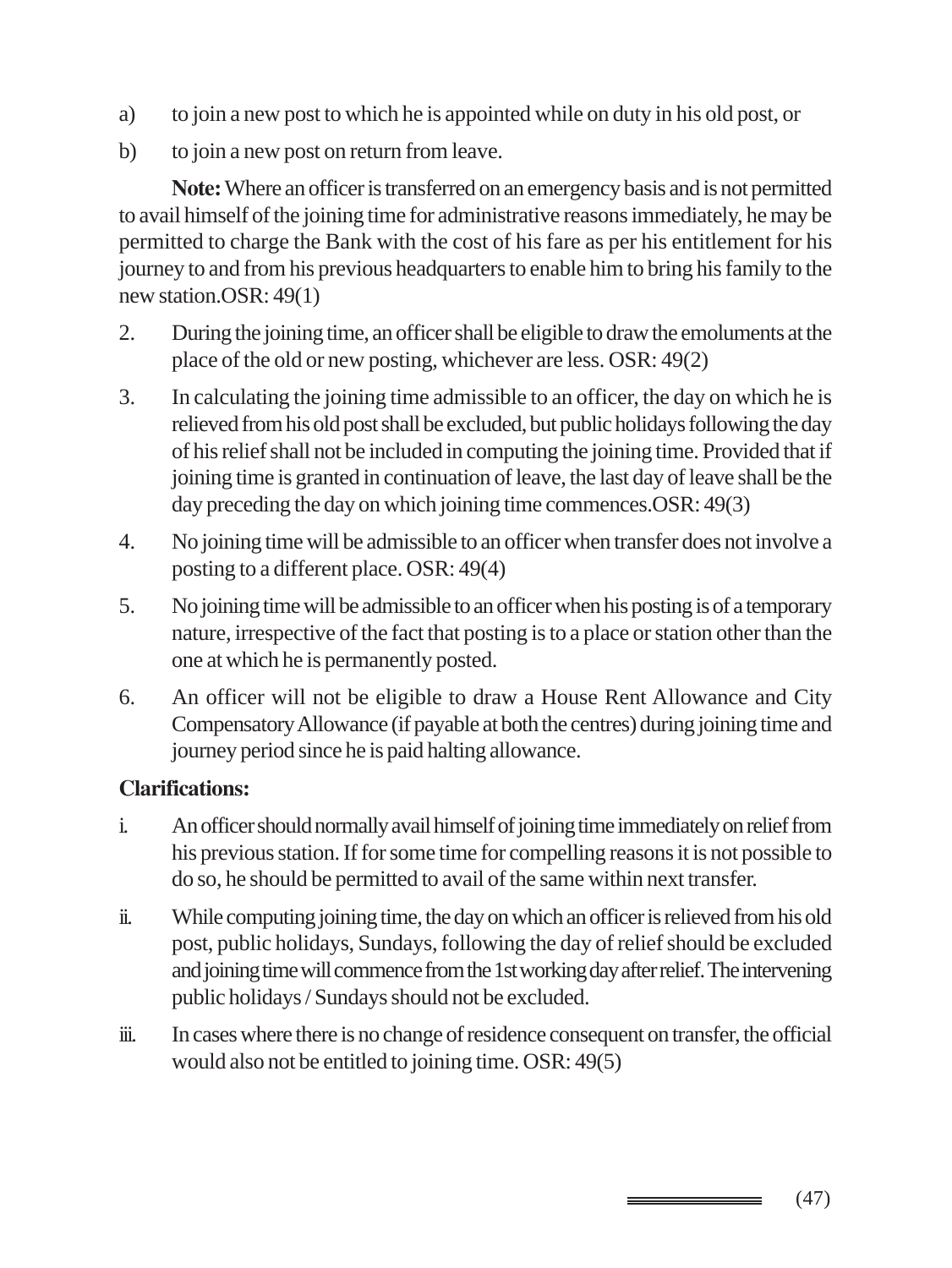#### **JOINING TIME: EXTENSION** *E-Circular No. : CDO/P&HRD-PM/19/2013 - 14 dated 16.07.2013*

The joining time is to be availed any time before the next transfer and can not be carried forward. The official will be required to seek permission from the concerned controller in writing before availing the joining time at the material time. In the event the officer does not avail the joining time before the subsequent transfer, the joining time will lapse.

| Grade /Scale             | Eligibility to stay in<br><b>ITDC</b> Hotels                                                                                                               | Metro<br>Max room<br>tariff<br>permissible | Mejor<br>" $A$ " Rs. | Area-I<br>Rs. | Other<br>Place<br>Rs. |
|--------------------------|------------------------------------------------------------------------------------------------------------------------------------------------------------|--------------------------------------------|----------------------|---------------|-----------------------|
| TEGSS I & II             | $4*$ Hotel                                                                                                                                                 | 14600                                      | 13400                | 7200          | 6200                  |
| <b>TEGS VI &amp; VII</b> | 4* Hotel                                                                                                                                                   | 11000                                      | 9700                 | 6200          | 4800                  |
| SMGS IV & V              | 3*Hotel                                                                                                                                                    | 7200                                       | 6700                 | 3800          | 2900                  |
| MMGS II & III            | $2*H$ otel (Non AC)                                                                                                                                        | 4000                                       | 3600                 | 2600          | 2000                  |
| JMGS I                   | 1*Hotel (Non AC)                                                                                                                                           | 2600                                       | 2400                 | 1900          | 1600                  |
| Metro                    | State capitals falling in Metro Category                                                                                                                   |                                            |                      |               |                       |
| Major A class<br>cities  | All state capitals (other than state capitals falling in Metro Category)<br>may be treated as Major A class cities.                                        |                                            |                      |               |                       |
| <b>Area-I Cities</b>     | Pune, Nagpur, Kanpur, Surat, Jaipur, Lucknow, Vishakhapatnam,<br>Patna, Vadodara, Kochi, Indore, Bhopal, Ludhiana, Coimbatore,<br>Madurai, Agra & Varanasi |                                            |                      |               |                       |

### **LODGING CHARGES :**

Reimbursement of Hotel tariffs for stay in non-ITDC Hotels is permitted if accommodation in ITDC Hotels is not available, subject to the above ceilings, inclusive of taxes and service charges w.e.f. 20.10.1997. Officers, while on official visit to the places where Bank's Transit Houses are established, must necessarily stay in the Bank's Transit House unless accommodation is not available and the concerned Circle establishment, maintaining the Transit Houses advises them so.

### **HALTING ALLOWANCE (w.e.f. 1.11.2020)**

*Circular No. CDO/P&HRD-IR/67/2020 - 21 Date: Mon 21.12.2020*

### **FOR BBSR CIRCLE METRO, MAJOR-A & AREA - I - NIL**

| <b>Scales</b>           |        |      |      | Metro (Rs) Major 'A' (Rs) Area I (Rs) Other Places (Rs) |
|-------------------------|--------|------|------|---------------------------------------------------------|
| Scale VI & above        | -2700- | 1950 | 1650 | 1425                                                    |
| Scale IV & V above 2250 |        | 1950 | 1650 | 1425                                                    |
| Scale I/II/III          | 1950.  | 1650 | 1425 | 1200                                                    |

(48)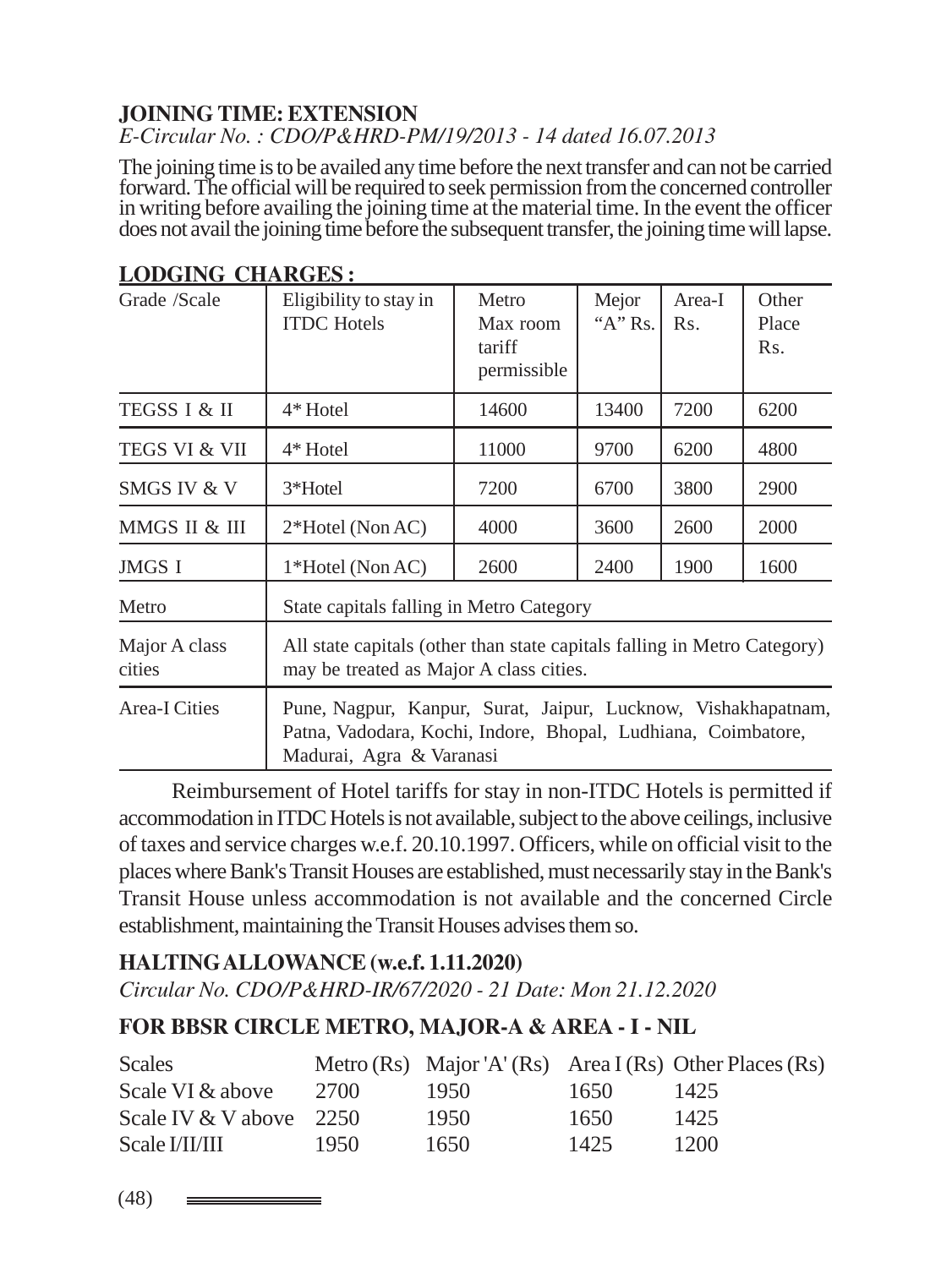#### **Entitlement / eligibility for halting allowance:**

- 1) An officer who is temporarily transferred/ deputed from one station or headquarters on Bank's work otherwise than on transfer, shall be paid halting allowance.
- 2) If an officer is required to work as Custodian of a vault or locker on a holiday, a halting allowance at the rate which is entitled shall be paid to him.
- 3) Probationary Officers /Trainee Officers accompanying other officers on tour / inspection for various purposes including for deposit mobilization campaign etc. will be eligible for halting allowances as applicable to confirmed officers, subject to other terms and conditions

### **General Guidelines for paying Halting Allowance SBIOSR 41(4):**

- 1) Where the total period of absence is less than 8 hours, but more than 4 hours, halting allowance at one-half of the stipulated rates is payable.
- 2) Where free lodging is provided at the place of halt, 3/4th of the halting allowance is payable.
- 3) Where free boarding is provided at the place of halt, 1/2 of the halting allowance is payable.
- 4) Where free boarding and lodging are provided at the place of halt, 1/4thof the halting allowance is payable. Where, however, an officer claims boarding expenses on a declaration basis without production of bills for actual expenses incurred, and then he shall not be eligible for 1/4th of the halting allowance.
- 5) For the purpose of computing halting allowance, "per diem" shall mean each period of 24 hours or any subsequent part there-of, reckoned from the reporting time for departure in the case of air travel and the scheduled time for departure in other cases, to the actual time of arrival. Where the total period of absence is less than 24 hours, "per diem" shall mean a period of not less than 8 hours.
- 6) Irrespective of the mode of transportation officer should be permitted overall of only the actual journey period and he should attend the office on the same day in case he reaches at station in the morning/forenoon or say up to 2 p.m. (CC NO. CDO/PM/14 dated08. 05. 02)

Staff deputed for election duty under the Representation of Peoples" Act, therefore, the Bank is not authorized to give any advance or pay Halting allowance, overtime for doing election duty on holidays and on working days (Cir DO/P &HRD/ 03/2004-05 dated 19. 04. 2004)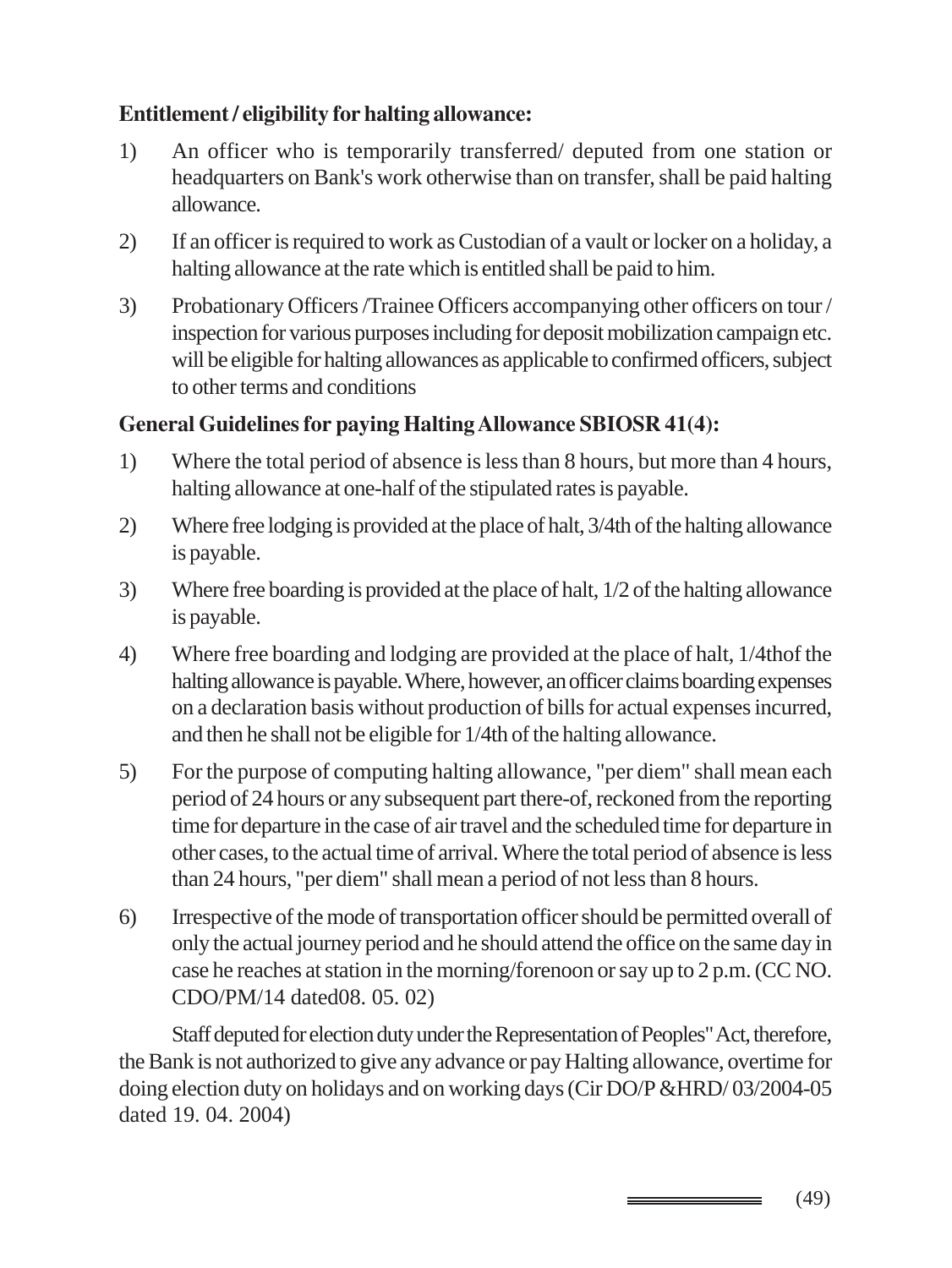### **CONVEYANCE CHARGES**

At large centres having more than one branch, officials permanently posted at one of the branches and temporarily deputed to another branch within the same municipal project area, any extra expenditure on conveyance over and above what is normally incurred for reaching the normal place of posting may be paid/reimbursed. (PER/71/ 81)

### **FOR THE JOURNEYS COMPLETED ON THE SAME DAY**

### **CirDO/PER & HRD/PM/23 of 2016-2017 Dt. 19.05.2016**

An officer who is deputed locally for more than 4 hours (including journey period) for visiting a place which is more than 15 kms away from office and 5 kms away from residence if he proceeds from office, or 15 kms away from residence and 5 kms away from office if he proceeds from residence, is eligible for reimbursement of out-of-pocket expenses incurred by him for journeys completed on the same day subject to a ceiling of half the halting allowance payable to him or Rs. 650/- per day whichever is lower.

# **OVERSEAS VISITS: HALTING ALLOWANCE MODE OF CALCULATION & PER DIEM RATES**

*Circular No. : CDO/P&HRD-PM/31/2016 - 17, Monday, June 06,2016.*

- i. The proposals for foreign visits will continue to be approved by the Chairman.
- ii. The proposal, inter alia, should mention the number of "working days "for which the official is to be deputed. The number of days for which the Halting Allowance is to be paid should not exceed the number of days for which the visit has been approved plus actual transit period not exceeding 2 days. The actual transit period would require to be calculated as follows and HA should be claimed accordingly:
- a. Up to 4 hours Nil
- b. 4 hours to 8 hours -Half day
- c. Over 8 Hours Full day

In cases where hospitality is limited to only free lodging, 60% of the eligible per diem allowances will be payable. The officer may draw an advance of only 60% of the eligible Halting Allowance.

In addition to per diem Halting Allowances, the officials are eligible to claim a lump sum payment of US\$ 50/- or its equivalent as basic quota for each official trip, except to Bangladesh, Bhutan and Nepal.

The allowance may however be paid in Indian Rupees vide Circular No. CDO/ P&HRD-PM/33/2017-18 date 19.07.2017.

(50)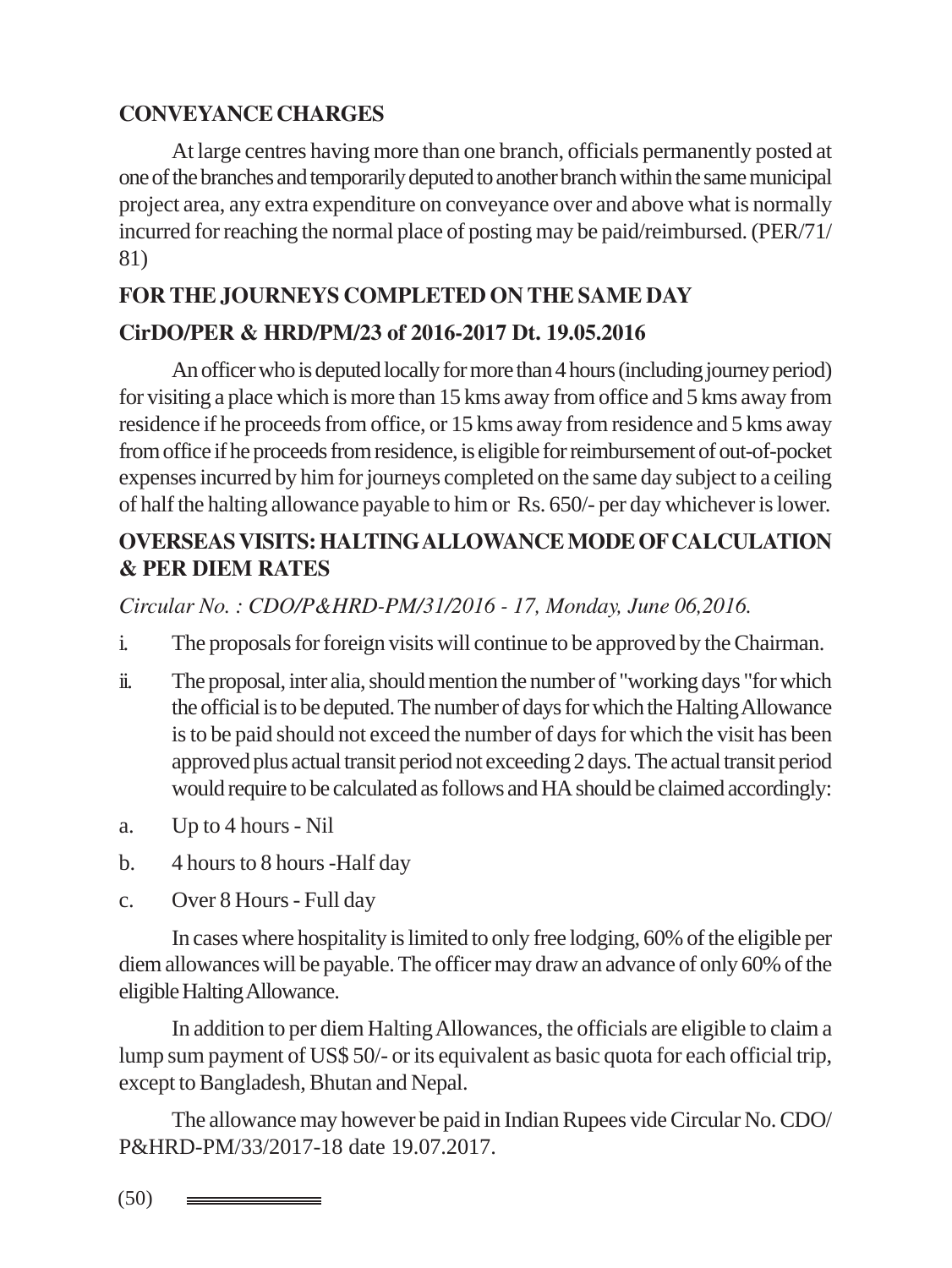#### **CENTRE CATEGORIZATION**

#### **LIST OF CENTRES IN BHUBANESWAR CIRCLE FOR CONVEYANCE**

**Centre Type Centre Name**

Area - I

Area - II Bhubaneswar, Cuttack, Rourkela, Berhampur, Sambalpur, Balasore

Other Centres All other Centre

#### **LIST OF CENTRES IN BHUBANESWAR CIRCLE FOR HALTING ALLOWANCE (OFFICERS)**

| Centre Type      | Centre Name       |
|------------------|-------------------|
| 1. Metro         | NIL.              |
| 2. Major-'A'     | NIL.              |
| 3. Area-I        | NIL.              |
| 4. Other Centres | All Other Centres |

#### **LIST OF CENTRES IN BHUBANESWAR CIRCLE FOR LEASED ACCOMMODATION PURPOSE**

| Centre Type  | Centre Name |
|--------------|-------------|
| 1. Metro     | NIL.        |
| 2. Major-'A' |             |

3. CATEGORY-'A' Bhubaneswar, Berhampur, Sambalpur, Rourkela Chitrakonda, Gunupur, Jerpore, Koraput, Malkanagiri, Sunabeda, Rayagada, Nowrangpur, Kotpad, Umerkote, Kashipur

4. CATEGORY-'B' Cuttack

5. CATEGORY-'C' All other Centre

#### **REVISION IN PAYMENT OF LOCAL TRANSPORTATION, LOADING & UNLOADING CHARGES ON ACCOUNT OF CHANGE RESIDENCE WITHIN SAME CENTRE (Note no. HR/2021-22/213 dated 02.09.2021)**

- i. Local transportation: Rs.6.75 per KM per Tonne (irrespective of Centre type and Cadre of the officials) Maximum 12 tonne & 50 KM (To & Fro).
- ii. Loading & Unloading Charges:

| JMGS & MMGS | <b>URBAN</b> | S-URBAN | <b>RURAL</b> |
|-------------|--------------|---------|--------------|
|             | 9000         | 7500    | 4500         |
| <b>SMGS</b> | 12000        | 9000    | 6000         |

(Actual expenses to be reimbursed within the above ceiling)

(51)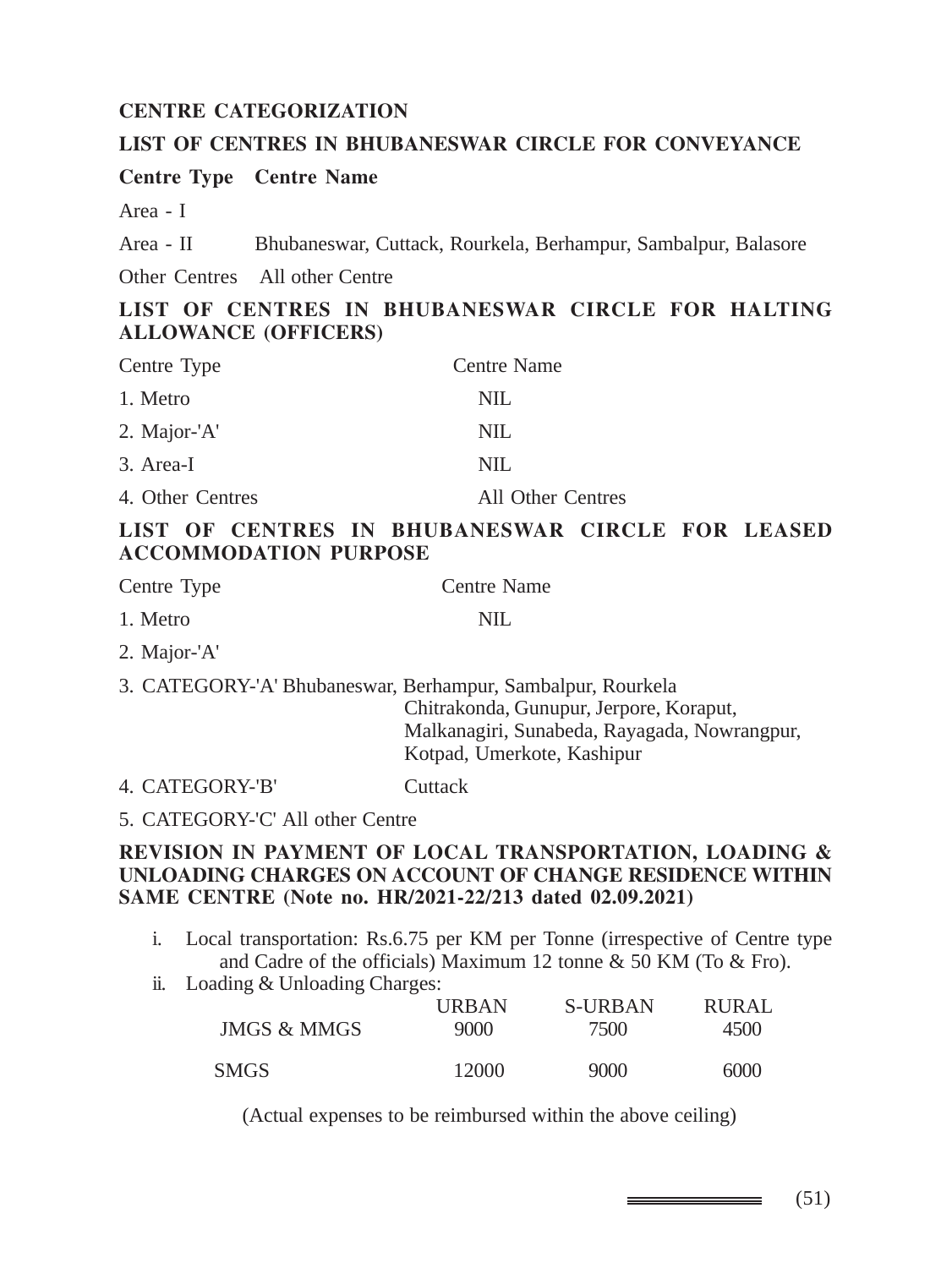# **REIMBURSEMENT OF CONVEYANCE EXPENSES**

### **(Officers JMGS- I to SMGS- V, CDO/P&RD-PM/96/20-21 DT.26.03.2021)**

At present, officials are reimbursed conveyance expenses as under:

- 1. Officers maintaining vehicle (4/2 wheelers) reimbursement of fuel cost on declaration basis where vehicle is maintained at workplace.
- 2. Officers maintaining vehicles reimbursement on certificate basis.
- 3. Officers not maintaining vehicles and using public transport reimbursement on certificate basis.

### **The revised ceilings / process shall be as under:**

A. Officers, who maintain vehicle (4/2 wheelers) at workplace and claim reimbursement of fuel cost on declaration basis:

At present reimbursement of conveyance facility is being made on the basis of quantity of petrol consumption cost (per ltr.) for the vehicle used by the official. In order to address the difference of cost of petrol in various locations across the country, it is decided to reimburse the cost of petrol on lumpsum amount basis instead of putting the cost of petrol/liter every month with the provision of self-approval.

Further, it is decided to implement reimbursement of lumpsum amount which would be fixed by taking into account average of the cost of petrol of 4 Metros (Mumbai, Delhi, Kolkata and Chennai). The amount will be revised by Personnel Management Department at Corporate Centre half yearly on 30th June and 31st December every year.

(I) Four wheelers / Cars:

|                | Grade / Scale Monthly Entitlement | Area I | Area II | Other centres |
|----------------|-----------------------------------|--------|---------|---------------|
| SMGS-V         | Existing $(ltr)$                  | 115    | 105     | 95            |
|                | Lumpsum Reimbursement (Rs.)       | 11155  | 10185   | 9215          |
| <b>SMGS-IV</b> | Existing $(ltr)$                  | 110    | 100     | 90            |
|                | Lumpsum Reimbursement (Rs.)       | 10670  | 9700    | 8730          |
| MMGS-III       | Existing $(ltr)$                  | 100    | 90      | 80            |
|                | Lumpsum Reimbursement (Rs.)       | 9700   | 8730    | 7760          |
| MMGS-II        | Existing $(ltr)$                  | 85     | 80      | 75            |
|                | Lumpsum Reimbursement (Rs.)       | 8245   | 7760    | 7275          |
| <b>JMGS-I</b>  | Existing $(ltr)$                  | 65     | 60      | 55            |
|                | LumpsumReimbursement (Rs.)        | 6305   | 5820    | 5335          |

(52)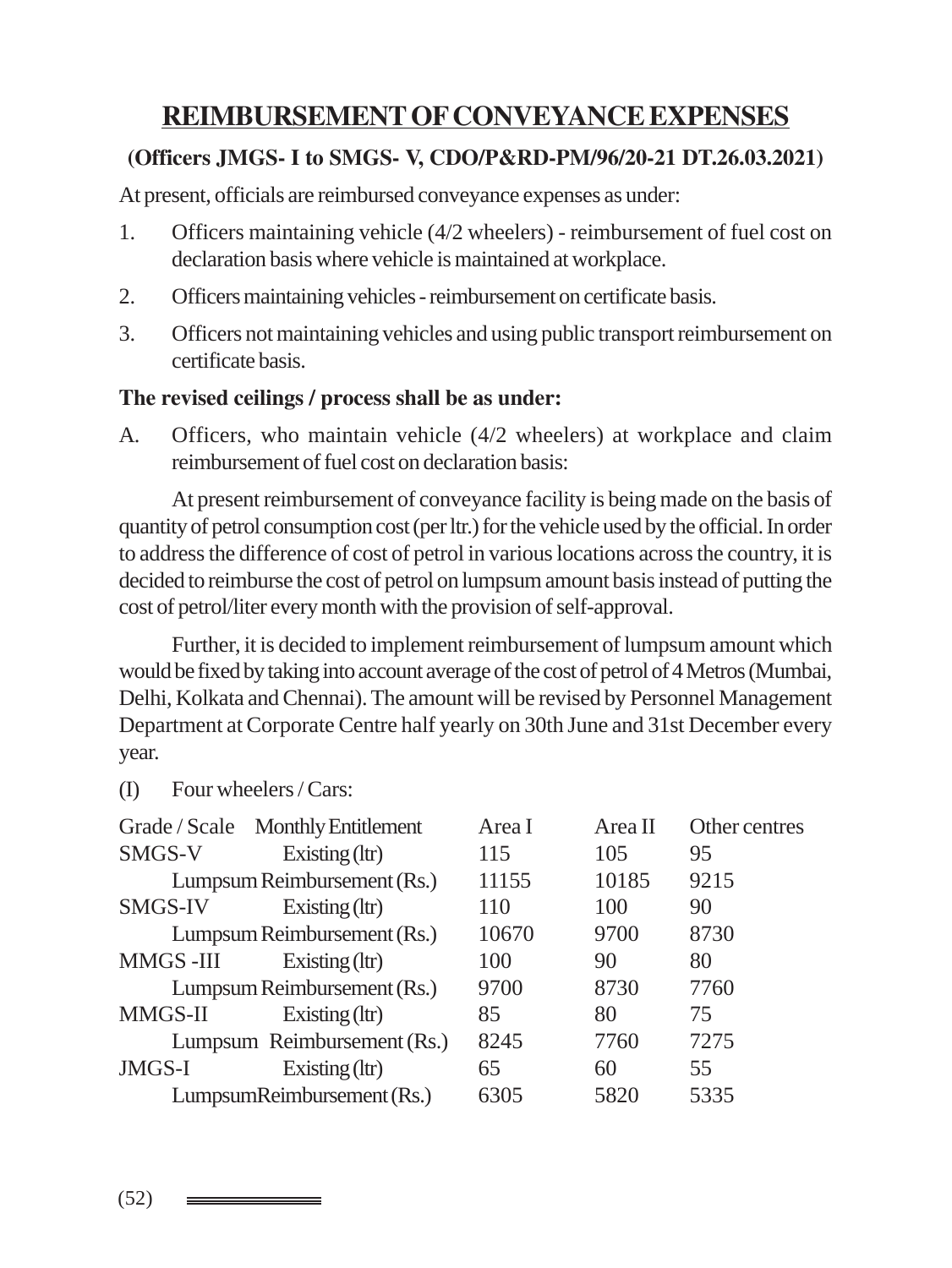#### (II) Two wheelers:

#### JMGS-I

| to SMGS-V Existing $(ltr)$ |                                  | 55 | -50  | -45  |
|----------------------------|----------------------------------|----|------|------|
|                            | Lumpsum Reimbursement (Rs.) 5335 |    | 4850 | 4365 |

- 4) Monetary ceilings on reimbursement of expenses to those officers who maintain vehicles and claim expenses on certificate b asis:
- iii) Four wheelers / cars:

| Grade / Scale         | Monthly<br>Entitlement | Area I (Rs.) |      | Area II $(Rs.)$ Other centres $(Rs.)$ |
|-----------------------|------------------------|--------------|------|---------------------------------------|
| SMGS-V                | Revised                | 3380         | 3080 | 2790                                  |
| SMGS-IV               | Revised                | 3230         | 2930 | 2640                                  |
| MMGS-III              | Revised                | 3080         | 2780 | 2490                                  |
| MMGS-II               | Revised                | 2430         | 2340 | 2030                                  |
| JMGS-I                | Revised                | 1630         | 1470 | 1320                                  |
| Two wheelers:<br>(IV) |                        |              |      |                                       |
| JMGS-I to<br>SMGS-V   | Revised                | 630          | 1470 | 1320                                  |
|                       |                        |              |      |                                       |

(5) Officers not maintaining vehicles and using public transport and claiming reimbursement on certificate basis:

| Category of Officers |          | Monthly entitlement (Rs.) |  |
|----------------------|----------|---------------------------|--|
|                      | Existing | <b>Revised</b>            |  |
| <b>SMGS V</b>        | 2000     | 2500                      |  |
| <b>SMGS IV</b>       | 1950     | 2350                      |  |
| <b>MMGS III</b>      | 1570     | 1870                      |  |
| <b>MMGS II</b>       | 1520     | 1720                      |  |
| <b>JMGS I</b>        | 1140     | 1240                      |  |

i. Option for obtaining reimbursement on petrol/certificate basis may be exercised only once. However, option can be changed on (a) change of mode of vehicle or

(b) change of residence or (c) change of place of posting.

ii. Accumulation of permissible quota of petrol up to the end of each calendar quarter is permitted. Where an officer proceeds on long leave i.e., 14 days or more it will not be permissible to carry over the unavailed quota in respect of period of leave.

(53)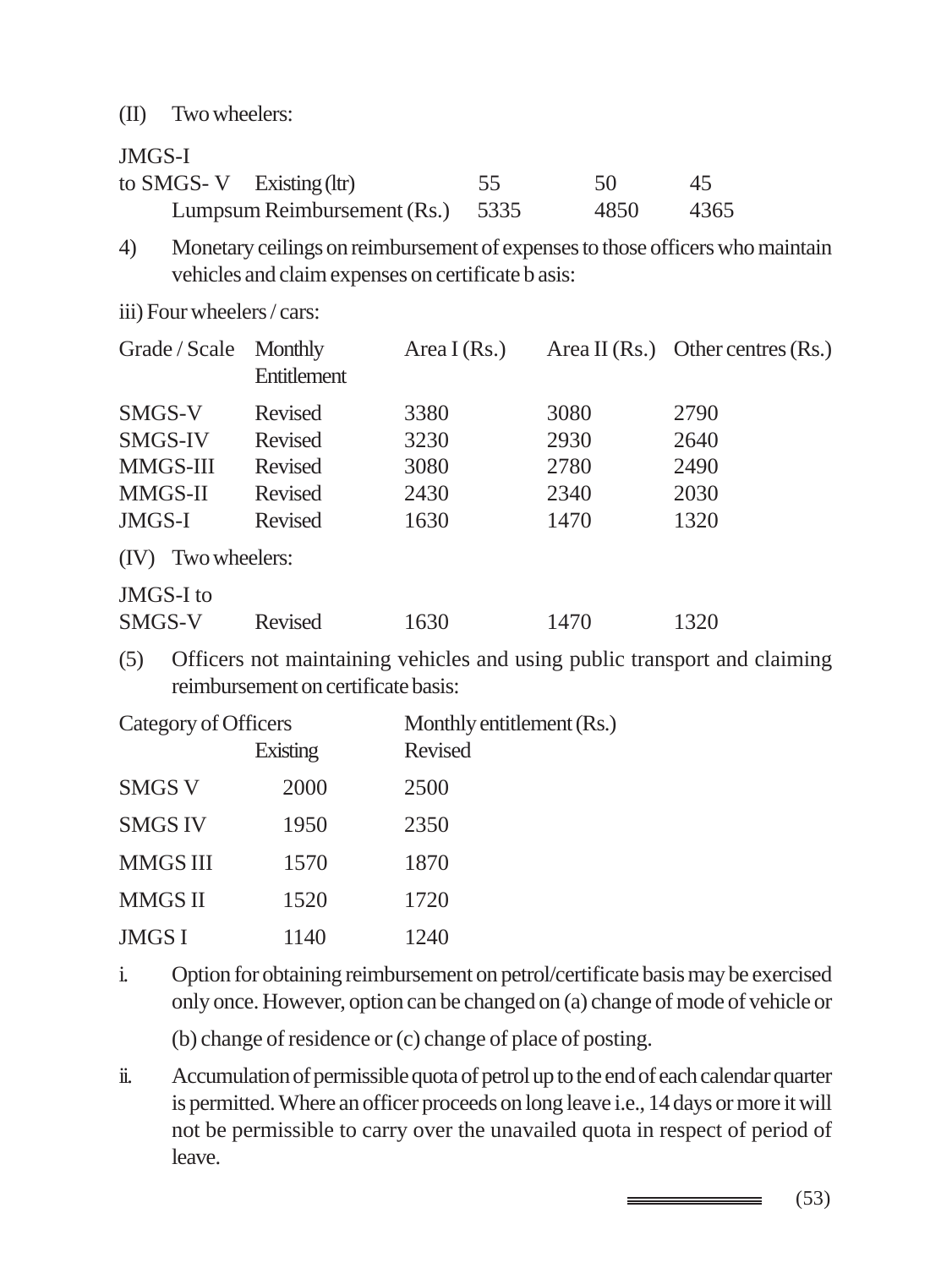- iii. For diesel driven vehicles, entitlement will be for above quantity of diesel only.
- iv. All journey for official purpose made within a radius of 10 kms., are covered in the consolidated bill. However, for journey beyond 10 kms., no deduction need be made of first 10 kms.
- v. Joining time cannot be treated as on duty for the purpose of reimbursement of conveyance expenses.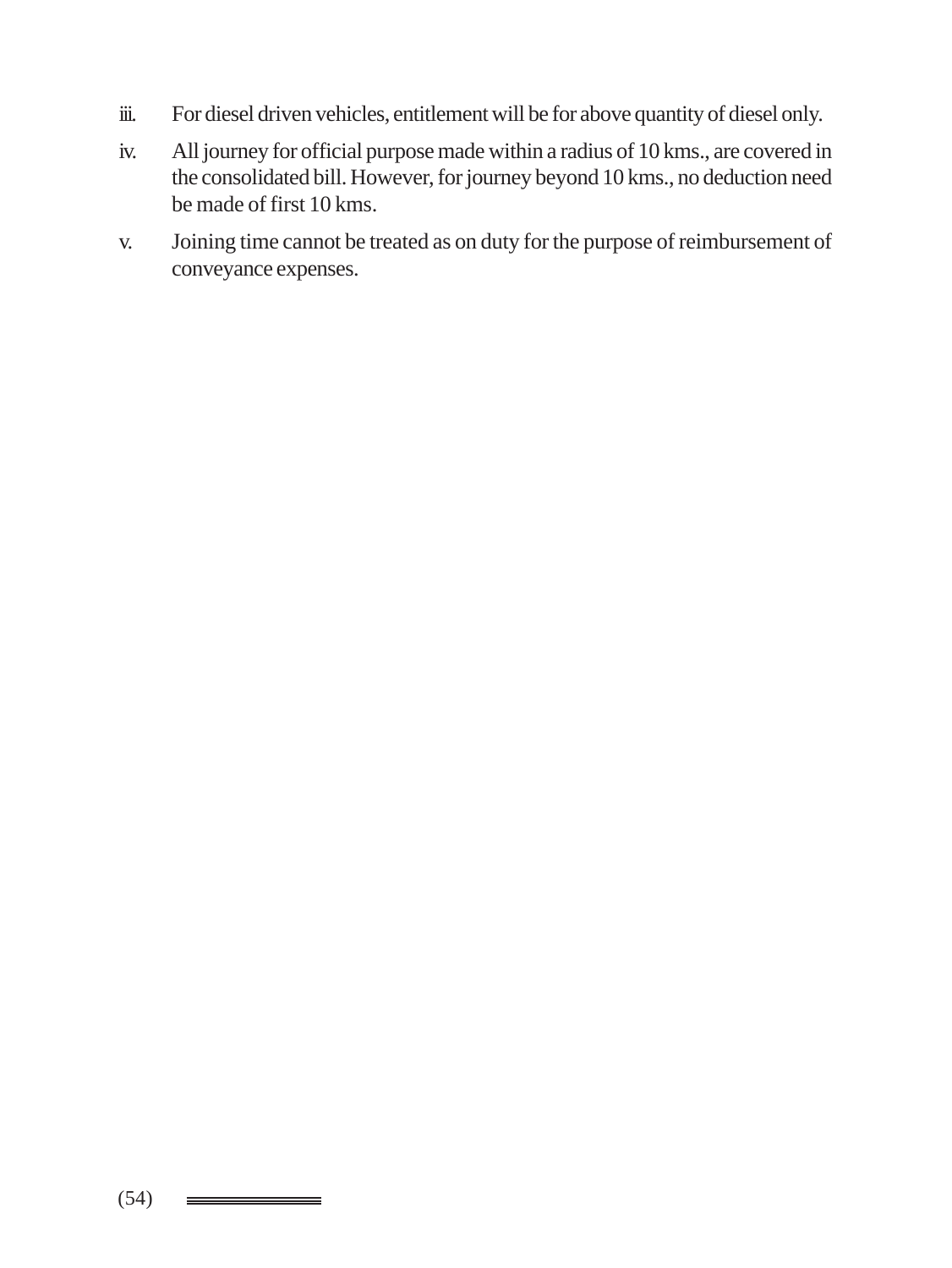# **LEAVE RULES**

### **KINDS OF LEAVE**

#### **OSR:31(1)**

1. Subject to the grant of leave by the Competent Authority, being determined by the exigencies of service, an officer shall be eligible for the following kinds of leave:

i) Casual leave

- ii) Privilege leave
- iii) Sick leave
- iv) Study leave
- v) Maternity leave
- vi) Extraordinary leave on loss of pay
- vii) Special casual leave and special leave
- viii) Sabbatical leave
- ix) Special Sick Leave
- x) Paternity Leave
- xi) Bereavement Leave

### **OSR:31(2)**

2. Unless an officer is required or permitted to do so by the authority which granted his leave, an officer may not return to duty before the expiry of the period of leave granted to him.

#### **OSR:31(3)**

3. An officer proceeding on leave shall hand over charge of his post at the close of the last working day preceding the date on which he proceeds on leave. The last day of an officer's leave shall be the last working day preceding that upon which he reports his return to duty.

### **OSR:31(4)**

4. When an officer on leave returns to duty he shall invariably report his return in writing to the authority empowered to grant him leave. Unless otherwise instructed, an officer on leave shall return to duty at the place from where he proceeded on leave.

(55)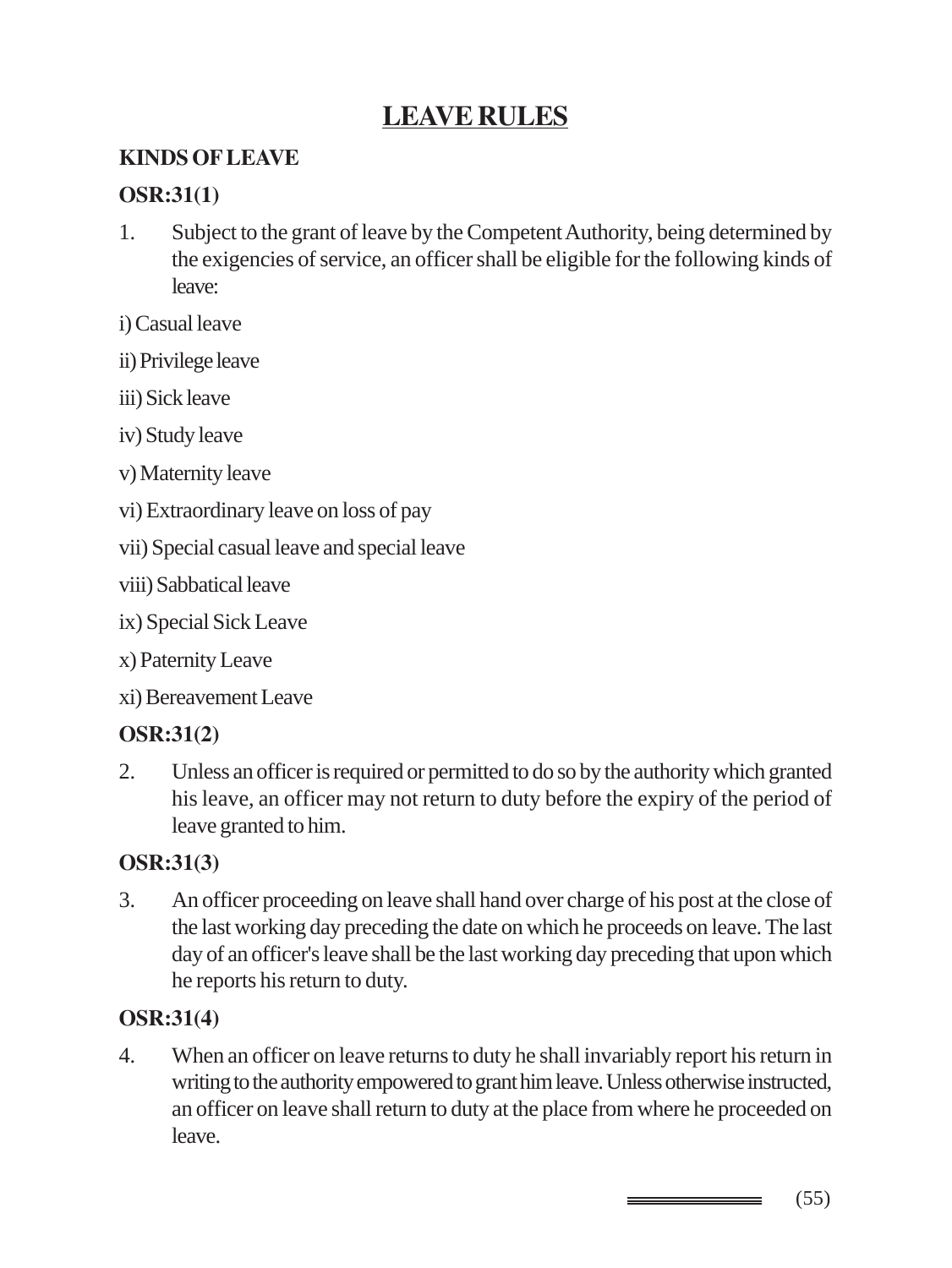# **SANCTIONING AUTHORITY**

Leave as admissible under the leave rules shall be subject to sanction by the appropriate authority as detailed hereunder:

Sanctioning Authority for Privilege Leave, Sick Leave & Casual Leave:

- a) Officers working at branches (except Branch Manager) Branch Manager
- b) Officers at branches under the direct control of DGM Regional Manager
- c) Officers at LHO/ZO Departmental Heads
- d) Departmental Heads at ZO/LHO DGM/GM concerned
- e) P.O./T.O. AGM (HR)

Sick Leave Sanctioning authority:Branch Manager/Divisional Manager/ Head of Department /Office.However, if the sick leave applied for is more than 60 days at a stretch, the authority to consider sanction of sick leave shall be the authority in hierarchy not below the rank of an AGM.

### **CASUAL LEAVE**

### **OSR:32(1)**

- i) An officer shall be eligible for casual leave on full emoluments for 12 working days in a year, provided that :
- a) not more than four days' casual leave may be availed of at any one time.
- b) an inspecting official on continuous mobile duty may avail casual leave without the ceiling of four days.
- c) casual leave shall not be granted in combination with any other kind of leave.
- d) the incumbents of certain posts as may be declared by the Managing Director from time to time having regard to the nature of duties performed by them, shall be deemed to be ineligible for casual leave. The balance of casual leave in their cases shall be converted to privilege leave and added to the next year's balance.
- e) Casual leave not availed of in a particular year may be suffixed or prefixed to sick leave in the following three years. In case an officer does not avail himself of the unavailed casual leave in the following three years, it will automatically lapse. Unavailed casual leave will be on full pay and consequently it will be accounted for in a separate column in the leave records. A separate head "Unavailed Casual Leave" will have to be opened in the leave register. (PER&HRD 81 dt.17.1.1998)
- f) The unavailed casual leave of an award staff employee, which has been credited to sick leave account and thus accumulated thereby stands protected on his promotion to supervisory cadre.

(56)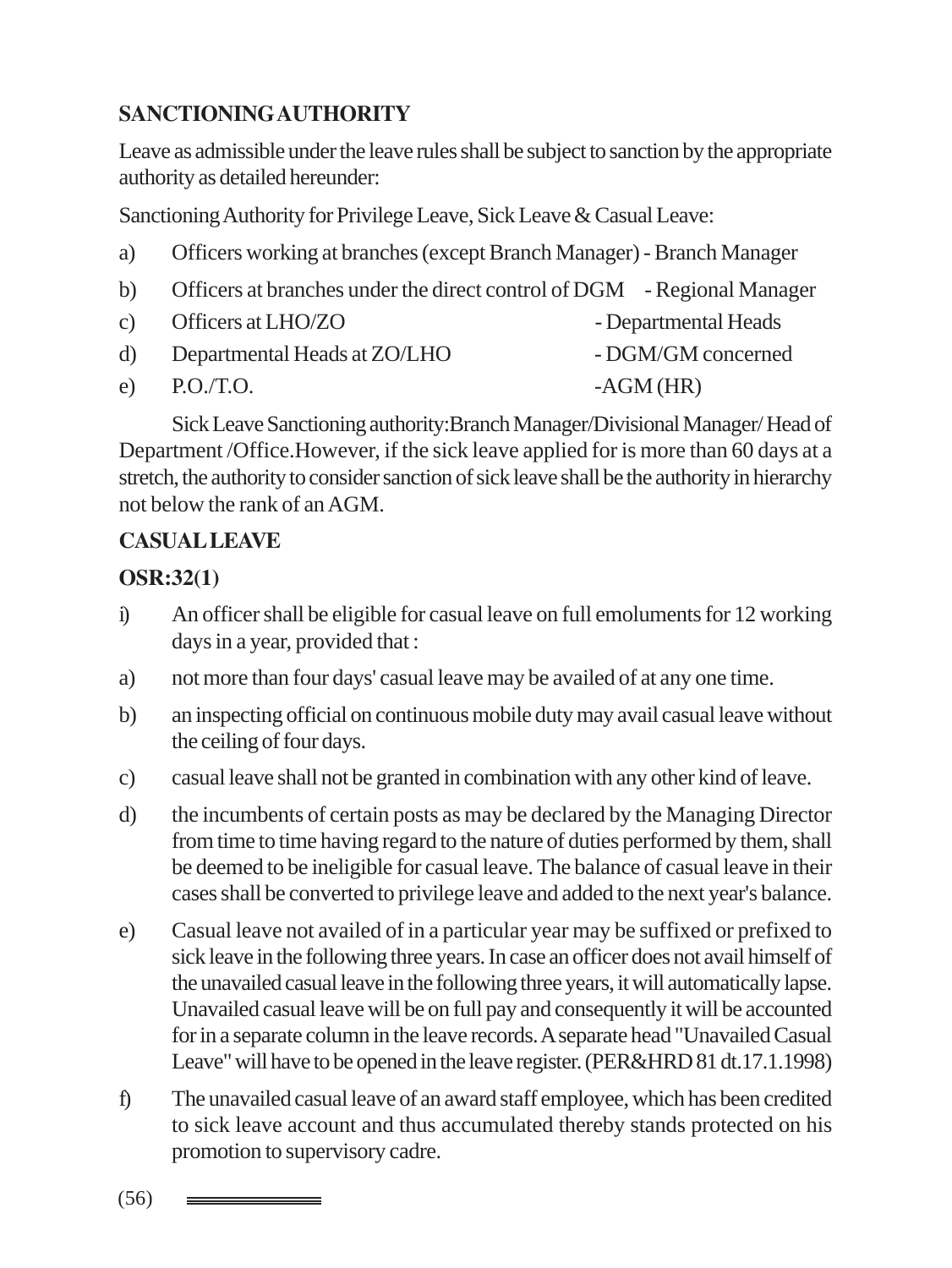Accordingly, such sick leave will be shown as credit to the sick leave account of an employee on promotion and the sick leave so credited will be in addition to the sick leave to which the employee will be entitled to after his promotion in terms of his service rules.

#### **Note**

Although sick leave can be availed of only on production of a medical certificate, an officer suffering from a minor ailment might want to avail himself of the unavailed casual leave without production of a medical certificate. While sick leave can be availed of by utilizing the unavailed casual leave, the discretion to waive the medical certificate in such cases lies with the sanctioning authority. Such leave need not necessarily be prefixed or suffixed to sick leave and can be availed of independently.

- i (a) Casual leave may be prefixed or suffixed to or combined with Sundays / holidays. Public holidays and Sundays falling within the period of casual leave shall not be treated as part of casual leave. Further, though not more than four days casual leave shall be granted at a time, no limitation on the period of absence on account of casual leave, including holidays, at any one time, has been stipulated.
- i (b) i) The incumbents of the following posts are deemed to be ineligible for casual leave:
- a) Branch Managers
- b) Officers, including Managers of Divisions, entrusted with joint custody of currency chest, control documents, valuables, securities, etc.
- c) Cash Officers
- d) Supervising officials in charge of sub-offices.
- ii) In the case of an officer who is ineligible for casual leave, the entire balance of casual leave should be credited to privilege leave account. An Officer who is holding a post in which he is ineligible for casual leave, and who is relieved before the end of the year to man a post where he would be eligible for casual leave, will be given the option of converting the pro-rate casual leave i.e one day per month, into privilege leave upto the period he was ineligible.

Alternatively, he will be permitted to enjoy the total period of casual leave during the remaining period of the year, subject to other conditions stipulated in regard to availing of casual leave.

The provision of carry forward of unavailed leave is effective from the year 1997.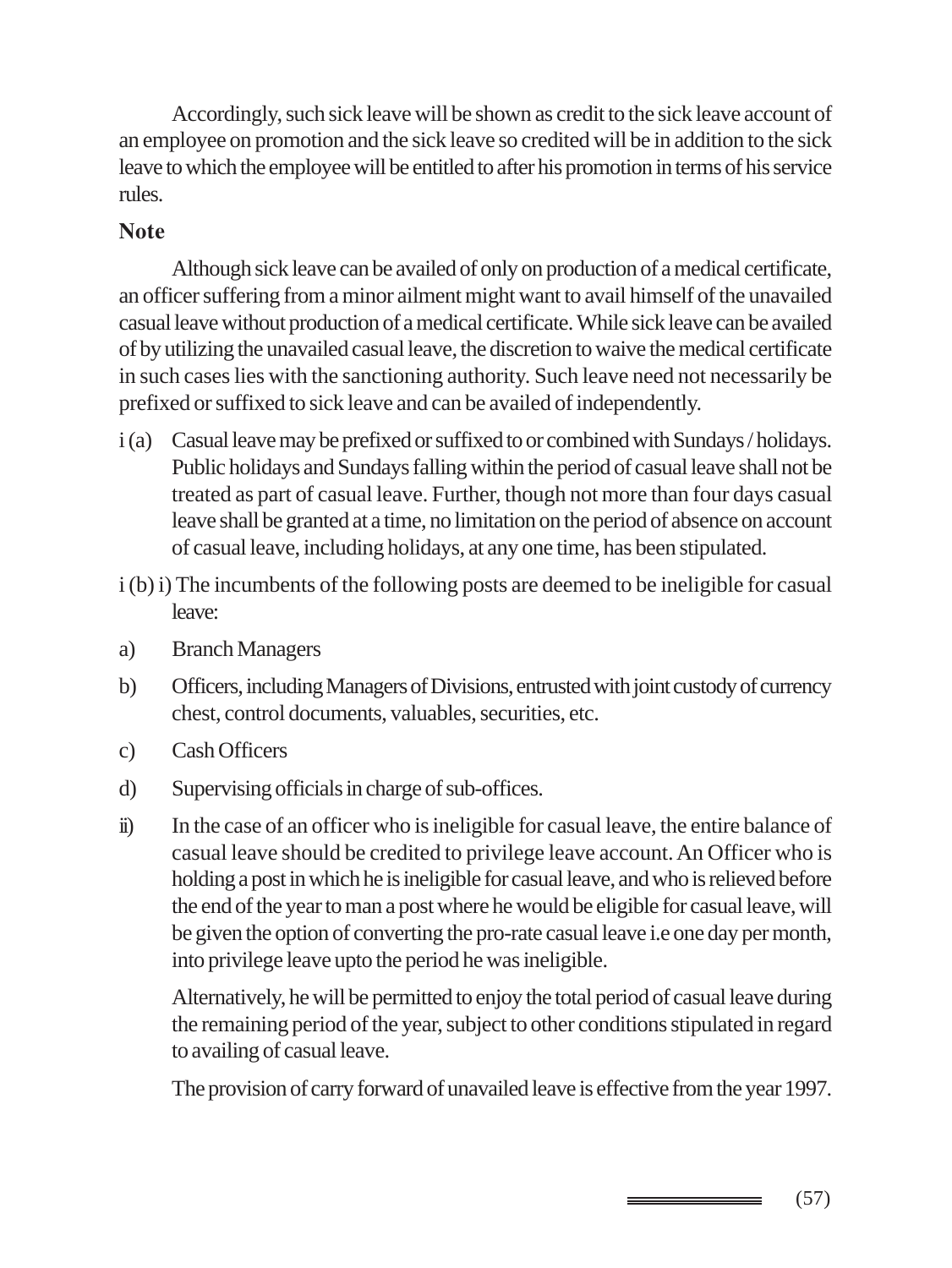- iii) An officer, who is holding a post where he is eligible for casual leave and is transferred before the end of the calendar year to a post where he would be ineligible for casual leave, will be permitted to convert his unavailed casual leave into privilege leave. It is clarified that the incumbents of the following post would be deemed to be eligible for casual leave.
- a) Deputy General Managers at Main Branches.
- b) Divisional Managers at Main Branch.
- c) Branch Managers of Divisionalised branches having the post of Manager (Accounts).
- d) Divisional Managers not holding custody of security documents, valuables or locker keys, etc.
- i (c) An officer will be eligible for 12 days' casual leave in the year of his retirement. Casual leave will not be restricted to one day for every month of service left in the year of retirement. (CDO/PM/16/CIR/32 Dt.06.08.2001)

# **PRIVILEGE LEAVE**

### **OSR:33(1)**

1. An officer shall be eligible for privilege leave computed at one day for every eleven days of service on duty, provided that at the commencement of service, no privilege leave may be availed of before completion of 11 months of service on duty. Provided that maximum period of privilege leave admissible to an officer at any one time shall be four calendar months.

Provided, further that a member of the Bank's staff promoted as an officer shall have such privilege leave as may be due to him at the time of promotion credited to him as privilege leave earned under this Rule.OSR:33(2)

- 2. An officer on privilege leave shall be entitled to full emoluments for the period of leave. OSR:33(3)
- 3. The period of privilege leave to which an officer is entitled at any time shall be the period which he has earned, less the period of leave availed of.

### **OSR:33 (5)**

4. An officer desiring to avail of privilege leave shall ordinarily give not less than 15 days notice of his intention to avail of such leave. Provided that applications for leave will be called for periodically at the time considered most convenient for the Bank to make necessary arrangements.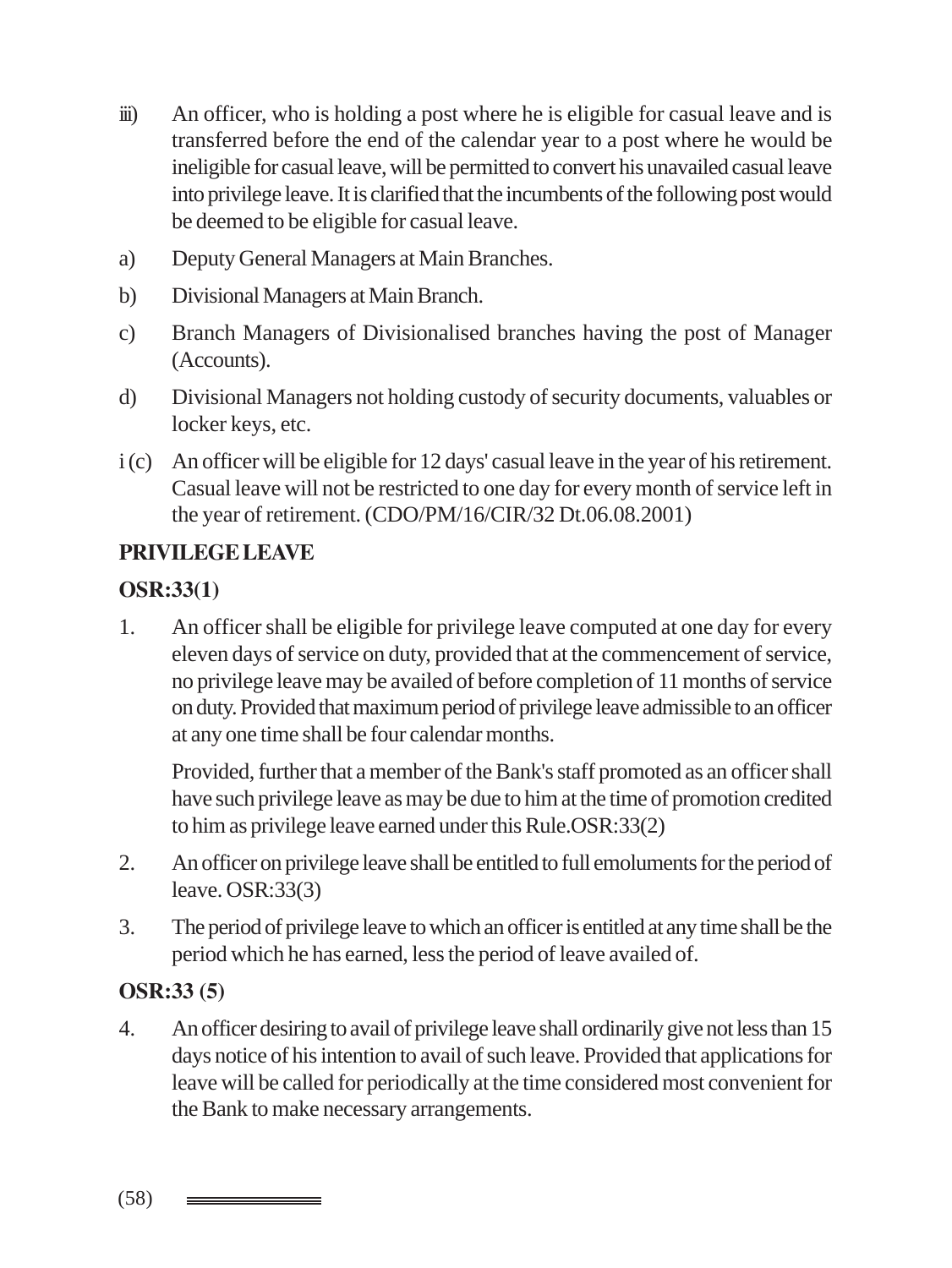- 5. To reckon 'service on duty' the following types of leave taken should be deducted
- (1) Privilege leave (2) Sick leave (3) Extra-ordinary leave on loss of pay (4) Special leave in respect of sportsmen. However, special leave granted to Officers' Association office bearers and duty leave granted by the Bank is not to be reckoned for the purpose. The period of casual leave taken and encashment of leave need not be deducted in computing 'service on duty'.
- 6. Probationary Officers/Direct recruits in other specialist grades are not eligible for privilege leave before completion of 11 months of service.

# **ACCUMULATION OF PRIVILEGE LEAVE**

# **(SBIOSR 33 (1 to 5))**

### **e Circular No. CDO/P&HRD/IR/24/2015-16 dated 26.06.2015**

On or from 01.06.2015 under rule 33(4) of SBIOSR, Privilege leave may be accumulated up to not more than 270 days except where leave has been refused. However, encashment of Privilege leave shall be restricted upto a maximum of 240 days.

Further in modification of Rule 33(5) of SBIOSR an officer to desiring to avail of privilege leave other than for the purpose of availing the Leave Fare Concession should be applied not less than 10 days before the proposed date of commencement of such leave.

Privilege Leave taken on sick grounds when there is no credit in the sick leave account of the employee, will not be counted as an occasion of availing Privilege leave.

Privilege Leave accruing to an employee shall be allowed to be accumulated beyond 240 days up to a maximum of 270 days. However, encashment of privilege leave shall be restricted up to a maximum of 240 days.

- b. In case, the officer could not avail the portion of leave beyond 270 days and becomes due for retirement, he / she may be permitted to encash the Privilege Leave to a maximum of 240 days.
- c. There are no provisions to sanction of Privilege Leave on pro-rata basis to any staff during the calendar year.
- d. Probationary officers and other Specialist grades are not eligible for PL before completion of 11 months of Service.

### **Annual encashment of Privilege Leave:**

From the calendar year 2020, Privilege Leave encashment shall be permitted at the rate of 5 days for each calendar year at the time of any festival of the employee's

(59)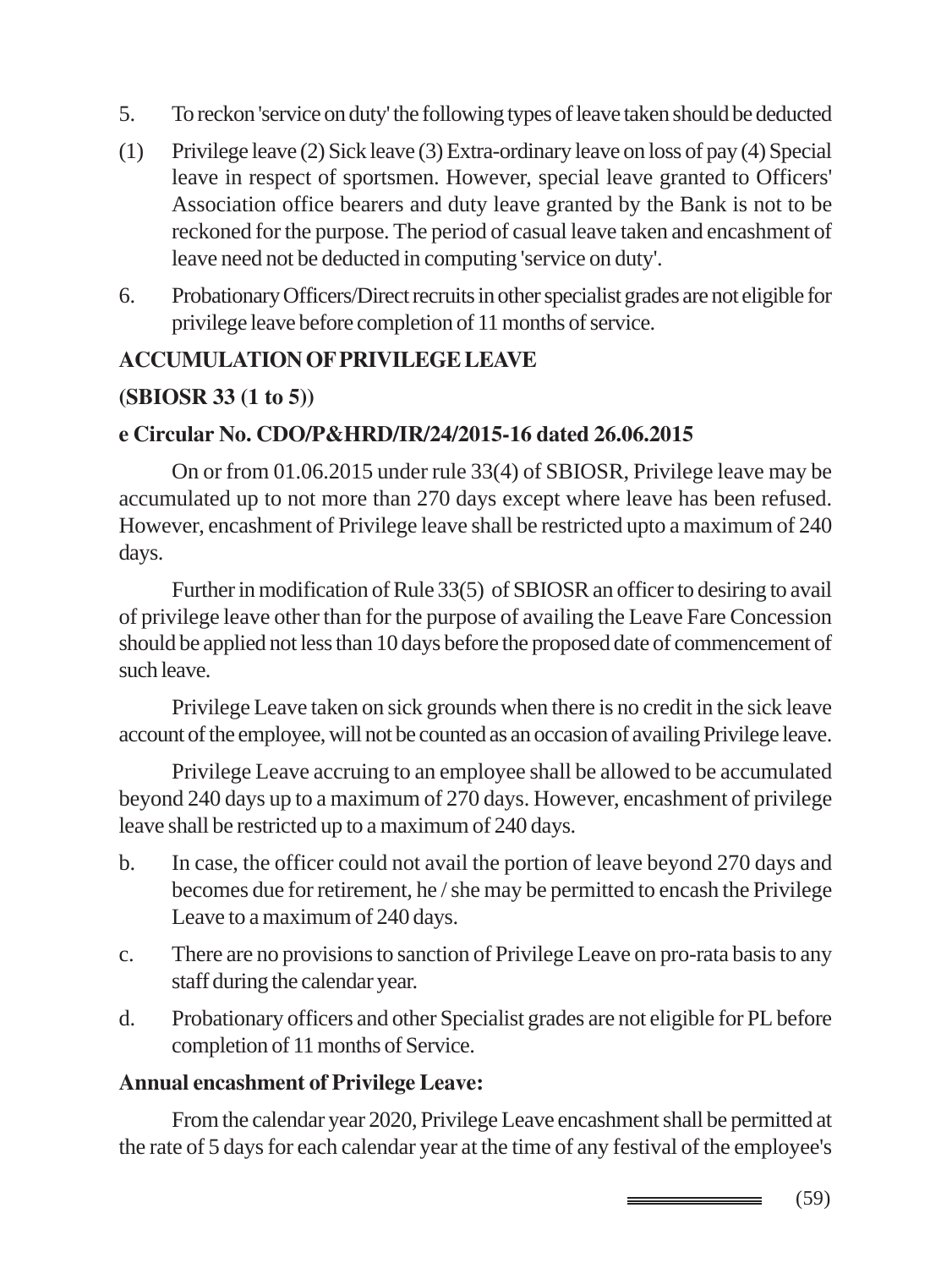choice. Employees who have completed 55 years of age as on 01.01.2020 and above shall be entitled to encash at the rate 7 days for each calendar year, till retirement. For the calendar year 2020, the encashment may be availed upto 31.03.2021. Thereafter the facility will have to be availed on or before 31st December every year.

# **UNAVAILED CASUAL LEAVE (SBIOSR 32 (2))**

Casual leave not availed of in any year may be suffixed or prefixed to sick leave.

Casual leave not availed of in the year 2017 or in any subsequent years shall lapse in the following five years.

On and from 01.11.2020, although the availment of unavailed casual leave (UCL) by the Officers in the following years shall continue to be permitted only on medical grounds, production of medical certificate need not, henceforth, be insisted upon in case the period of such unavailed casual leave at a stretch not exceeding four days.

# **SICK LEAVE (SBIOSR 34 (1 to 5))**

- a) At the rate of 30 days (on half pay) for each completed year of service, maximum 18 months in entire service. Additional 3 months for service beyond 24 years @ one month per year.
- b) An officer employee upon completion of 30 years of service, shall be eligible for further additional sick leave of 3 months at the rate of one month for each year of service in excess of 30 years, subject to a maximum of 720 days in entire service.
- c) Women officer employees can avail sick leave for the sickness of their children of 8 years and below subject to production of medical certificate.

### **STUDY LEAVE (SBIOSR 35)**

# **CirDO/P&HRD/9 of 2002-03 dated 22.10.2002 and CirDO/HR/44 of 2007-08 dated 3.11.07**

Only once in the entire service provided the officer has completed five years' service and has 5 years residual service left. Period of leave is two years to three years to be decided on the basis of the duration of the course as advised by the University / College / Institute.

50% of salary can be drawn during leave period remaining 50% on successful completion of study, subject to execution of bond to serve the bank for 5 years after return from study.

The bond amount for study leave granted to officers in terms of instructions contained in Circular No. CDO/P&HRD-CM/40 /2007-08 dated 23.10.2007 stands as under :

(60)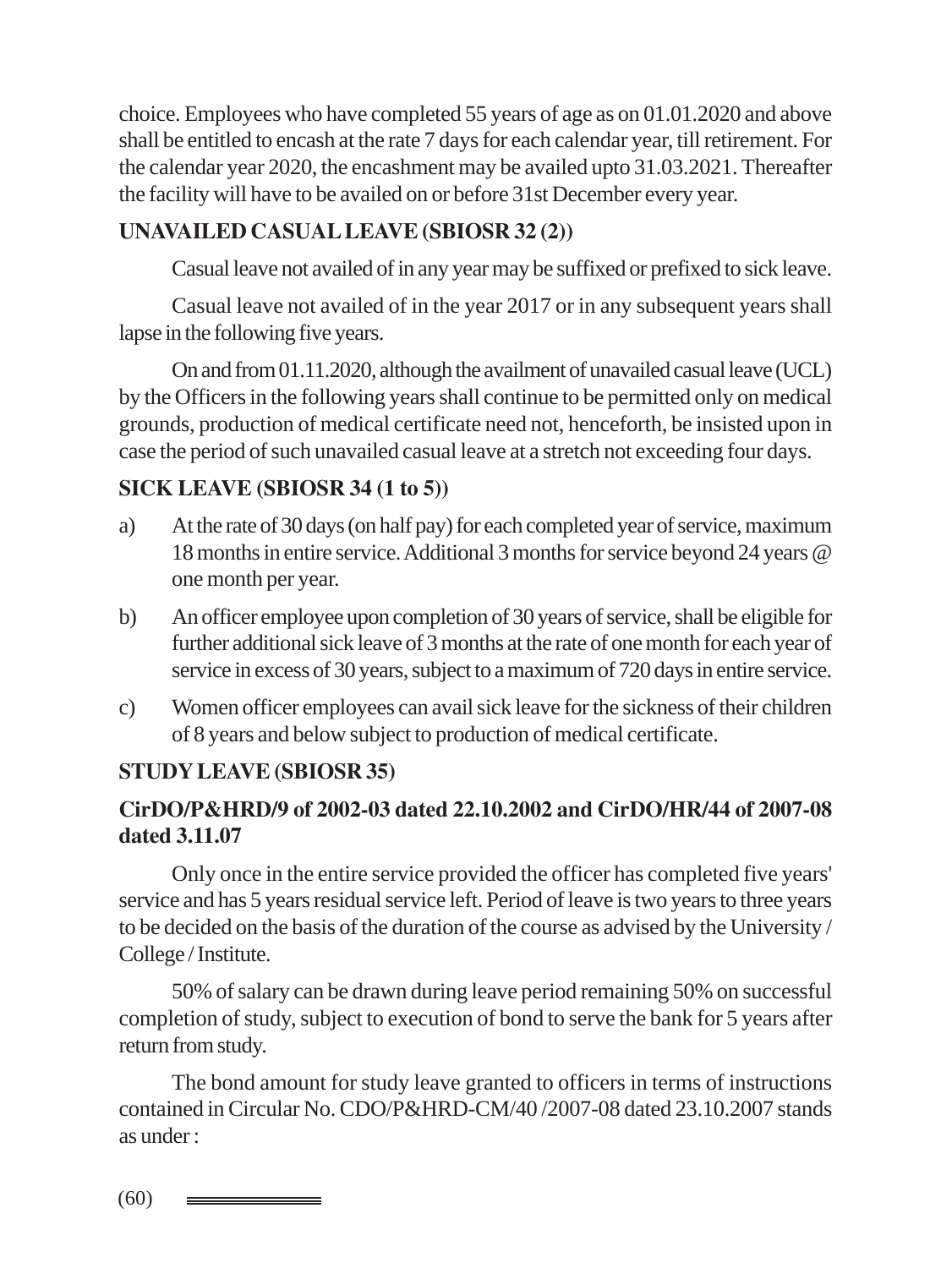| Period of Study Leave |                                    | <b>Bond Amount</b> |
|-----------------------|------------------------------------|--------------------|
| a)                    | Upto 1 year                        | $7.50$ lacs        |
| b)                    | More than 1 year and upto 2 years  | $10.00$ lacs       |
| $\mathcal{C}$ )       | More than 2 years and upto 3 years | 15.00 lacs.        |

### **EXTRA ORDINARY LEAVE (SBIOSR 37 (1 -2))**

### **(Cir.No. CirDO/HR/51 of 2008-09 dated 13.08.2008) :**

May be sanctioned, when other leaves are not available, for absence on account of sick-ness of self or family, appearing in examinations, for prosecuting higher studies and other reasons beyond the control of the officer by undernoted authorities:

Respective AGM-180 days, GM-360 days, CGM-720 days, DMD & C.D.O. condo-nation of leave 720 days Restoration of seniority on account of EOL can be done by CGM upto 180 days and by C.C. beyond that.

EOL will not count for pension, increment, seniority (unless restored as above).

# **SPECIAL LEAVE TO OFFICE BEARERS OF OFFICERS'ASSOCIATION**

### *CO Letter ADM : 16805 - dated 24.07.68*

Four office bearers of Officers' Association will be allowed 10 days' special leave each in a year for organisational work. Pooling of this special leave to 4 office bearers will also be allowed. Leave applications for the purpose should be forward by the controlling authority to the HR Department at the LHO for sanction. Upon receipt of advices from HR Department there-after, a suitable note indicating the period of special leave granted and the purpose therefore should be made in the leave record of the official concerned.

### **MATERNITY LEAVE (w.e.f. 25.5.2015) (SBIOSR 36 (1 to 3))**

- 1. a) Maternity leave, which shall be an substantive pay, shall be granted to a female officer for a period not exceeding 6 months on any one occasion and 12 months during the entire period of her service.
- b) Within the overall period of 12 months, leave may also be granted in case of miscarriage /abortion/MTP.
- e) Within the overall period of 12 months, leave may also be granted in ease of hysterectomy upto a maximum of 60 days.
- d) Leave may also be granted once during service to a childless female officer legally adopting a child who is below one year of age for a maximum period of six months subject to the following terms and conditions

(61)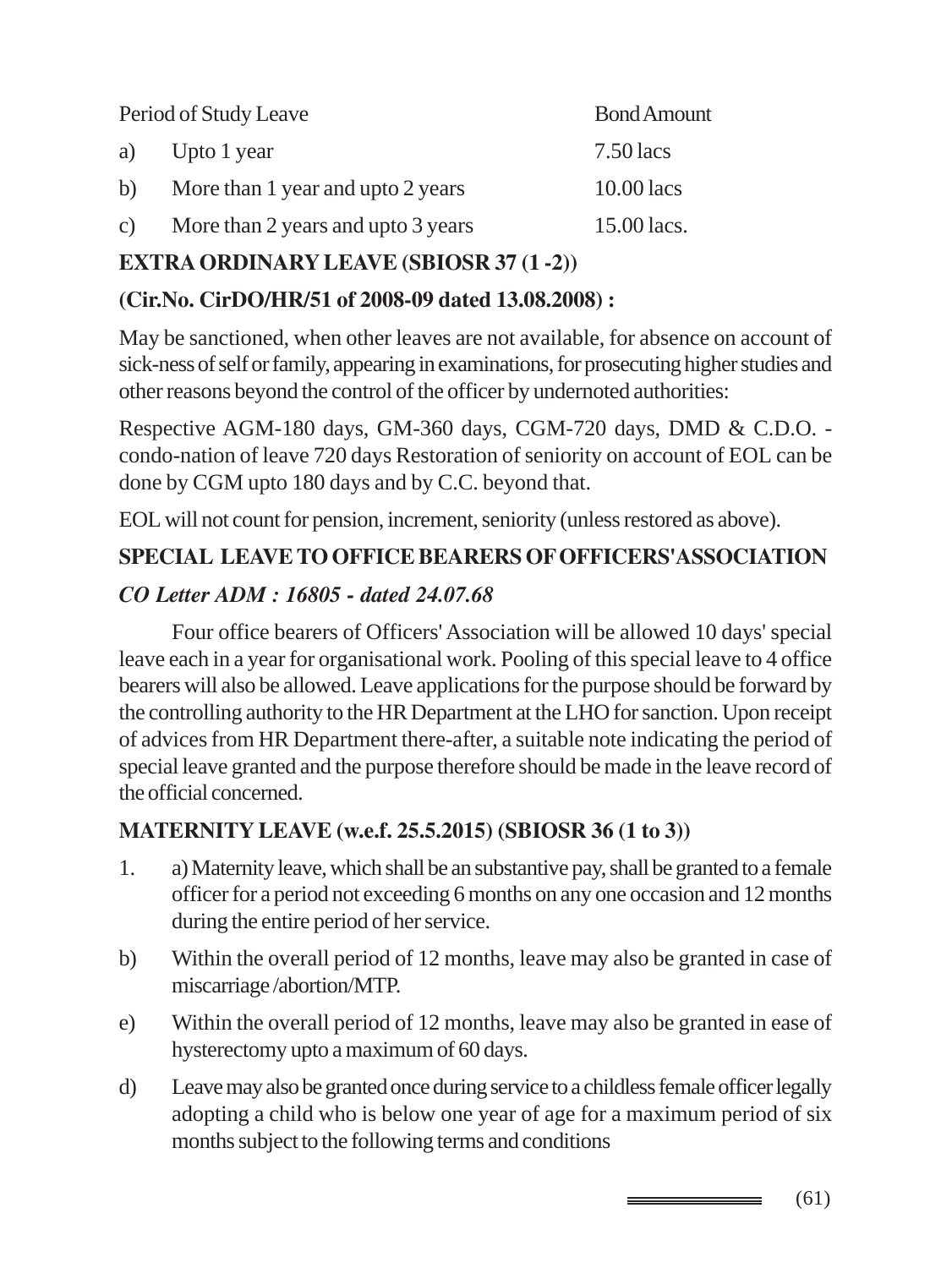- i) Leave will be granted for adoption of only one child.
- ii) The adoption of a child should be through a proper legal process and the employee should produce the adoption-deed to the Bank for sanctioning such leave.
- iii) The leave shall also be available to biological mother in cases where the child is born through surrogacy.
- iv) The leave shall be availed within overall entitlement of 12 months during the entire period of service.
- 2. Maximum eligibility during the entire service 12 months. However, such leave for more than 180 days shall not be granted without sufficient reasons.
- 3. Maternity Leave may be combined with leave of any other kind unless provided otherwise.
- 4. Extraordinary leave on loss of pay for not more than 360 days as per OSR during the service may be granted. However, in very special circumstances such leave may be granted for 720 days.
- 5. ELOLP in continuation of maternity leave may be granted to female officers. Such leave will not count for pension. Increment and seniority will be affected.

### **ISSUES/ EXISTING INSTRUCTIONS: CLARIFICATIONS:**

### *(Cir No. : CDO/P&HRD -PM/ 11/ 2017-18 dt. 5/5/2017)*

1. Maternity Leave during Probation Period for Probationary Officers/ Trainee Officers Probationary Officers/ Trainee Officers are entitled to maternity leave during the probation period. However, in the event of sanctioning maternity leave, as the training schedule will be affected and the POs/ TOs will not be able to complete successfully the institutional training as well as on the job training in the Bank, probation period of the officer may be extended by the competent authority for the period of maternity leave, as per the extant provisions vide Rule. 16(2) of SBIOSR. Such extension of probation period will be for completion of institutional training as well as on the job training in the Bank and it will have no effect on the period for counting eligible service for seniority/ next promotion. Due to extension of probation period and availing of maternity leave, it may not be possible for the officer to appear in the common confirmation test. In that event, the officer may be considered separately for the common confirmation test. The officer will be confirmed only after successful completion of extended probation period and on clearing the confirmation test as stipulated by the Bank. In the event of officer being successful, confirmation may be considered on par with the respective batch of the officer.

(62)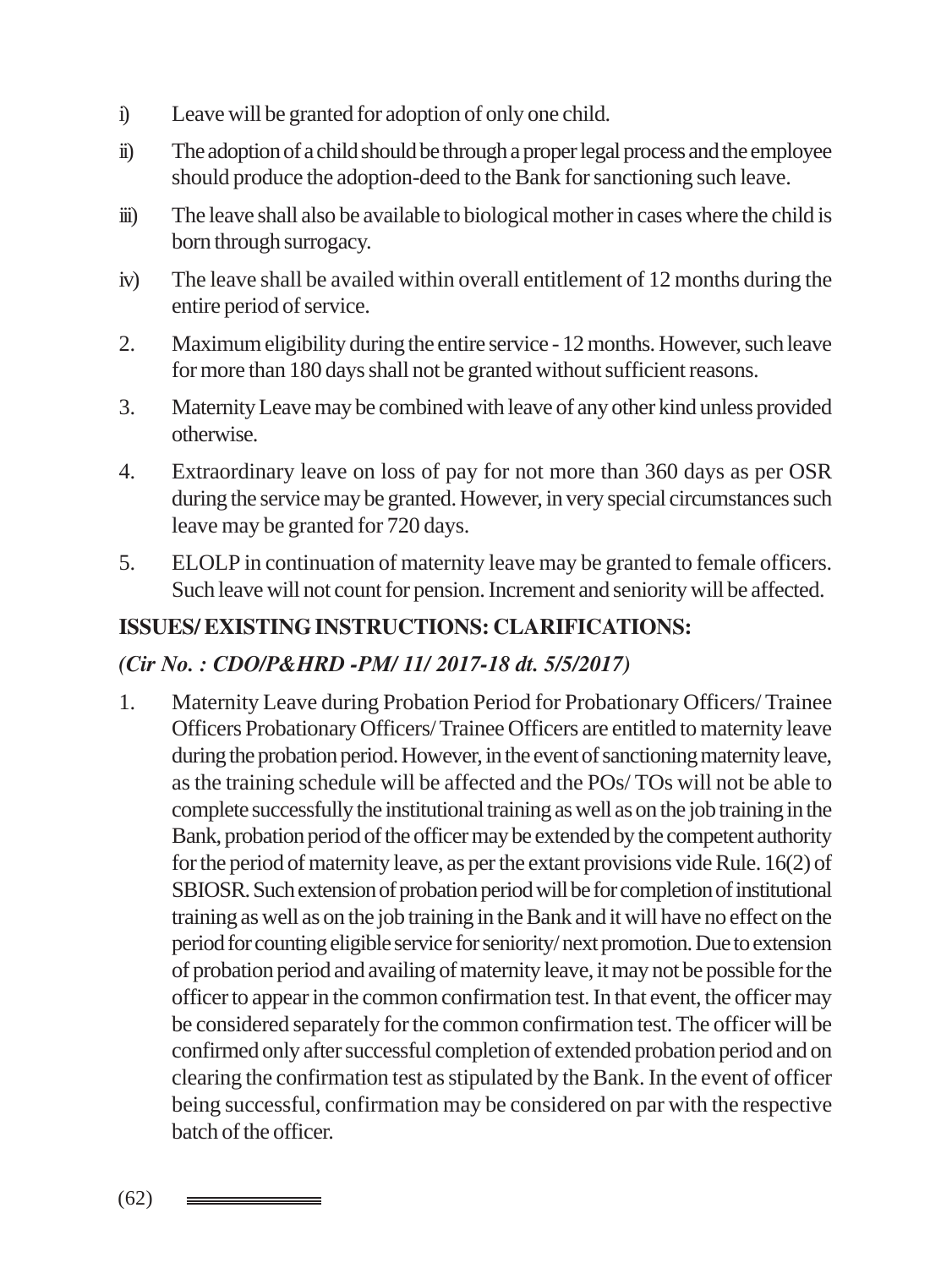b. However, any extraordinary leave/ absence in combination with the Maternity Leave shall not be covered by the above rules and will be dealt with as per leave rules contained inSBIOSR

Clause 30 of Bipartite Settlement dated 27th April 2010 shall be substituted by the following:

(a) Maternity leave, which shall be on substantive pay, shall be granted to a female employee generally for a period not exceeding 6 months on any one occasion and 12 months during the entire period of her service.

Note: (i) in case of delivery of twins, the period of Maternity Leave shall be 8 months.

- (ii) Maternity Leave may be availed combining with any other kind of leave except casual leave.
- (b) In case of miscarriage/MTP/abortion, maternity leave may be granted as a rule upto 6 weeks on the basis of medical certificate/advice of a competent medical practitioner, i.e. a qualified gynaecologist. In special/exceptional cases involving medical complications, associated with miscarriage/MTP/abortion, maternity leave may be granted beyond 6 weeks if advised by a competent medical practitioner (qualified gynaecologist) but upto 6 months only on any one occasion, within the overall limit of 12 months during the entire period of service.
- (c) Within the overall period of 12 months, leave may also be granted in case of hysterectomy upto a maximum of 60 days.
- **Note:** In the case of employees who have availed and exhausted Maternity Leave of 12 months, leave of 15 days shall be sanctioned over and above the same, subject to production of Medical Certificate.
- (d) Leave may also be granted once during service to a childless female employee for legally adopting a child who is below one year of age, for a maximum period of nine months, subject to the following terms and conditions: -
- (i) Leave will be granted for adoption of only one child.
- (ii) The adoption of a child should be through a proper legal process and the employee should produce the adoption-deed to the Bank for sanctioning such leave.
- (iii) The permanent part-time employees are also eligible for grant of leave for adoption of a child.
- (iv) The leave shall also be available to biological mother in cases, where the child is born through surrogacy.
- (v) The leave shall be availed within overall entitlement of 12 months during the entire period of service.

(63) \_\_\_\_\_\_\_\_\_\_\_\_\_\_\_\_\_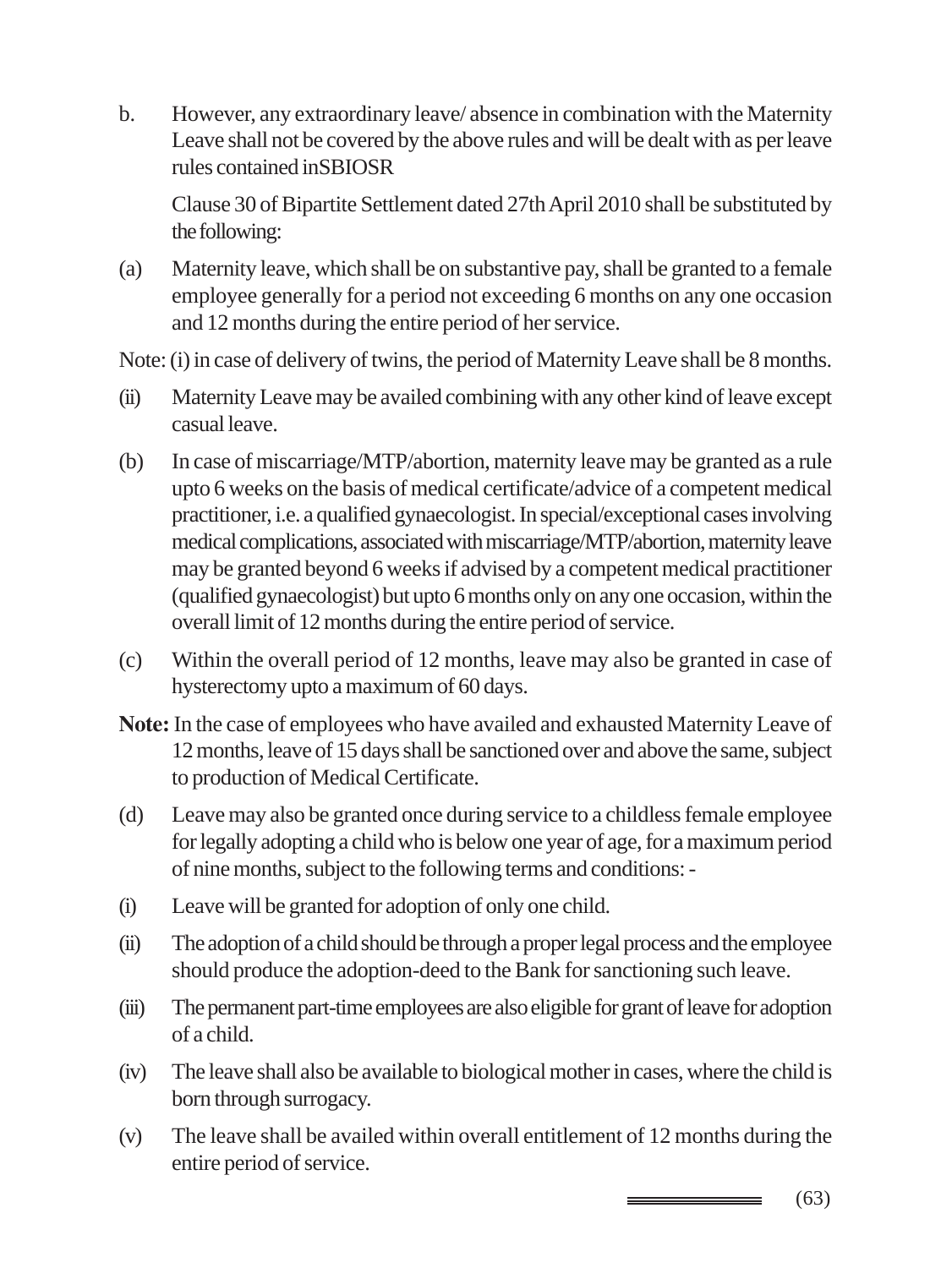(e) Within the overall period of 12 months, leave may also be granted in case of hospitalisation on account of the following gynecological ailments/ treatments upto a maximum of 30 days:

- i. AUB (Abnormal Uterine Bleeding)
- ii. Ovarian Tumour
- iii. Tubectomy/Tubectomy reversal
- iv. Post-Partum Depression (PPD)
- v. Post-Partum Haemorrhage (PPH)
- vi. Acute Pelvic Inflammatory Disease (Acute PID)
- vii. Dysfunction Uterine Bleeding; Dysfunction (DUB)

### **PATERNITY LEAVE :-**

With effect from 1.6.2015 Male officer employees with less than two surviving children shall be eligible for 15 days paternity leave during his wife's confinement.

This leave may be combined with any other kind of leave except casual leave. The leave shall be applied up to 15 days before or upto 6 months from the date of delivery of the child.

Clarification: Paternity Leave should be availed at a stretch and cannot be broken.

It has to be availed in one stretch, for each delivery. If not availed of within the period specified, such leave will lapse.

Holidays/Sundays coming in between should be included while counting the number of days availed.Male employees with less than two surviving children may avail Paternity Leave w.e.f. 01.06.2015 for 15 days during his wife's confinement.

With effect from the 1st June 2015, male employees with upto two surviving children are eligible for 15 days Paternity Leave during their wife's confinement. This leave may be combined with any other kind of leave except Casual Leave. The leave may be availed up to 15 days before or up to 6 months from the date of delivery of the child.

Note: Paternity Leave as above shall be allowed to employees with up to two surviving children for legally adopting a child who is below one year of age

### **SPECIAL SICK LEAVE :-**

With effect from 1.6.2015. Special Sick Leave upto 30 days may be granted to an officer employee once during his/her entire period of service for donation of kidney / organ.

(64)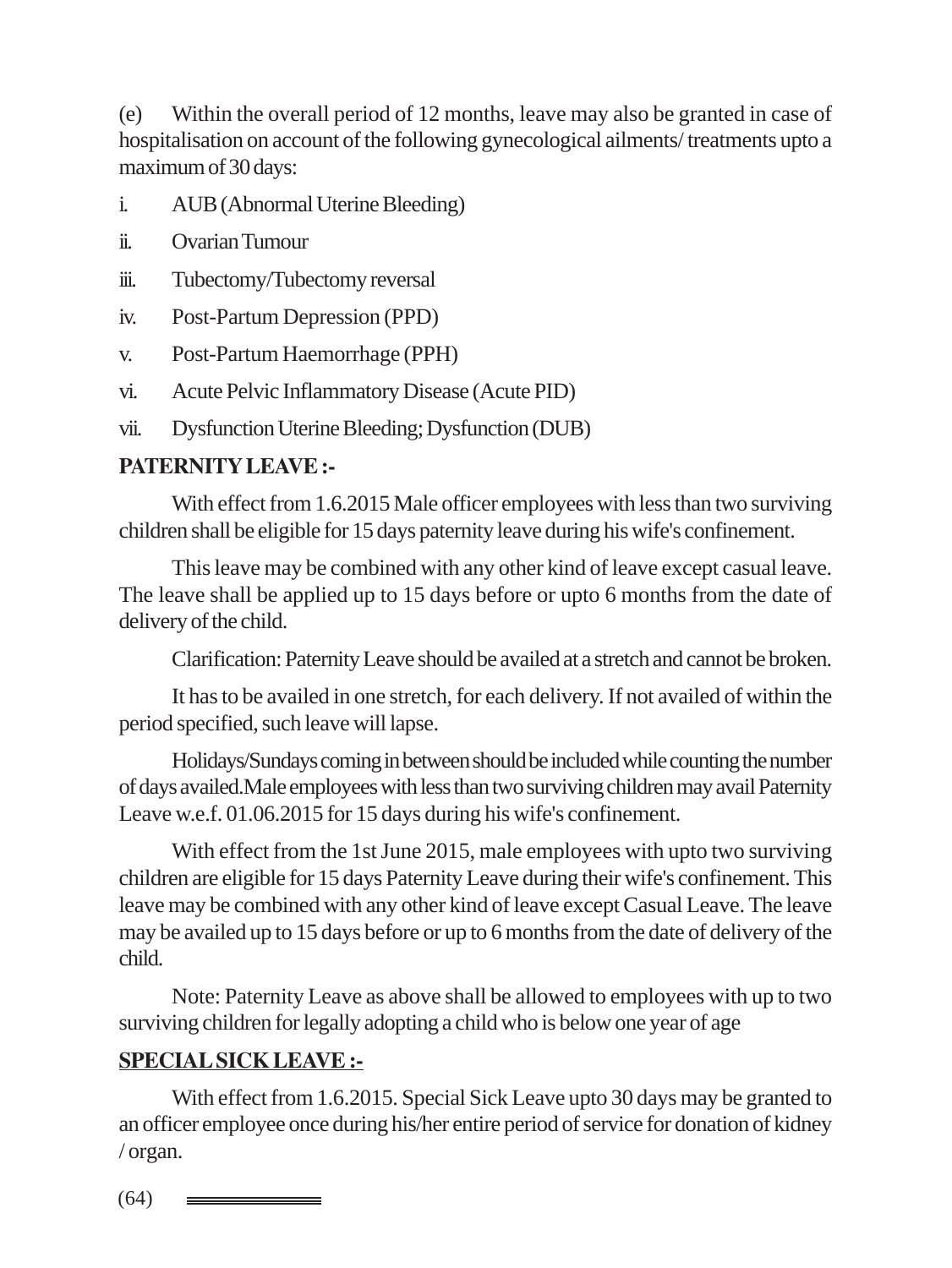Clarification: Special Sick Leave may be taken at a stretch, on one occasion only.

This is a new leave type and can be combined with any other type of leave(except Casual Leave).

Holidays/Sundays coming in between should be included while counting the number of days availed.

We further clarify that the number of days of special sick leave availed will be reckoned for the purpose of computation of eligibility of number of days of privilege leave.

#### **BEREAVEMENT LEAVE**

#### *Circular No.: CDO/P^HRD-PM/75/2017 - 18 Date: Thu 28 Dec 2017*

Bereavement Leave is a paid leave granted to an employee on loss of family member. This kind of leave allows employees to spend time with their families in their hour of crisis and grief. On death of an immediate relative an employee is required to make arrangements for and attend the funeral and other rituals. The employee also needs some time to cope with the loss of a family member.

- 3. The salient features of the "Bereavement Leave" would be as under:
- I. The "Bereavement Leave" will be extended on the demise of a family member of the employee. For the purpose of the Bereavement Leave, the expression 'family' of an employee shall be limited to following members, irrespective of being dependent or not:
	- i. Spouse of the employee
	- ii. Children of the employee
	- iii. Parents of the employee and
	- iv. Parents-in-law of the employee
- II. This leave is proposed to be for a maximum period of 'Seven Days' at each instance. Intervening holidays will form part of the Bereavement Leave.
- III. The entire period of Bereavement Leave will have to be completed 'at a Single Instance' 'within a maximum period of Fifteen Days' from the date of demise of family member.
- IV. The leave, if not taken within the stipulated period, will lapse. There will not be any provision for carry over or extension of leave beyond the period stipulated above.

(65)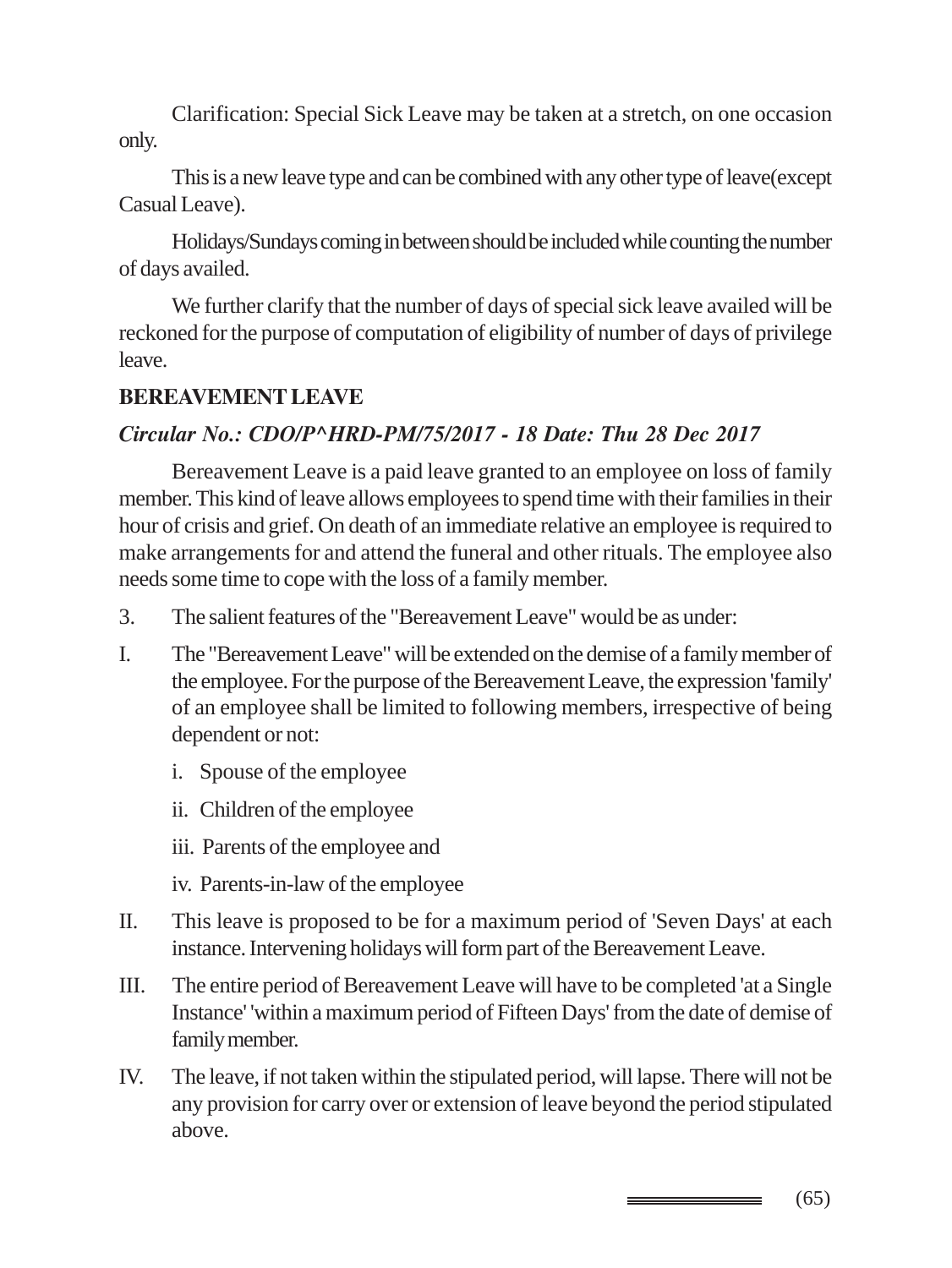- V. It will be available to all categories of Permanent Employees/ Officers/ Permanent Part Time Medical Officers. Employees on contract basis will also be covered.
- VI. Competent Authority to sanction Bereavement Leave will be same as that of granting Privilege Leave

### **6. Special Casual Leave**

- a) With effect from 01/11/2020, Special Casual Leave may be granted to an employee on occasions when the branch where the employee is working or the place where the employee is residing is affected by curfew, riots, prohibitory orders, natural calamities, floods, etc.
- b) With effect from 01/11/2020, 4 days Special Casual leave shall be granted to all physically/orthopedically handicapped employees each year.

### **7. Extraordinary Leave:**

In partial modification of Clause 7.34 of Agreement dated 31st March 1967 and Clause 36 of Settlement dated 25th May, 2015, in exceptional circumstances, Extraordinary Leave may be sanctioned (without wages) not exceeding 3 months on any one occasion (up to 4 months in extreme medical circumstances) and upto a maximum of 24 months during the entire period of an employees' service.

**Note: -** The employees will not be losing any seniority on account of availing extraordinary leave on Medical grounds.

### *(Cir. No. : P&HRD : 1250/2018 - 19, Circular No.: CDO/P&HRD-PM/63/ 2018- 19, Date: Fri 14 Dec 2018*

### **THE RIGHTS OF PERSONS WITH DISABILITIES ACT, 2016**

### **SPECIAL DISPENSATION IN THE FORM OF 4 DAYS SPECIALCASUAL LEAVE TO EMPLOYEES WITH DISABILITIES**

- i. Employees with benchmark disabilities, may be granted up to maximum of four (4) days special casual leave during the year, for specific requirements relating to the disability of the employee only.
- ii. The leave shall be available to the employee at the beginning of the FY. The employees retiring during the year will also be eligible for the 4 days special leave.
- iii. This leave will be in addition to the other existing leaves as available in the Bank.
- iv. The leave shall not be granted in combination with any other kind of leave. Leave may be suffixed or prefixed to holidays.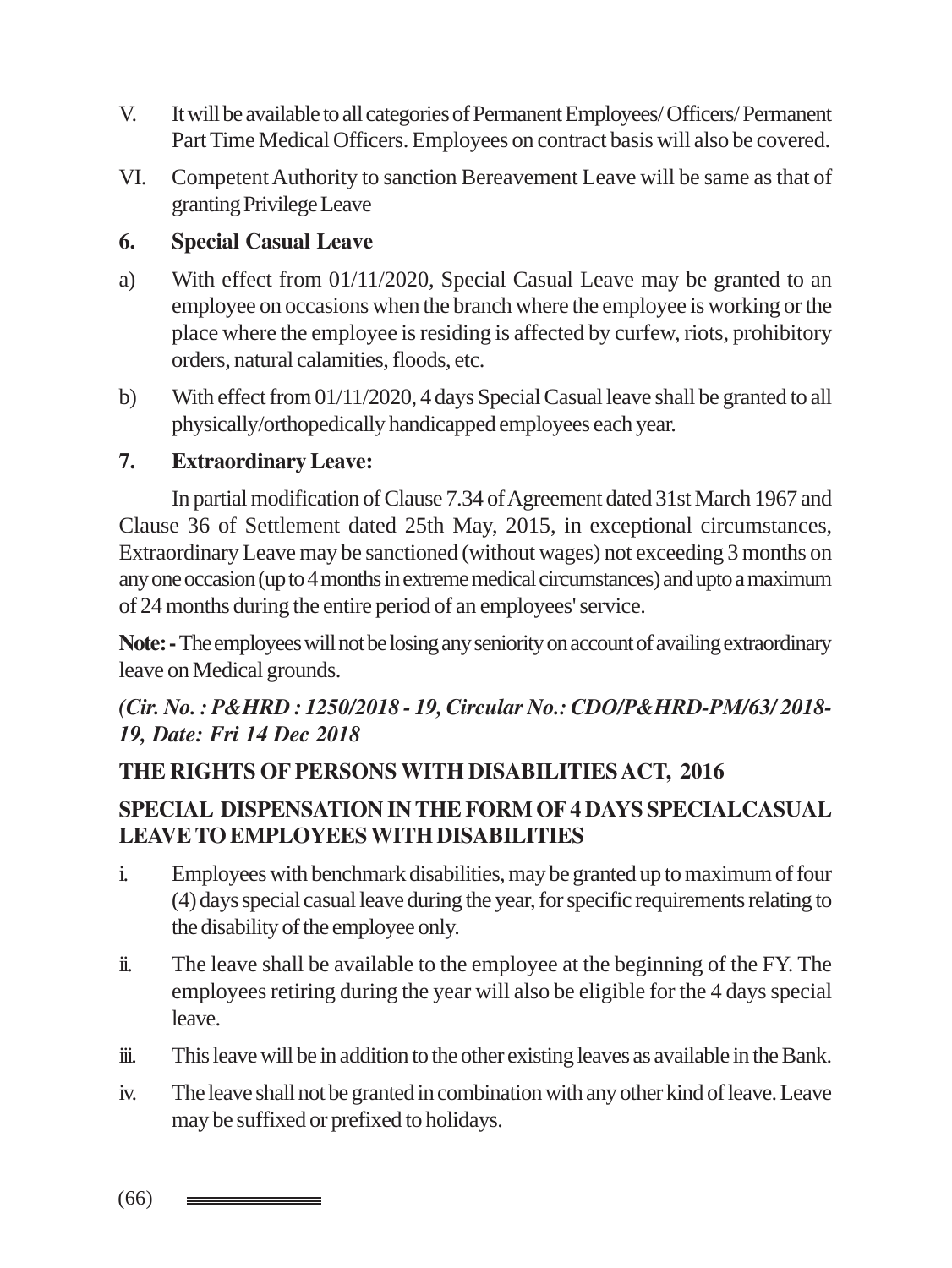- v. The leave, if not taken within the Financial Year will lapse. There will not be any provision for carry over or extension of leave beyond the year.
- vi. Competent Authority to sanction Leave will be same as that of granting Casual Leave.
- vii. Availing of such leave will not be treated as break in service for superannuation benefits, seniority or promotion.
- viii. The provisions will effective from the date of approval. As such, the employees with bench-mark disabilities will be eligible for the leave up to 4 days during the current FY also.
- ix. The leave will be as per the existing provisions 37A of the SBIOSR.

### **HOLIDAYS**

With effect from 01.09.2015, the second and fourth Saturday of every month as a public holiday for banks in India. Other Saturdays of every month full working day.

### **CDO/P&HRD-PM/30/2021 - 22, Date: Tue 29 Jun 2021**

### **REVIEW / REVISION OF 'VACATION POLICY' FOR FY. 2021-22**

Please refer to e-Circular No. CDO/P&HRD-PM/93/2019-20 dated 30th March, 2020.

- 2. In this connection, the Central Board, in its meeting held on 21st June, 2021, has approved revision of 'Vacation Policy' for the FY 2021-22. The coverage of 'Vacation Policy' for FY 2021-22 shall be as under:
- I. All staff members holding the Positions / Posts termed as 'Sensitive / Highly Sensitive' from vigilance point of view shall invariably be covered under the'Vacation Policy'.
- II. All staff members having access to various applications / soft-wares relating to Forex Transactions, Treasury Operations, Trade & Finance, having financial implications or sensitive in nature such as C-Sig (SWIFT), Murex, Mfx (Mercury), Exim Bills, Mbargo, Reuters, Stratus, Bloomberg System, Autobahn, NDS-OM, Barx, Forex360 shall mandatorily be covered under the Vacation Policy.
- III. The 'Sensitive / Highly Sensitive' positions/posts are updated from time to time. A list of such 'Sensitive / Highly Sensitive' positions / posts was last circulated vide Circular No. CDO/P&HRD-PM/89/2020-21 dated 05th March,2021.
- 3. 'Vacation Policy' shall be applicable to the officials posted at our domestic branches/offices whereas, the officials posted at our foreign branches/offices shall be governed by the 'Vacation Policy' mandated by Local Regulators.

(67)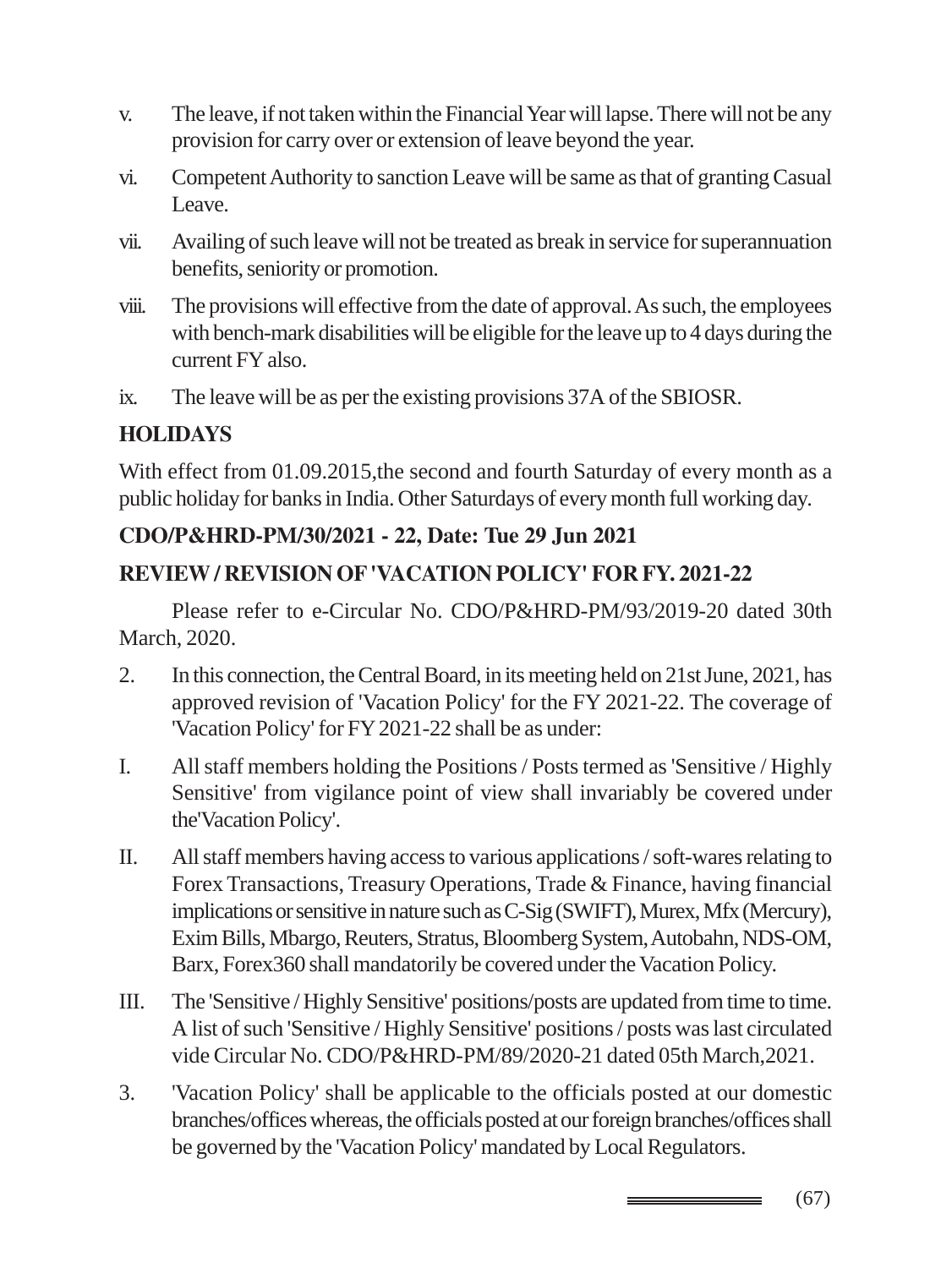### **SABBATICAL LEAVE TO LADY OFFICERS:** *e Circular No. CDO/P&HRD-PM/54 of 2013 - 14 dated 09.12.2013*

- i) Women employees shall be eligible for sabbatical leave up to 2 years during their entire career for reasons such as medical ground, care of family members or children, higher studies, visit to spouse.
- ii) The employee applying for leave should have put in a minimum of 5 years of service. Sabbatical leave before completion of 5 years of service may be sanctioned only in exceptional circumstances by the competent authority.
- iii) The sabbatical leave shall be taken for at least 3 months at a time and the leave shall not be taken more than once in a year.
- iv) The sabbatical leave shall be without pay, salary, allowances, perquisites and any other consequential monetary and non-monetary benefits. No increment shall be earned during the sabbatical leave and the employee will rejoin at the same stage of pay as was existing at the time of her availing the sabbatical leave. The period of leave will not be counted for the service eligibility. Accordingly, it will be on loss of seniority and will not be counted for pension, promotion and other benefits. Her place of posting may also change at the time of rejoining.
- v) The women employees on sabbatical leave may be considered for promotion, provided they fulfill the eligibility criteria for the next promotion.
- vi) The woman employee shall not take up any employment/vocation/business/ profession elsewhere during the period of sabbatical leave.
- vii) The Bank shall have the right to cancel the sabbatical leave granted to a woman employee without assigning any reason and the said employee will have to rejoin the Bank immediately once the leave is cancelled.

#### **SABBATICAL LEAVE: CLARIFICATION** *Circular No. : CDO/P&HRD-PM/69/2016 - 17, September 16,2016.*

Please refer to our following circulars:

- i) Circular No. CDO/P&HRD-PM/54/2013-14 dated 09.12.2013 advising the provisions for sanction of sabbatical leave to women employees of the Bank.
- ii) Circular No. CDO/P&HRD-PM/77/2013-14 dated 03.03.2014 advising the provisions for sanction of sabbatical leave to single men employees (with children and/or aged parents).
- iii) Circular No. CDO/P&HRD-PM/88/2014-15 dated 16.03.2015 introducing facility for continuation of Bank's Quarters/Leased accommodation and medical reimbursement during sabbatical leave period.

(68)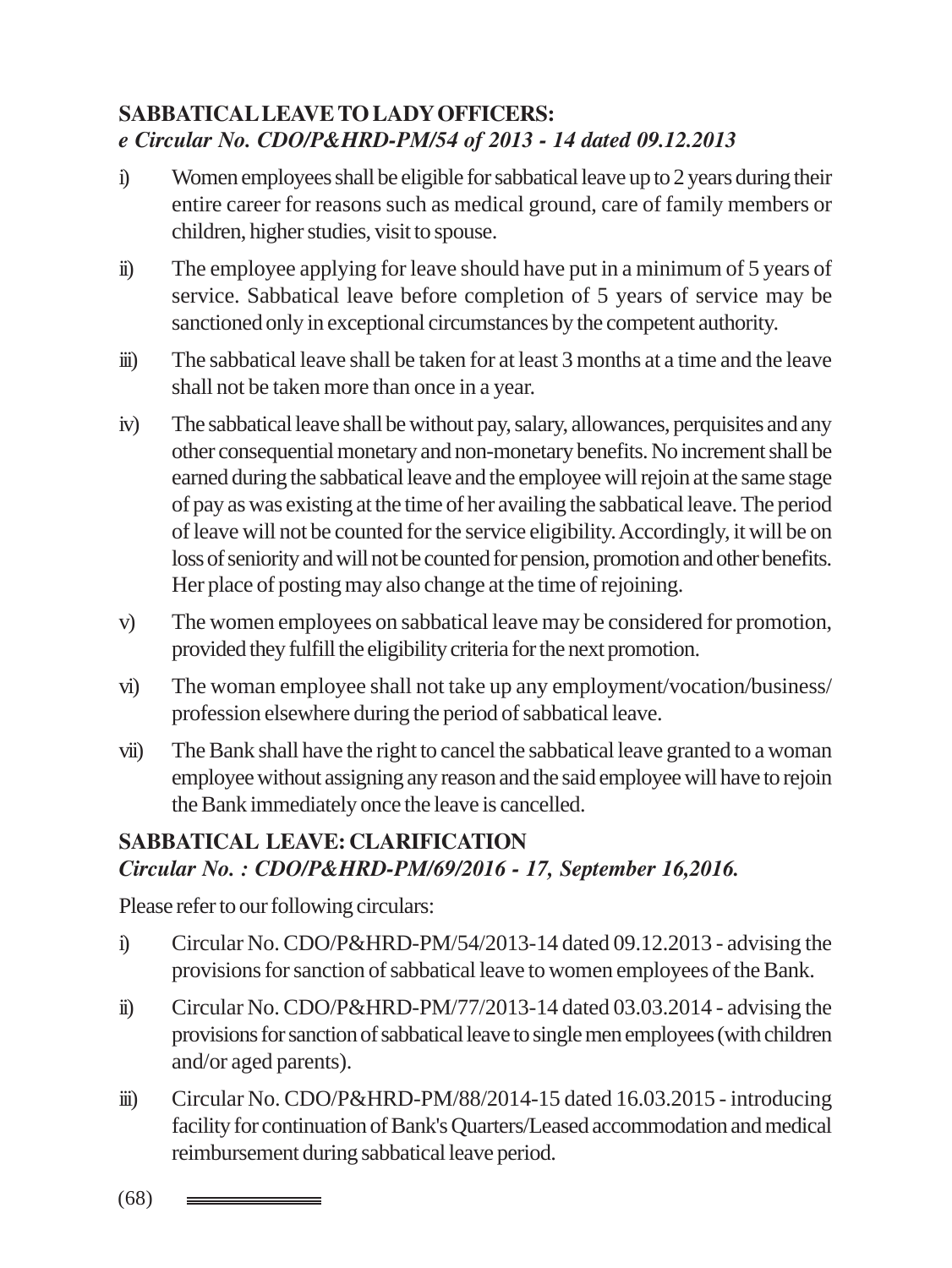- iv) Circular No. CDO/P&HRD-PM/31/2015-16 dated 10.07. 2015 extending the provisions for sanction of sabbatical leave to the differently abled employees and those having differently abled dependents.
- v) Circular No. CDO/P&HRD-PM/72/2015-16 dated 03.12. 2015 Clarification
- 2. In this connection, we are receiving more queries/ issues for clarification. The relative issues and clarification thereon are as under:

# **SL. ISSUES RAISED CLARIFICATION**

I. Whether Probationary Officers/ Trainee Officers in the Bank are eligible for Sabbatical Leave during their probation period?

They will be eligible for Sabbatical Leave only after their confirmation.

II.a. Whether Sabbatical Leave already sanctioned can be cancelled?

There is no restriction on acceptance of employee request for cancellation of sabbatical leave sanctioned by the Bank even before expiry of the sanctioned leave duration/ minimum period of three months.

b. Sabbatical Leave once sanctioned, though can be cancelled, cannot be allowed to be converted into any other kind of leave, thereby requiring restoration of financial, seniority and promotional benefits.

# **COMPENSATORY LEAVE :**

### **[STAFF 9 OF 9.8.200 1]**

- 1. The officers are eligible for Compensatory Leave if they attend the office on Sundays/ Holidays. However these leaves should be availed with the prior permission of appropriate authority in the following week of such Sundays / Holidays.
- 2. It has now been decided that the officers at the Administrative Offices, when they work on Sundays / Holidays, in connection with computerizations of branches, be permitted to avail the compensatory off within a period of three months from the date of their working on Sundays / Holidays, instead of following week. However, in case, the officers are not in a position to utilise the compensatory off during the next three months due to administrative exigencies, the compensatory off will be credited to their Privilege Leave account.

# **RECALL FROM DUTY: (SBIOSR 39)**

An Officer on leave may be recalled to duty by the Competent Authority whenever the Bank deems fit to do so, but if the officer is at that time out of station, he / she will be eligible to be paid to the actual expenses incurred by him / her and for the members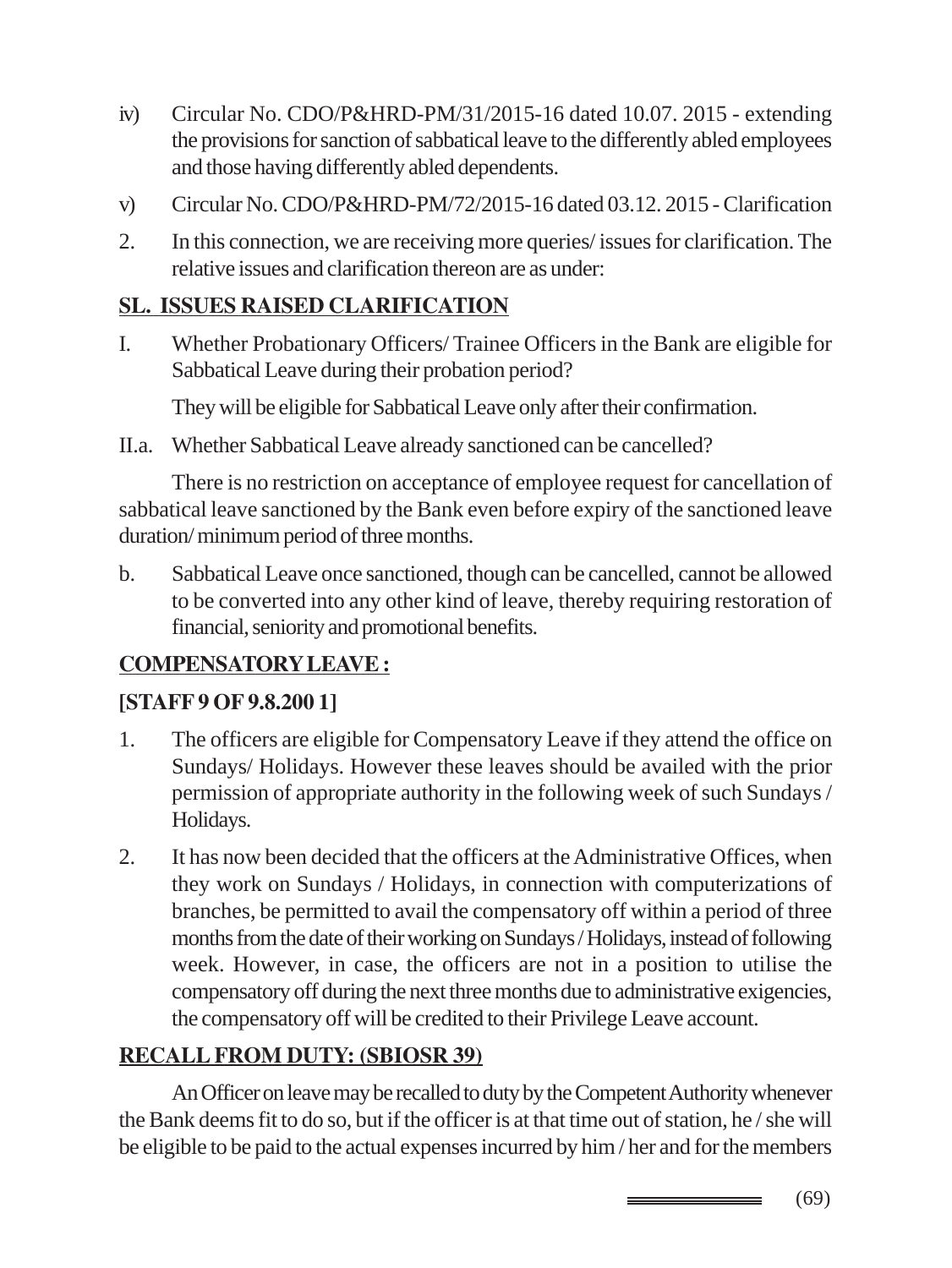of his / her family, for coming back to the station, and if the officer and the members of his / her family go back to the same station from which he / she was called, for the return journey also.

### **SPECIAL LEAVE TO SPORTS PERSON** *e Circular No. CDO/P&HRD-PM/75 of 2014 - 15 dated 31.01.2015*

w.e.f. 16.01.2015, the facility of Special leave extended to the non-active sports person officiating as 'Manager of Team' and 'Judge' at sporting events / tournaments held at state / national / international level only. As is presently available to other nonactive sportsperson officiating as coaches / umpires (referees/ selectors.)

### **SPECIAL LEAVE FOR PARTICIPATION IN PRIZE GIVING & AWARD FUNCTION**

*e Circular No. CDO/P&HRD-IR/70 of 2014 - 15 dated 12.01.2015*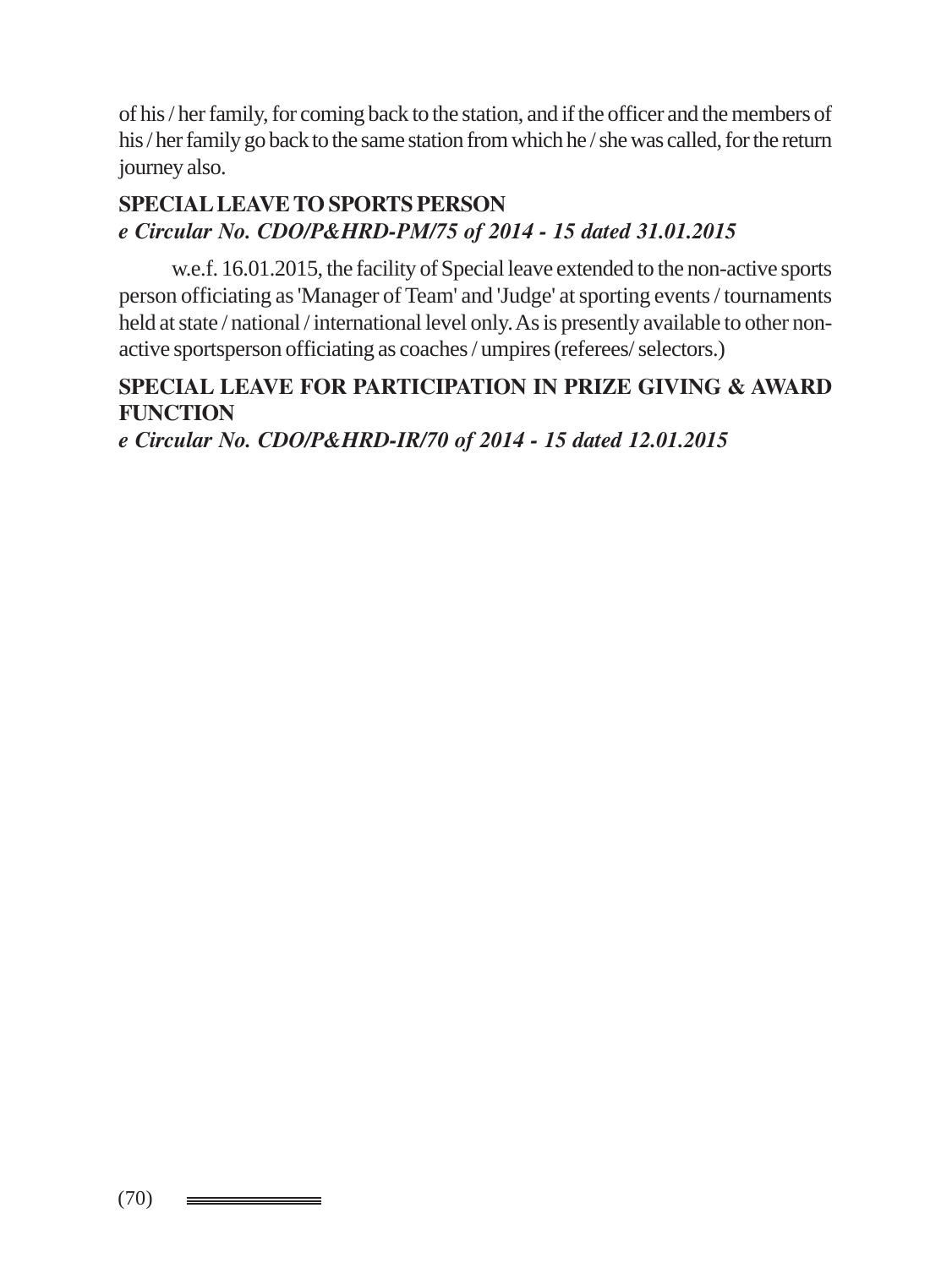# **LEAVE TRAVEL / HOME TRAVEL CONCESSION**

### *(Sl.No.: 1068/2018 - 19 , Circular No.: CDO/P&HRD-PM/52/2018 - 19, Date: Fri 2 Nov 2018)*

#### **REVISION/ UPDATION/ CLARIFICATIONS**

2. The competent authority has approved to lay down following norms for calculating the Notional Monetary Entitlement for LTC/ HTC:

### **I. BENCH MARKING FARE / TARIFF SHEETS OF AIRLINES FOR FARES:**

- i. The basis of calculation of the Notional Monetary Entitlement would be the Fare Sheets of the Airlines. Fare sheets as on 10th will be applicable for the month and up to 9th of the next month. Number of airlines would be limited to six for the purpose of taking into account the fare sheets. For thecurrent FY, up to next amendments, fare sheets of Air India, Jet Airways,Air Vistara, IndiGo, Spice Jet and Go Air will be taken into consideration or the purpose of notional monetary entitlement. It may be reviewed from time to time on annual basis or as and when required. Fare sheets of the above airlines will be placed centrally at the Corporate Centre HR site(under PM & PPG) every month. The fare sheets available on our portal only would be referred to for deciding notional entitlement.
- ii. Notional monetary entitlement would be fixed as per the fare sheet applicable on the date of booking of tickets,after sanction of LTC/ HTC in HRMS. In case tickets have been booked for different legs of the journey on different dates, the date on which the first such ticket was booked would be considered as the applicable date.

#### **II. CALCULATION OF NOTIONAL MONETARY ENTITLEMENT:**

i. Existing instructions for calculation of Notional Entitlement for LTC/ HTC,vide Circular No. CDO/P&HRD-PM/15/2011 - 12 dated 04th May 2011,as under,shall continue.

In respect of officers who are eligible for travel by air, their notional monetary entitlement may be determined by their entitled class by national carrier (i.e. Air India) by the shortest route. However, in sectors where the national carrier does not operate, the notional monetary entitlement in respect of eligible officers will be determined based on any other airline operative in that sector by their entitled class by the shortest route. In those cases where more than one airline other than national carrier are inoperation, for the purpose of notional monetary entitlement in respect of eligible officers, higher of the fare by shortest and most direct route by entitled class may be taken.

(71)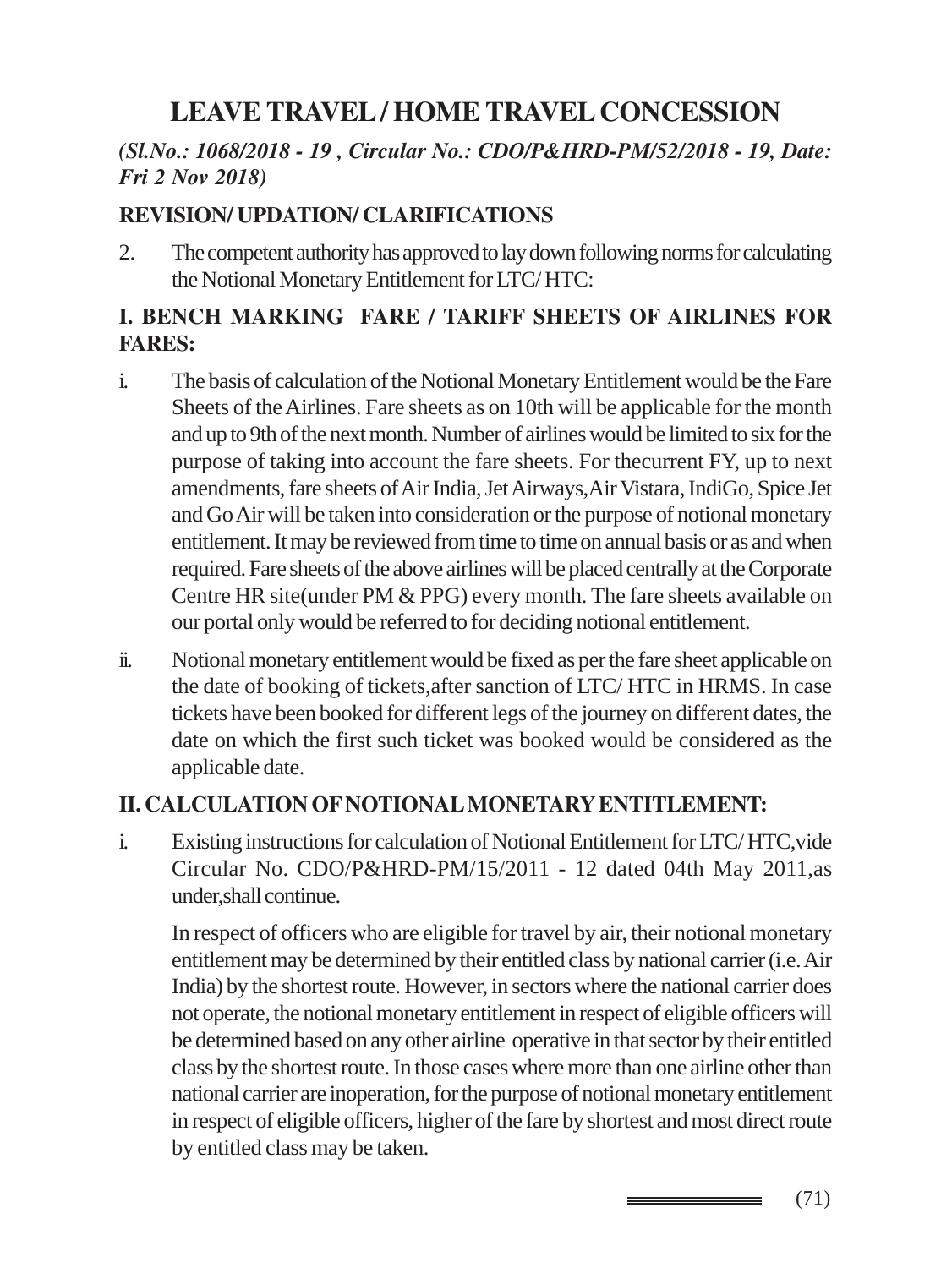ii. Entitled class of fares for the purpose of notional entitlement for the eligible officers would be highest fare i.e. 'Y' class economy fare in case of Air India or highest economy fare in case of other airlines. For top executives in the grade of TEGSS-I & above, entitled class will be 'C'class in case of Air India or highest Business Class fare in case of other airlines.

In case of Air Vistara, executives in the grade of TEGS-VI & VII have been permitted to travel in Premium Economy, class currently available with AirVistara only. However, for the purpose of LTC/ HTC, in case of executives in the scale of VI & VII also, fares of highest economy fare (Economy flexi for Air Vistara) and not of Premium economy, should be taken into account.

- iii. The notional monetary entitlement would be by the shortest route by the entitled class. For the purpose of deciding such route, in case of travel by Air, total aerial distance between the airports, covered by the Airlines for the route, would be taken into account. In case no direct flights are available between the headquarter/ place of commencement and home town/ designated place, the total aerial distance on the shortest air route between the airports via connecting points by indirect flights of the Airlines, will be considered. In case of travel by Train or Road, distance byTrain or Road would be taken into account. However, the reimbursement will be limited to the actual fare/ hire charges or the fare to his/ her hometown/ designated place, by the shortest route, by his/ her entitled class,whichever is lower.
- iv. In case of officials in the grade of TEGSS I & II, for deciding on shortest route to reach designated place/ Home town, firstly available flights with their entitled class i.e. Business Class should be preferred, with shortest route. In case the flight to reach designated place/ Home town with the entitled class i.e. Business Class is available only for/ up to the part journey, the same will also be permissible on the shortest air route.

However, if airlines with the entitled class i.e. Business Class do not go to any destination/ home town or fare is not available in the fare sheet, highest fare available in the fare chart even if it is in the Economy Class, by the shortest route, would be taken into account.

v. Sectors/ fares as available in the fare sheet would be considered for the definition of shortest and direct route for the purpose of calculation of national monetary entitlement i.e.

a. If single fare is available for any sector in the fare sheet, the same willbe considered even if the flight is stopping/ taking halt in between or is operating via another airport.

(72)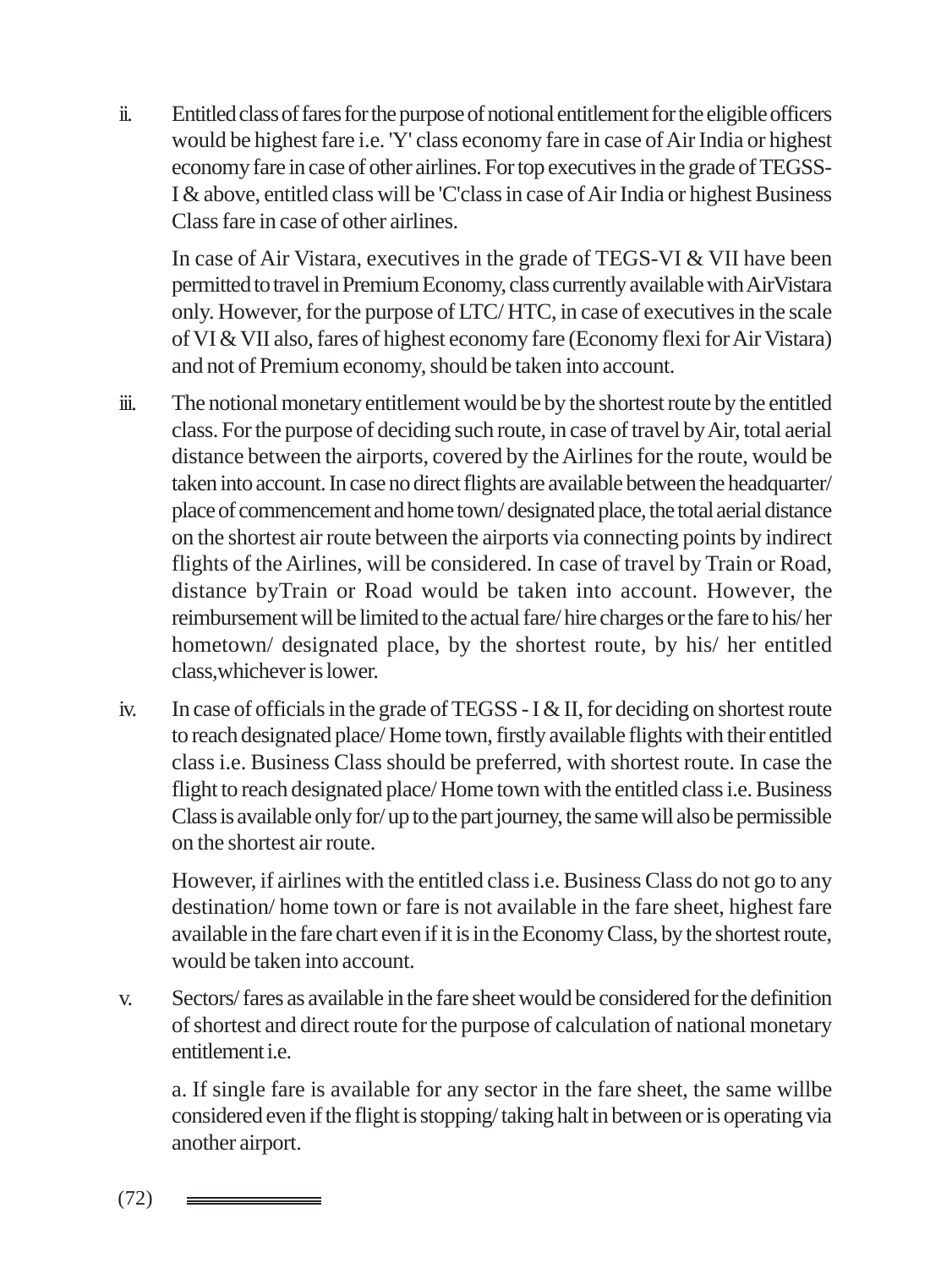(For an example, for sector 'A' to 'B', single/ direct fare is available inthe fare sheet. However, the actual flight operates from 'A' to 'B' via'C'. Here, the single fare available for sector 'A' to 'B' in the fare sheet will be taken into account.)

b. In case for any designated place, Air India operates only in part or fare is available in the fare sheet only for part journey, but single fare is available in the fare sheet of other Airlines for the Sector, fares as available for the sector in the fare sheet of other airlines will be taken into account.

(For an example, from 'A' to 'B', Air India operates up to 'C', but farefor 'A' to 'B' is available in 'X' airline, fares of 'X' airline will be taken into account.)

## **III. OTHER ADMISSIBLE CHARGES FOR REIMBURSEMENT:**

- i. Charges for Cancellations, Re-issuance, Re-validation, No-show etc., ifany, incidental in nature for the journey during LTC, will also be reimbursable within the overall notional entitlement.
- ii. Goods & Service Tax (GST) would be reimbursed on actual basis over and above the notional entitlement.
- iii. Conveyance charges incurred for reaching airport/ railway station at the'headquarter' and 'home town'/ 'designated place' i.e. both at the points of commencement and termination of the LTC/ HTC journey, by a shortest direct route, may be reimbursed on actual basis, over and above the notional entitlement.

## **3. GRANT OF ADVANCE FOR LTC/HTC:**

- i. Advance against LTC/ HTC may be granted up to a maximum of four months prior to onward journey. Tickets for LTC/ HTC should be purchased within a period of 15 days of such advance. In case the concerned staff fails to do so, the whole advance should be recovered and interest at Clean OD rate may be recovered for the entire period. Further, fresh sanction should be obtained for availing advance again.
- ii. Bill/ claim for reimbursements, complete in all respects, should be submitted within a maximum period of one month of completing return journey under LTC/ HTC. In the event of his/ her not doing so, full recovery would be made from him/her with interest at Clean OD rate forthe delayed period.
- iii. All put together, the maximum period an advance for LTC/ HTC could remain outstanding in system, is six months. The concerned staff should plan his/ her LTC/ HTC and availing of advance accordingly.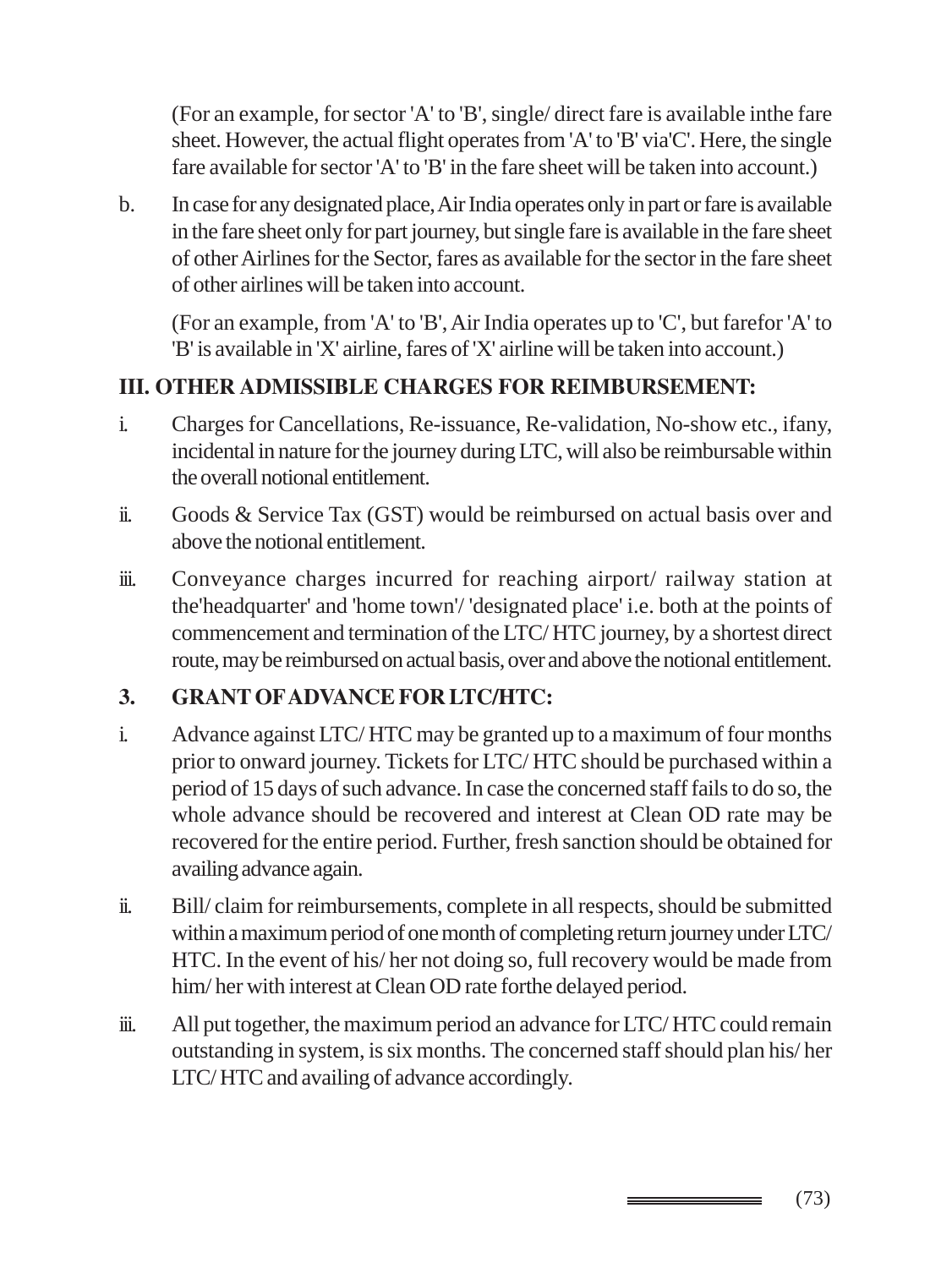iv. In case where the advance against LTC is not settled within six months, hold would be placed on the employee's account for the corresponding amount for recovery of full advance.

## **4. AVAILING OF LTC/ HTC BY FAMILY SEPARATELY:**

The members of the family of an officer may be permitted to avail of Leave Travel Concession without the attendance of the officer. However, in terms of Rule 44(4) of SBIOSR, it is stipulated that the time gap between the commencements of the on ward journey or between the termination of return journey, by a member of the family and that of the officer should not more than 3 months, failing which the unavailed part will lapse.

In this connection, it has been approved that the permissible time gap of 3months may be extended to the 6 months in the existing provisions. The existing and revised provisions of the SBIOSR has been placed as 'Annexure-I'.

5. We are receiving references/ queries on following aspects of the LTC/ HTC policy, for which the clarifications are issued as under:

## **CLARIFICATIONS / MODIFICATIONS**

## **I. LTC/ HTC entitlement where both husband and wife are employed in our Bank:**

Husband and/or wife, will not be eligible for the concession more than once in the relative period i.e. during their respective four year block period.

The officer, claiming LTC/ HTC for spouse working in the Bank shall alsogive undertaking from self and spouse that taken together during their respective block of four years they have not availed the concession more than once.

### **II. Encashment of leave while availingLTC/HTC:**

The leave encashment block (four year) should be coterminous with the respective block of the LTC/ HTC.

As such, leave encashment for the unavailed / future LTC/ HTC block can not be availed while availing the extended / previous block of LTC/ HTC.

## **III. Availment of LTC after retirement:Advance for the LTC/ HTC:**

Wherever, officer has taken advance for LTC, he/ she has to submit bills / claim within a maximum period of one month of completing return journey under LTC/ HTC. Maximum period an advance could remain outstanding is Six months. Failing this, the advance would be adjusted from the amount of the special term deposit receipt (STDR) kept in the name of officer with lien in Bank's name for the purpose.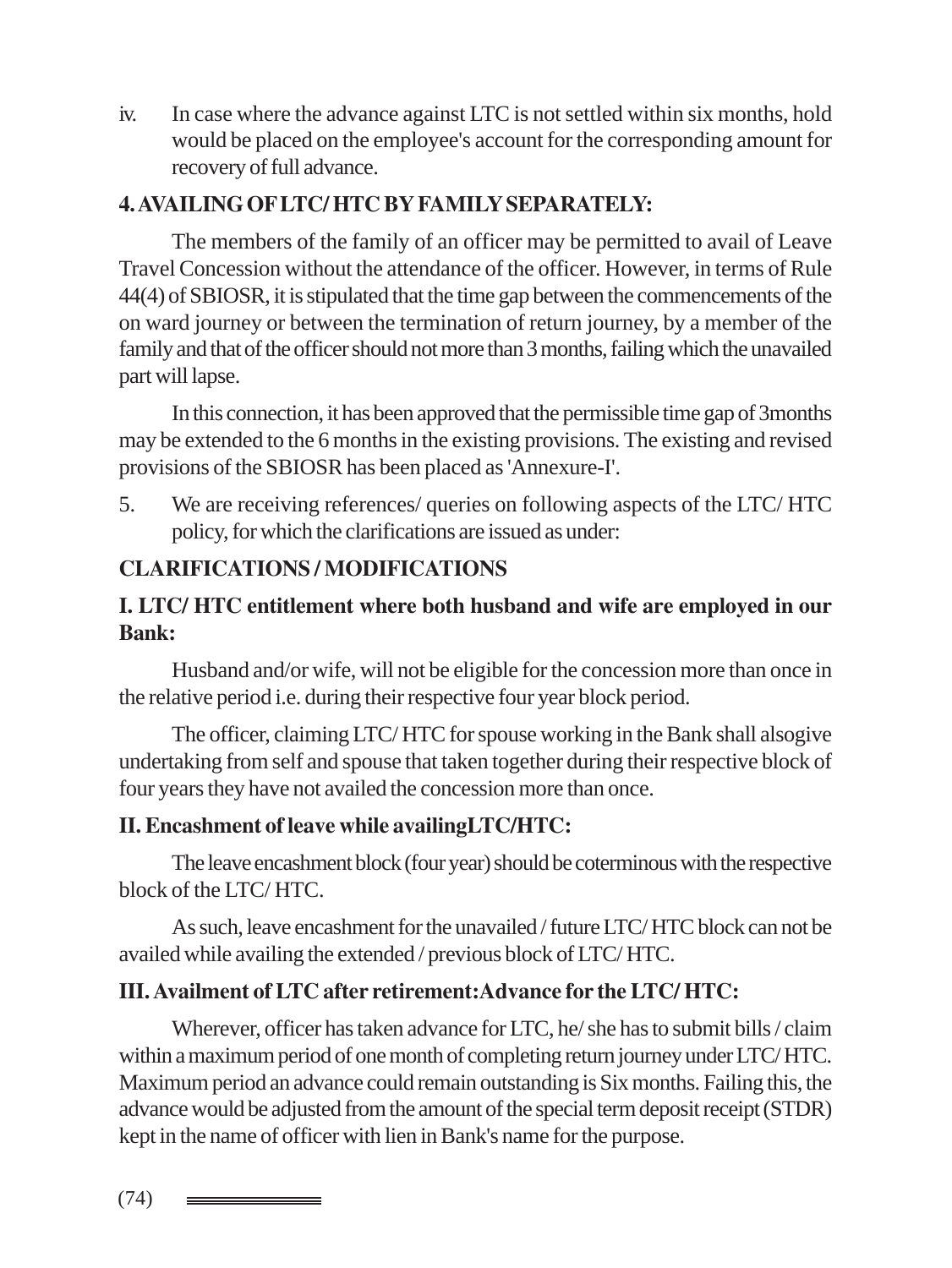## **IV. Availing LTC/ HTC by family separately/ only:**

Entitlement/ Reimbursement of travelling expenses for LTC/ HTC will only be admissible on completion of return journey i.e. journey to the headquarters or to place of commencement of the onward journey.

In cases the onward journey and/ or the return journey of the LTC/ HTC is performed separately by the officer and his family member/s, the notional entitlement of the official, from the headquarter to the home town / designated place, would be the notional entitlement for the family members also. They will, however, be reimbursed with the actual fares/ hire charges incurred or the fare to the designated place by the shortest route by the entitled class, whichever is lower.

Part availment and part encashment of the same LTC block by Officer for himself / herself and his / her family members is not permissible.

## **V. Longer/ Circuitous/ Convenient Route /Traveling Abroad:**

An officer may reach the designated place and/ or return to the headquarters / to place of commencement of the onward journey by a longer / circuitous route or may travel throughout or partly in a higher or lower class, or in a taxi. He will, however, be reimbursed with the actual fares/ hire charges incurred by him or the fare to the designated place by the shortest route by the entitled class, whichever is lower.

## **VI. LTC/ HTC - Extension of Block Period:**

The biennial block is carried over to next biennial block. Within the block, the HTC and/ or LTC may be availed of in terms of extant instructions.

Provision to surrender and encash his/her LTC (other than travel to place of domicile) shall also be available incase of Extended LTC block.

- **VII.** In case the distance between the headquarter and home town/ designated place is up to 500 km & places are not directly connected by air or single/ direct fare for the sector is not available in the fare sheet of airlines, the notional monetary entitlement will be by car/ train in entitled class by the shortest route.
- 6. The modifications will be effective for the LTC/ HTC sanctioned from the 10th November 2018 onwards.

## *e Circular No. CDO/P&HRD-PM/21 of 2015 - 16 dated 17.06.2015*

## **LEAVE TRAVEL / LEAVE FARE CONCESSION (w.e.f.1.6.2015)**

a) During each block of 4 years, an officer shall be eligible for leave travel concession for travel to his/her place of domicile once in each block of two years. Alternatively,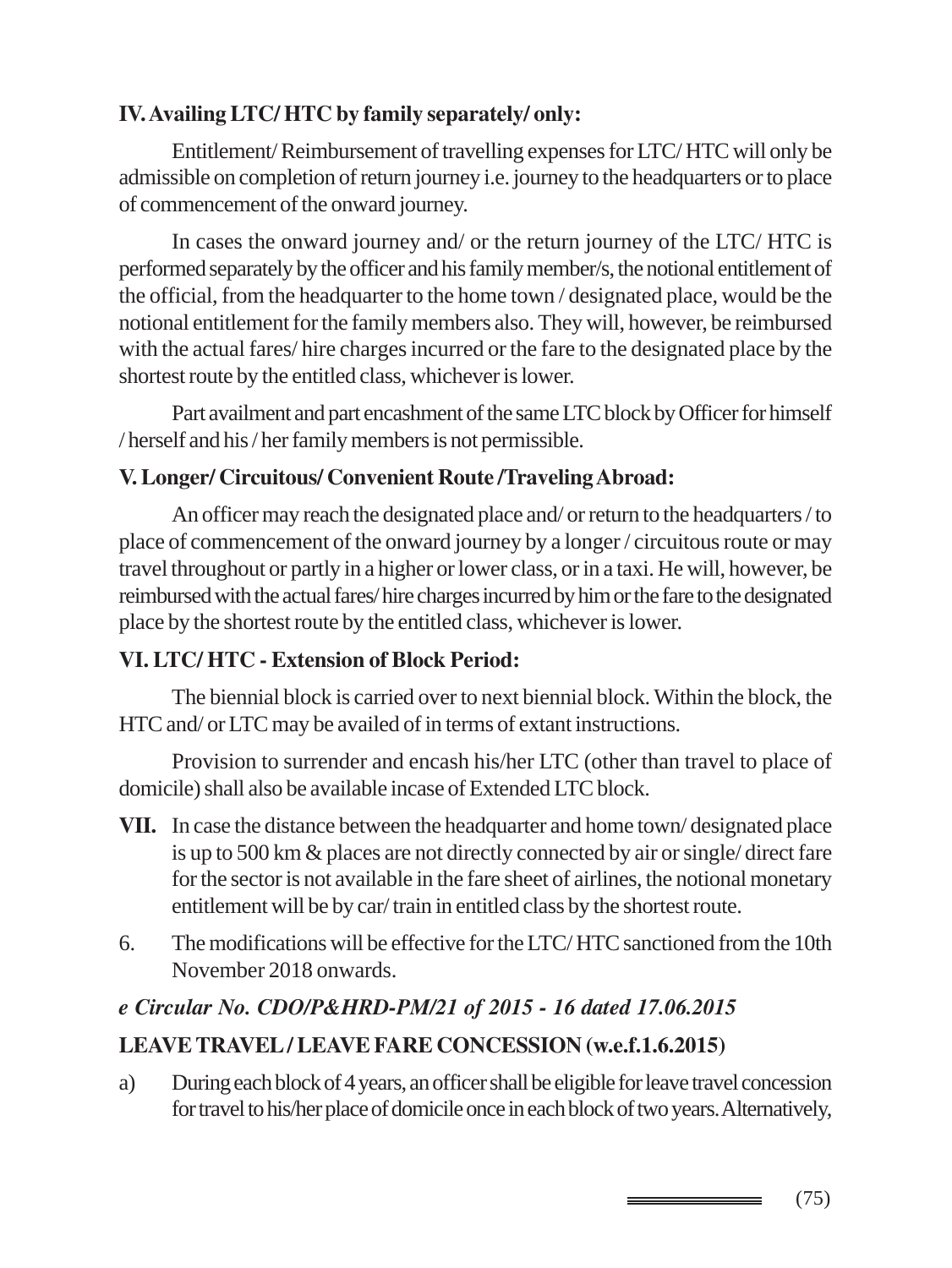he/she may travel in one block of two years to his place of domicile and in another block of two years to any place in India by the shortest route.

- b) Alternatively, an Officer, by exercising an option anytime during a 4 year block or two year block as the case may be, surrender and encash his/her LTC (other than travel to place of domicile) upon which he/she shall be entitled to receive an amount equivalent to the eligible fare for the class of travel by train to which he/ she is entitled upto a distance of 4500 kms (one way) for officers in JMG Scale -I and MMG Scale II & III and 5500 kms (one way) for officers in SMG Scale - IV and above. (For children 5 to 12 years half of the adult fare will be payable.
- c) An officer opting to encash his/her LTC shall prefer the claim for himself/herself and his/ her family members only once during the block/term in which such encashment is availed of. The facility of encashment of Privilege Leave, while availing of Leave Fare Concession is also available while encashing the facility of LTC.
- d) The mode and class by which an officer may avail of Leave Travel Concession shall be the same as the officer is normally entitled to travel on transfer and other terms and condition subject to which the Leave Travel Concession may availed of by an officer, shall be as decided by the Board from time to time. Provide that w.e.f. lst May 2010 an Officer in JMGS-I while availing LTC will be entitled to travel by air in the lowest fare economic class by which case the reimbursement will be the actual fare or the applicable to AC is class fare by train for the distance traveled whichever is less. The same rules shall apply when an officer MMGS - II and MMGS III while availing LTC where the distance is less than 1000 kms.
- e) The mode and class by which an officer may avail of Leave Travel concession shall be the same as the officer is normally entitled to travel on transfer and other terms and condition subject to which the Leave Travel Concession may be availed of by an officer, shall be as decided by the Board from time to time.

### **ENTITLED CLASS:**

- **JMGS-I:** 1st class or AC-II class sleeper by train. w.e.f. 1st May 2010, an Officer in JMGS-1 may travel by air in the (Lowest fare economy class in which case the reimbursement will be the actual fare or A/C 1st class fare by train for the distance traveled whichever is less while availing LTC)
- **MMGS -II & MMGS-III:** 1st class or AC-II class sleeper by train. By air (economy class) if & the distance to be travelled is more than 1000 kms. From 1st May,2010, If it is less than 1000 Kms., the lowest air fare in economy class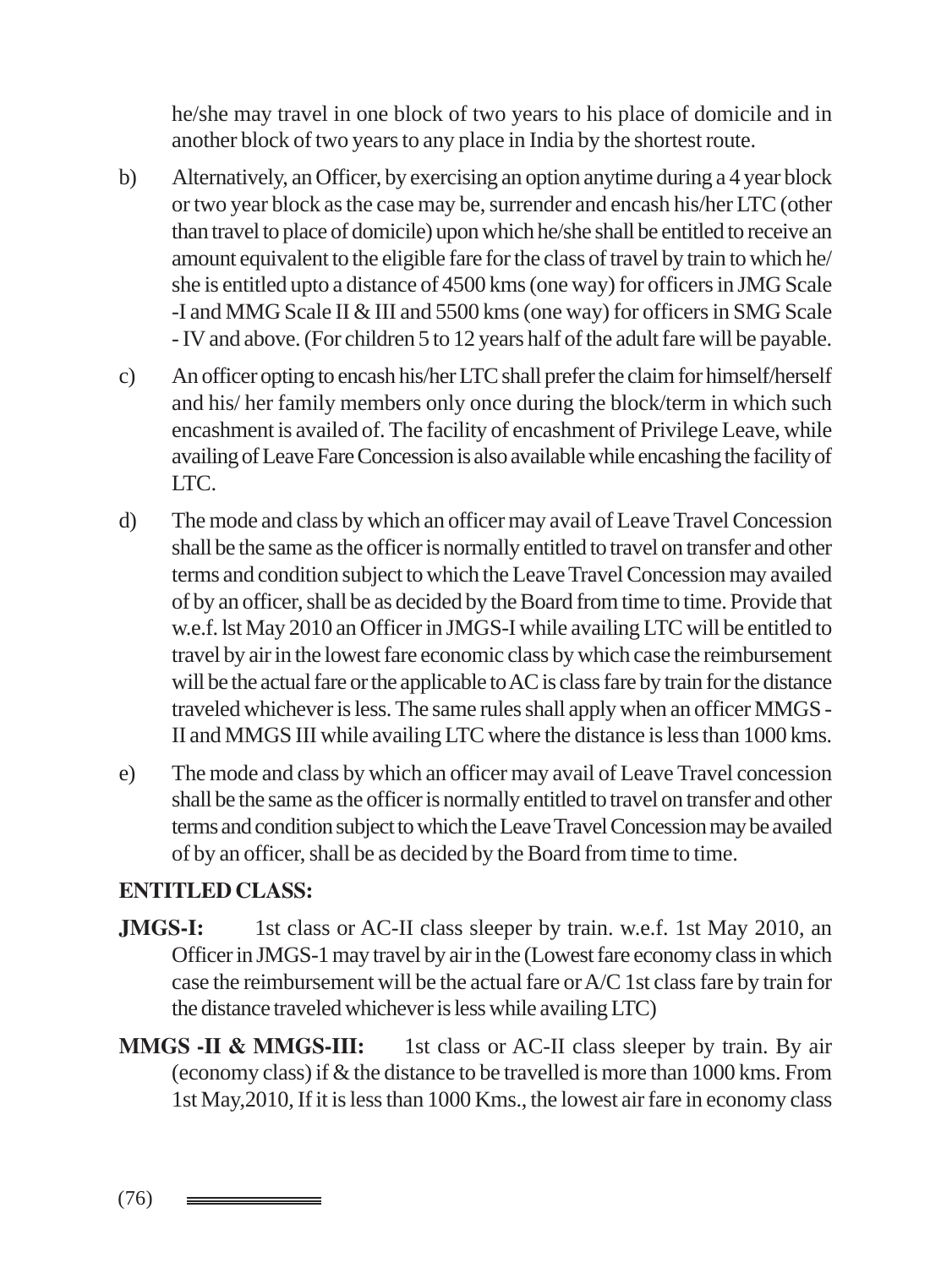or A/C 1st class fare by train for the distance travelled whichever is less while availing LTC.

**SMGS-IV to TEGS** AC- 1st class by train or by air (Economy Class)

## **MISCELLANEOUS**

- a) An officer may also travel by his own car with prior permission and will be reimbursed at 9.00/- per km. (>1000CC) and 7.00/- per km. (<1000CC) for travel on duty upto the place of domicile/designated place, subject to a maximum of the train fare by the entitled class by shortest route.
- B) The Branch Managers, while sanctioning leave for LFC, may also permit the officials working in their Branches to hire car/taxi (Non AC) or use one's own car when on LFC. However, the above facilities for Branch Managers themselves will continue to be granted by the respective controller of the Branches. For officers working in administrative offices, such leave facilities may be sanctioned by a controller not below the rank of Asst. General Manager.
- c) The time gap between the commencement of onward journey or termination of return journey by a member of the family and that of the officer should not be more than 3 months in the same block. Local sightseeing tours within the municipal limits of the designated place are not reimbursable.
- d) Conveyance charges incurred for reaching airport/railway station and the place of residence, both at the points of commencement and termination of the journey, including conveyance charges at connecting points between the transport terminuses, may be reimbursed on actual basis.
- e) All conveyance expenses incurred in various connection points for temporary halts are also reimbursable within admissible limit.
- f) The concession may be availed by an officer, by availing any kind of leave including Casual Leave.
- g) Pony / Pithu / Doli Palki charges are also payable.
- h) Local sightseeing tours within the municipal limits of the designated place are not reimbursable even though the total cost may not exceed the permissible limit of expenditure.
- i) Central Points: While undertaking in a longer / circuitous route, an officer may break his journey at one or more points and visit one or more places nearby touching the same point more than once. However, the headquarters or the designated place cannot be touched more than once because as soon as one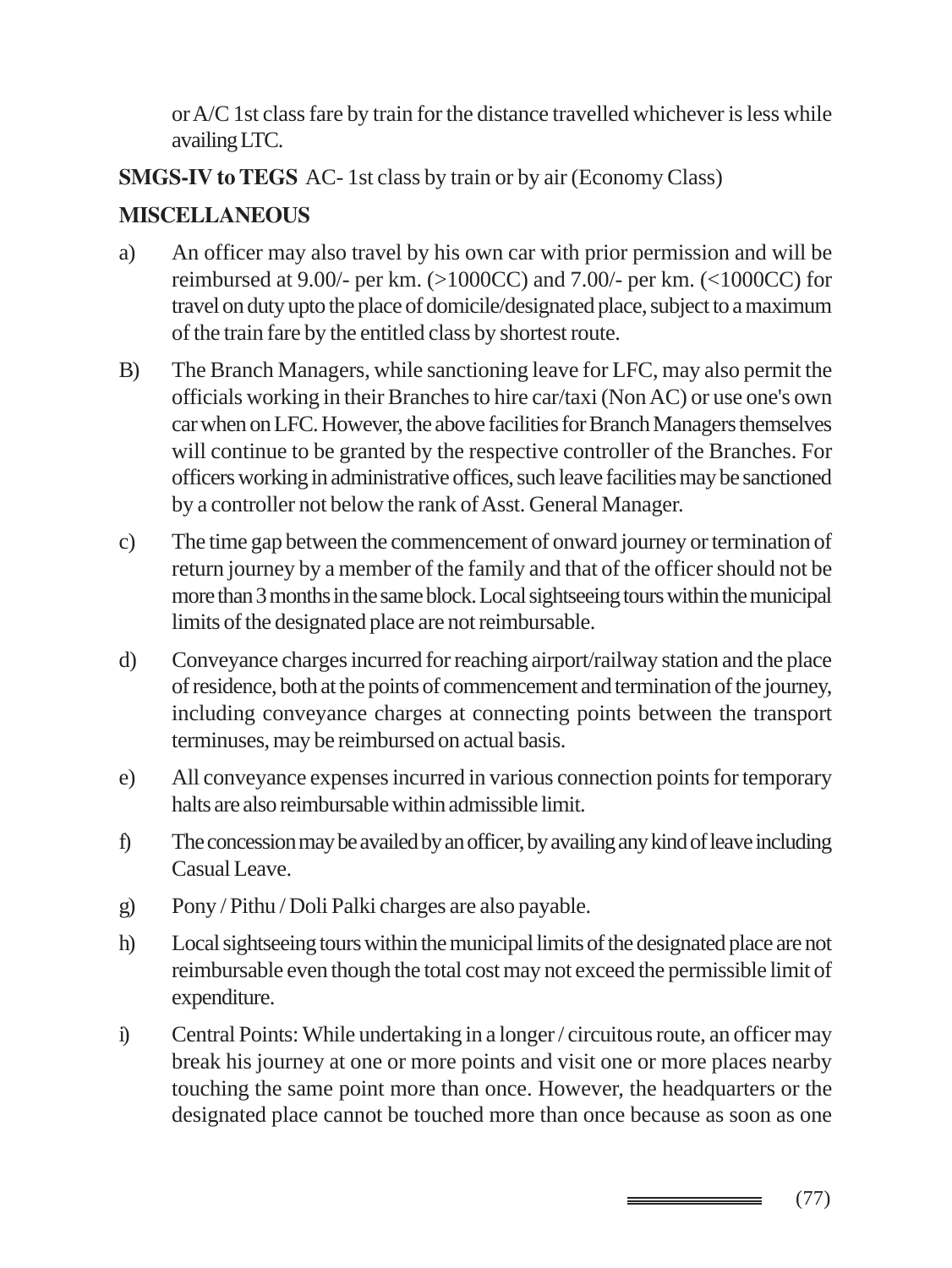reaches the designated place / place of domicile / head quarter, the journey is terminated and can not be revived.

j) Surcharge / Reservation charges / Super-fast charges / Service charges: Booking of reservation through an agent / travel agency is reimbursable in addition to the entitlement of fare.

## **CARRY FORWARD/EXTENSION OF LTC BLOCK.**

## *e Circular No. CDO/P&HRD-PM/64 of 2014 - 15 dated 23.12.2014*

Modified Provisions Rule 44 (5) - Leave Travel Concession "Where an officer is not able to avail himself of the leave travel concession during a particular two year block, the concession will be carried forward subject to a maximum of two concessions outstanding at any one time." Incidentally, the above provision for doing away with the requirement of approval of competent authority will not be applicable where extension of LTC/HTC block is required beyond the date of superannuation from the Bank's service and permission will need to be obtained as per the guidelines contained in our e-Circular No CDO/P&HRD-PM/47/2010-11 dated 27.10.2010.

The extended LTC/HTC has to be availed first and then usual LTC/HTC due during current block can be availed of.

## **CALCULATION OF BLOCK**

## *Cir : PER 28 of 31.08.1996*

- i. The four year period for encashment facility in respect of officers, who were in service as on 1.10.1979 will commence from 1.1.1982.
- ii. In respect of officers appointed / promoted after 1.10.1979 the first four year period will commence from respective date of appointment (who are in service in clerical cadre as on 1.10.1979).

Where an officer is not able to avail himself of the leave travel concession during a particular two year block, the concession will be carried forward subject to a maximum of two concessions outstanding at any one time SBIOSR 44(s)

## **LEAVE ENCASHMENT**

### **SBI OSR 44(6)**

While availing LTC/HTC, an officer can surrender and encash his Privilege Leave up to a maximum one month. All the emoluments including notional H.R.A. (when he is in leased quarter) payable during the month for which the availment of the leave travel commences shall be admissible. One month can be surrendered at a time or alternatively, the officer may whilst travelling in one block of two years to his home town and in other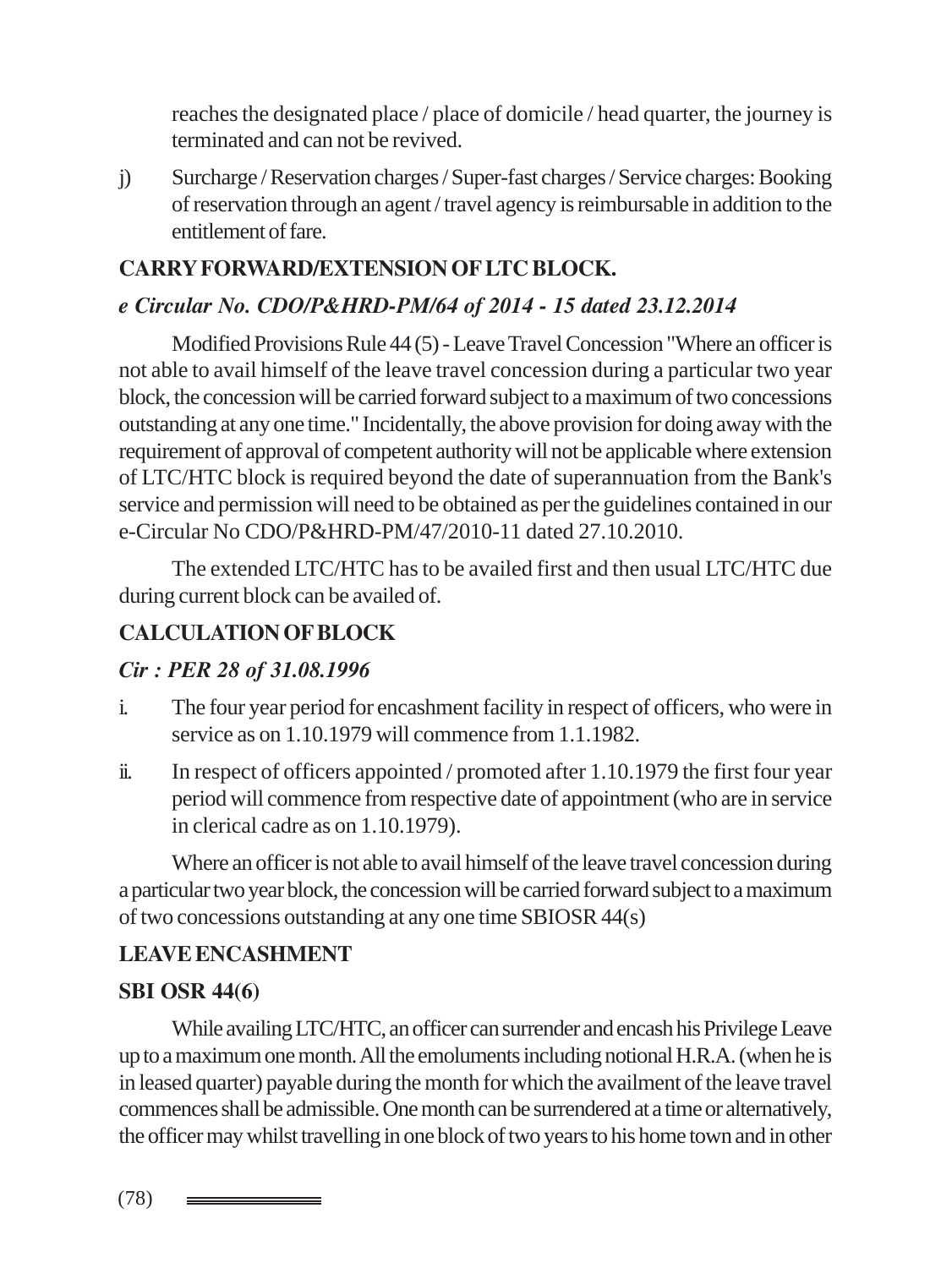block to any place in India, encash privileged leave with a maximum of 15 days in each block or 30 days in one block. (For calculation of encashment 4500 KM. one way in A/c II tire fair, the amount to be reckoned for Income Tax purpose)

**Note :** The actual HRA paid to an officer should be taken into account, when the officer is paid HRA on capital cost basis. (CDO)/P&HRD/5/99-2000)

## **HOME TRAVEL CONCESSION & LEAVE TRAVEL CONCESSION CARRY OVER OF LEAVE ENCASHMENT BLOCK-CLARIFICATION**

## *Circular No. : CDO/P&HRD-PM/94/2015 - 16, February 09, 2016.*

- I. Where there is a carryover of LTC/ HTC block during service period of an officer, subject to stipulation of maximum of two encashment blocks outstanding at any one time, the privilege leave encashment block, if due, may also be carried over along with the respective LTC/ HTC block period and no separate permission will be required for the purpose.
- II. However, in cases where carryover of LTC/ HTC has been permitted beyond date of superannuation, the existing instructions vide CircularNo. : CDO/P&HRD-PM/25/2008 - 09, dated 06th June, 2008, shall continue to be applicable reading "since the privilege leave in the account of any officer is either encashed or lapsed on retirement,there is no question of grant of leave encashment with the facility of leave travel concession after retirement", even if permission is granted by the competent authority to carry forward of LTC/ HTC beyond retirement.

### **ADVANCE FOR LTC -**

### *(PER / 88 / 1980 OF 23.7.80)*

Actual both side shortest route fares in entitled class for all members can be taken as advance before 1 month of travel. However if advance is required earlier than 30 days, the officer should undertake to produce evidence to sanctioning authority within 7 days of availing of this advance, that the amount has been utilised for booking tickets.

Those officers eligible for Air Travel (Official or LFC etc) are required to book Air Tickets from the following 2 agencies only. Service charges Rs. 350/- may be paid.

- (i) Orissa Tourism Development Corporation Ltd., Bhubaneswar, Ph. : 2432594, 9338217131 (M)
- (ii) Balmer Lawrie & Co. Ltd., Bhubaneswar, Ph. : 2536178 / 2536154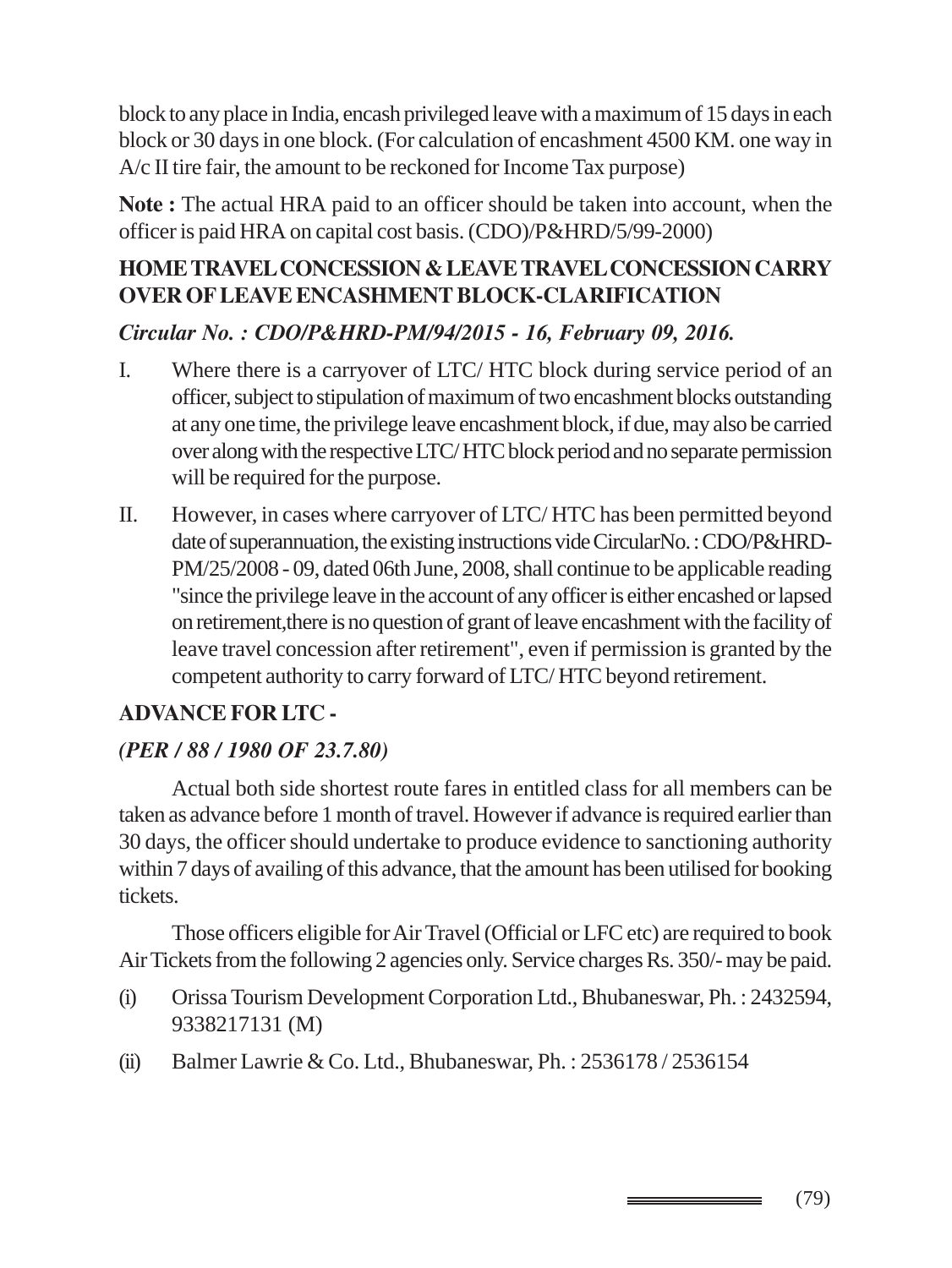## **GENERAL**

- I. Wherever direct booking by train is not available by shortest route the fares for booking any other convenient route could be reimbursable even though bit costly (PER 141/1983)
- II. Journey by officers and his family members may be performed separately both ways. Such separate journey must be completed within a span of 3 months falling which the unavailed part will stand lapsed (PER/217/1983)
- III. In case of both the spouse working in different Bank/SBI for purpose of HTC/ LTC the guidelines contained in PER 113 of 1983 be referred to.
- IV. Salary falling due during the leave period while availing LTC may be paid in advance before the officer proceeds on LTC (PER/39 of 1981)

## **AIR TRAVEL CONCESSIONARY BILLING**

Officers an official duty / LFC are permitted to travel by air with Indian Airlines to avail concesionary billing. Purchase of ticket may be done by incorporating the codes as noted below

Indian Airlines : B 028 Jet Airlines : SBI

## **LTC. / HTC TRAVEL BY STEAMER**

### *e Circular No. CDO/P&HRD/IR/24/2015-16 dated 26.06.2015*

Entitlement by Steamer - Delux Cabin

## **TRAVEL THROUGH A FOREIGN LAND**

*Refer - e Circular No. CDO/P&HRD-PM/07 of 2014 - 15 dated 15.04.2014, PM/8/ 2014-15 dated 21.4.2014, PM / 10/2014-15 dated 09.05.2014, PM/57/2014- 15 dated 10.11.2014, PM /86/2014-15 dated 03.03.2015, PM/90/2014-15 dated 26.03.2015*

## **AVAILMENT OF LTC WHERE FAMILY IS NOT RESIDING WITH THE OFFICER**

- a) An Officer can claim LTC for members of his family, if they do not ordinarily reside with him at the place of work, for travel from the place of domicile to the place of his work and return with the Officer and vice versa.
- b) In the case of an Officer, who may have to keep his children outside the place of his posting for their education (because of lack of facilities), the expenses incurred on account of the children will be reimbursed in terms of his eligibility from his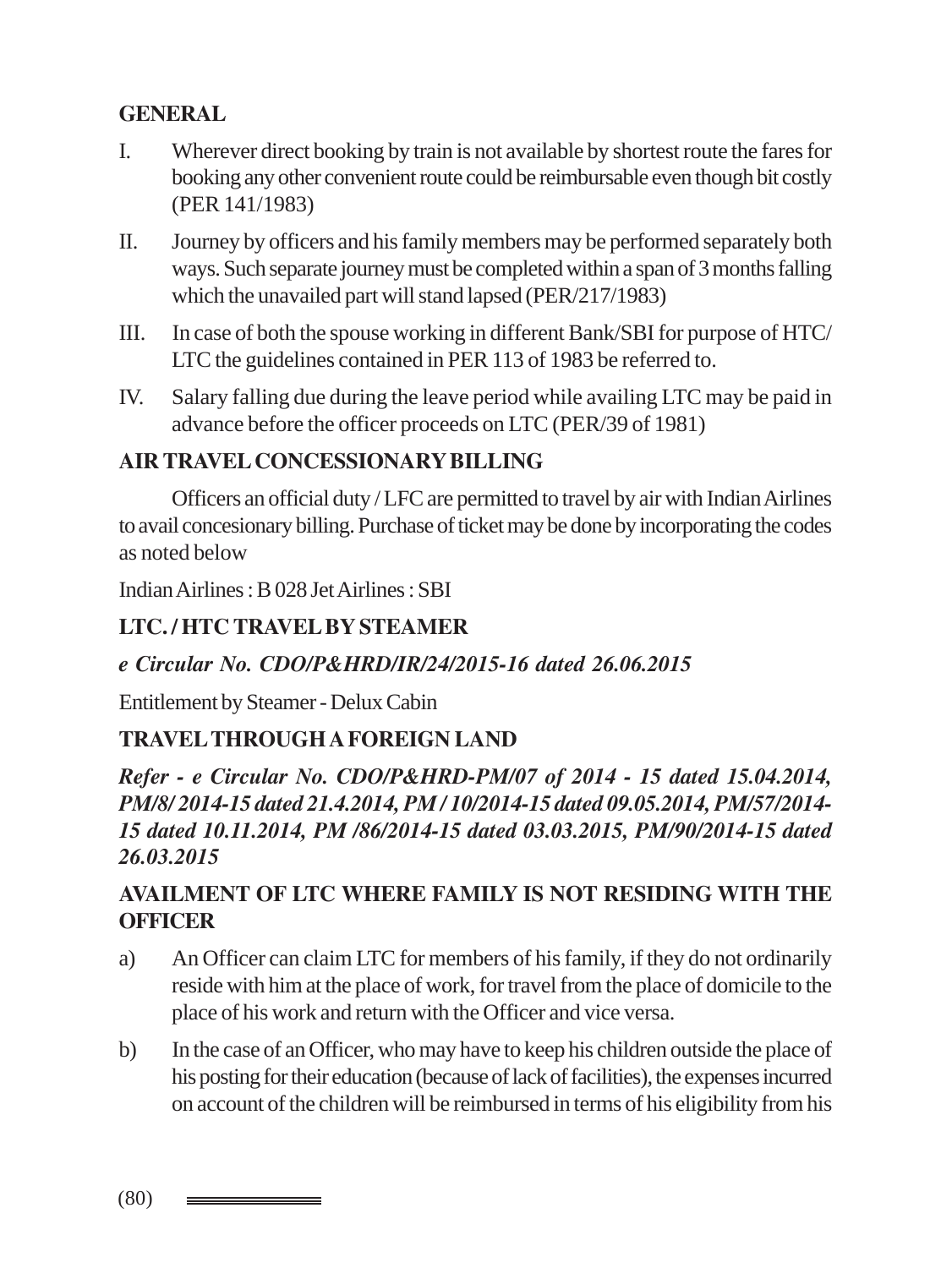place of posting to the designated place for LTC or the actual amount spent by the children whichever is lower, subject to the usual terms and conditions.

## **RECALL FROM LEAVE TAKEN FOR AVAILMENT OF LTC**

When an officer is recalled from leave taken by him for availment of LTC, he will be reimbursed with the traveling expenses for himself as well as for his family members, if they had accompanied him to and from the place where he was spending his leave. He will also be allowed to carry forward the LTC, the utilization of which was interrupted on account of recall from leave.

## **TRAVELBY HELICOPTER SERVICE**

Where an Officer travels by helicopter service between Jammu and Vaishnav Devi he may be reimbursed eligible train fare for the actual distance between the two places.

## **REIMBURSEMENT CHARGES ON ACCOUNT OF CHILDREN STUDENT CONCESSION FACILITIES**

The Railways, Indian Airlines and State Transport Authorities extend student concession facilities. In such cases, even if an Officer travels with his family beyond the designated place/place of domicile, reimbursement will be made in full in respect of his children provided the concessionary fares enjoyed by them do not exceed the normal fares they would have to pay for travelling to the designated place.

### **REIMBURSEMENT IN CASES OF CHILDREN BELOW 5 YEARS**

Where an Officer is entitled to travel by train only and his family consists of a child aged below 5, if the journey is undertaken by air/bus/steamer, the entitlement for the child will be half the national adult rail fare by the entitled class, or the actual expenses incurred on other modes of transport such as air/bus/steamer, whichever is less.

## **WHERE BOTH WIFE AND HUSBAND ARE EMPLOYEES OF THE BANK**

- a. They are individually entitled to their own LTC/HTC. However, taken together, they will not be eligible for the concession more than once in the relative period.
- b. If they avail LTC/HTC together, the concession will be admissible on the scale admissible to either of them and not both.
- c. If each spouse prefers to avail of LTC, in his/her own right, for reimbursement purpose the children would be taken as dependents of either the husband or the wife and not both.
- d. In cases where the wife avails LTC/HTC in her own right, she can include her children (if not done so by the husband) and also her parents, provided they

(81)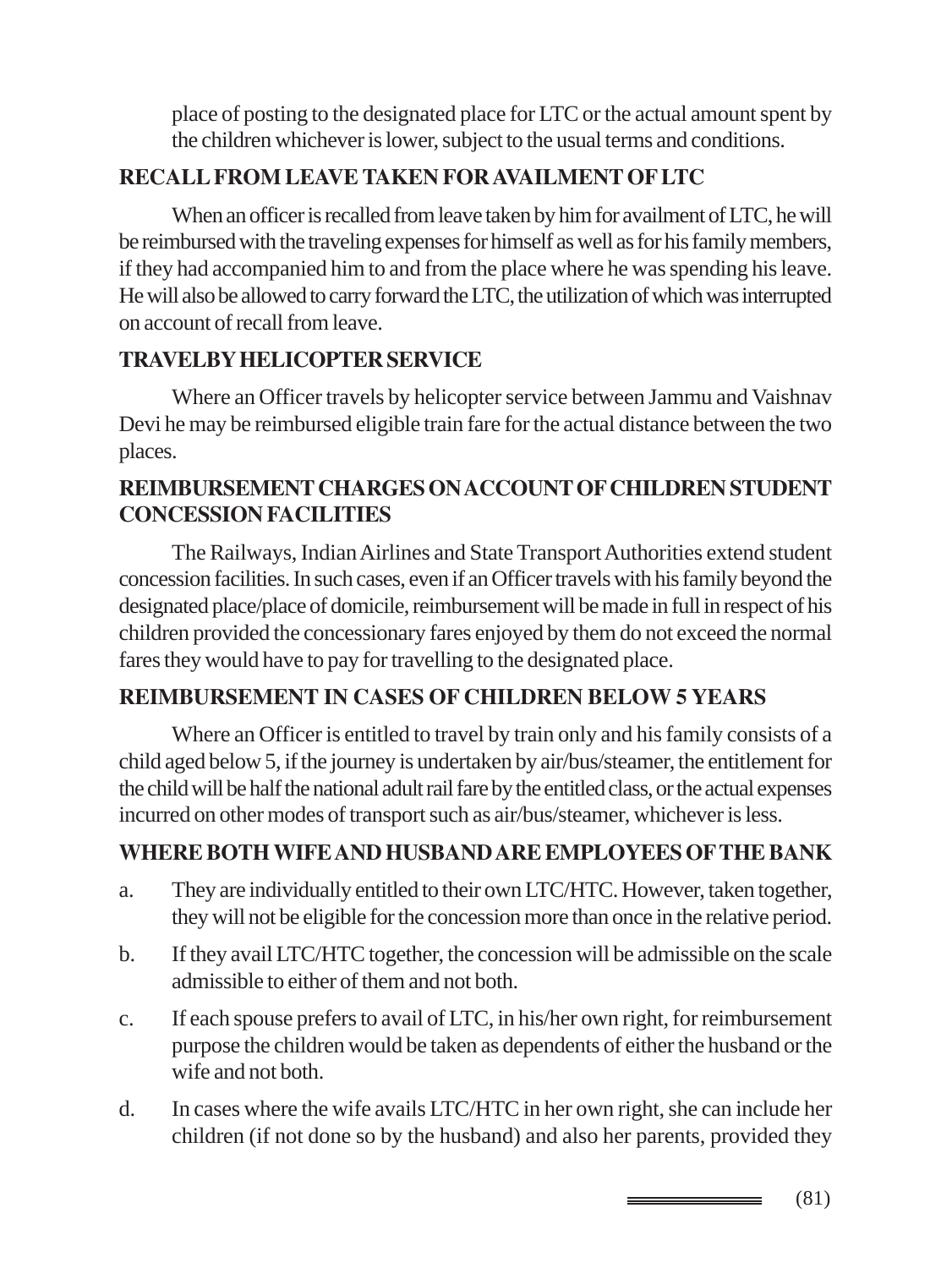reside with her and either separately or together are not in receipt of monthly income exceeding 12000/- p.m. subject to the following condition;

- 1. The female officer must be the only earning member of the family.
- 2. If other members are earning but they are married daughters, the Bank may permit inclusion of parents as dependents.

In case where the parents live separately but the Bank is satisfied that they are still dependent on the Female Officer, they may be included as dependents. If the LTC / HTC is availed through travel agents, payments should be made through  $a/c$  payee cheques / drafts / RTGS / NEFT / INB / Credit Card. Reimbursement shall not be made, if the payments is made by any other means even if money receipts are produced.

## **EXEMPTION FROM INCOME TAX:**

#### *e Circular No. CDO/P&HRD-PM/90 of 2014 - 15 dated 26.03.2015*

Officer who avail LFC by Air by the shortest route to the place of destination on or after 1.10.1997 need not pay Income Tax for the difference in amounts between the Air and First Class Train fare.

The revised instructions to deduct fare is stayed by the Hon. High Court of Madras and income tax will not be deducted till the interim stay is in force.

### **DEFINITION OF FAMILY:**

#### *Circular No.: CDO/P&HRD-IR/67/2020 - 21, Date: 21.12.2020*

Clause 14 (vii) of Joint Note dated 25.05.2015 is modified as under:-

For the purpose of medical facilities and for the purpose of leave fare concession, the expression 'family' of an employee shall mean -

- a) The employee's spouse, wholly dependent unmarried children (including step children and legally adopted children), wholly dependent physically and mentally challenged brother/ sister with 40% or more disability, widowed daughters and dependent divorced/ separated daughters, sisters including unmarried/ divorced/ abandoned or separated from husband/ widowed sisters as also parents wholly dependent on the employee.
- b) The term wholly dependent family member shall mean such member of the family having a monthly income not exceeding 12,000/- p.m. If the income of one of the parents exceeds 12,000/- p.m. or the aggregate income of both the parents exceeds 12,000/- p.m., both the parents shall not be considered as wholly dependent on the officer employee.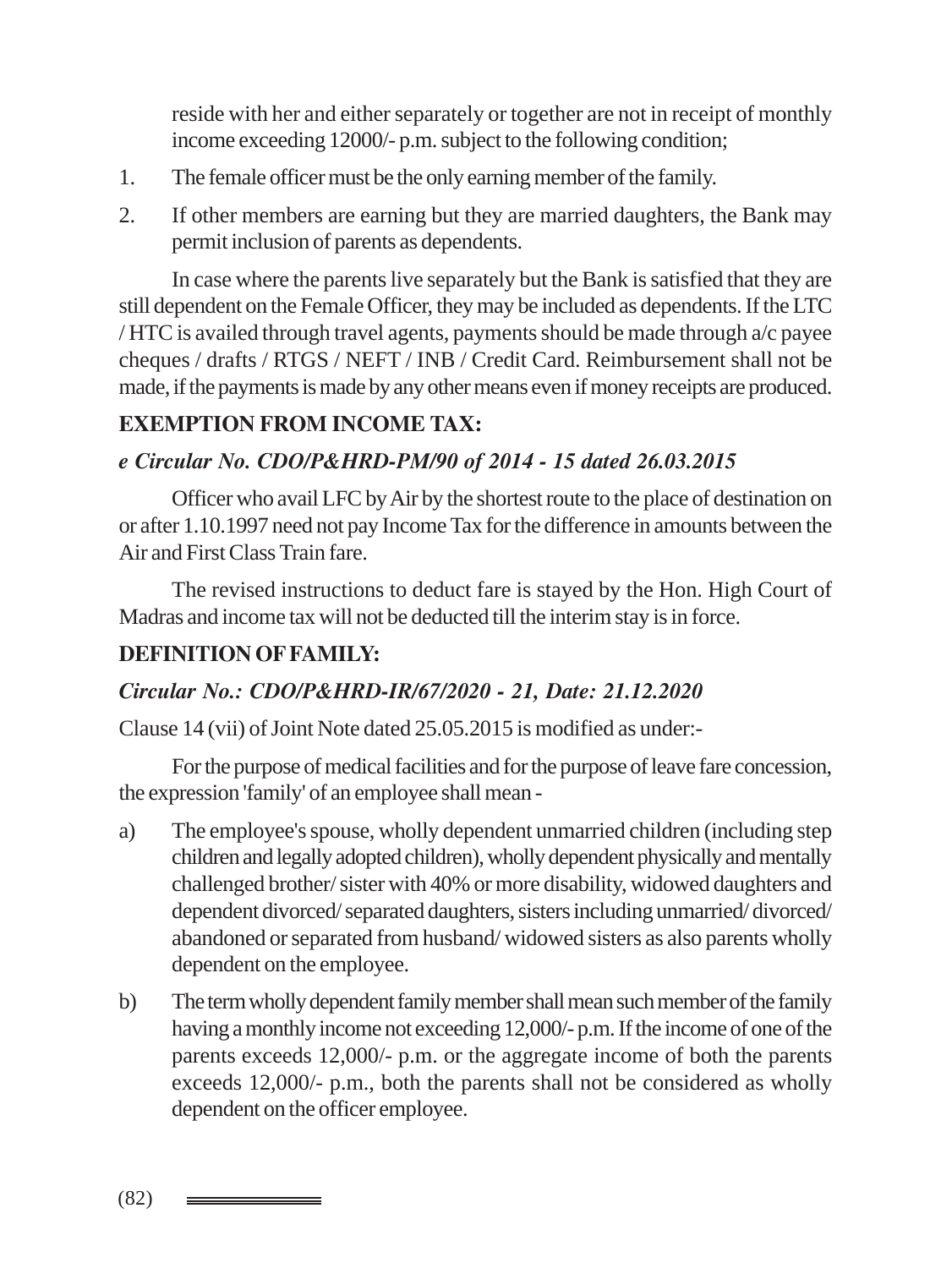c) A married female employee may include her natural parents or parents-in-law under the definition of family, but not both, provided that the parents/parents-inlaw are wholly dependent on her.

**Note:** For the purpose of medical expenses reimbursement scheme, for all employees, i.e. male/female any two of the dependent parents / parents-in-law shall be covered. The officer employee will have the choice to substitute either of the dependents or both.

Physically challenged children of employees to be defined as dependents irrespective of age or marital status, subject to income criteria.

## **AVAILMENT OF LTC AFTER RETIREMENT AMENDMENT TO RULE 44 OF SBIOSR 1992**

Where an officer is not able to avail LTC/HTC in the last block of service before superannuation (which at present is 60 years of age) for any reason, LTC may be permitted to be carried forward for four months beyond retirement and the retiree Service Conditions of SBI Officers may be allowed to avail of the facility within that period as per the existing rules and entitled class relating to the serving officers of the Bank. The facility of HTC can be availed if the officer intends to settle down at a place different from his place of domicile only on submitting a declaration in this regard. Further, two months carry forward of LTC/ HTC (i.e not more than 6 months under any circumstances) can be permitted only in certain deserving cases by the competent Authority. However, where both LTC and HTC are due, only one of the facility will be carry forward beyond retirement. The facility will not be applicable for Officers on whom Rule 19(3) of SBIOSR 1992 has been invoked and also for those who retired under voluntary retirement.

## **AVAILMENT OF LTC/HTC AFTER RETIREMENT MODIFICATION IN GUIDELINES: Rule 44 (6) and 44 (7) of SBIOSR:-**

### *Circular No. : CDO/P&HRD-PM/33/2016 - 17 ,June 14,2016.*

I. The officer, after retirement but within the period he/ she has been allowed carry forward of LTC, may surrender and encash his/her LTC (other than travel to place of domicile i.e. the officer will not be eligible to surrender and encash HTC) upon which he/she shall be entitled to receive an amount equivalent to the eligible fare for the class of travel by train to which he/she is entitled up to a distance of 4500 kms (one way) for officers in JMG-Scale-I and MMG - Scale II & III and 5500 kms (one way) for officers in SMG- Scale IV & above. An officer opting to encash his/ her LTC shall prefer the claim for himself/ herself and his/ her family members.

(83)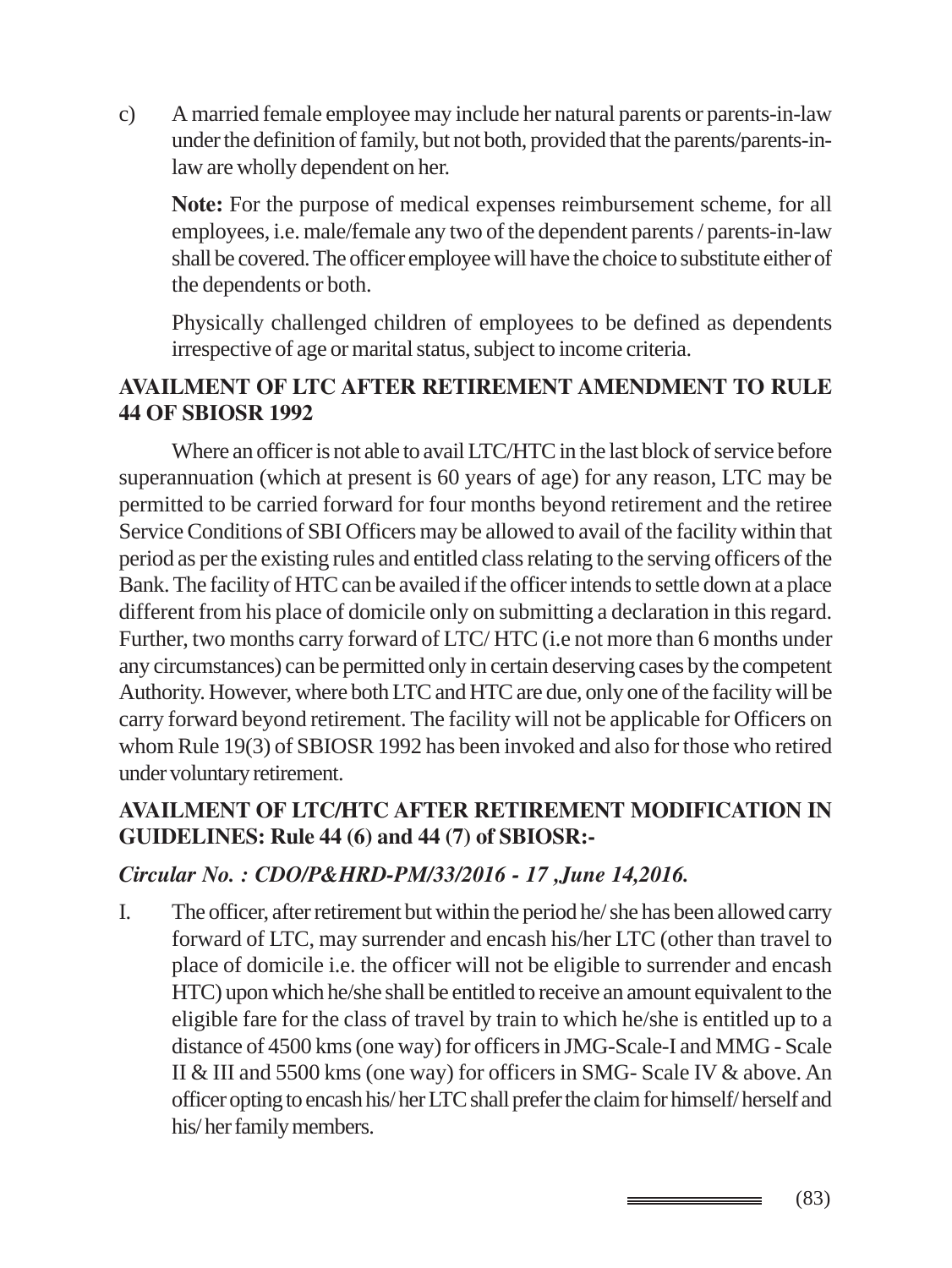# **Rule 44(6)-STATE BANK OF INDIA OFFICERS' SERVICE RULES, 1992** *(CDO/P&HRD-PM/112/2017 - 18, Date: Wed 28 Mar 2018)*

Once in every 4 years when an officer avails of leave travel concession, he may be permitted to surrender and encash his privilege leave not exceeding one month at a time. Alternatively, he may whilst travelling in one block of two years to his home town and in other block to any place in India, be permitted encashment of privilege leave with a maximum of 15 days in each block or 30 days in one block. For the purpose of leave. Encashment, all the emoluments payable for the month during which the availment of the Leave Travel Concession commences shall be admissible.

Where there is a carryover of LTC/ HTC block during service period of an officer, subject to stipulation of maximum of two encashment blocks outstanding at any one time, the privilege leave encashment block, if due, may also be carried over along with the respective LTC/ HTC block period and no separate permission will be required for the purpose.

Provided further that facility of Leave encashment with leave travel concession may be extended to the officers, in case extension in LTC/ HTC beyond retirement has been granted by the competent authority, subject to officer giving undertaking to proceed on/ encash the LTC/ HTC within the extended period or refund the gross amount of leave encashment including the TDS component.

Provided that an officer at his option shall be permitted to encash one day's additional privilege leave for donation to the Prime Minister's Relief Fund subject to his giving a letter to the Bank to that effect and authorizing the Bank to remit the amount to the Fund Permanent Address/ Place of Settlement after Retirement:

#### **OFFICERS UNDER SUSPENSION:**

Apart from Subsistence Allowance, such officers are entitled to medical reimbursement. Housing loan entitlement depends upon merits of each case. They are not entitled for other things like LTC / HTC / Annual / CAIIB increments / Closing Allowance / Bonus during the period of suspension. But scholarship can be given to suspended employees. In case the suspension period of the official is treated as on duty, he is eligible for all benefits accrued for that period. If the leave due exceeds the permissible ceiling, the official may be asked to avail the excess leave together with LTC / HTC falling due for the suspension period within a reasonable time of say two months.

# *Circular No.: CDO/P&HRD-PM/62/2018 - 19,Date: Wed 12 Dec 2018* **NEW BGL ACCOUNT ' ADVANCE FOR LTC/ HTC'**

Please refer to our Circular No. CDO/P&HRD-PM/52/2018-19 dated 2nd November 2018.

(84)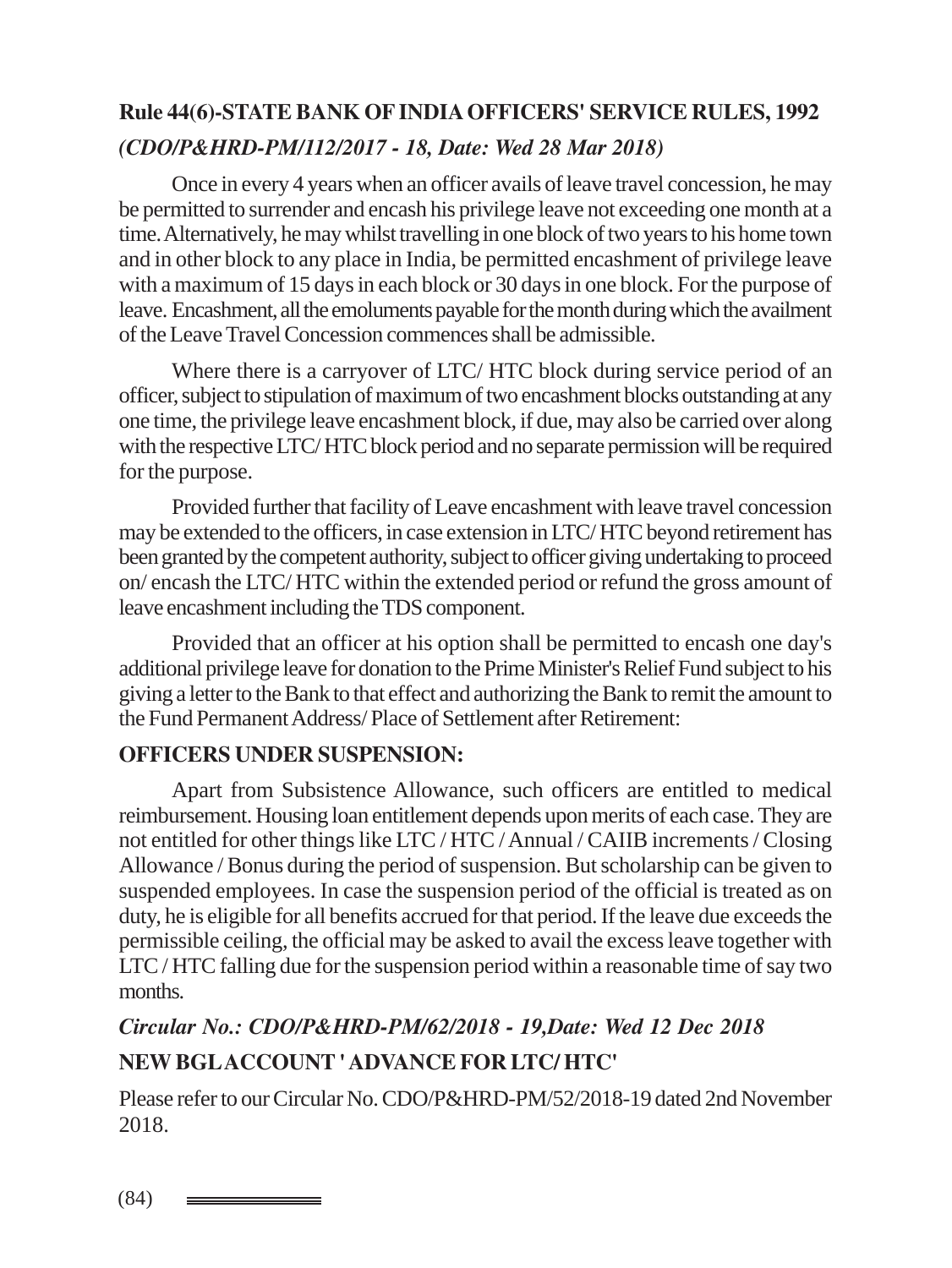# **MEDICAL BENEFITS**

## **DEFINITIONS**

### **OSR:24(1)**

- 1. "Authorised Doctor" means a registered medical practitioner nominated by the Bank for attendance on its employees at a place where an officer or his family undergoes treatment;
- **Note:** It has been decided to empanel as "Authorised Doctor' one reputed/ qualified/ registered medical practitioner each in the Ayurvedic/ Homoeopathic/Unani System of medicine at LHO and each Zonal Office. The Bank medical officers, in case of doubt can take the assistance of authorized doctor in the particular discipline.

(i) "Doctor" means any qualified registered medical practitioner;

(ii) "Eligible parents and children" shall mean the legitimate parents and children of the officer who ordinarily reside with and are wholly dependent on him and shall include legally adopted parents or children;

### **2. Definition of Family:**

For the purpose of medical facilities and for the purpose of leave fare concession, the expression 'family' of an employee shall mean -

- a) The employee's spouse, wholly dependent unmarried children (including step children and legally adopted children) wholly dependent physically and mentally challenged brother/ sister with 40% or more disability, widowed daughters and dependent divorced/ separated daughters, sisters including unmarried/ divorced/ abandoned or separated from husband/ widowed sisters as also parents wholly dependent on the employee.
- b) The term wholly dependent family member shall mean such member of the family having a monthly income not exceeding Rs.12,000/- p.m. If the income of one of the parents exceeds Rs.12000/- p.m. or the aggregate income of both the parents exceeds Rs.12,000/- p.m., both the parents shall not be considered as wholly dependent on the officer employee.
- c) A married female employee may include her natural parents or parents-in-law under the definition of family, but not both, provided that the parents/parents-inlaw are wholly dependent on her.

**Note:** For the purpose of medical expenses reimbursement scheme, for all employees, any two of the dependent parents/ parents-in-law shall be covered.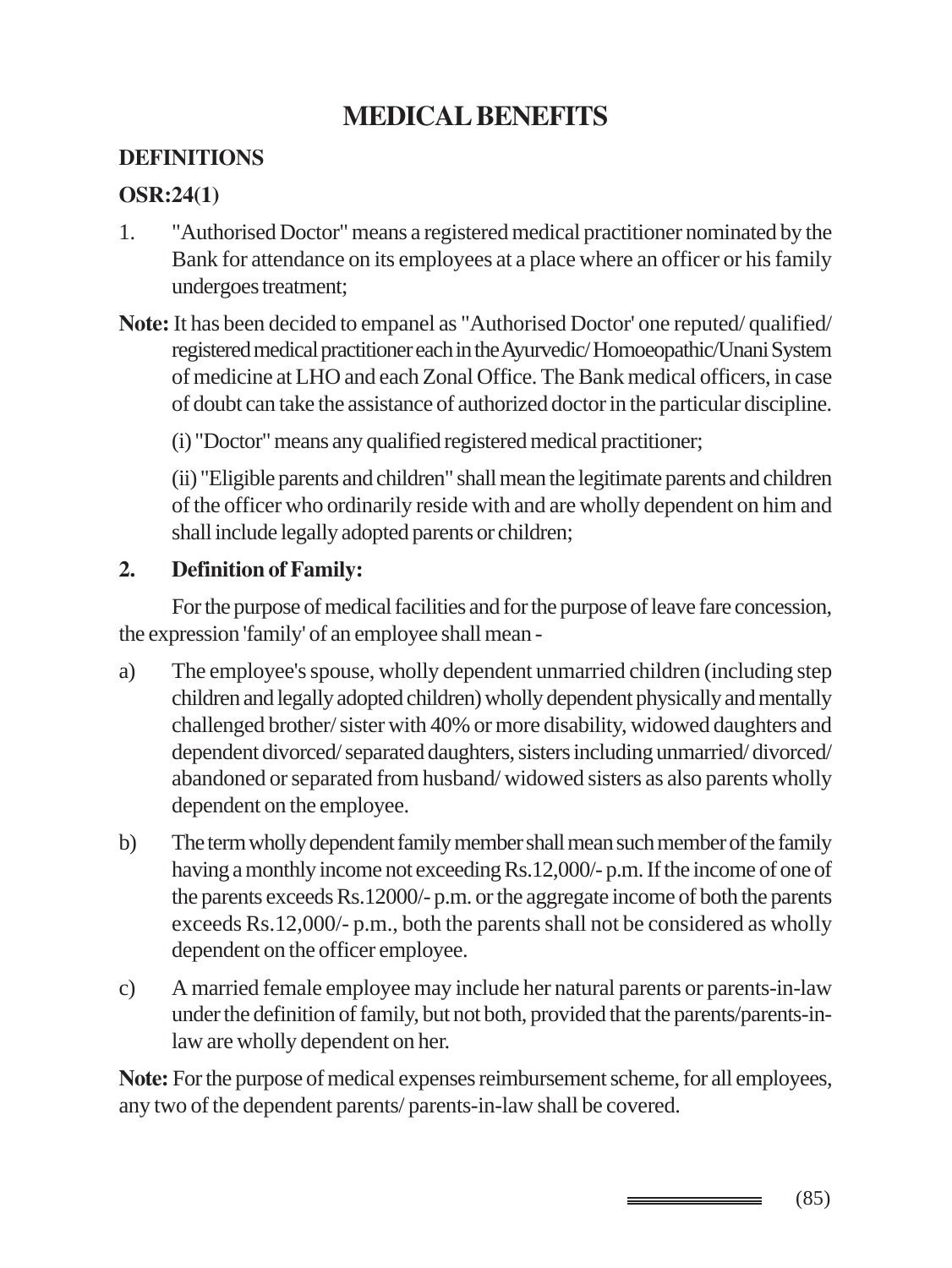e) "Sanctioning Authority" means the authority empowered to sanction medical bills under the scheme of delegation of financial powers in force from time to time.

## **Clarifications**

Children who receive scholarships, etc.

In the case of children who are in receipt of scholarships, internships, article ships, stipends, fellowships, etc:-

- (a) Merit/Merit-cum-loan scholarships and scholarships based on social status e.g. backward caste/economically backward class scholarship, etc. shall not be treated as income; and
- (b) Fellowship payments in professional and other courses, internship / article ship / apprenticeship payments and receipts from investments (movable/immovable and actionable claims) in the name of the children shall be treated as income.

## **Parents of married lady officers**

In the case of a married lady officer, her parents will be considered to be wholly dependent on her:

- i. If the parents ordinarily reside with the officer.
- ii. If, however, the officer establishes to the satisfaction of Bank that not with standing the fact that her parents are living separately from her, they are still dependent on her, the Bank may reimburse such claims on the merits of each case.
- iii. The lady officer should be the only earning member of the family : (if there are other members earning, but are married daughters, the Bank may consider on merits, the claim of the officer for inclusion of her parents).

Dependent parents of officers whose brother(s)/sister(s) are also Serving in our Bank Reimbursement of medical expenses in respect of dependent parents can be claimed by only that employee with whom the dependent parents ordinarily reside. In other words, the brother / sister with whom dependent parents do not stay ordinarily should not claim reimbursement of such expenses. Further, the following certificate should also be given by the employee on the reimbursement form while claiming reimbursement in respect of dependent parents :-

"I further certify that dependent parent(s) in respect of whom the reimbursement is being claimed ordinarily reside(s) with me and my other brothers and sisters working in the Bank have not claimed / are not claiming reimbursement of such expenses."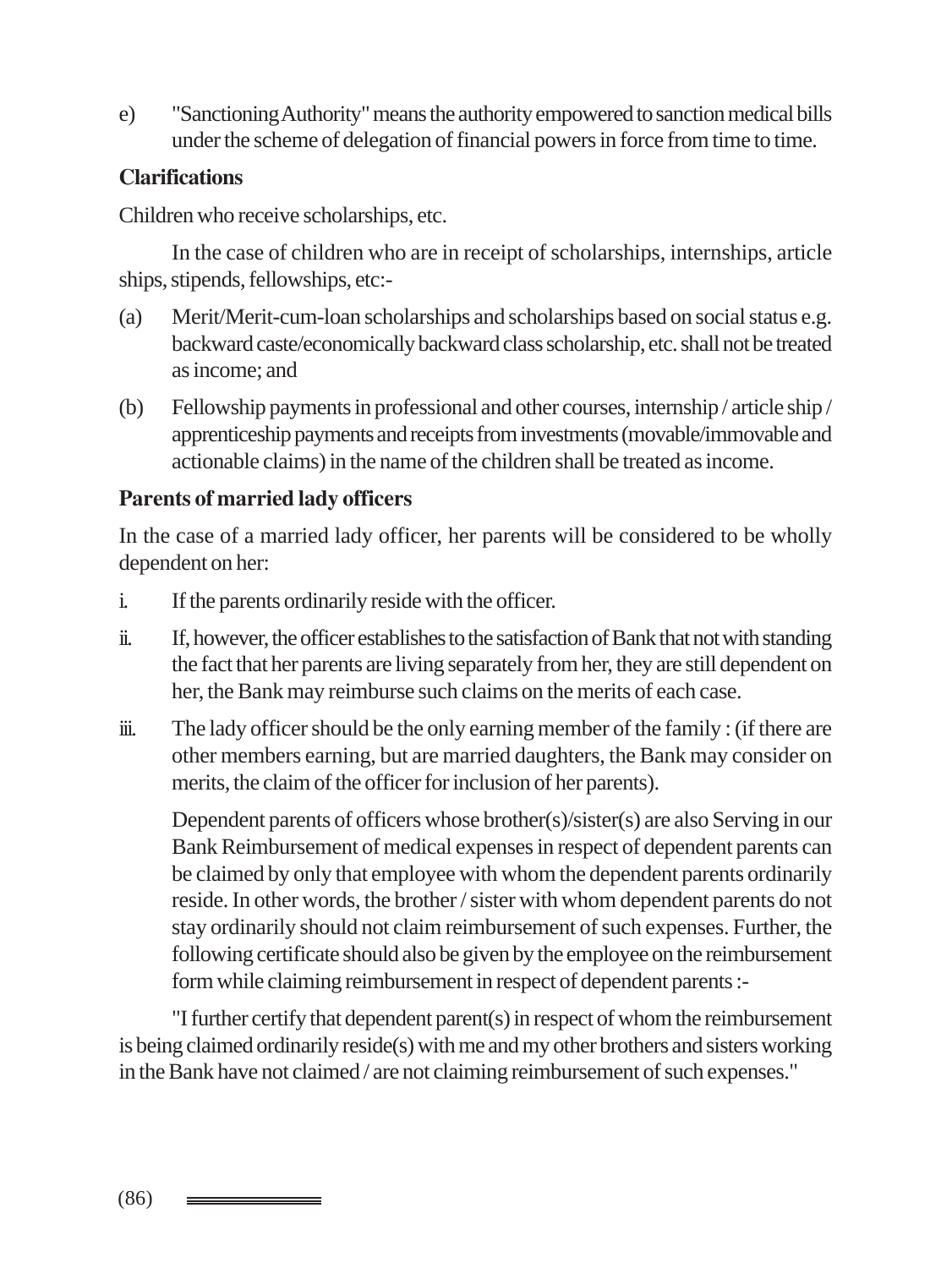### **Officers whose spouse is engaged in business**

In case of an officer whose spouse is engaged in a business and is not entitled for reimbursement of medical expenses for the treatment taken for self/ children from any other source, he/she would be eligible for reimbursement of 100% of such medical expenses.

#### **Where husband is officer and wife an award employee**

Where the husband is an officer and wife is an award employee, the wife may avail herself of medical facilities as allowed to award employees and the expenses incurred by her, in excess of the amount to which she is entitled to as an award employee, may be claimed by the husband under his service rules, i.e., at 100% of the balance.

## **TREATMENT BY A DOCTOR OTHER THAN AN AUTHORISED DOCTOR OSR:24(3)**

Reimbursement shall normally be admissible only if the attending doctor is an authorised doctor nominated by the Bank. However, where the attendance or treatment is by a doctor other than an authorised doctor, the reimbursement may be ordered at the discretion of the sanctioning authority to such extent as the authorised doctor considers the expenditure to be reasonable, having regard to the circumstances of the case. While prior consultation of the authorised doctor for treatment by another doctor need not be insisted upon (excepting in cases mentioned hereunder), all such bills shall require to be scrutinised by the authorised doctor from the point of view of reasonableness as well as the need for the treatment, having regard to the nature of the ailment and an effort shall be made to see the requirements of the patients in each case.

#### **Centres where no authorised doctor has been appointed**

At centres where the Bank is established and where an authorised doctor has not yet been appointed, Branch Managers should take steps to finalise the arrangement and till such time, claim received from the members of the supervising staff for payment without the necessary certificate from the authorised doctor may be entertained provided the sanctioning authority is fully satisfied with the reasonableness of the claims.

### **VISITING AND CONSULTING CHARGES**

### **OSR:24(4)**

Visiting and consulting charges are reimbursable on such scales as may be laid down by the Bank from time to time for various centres. Travelling expenses incurred by the doctor or the officer in this regard are, however, not reimbursable.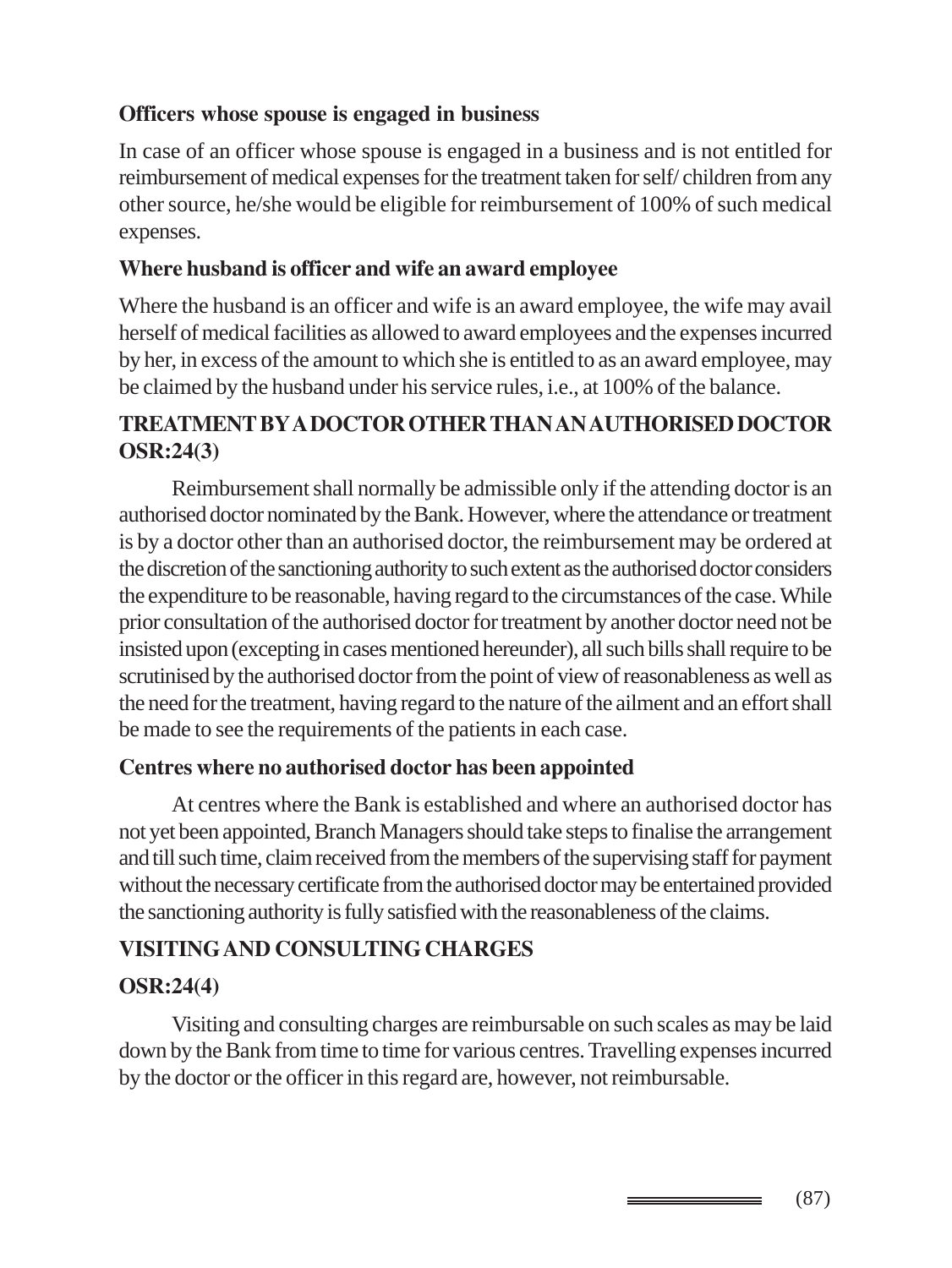## **CONSULTATION WITH SPECIALISTS**

## **OSR:24(5)**

Consultation with specialists, wherever considered essential by the attending doctor, may be allowed both in the case of the officer and his family. Ordinarily, such consultations should take place in the consulting room of the specialist, but in exceptional circumstances, where the attending doctor certifies in writing that the removal of a patient to a hospital or to the consulting room of a specialist was dangerous or injurious to life, consultation or treatment at the residence may be allowed. Except in emergent cases and where prior consultation with the authorised doctor for any reason is not possible, all consultations with specialists will be subject to the prior approval of the authorised doctor.

## **HOSPITALISATION**

## **OSR:24(6)**

- (i) Except in emergent cases, and where prior consultation with the authorised doctor for any reason is not possible, an officer or his family may, with the prior approval of the authorised doctor, be admitted for treatment in a private hospital or nursing home. In the former case, the authorised doctor should be informed of the full particulars of the case as soon as possible, after the patient has been admitted. The hospital expenses, nursing home fees and the expenses in connection with surgical treatment may be reimbursed to a reasonable extent, depending upon the nature of treatment / surgery, area / place of treatment / surgery and the grade / scale of the officer, as provided in the circulars / guidelines issued by the Bank from time to time.
- (ii) The stay at a hotel cannot be equated to the stay at the hospital and hence the lodging expenses cannot be reimbursed treating it as hospitalization expenses. (CO/ADM/29177 dt. 08.08.1990)

## **Diet charges not reimbursable**

- i. Charges for 'Board' or 'Diet' in the nursing home/hospital are not reimbursable by the Bank. In case the diet charges are not shown separately in the hospital bill, 20% of the room rent charges should be deducted, while paying the claim of the officer subject to what is stated below. CO LETTER PA:CIR:81 17.05.86
- ii. The deduction of 20% of bed charges need not be made if one or more of the following criteria is/are fulfilled :
- a) If the hospital authorities certify that the bed charges do not include diet charges.
- b) If the hospital authorities certify that the bed charges would have been the same irrespective of whether the patient had taken the diet or not.
- (88)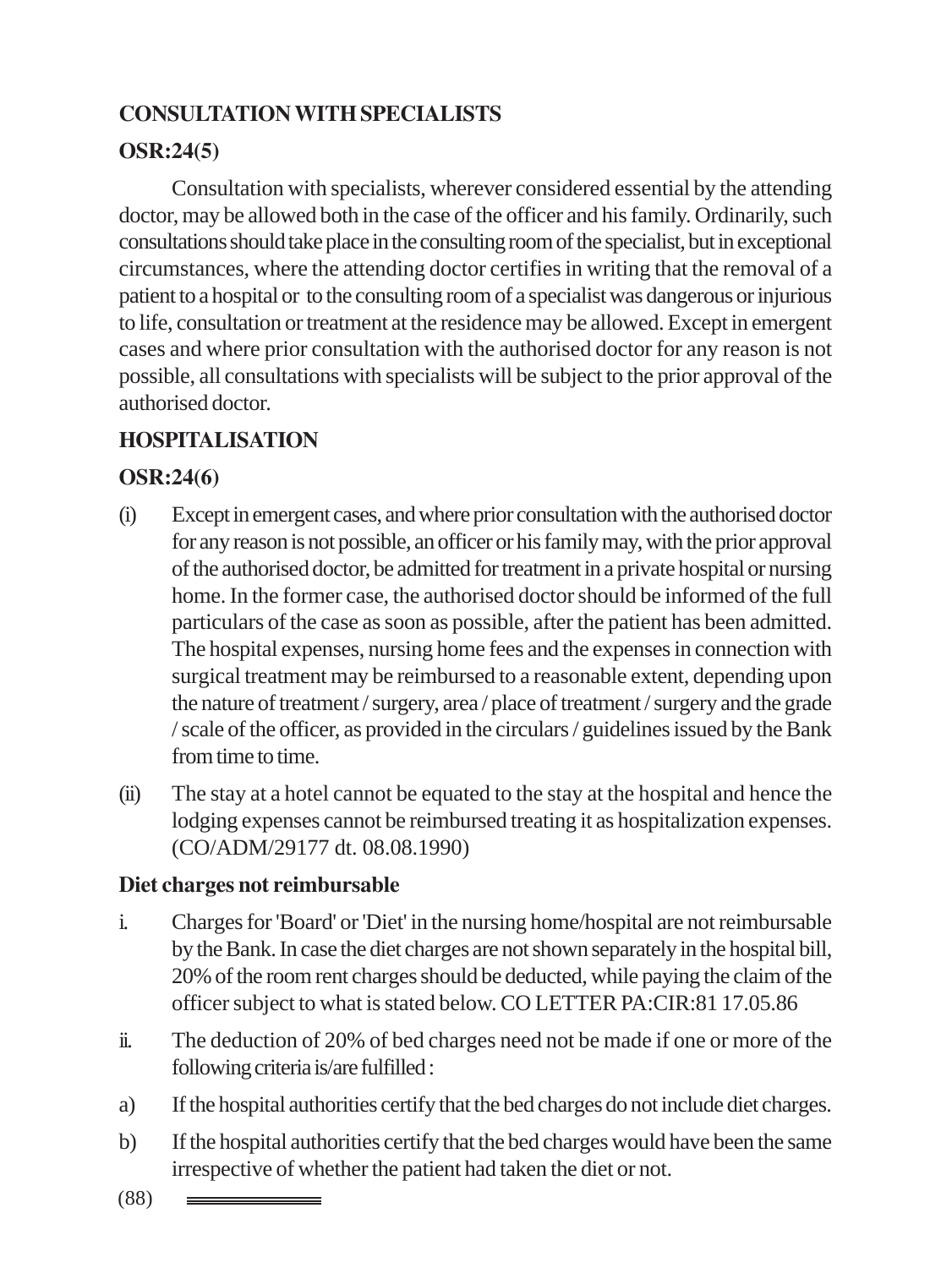## c) If the hospital authorities certify that the diet was not supplied to the patient.

## **ENGAGEMENT OF NURSES**

## **OSR:24(7)**

The charges for engaging special nurses will not be normally reimbursable, but in special circumstances and where such engagement is considered absolutely essential by the Medical Superintendent / Medical Officer in charge of the hospital / nursing home where the treatment is taken, the charges may be reimbursed to a reasonable extent by the Bank.

## **MEDICAL EXPENSES OF KIDNEY DONORS**

Medical expenses incurred on the kidney donor considering it as part of medical expenses on the patient himself may be reimbursed. However, payment for kidney to the donor towards the cost of kidney is not be entertained.

## *Circular No.: CDO/P&HRD-PM/50/2017 - 18, Date: Tue 17 Oct 2017*

## **STAFF: SUPERVISING: TREATMENT IN PLACES OTHER THAN HEADQUARTERS CHANGES IN SBIOSR, 1992**

Consequently, Rule 24 (8) (viii) is being added to SBIOSR, 1992 as:

Notwithstanding, anything contained in sub clause (i) to (vii) of Rule 24 (8) here in above, in case of treatment at any empaneled hospital of the Bank, prior approval from authorised doctor / Bank Medical Officer and prior permission from sanctioning authority will not be required.

Travelling expenses or lodging expenses incurred for availing such outstation treatment shall not be reimbursed, in any circumstances as already mentioned in SBIOSR, 1992, in Chapter VI, Rule 24 (8) (vi).

The instruction contained in the circular will come into effect, immediately.

i. An officer shall be entitled for reimbursement under these provisions only if treatment is received at his headquarters. However, an officer who falls ill at a station other than his headquarters, while on tour or during leave, shall be eligible for the benefit in respect of treatment at the station where he falls ill. ii. Benefits in respect of members of the family shall also be admissible only if the treatment is received at the headquarters of the officer. However, if a member of the family of the officer falls ill at a station other than the headquarters of the officer, during a casual visit, the benefits shall be available in respect of treatment taken at that station where the member of the family falls ill. Such outstation treatment shall not be admissible if the member of the family normally resides at that station.

(89)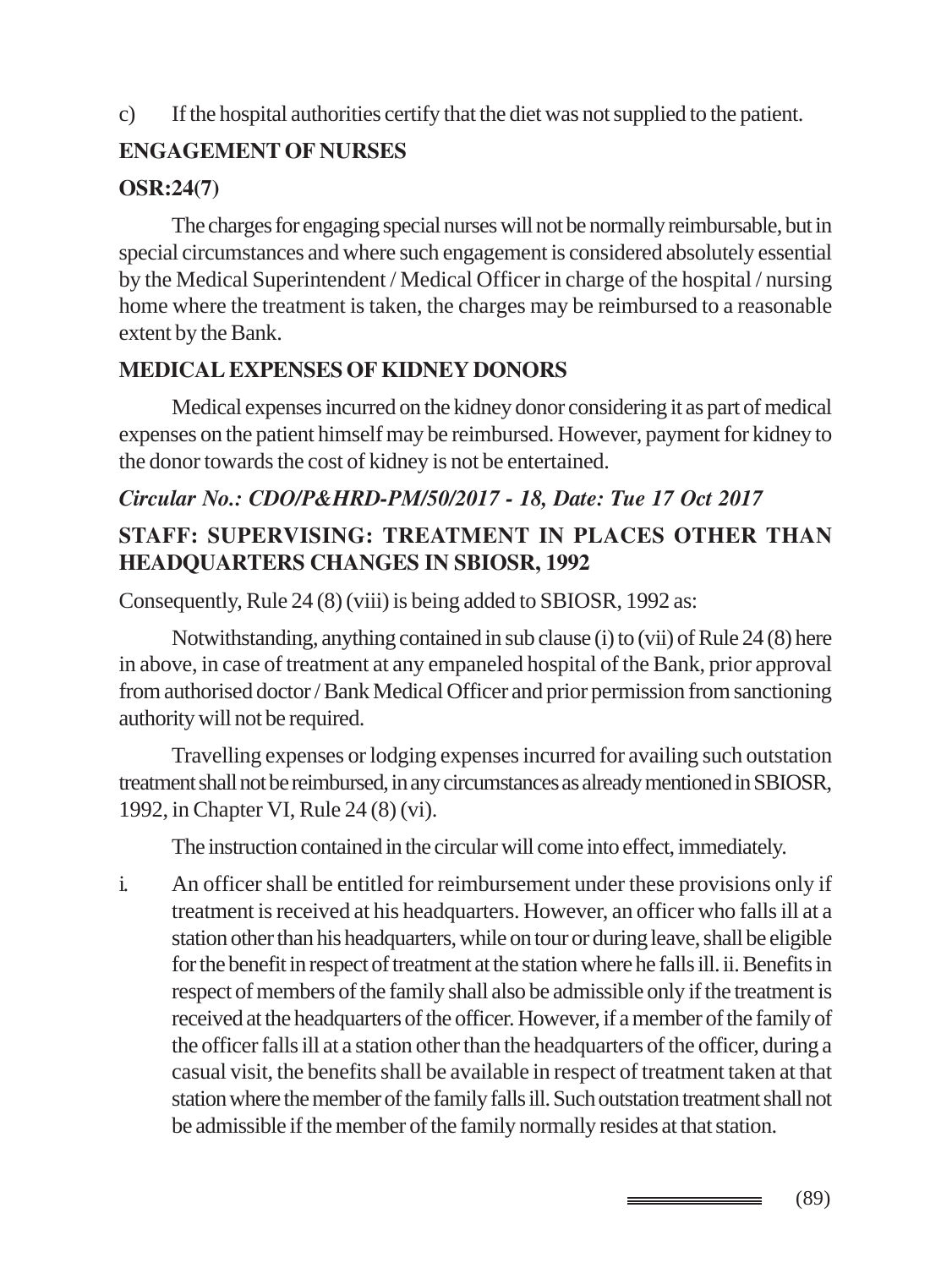- ii. In the case of an officer transferred to a new headquarters and whose family remains at the old headquarters, the benefits shall be available in respect of treatment of the members of the family at the old headquarters, provided the family continues to reside at the old headquarters for good and sufficient reasons. If the family members of an officer stay away from him, at some other place, for some convincing reasons like lack of educational facilities, etc., the benefit of reimbursement may be permitted.
- iii. In respect of children who are prosecuting whole time studies in recognised educational institutions at a station in India, other than the headquarters of the officer, benefits in respect of treatment availed of at that station shall be admissible.

The Central Board of the Bank in its meeting dated 10.11.2017 has revised and increased the eligibility of dependent family members of both employees and officers for medical reimbursement from 75% to 100%. The revised guideline shall be effective for all medical expenses incurred on or after 10.11.2017 (Cir. CDO/P&HRD/58/2017- 18, dated 10.11.2017)

## *Circular No.: CDO/P&HRDIR/111/2017 18, Date: Fri 23 Mar 2018*

## **BANK'S MEDICAL REIMBURSEMENT SCHEME: ADDITIONS OF DISEASES / FACILITIES (w.e.f 01.04.2018)**

### **The following facilities under the medical scheme:**

a) Reimbursement of expenses on Vaccination to Children of employees.

b) Reimbursement of expenses on Normal Delivery to employees/spouse of employees.

c) Revision/ Fixation of ceiling for medical implants.

d) Reimbursement of expenses in case of kidney and liver donation by employees to third party/non-dependent family members.

# **STAFF: SUPERVISING: STANDARDISATION OF MEDICAL CHARGES: REVISED with effect from 15/02/2021**

## *Circular Letter No. Cir DO/HR/10/2020-21 Date: 23/03/2021*

Refer to LHO Circular letter no. CirDO/HR/01of 2018-19 dated 13/04/2018.

Bhubaneswar, Berhampur, Sambalpur, Cuttack and Rourkela have been categorized as 'A' centres and the rate have been stipulated accordingly. These charges are applicable in respect of treatment taken in Hospitals/ Nursing Homes/ Clinics which are not empaneled with the Bank. The enclosed list (Annexure-I) contains schedule of various medical charges such as consultation, visit charges to residence, bed/room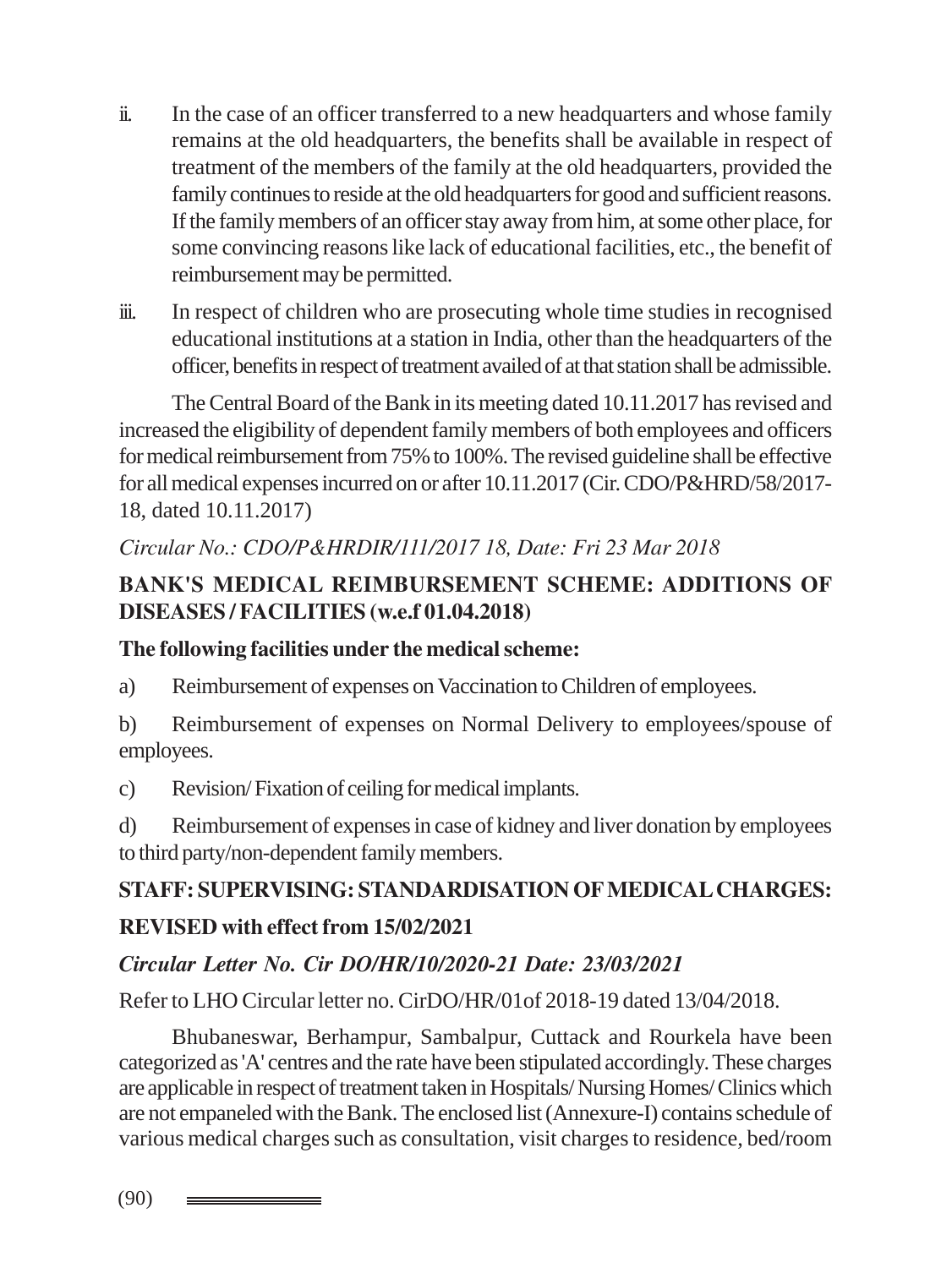charges, charges for operation/ surgery and dental treatment etc. which are reimbursable by the Bank to the officers of Bhubaneswar Circle. These charges are required to be verified for their reasonableness by the Bank's Medical Officer / Authorized Doctor in terms of Rule 24(3) of SBI Officers Service Rule before being put up to the sanctioning authority for payment.

3. Further, please refer to Para-6 of e-Circular No.CDO/P&HRD-IR/58 /2017- 18 dated 10.11.2017, which states that the medical expenses incurred in an empaneled hospital under post-treatment payment facility, backed by a credit letter issued by the appropriate authority will be reimbursed fully (i.e. 100% for self and family members). However, the standardized bed charges as per the Grades of the Officer stipulated by the Circle are applicable in respect of treatment taken in empaneled hospitals also. Other charges negotiated by the Circle with the hospitals will be reimbursed in actual. In other words, for treatment taken in eligible bed, the other charges linked to that bed shall be reimbursed only, even if it is empaneled. The standardized rates of medical charges are effective from 09/ 04/2018.

## **3. EXECUTIVE HEALTH CHECK UP :**

## *E-circular No.CDO/P&HRD/IR/88/2018-19 dated 15.02.2019*

Executive Health Check- up facility is available to all officers of MMGS-II (more than 35 years and above).

Officer may be permitted to undergo health checkup under the scheme of the place /centre convenient to him / her even if such centre is located outside the jurisdiction of his / her controlling Zonal Officer / Circle. However no special leave and also no travelling expenses shall be sanctioned for the purpose to the officer.

Empaneled Hospitals : (1) Appolo Hospital, BBSR (2) Kalinga Hospital, Bhubaneswar, (3) Care Hospital Bhubaneswar.

## **4. INCENTIVE FOR FAMILY PLANNING UNDER SMALL FAMILY NORMS : ( PER 101/1982)**

- Should have 1/2 children

- Husband should be within 50 years of age and wife 20 to 45 years

- Family planning operation should be undertaken either in Govt. hospital or Private Nursing Home/Doctors authorised by Government. (PER/244/1983)

### **Competent Authority -**

#### **(Staff/144/1984)**

| <b>Branches</b>      | Respective AGMs. |
|----------------------|------------------|
| <b>Main Branches</b> | DGM of Branch    |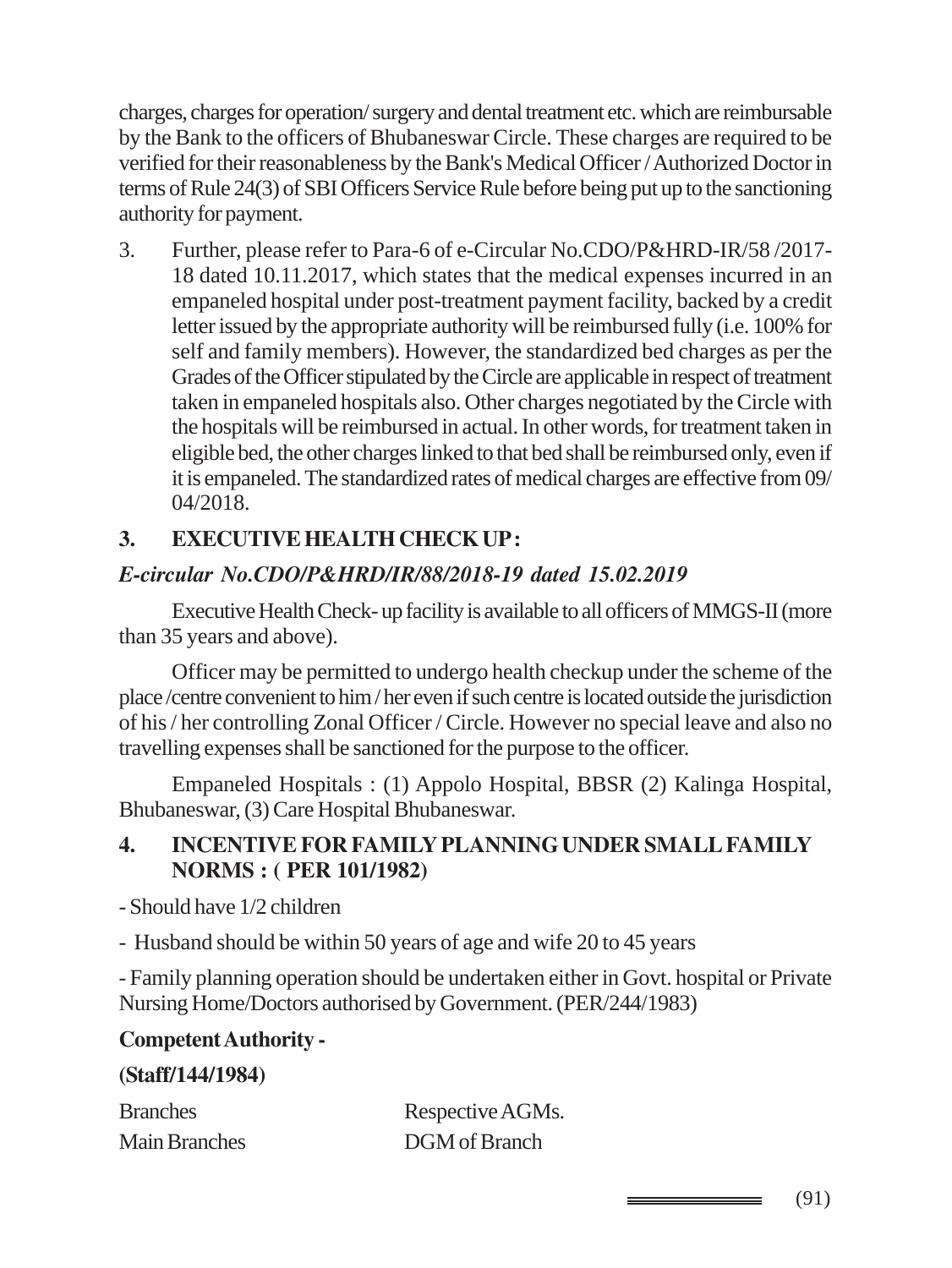Zonal Offices DGM ZIO/Local Head Office Concerned G.M.

#### **Incentive -**

- a) Rs. 500/- Cash Award
- b) Reimbursement of reasonable Medical Expenses.
- c) Special Casual Leave 7 days (Male employee) (Per 101/82)
- d) Special Casual Leave 14 days (female employee) (PER 92 of 1983)

### **STAFF: BANK'S MEDICAL REIMBURSEMENT SCHEME WAIVER OF SCRUTINY OF MEDICAL BILLS UPTO Rs 2,000/-**

## *(Circular No.: CDO/P&HRD-IR/83/2017 - 18 Date: Mon 8 Jan 2018)*

The Competent Authority has since decided that the medical bills up to Rs. 2000/ -may be paid by the sanctioning authority without any scrutiny by the Bank Medical Officer / Contract Doctor. In case of any doubt on admissibility of expenses incurred, clarification may be sought from them, strictly on a need basis. Further, at least 1% of the sanctioned medical bills up to Rs.2000/- at each branch / office post-payment shall be subjected to scrutiny by the Bank Medical Officer / Contract Doctor on random basis. The 'Standard Operating Procedure' (SOP) for scrutiny of 1% of medical bills post-payment shall be as under:

- i) All medical bills up to Rs.2000/- shall be sanctioned without any scrutiny by the Bank Medical Officer/Contact Doctor.
- ii) In case of any doubt on admissibility of expenses incurred by the employee, clarification may be sought from the Bank Medical Officer/Contract Doctor, strictly on a need basis.
- iii) At least 1% of the sanctioned medical bills up to Rs. 2000/- at each branch/ office shall be scrutinized by the Bank Medical Officer/Contract Doctor at periodic intervals, depending upon the volume of bills. The periodicity should not extend beyond once in a quarter.
- iv) The bills for scrutiny shall be selected on a random basis.
- v) The selected bills shall be forwarded by branches/offices to Bank Medical Officer / Contract Doctor for scrutiny.

The existing instructions regarding the scrutiny of medical bills with upper ceiling of Rs. 10,000/- by Contract Doctors shall continue. The Permanent Part Time Medical Officer shall continue to scrutiny bills without any ceiling.

The revised guidelines shall come into effect from 06/01/2018.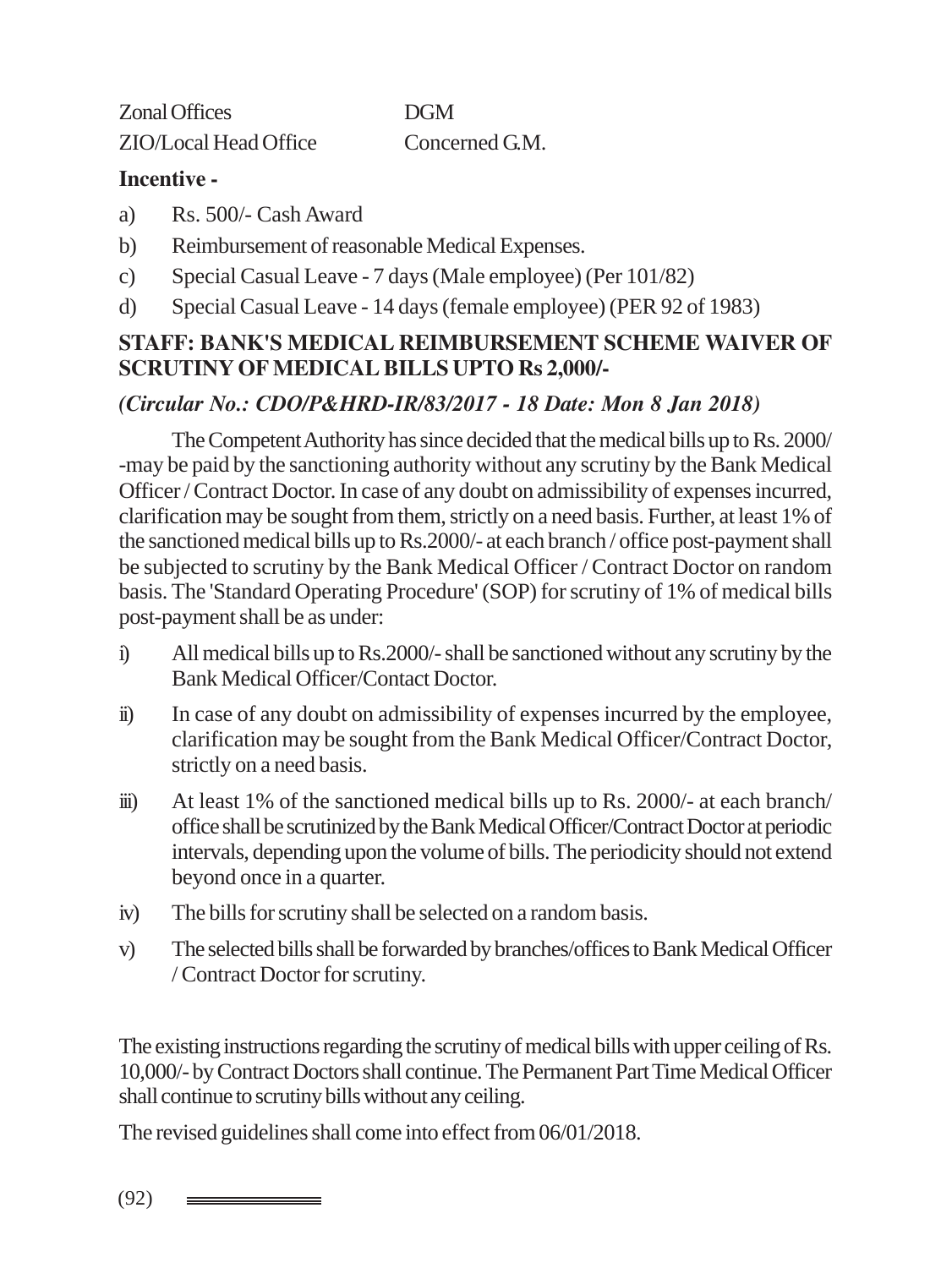#### **DECENTRALISATION OF ADMINISTRATIVE POWER FOR ACCORDING IN PRINCIPLES APPROVAL FOR MEDICAL IMPLANTS**

| <b>Nature of Implant</b>     | <b>Amount</b>                                               |
|------------------------------|-------------------------------------------------------------|
| <b>Knee Replacement</b>      | Upto Rs. 1.00 lakh per Knee                                 |
| <b>Hip Replacement</b>       | Up to Rs. $1.20$ lakh per Hip                               |
| Pace Maker                   | 1. Single Chamber up to Rs. 1.00Up Lakh                     |
|                              | 2. Dual compatiable up to Rs. 1.70 Lakhs                    |
|                              | 3. MRI compatiable Dual Champer<br>Upto Rs. 1.70 Lakhs      |
|                              | 4. ICD Single Chamber up to Rs. 4.50 Lakhs                  |
|                              | 5. ICD Dual Chamberup to Rs. 6.00 Lakhs                     |
|                              | 6. Combo Device up to Rs. 9.00 Lakhs                        |
| <b>Artificial Limb</b>       | Up to Rs. $2.50$ lakhs per<br>Hand / Leg (serious accident) |
| Supportive plating in Joints | Up to Rs. 30,000/- per joint (Serious accident)             |
| <b>Insulin Pump</b>          | Up to Rs. 50,000/-                                          |
| <b>Medicated Stent</b>       | Up to Rs. 1.00 lakh per Stent                               |
| Non-medicated Stent          | Up to Rs. 40,000/- per Stent                                |
| Cochlear Implant             | Up to $5,38,000/$ - for only one implant                    |
| Any other Implant            | Up to Rs. $25,000/$ - in each case.                         |

#### *Letter No. : CDO/PM/BM/17/SPL/1752 Dated 16.12.2014*

The cost of above implants shall be reimbursed up to 100% for self and family, based on the actual amount incurred or up to the bench mark ceiling stipulated thereof as above, whichever is lower.

The authority to grant administrative clearance to reimbursement cost of the above nature of implants, subject to the benchmark / maximum ceiling stipulated as above, has been delegated to General Manager.

(Network) of the Cirle. Such administrative clearance / approval will be accorded based on the recommendations of the Bank Medical Officer.

In respect of all other implants, excluding those mentioned above, the matter shall continue to be referred to Corporate Centre, as hitherto, for prior administrative approval / sanction.

The cost of Bio-degradable stent incurred, will be reimbursed up to the present benchmark ceiling of Rs. 1.00 lakh per stent stipulated in respect of Medicated Stent.

(93)

\_\_\_\_\_\_\_\_\_\_\_\_\_\_\_\_\_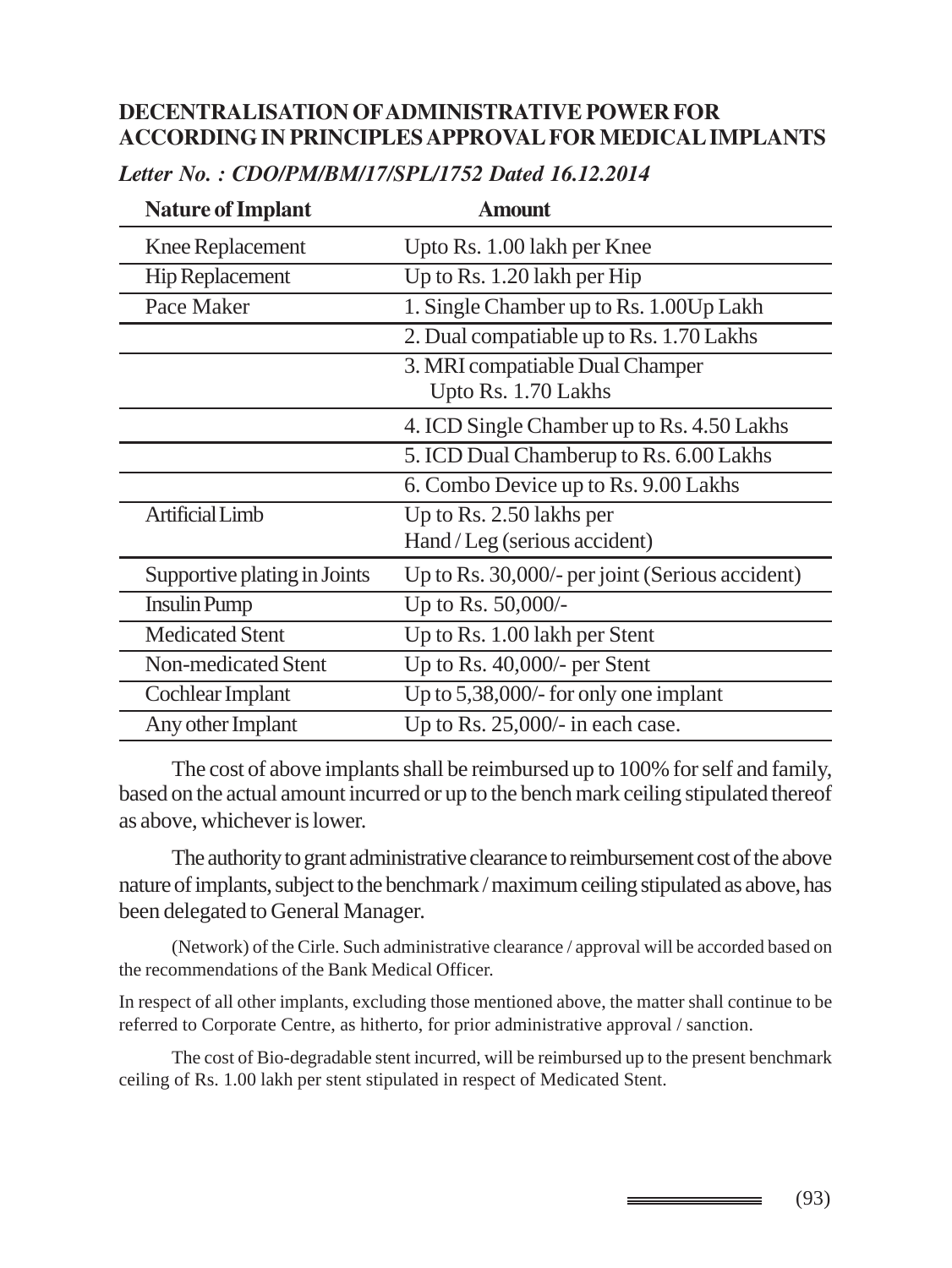# **APPROVED HOSPITAL LIST AS PER POST TREATMENT FACILITIES**

| LIST OF EMPANELLED HOSPITAL OF BHUBANESWAR CIRCLE |                                                                                                                                                                                          |                                                                                                  |  |
|---------------------------------------------------|------------------------------------------------------------------------------------------------------------------------------------------------------------------------------------------|--------------------------------------------------------------------------------------------------|--|
| SL<br>N <sub>O</sub>                              | <b>NAME &amp; ADDRESS OF THE</b><br><b>HOSPITAL</b>                                                                                                                                      | <b>FACILITIES</b><br><b>AVAILABLE FOR</b><br><b>TREATMENT OF</b>                                 |  |
| $\mathbf{1}$                                      | APPOLLO HOSPITALS, Sainik School Road,<br>Unit-15, Bhubaneswar-751005, Ph. 0674-<br>6661016/1066, FAX-6660408, Contact Person:<br>Sukumar Das, Mobile: 8599000253                        | Supervising Staff / Award<br>Staff(23 specified serious<br>diseases)/ Members of<br><b>REMBS</b> |  |
| $\overline{2}$                                    | KALINGA HOSPITALS, Chandrasekharpur,<br>Bhubaneswar-751022, Ph.0674-2300570, FAX-<br>2300711/237, Contact Person: G.Sudharani,<br>Mobile: 9938695475                                     | Supervising Staff / Award<br>Staff(23 specified serious<br>diseases)/ Members of<br><b>REMBS</b> |  |
| 3                                                 | CARE HOSPITALS, Plot No.-324, Unit No.-42,<br>Prachi Enclave Chandrasekharpur,<br>Bhubaneswar, Ph. 0674-3021999/292, Contact<br>Person: SOURYA RANJAN MOHANTY,<br>Mobile: 7077720405     | Supervising Staff / Award<br>Staff(23 specified serious<br>diseases)/ Members of<br><b>REMBS</b> |  |
| $\overline{\mathbf{4}}$                           | DR. AGRAWAL'S EYE HOSPITAL, BBC<br>Tower, Link Road Square, Cuttack-753010,<br>Ph.0671-2342288/3288, FAX-2342288, Contact<br>Person: Bikash Chandra Lenka, Mobile:<br>7894450768         | <b>Supervising Staff</b>                                                                         |  |
| 5                                                 | KALINGA INSTITUTE OF MEDICAL<br>SCIENCE HOSPITAL(KIIMS), Kushabhadra<br>Campus (KIIT Campus-5), Patia, Bhubaneswar-<br>751024, Contact Person : Indrajit Banerjee,<br>Mobile: 9883338350 | Supervising Staff / Award<br>Staff(23 specified serious<br>diseases)/ Members of<br><b>REMBS</b> |  |
| 6                                                 | SPARSH HOSPITAL & CRITICAL CARE, A/<br>407, Sahid Nagar, Bhubaneswar-751007, Ph.<br>0674-250183/188/189 FAX-0674-2546860                                                                 | Supervising Staff / Award<br>Staff(23 specified serious<br>diseases)/ Members of<br><b>REMBS</b> |  |

(94) \_\_\_\_\_\_\_\_\_\_\_\_\_\_\_\_\_\_\_\_\_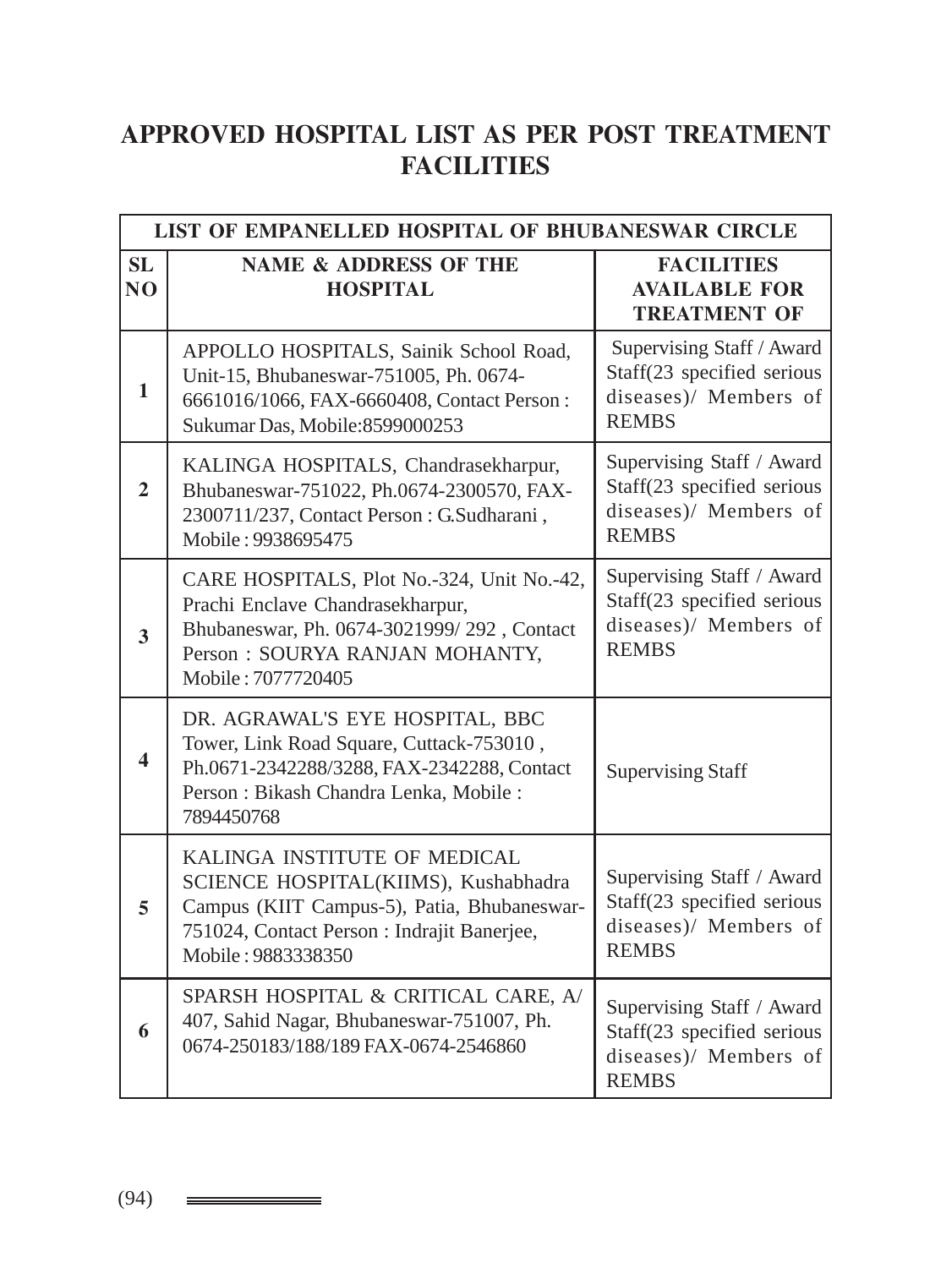| 7  | AMRI HOSPITAL, Plot No. 1, Besides Satya<br>Sai Enclave, Khandagiri, Bhubaneswar-751030,<br>Ph.0674-6666600, FAX-0674-6666789, Contact<br>Person: Abhijit Das, Mobile: 9078896204                              | Supervising Staff / Award<br>Staff(23 specified serious<br>diseases)/ Members of<br><b>REMBS</b> |
|----|----------------------------------------------------------------------------------------------------------------------------------------------------------------------------------------------------------------|--------------------------------------------------------------------------------------------------|
| 8  | SHANTI MEMORIAL HOSPITAL, Pattnaik<br>Colony, Thoria Sahi, Cuttack-753001, Ph. 0671-<br>2415250, FAX: 0671-2414550, Contact Person:<br>Sudipta Samal, Mobile: 7682829915                                       | Supervising Staff / Award<br>Staff(23 specified serious<br>diseases)/ Members of<br><b>REMBS</b> |
| 9  | SHREE HOSPITAL , Lewis Road,<br>Bhubaneswar-751014<br>Ph. 0674-2431126, FAX-0674-243116<br>Contact Person : Debasish Sahoo,<br>Mob: 9437521166                                                                 | Supervising Staff / Award<br>Staff(23 specified serious<br>diseases)/ Members of<br><b>REMBS</b> |
| 10 | HEMLATA HOSPITAL , NALCO Square,<br>Bhubaneswar-751023, Ph. 0674-2301423,<br>FAX: 0674-2302333<br>Contact Person : Sanjay Kumar Prusty<br>Mobile: 9937569226                                                   | Supervising Staff / Award<br>Staff(23 specified serious<br>diseases)/ Members of<br><b>REMBS</b> |
| 11 | VIKASH MULTISPECIALITY HOSPITAL,<br>AH-46, BARAHGUDA Canal Chowk,<br>BARGARH-768040, Contact Person:<br>Shivashish Mishra, Mobile: 9040007663,<br>Debadutta Birtia, M No. 7504387012                           | Supervising Staff / Award<br>Staff(23 specified serious<br>diseases)                             |
| 12 | M/S ASG EYE HOSPITAL, Plot No.493/1629,<br>Ist floor, Sriya Talkies Road, Bhubaneswar,<br>Contact person: Arabinda Jena,<br>M No.7992533535,<br>e-mail. bhubaneswar@asgeyehospital.com<br>asgbns.mkt@gmail.com | <b>Supervising Staff</b>                                                                         |

#### **EMPANELLED DIAGNOSTIC CENTRES BHUBANESWAR CIRCLE**

- **1. NIDAN DIAGNOSTIC & RESEARCH CENTRE, BBSR**
- **2. GENX DIAGNOSTICS, BBSR 3. ACCURATE DIAGNOSTICS , BBSR**
- **4. M/S ASHOK DIAGNOSTIC CENTRE , BBSR**
- **5. M/S APEX NEURO SCAN RESEARCH & DIAGNOSTIC PVT. LTD., CUTTACK**
- **6. M/S DAPS DIAGNOSTICS, PANITANKI CHOWK, SAMBALPUR**
- **7. NIDAN DIAGNOSTIC & RESEARCH CENTRE, BERHAMPUR**

(95)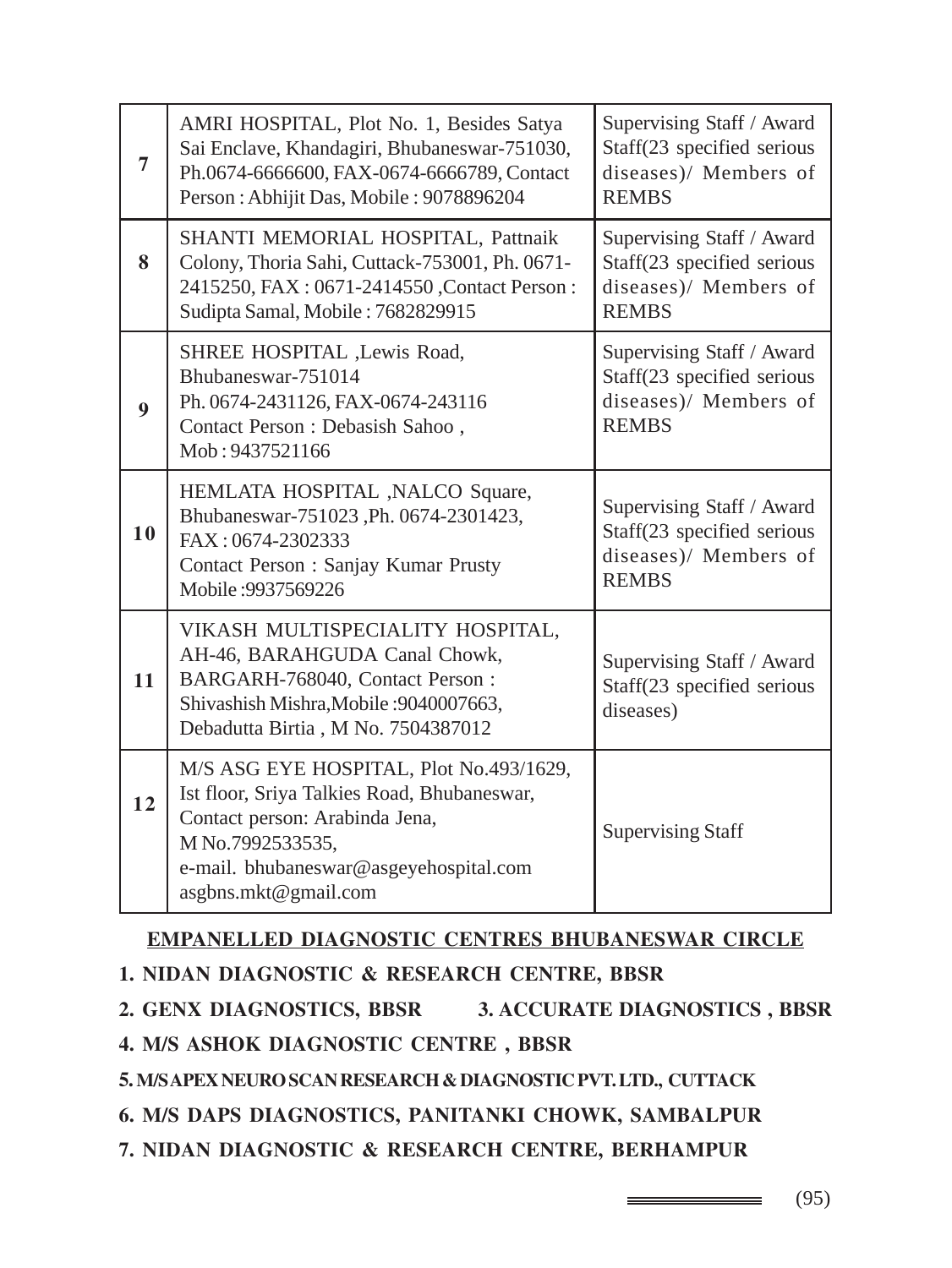#### **COVID RELATED CIRCULARS**

#### **Circular No.: CDO/P&HRD-PM/27/2021 - 22, Date: Fri 18 Jun 2021**

#### **COVID - 19 SPECIAL SUPPORT SCHEME - 2020: REVIEW OF EXISTING PROVISIONS**

Please refer to our Circular No. CDO/P&HRD-PM/27/2020-21 dated 17.07.2020 and Circular No. CDO/P&HRD-PM/100/2020-21 dated 31.03.2021 on the captioned matter.

Revised time frame for lodging Claim: Within 3 months from testing Covid Positive in case of non-hospitalisation / within 3 months from date of discharge in case of hospitalisation.

#### **Circular No.: CDO/P&HRD-IR/19/2021 - 22**

#### **IMPACT OF COVID-19 PANDEMIC (SECOND WAVE): AVAILMENT OF STAFF LOAN FACILITY POST RETIREMENT: EXTENSION OF TIME PERIOD UPTO 31st MARCH 2022**

#### **FOR EMPLOYEES RETIRING DURING APRIL 2021 TO FEBRUARY 2022**

Please refer to our e-Circular No. CDO/P&HRD-IR/39/2020-21 dated 03.10.2020 and eCircular No. CDO/P&HRD-IR/76/2020-21 dated 11.01.2021 in respect of the captioned subject.

It has been decided by the competent authority to provide extension of time period for availment of Staff Loan facility for employees who have retired or are retiring during April 2021 to February 2022 as under: -

Sr.

- 1. Individual Housing Loan :Upto 31.03.2022 Repayment upto 75 years of age (without any change).
- 2. Car Loan : Upto 31.03.2022 Repayment upto 60 months from the date of retirement (without any change).
- 3. Education Loan : Up to 31.03.2022 As applicable to the Scheme.

All other terms and conditions applicable to the respective Staff Loan Schemes will remain unchanged.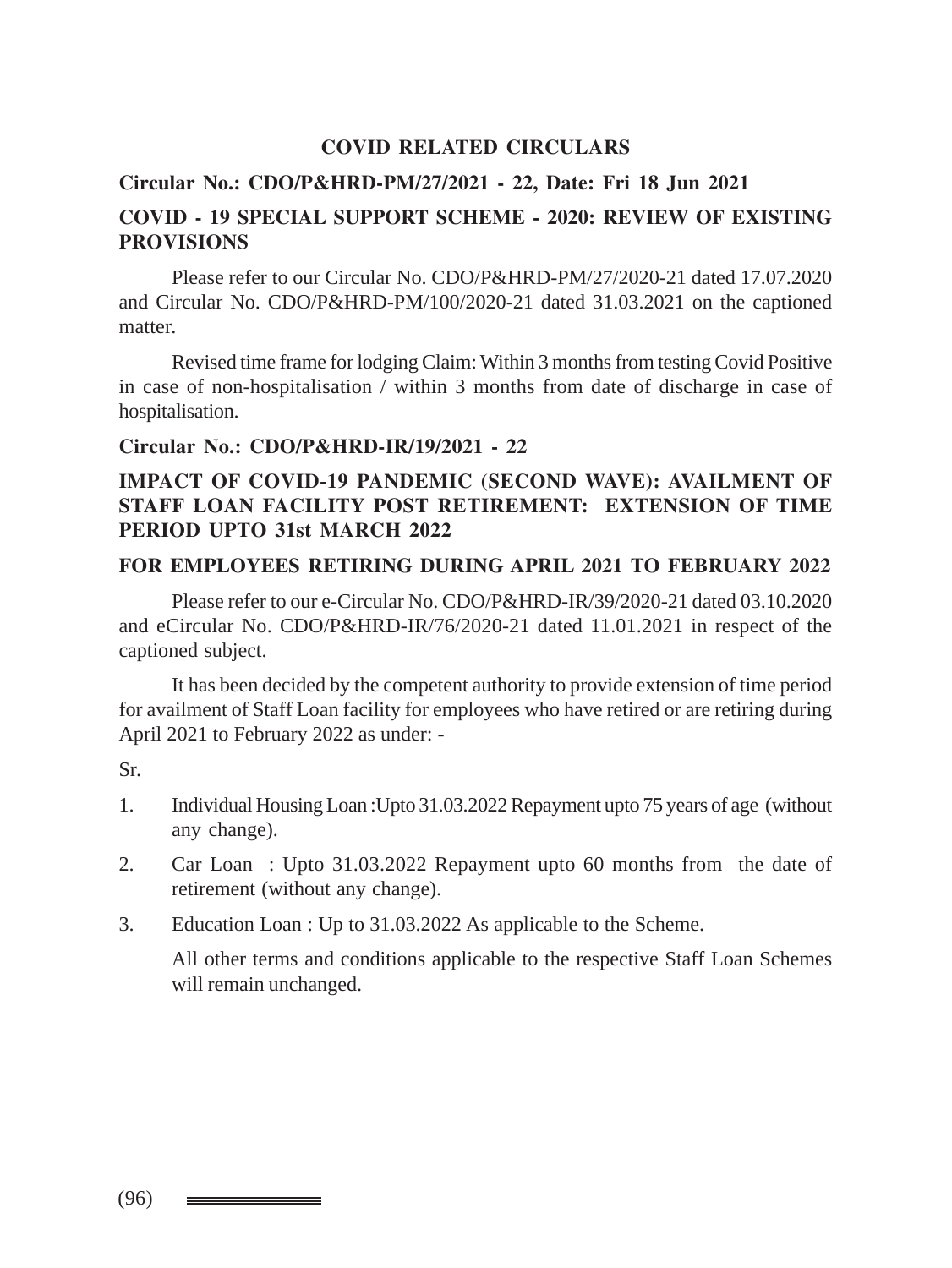The retiring employee shall inform the respective controlling authority about their intention to avail Staff Loan as per their eligibility, post retirement as above and obtain permission for the same

#### **Circular No.: CDO/P&HRD-PM/20/2021 - 22 ,Date: Thu 27 May 2021**

### **COMPASSIONATE APPOINTMENT / PAYMENT OF EX GRATIA /**

COMPENSATION TO BANK EMPLOYEES IN THE EVENT OF DEATH/ DISABILITY / SERIOUS INJURY WHILE ON DUTY :EASE OF PROCESS DUE TO COVID-19

Please refer to the e-Circulars No. CDO/P&HRD-PM/92/2020-21 dated 30.03.2020, CDO/P&HRD-PM/33/2020-21 dated 04.09.2020 and CDO/P&HRD-PM/ 90/2020-21 dated 16.03.2021 respectively on the captioned matter.

- 2. The competent authority has approved following relaxations as regards processing of application for Compassionate Appointment / Payment of ex- gratia / Compensation in the event of death due to COVID-19; -
- (i) Requirement of Death Certificate of the deceased employee issued by the competent government authority may not be insisted upon for the processing of Claim / Application. Death Certificate / Treatment summary confirming the death, issued by Hospital authorities may be considered as a proof of death.
- (ii) An undertaking by the dependents of the deceased employee supported by witness of two Bank's officers having S.S. No., in case of death at home (Nonhospitalization), may be treated as a proof of death. (Undertaking format is placed as Annexure-I)
- 3. In case of Compassionate Appointment, the Death Certificate issued by the competent government authority shall be submitted at the time of joining the Bank and if it is not possible due to any valid reason, the appointment will be treated as provisional.
- 4. However, the above relaxations shall not be considered as waiver for "Submission of Death Certificate issued by the competent government authority" and the same shall be submitted by the dependents of the deceased employees within 6 months from the date of death. The above relaxations shall remain in force up to 30.09.2021.

#### **Circular No.: CDO/P&HRD-PM/100/2020 - 21, Date: Wed 31 Mar 2021**

#### **COVID - 19 SPECIAL SUPPORT SCHEME - 2020 : EXTENSION OF VALIDITY PERIOD UPTO 30.09.2021**

Please refer to our Circular No. CDO/ P&HRD-PM/27/ 2020-21 dated 17.07.2020 on the captioned matter.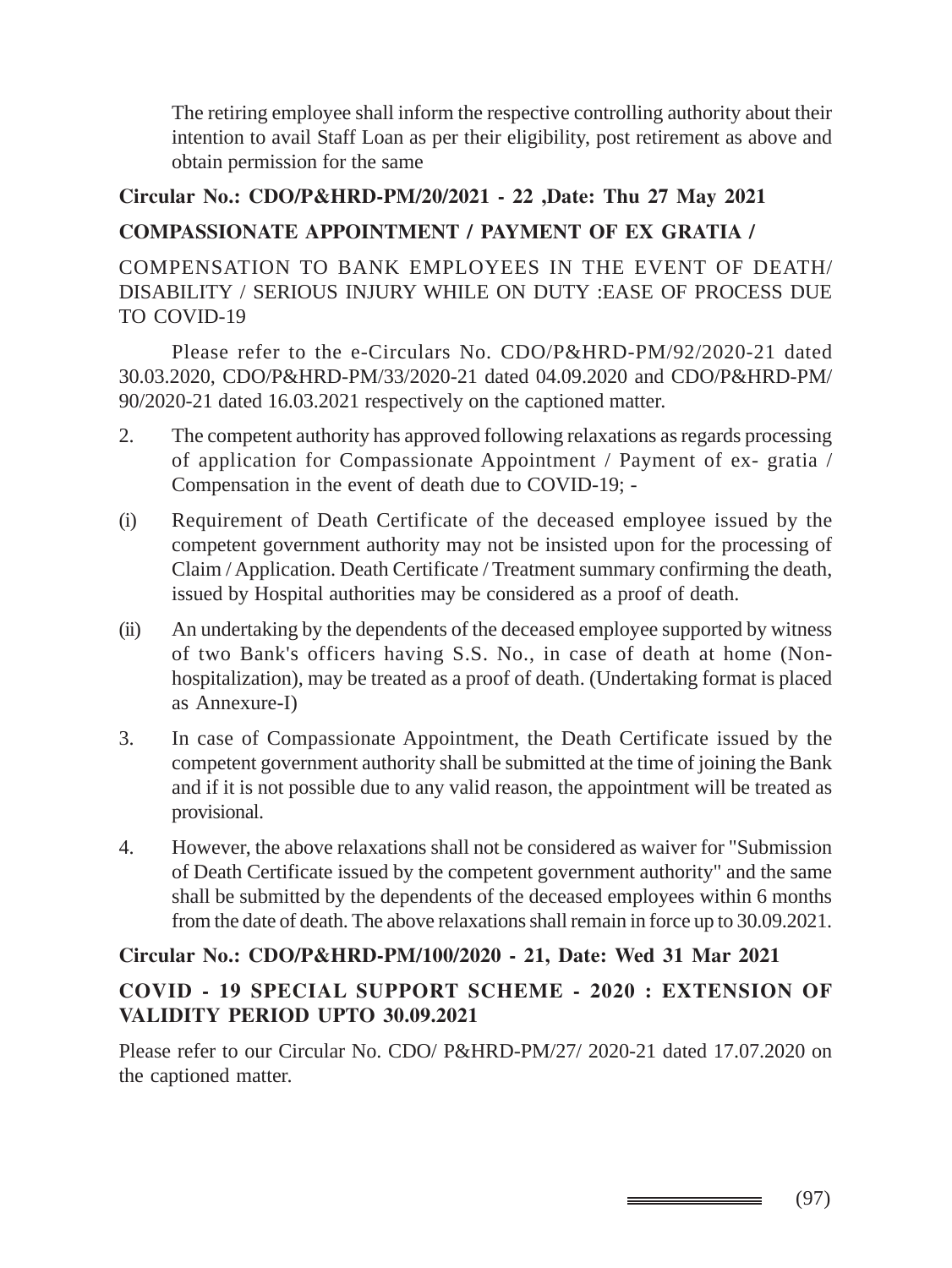2. The competent authority has extended the validity period of the "Special Support Scheme - 2020" up to 30th September, 2021.

# **Circular No.: CDO/P&HRD-PM/27/2020 - 21,Date: Fri 17 Jul 2020**

#### **COVID-19 SPECIAL SUPPORT SCHEME-2020**

Banking being essential services, our employees have been attending offices / branches regularly to provide uninterrupted service to our esteemed customers. Despite taking required precautions many employees have tested COVID positive and there have been cases of unfortunate deaths.

With a view to provide support to our dedicated work force who are committed to provide banking facilities across the country, amidst severe challenges and risks, our Bank has taken several initiatives such as Extending Insurance Coverage, Additional Monetary Benefits, Tie-up with Hospitals/Hotels etc.

- 2. Treatment of Covid-19 includes hospitalization /quarantine and post discharge management and it requires more than ordinary care involving various expenses. To meet these expenses, a need has been felt to introduce a compensation package for our staff members who get infected by COVID-19.
- 3. In view of the above and to ensure our employees' wellbeing, the competent authority has accorded its approval to introduce "Special Support Scheme-2020" for all employees of the Bank. Details of the Scheme are as under:

#### **Special Support Scheme- 2020**

Purpose To provide financial support to the victims of Novel Corina Virus (COVID-19) for taking care of related expenses.

Eligibility Staff members who have tested COVID-19 POSITIVE

(All employees of the Bank including part-time and contractual)Periodicity One time only

Mode of Payment On certificate basis through HRMS only (under Medical reimbursement)

Copy of COVID-19 test report from a Government/reputed hospital or laboratory is required.

Payable Amount One-time lump- sum payment of Rs. 20000/- Scheme Validity Up to 31 March, 2021

#### **Tax Subject to income tax as applicable.**

4. The scheme will be effective from 01.04.2020.

**Circular No.: CDO/P^HRD-PPFG/34/2020 - 21, Date: Thu 10 Sep 2020**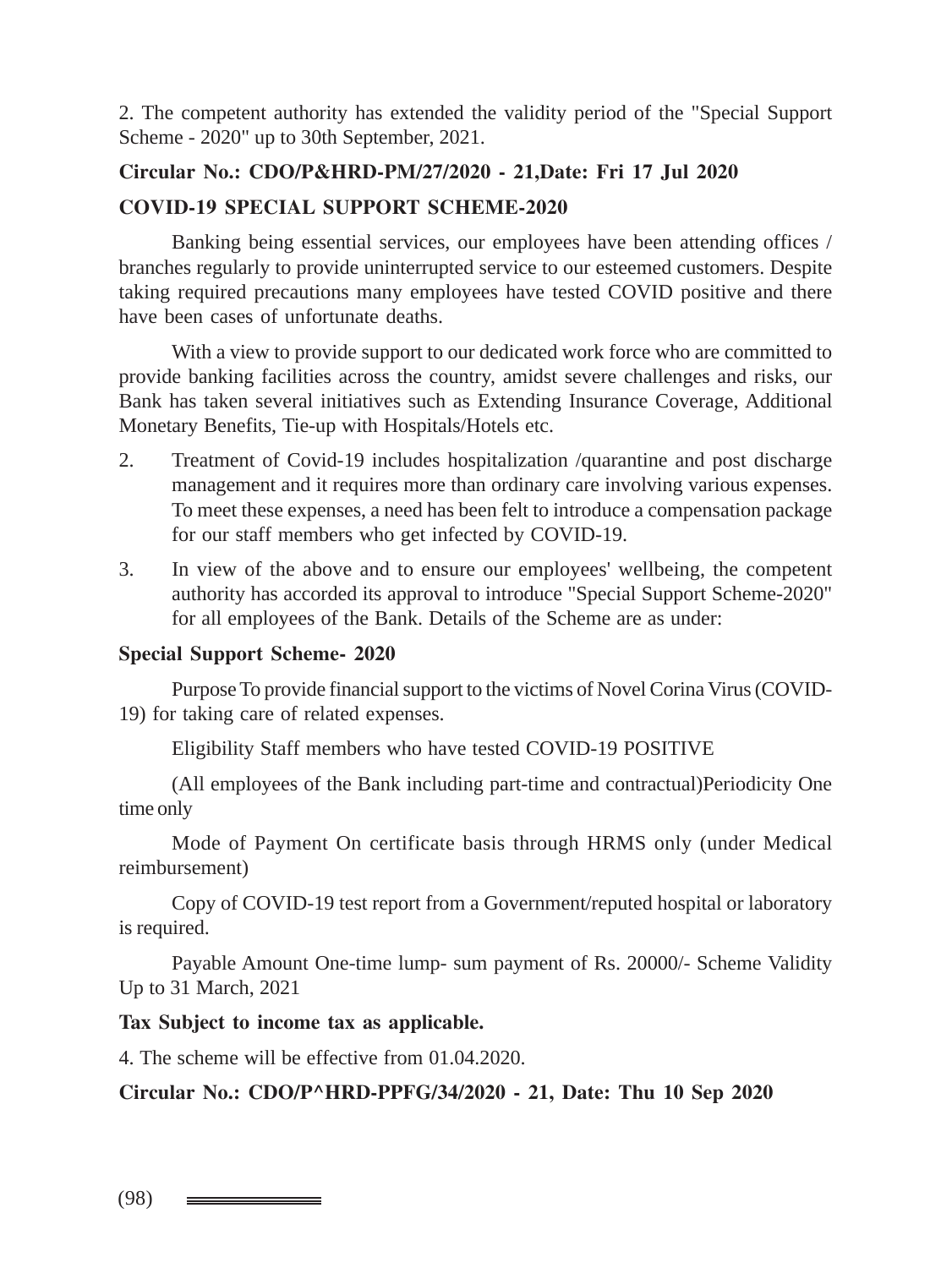### **SBI HEALTH CARE (RETIRED EMPLOYEES' MEDICAL BENEFIT SCHEME)**

#### **MODIFICATIONS PROPOSED IN THE SCHEME**

#### INCLUSION OF COVID-19 & OTHER RELEVANT DISEASES UNDER HOSPITALIZATION

- 3. Inclusion of COVID-19 & other relevant diseases :
- 4. Reimbursement upto Rs.25,000/- as Hospitalization Expenses for treatment of  $COVID-19$ .

Accordingly, it has been decided to allow expenditure upto Rs. 25,000/- from the overall residual balance under Hospitalization for Home Treatment of COVID-19 to members of SBI Health Care. Under the new arrangement, COVID affected members / spouses / disabled children (if any) will be allowed to take any package from a Hospital for the treatment of COVID-19 or they will be eligible to take personalized treatment for COVID19 from a reputed medical practitioner while remaining at home. Under this dispensation, following items related to treatment of COVID-19 shall be covered uptoRs. 25,000/- on reimbursement basis, if prescribed by the treating medical practitioner:

- (i) Diagnostic tests undergone at home or at a diagnostic centre
- (ii) Medicines prescribed in writing
- (iii) Consultation charges of the medical practitioner (separate receipt)

Claim for the above items will be supported by valid documents and will be a part of the claim. Reimbursement of claims of COVID-19 will be accepted from the date of on set of the pandemic i.e. from March 2020 onwards.

#### **5. e-ABs REMBS**

It has been decided to implement provisions as detailed in Para 4 above for the members of e-AB REMBS also.

#### **CDO/P&HRD-PPFG/16/2021 - 22, dated 19th May 2021**

#### **MEDICLAIM POLICY FOR SBI RETIREES: 'SBI HEALTH ASSIST' (POLICY 'B')**

#### INTRODUCTION OF 'ADDITIONAL SUPER TOP-UP' COVER TO MEET INCREASED HOSPITALIZATION COSTS

In reference to the renewal of 'SBI Health Assist' Group Medi-claim Policy for SBI retirees, which has come into effect from 16th January, 2021; it has been observed that Sum Insured under the 'SBI Health Assist' Policy is becoming inadequate in the wake of increased medical inflation and spiralling cost of COVID treatment.

(99)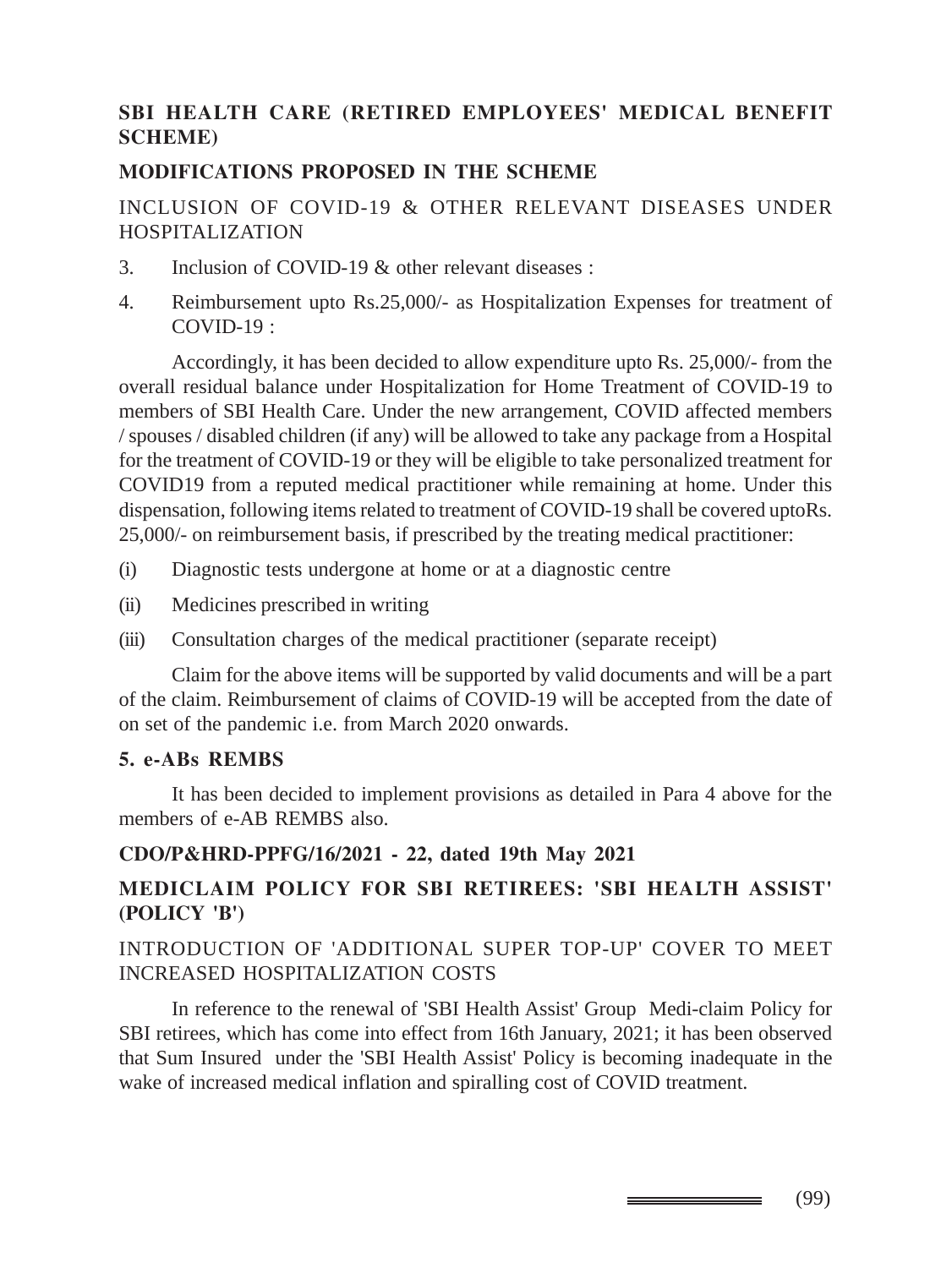In this backdrop, SBI General Insurance Co. Ltd. has agreed to provide Additional Super Top-up covers for members of the policy, the details of which can be referred in the circular

## **Circular No.: CDO/P&HRD-IR/98/2020 - 21, Date: Fri 26 Mar 2021 COVID-19 PANDEMIC: RECOGNITION OF BANKERS' SERVICES**

The Parliamentary Standing Committee on Home Affairs on Management of COVID-19 Pandemic and related issues, has recognised this yeoman service of all the Banking personnel and recorded its appreciation in its 229th Report observing as under:

"The Committee notes and appreciates the efforts and pain taken by the Banking Sector for providing uninterrupted and seamless Banking facilities during the COVID-19 outbreak and consequent lockdown. In their sincere efforts to provide continuous service, many of the Bank Officials also lost their valuable life. The Committee, therefore, places on record the good work done by the Banking Sector right from the beginning of the COVID-19 Pandemic and observes that they are also recognised as COVID-19 warriors".

4. The recognition of Bankers' services as "COVID Warriors" by the Parliamentary Standing Committee was also placed before the Central Board of the Bank wherein the Directors have appreciated the services rendered by all the Staff members in the difficult times

#### **CDO/P&HRD-PM/5/2021 - 22, Date: Mon 12 Apr 2021**

#### **MODIFICATION IN "SCHEME-I" FOR PAYMENT OF COMPENSATION TO BANK EMPLOYEES IN THE EVENT OF DEATH / DISABILITY / SERIOUS INJURY WHILE ON DUTY, DEATH DUE TO COVID-19 DISEASE : EXTENSION OF VALIDITY PERIOD UPTO 30.09.2021**

Please refer to e- Circular No. CDO/ P&HRD-PM/92/ 2020-21 dated 30th March, 2020 on the captioned matter.

- 2. In this connection, the Executive Committee of the Central Board, in its meeting held on 06th April, 2021, has approved the extension of validity period of the "Cash compensation of Rs. 20 lacs to the dependants of deceased permanent employees expired due to COVID-19 disease" upto 30th September, 2021.
- 3. All other instructions in this regard shall remain unchanged.

#### **Circular No.: CDO/P&HRD-PM/6/2021 - 22, Date: Fri 16 Apr 2021**

### **RETENTION OF BANK'S ACCOMMODATION FOR SERVING / RETIRED EMPLOYEES / OFFICERS UPTO JULY-2021 DUE TO RISING COVID CASES**

On account of rising Covid-19 cases in Maharashtra and latest Covid guidelines issued by Govt. of Maharashtra in this regard, it has been decided by the competent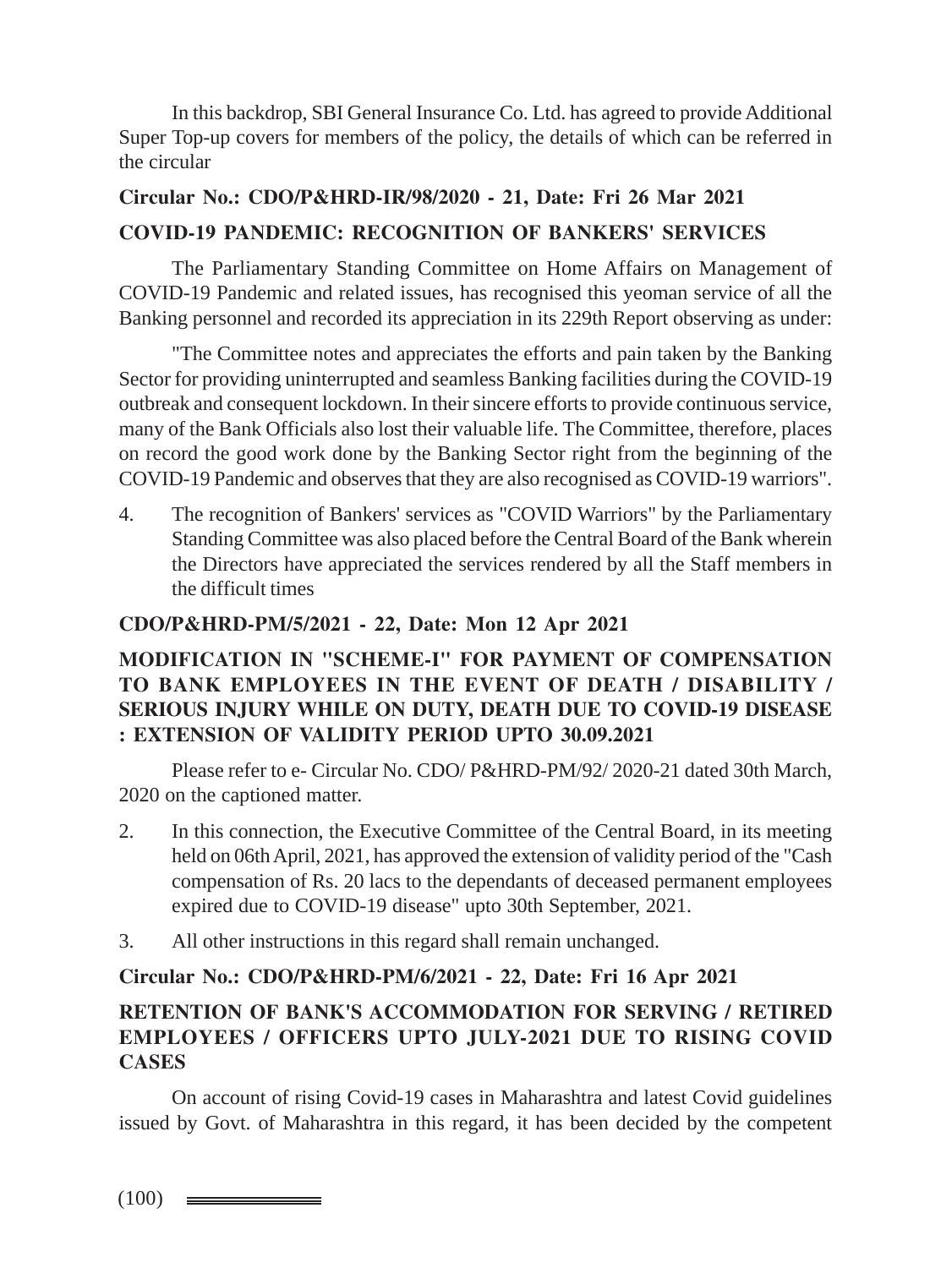authority for retention of Bank's accommodation/ leased accommodation for serving / retired employees / officers as under:

"In all such cases where the retention period of Bank's accommodation and leased accommodation as well as Bank's flat / quarter / chummery accommodation, is ending from March to May 2021, permission may be granted for retention for a period up to July, 2021 for the officials who are retired /transferred from / to the State of Maharashtra.

## **Circular No.: CDO/P&HRD-IR/17/2021 - 22, Date: Wed 19 May 2021 COVID AFFECTED EMPLOYEES**

#### **TREATMENT OF PERIOD OF ABSENCE: SPECIAL COVID LEAVE FOR 14 DAYS: CLARIFICATION**

Please refer to e-Circular No. CDO/P&HRD-IR/ 94 /2020-21 dated 19.03.2021 regarding treatment of period of absence of Covid affected employees. In this regard, we clarify as under:

- I. Special Covid Leave is to be granted to ALL Covid affected employees irrespective of the balance in their leave account.
- II. This facility is to be granted whenever an employee is tested Covid positive.
- 2. All other terms & conditions remain the same.

#### **Circular No.: CDO/P&HRD-PM/46/2021 – 22, Date: Tue 7 Sep 2021 DEATH DUE TO COVID-19 DISEASE:INCLUSION OF POST-COVID DEATH CASES UNDER:**

#### **(I) THE SCHEME OF CASH COMPENSATION TO BANK EMPLOYEES IN THEEVENT OF DEATH/DISABILITY/SERIOUS INJURY WHILE ON DUTY (II) REVISED SCHEME OF COMPASSIONATE APPOINTMENT**

It has been decided to bring the following modifications in the captioned scheme:

? All death cases due to Post-Covid complications within six months after the employee is diagnosed Covid Positive shall be treated as death due to Covid- 19 disease and should be duly supported by Doctor's advice certifying it as "Covid related death".

? Eligible dependent family members in respect of all such death cases where the employee dies due to post-Covid complications within six months of last such infection shall be considered for compassionate appointment w.e.f. 24.03.2020.

? Six months period will be considered from the date of last Positive RTPCR/ RAT/ TRUNETT reports.

## **CDO/P&HRD-PM/45/2021 – 22, Date: Sat 4 Sep 2021 COVID19 MEASURES**

#### **EXTENSION OF LTC/HTC BLOCK PERIOD, LEAVE ENCASHMENT AND ADVANCE UNDER LTC/HTC**

a. All LTC/ HTC block periods ending during March 2020 to December 2021, whether it is original block or extended block or availing of LTC/HTC by self / family members separately where one leg has been completed and second leg is yet to start within stipulated time, for serving as well as retired employees, will be automatically extended up to 31st December, 2021;

 $\longrightarrow$  (101)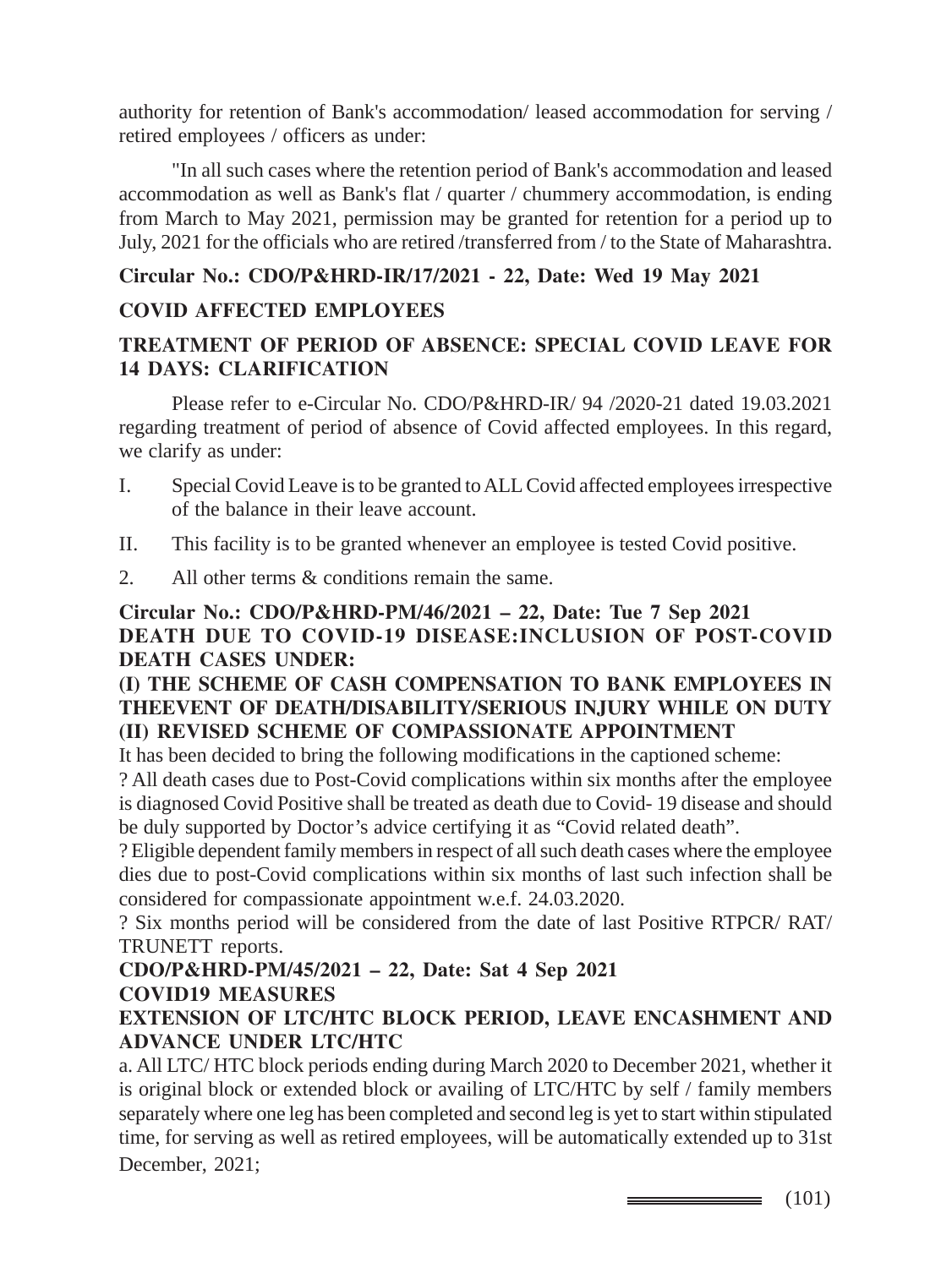## **SUPERANNUATION BENEFITS & EXTENSION IN SERVICE & RETIREMENT/MEDICAL BENEFITS TO RETIRED EMPLOYEES**

#### **EXTENSION IN SERVICE**

Cases of officers will be reviewed for the purpose of granting extension in service or otherwise in the following two stages:

- i) On completion of 30 years of service/pensionable service or on attaining 55 years of age, whichever occurs first for grant of extension/continuation upto 58 years of age.
- ii) On attaining 58 years of age for grant of extension/continuation upto 60 years of age, being the age of retirement.

#### **Competent Authority for granting extension of service:**

| Officers in Scale I to III         | - $DGM(B & O)$                              |
|------------------------------------|---------------------------------------------|
|                                    | $(Cir DO/HR/110/2008-09 dt.21.10.2008)$     |
| Officers in Scale IV $&\mathrm{V}$ | - General Manager of the Network concerned. |

#### **RETIREMENT**

An officer shall retire from the service of the Bank on attaining the age of fifty eight years or upon the completion of thirty years' service or thirty years' pensionable service whichever occurs first. Provided further that the competent authority may, at its discretion, extend the period of service of an officer who has attained 58 years of age or completed 30 years of service/pensionable service upto his attaining the age of 60 years. In such cases where the extension of service granted by the competent authority, the officer shall retire on the last working day of the month in which he completes 60 years of age. Provided that the officer whose date of birth is 1st of the month, he shall retire on the last working day of the preceding month.

#### **VOLUNTARY RETIREMENT**

An officer who has completed 20 years' service or 20 years' pensionable service, as the case may be, may be permitted by the competent authority to retire from the Bank's service, subject to his giving three months' notice in writing or pay in lieu thereof unless this requirement is wholly or partly waived by it.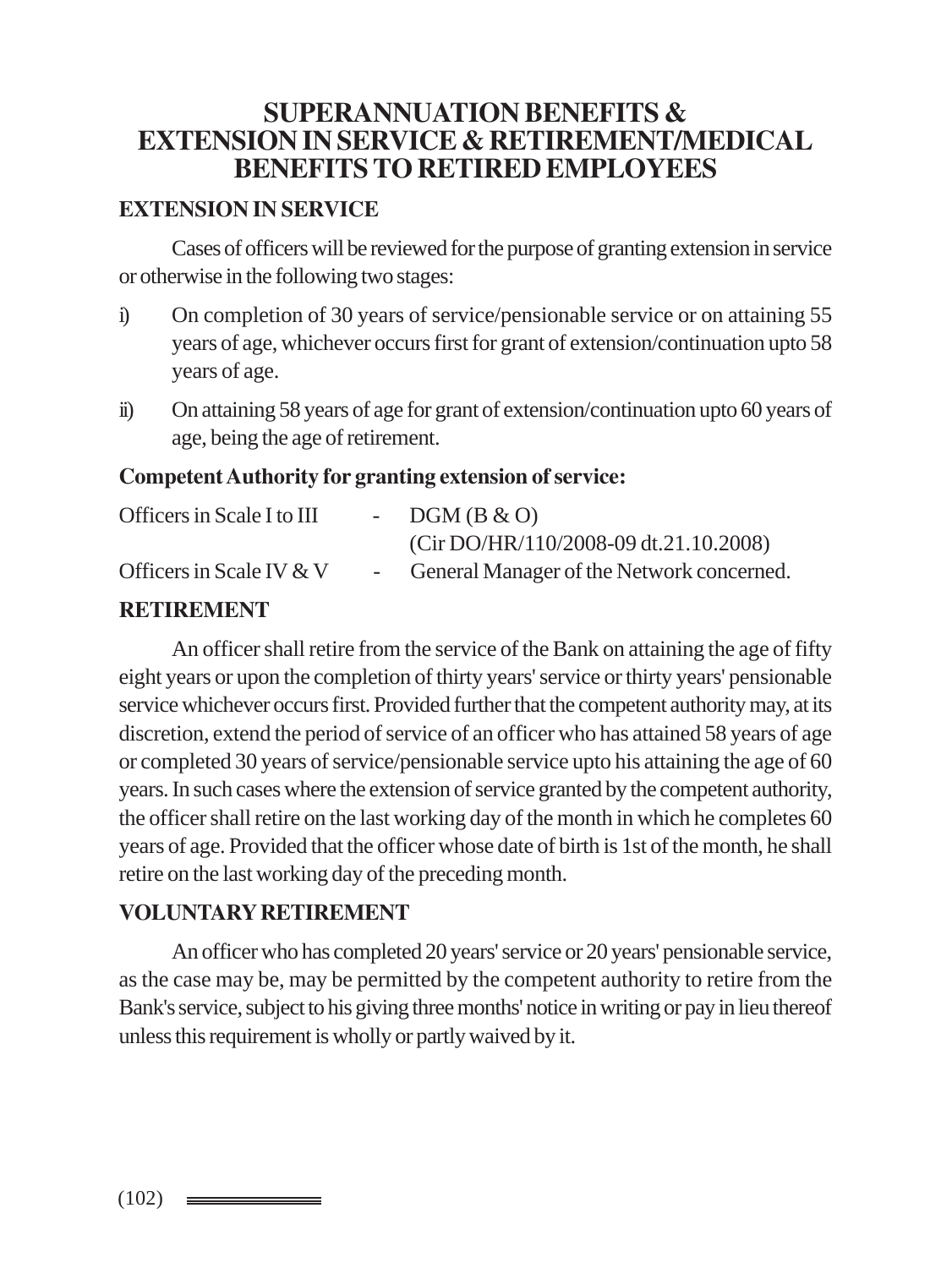## **SUPERANNUATION BENEFITS ENCASHMENT OF LEAVE (VideCir.Per/HR/80/2001-02) (SBIOR-38 Amended)**

Eligible for encashment of leave upto a maximum of 240 days against available leave balance on the date of retirement. IT exemption is presently available upto Rs.3 lacs.

CDO P&HRD/42 of 2001-02 dated 30.6.2011 where an officer as resigned / resigns on or after 01.04.2001 after giving due notice, he may be paid a sum equivalent to the emoluments in respect of privilege leave to the extent of half of such leave to his credit on the date ofcessation of service subject to maximum of 120 days and C.C. letter No. CDO/PM/16 /2030 dated 15.11.2006 if an officer takes voluntary retirement i.e. who has completed 20 yrs. of service or 20 yrs. of pensionable service in terms of proviso 4 of Rule 19(1) of SBIOSR 1992 and pension is sanctioned to him then leave encashment will be paid to him on retirement upto full amount of leave to his credit or 240 days which ever is lower.

#### **PROVIDENT FUND**

Eligible for refund of balance in his/her Provident Fund account as on the date of retirement. In case, not paid immediately on retirement, he/she may be paid overdue interest at the rate applicable to Provident Fund balance, from the date of submission of application by the officer for payment or the date of retirement whichever is later, till the date of payment. This provision is not applicable if the delay in settlement of terminal dues is attributable to the retiree concerned.

#### **GRATUITY**

An employee who is eligible for pension and has put in a minimum of 5 years service is eligible for payment of gratuity. Gratuity is payable under the Payment of Gratuity Act, 1977. The amount will be payable @ 15 days wages for each completed year of service on the basis of 26 working days in a month, subject to a ceiling of Rs. 20.00 lakhs of those employees who have retired on or after the 29th March, 2018 (as per Payment of Gratuity (Amendment) Act, 2018. For the purpose of Gratuity, wages include the following.

- i) For Award Staff: Basic Pay + Personal Allowance + Acting Allowance + Fixed Personal Allowance + Professional Qualifications Allowances + D.A.
- ii) For Officers: Basic Pay + D.A. + FPA + PQA

Formula : Wages x 15 x No. of completed years of service

(103)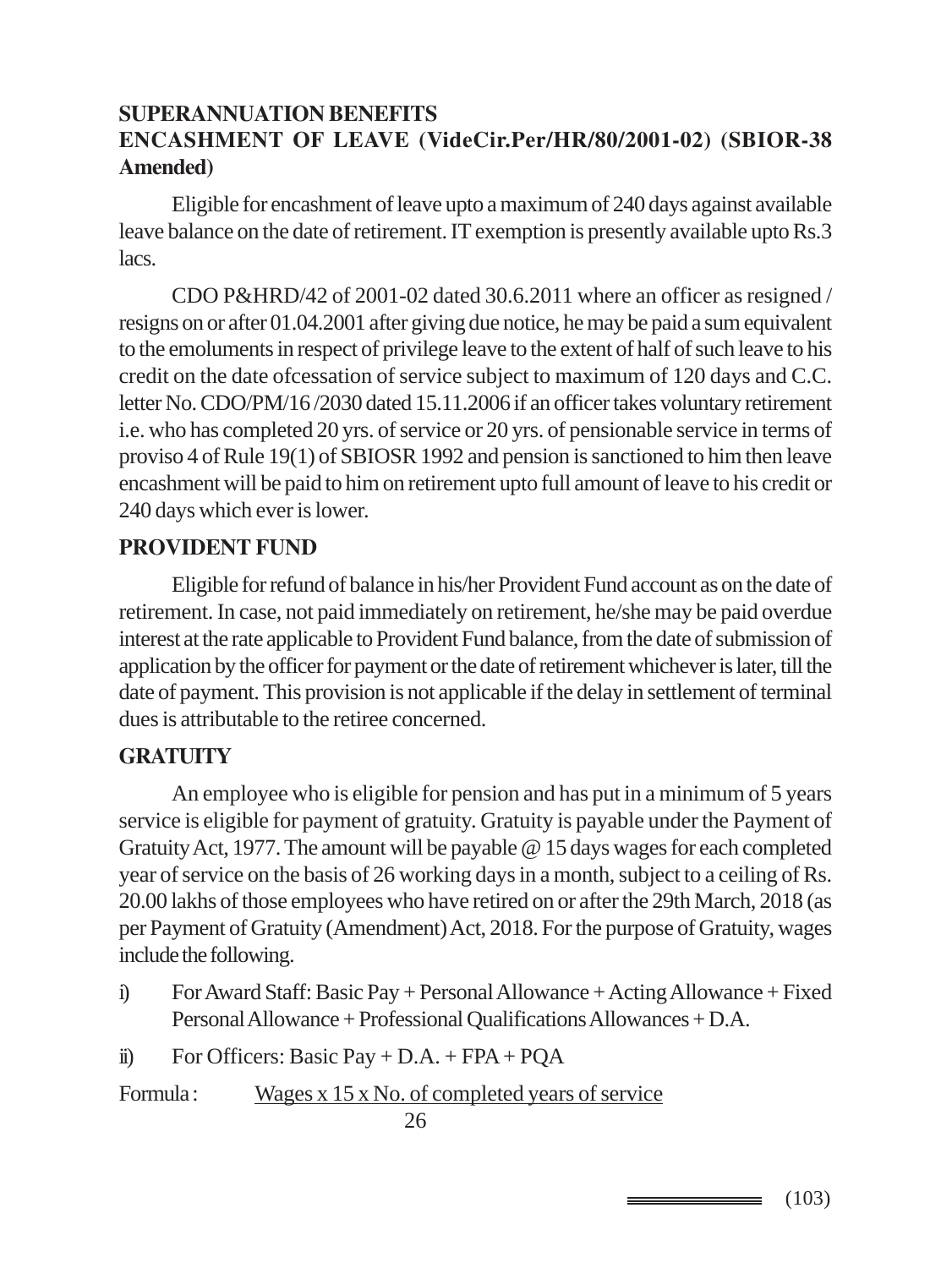## **SERVICE GRATUITY**

For an employee who is not eligible for pension and who has put in a minimum 10 years of service, service gratuity is payable as per the service rules on retirement, resignation, etc. It will be @ one month's pay for each completed year of service subject to a maximum of 15 months pay + further additional gratuity  $@ 1 1/2$  month's pay for each completed year of service beyond 30 years of service. (Pay means basic pay plus PQP and increment component of FPP).

## **COMPASSIONATE GRATUITY**

In the case of a deceased officer, compassionate gratuity is payable to the family / nominee as the case may be, as follows:

- i) No service criteria is stipulated for sanction of this Gratuity
- ii) The amount will be payable @ one month pay for each completed year of service subject to a maximum of 15 months pay + additional gratuity  $@ 1/2$  month's pay for each completed year of service beyond 30 years + further additional gratuity @ 1/4 month's pay for each completed year of service between 16th and 30th year subject to a minimum of Rs.10,000/- and a maximum of Rs.20.00 lakhs (w.e.f. 29.03.2018)
- iii) Higher of statutory gratuity / service gratuity will be paid.

## **Circular No.: CDO/P^HRD-PPFG/29/2021 - 22, Date: Mon 28 Jun 2021**

## **STATE BANK OF INDIA EMPLOYEES' PENSION FUND REGULATIONS: REVISION IN PENSION OF ELIGIBLE MEMBERS OF THE FUND WHO RETIRED / RETIRING ON OR AFTER01.11.2017 & REVISION IN FAMILY PENSION IN RESPECT OF ELIGIBLE MEMBERS OF THE FUND WHO RETIRED / RETIRING ON OR AFTER 01.11.2017**

The details of revision in pension and effective dates are set out as under:-

### **(i) Amount of Basic Pension:-**

The maximum amount of basic pension for members of the Fund eligible for pension, who retired/ retiring while in service or otherwise cease to be in employment on or after 01.11.2017, shall be computed as under:

a. Where the average of monthly substantive salary drawn during the last twelve months' pensionableservice is up to Rs. 80,450/- p.m. (the maximum pay scale of JMGSI) at 50% of the average of monthly substantive salary drawn during the last twelve months' pensionable service plus ½ of Professional Qualification Pay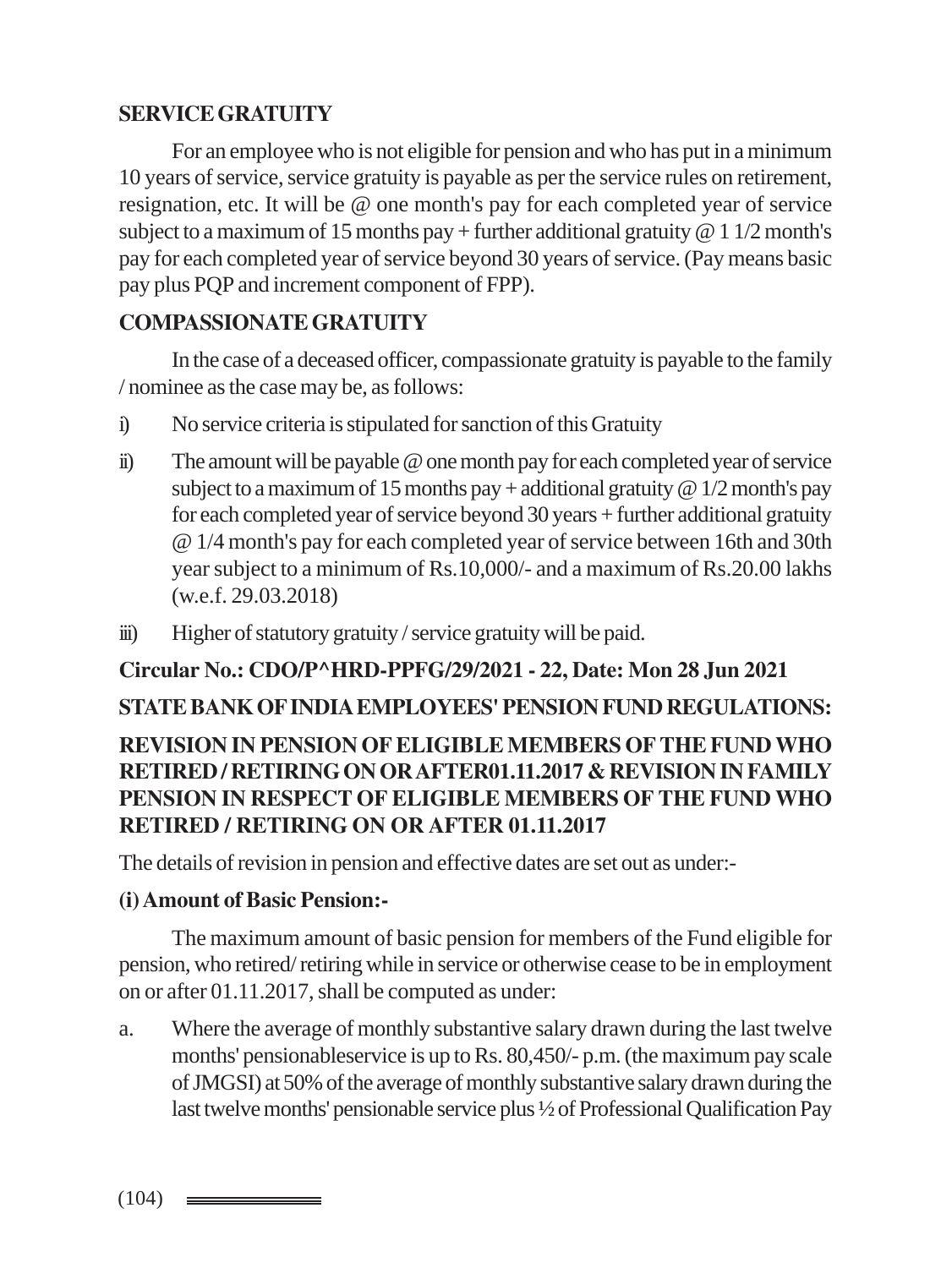(PQP) plus ½ of increment component of Fixed Personal Pay (FPP), wherever applicable (pro-rata in the case of parttime employees).

b. Where the average of monthly substantive salary drawn during the last twelve months' pensionable service is above Rs. 80,450/- p.m. (the maximum pay scale of JMGSI).

at 40% of the average of monthly substantive salary drawn during the last twelve months' pensionable service subject to minimum of Rs.40,225/- p.m. plus ½ of Professional Qualification Pay (PQP) plus half of increment component of Fixed Personal Pay (FPP), wherever applicable (pro-rata in the case of part-time employees).

#### **(ii) Amount of Dearness Relief:-**

In respect of employees who retired or retiring on or after 1st November, 2017, dearness relief on pension shall be payable at the same rate as is applicable in the industry i.e. dearness relief shall be payable for every rise or be recoverable for every fall (on half-yearly basis), as the case may be, of every 4 points over 6352 points in the quarterly average of All India Consumer Price Index for Industrial Workers series 1960=100 at 0.07 per cent of the basic pension.

#### **(iii) Commutation of Pension: -**

- a) The commutation of pension on revised pension be allowed with effect from 01.11.2017.
- b) The pensioners (retired on or after 01.11.2017) who had opted for commutation of pension will have an option not to claim incremental commutation on revised basic pension by submitting their option on a standard format.
- c) The eligible pensioners who do not submit the said option will be paid the differential amount of commutation on basis of revised pension automatically.
- (iv) Fixation of pension in respect of retirees whose past 12 months fall partly in prerevised scale and partly in revised pay scale:-

Several pensioners have retired drawing partly pre-revised (pre 01.11.2017 salary scales) and partly revised pay (effective from 01.11.2017) consequent to last salary revision w.e.f. 01.11.2017. For these pensioners, the pay to be reckoned for calculation of pension to be considered as under:

a. For the period of 12 months falling on and from 1st November 2017, the actual Pay drawn by the officer under 11th Bipartite Settlement; and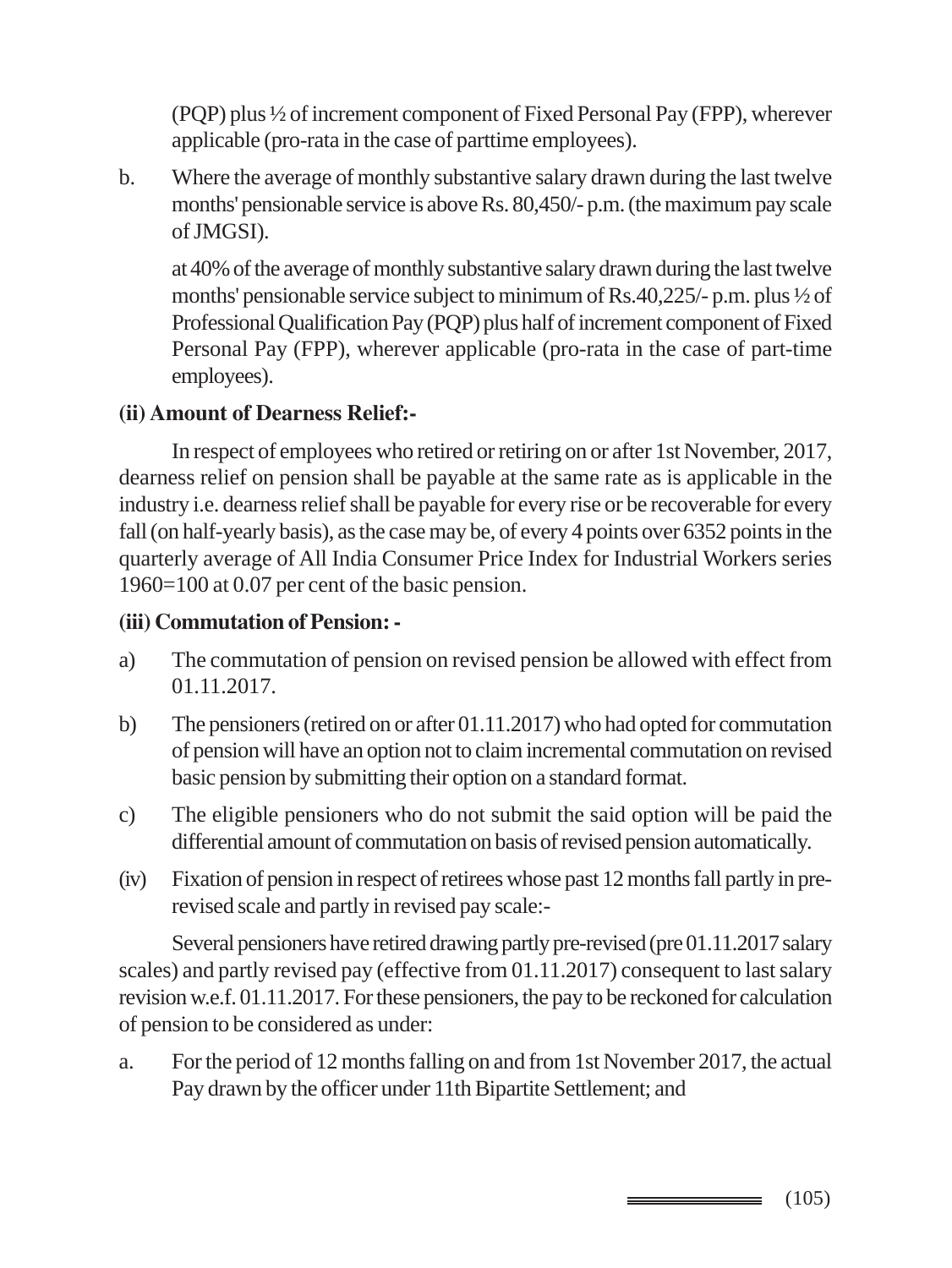- b. For the period falling prior to 1st November, 2017, the actual Pay drawn by the employee plus Dearness Allowance at the rate of 47.8 percent thereon will be notionally reckoned as Pay for the purpose.
- 3. Further, revision in family pension in respect of eligible members of the Fund, who retired/retiring on or after 01.11.2017 is to be carried out, as under:

(i) Amount of monthly family pension:-

In respect of employees (other than part time employees) who retired/ retiring from service on or after 01.11.2017, the ordinary rate of pension shall be on following basis: -

Scale of pay per month Amount of monthly family pension

Upto Rs. 15,880/- 30 percent of the 'pay' shall be the basic familypension.

The Basic family pension shall not be less than Rs.3,985/- per month.

| Rs.15,881/- to Rs.31,760/- | 20 percent of the 'pay' shall be the basic family<br>pension. The Basic and additional family pension shall<br>not be less than Rs.4,900/- per month.                                                     |
|----------------------------|-----------------------------------------------------------------------------------------------------------------------------------------------------------------------------------------------------------|
| Above Rs.31,760/-          | 15 percent of the 'pay' shall be the basic family<br>pension. The Basic and additional family pension<br>shall not be less than Rs.6,365/- per month and shall<br>not be more than Rs.13,280/- per month. |

(Note: In case of part-time employees, the minimum amount of family pension and the maximum amount of family pension shall be in proportion to the rate of scale wages drawn by the employee.)

#### **(ii) Amount of Dearness Relief:-**

The revision in family pension needs to be revised with merger of Dearness Relief (6352 points).

### **(iii) Minimum Pension:-**

Further, the Minimum Pension Payable in respect of part-time employees who retired/ retiring on or after 01.11.2017 would be as under:-

i. Rs 1,335/- p.m. in respect of part-time employees drawing scale wages,

ii. Rs 2,000/- p.m. in respect of part time employees drawing ½ scale of wages, and

iii. Rs 3,000/- p.m. in respect of part-time employees drawing ¾ scale wages.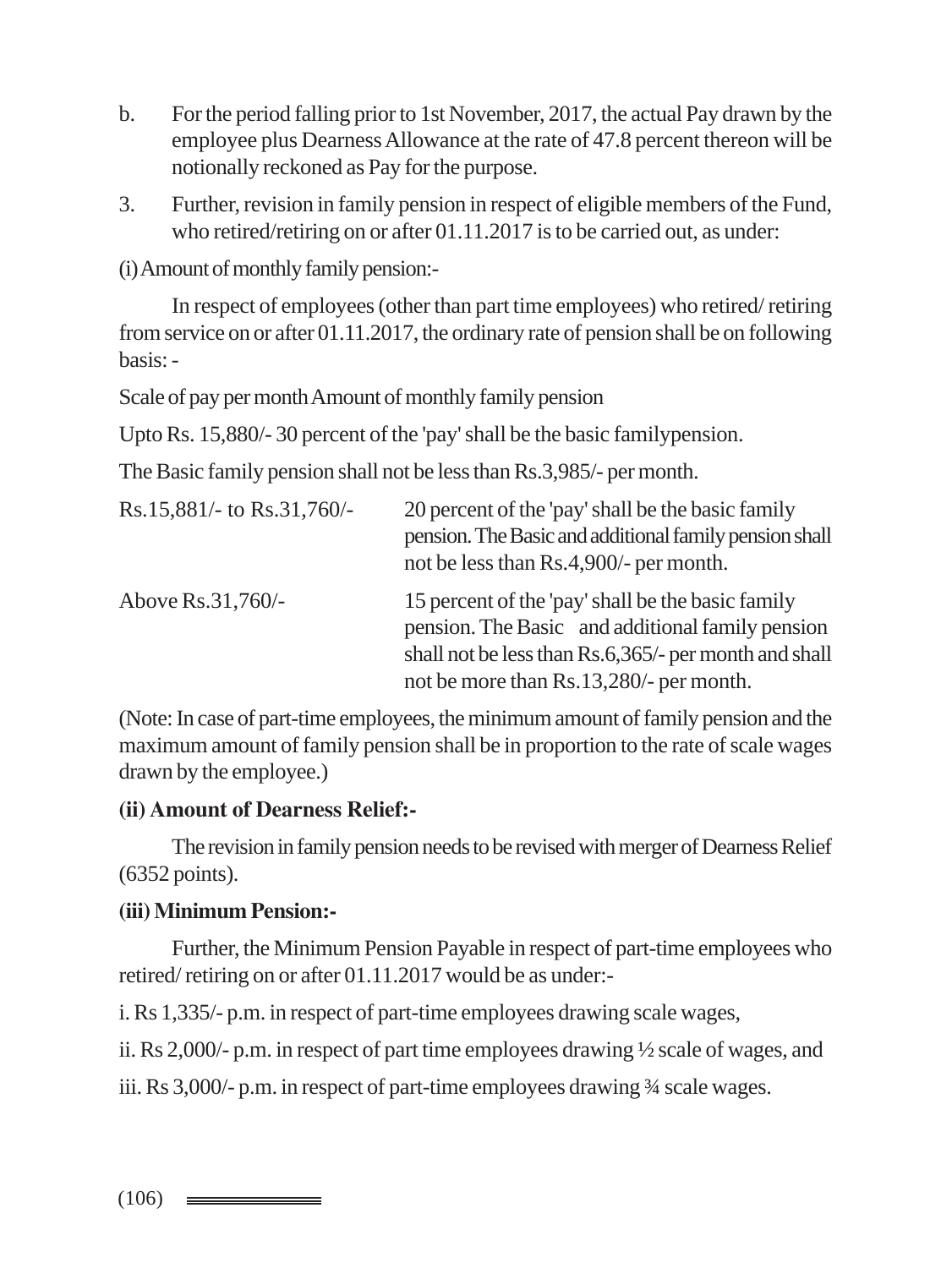(iii) A letter of undertaking (Annexure-I) will be taken from the pensioners as well as from family member(s)/ nominee(s) to enable the bank to make adjustments to Pension Fund, if any, at a later date. The pensioner/ family pensioner may also submit a scanned copy of the letter of undertaking through email to the PPG Department at Local Head Offices without visiting the branch.4. PPG Department of all Local Head Offices should calculate the revised pension/ family pension and dearness relief thereon along with differential commutation wherever applicable, in all eligible cases and send their recommendations to P&PM Department, Corporate Centre for approval of individual cases by the Trustees.

## **Circular No.: CDO/P^HRD-PPFG/22/2021 - 22, Date: Sat 29 May 2021**

## **REVISION OF FAMILY PENSION SCHEME IN RESPECT OF EMPLOYEES RETIRED/ RETIRE ON OR AFTER 01.11.2017 OF ERSTWHILE ASSOCIATE BANKS**

### **11TH BIPARTITE SETTLEMENT WITH EFFECT FROM 01.11.2017**

NOTE : In the case of part time employees, the minimum and maximum amount of family pension shall be in proportion to the rate of scale wages drawn by the employee.

- i) If death occurs after 1 year of pensionable service:
- ii) If death occurs after retirement but before expiry of 5 years:
- a) For the balance period till the employee would have completed 5 years after retirement, full pension that the officer was drawing immediately before his death.
- b) If the wife has predeceased the pensioner, to children in the order of dates of birth. Son till he attains age of 25 years or is gainfully employed. To daughter, till she attains age of 25 years or is gain fully employed or married whichever occurs first.

If an employee expires during his service and has completed minimum one year's pensionable service or expires after retirement and if he draws pension in such cases, his family is eligible for pension.

If and employee expires after retirement and before completion of 5 years, his/ her/ family is eligible for full pension till completion of 5 years from the date of retirement as if the pensioner would have drawn pension during his life.

### **Minimum Pension: Part-time Employees Retired after 01.11.2012**

### **(CDO/ P&HRD-PM/77/2015-16 dated 21.12.2015)**

Drawing 1/3 scale wages, Rs. 932/- p.m.

Drawing 1/2 scale wages, Rs. 1397/- p.m.

Drawing 3/4 scale wages, Rs. 2096/- p.m.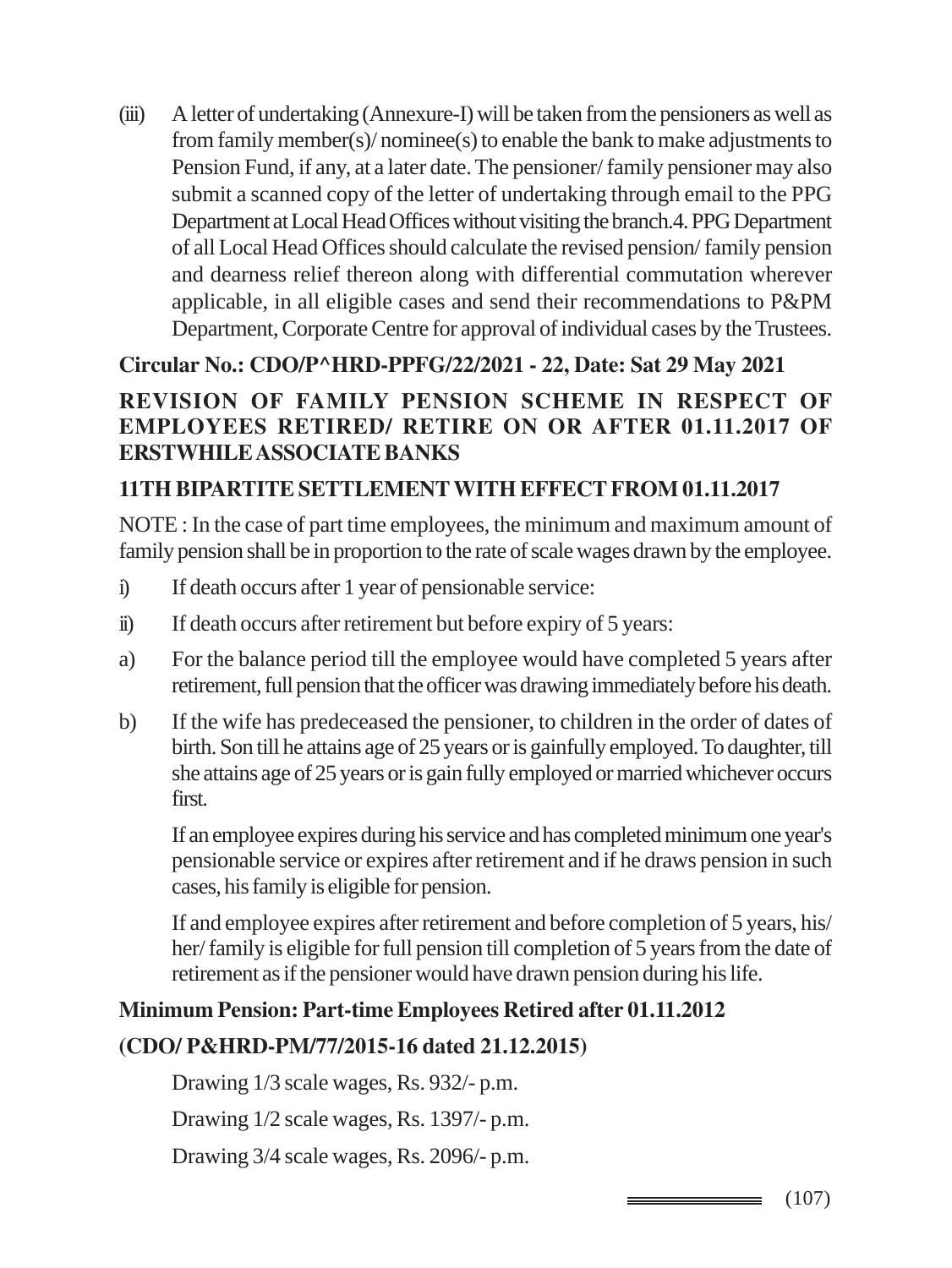## **PAYMENT OF FAMILY PENSION PROVISION FOR PAYMENT OF' FAMILY PENSION' TO PARENTS FOR LIFE:**

*CDO/P&HRD-PM/87/2014 - 15 DATED 4/3/2015*

The eligibility for family pension will be as per the following sequence:

- a) To widow / widower up to his / her death or remarriage whichever is earlier.
- b) Failing (a) above, the eldest of surviving children in order of their birth up to the age of 25 years or he/she is gainfully employed, whichever is earlier.
- c) In case of beneficiary is an unmarried daughter, until she attains 25 years of age or is married or is gainfully employed, whichever occurs first.
- d) This process will continue till the last beneficiary attains age of 25 years or is gainfully employed or is married in case of daughter, whichever is earlier.
- e) Failing (a) to (d) above, to son or daughter for life if he/ she is physically crippled or disabled so as to render him unable to earn a living even after attaining the age of 25 years.
- f) Failing (a) to (e) above, to the parents who were wholly dependent upon the employee when he/she was alive provided the deceased employee has left behind neither a widow nor a child. Among the parents, mother will have precedence over father.

## **STAFF: MISCELLANEOUS**

## **STAFF DEPOSIT ACCOUNTS REMOVALOF MAXIMUM CEILING**

## *E-Circular No. : CDO/P&HRD/IR/78/2014-15, dated 03.02.2015*

All members of the Bank's staff and its pensioners will be paid on their deposits (except current account deposits where no interest is payable) interest at a rate one percent above the current rate allowed by the Bank to similar deposits without any ceiling, provided the deposits represent the depositors' bonafide savings. As regards advances granted to members of the Bank's staff or its pensioners against term deposit receipts, interest will be charged at the same rate that is allowed on the relative term deposit. Interest on advances against Govt. securities, shares, LIC policies, etc. and on loans against pledge of gold ornaments will be charged at concessionary rates of interest as decided by the Bank from time to time.

2. In this connection, other terms and conditions regarding eligibility criteria, Rules of Conduct, definition of family etc. remain unchanged.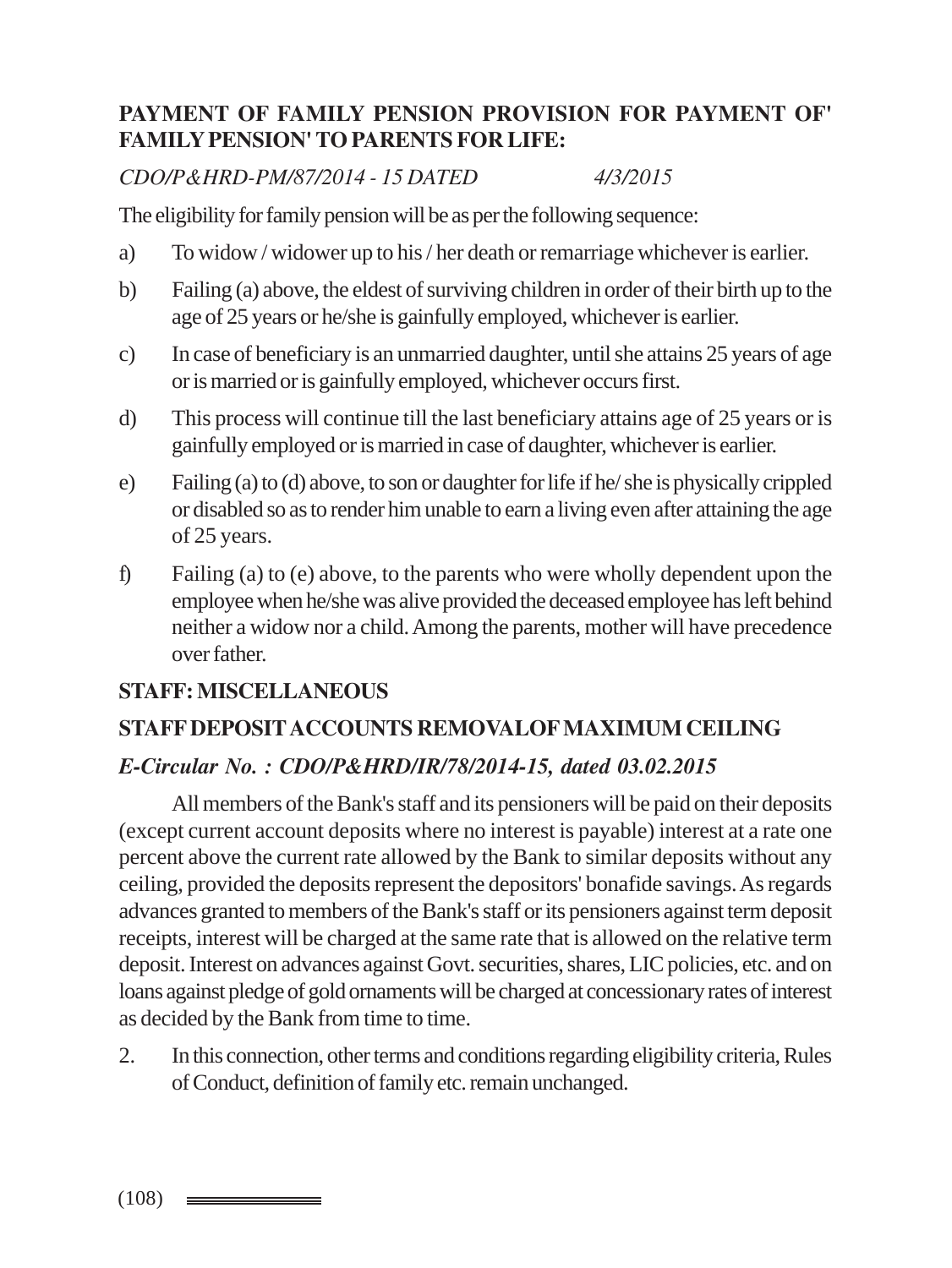**New Pension Scheme (w.e.f. 01.08.2010)**

## **DEFINED CONTRIBUTION PENSION SCHEME / NEW PENSION SCHEME FOR ALL NEWLY RECRUITED EMPLOYEES (OFFICERS/ EMPLOYEES) APPOINTMENT OF SERVING EMPLOYEES AS PROBATIONARY OFFICERS/ APPOINTMENT OF SERVING OFFICERS IN HIGHER GRADE IN THE BANK.**

## *(Cir.No. CDO/P&HRD-PM/67 of 2010-11 dated 02.02.2011), CDO/P^HRD-PPFG/23/ 2017 - 18,Date : Friday 16th June 2017.*

All categories of officers who join/joined the Bank in permanent scale (including part-time), on or after 1st August 2010, shall be offered the benefits of Defined contribution Pension Scheme (DCPS) / New Pension Scheme (NPS) in lieu of existing defined benefit pension scheme, subject to terms and conditions as stipulated by the Bank.

## **INCLUSION OF SPECIAL PAY IN THE MANDATORY CONTRIBUTION UNDER NATIONAL PENSION SYSTEM (NPS)**

The ECCB has approved inclusion of 10 % of Employees'mandatory contribution in TierI of NPS at the rate of 10% of Basic Pay andpecial Pay plus Dearness Allowance on such pay. Accordingly, Bank will makematching contribution as per the extant guidelines. Deductions in HRMS in thisregard will start from salary of June 2017.

## **BENEFITS ADMISSIBLE UNDER NORMAL RETIREMENT AND VOLUNTARY RETIREMENT (After attaining 58 years of age & 30 years of service)**

*e- Circular No. : CDO/P&HRD-PM/58/2015 -16: Dated - 07.10.2015, CDO/ P&HRD-PM/12/2017 -18: Dated - 05.05.2017 (with updated informations)*

- 1. **Provident Fund Eligible for the balance (Member's Contribution + Bank's Contributions) at credit in the fund.**
- 2. **Gratuity Payment:** Eligible subject to a ceiling of Rs. 20.00 lac,
- 3. **Pension:** Eligible under SBI Employees' Pension Fund Regulations (SBIEPFR).
- 4. **Commutation of Pension :** Eligible for commutation of pension @ upto 1/3rd of their Basic Pension.
- 5. **Family Pension :** Eligible as per SBIEPFR.
- 6. **SBI Retired Employees' Medical Benefit Scheme (REMBS) :** Available to all officers.

 $\longrightarrow$  (109)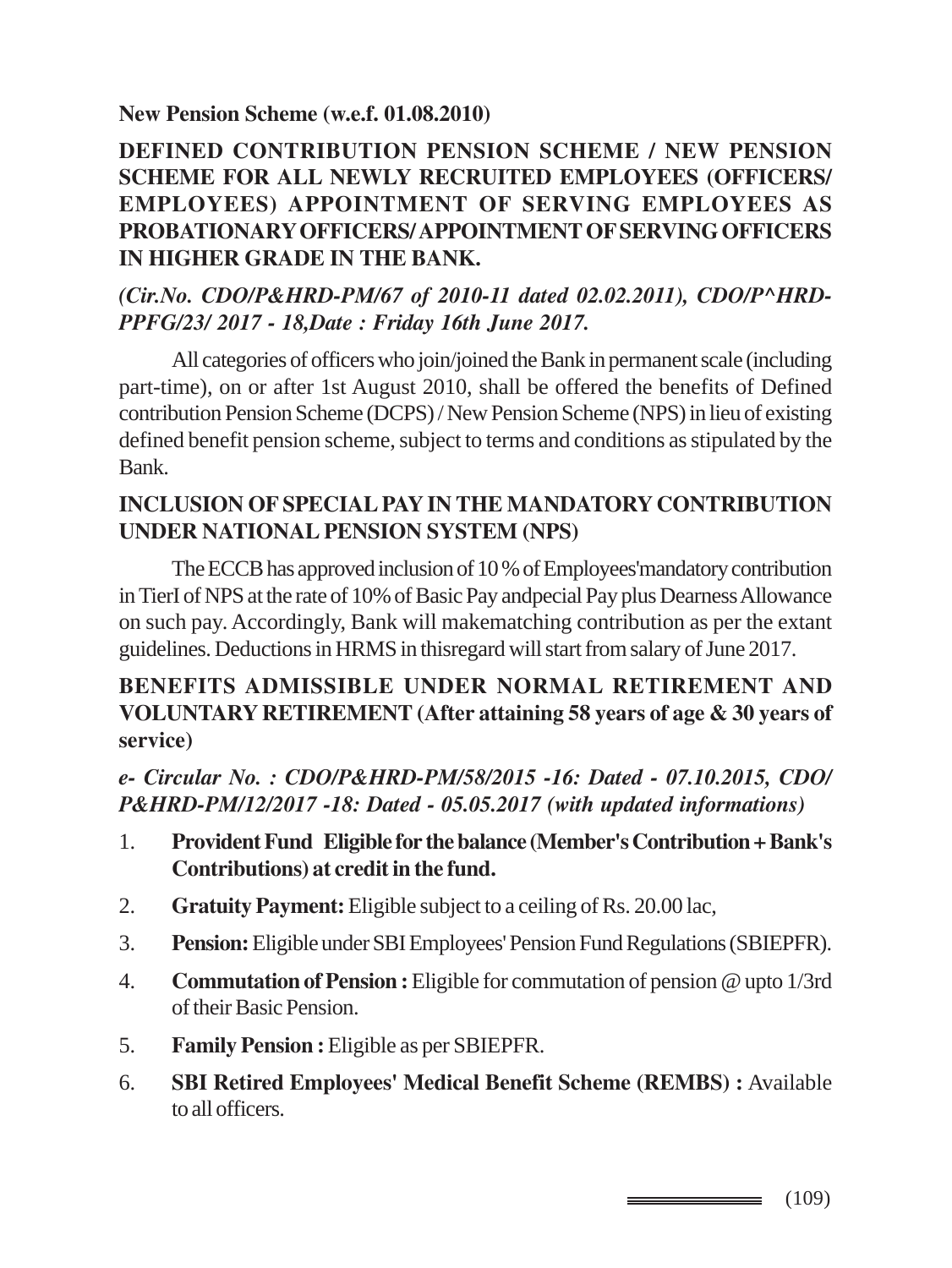- 7. **Encashment of Leave :**Upto maximum 240 days against available leave balance on the date of retirement.
- 8. **Retention of Accommodation / Car / Telephone after Retirement**

Officers may retain the accommodation (including designated house), telephone and car upto the maximum period of 2 months from the date of normal retirement. (Outside scheme: 1 month)

- 9. **Travelling Expenses on Retirement :** On retirement, an officer is eligible to claim travelling allowance, baggage and other expenses for himself / herself and his / her family as on transfer from the last station at which he / she is posted to the place where he / she proposes to settle down on retirement.
- 10. **Furniture:** If the date of purchase of furniture is more than five years- Ownership will be transferred without any recovery. If it is less than 5 year old - depreciated value based on the actual age of furniture / fixture will be recovered.
- 11. **Mobile Handset:** To be retained without any cost
- 12. **Laptop & I-Pad :** Can be retained without any cost.
- 13. **Ownership of Car applicable to:** TEGSS-I & above.

**Ownership Options:** Existing vehicle in use by paying the depreciated value or Bank's owned vehicle from the car pool after paying the depreciated value or New car under buy back arrangement of car in use and paying the difference amount i,e.(depreciated value - buy back amount) / (Price of the Car - buy back value) as the case maybe.

The price of car to be purchased shall be original cost without cost of registration, tax etc. Calculation of Depreciated Value of Car :

Age of the Car

Upto 1 year : 80% of Original Cost

- > 1 year upto 2 years : 60% of Original Cost
- > 2 years upto 3 years : 40% of Original Cost
- > 3 years upto 4 years : 20% of Original Cost
- > 4 years : Free of Cost
- 14. **I-Pad to TEGS-VI and above:** Can be retained at no cost on retirement on superannuation.
- 15. **Availing LTC after retirement:** LTC/HTC may be permitted to be carried forward for 4 months or 6 months beyond retirement with the approval of competent authority.

 $(110)$   $\equiv$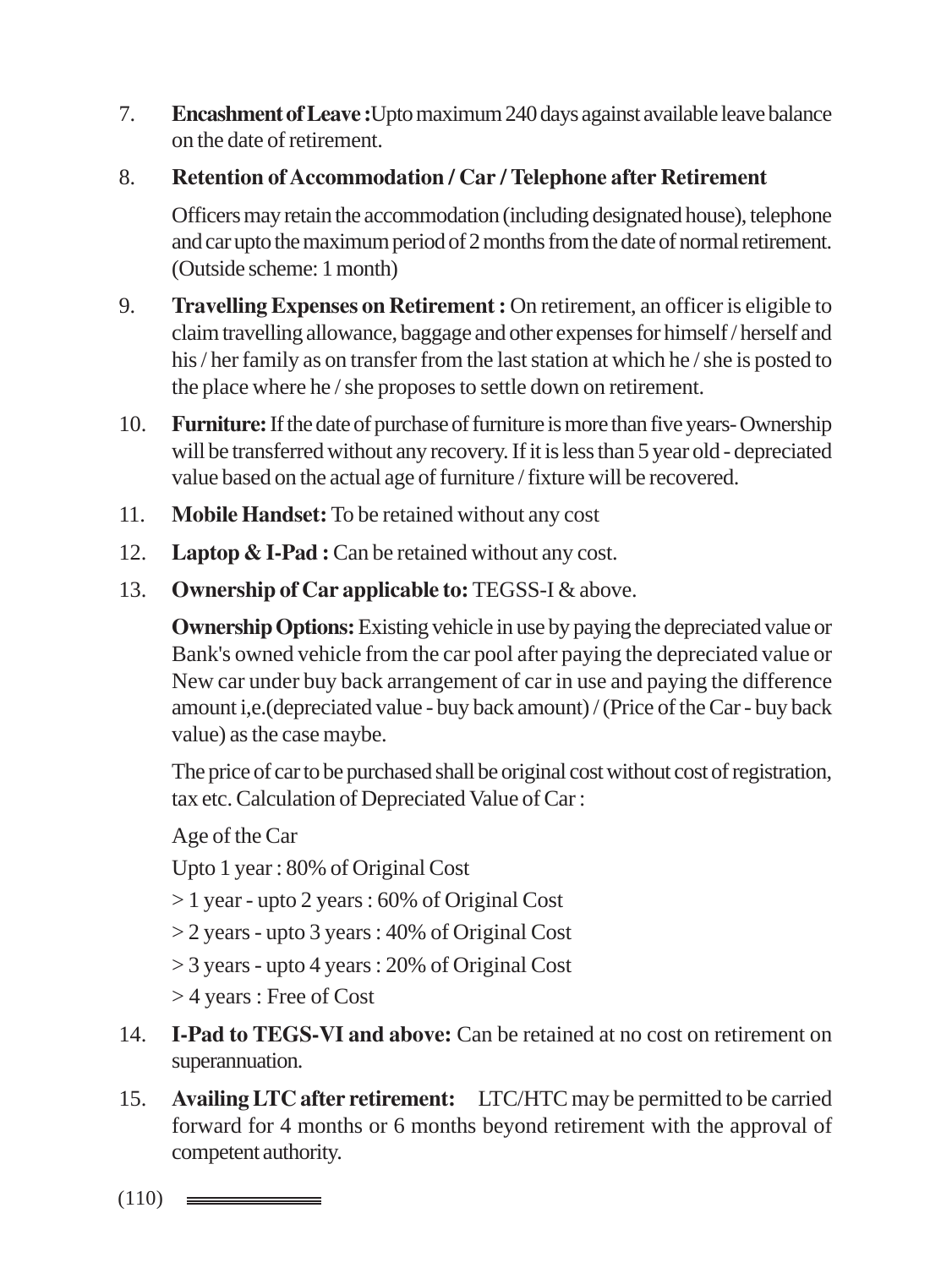- 16. **Concession Interest Rate :** On deposits as applicable to staff members. On advances on securities as applicable to staff members.
- 17. **Continuance of Staff Housing Loan after retirement:** Repayment of Staff Housing Loan may be continued till completion of 75 Years of age.
- 18. **Presentation of Memento:** (Not Applicable to those who retired voluntarily or retire compulsorily)

| Grade      | Amount     |
|------------|------------|
| JMGS - I   | 10,000     |
| MMGS - II  | $11,250/-$ |
| MMGS - III | $14,000/-$ |
| SMGS - IV  | $22,500/-$ |
| SMGS - V   | $23,500/-$ |

- 19. **Holiday Home and Bank's Guest House/ Transit House /Visiting Officers' Flat :** The benefit can be availed after retirement.
- 20. **Transition to Retirement Programme for retiring Officers of applicable grades and their spouses:** 3 days sensitisation programme to enable the officers to self-introspect and plan for the momentous change in their lives on demitting office to ensure a smooth and enjoyable transition in post-retirement life.

#### 21. **Appointment in Bank's Joint venture/subsidiaries**

Permitted under applicable Regulation of SBI Employees Pension Fund Regulations.

22. **Engagement in the Bank on contract basis:** Permitted as per the provision of scheme in place.

#### 23. **Permission for Employment after retirement:**

Prior permission from competent authority is required for seeking employment in any other Bank at any time or any other commercial employment within one year from the date of retirement to protect their pension.

#### 24. **Medical facilities - Dispensaries:**

Medicines are provided from the available stock at dispensaries run by Corporate Centre, Local Head Offices and Administrative Offices and at a few selected dispensaries to the pensioners and their family members (spouse). Services of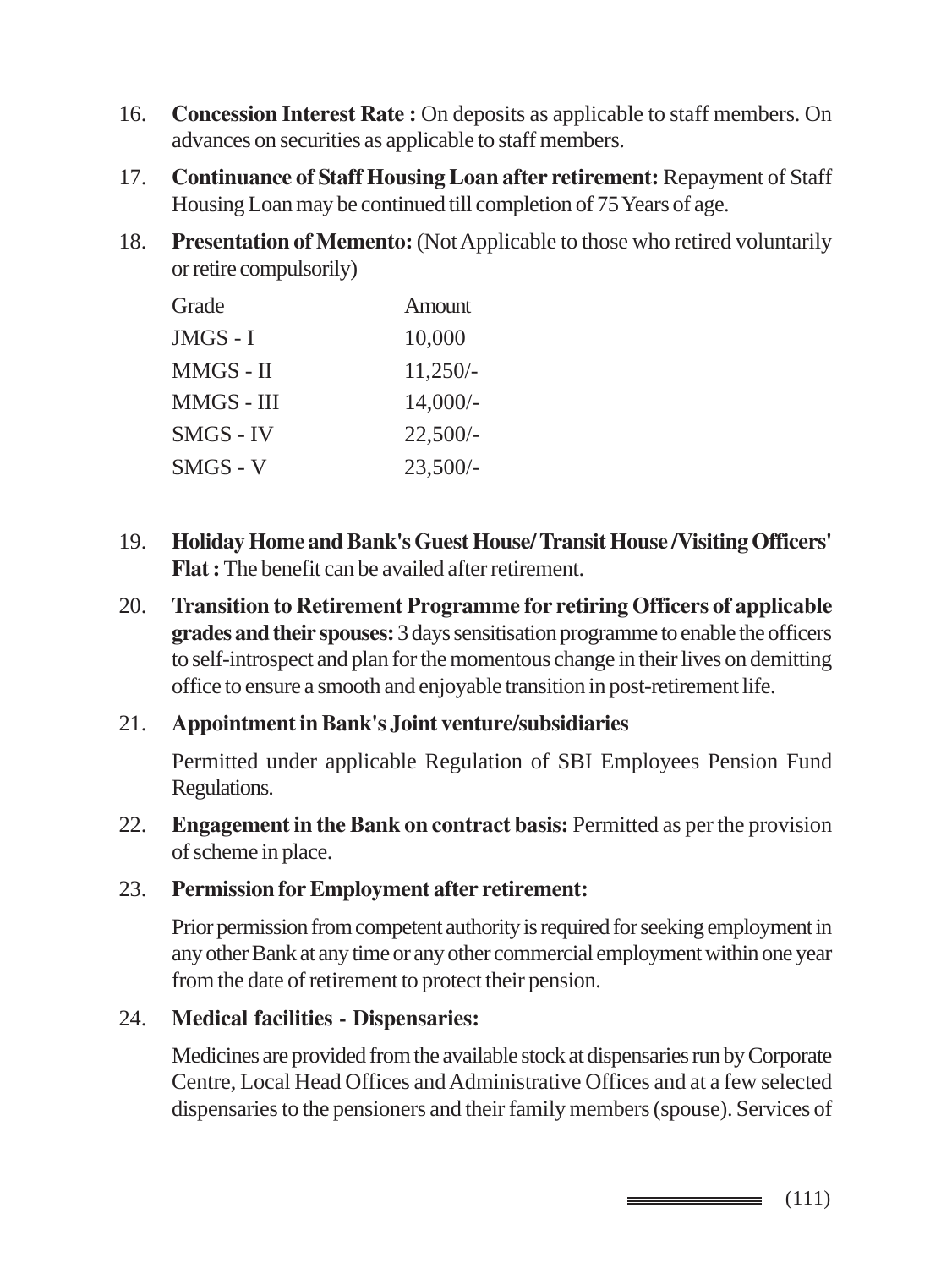specialist doctors are also available in these dispensaries. (Same as normal Retirement if he is not gainfully employed elsewhere.)

## 25. **Entertainment Facilities:**

Pensioners can avail the benefit of Bank's Library at SBLCs & ATIs. They can also utilize the facilities of Book Bank wherever it is maintained.

- 26. **Canteen Facilities:** Pensioners can avail Canteen Facility, wherever it is available at the Bank's Offices.
- 27. **Email ID :** The outgoing mails from '@sbi.co.in' domain will be stopped from the date of retirement / resignation. However, the retiring official is permitted to receive emails and use the mailbox on EMS for two months after retirement. Thereafter, the user will have to send the request through email for the creation of email-ID under thistle domain.

## **Scheme for Extending Miscellaneous Benefits/ Facilities to Employees/ Officers on Voluntary Retirement**

- 1. Scope of the Scheme: The scheme is applicable for the limited purpose of extending the miscellaneous benefits to the employees opting for voluntary retirement under the provisions of Service/Conduct Rules. All the permanent employees of the Bank in officer and clerical cadre will be covered under the Scheme.
- 2. Eligibility: This dispensation will be discretionary in nature on the part of the Bank subject to fulfilment of following mandatory conditions:

**Criteria :**Officers upto SMGS-V and Officers in TEGS-VI and above

#### **i. Age and completion of minimum pensionable service.**

Completion of 30 years of pensionable service and attainment of 58 years of age (both the conditions to be fulfilled) as on the date of applying for voluntary retirement.

**and**

ii. **Non-promotion/ Health Ground (whichever condition is applicable):** a) No of chances missed out for promotion.

Minimum 3 (three) chances missed out for promotion from the present grade to the next higher grade in the Bank. While reckoning missed promotion opportunities for officers, the last two years of service before normal age of superannuation called as 'Residual Service' will not be counted.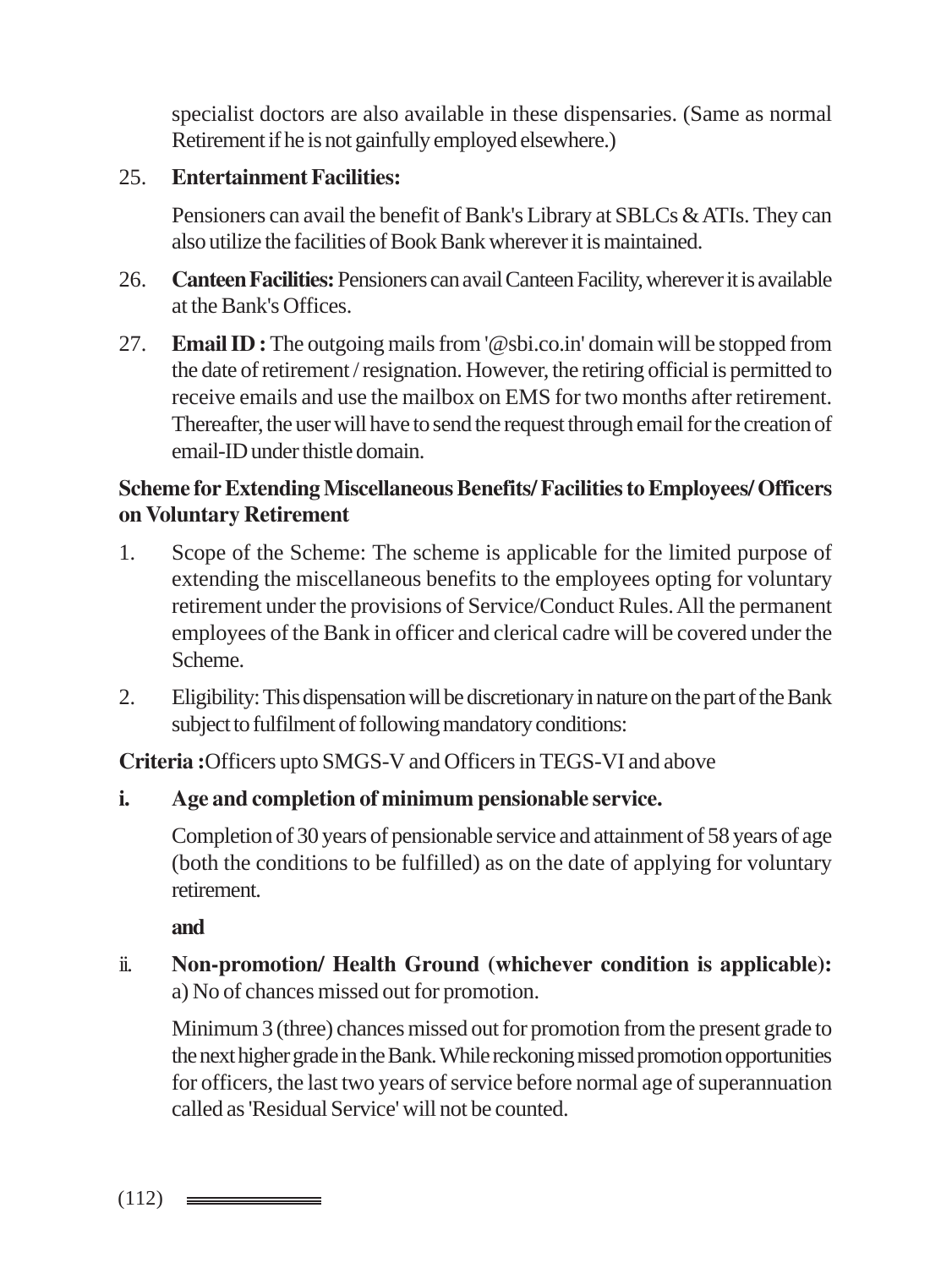**For Officers in TEGS-VI and above:** Minimum 5 (five) chances missed out for promotion from the present grade to the next higher grade in the Bank. While reckoning missed promotion opportunities for officers, the last two years of service before normal age of superannuation called as 'Residual Service' will not be counted.

## **b) On health ground.**

Request of officers on extreme medical/health ground may be considered on case to case basis depending on the seriousness of ailments provided he/she is declared unfit by the Medical Officer/ Medical Board of the Bank for continuing in the service of the Bank.

3. **Benefits:** All the benefits/facilities as available on normal retirement on attaining superannuation shall be extended to employees opting for voluntary retirement under the proposed scheme as per Annexure-III and as applicable to each category of employees in terms of extant provisions of Service Rules/Conduct Rules.

#### **4. Other features:**

- i. The decision of opting under the Scheme is at the volition of the employee.
- ii. The employees opting under the scheme are not eligible for any lumpsum exgratia or any other monetary compensation.
- iii. The Bank shall have absolute discretion either to accept or reject the request of an employee seeking voluntary retirement under the scheme depending upon the merits and requirement of the bank. The reasons for rejection of request of an employee seeking voluntary retirement under the scheme shall be recorded in writing by the competent authority.
- iv. Acceptance or otherwise of the request of an employee seeking voluntary retirement under the scheme will be communicated to the employee in writing.

## **5. General Conditions:**

- i. There will be no change in the definition of voluntary retirement which is considered at present and all other terms and conditions for sanction of voluntary retirement will remain unchanged.
- ii. The requests of employees under the scheme shall be processed and sanctioned as per the existing provisions and delegation of administrative power for voluntary retirement issued in the Bank from time to time.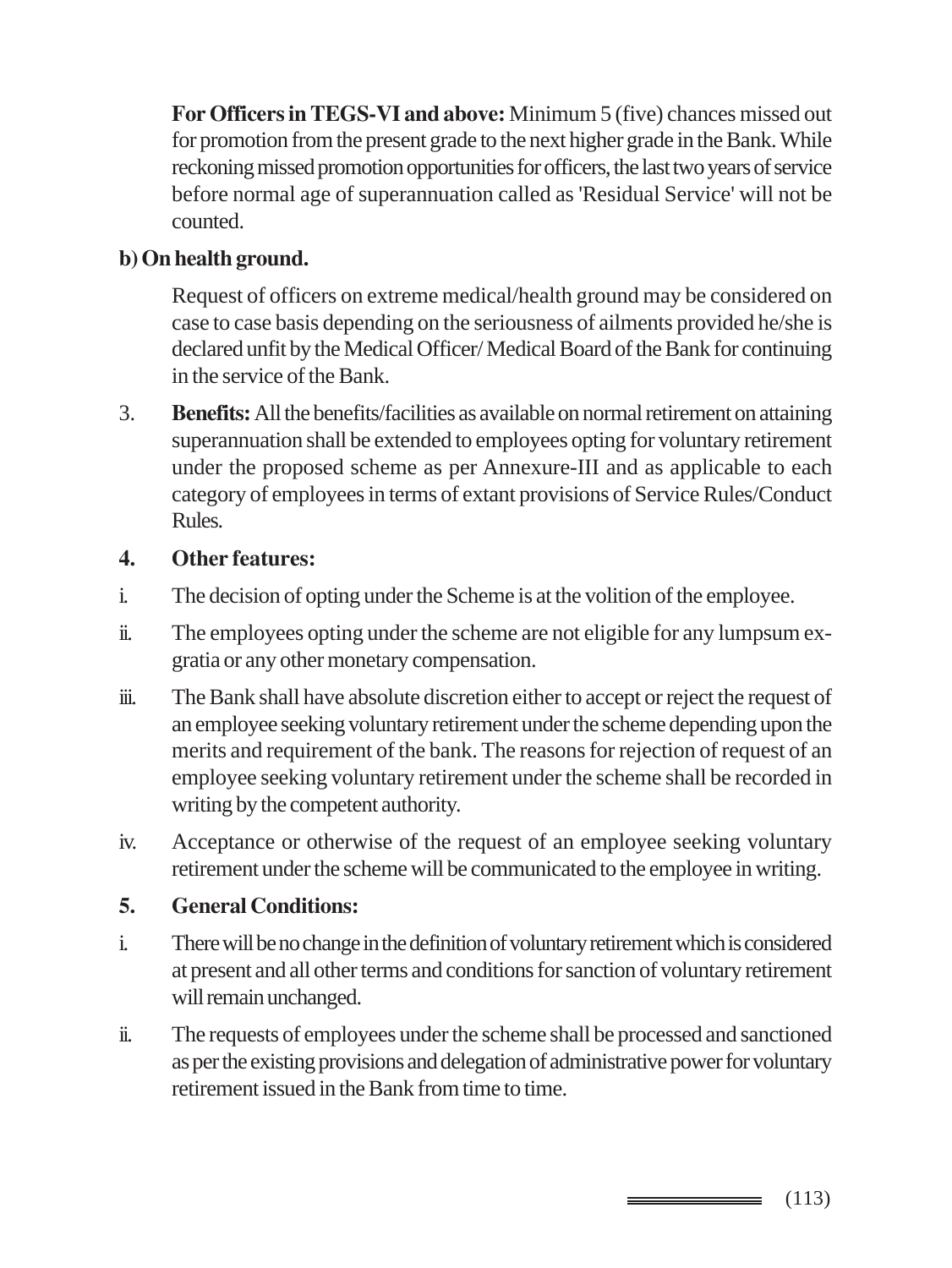- iii. No Voluntary Retirement will be deemed to have come into effect unless the decision of the Competent Authority has been communicated in writing.
- iv. The Scheme will have prospective effect and no claim for past voluntary retirement cases of employees qualifying under the above scheme shall be entertained.
- v. In case of any clarification and interpretation is sought on any of the terms and conditions of the scheme, the decision of the Bank shall be final and binding.
- vi. The Bank reserves its right to modify/alter/rescind the conditions of the scheme from any date as it may deem fit.

## *CDO/P&HRD-IR/19/2021 - 22, Date: Fri 21 May 2021*

## **IMPACT OF COVID-19 PANDEMIC (SECOND WAVE): AVAILMENT OF STAFF LOAN FACILITY POST RETIREMENT : EXTENSION OF TIME PERIOD UPTO 31st MARCH 2022FOR EMPLOYEES RETIRING DURING APRIL 2021 TO FEBRUARY 2022**

It has been decided by the competent authority to provide extension of time period for availment of Staff Loan facility for employees who have retired or are retiring during April 2021 to February 2022 as under: -

- 1. Individual Housing Loan: Up to 31.03.2022 Repayment up to 75 years of age (without any change).
- 2. Car Loan Up to 31.03.2022 Repayment up to 60 months from the date of retirement (without any change).
- 3. Education Loan Upto 31.03.2022 As applicable to the Scheme.

All other terms and conditions applicable to the respective Staff Loan Schemes will remain unchanged.

The retiring employee shall inform the respective controlling authority about their intention to avail Staff Loan as per their eligibility, post retirement as above and obtain permission for the same.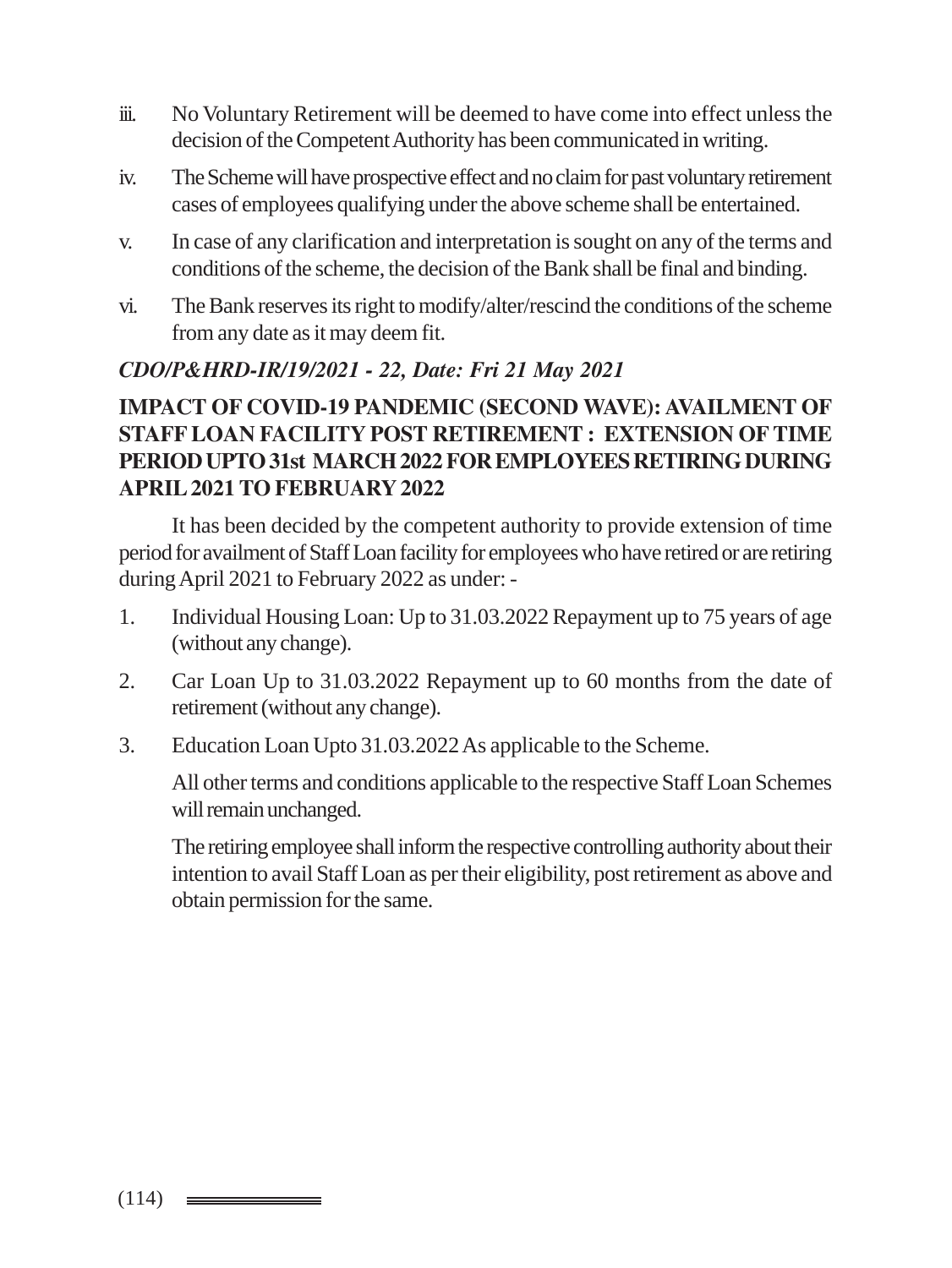## **GIST OF IMPORTANT INFORMATION FOR RETIRING EMPLOYEE.**

- 1. Eligible for 12 days casual leave irrespective of the date of retirement.
- 2. Claim all eligible re-imbursement (expect medical reimbursement) dues within 60days through HRMS. Any unclaimed/unapplied pending medical bills have to be claimed and paid manually.
- 3. Claim entertainment allowances up to the quarter of retirement.
- 4. Retain mobile set on attaining age of 60.
- 5. Extension of Swarna Ganga Group insurance scheme can be done up to 65 years.
- 6. Curtain, Batteries, Mattress may be given free of cost irrespective of its age.
- 7. Can avail LFC after retirement and leave encashment for that LFC, if due.
- 8. Eligible for encashment of privilege leave balance up to 240days.
- 9. Continuation of housing loan up to the age of 75years & car loan upto 65 years.
- 10. Bank provides memento on retirement as per eligibility, ensure that.
- 11. Eligible to claim travelling expenses, cost of transportation of baggage and other expenses as if, on transfer

## **POST-RETIREMENT**

- i) Please obtain your "Pensioners ID card" from Circle PPG Department.
- ii) The Bank has started special services for pensioners by launching a new website https:// www.pensionseva.sbi where pensioners with registered mobile number can avail services like pension slip, investment details,form-16,PPO details, arrear calculation sheet and life certificate status.
- iii) Verify the correctness of your PAN details on the pension slip. If PAN is wrong, please get it rectified at Pension Paying Branch.
- iv) You need to use your personal e-mail id after retirement for getting the pension slip and resetting the HRMS Password.
- v) You can take the benefit of Bank's Dispensaries, where these are available.
- vi) Bank also reimburses cost of some pathology test in approved labs which are prescribed by Bank's Doctor.
- vii) Remember to submit Life Certificate at pension paying branch/any branch of SBI in the month of November every year.

(115)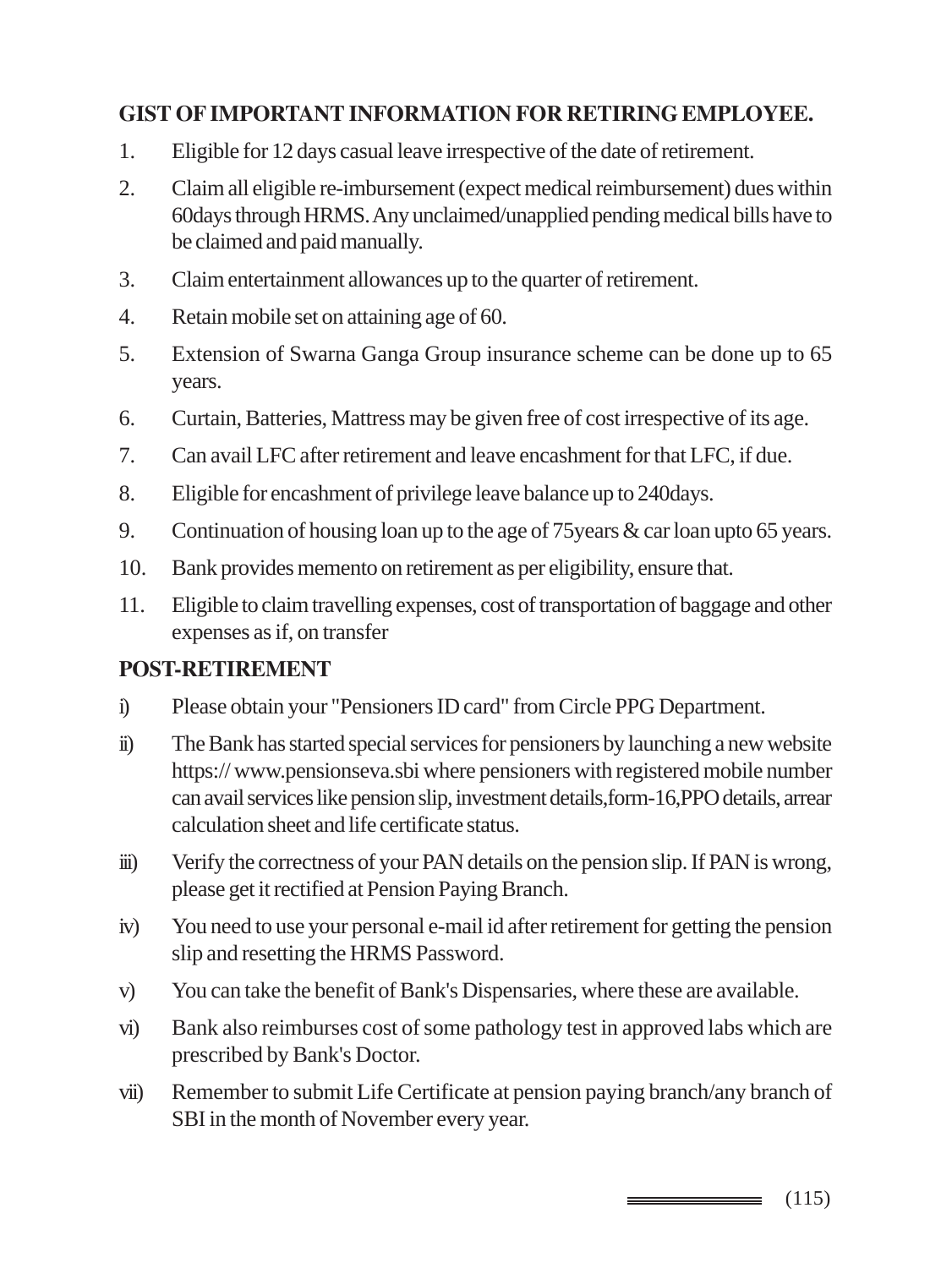- viii) Remember to submit the Investment declaration through HRMS using your own HRMS ID (PF ID) and password.
- ix) Remember to collect Form-16 from pension paying branch.
- x) Retain a copy of Pension Payment Advice (PPO) which is sent by Circle PPG department/ Pension paying branch to you. Also remember that your PF number is PPO number.
- xi) You can subscribe to "State Bank of India Retired Employees Medical Benefit Scheme' before retirement but not earlier than 15 days of retirement at the branch / office from where you are retiring or within 90 days from the date of receipt of 1st pension through your pension paying branch. Please refer Circular No. Cir/ CDO/P7HRD-PM/45/2009- 10 of 14.10.2009.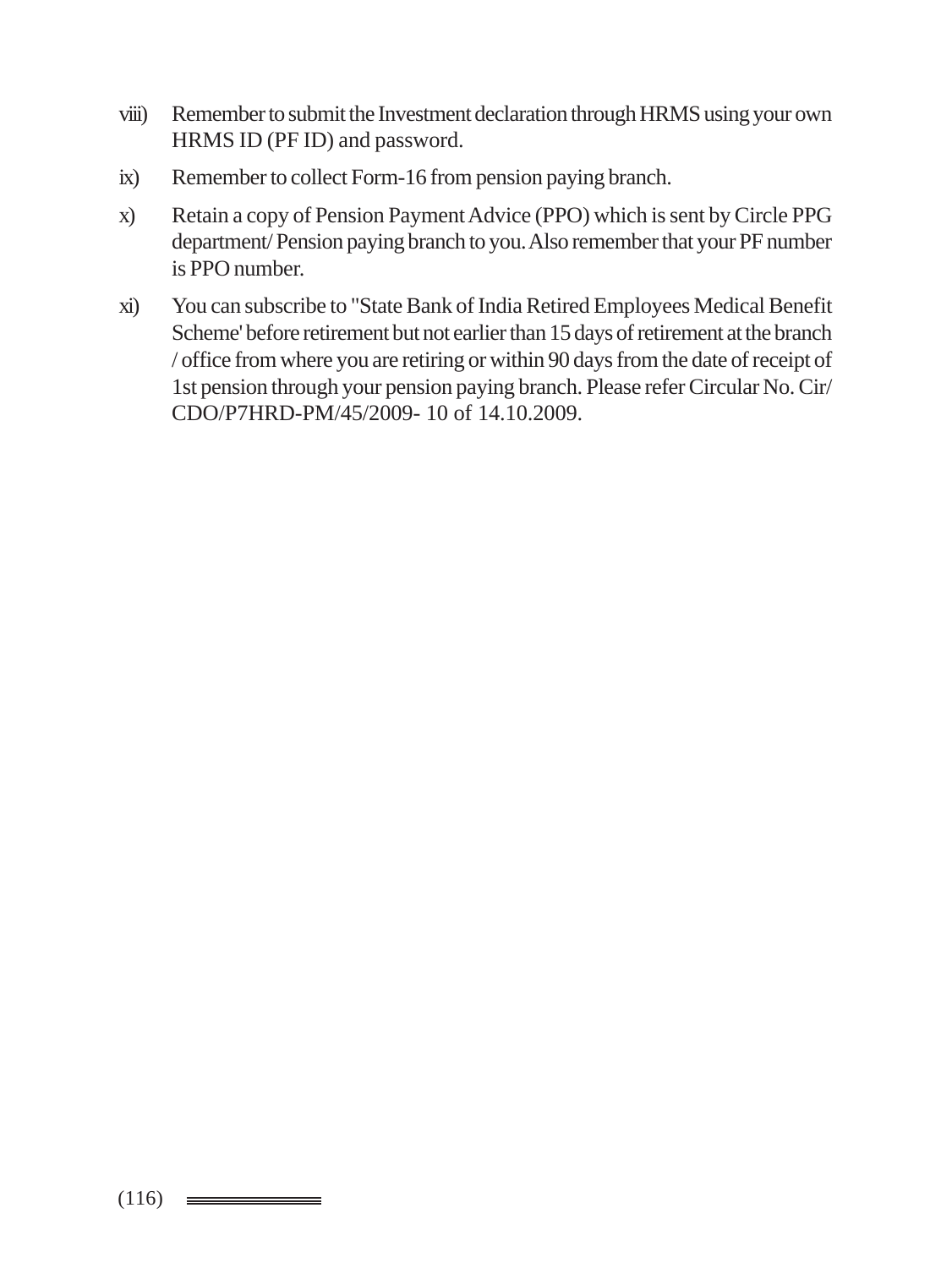# **MEDICAL BENEFITS TO THE RETIRED OFFICERS**

*Circular No.: CDO/P&HRD-IR/107/2017 - 18, Date: Wed 21 Mar 2018*

## **STAFF WELFARE ACTIVITIES:IMPROVEMENT OF FACILITIES Assistance to Retired Employees in case of Critical Illness**

## **Circular No.: CDO/P&HRD- R/47/2021 – 22, Date: Wed 8 Sep 2021 STAFF WELFARE SCHEME : ASSISTANCE TO RETIRED EMPLOYEES IN CASE OF CRITICAL ILLNESS**

The following changes/modifications are being made:

Proposed Instructions

a )The captioned Scheme will now cover following 6 diseases:

i) Cancer

ii) Cardiac Surgery

iii) Kidney/Liver Transplant

iv) Dialysis

v) Illness/Accidents of serious nature involving major surgeries / life support system. vi) COVID-19

b) For retirees covered under REMBS Scheme:

The assistance will be provided to the extent of 100% of the eligible medical expenses incurred over and above the amount paid under the medical scheme/insurance policy. The maximum assistance will be Rs.7.00 lacs in a year per person (i.e. Husband and Wife)

c) For retirees not covered under REMBS Scheme:

The Bank will deduct Rs. 3.00 lacs and then provide assistance to the extent of 100% of the remaining eligible medical expenses. The maximum assistance will be Rs.7.00 lacs in a year per person (i.e. Husband and Wife)

d) The coverage of this welfare scheme is applicable only for medical treatment involving hospitalisation. Medical expenses incurred on domiciliary treatment are not covered under this scheme.

e) The structure of the 3-member Committee for examining /approving/ rejecting the proposals will be - General Manager (OL & CS), Deputy General Manager (IR) and Chief Medical Officer. In the absence of any of the above officials, their relief arrangements will attend the meeting.

f) The Committee meeting will continue to take place at monthly intervals whenever claim applications are available.

 $\equiv$  (117)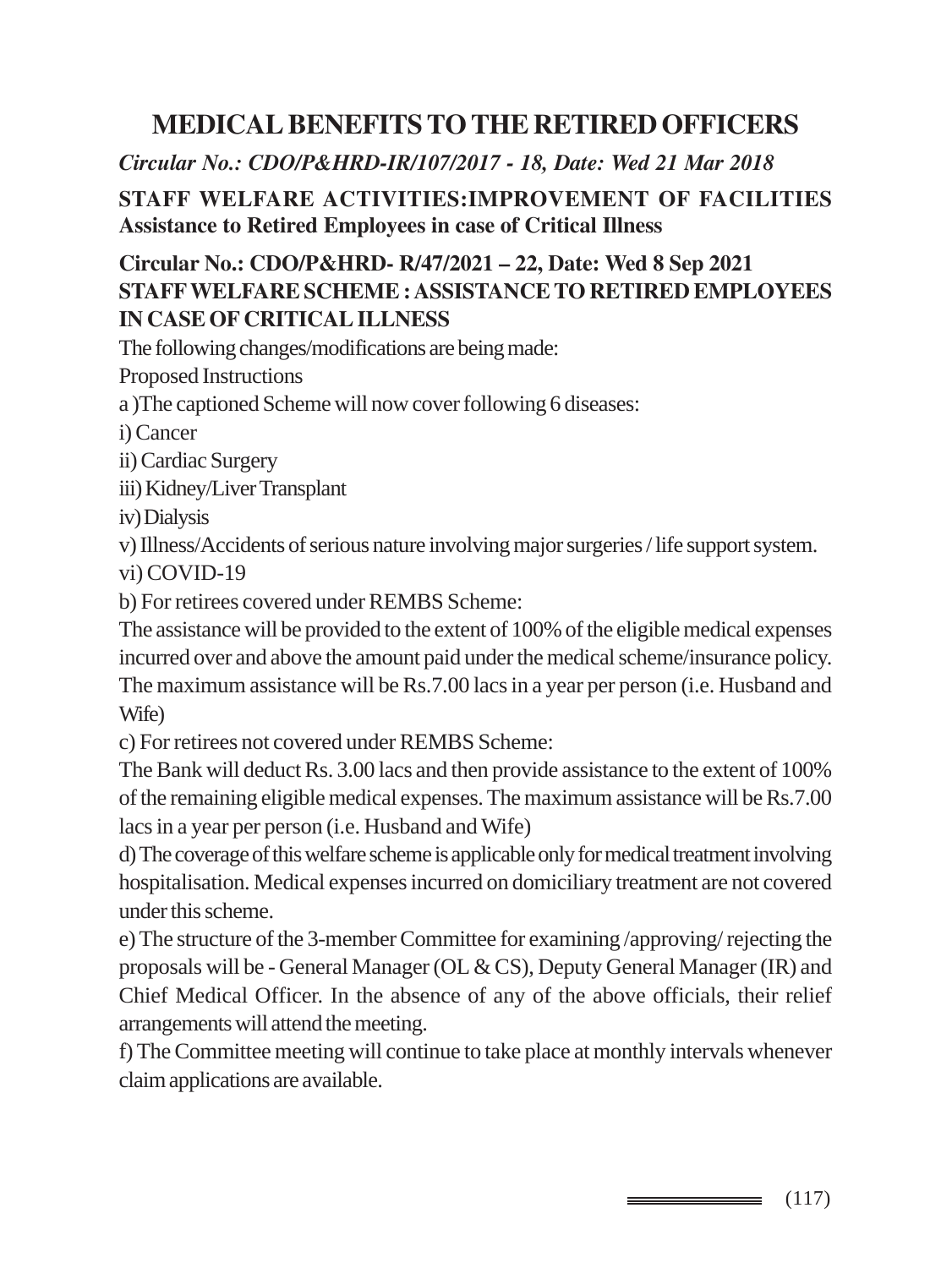g) All the applications, whether approved or declined, will be returned to the respective Administrative Offices, who will return only the rejected applications to the applicant on the recorded address and keep the approved applications in their records.

# **Circular No.: CDO/P&HRDPPFG/34/2018 19, Date: Mon 6 Aug 2018 SBI RETIRED EMPLOYEES' MEDICAL BENEFIT SCHEME (REMBS): CDO/P^HRD-PPFG/65/2019 - 20, Date: Fri 27 Dec 2019 REVAMPING OF MEDICAL BENEFIT SCHEMES FOR RETIREES INTRODUCTION OF "SBI HEALTH ASSIST" & "SBI HEALTH CARE" (RENEWAL OF POLICY 'B' AND POLICY 'A' ON MODIFIED TERMS & CONDITIONS)**

It has now been decided to recast the existing schemes with the following objectives;

- i. To provide holistic solution with new Health Care plans
- ii. To provide good health care to our retirees at an affordable cost
- iii. To subsidize a part of the health expenditure of retirees
- 3. The policies are renamed as under;

## **Existing Names New Names**

## **Policy 'B' Annual Payment Plan (APP) "SBI Health Assist"**

## **SBI-REMBS One Time Payment Plan (OTPP) "SBI Health Care"**

Eligibility for Membership in Annual Payment Plan (APP)

- a) Existing members under Policy 'B'.
- b) Eligible new retirees (retired on or after 16.01.2020) may join APP (Policy 'B') within 90 days from the date of retirement by paying the premium from their own sources. Pro-rata premium would be applicable in case of such retirees.
- c) Spouses of deceased employees may join APP (Policy 'B') within 120 days from the date of death by paying the premium from their own sources. Pro-rata premium would be payable in such cases.

## **Circular No.: CDO/P^HRD-PPFG/34/2020 - 21, Date: Thu 10 Sep 2020 SBI HEALTH CARE (RETIRED EMPLOYEES' MEDICAL BENEFIT SCHEME)**

# **MODIFICATIONS PROPOSED IN THE SCHEME**

**INCLUSION OF COVID-19 & OTHER RELEVANT DISEASES UNDER HOSPITALIZATION**

 $(118)$   $\equiv$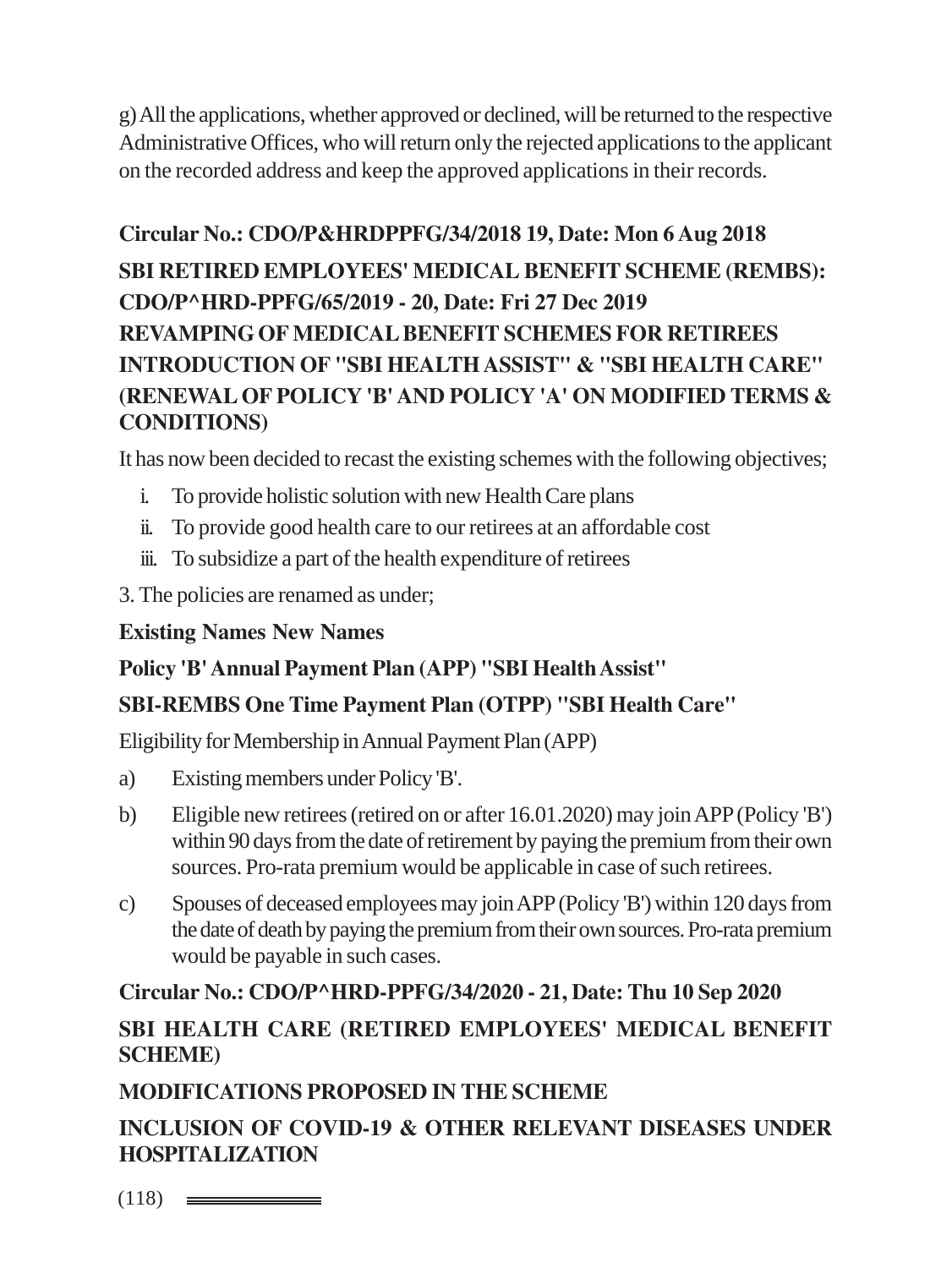## **3. Inclusion of COVID-19 & other relevant diseases :**

### **4. Reimbursement upto Rs.25,000/- as Hospitalization Expenses for treatment of COVID-19 :**

Accordingly, it has been decided to allow expenditure upto Rs. 25,000/- from the overall residual balance under Hospitalization for Home Treatment of COVID-19 to members of SBI Health Care. Under the new arrangement, COVID affected members / spouses / disabled children (if any) will be allowed to take any package from a Hospital for the treatment of COVID-19 or they will be eligible to take personalized treatment for COVID19 from a reputed medical practitioner while remaining at home. Under this dispensation, following items related to treatment of COVID-19 shall be covered uptoRs. 25,000/- on reimbursement basis, if prescribed by the treating medical practitioner:

- (i) Diagnostic tests undergone at home or at a diagnostic centre
- (ii) Medicines prescribed in writing
- (iii) Consultation charges of the medical practitioner (separate receipt)

Claim for the above items will be supported by valid documents and will be a part of theclaim. Reimbursement of claims of COVID-19 will be accepted from the date of onset ofthe pandemic i.e. from March 2020 onwards.

## **5. e-ABs REMBS**

It has been decided to implement provisions as detailed in Para 4 above for the members of e-AB REMBS also.

## **CDO/P&HRD-PPFG/16/2021 - 22, dated 19th May 2021 MEDICLAIM POLICY FOR SBI RETIREES: 'SBI HEALTH ASSIST' (POLICY 'B')**

## **INTRODUCTION OF 'ADDITIONAL SUPER TOP-UP' COVER TO MEET INCREASED HOSPITALIZATION COSTS**

In reference to the renewal of 'SBI Health Assist' Group Medi-claim Policy for SBI retirees, which has come into effect from 16th January, 2021; it has been observed that Sum Insured under the 'SBI Health Assist' Policy is becoming inadequate in the wake of increased medical inflation and spiralling cost of COVID treatment.

In this backdrop, SBI General Insurance Co. Ltd. has agreed to provide Additional Super Top-up covers for members of the policy, the details of which can be referred in the circular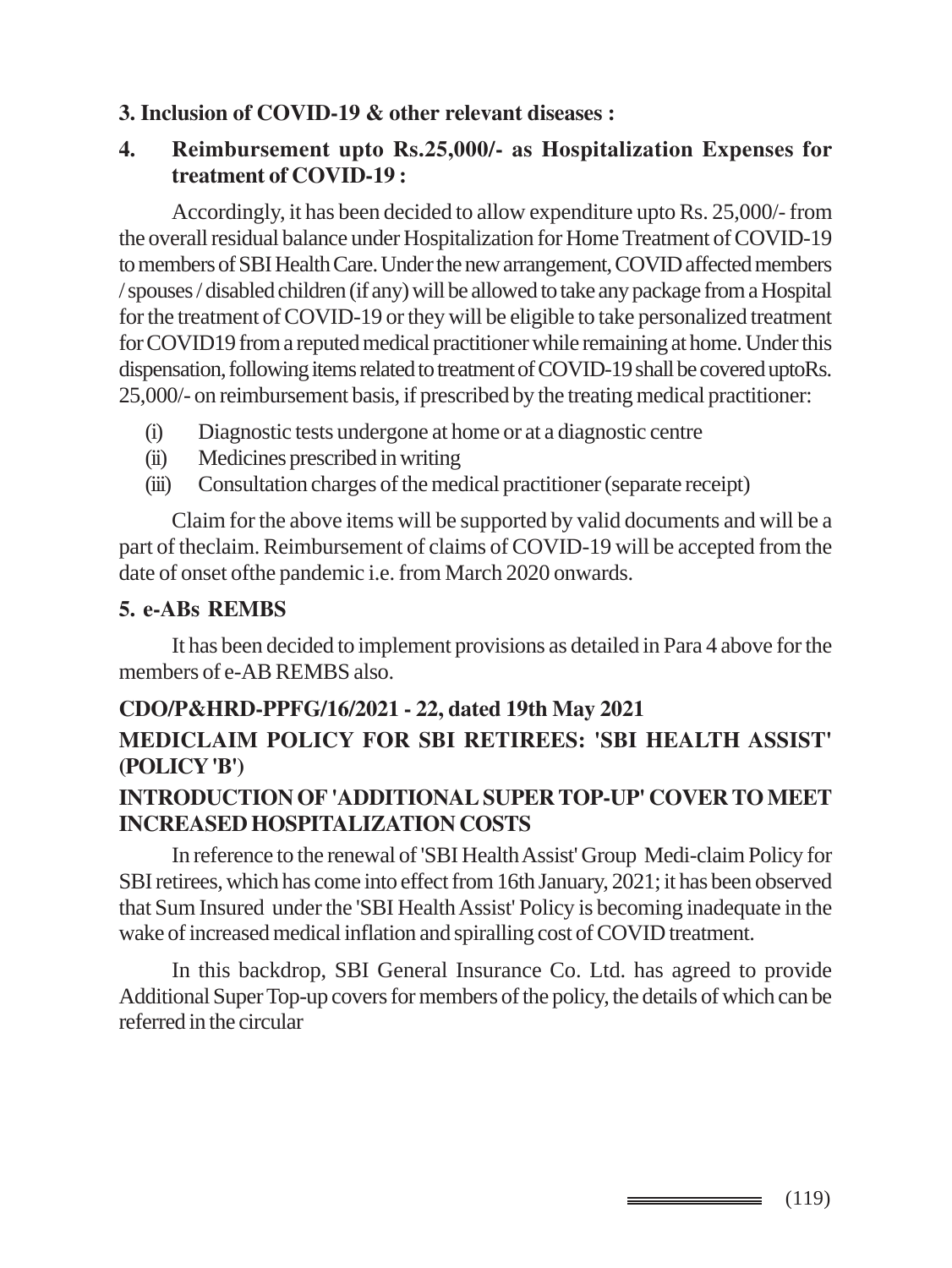# **CDO/P^HRD-PPFG/40/2021 - 22, Date: Sat 7 Aug 2021**

## **GROUP MEDICLAIM INSURANCE POLICY FOR SBI RETIREES (2021- 22)**

## **E-PHARMACY SCHEME FOR PURCHASE OF MEDICINES THROUGH 'URWORLD'APP**

## **START OF PROPORTIONATE BILLING IN THE RATIO OF 1 : 2 DURING THE POLICY YEAR**

Please refer to our e-Circular no. CDO/P&HRD-PHRD/21/2020-21 dated 29th May,2020 whereby e-Pharmacy services have been rolled out for the members of 'SBIHealth Assist'. The scheme was launched with an objective of allowing members for online purchase of medicines as a domiciliary facility up to Rs. 18,000/- (with member's contribution up to Rs. 6,000/- and Bank's contribution up to Rs. 12,000/-) during the policy year. Medicine purchased under the scheme has a facility of doorstep delivery tothe members.

- 2. As per existing arrangement under the scheme, members are required to initially purchase medicine worth Rs. 6,000/- from their own sources to avail benefit of Rs.12,000/- from the Bank. However, members can purchase medicine even beyond Rs.18,000/- during the policy year from their own sources and discount of 18% will continueto be available to them as per the agreed arrangement with e-Pharmacy. Members joining midway during the policy year are eligible for pro-rata amount of 'self' and'Bank's' contribution based on residual period of their joining the policy.
- 3. In this connection, the Executive Committee of the Central Board in its meeting dated 8th July, 2021 accorded approval for proportionate billing to members of e-Pharmacy with 'Self' and 'Bank's' contribution @ 1:2 ratio subject to maximum Bank's contributionof Rs. 12,000/- during the policy year for online purchase of medicines under the Scheme. Members who have already purchased medicines under 'Self Contribution'will be treated as their own contribution for future purchases and they will not berequired to pay anything till the ratio of 1:2 is maintained. To bring better clarity in thematter, a detailed illustration sheet has been enclosed explaining various scenarios of proportionate billing as Annexure-I. New features added recently in the Appareenumerated in Annexure-II.

## **Date of effect**

The revised facility of proportionate billing  $\omega$  1:2 ratio will be available in the'URWORLD' App with effect from 10th August, 2021.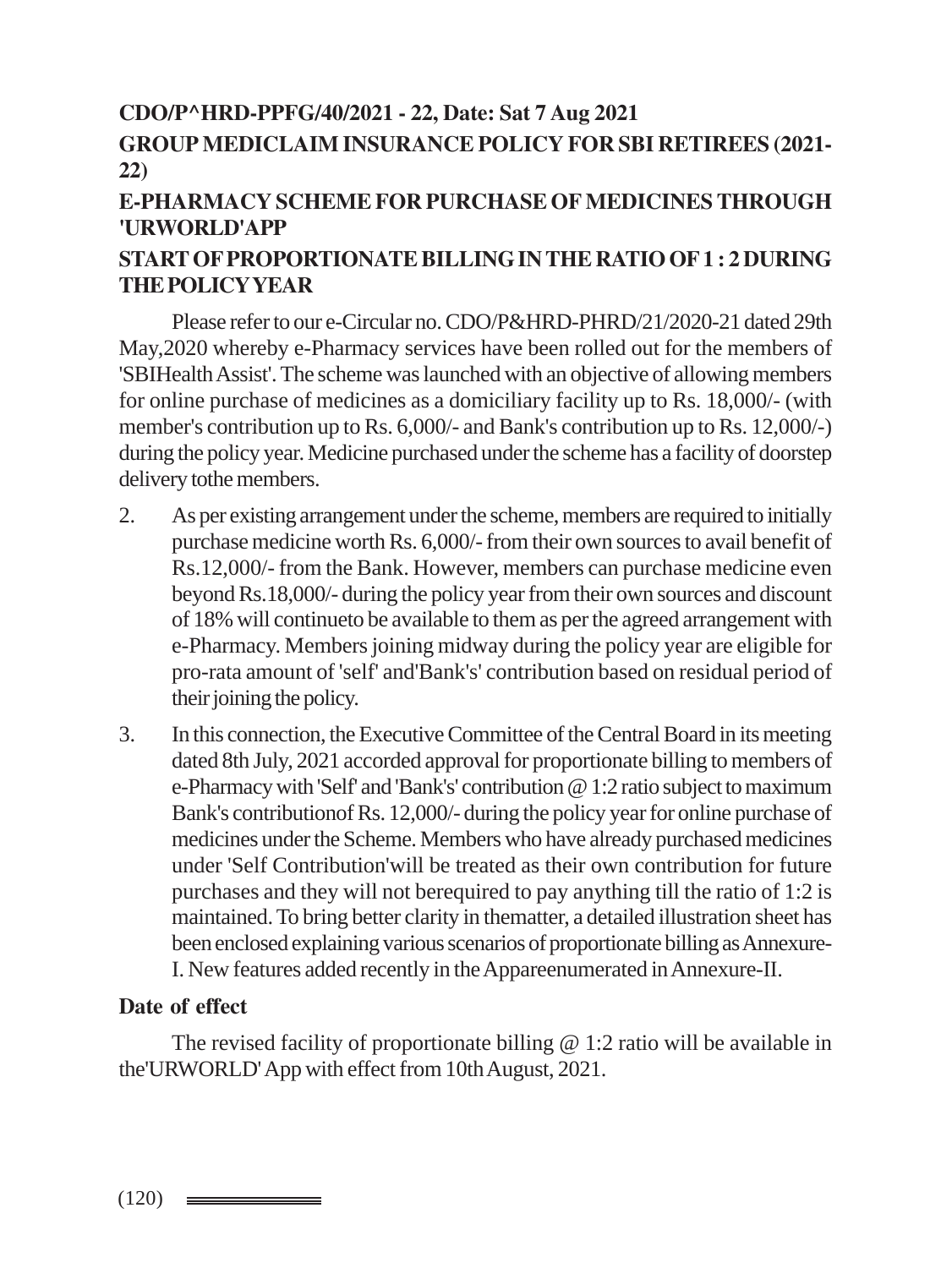## **MISCELLANEOUS PERQUISITES**

#### **SUPPLY OF BRIEF CASE**

#### **As per circular NoCDO/P&HRD-PM/96/2020-21Dated:26.03.2021.**

### **Revised Ceiling for Briefcases as under:**

| <b>AMOUNT</b> |
|---------------|
| 4000/-        |
| $5000/-$      |
| $6000/-$      |
| $7500/-$      |
| $9000/-$      |
| $13000/-$     |
| $14000/-$     |
|               |

At present officials are required to submit bills / cash memos for approval towards purchase of Briefcase/ Handbag once in 3 years. It has been decided to dispense with the existing process of submission of bills and all officials are permitted to apply for Briefcase / Handbag Allowance instead of submission of bills. Application for such allowance will be carried with auto-approval once in 3 years through HRMS. The revised monetary ceiling applicable to officers in all grades, towards Briefcase / Handbag Allowance shall be as above.

## **MOBILE & Landline / Broadband bill:**

All officers who have completed two years of service in the bank may be provided with mobile handset.

Probationary Officers / Trainee Officers or other officers, on completion of one year of probation, depending upon their nature of work, may be provided with mobile handset, subject to approval of the Competent Authority.

The grade-wise ceiling on cost of mobile handsets and monthly call charges are proposed as under:-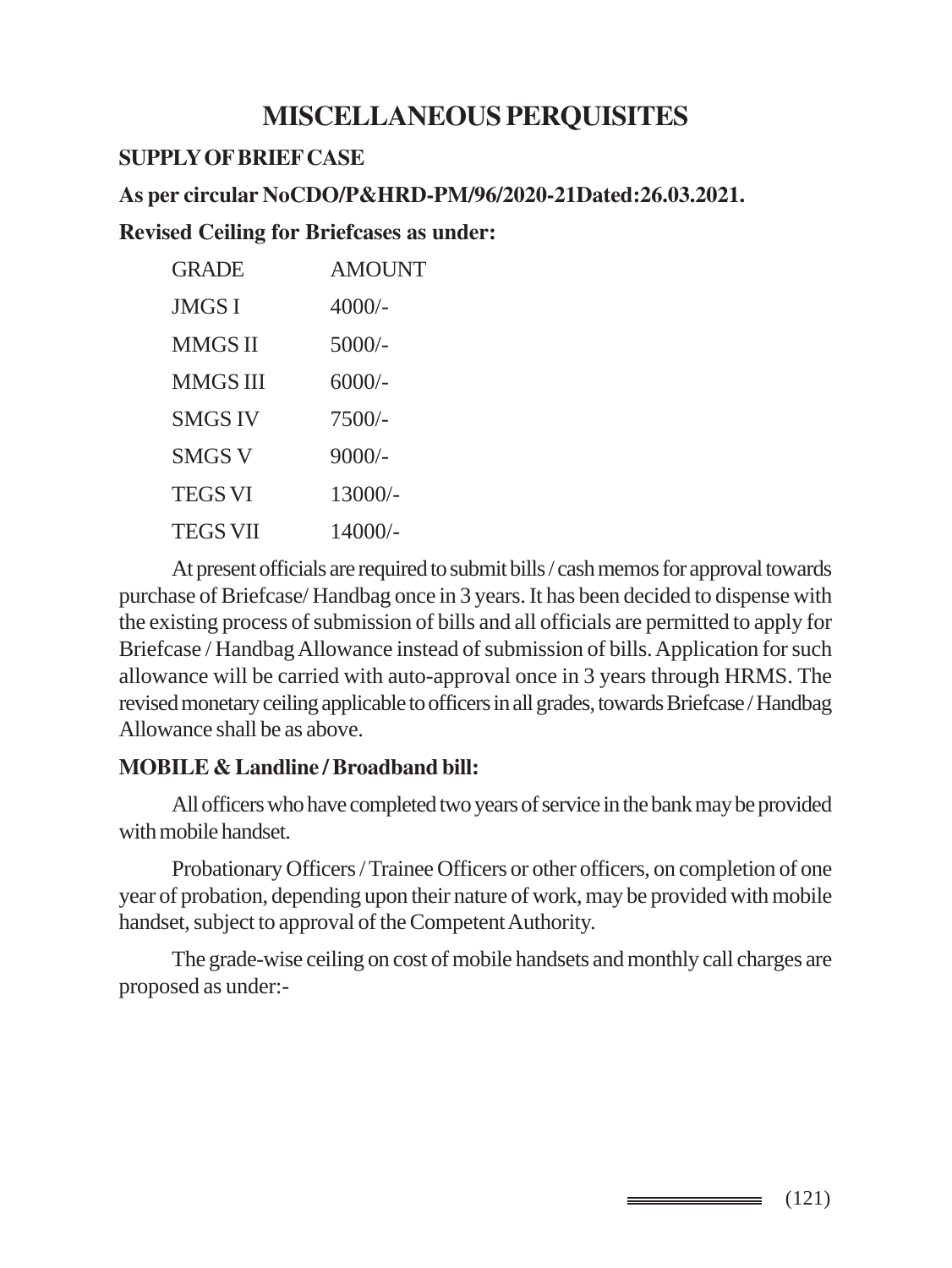|                | Cost ceiling for one mobile<br>Officer's Grade handset exclusive of taxes<br>$(CDO/P&HRD-PM/57/$<br>2020-21dated05.12.2020) | <b>Combined ceiling of Mobile</b><br>& land line/broadband bill<br>(cdo/p & hrd-PM/96/20-21<br>dated 26.03.21) |
|----------------|-----------------------------------------------------------------------------------------------------------------------------|----------------------------------------------------------------------------------------------------------------|
| JMGS-I         | $10000/-$                                                                                                                   | $1300/-$                                                                                                       |
| MMGS-II        | $12000/-$                                                                                                                   | $1650/-$                                                                                                       |
| MMGS-III       | $15000/-$                                                                                                                   | $1800/-$                                                                                                       |
| <b>SMGS-IV</b> | $20000/-$                                                                                                                   | $3200/-$                                                                                                       |
| SMGS-V         | $30000/-$                                                                                                                   | $3600/-$                                                                                                       |
| <b>TEGS-VI</b> | 55000/-                                                                                                                     | $6000/-$                                                                                                       |

## **ENTERTAINMENT EXPENSES**

*(Cir No. : CDO/P&HRD-PM/31/2017-18 Dated 12/07/2017)*

I. The entitlement for reimbursement of Entertainment expenses will be solely on the basis of role type in the CDS, as under:

Role Type Description

 $Category-I = Budgetary$ 

 $Category-II = Measurement$ 

Category-III = Non Measurable

Revised Combined Entitlement for Entertainment & Tea/ Coffee etc. as per CDS Roles

| <b>Scale</b>    | Category-III | Category-II | Category-I |
|-----------------|--------------|-------------|------------|
| <b>TEGSS-II</b> | 110,000      | 110,000     | 110,000    |
| <b>TEGSS-I</b>  | 59,500       | 95,000      | 95,000     |
| <b>TEGS-VII</b> | 48,750       | 83,500      | 83,500     |
| <b>TEGS-VI</b>  | 39,500       | 55,560      | 73,920     |
| SMGS-V          | 22,750       | 35,640      | 52,440     |
| <b>SMGS-IV</b>  | 20,000       | 30,600      | 44,400     |
| <b>MMGS-III</b> | 17,125       | 25,440      | 36,840     |
| <b>MMGS-II</b>  | 15,375       | 20,760      | 28,560     |
| JMGS-I          | 12,500       | 16,800      | 22,800     |
|                 |              |             |            |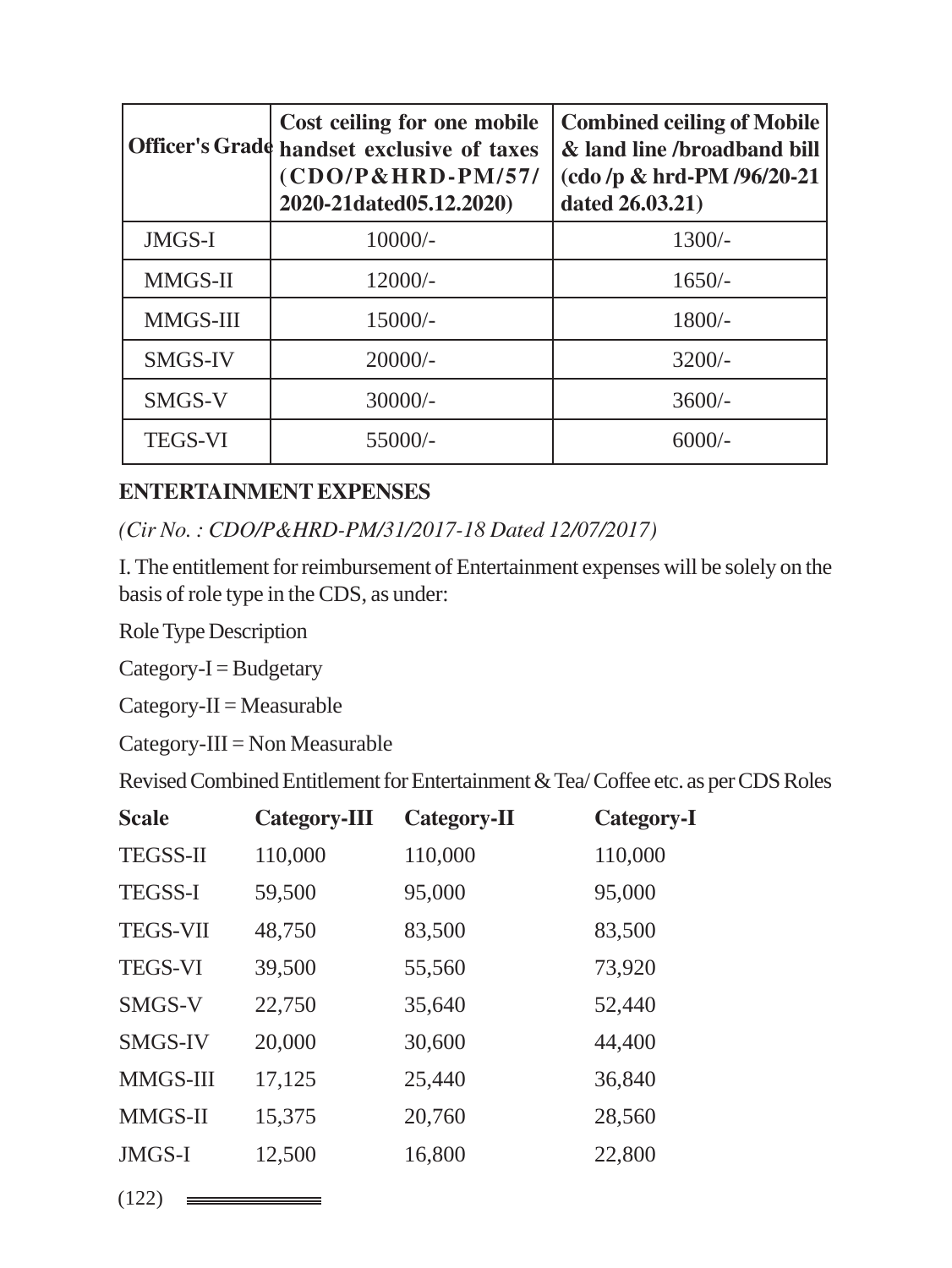Category-I will be as under:

Branch Head, Relationship Managers (Scale 3 & above) at all Verticals, Regional Manager, DGM (B&O), DGM/ GM Heading MCG/ CAG Branches, GM (MCRO), GM-SAMRO, GM Network, CGM (Circle)

- II. Entitlement will be decided on quarterly basis as per major CDS role held during the period. Officers will be allowed to claim reimbursement of the Entertainment expenses from the 1st of the last month of the respective quarter. Entitlement for the FY will lapse as on 30th April of the next FY and no extension will be granted.
- III. At present, during Sabbatical Leave, officials are not entitled for reimbursement of Entertainment expenses. Now, it has been decided that Official will be entitled for reimbursement of Entertainment expenses for the full quarter, if he/ she is present in the office for any part of the quarter.
- IV. Officers on Deputation to other Organizations/ Associates & Subsidiaries/ GOI;Probationary Officers/ Trainee Officers; Medical Officers; and Roles/ Assignments where position is not set in CDS/ HRMS; shall be covered under the Category-III i.e. Non-measurable roles for the purpose of entitlement for reimbursement of Entertainment expenses.
- V. Officers retiring during the year will be entitled for the reimbursement of Entertainment expenses up to and inclusive of the quarter in which they retire. For example, officers retiring in June will be entitled for the Entertainment expenses for the April-June quarter and those retiring in July will be paid up to July-September quarter.
- VI. The revised instructions would be effective from 01.04.2017

## **CLEANSING MATERIALS**

## *(CirDO/P & HRD-PM/96 of 2020-21 dated 26.03.2021) from 01.04.2021*

| <b>GRADE/SCALE</b> | (p.m.) |
|--------------------|--------|
| JMGS - I           | 1100   |
| MMGS - II          | 1425   |
| MMGS - III         | 1700   |
| <b>SMGS - IV</b>   | 2050   |
| $SMGS - V$         | 2700   |
| <b>TEGS - VI</b>   | 3650   |
| <b>TEGS - VII</b>  | 4200   |

\_\_\_\_\_\_\_\_\_\_\_\_\_\_\_\_\_\_\_\_\_\_\_\_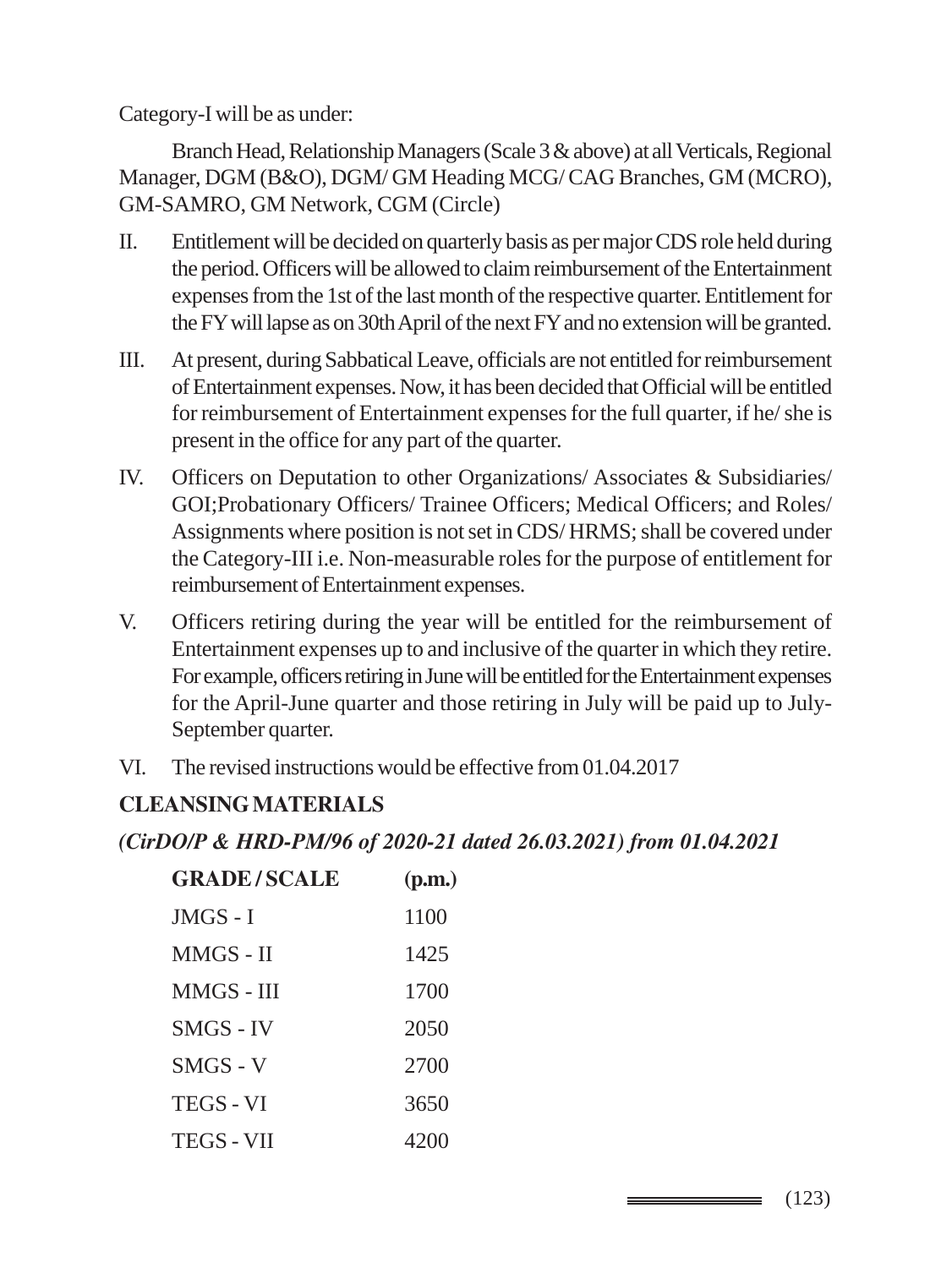## **PAYMENT OF CASUAL LABOUR CHARGES**

#### **(P & HRD-PM/96 of 2020-21 dated 26.03.2021**

The revised ceilings of reimbursement of daily wages paid to casual labour are given below. w.e.f. 1.04.2021

| <b>GRADE/SCALE</b> | $()$ (per day) |
|--------------------|----------------|
| $JMGS - I$         | 900            |
| $MMGS - II$        | 1520           |
| MMGS - III         | 2000           |
| SMGS - IV          | 3130           |
| $SMGS - V$         | 5790           |
| TEGS - VI          | 8950           |
| <b>TEGS - VII</b>  | 10600          |
| <b>TEGSS-I</b>     | 24000          |
| <b>TEGSS - II</b>  | 30500          |

Reimbursement can be made only if the officer has taken furniture at the residence for atleast 1/3rd of value of his entitlement.

#### **NEWS PAPERS**

## **(CirDO/P & HRD-PM/96 of 2020-21 dated 21.03.2021)**

| <b>GRADE/SCALE</b> | $()$ (p.m.) |
|--------------------|-------------|
| $JMGS - I$         | 750         |
| MMGS - II          | 1100        |
| MMGS - III         | 1200        |
| SMGS - IV          | 1700        |
| $SMGS - V$         | 2000        |
| <b>TEGS - VI</b>   | 6500        |
| <b>TEGS - VII</b>  | 8500        |
| <b>TEGSS-I</b>     | 9000        |
| <b>TEGSS-II</b>    | 9500        |

 $(124)$   $\equiv$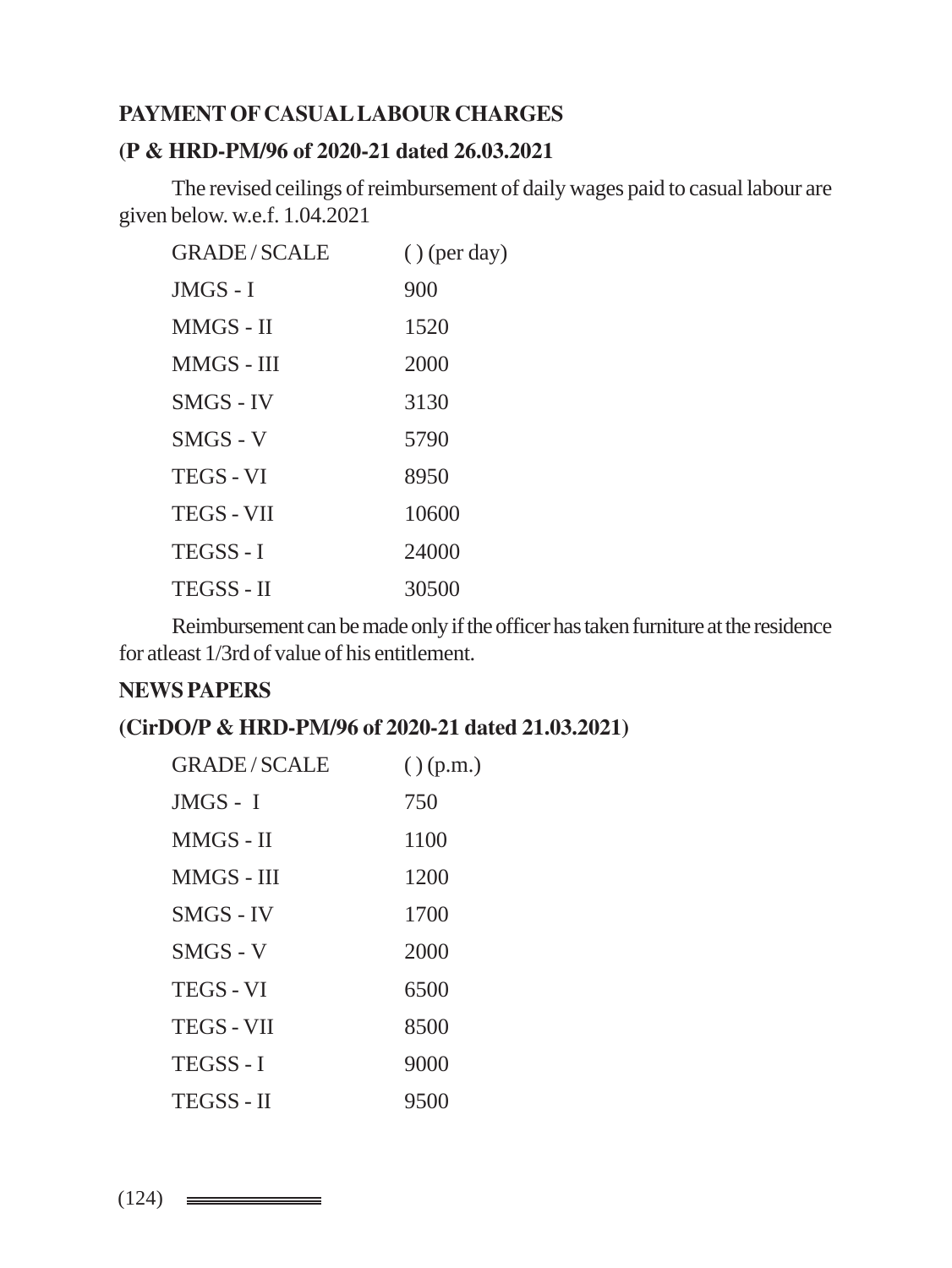## **STAFF WELFARE ACTIVITIES RENTAL OF HOLIDAY HOME (Cir CDO/P&HRD-IR/84/2008-09 dated 29.06.2009)**

It has been decided to recover the rent per diem for the use of cottage/rooms in the holiday homes at the following revised rates with effect from 01.01.2009.

| Category                    | <b>Existing Rate</b> |
|-----------------------------|----------------------|
| <i>i.</i> Supervising Staff | $20/-$ per day       |
| ii. Clerical Staff          | $10/-$ per day       |
| iii. Subordinate Staff      | $5/-$ per day        |

#### **AIR INSURANCE FOR EMPLOYEES**

The ceilings for reimbursement of premia to officers on air insurance cover in respect of their air travels for official purpose have been revised as under w.e.f. 24.1.2003:(C.L./ CirDO/P&HRD/127 of 02-03 dt 29.3.03)

| <b>GRADE/SCALE</b>       | <b>CEILING</b> |
|--------------------------|----------------|
| (i) TEGSS - I & II       | 15.00 lacs     |
| (ii) TEGSS - VI & VII    | 12.50 lacs     |
| (iii) SMGS - IV & V      | 10.00 lacs     |
| $(iv)$ MMGS - II $&$ III | $7.50$ lacs    |
| $(v)$ JMGS - I           | $5.00$ lacs    |

## **DECLARATION OF PLACE OF DOMICILE (C. O. letter ADM 043614 Dt. 9.10.80)**

An officer is eligible to change his place of domicile once during service period.

## **COMPETENT AUTHORITY**

[C. O. Letter No. PA/CIR/37 Dt. 30.04.93]

[C. O. Letter No. ADM/8678 Dt. 21.6.93]

| Upto Scale - IV                         | $:$ RM/AGM                                                 |
|-----------------------------------------|------------------------------------------------------------|
| Scale - V                               | $\therefore$ Reporting authority not below the rank of DGM |
| Officers in TEGS VII                    | : CGM (Personnel) at Corporate Office                      |
| Scale I & II Posted at LHO : $AGM$ (HR) |                                                            |

Those who are interested to change their place of domicile may apply to the competent authority through proper channel.

 $\equiv$  (125)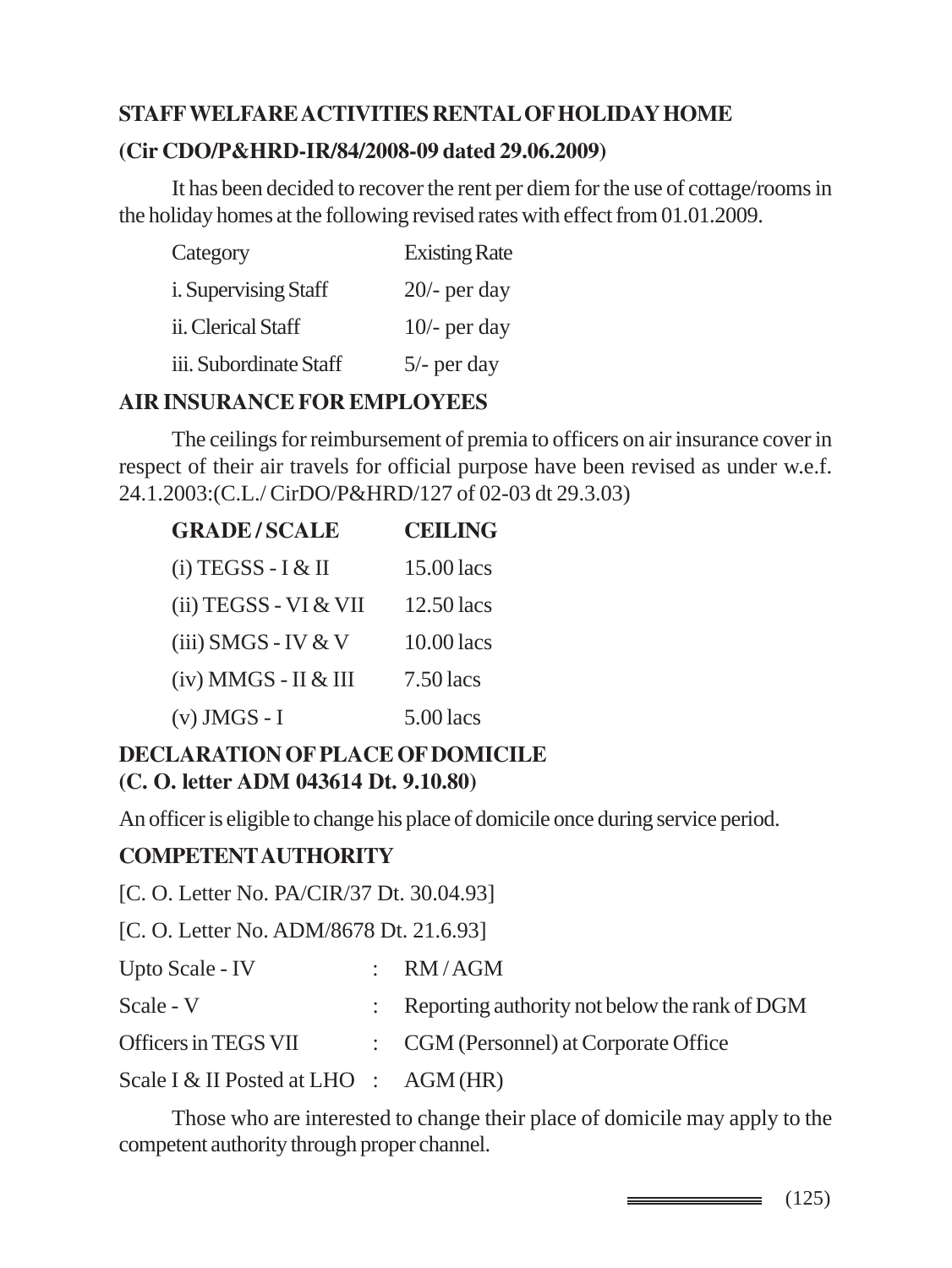## **SILVER JUBILEE AWARD**

## **(CirDO/PER&HR/18 of 2007-07 dated 10.7.2007 & CirDO/HR/19 of 2007-08 dated 17.7.2007)**

Every employee, whether subordinate/clerical or supervising, on completion of 25 years of service, may be given a Silver Jubilee Award.

25 years of unblemished service would mean, service rendered without any punishment other than censure or warning, imposed on him immediately preceding 3 years or the rigor of penalty was in operation whichever is longer. The award will be presented by the Branch Manager or Head of the Department at a simple function arranged for the purpose in which other employees may participate and light refreshment served. (PER/29/1991 and PER/23/1992)

The award should be presented invariably on the day the employee completes 25 years of service. In no case the employee should be asked to make a claim or purchase and produce receipts or quotations etc. The articles purchased should be handed over to him by an officer who would be at least 2 grades above the employee (Staff/43/1993)

#### **Circular No. CDO/P&HRD-PM/65/2016-17 dated 6.9.2016 w.e.f 01.09.2016**

The revised Silver Jubilee Award is as following :

| <b>Grade</b>      | <b>Amount</b> |
|-------------------|---------------|
| JMGS - I          | 13,500        |
| MMGS - II         | $15,000/-$    |
| MMGS - III        | $17,000/-$    |
| <b>SMGS - IV</b>  | $26,000/-$    |
| $SMGS - V$        | $27,500/-$    |
| <b>TEGS - VI</b>  | 37,000/-      |
| <b>TEGS - VII</b> | 38,500/-      |

However, if through omission an eligible employee has not been given award on due date, he/she shall be eligible for the increased amount of the award.

CDO/P&HRD-PM/36/2021 - 22 , Date: Fri 30 Jul 2021

# **PERFORMANCE LINKED INCENTIVE (PLI) BASED ON CDS GRADING FOR FINANCIAL YEAR 2020-21**

Please refer to our e-Circular No. CDO/P&HRD-PM/49/2017-18 dated 12th October, 2017.

 $(126)$   $\equiv$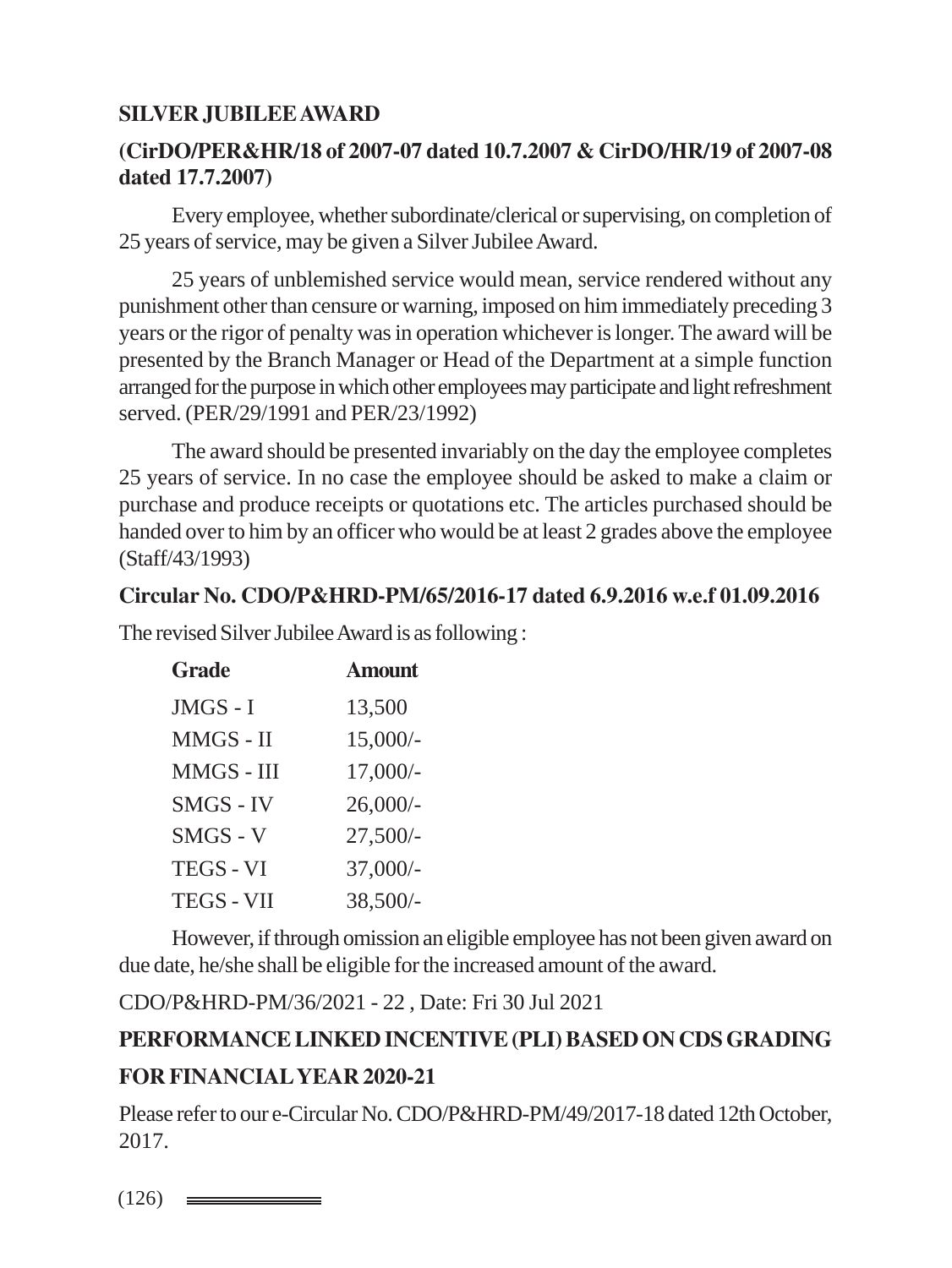2. The Competent Authority has accorded approval for payment of

Performance Linked Incentive (PLI) to eligible employees for the Financial Year 2020- 21. The salient features for payment of PLI are as under:

## **ELIGIBILITY**

- a. Eligibility for PLI shall be based on CDS grade as on 31st March, 2021.
- b. All Clerical Staff and Officers up to and including TEGSS-II, covered under CDS, are eligible to be considered for PLI.
- c. Employees, posted at both operating as well as administrative office, with CDS grade of 'AAA' & 'AA" shall be eligible for PLI.
- d. Officers who are posted abroad or on deputation to other organizations/GOI/ subsidiaries, have been covered under the Scheme. However, if a separate incentive scheme is there in operation at the deputed organisation, they will have an option to choose either of the two.

## **EXCLUSION**

- a. Employees on Contract.
- b. Employees Retired / Resigned / Removed / Voluntary Retired during the year.
- c. POs/CBOs not confirmed on or before 31.03.2021.
- d. Clerical staff who has joined after 30.09.2020.
- e. All other employees not covered under CDS Grading.

| Grade Incentive per Employee<br>with CDS Grade "AAA" |          | Incentive per Employee<br>with CDS Grade "AA" |  |
|------------------------------------------------------|----------|-----------------------------------------------|--|
|                                                      |          |                                               |  |
| <b>TEGSS-II</b>                                      | 2,80,000 | 93,400                                        |  |
| <b>TEGSS-I</b>                                       | 2,00,000 | 66,700                                        |  |
| <b>TEGS-VII</b>                                      | 1,15,000 | 38,300                                        |  |
| <b>TEGS-VI</b>                                       | 91,000   | 30,300                                        |  |
| SMGS-V                                               | 69,000   | 23,000                                        |  |
| <b>SMGS-IV</b>                                       | 55,000   | 18,300                                        |  |
| MMGS-III                                             | 37,000   | 12,300                                        |  |
| MMGS-II                                              | 25,500   | 8,500                                         |  |
| <b>JMGS-I</b>                                        | 17,000   | 5,700                                         |  |

(127)

\_\_\_\_\_\_\_\_\_\_\_\_\_\_\_\_\_\_\_\_\_\_\_\_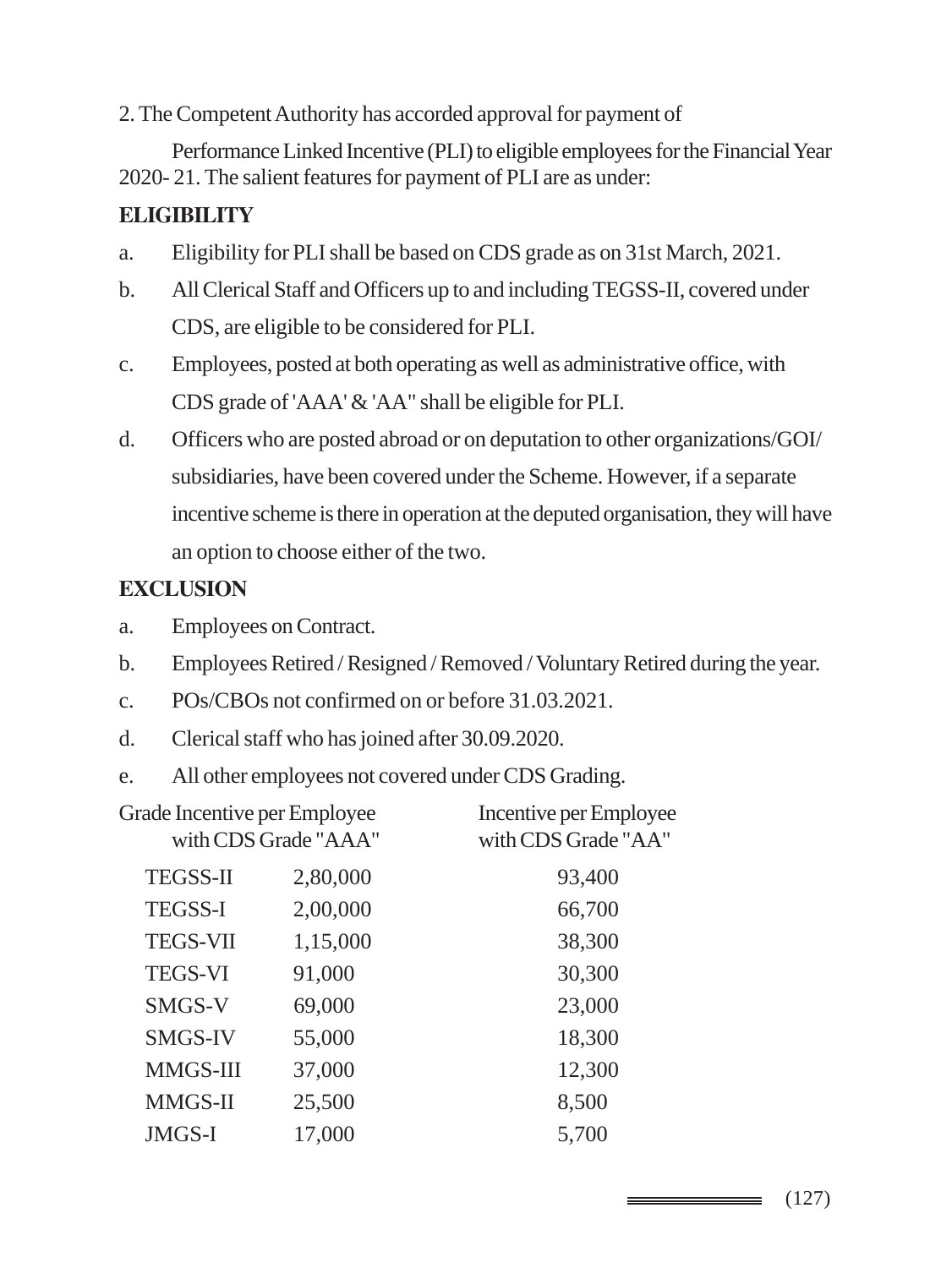I. No manual payment will be made at the operating levels.

ii. Payment of incentives to employees will be done centrally by the Corporate Centre through HRMS, including those eligible employees retired after 1.04.2021.

## **PRESENTATION OF MEMENTO ON RETIREMENT OF AN EMPLOYEE Circular No. CDO/P&HRD-CM/91/2010-11 dated 18.03.2011 w.e.f 16.03.2011 (Not Applicable to those who retired voluntarily or retire compulsorily)**

| <b>Grade</b>      | <b>Amount</b> |
|-------------------|---------------|
| JMGS - I          | 10,000        |
| MMGS - II         | $11,250/-$    |
| MMGS - III        | $14,000/-$    |
| <b>SMGS - IV</b>  | $22,500/-$    |
| $SMGS - V$        | $23,500/-$    |
| <b>TEGS - VI</b>  | 47,000/-      |
| <b>TEGS - VII</b> | 48,500/-      |

The memento may preferably be in the form of the Silver Salver / article with suitable inscription/ legend which could be preserved by the retired employees with pride and cherished memories.

## **(C.L. CirDO/P&HRD/79 of 2002-03 dtd. 31.08.03)**

## **SCHOLARSHIP**

## **(Staff 23 / 1995-96))**

Scholarship in respect of maximum 2 children can be claimed:

## **1. ELIGIBILITY CRITERIA:**

| <b>General Category</b><br>$\ddot{\phantom{1}}$ | 60% aggregate marks at the initial sanction<br>55% aggregate marks for renewal |
|-------------------------------------------------|--------------------------------------------------------------------------------|
| S.C./ S.T. Category:                            | 55% aggregate marks at the initial sanction                                    |
|                                                 | 50% aggregate marks for renewal                                                |

## **2. Circular No. CirDO/HR/91 of 2008-09 dtd. 12.12.2008**

## **Rate of Scholarship (P.M.)**

| <b>Standard</b>     | Revised rate (P.A.) |
|---------------------|---------------------|
| 4th to 5th          | 1000                |
| $6th$ , 7th $&$ 8th | 2000                |
| 9th $\&$ 10th       | 3000                |
| $11th \& 12th$      | 4000                |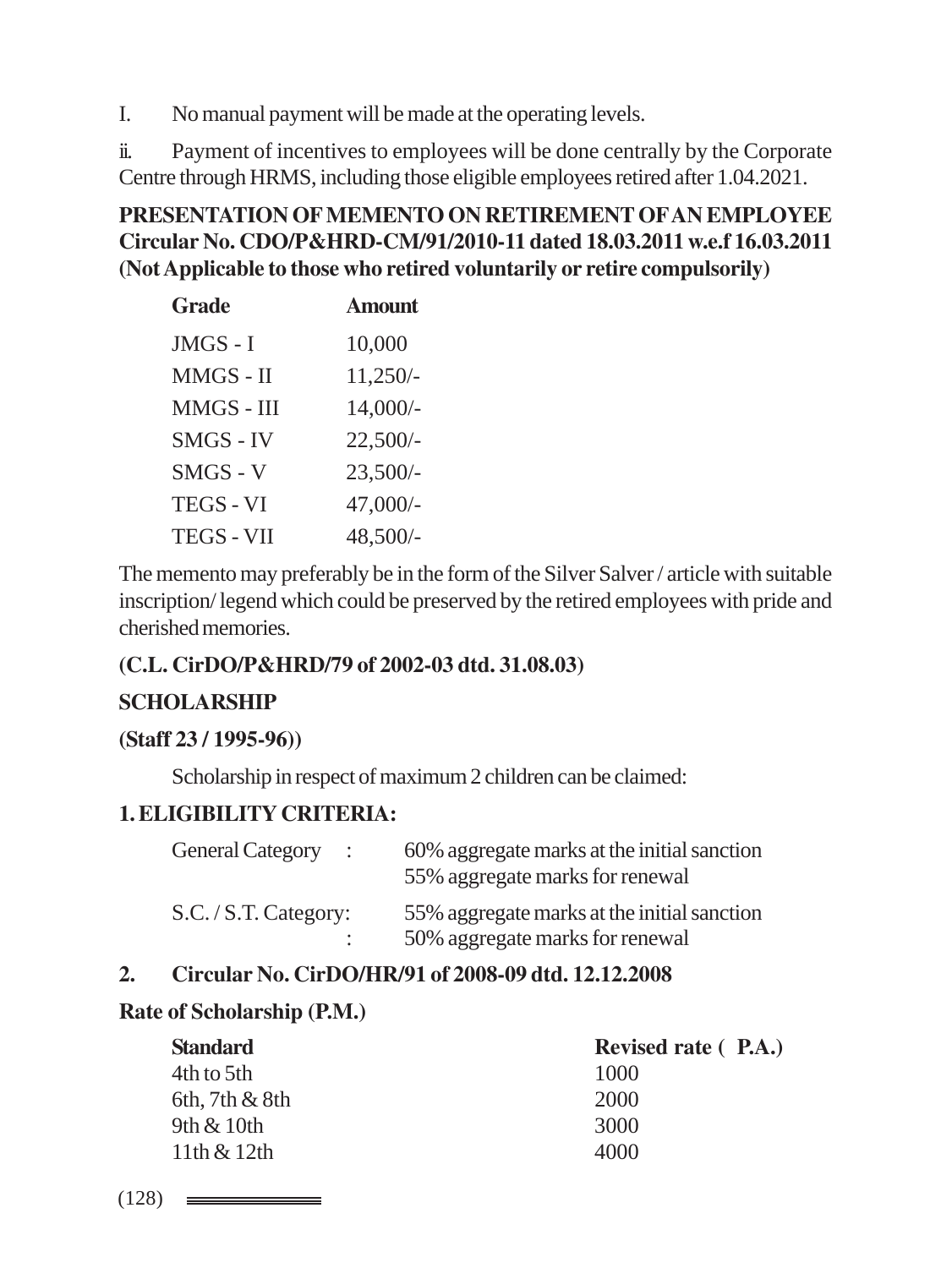At Graduate level for ordinary courses viz. B.A., 5000 B.Sc. B.Com. LLB and other courses At Post graduate level i.e. M.A., M.com., M. Sc., etc. 7500 Graduate / post graduate level for 10000 professional courses in Medicine / Engineering / Management studies etc.

For boarders no separate rates of scholarship from the next academic session 2009-10.

- 3. Reimbursement of tuition fees and admission fees is permitted to eligible children of all officers in JMGS-1 drawing basic pay not exceeding 25700/-. The application for grant of scholarship should be submitted within six months from the commencement of the academic session for which scholarship is being applied. (CDO/P&HRD/32 of 2005- 06 dt. 28.7.05 / CDO/P&HRD-IR / 85 / 2012- 13 dt. 11.3.2013
- 4. In case of physically handicapped, mentally retarded, deaf, dumb and the children who are blind a minimum of 40% marks is required for scholarship. In addition to the scholarship such children are also entitled for a sum of 100/- per month with a view to meeting partially the additional expenses to be incurred by them on schooling of such children. (PER/IR/35/92)
- 5. Scholarships may be granted in the prescribed manner to eligible children of all employees. The fact that the concerned employee is under suspension or disciplinary action has been initiated against him for charges involving vigilance angle or otherwise, should be ignored for the purpose of grant of such scholarships. If on conclusion of disciplinary action termination of service of an employee takes place, the scholarship would cease to be payable from the date of award of such punishment. If however, the scholarship has already been paid, the same would be stopped after the current academic session is over. Members should note that all the claims regarding scholarships of their wards must be submitted within six months period along with supporting voucher/undertakings. (PER/IR/30 / 1991 and Staff/70 / 91)

## **INCENTIVE SCHEME FOR MERITORIOUS CHILDREN OF STAFF PURSUING PROFESSIONAL COURSES AT ELITE INSTITUTES IN INDIA REITERATION OF CIRCULAR INSTRUCTIONS**

## *Circular No. : CDO/P&HRD/IR/27/2015-16, dated 03.07.2015*

Please refer to our Circular No(s).CDO/P&HRD-IR/69/2012-13 dated 31.01.2013 and CDO/P&HRD-IR/68/2010-11 dated 07.02.2011 wherein details of the captioned scheme are available.

> (129)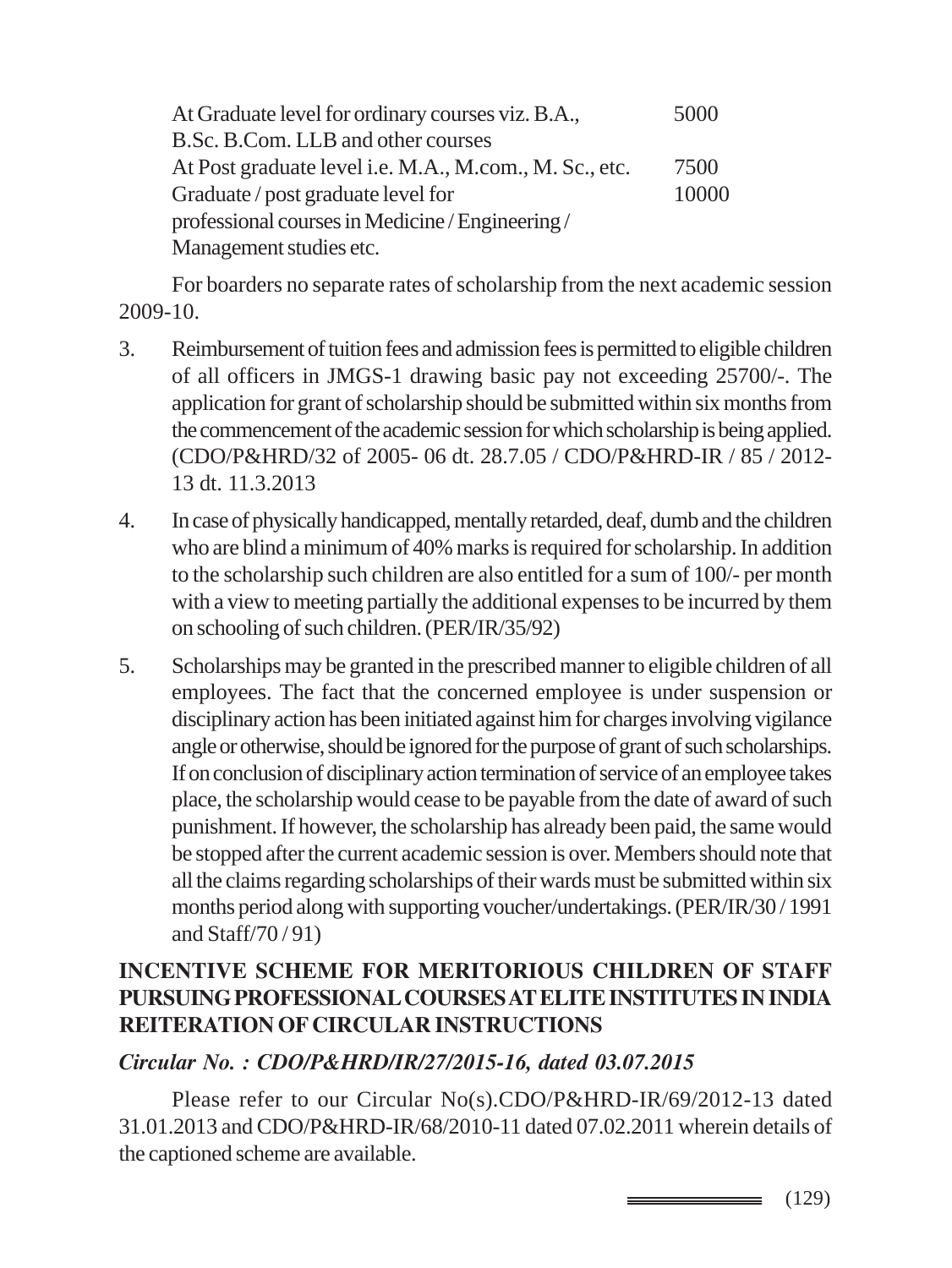In this connection, we advise that an annual incentive of 50,000/- is being disbursed to eligible children of staff pursuing professional courses at selected elite Institutes in India. The amount of 50,000/- is being disbursed each year in two instalments of 25,000/- each after the successful completion of first semester i.e. after 6 months and thereafter at the successful completion of subsequent half yearly semester.

As the admission process is going on for professional courses in the country for the academic year 2015-16, we enclose herewith the list of institutions/campuses approved under the captioned scheme for award of incentive as a ready reference. We reiterate that the incentive shall be granted to the children who got admission in selected institutions in following courses on the basis of their all India ranking (not on the basis of state ranking) in entrance examination and not under any quota or nomination such as State, Management and Government etc.

Please note that wards of our employees pursuing courses in other than approved campus (es) of selected colleges/institutions are not eligible for incentive under the scheme.

Please arrange to bring the contents of the scheme to the notice of each employee working under your control to get the benefit of above scheme.

#### **Circular No.: CDO/P&HRD-PM/18/2021 - 22, Date: Fri 21 May 2021**

## **INTRODUCTION OF SPECIAL ALLOWANCE FOR OFFICERS OF SMGS-V GRADE HOLDING THE POSITION OF REGIONAL MANAGER AT REGIONAL BUSINESS OFFICE (RM-RBO)**

It has been decided by Central Board in its meeting held on 21st May, 2021, to introduce a Special Allowance of Rs. 12,000/- p.m. for the SMGS-V officers holding the position of Regional Manager at Regional Business Office (RM-RBO) w.e.f. 01st June, 2021.

#### **2. Further details are as under:**

- i) Monthly Special Allowance shall be payable during posting as Regional Manager, Regional Business Office (RM-RBO)
- ii) It will not be reckoned for Dearness Allowance, leave encashment and superannuation benefits, viz, pension including NPS, PF and Gratuity.
- iii) It will be taxable in the hands of official.
- iv) It will be paid through HRMS.
- v) Special Allowance for a month would be payable only if the officer was in position of RM-RBO for at least 15 days in that month.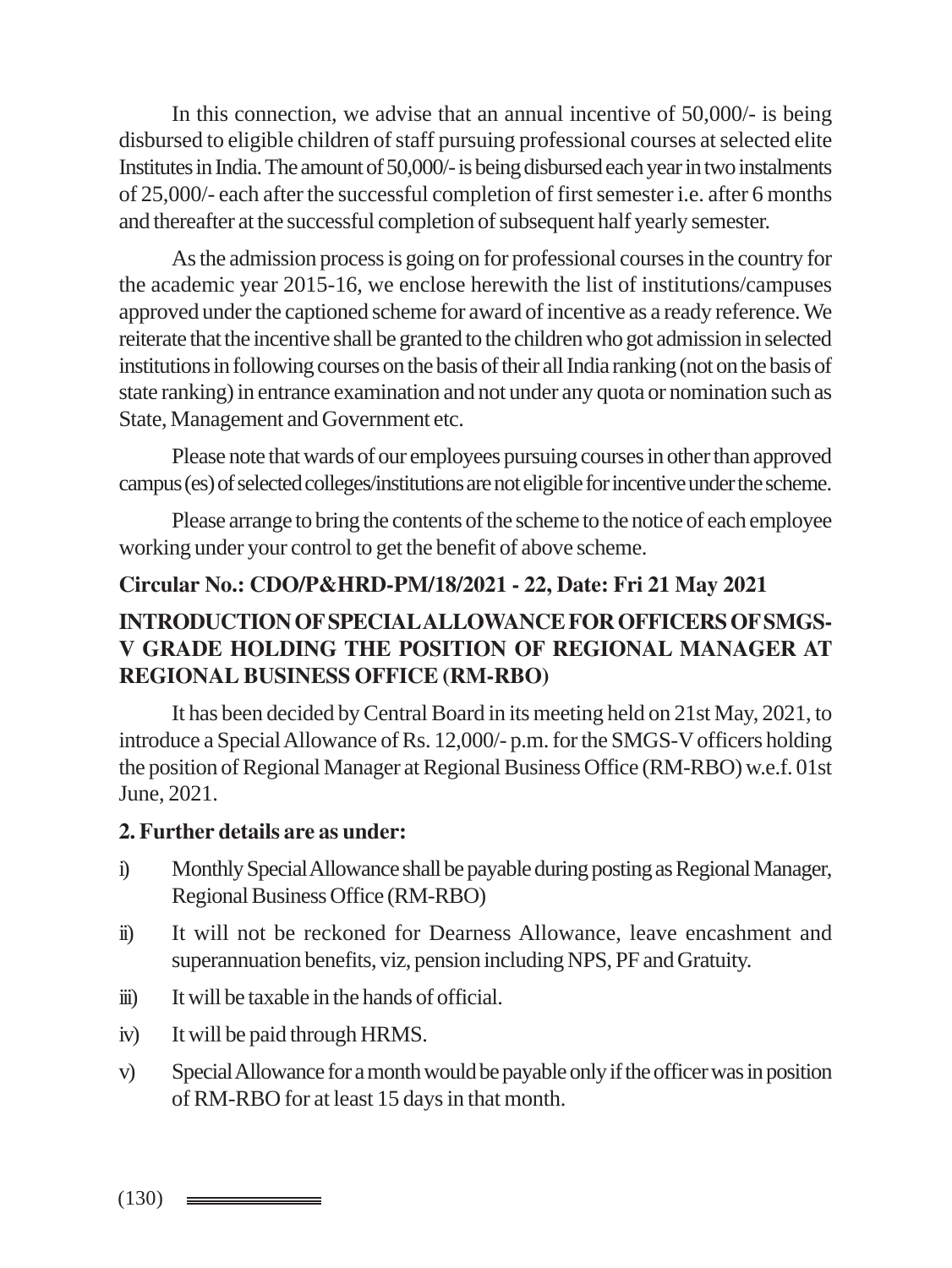# **MISCELLANEOUS INFORMATION**

## 1 FAREWELL ON RETIREMENT (CirDO/P&HRD/79 of 2002-03 dated 31.8.2002)

A small get-together of staff may be arranged at unit level in honor of an employee at the time of retirement as hitherto. Retirement certificate on Retirement in lieu of appreciation letter to be given. (CirDO/STU-COURSES/15 2015-16 dated 10.11.2015) Navigation path : SBITIMES - Knowledge -Hub - STU - Publication

#### **- Templates - Retirement**

| Category                            | Letter of Appreciation to be Signed by |
|-------------------------------------|----------------------------------------|
| Scale - $I/II/III$                  | DGM of the branch / Module / DGM (CB)  |
| Scale - $I/II/III$ at LHO DGM & CDO |                                        |
|                                     | HRD/CDO/62/1073 dated 17.12.2004       |
| Scale - IV & V                      | CGM of the Circle                      |

#### **2. FREQUENT FLIER SCHEME On Air India / Indian Air Lines :**

Enrolment membership fees of Rs. 1000/- (Not to be reimbursed by the Branch) (CDO/ Per & HRD/63/97-98)

## **3. MEMBERSHIP IN THE CREDIT CO-OPERATIVE SOCIETY**

No. person shall be a member of more than one credit society offering same kind of credit (CDO/PER & HRD / 82 / 97-98)

#### **4. SUSPENDED EMPLOYEES : SUBSISTENCE ALLOWANCE & PERMISSIBLE DEDUCTIONS**

(CDO/PER & HRD/93 of 2003-2004)

#### **a) Subsistence Allowance : Employees Under Suspension : Review :**

Officers, who remain under suspension for more than 12 months, should be paid higher subsistence allowance,

#### **b) Subsistence Allowance to Employees/Officers Under Suspension : Salary Revision :**

The officers / employees under suspension be given the benefit of salary revision. Further in as much Rule 68 A(7) (i) of State Bank of India Officers Service Rules provides that a suspended officer shall be entitled to subsistence allowance based on his substantive salary and allowances which have been revised.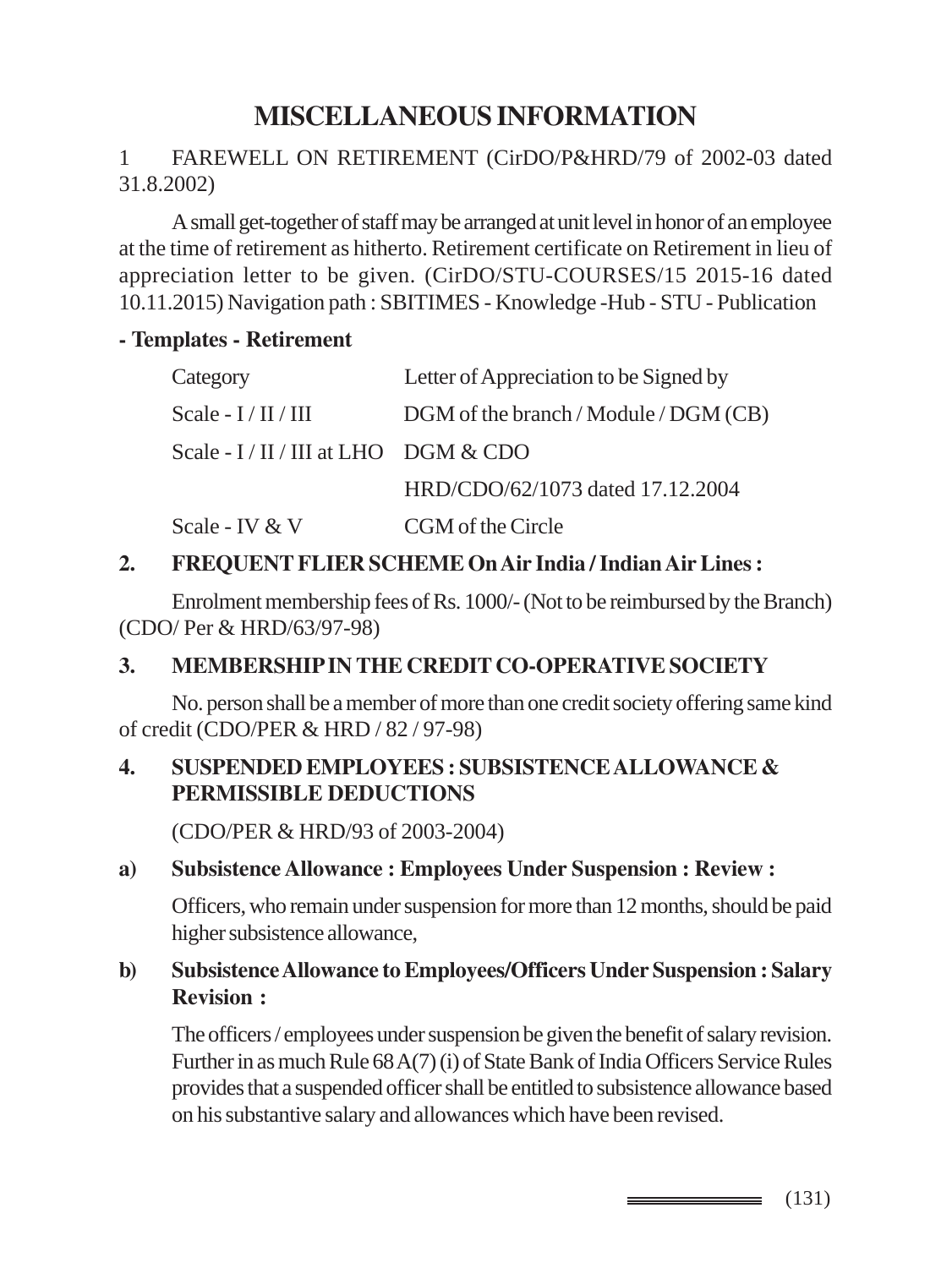Consequent upon the increase in basic pay and decrease in the dearness allowance, subsistence allowance payable to some officers, who have been sanctioned enhanced subsistence allowance (half basic pay together with all admissible allowances in full), may be reduced. In such cases, the subsistence allowance need not to be reduced, but existing subsistence allowance may continue to be paid to avoid hardship to the officer concerned.

## **c) Officials Under Suspension : Individual Housing Loan Scheme :**

Housing loan should be withheld only in such rare cases where the charges against an employee are so grave that it is apprehended that he may not be retained in the Bank's service on the conclusion of disciplinary proceedings. Any deviation from these instructions should only be with the prior approval of the Corporate Centre.

## **d) Retention of House During Suspension :**

If the suspended official in the Bank's leased residential accommodation, he would be left undisturbed. The recovery on account of provision of the accommodation will be as per rules as if the official was in active service.

The following facilities will also be allowed to the officers under suspension:

- (i) Residential telephone, if any, will not be withdrawn and may be continued on the same terms as in active service.
- (ii) Cleansing materials for upkeep of furniture and fixture as per rules.
- (iii) Reimbursement of casual labour charges as per rules.

All existing cases of officers under suspension should be dealt with in the light of the above guidelines

Full recoveries from the subsistence allowance where the Bank is the Creditor. Optional deductions be made in the event the employee authorises the Bank to make deductions.

- A) Deduction which can be made : VIZ : Income tax, HRA and allied charges, repayment of loans and advances
- B) Deductions which may be effected with written consent :
- i) LIC Premium, Co-op. Society Dues, Refund of Advance under PF
- C) Deduction may not be effected :
- i) Professional Tax, ii) Subscription to PF iii) Amount due on Court attachment, iv) Recovery of loss to the bank to which employees is responsible.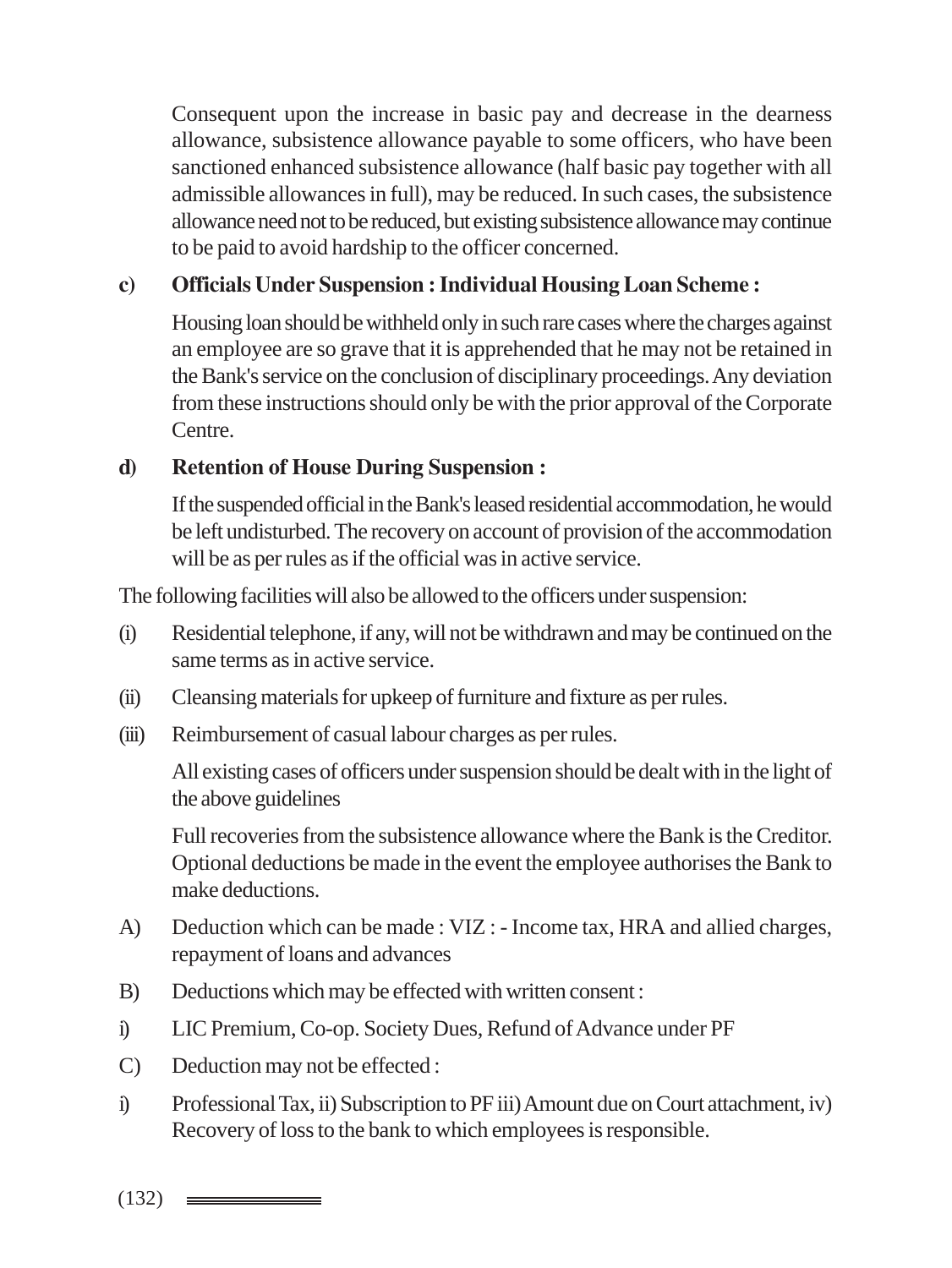## **5. MUTUAL WELFARE SCHEME**

The scheme came into force from 1.12.1982. The scheme is optional and is left to the discretion of the employees. Although the Bank does not make any contribution to the scheme, it provides free of cost administrative support in managing the scheme. There are 4 units of contribution to the scheme such as Rs. 10/-, Rs. 20/-, Rs. 30 and Rs. 40. Benefits accruing to the members are proportionate to the units contributed. The scheme provides for monthly financial relief and lumpsum payment in case of death during service. It also provides for reimbursement of medical expenses to the retired employees of the Bank and their spouses. Maximum period of contribution under the scheme is 25 years. The principal amount contributed to Welfare Fund is refunded, if the member has contributed for at least 10 years. Contribution is to be made once in a year. (i.e. January)

## **(CirDO/P&HRD/54 of 2004 - 05 Dt. 13.12.04)**

This scheme is managed by a committee consisting of officers/staff Federation representatives. The following medical facilities are available to the retired employees and their spouse who are the members of the scheme

| Contribution<br>Amount Rs. | 90% hospitalization<br>charges $\&$<br>Maximum financial<br>limit (life long) Rs. | Serious/special<br>diseases with or<br>without hospita-<br>lization. Max.financial<br>limit (life long)Rs. | General disease<br>life long as per column<br>C within the financial<br>limit Rs. |
|----------------------------|-----------------------------------------------------------------------------------|------------------------------------------------------------------------------------------------------------|-----------------------------------------------------------------------------------|
| A                          | B                                                                                 | C                                                                                                          |                                                                                   |
| 10                         | 6000                                                                              | 6000                                                                                                       | 500 per year                                                                      |
| 20                         | 15000                                                                             | 15000                                                                                                      | 1000 per year                                                                     |
| 30                         | 22500                                                                             | 22500                                                                                                      | 1500 per year                                                                     |
| 40                         | 30000                                                                             | 30000                                                                                                      | 2000 per year                                                                     |

## **Monthly Financial Help**

The financial help is available to those employees after their death to their spouse during life time or upto remarriage.

#### **Contribution Amt. Rs. Monthly financial Help. Rs.One time financial Help**

| 10 | 200 | 10000 |
|----|-----|-------|
| 20 | 250 | 10000 |
| 30 | 375 | 15000 |
| 40 | 500 | 20000 |

(133)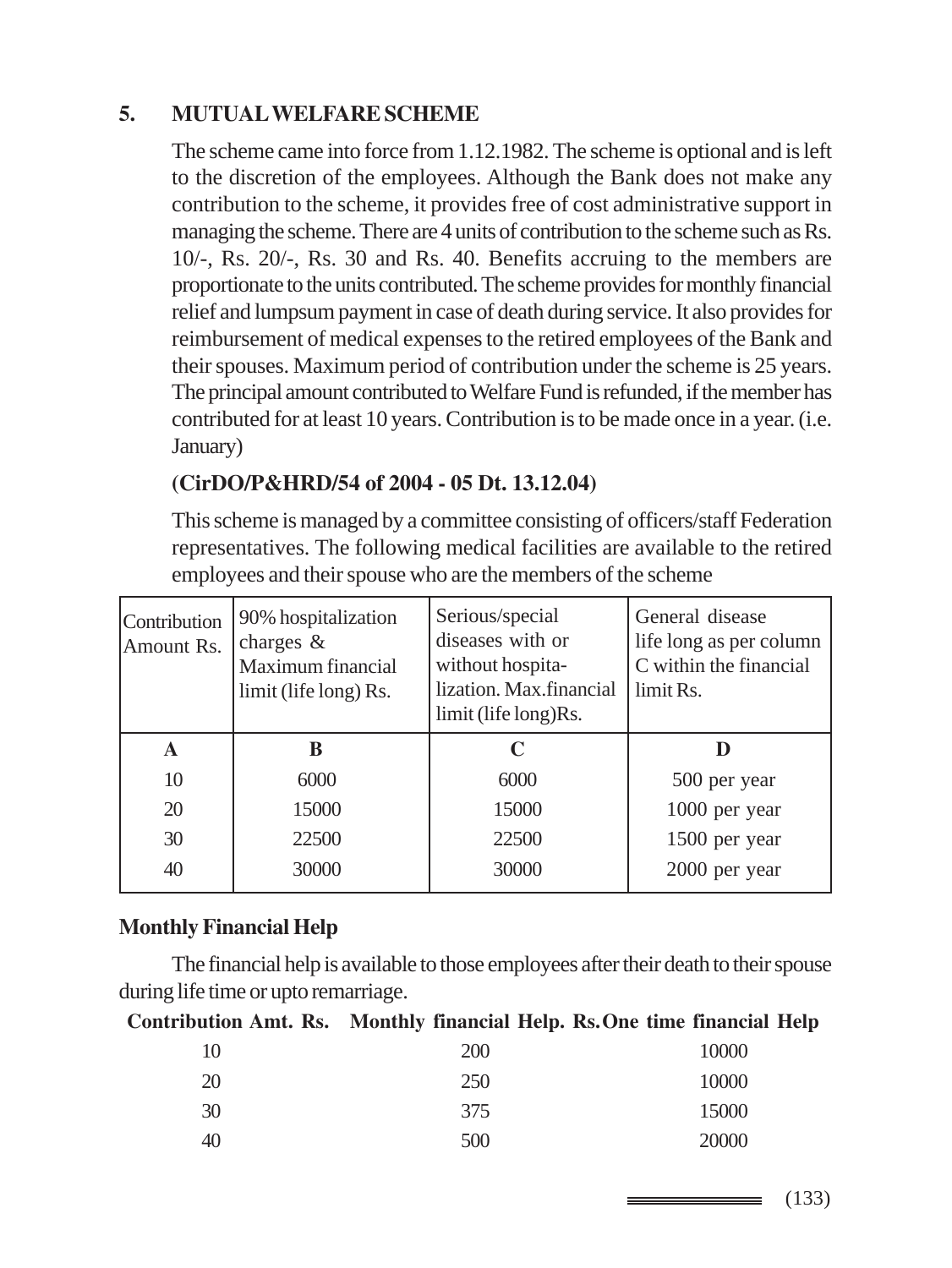## **6. COMMENCEMENT OF EMPLOYEE'S WORKING HOURS**

| Officers & Sub-ordinate | 30 mnts. before opening hours |
|-------------------------|-------------------------------|
| <b>Clerical Staff</b>   | 15 mnts. before opening hours |

#### **(Cir Letter No. / CirDO/P&HRD/95 of 2002 - 2003 dt. 18.11.2002)**

## **7. CONVERSION OF STAFF LOAN ON PROMOTION**

Staff members who had availed individual Housing Loan and Conveyance loan during Award Staff days as per terms & conditions applicable to Award Staff members & subsequently have been promoted to officers' cadre are eligible to be governed by terms & conditions applicable to officers cadre in respect of these loans. Subject to fulfillment of other terms and conditions.

## **8. LODGING EXPENSES WILL BE ON PRIVILEGE LEAVE:**

If an Inspecting official leave the station on account of any family emergency and the Privilege Leave sanctioned is for shorter period, say less than 10 days, the official is eligible for reimbursement of lodging expenses, provided he has retained the hotel room. Halting Allowance is permissible only for the preceding and succeeding holiday.

## **9. DEPUTATION TO INSPECTION & MANAGEMENT AUDIT DEPTT., HYDERABAD REDUCTION IN THE NORMAL TENURE**

## *(Cir No. CDO/P&HRD-CM/34/2009-10 dated 17.08.2009)*

The tenure of officers to Inspection and Management Audit Department (I&MA) be henceforth reduced to 4 years from 5 years at present with immediate effect.

## **10. BANK'S VISITING OFFICERS FLATS/GUEST HOUSES:**

| SBI Officials on Official Duty         | $Rs. 10/-$      |
|----------------------------------------|-----------------|
| <b>SBI Officials on Personal Visit</b> | $\rm Rs. 100/-$ |
| Cottage Per day                        | $Rs. 500/-$     |

## **11. UNIFORMS: LIAISON / SECURITY / FIRE OFFICERS**

## **(Cir No. CDO/P&HRD- PM/35/2006-07 dated 03.10.2006) & (Cir No. CDO/ P&HRD-PHRD/64/2010- 11 dated 11.01.2011) & CDO/P&HRD-PM/29/2012- 13 dated 21.08.2012 / CDO/P&HRD-PM/75/2016-17 dated 05.01.2016**

w.e.f. from 1.06.06, the wearing of Safari Suits have been dispensed with. The Liaison Officer! Asst. Liaison Officer will be provided under noted combination of uniforms White shirt, black trousers & contrast colour formal tie. Liaison / Asst. Liaison Officer-4 pairs/3 pairs of shirts/trousers / tie respectively. Where climate reasons woolen suit is not required, one additional pair of shirts / trousers / tie / one blazer once in three years. One pair of shoes per year is also provided.

 $(134)$   $\equiv$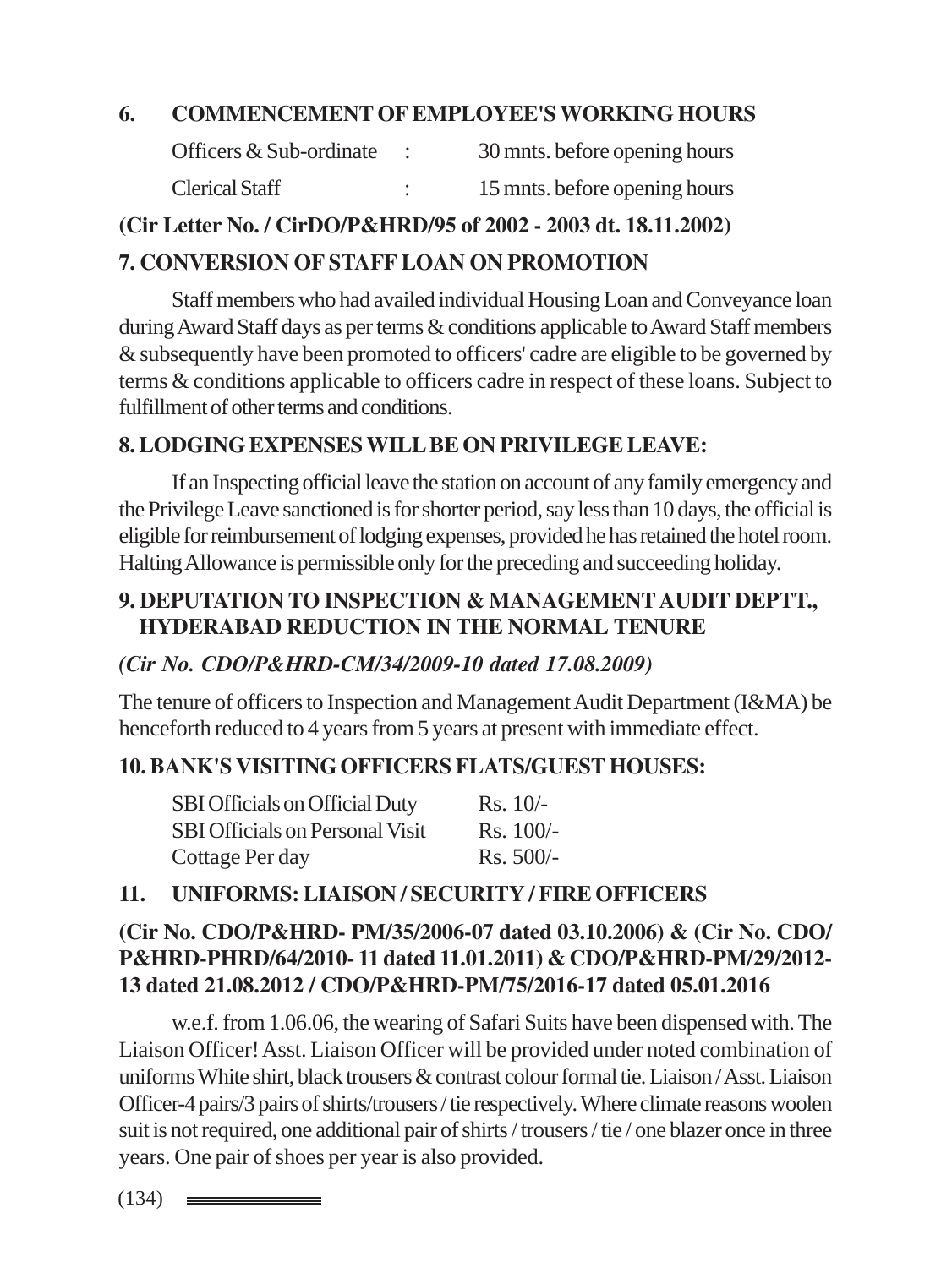## **12. COST CEILING:**

Trosure, shirt & tie .4,500/- per pair including all charges (4 set in 2 years)

Wollen - . 12,500/- per pair including all charges (Once in 3 years)

Blazer - . 7,500/- per blazer including all charges (Once in 3 years)

Shoes - . 2,500/- per pair of shoes per year.

## **13. DISCRETION TO PAY ADDITIONAL INTEREST ON DEPOSITS OF BANK'S STAFF AND THEIR EXCLUSIVE ASSOCIATION / STAFF CO-OPERATIVE HOUSING SOCIETY / ASSOCIATION OF RETIRED EMPLOYEE**

## *Circular No. CDO/P&HRD-IR/57/2011-12 dated 22.08.2011*

Bank may at its discretion, allow additional interest at a rate not exceeding one percent per annum over and above the rate of interest stipulated in respect of a savings or a term deposit account opened in the name of Bank's Staff and their exclusive association / staff co-operative housing society / association of retired employee.

## **15. CDO/P&HRD-PM/14/2021 - 22 dated, 12th May 2021**

**EXTENDING LEGAL AND FINANCIAL SUPPORT TO SERVING / RETIRED EMPLOYEES & OFFICERS, PAST / PRESENT DIRECTORS INCLUDING NON-EXECUTIVE DIRECTORS ON THE BOARD OF THE BANK AND THEIR FAMILY MEMBERS**

## **AGAINST CASES ARISING OUT OF BONA FIDE EXECUTION OF BANK'S WORK DURING THEIR SERVICE PERIOD / TENURE MODIFIED POLICY**

The Bank had introduced a comprehensive policy for "Extending Legal and Financial Support to Serving / Retired Employees and Officers, Present / Previous Directors of the Bank and their Family Members against cases arising out of bona-fide execution of Bank's work during their service period / tenure".

The Policy has been reviewed by the Central Board in the meeting held on 24.03.2021 and various changes / modifications have been incorporated in the Policy which can be referred in the circular.

## **16. PROTECTION FOR OFFICERS ENGAGED IN NPAs / AUCAs RECOVERY, INITIATING CRIMINAL ACTION PROACTIVELY AGAINST DEFAULTERS AND FIGHTING CRIMINAL / CIVIL CASES FILED BY DEFAULTERS**

*Circular No. CDO/P&HRD-PM/30/2015-16 dated 10.07.2015*

 $\equiv$  (135)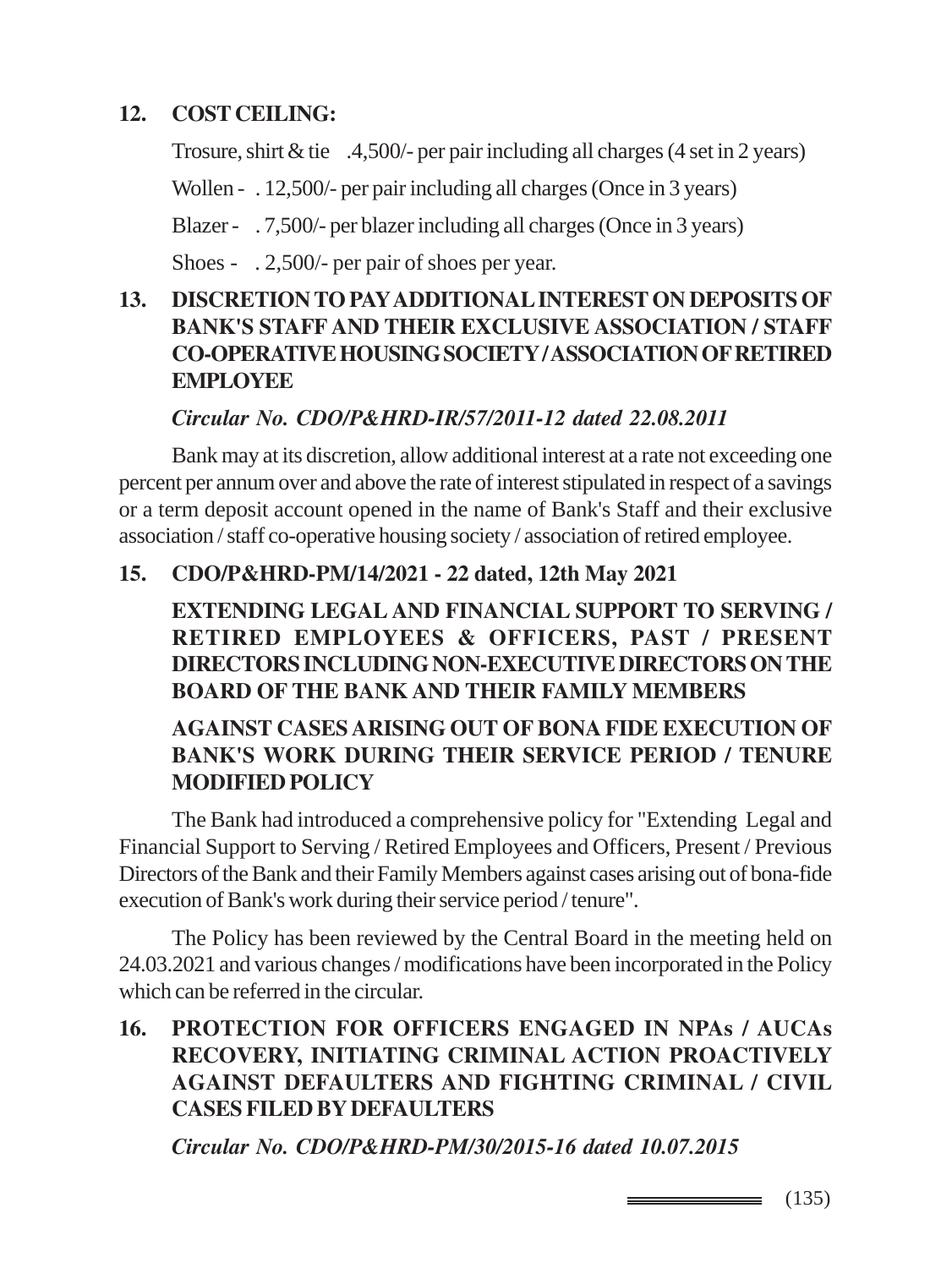## *Objectives:*

- i. To enable the officers of the Bank to proactively initiate appropriate action including criminal action against defaulters, who with malafide intention have committed criminal offences against the Bank without fear of reprisal.
- ii. To enable the officers to defend civil / criminal cases filed by defaulters against them and provide necessary legal and financial support.
- iii. To provide medical & financial support for other hazards viz. physical injury, manhandling etc suffered by officers during the course of their duties.

## **Officers eligible for coverage under the policy:**

All officers of the Bank at all Branches / Offices in all Business Groups, retired officers and officers on deputation, officers after resignation who were engaged in recovery efforts or initiated action against the borrowers during the course of discharge of official duty will be covered. All cases filed by defaulters or cases filed in connection with NPA/AUCA recovery against Bank's officers will be covered.

## **Officers exempted from coverage under this policy:**

Protection under this policy will not be available to officers who have been removed / dismissed from Bank's service. Further, cases arising out of any gross negligence, dereliction of duty & acts of moral turpitude on the part of officers will not be covered under this policy.

## **17. STAFF : MISCELLANEOUS PROFESSIONAL DRESS CODE CDO/ P&HRD-PM/44/2015 - 16 Dt. 31/08/2015 CDO/P&HRD-PM/80/2017 - 18, Date: 6 Jan 2018**

In order to ensure an acceptable level of decorum in work place is maintained, all employees should adhere to a model dress code as under:

- i. All members of staff should wear the official ID provided to them.
- ii. All members of staff provided with uniform should wear them while on duty.
- iii. Staff at branches should wear their name badges (where provided) while on duty.
- iv. Staff should wear clean shoes/footwear and not slippers while on duty.
- v. Shorts, three-fourths i.e. trousers others than full-length trousers, T-Shirts, Jeans and sneakers/sports shoes etc. should not be part of attire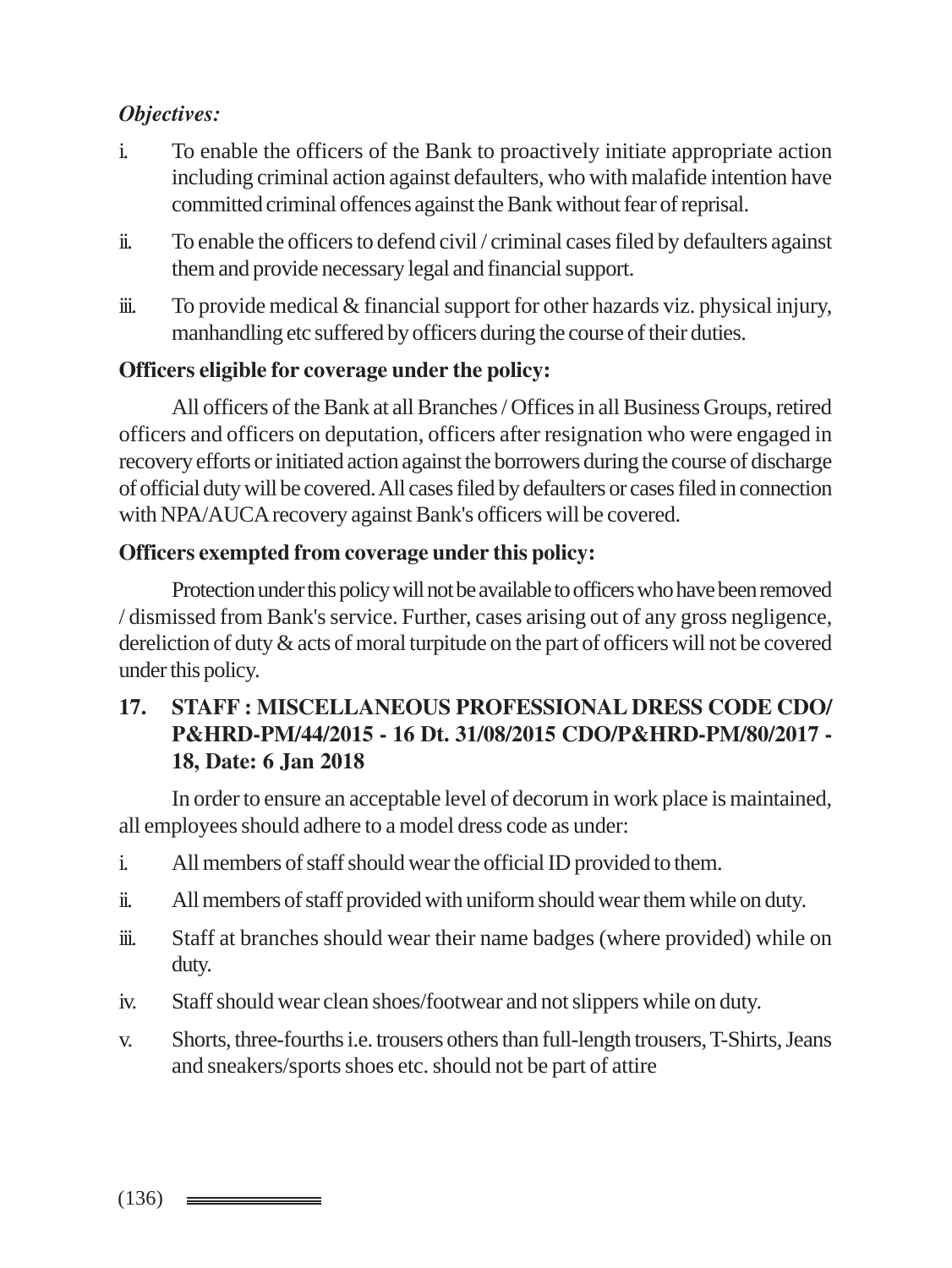## **18. APPOINTMENT OF OFFICERS/ EMPLOYEES BY BANK'S SUBSIDIARIES/ JOINT VENTURES MODIFICATION/REVISION IN EXISTING POLICY**

*CDO/P&HRD-PM/35/2015 - 16 DATED 20/07/2015*

#### **19. STAFF:: MISCELLANEOUS ATTENDANCE & PUNCTUALITY**

*CDO/P&HRD-IR/59/2014 - 15 DATED 22/11/2014*

## **SENSITIVE POSITIONS / POSTS & INTRODUCTION OF A CATEGORY OF HIGHLY SENSITIVE POSITIONS / POSTS WEF FY 2020 -21 (CDO/ P&HRD-PM/87/2019-20 date 17.03.2020)**

Sensitive positions or areas of operations are identified by the Bank and review is being done on a regular basis. The officials posted in sensitive positions/posts are to be rotated every two/three years to avoid developing vested interests and to mitigate the operational risks faced by the bank. As per Central Vigilance Commission guidelines, the officers appearing in the "Agreed list" and the list o f "Doubtful Integrity" are not to be placed in sensitive positions / posts in the Bank.

An updated list of such sensitive positions has been placed under Annexure "A" and the new list of highly sensitive positions has been placed under "Annexure B". These are effective from FY 2020-21.

## **Circular No.: CDO/P&HRD-PM/89/2020 - 21, Date: Fri 5 Mar 2021**

## **SENSITIVE / HIGHLY SENSITIVE POSITIONS / POSTS / WEF FY 2021-22**

Please refer to our e-Circular no. CDO/P&HRD-PM/87/2019-20 dated 17.03.2020.

- 2. Sensitive positions or areas of operations are identified by the Bank and review is being done on a regular basis. The officials posted in sensitive positions / posts are to be rotated every two / three years to avoid developing vested interests and to mitigate the operational risks faced by the Bank.
- 3. As per the Central Vigilance Commission guidelines, the officers appearing in the"Agreed List" and the list of "Doubtful Integrity" are not to be placed in sensitive positions / posts in the Bank.

## **'WHISTLE BLOWER POLICY' WHISTLE BLOWER PORTAL FOR LODGING COMPLAINTS BY STAFF**

*Circular No. : CDO/P&HRD-PM/78/2016 -17 dated 18/11/2016*

*In this context, a web based centralized Whistle Blower Portal for registering a complaint as Whistle Blower by any employee on-line has been launched by the*

 $\equiv$  (137)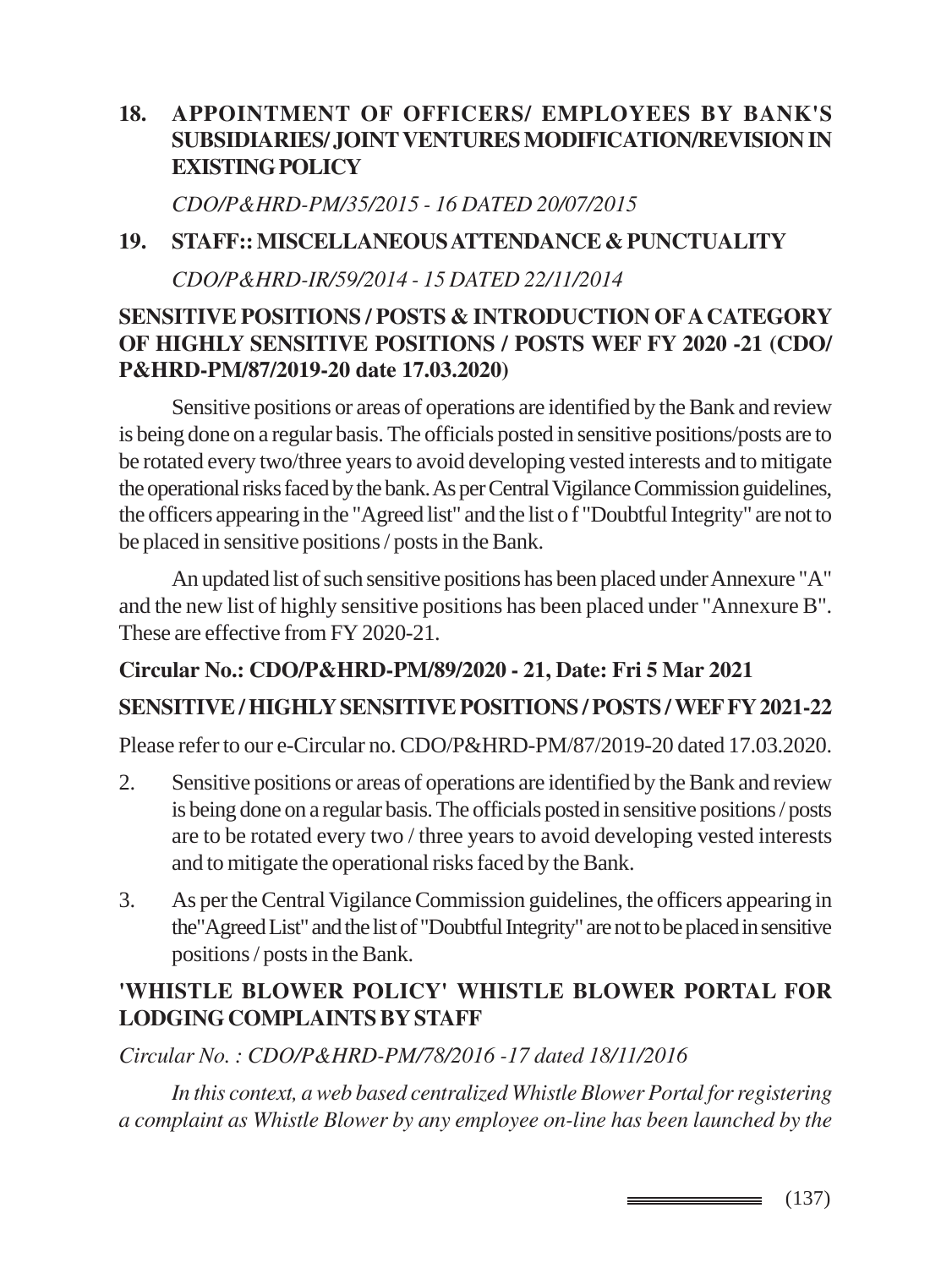*Bank. The Whistle Blower portal can be accessed by using the following URL for lodging, tracking and monitoring the complaints under the Whistle Blower Policy.*

#### *https://whistleblower.sbi.co.in*

## **FLEXI TIME SCHEME**

## *Circular No. : CDO/P&HRD-PM/91/2015 - 16 dated 04.02.2016*

In the First Phase, the Flexi Time Scheme will be extended to Officers up to Middle Management Grade Scale- III and Contractual Officers of the Bank posted at Local Head Offices, Corporate Centre, Corporate Centre establishments, wherever (a) Biometric Access Control System (BACS) has been rolled out, (b) suitable access control systems having an accurate and reliable method of recording hours of work put in by employees are in place and (c) its recording and reporting mechanism have been streamlined. Presently Branches/ CPCs/ other Administrative Offices/ Regional Business Offices/ other establishments will be kept out of purview for this scheme. (Refer circular for detail).

## **TA/DA PAYABLE TO SERVING / RETIRED EMPLOYEES OF BANK ATTENDING DISCIPLINARY/CRIMINAL PROCEEDINGS AS CHARGED OFFICER, PROSECUTION / DEFENCE WITNESSES ETC.**

## *Circular No. : CDO/P&HRD-IR/104/2015 - 16, March 18, 2016.*

Now, we are advised by IBA that IBA's Managing Committee at its meeting held on 3rd November 2015 has decided that TA/DA to the defence representatives/ witnesses (both serving and retired) may be paid, as per the guidelines detailed in the circular.

Reimbursement of Out-of-Pocket Expenses to Officers working on Sundays / Holdiays on Extreme Emergencies: Circular No.: CDO/P&HRD- PM/96/2020 - 21 Dated: 26.03.2021

The officers are required to be called on Sundays / Holidays due to extreme emergencies or to comply with Government instructions. As of now, out-of-pocket expenses for attending office on Sundays / Holidays are paid at Circle level and amount of such payments varies from Circle to Circle. Therefore, to follow an uniform approach pan- India, it has been decided to pay Rs.2000/- per day to the officials attending the Bank's work on Sunday / Holiday on extreme emergencies or Government instructions under the following terms and conditions w.e.f. 01.04.2021:

Sl. No Particulars Terms and conditions of reimbursement

- 1 Amount Rs.2000/- per day
- 2 Mode of payment Through HRMS under certificate basis
- $(138)$   $\equiv$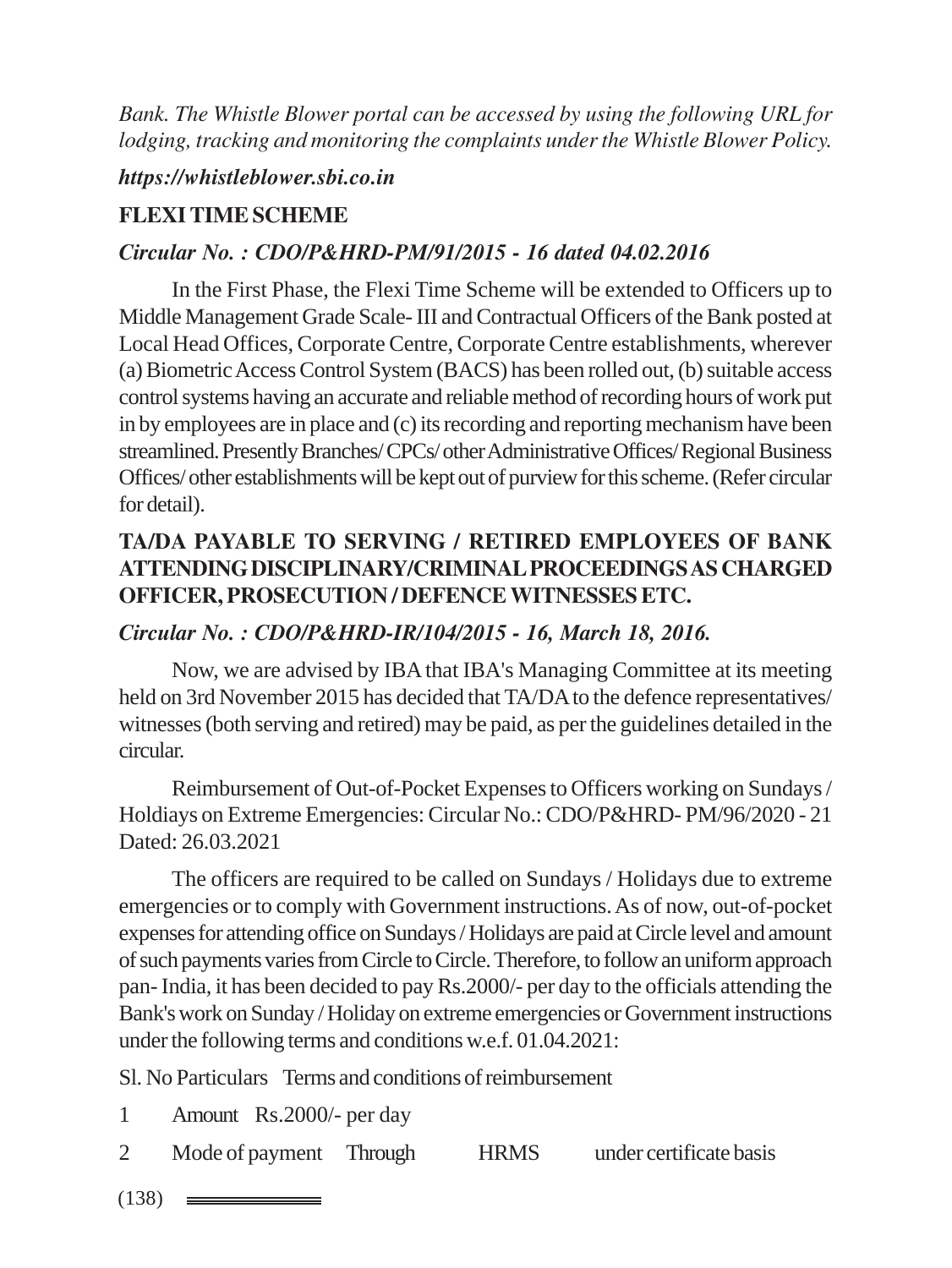- 3 Period of claim within 6 months
- 4 Approval for officers working in Branches/ RBO/ AO/ CPC/ CC / Other Administrative offices Controlling Authority not below the rank of DGM.
- 5 Maximum No. of days in month for an officer 4 days
- 6 Maximum No. of days per quarter for an officer 8 days
- 7 Permission for deviation
	- (i) More than 4 days in a month and/or
	- (ii) More than 8 days in a quarter for an officer For Circle Approval of Circle CGM

For others - Approval of CGM in the vertical

8 Deviation to be reported to PMD, HR Department, CC, Mumbai (quarterly)

## **CHUMMERY ACCOMMODATION FOR FEMALE OFFICERS**

*Circular No. : CDO/P&HRD-PM/38/2015 - 16 Dated 29.07.2015, CDO/ P&HRD-PM/ 22/2017 - 18 , Date : Friday 16th June 2017.*

**The facility shall be available for all female officers irrespective of grade provided they are posted in RUSU Centres. Separate arrangement for TEGS-VI & VII officers will continue as hitherto.**

Revised Monthly Recovery @ 1.75% of the first stage of scale in which the officer is placed (rounded off to nearest hundred)

| IV | 50,030 | :900  |
|----|--------|-------|
| V  | 59,170 | :1000 |
| VI | 68,680 | :1200 |
| VП | 76,520 | :1300 |

The revised recovery rate shall be effective from 01st June, 2017.

## **RECEIPT AND RETENTION OF HONORARIUM / REMUNERATION:**

As per SBIOSR (4) (ii) an officer can retain remuneration / honorarium received upto 40,000/- per annum and excess will be surrendered to the Bank.

## **PERSONAL GUARANTEES FOR LOANS TO RELATIVES/OTHERS -[Rule 59 (v)]**

It has been decided that officers should not be permitted to stand as guarantors for loans involving commercial transactions. However, as such a blanket ban may create hurdles, the Circle may examine such requests on merits, and send your recommendations to DMD & CDO for obtaining necessary approval.

> (139)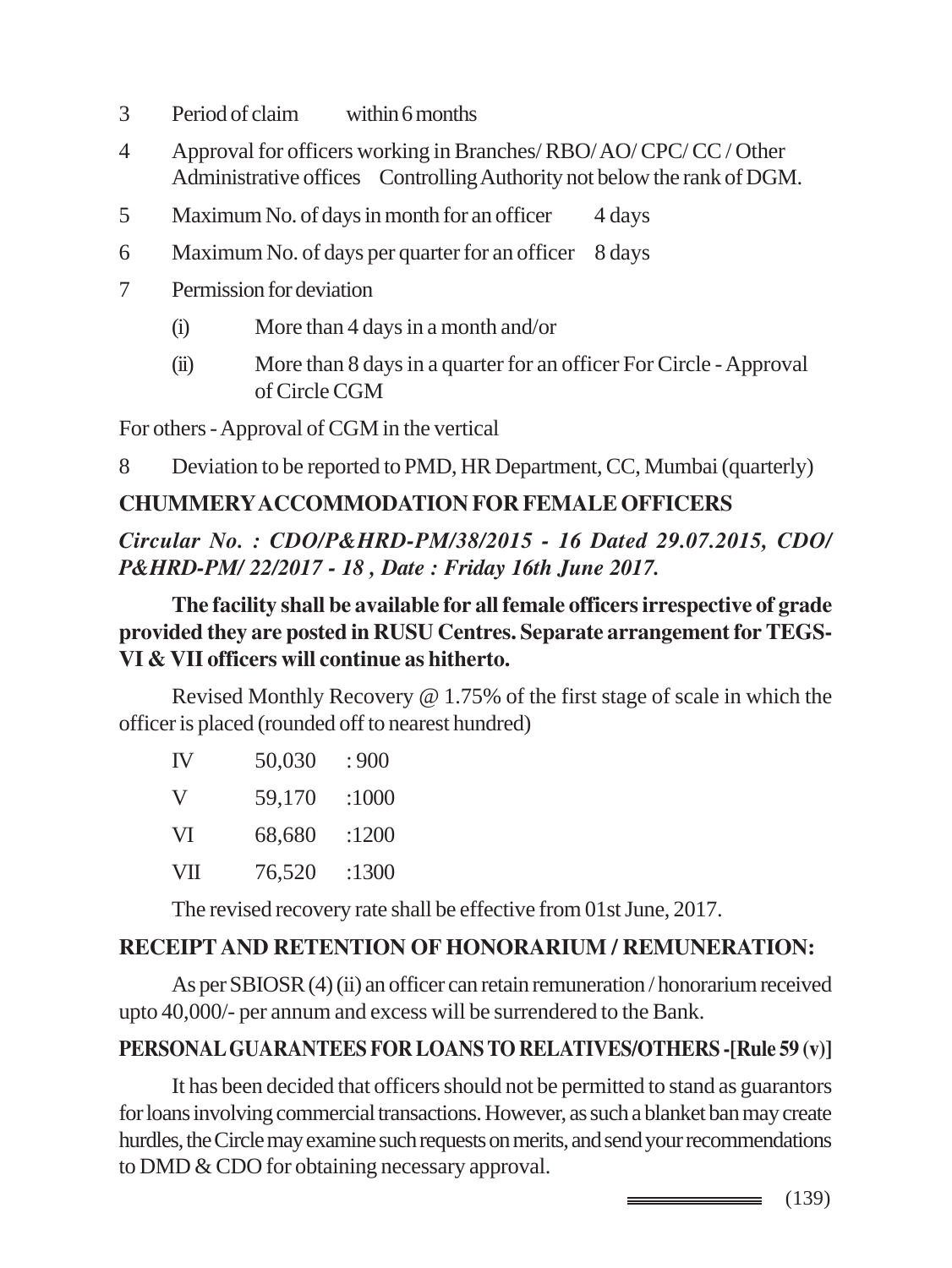## **SHARES HELD UNDEREMPLOYEES QUOTA - Rule 61(i):**

Under the extant instructions Bank has prohibited acquisition of shares under Employees Quota by our officers. Under the new instructions acquisition of shares of other companies would be violative of Rule 61(i) of SBIOSR 1992, even if the officer had acquired the same while being on deputation to the company. This will constitute a misconduct under Rule 66 of the above rules.

## **TRANSFER TRACKING SYSTEM (TTS) IN HRMS**

## **Circular No. : CDO/P&HRD-CM/21/2016 - 17, May 11, 2016.**

In view of the experience gained for orders issued by Cadre Management, modifications to the existing instructions have been approved by CHRC. The revised process flow of Transfer Tracking System is hereunder:

- (a) The order will be uploaded as being done hitherto.
- (b) Directed Date of Relief (DDR) will be 30 days from the date of issue of order as against existing 15 days. Grace period of 7 days may also be allowed and in this case, DDR will be 37 days.
- (c) ADS ID of the officer will be blocked after DDR and no access to CBSwill be available.
- (d) Officer will be obligated to report to the transferee position based on the system generated relieving letter.
- (e) If the exigencies of services so warrant, DGM-Cadre Management at Corporate Centre will be the appropriate authority to relieve the officer whose order is already uploaded in TTS for transfer to CC/CC

Establishment/Other Circle with instructions to report at transferee position immediately. This shall be known as Corporate Centre Relieving(CCR).

In case, the officer is handling critical assignments and his/her services are required at previous place of posting, he/she may be deputed back for a maximum period of 15 days. The Chief General Manager (HR) will be the competent authority to accord approval on specific recommendations ofCircle's CGM / Head of Deptt. in case of CC/Establishment.

## **EMPLOYEE WELFARE AND WORK-LIFE BALANCE**

## **(Cir No. : CDO/P&HRD-IR/54/2017-18 Dated 30/10/ 2017)**

Our Bank had taken a number of transformative initiatives in the past few years in the area of Human Resources Development. These initiatives are critical to ensure that our Bank remains in the forefront of banking in India and our employees are equipped

 $(140)$   $\equiv$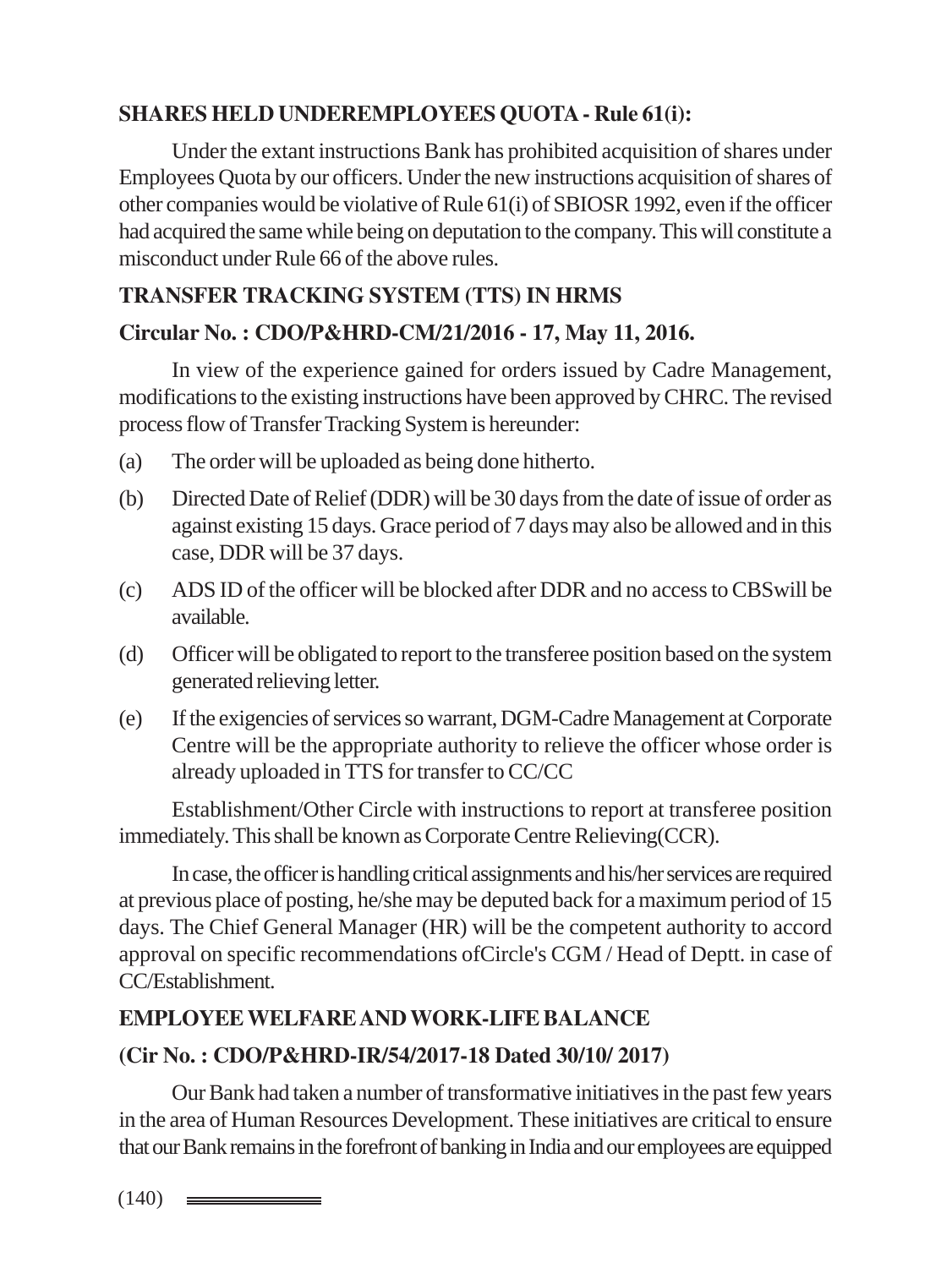to meet the challenges of tomorrow. Several initiatives have also been taken to ensure and improve welfare of our employees.

Working longer hours or working on holidays should not be the mode achieving productivity. Employees should also have adequate time to devote to their personal and family needs to remain healthy. While there could be occasions when some of us are required to work beyond normal duty hours/on Sundays or holidays, such occasions should be rare. Calling officers for doing routine work on Sundays or holidays should be avoided by better planning of work during the work week. If some offices (like CPCs) are required to be kept open for the convenience of customers on Sundays or holidays, shift system should be followed to ensure that no official or employee is required to work on all days of the week. ATMs should be managed by better planning and use of CIT agencies. Campaigns should preferably be planned on working days. However, if any campaigns are required to be held on holidays for better visibility and effectiveness, the concerned officials should be given a compensatory off in the immediately following week. At the same time, non-completion of assigned tasks or lack of decorum in office are totally unacceptable and to be dealt with accordingly.

A healthy and fit workforce make for a healthy and successful organization. All of us have a responsibility to keep this organization healthy and successful.

## **SMART COMPENSATION PACKAGE (SCP)**

## *CDO/P&HRD-PM/98/2016 - 17, Tuesday, March 14, 2017.*

Salient features of the Smart Compensation Package (SCP) are as under:

- i) Officers up to MMGS-III (including specialist officers) in the Bank would be given an option to choose either existing practice of Salary plus Perquisites OR "Smart Compensation Package".
- ii) Officers opting Smart Compensation Package will not have any separate entitlement under Perquisites
- iii) Amount of the Smart Compensation Package will be credited along with the Salary on monthly basis in the form of SCP allowance.

Other Terms & Conditions of the Smart Compensation Package (SCP) are as under:

- i) Option once exercised will not be allowed to be changed till the officer is promoted to Scale-IV.
- ii) It will be fully taxable in the hands of the concerned official.

The option for Smart Compensation Package will be available from 01st April, 2017. For details refer Circular.

## **WORK FROM HOME POLICY CDO/P&HRD-**

(141)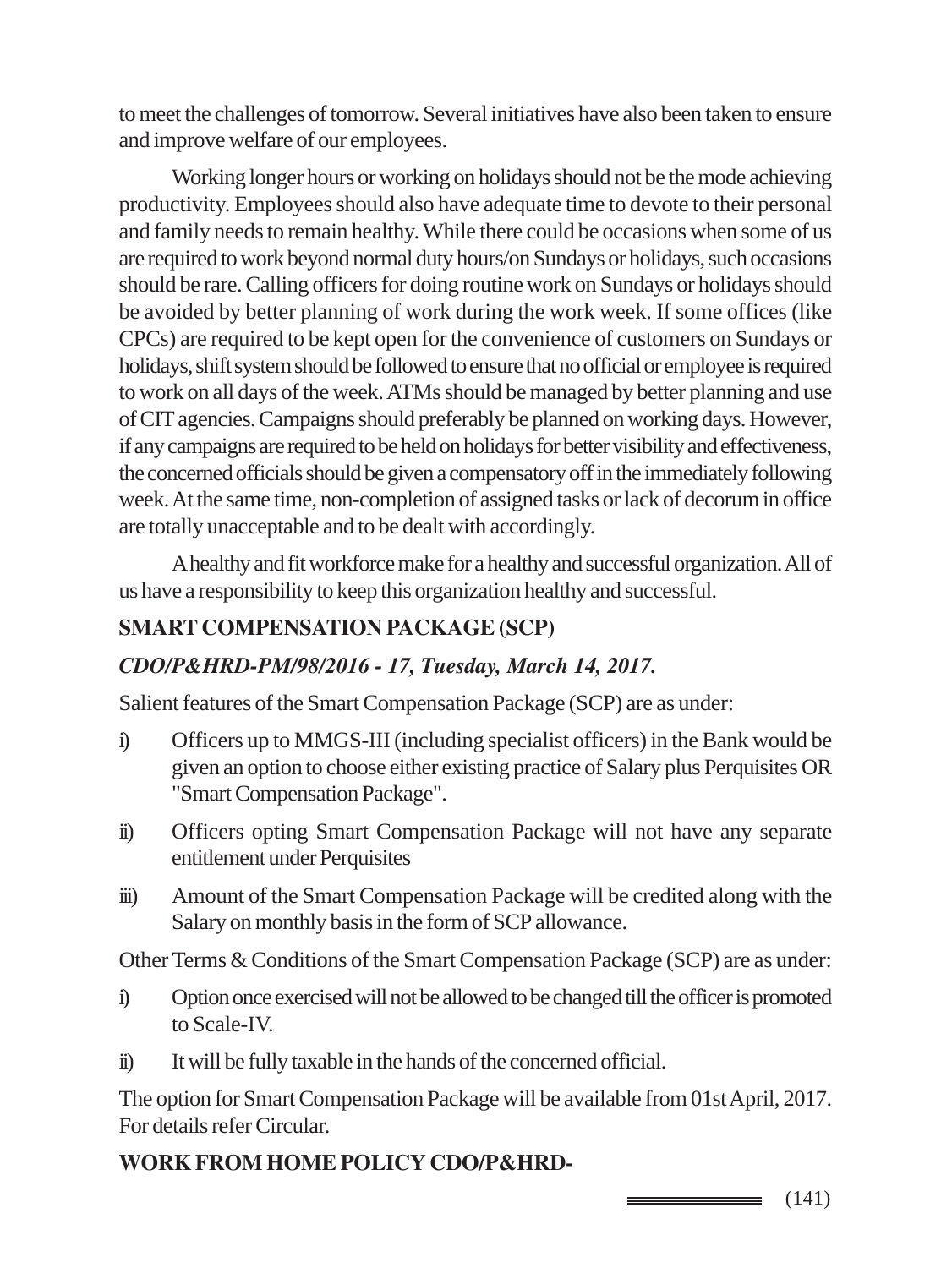## *PM/100/2016 - 17 , Thursday, March 16,2017.*

Following are the major operating guidelines for the policy:

i. It will be applicable to all permanent Officers of the Bank.

ii. It will be extended to officers:

- a) Who perform their regular functions from the office premises, who can avail the work from home policy occasionally (up to 5 days a month)OR
- b) Who perform their regular functions from the office premises and can avail the work from home policy for a longer duration. Extension/ combination/ carry over in the above options will not be permitted. For each occasion, fresh application will require to be submitted.

The Work from Home Policy will be implemented through HRMS.

## **Circular No.: CDO/P&HRD-CDS/73/2019 - 20, Date: Tue 21 Jan 2020**

## **1. Sanjeevani-SBI HR Helpline, a multimodal and integrated platform, to handle HR related grievances and queries of the employees.**

- 2. With a view to improve the system and make it technology driven and efficient, we are introducing Sanjeevani Portal (https://sanjeevani.hrmsgitc), which will replace the old system of sending grievances/ queries through email. After 30 days from the date of this Circular, grievances/ queries received on email addressed to Sanjeevani (sanjeevani.hr@sbi.co.in) will not be entertained.
- 3. Initially, the employees have to take up the grievances/ queries with their controllers/concerned HR functionaries for resolution. If the grievance is not resolved, the employee maysubmit his/ her grievance on Sanjeevani Portal.
- 4. Sanjeevani- HR Helpline, can be accessed by the employees using undernoted 3 modes:
- (i) Lodging grievance on Sanjeevani Portal: https://sanjeevani.hrmsgitc, using theirHRMS credentials (PFID and HRMS password). A ticket number will be generatedand SMS will also be sent to the registered mobile number. The grievance will be firstassigned to Level-1 i.e. AGM HR in case of Circle & Senior HR functionaries in caseof BUs and Other verticals. Concerned official at Level-1 will close the grievanceafter providing resolution. Employee can keep track of the status of the Ticket.

If grievance is not attended by Level-1 within 3 working days, it will be assigned to Sanjeevani Corporate Centre by the system. These grievances will be responded by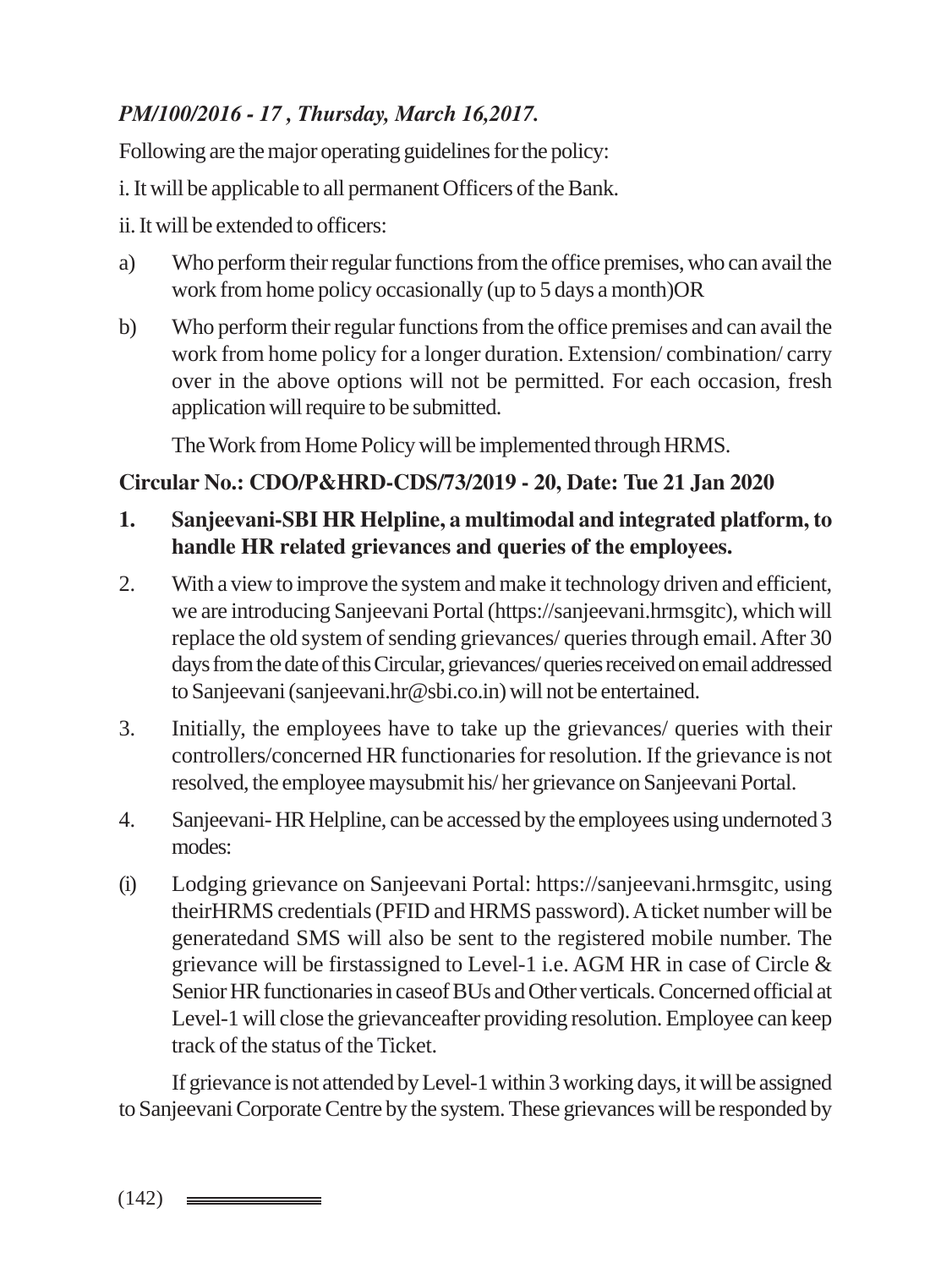Sanjeevani Corporate Centre after examining the reasons for non-response by Level-1.

## *Circular No.: CDO/P&HRD-CM/105/2017 - 18 , Date: Thu 15 Mar 2018* **STAFF: OFFICERS (SPECIALIST): FO (AGRI & FI), ROLES AND RESPONSIBILITIES**

Please refer to e-Circular no NBG/ABU/BP-Master CI/4/2013-14 dated April 30, 2013 Whereby the role of FO (Agri & FI) was reframed and circulated.

- 2. These officers have already spent more than 7 years as permanent officers. About 76% officers have already been promoted to MMGS-II or higher scales. Most of these officers are posted as field officers only, despite the fact that other similar nature of jobs with higher responsibilities in rural business are available in our Bank.
- 3. Now, to address the challenges in agriculture segment and empower these officers to handle additional responsibilities on promotion to MMGS-II onwards, Central Human Resources Committee (CHRC) in their meeting dated 07.03.2018 has accorded necessary approval as under:

FO (Agri& FI) may also be posted on the positions given below in addition to their existing role and responsibilities, after becoming MMGS-II:

- a) Branch Manager in Agriculture intensive Branches in Rural/Semi Urban area.
- b) Deputy Branch Manager/support officer in predominantly Agriculture Business Branches in Rural/Semi Urban area.

## **R & DB / P & SP-DEBIT CARD/6/2019 – 20, Date: Tue 15 Oct 2019 STATE BANK DEBIT CARDS:INSURANCE COVERS AVAILABLE ON DIFFERENT VARIANTS**

 The Insurance Coverage on Debit Cards has since been renewed w.e.f. 8-Aug-2019 which includes covers under (i) Personal Accidental Insurance with Add on covers (Family Transportation & Transportation of Mortal Remains and checked-in Baggage Loss Cover), and (ii) Purchase Protection Cover, which are available for Gold, Pride (Business Gold), Yuva, Platinum, Premium (Business Platinum) and Signature Debit Card variants and additional Purchase Protection Cover for Salary Package account holders of all MasterCard/Maestro/VISA variants. The details of the Insurance Covers offered by the Bank to eligible Debit Card Variants are attached as an Annexure to this circular.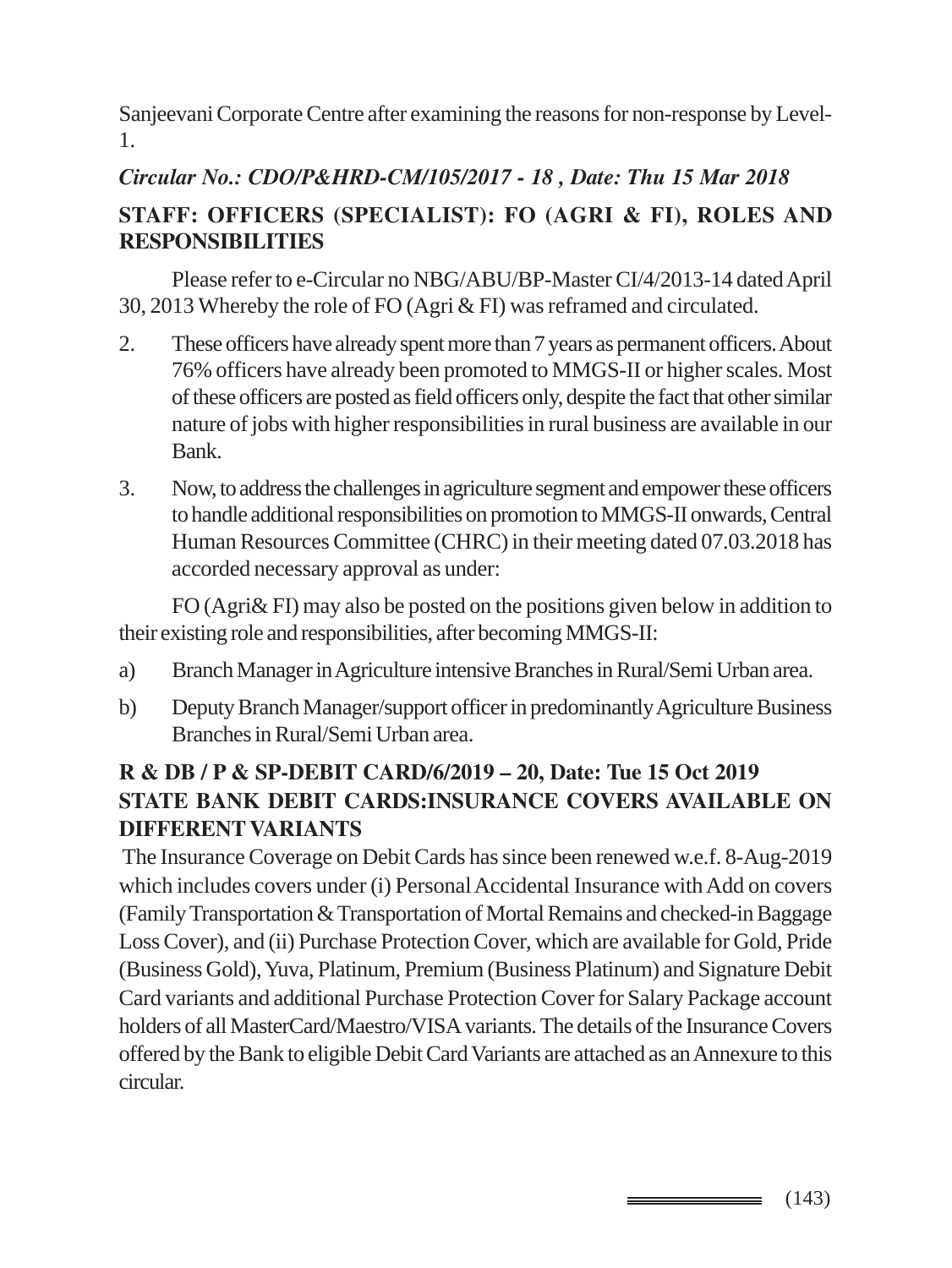3. Further, presently, Personal Accident Insurance cover is being offered by National Payments Corporation of India (NPCI) to SBI RuPay Debit Card holders as below: Insurance Cover (offered by NPCI on RuPay Debit Cards)

- Accidental Death or Permanent Total Disability only

Debit Card Variant and applicable Insurance Cover Eligibility Criteria

**SBI RuPay Platinum Debit Card:** Rs.2,00,000/-

Minimum one successful Financial or Non-Financial Transaction at any channel both Intra and Inter Bank within 45 days prior to date of accident

## **Other SBI RuPay Debit Cards**

Classic RuPay Debit Cards: Rs.1 Lac

PMJDY SBI Debit Cards issued till 28-Aug-18: Rs.1, 00,000/-

PMJDY SBI Debit Cards issued after Minimum one successful Financial or Non-Financial Transaction at any channel both Intra and Inter Bank within 90 days prior to date of accident 28-Aug-18: Rs.2,00,000/-

# *Circular No.: CDO/P&HRD-PM/23/2018 - 19, Date: Sat 7 Jul 2018* **RULES FOR ACCEPTING GIFTS**

**RULES 56 (1):** No gifts will be accepted by any officer or any member of his/ her family or any other person acting on his/ her behalf except as follows:

**56 (2):** Gifts may be accepted from near relatives on occasions such as weddings, anniversaries, funerals or religious functions. However, the same should be reported to the competent authority, if the value of any single gift received on one such occasion exceeds:

- (i) Rupees fifteen thousand in thecase of officers up to Scale V.
- (ii) Rupees twenty five thousand in the case of officers in TEGS VI &above.

**56 (3):** In any other case, the officer shall not accept any gift without the sanction of the competent authority, if the value of the gift exceeds Rupees One Thousand Five Hundred.

Further, when the official receives morethan one gift from the same or different persons / entities within a period of 12 months, the matter shall be reported tothe competent authority if the aggregate value of all such gifts exceeds:

- (i) Rupees Fifteen Thousand in the case of officers up to Scale V.
- (ii) Rupees Twenty fiveThousand inthe case of officers in TEGS VI &above.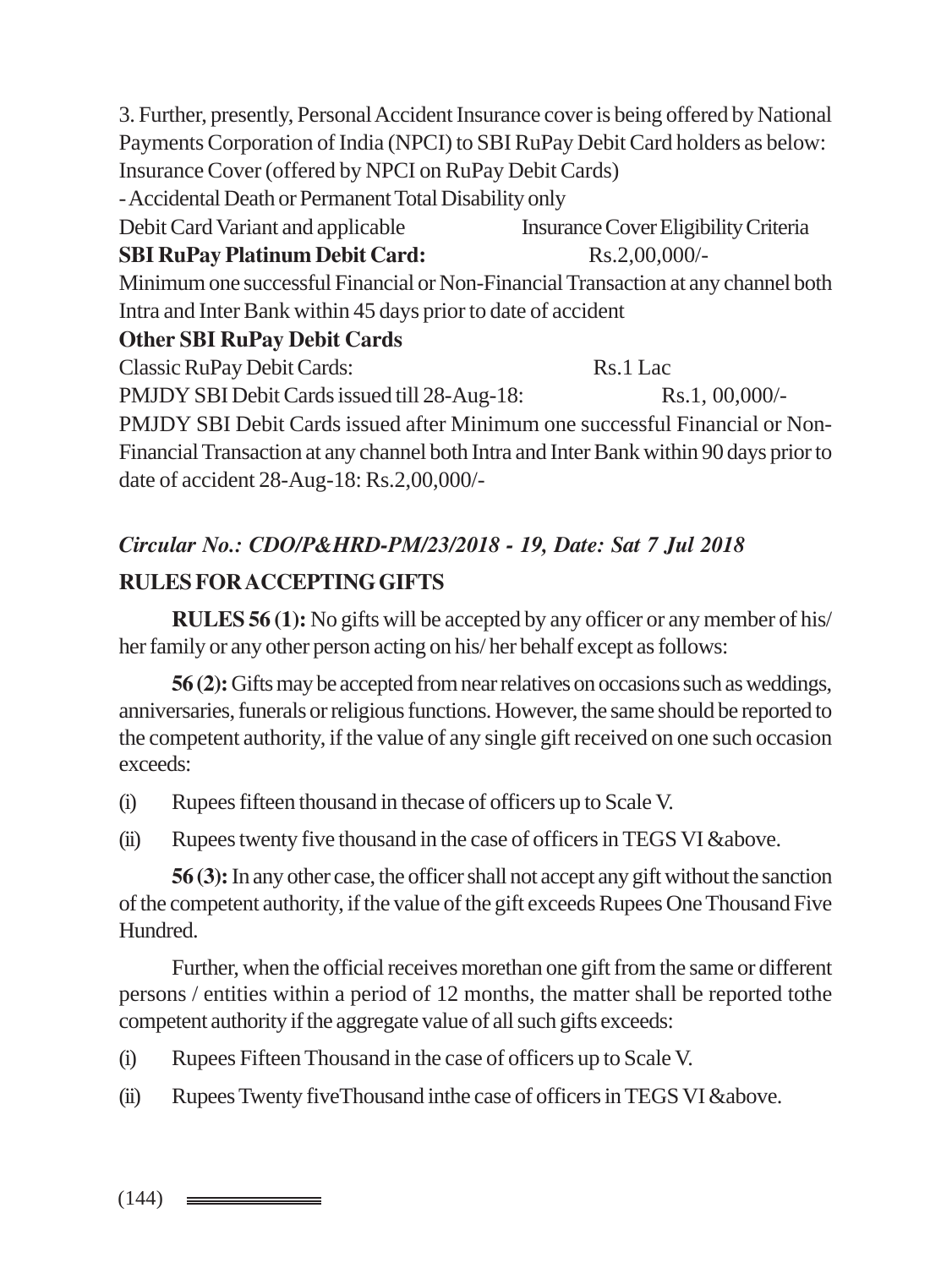# **CLUB MEMBERSHIP & HONORARIUM**

#### **1. REIMBURSEMENT OF CLUB MEMBERSHIP / FEES Circular CDO/ PER & HRD/PM/13/2015-16 dt.28.04.2015**

The reimbursement of club expenses viz. admission fee, subscription will be made to Regional Managers, Branch Managers (irrespective of scale) and Relationship Managers (in the scale of III/IV/V) posted in NBG, CAG & MCG as per the following annual ceilings. The rest amount, if any, will continue to be borne by the concerned officials or claimed through personal entertainment quota.

#### **OFFICERS POSTED IN AREAS Celling (Rs.) Per Annum**

| Metro              | $10,000/$ - |
|--------------------|-------------|
| Urban              | $7,500/-$   |
| Rural & Semi Urban | $5,000/-$   |

The reimbursement will be made to the individual officers through HRMS subject to production of proof of payment to the club.

#### **2. HINDI TEACHING SCHEME REIMBURSEMENT OF CONVEYANCE AND OTHER EXPENSES:**

Our staff members take up the correspondence courses and appear for Hindi examination conducted under Hindi Teaching Scheme of the Government of India. We invariably receive queries as to whether payment of conveyance, Halting Allowance, etc., are admissible to such employees who go to a centre away from their place of posting to take such examinations. In this connection, we advise that the enrolment fee for the examination, Travelling and Halting Allowance permissible as well as duty leave may be sanctioned to our employees appearing for such examinations. For appearing in Hindi Exam, TA, HA & Duty Leave are permissible. [PER:94 of 20.3.1999]

#### **Incentives on passing Hindi examinations are as follows.**

| Name of the<br>Examination | Honorarium eligible for passing the<br>Examination as private candidate |         |
|----------------------------|-------------------------------------------------------------------------|---------|
|                            | $< 70\%$                                                                | $>=70%$ |
| <b>PRABODH</b>             | 6,000                                                                   | 8,000   |
| <b>PRAVEEN</b>             | 7,500                                                                   | 10,000  |
| <b>BANKING PRAGYA</b>      | 9,000                                                                   | 12,000  |

\_\_\_\_\_\_\_\_\_\_\_\_\_\_\_\_\_\_\_\_\_\_\_\_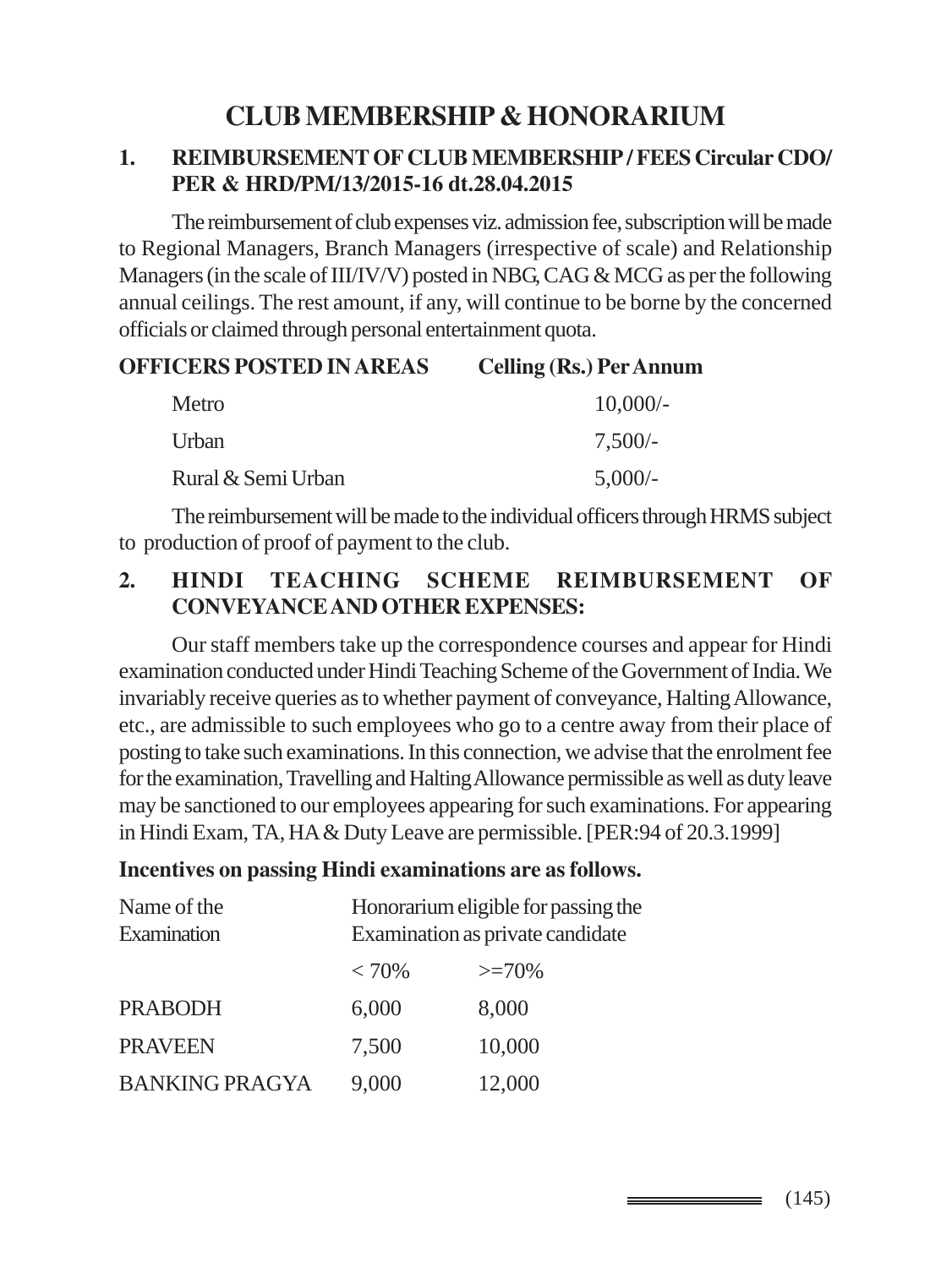# **SERVICES AVAILABLE THROUGH HRMS PORTAL**

- 1. REIMBURSEMENT OF MONTHLY EXPENSES ( 4 in 1)
- 2 PF Automation (CDO/P&HRD-PM/46/2012-13 dated 31.10.2012
- a) PF Lien Noting & Cancelation.,b) PF Nomination recording / Change, c) PF withdrawal
- d) PF advance ,e) One can generate the statement through HRMS, F. Gratuity Calculator
- 3. SALARY SLIPS THROUGH E-MAIL
- 4. (i) SITE FOR SUBMISSION OF DATA CHANGE, (II) SUBMISSION OF INVEST-MENT DECLARATION
- 5. REIMBURSEMENT OF EXPENSES ON ACCOUNT OF REPAIRS / MAINTENANCE
- 6. REIMBURSEMENT OF MEDICAL EXPENSES
- 7. LEAVE AND ATTENDANCE ( CDO/P&HRD-PM/8/2016 17, Dated 27/ 04/2016)

All the branches/offices are here by advised that no manual application/ approval of leave should be allowed and on-line attendance should be marked on daily basis in the HRMS.

- 8. REIMBURSEMENT ENTERTAINMENT EXPENSES
- 9. VIEWING OF DETAILS OF FURNITURE / FIXTURES
- 10. BIRTH DAY WISH, WHO'S WHO
- 11. SUBMISSION OF LIFE CERTIFICATE BY PENSIONERS/FAMILY **PENSIONERS**
- 12. ASSETS & LIABILITIES DECLARATION:
- 13. EMPLOYEES' PHOTO UPLOAD SERVICE
- 14. APPLY FOR AWARD OF SCHOLARSHIPS / LFC / HTC
- 15. PROJECT: GRATUITY AUTOMATION PAYMENT OF GRATUITY IN **HRMS**
- 16. AUTOMATION OF PENSION PROPOSAL IN HRMS
- 17. REIMBURSEMENT OF COST OF GLUCOMETER THROUGH HRMS
- 18. REIMBURSEMENT OF POST- PAID MOBILE BILLS / RESIDENTIAL TELEPHONE / INTERNET / BROAD BAND
- 19. REIMBURSEMENT OF TRAVEL EXPENSES BILLS OF OFFICERS FOR DEPUTATION / TRAVEL ON OFFICIAL DUTY
- 20. TRANSFER TRACKING SYSTEM (TTS) IN HRMS
- $(146)$   $\equiv$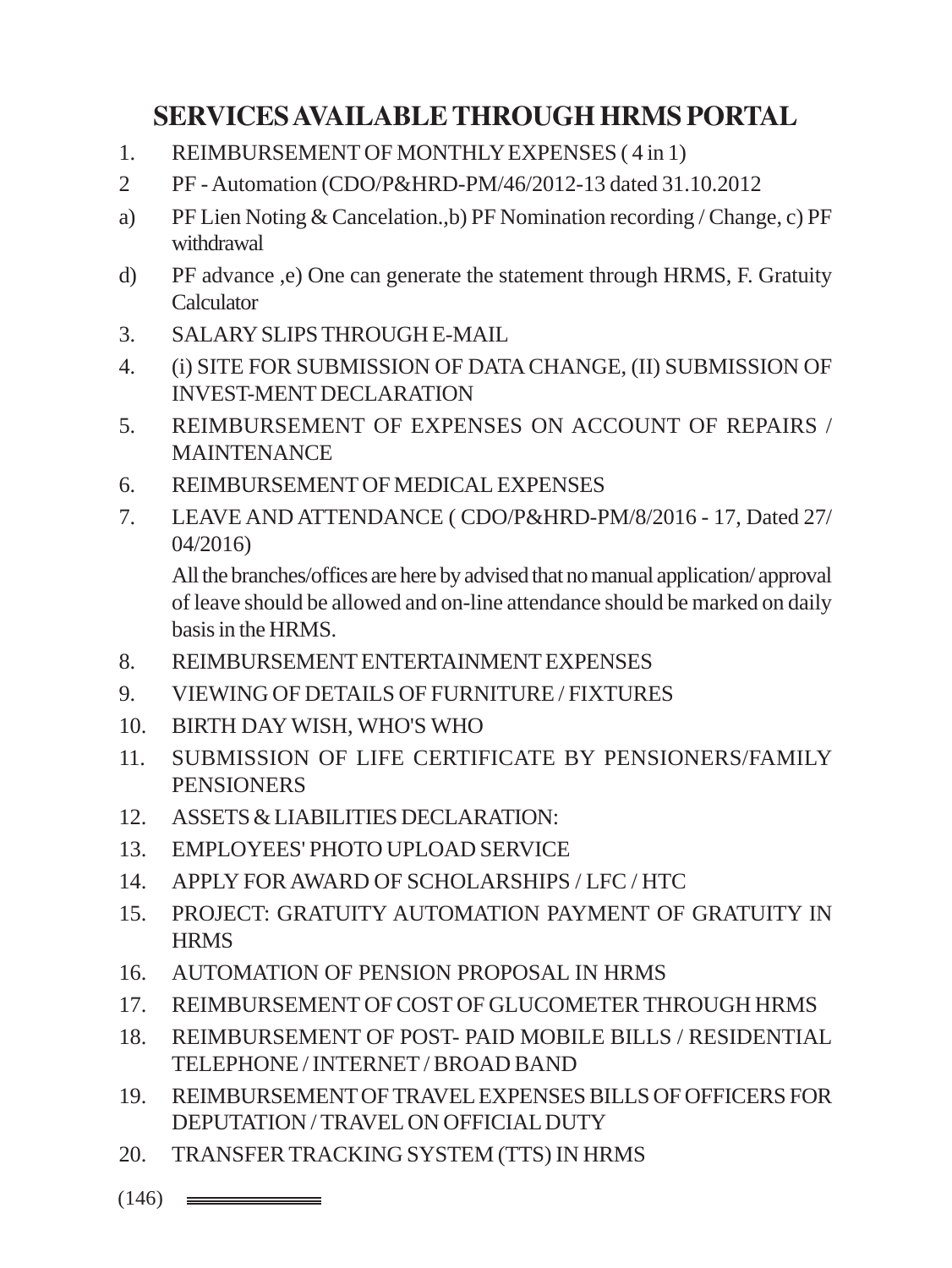- 21. PROJECT HRMS: : AUTOMATION OF PAYMENT OF HONORARIUM ON COMPLE-TION OF APPROVED CERTIFICATE COURSES APPROVING AUTHORITY TO ALLOW AN EMPLOYEE TO PURSUE APPROVED COURSES
- 22. RUPEE PREPAID CARDS: STAFF INCENTIVE CARDS (ACHIEVER/ GIFT CARD) INTEGRATION WITH HRMS PORTAL.
- 23. ONLINE SERVICE SHEET
- 24. STAFF PENSION PAYMENT
- 25. WORK FROM HOME POLICY
- 26. DASHBOARD FOR EMPLOYEES DIED IN SERVICE
- 27. VOLUNTARYRETIREMENT / RESIGNATION : CAPTURING OF FEEDBACK FROM SEPARATING EMPLOYEESAND INTERVIEWER'S COMMENT IN HRMS
- 28. a) REIMBURSEMENT OF COST OF MOBILE HANDSET TO OFFICERS
- b) PURCHASE OF BRIEFCASE/ HANDBAG FOR OFFICERS
- c) LAPTOP TO OFFICIALS IN GRADES TEGS VI & ABOVE
- d) i-PAD TO OFFICIALS IN GRADES TEGS VII & ABOVE AND TEGS VI ON SELECTIVE BASIS
- (A) The need for prior administrative approval for purchase of Mobile Handset, Briefcase, Lap top &i-Pad/ Microsoft Surface Pro, has been dispensed with.
- i. The officials, in terms of their eligibility and entitlement and in compliance with applicable guidelines, shall be allowed to purchase and seek reimbursement from the Bank, as and when the facility becomes due to them.
- ii. The above facilities are reimbursed through HRMS. The HRMS system will ensure that the applicable provisions in terms of entitlement, time norms and recording the details of reimbursements etc. are complied with. However, in case the details of previous availment / reimbursement are not available in the HRMS, the same will require confirmation by the respective department/ establishment from the records. In no case any reimbursement should be permitted outside of HRMS.
- iii. The requirement of noting such availment in Service Sheets of the officials is dispensed with.
- iv. Self-certification by the officials will suffice for claiming such reimbursements. There will not be any requirement of forwarding/ recommendation for payment by Controllers/ Branch Head/ Departmental Head.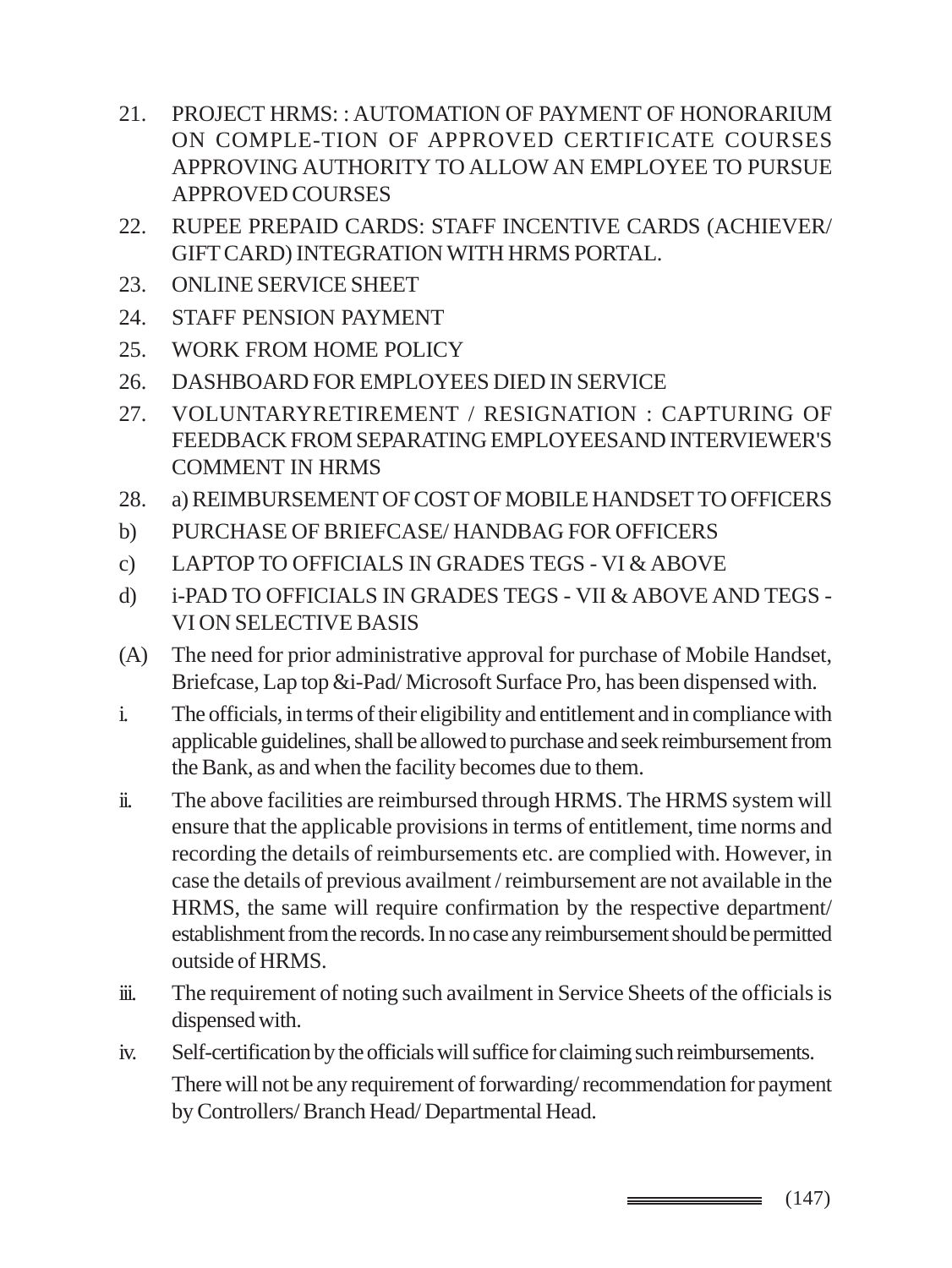- v. The approving authority in HRMS, before authorizing the claim, will satisfy himself with regard to compliance with the related provisions including entitlement, eligibility to claim related accessories, GST etc.
- (B) Providing Mobile handset to Probationary Officers/ Trainee Officers during Probation Period: it has been decided to extend the facility of Mobile Handset to all officials in the grade of JMGS-I, including Probationary Officers/ Trainee Officers during their probation period. However, in case of Probationary Officers/ Trainee Officers leaving the Bank, the book value of the Mobile Handset will be recovered from them.
- (C) Extending the facility of providing Briefcase(s)/ handbag(s) to all confirmed officers: It has been decided to extend the facility of providing Briefcase(s)/ handbag(s) for official use to all confirmed officers in the Bank. The instructions will also be applicable in case of officers on probation in the Scale-II and above, as they are assigned KRAs and given greater responsibilities from the start. Probationary Officers/ Trainees Officers during the probation period will not be eligible for the facility.
- (D) Apple i-Pad/ Microsoft Surface Pro to all officers in the grade of TEGS-VI: It has been decided that all officers in the grade of TEGS-VI will be eligible for i-Pad/ Microsoft Surface Pro, within the existing provisions, without separate prior approval.
- (E) The above provisions are not applicable for Officers engaged on Contract basis.
- 29. EXTENSION IN SERVICE
- 30. CAPTURING EXTERNAL REFERENCE / REPRESENTATION IN HRMS
- 31. SUBMISSION OF STATEMENT OF ASSETS AND LIABILITIES ; ONLINE SCRUTINY AND MIS REPORT
- 32. ENCASHMENT OF LEAVE WHILE AVAILING LTC THROUGH HRMS PORTAL
- 33. SMART COMPENSATION PACKAGE (SCP)
- 34. AUTOMATION OF HR SERVICES/ LEAVE ENCSHMENT ON SUPERANNUATION / RESIGNATION / VOLUTARY RETIREMENT

(https://hrms.onlinesbi.com/) through Employee Self- Service? Earnings/Salary? Apply Leave Encashment on Retirement / Resignation. The facility for Approval/Rejection of these requests by the Competent Authority (as per delegation of power - staff matters) for the concerned employee at the time of submission of request, is also available on HRMS portal through Manager Approvals ? Earnings/Salary? Approve Leave Encashment on Retirement / Resignation.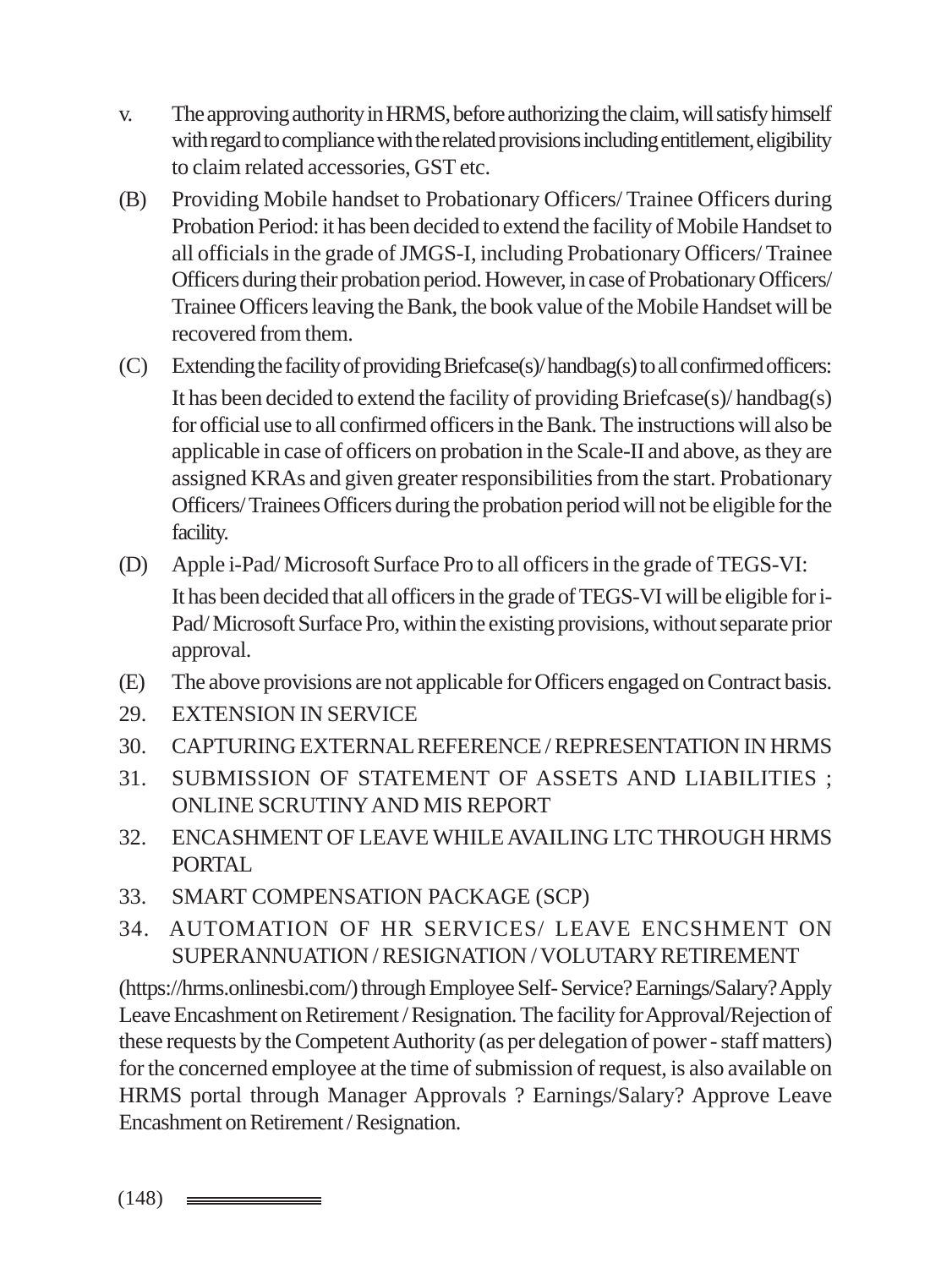35 . Paperless Reimbursement Of Monthly Rental/ Fixed Charges of Mobile Bill and Landline/Telephone/Broadband Bill.

# 36. **Circular No.: CDO/P^HRD-PPFG/37/2021 - 22 ,Date: Sat 31 Jul 2021 PROJECT SBI Cares : AUTOMATION OF SUPERANNUATION RELATED SERVICES IN HRMS**

HRMS has now developed into a pivotal platform for delivery of various services related to the employees and staff pensioners. The existing services in the platform are revamped and new services added in the platform from time to time. A new initiative has been launched to make the platform a vibrant tool catering to needs of the pensioners and retiring employees.

Accordingly, the process flows / document flows have been fine-tuned and new services are introduced for providing seamless services to the employees and staff pensioners.

2. The competent authority has approved the revised process flow for the undernotedservices, launched under **SBI Cares Phase I.**

#### **Pre-Retirement Services**

- Extension of Housing/ Car Loans beyond retirement date
- Extension of LFC/ HTC beyond retirement date
- Retirement Sanctioning
- Pension Processing (Paper less)
- Provident Fund Processing (Paper less except for mandatory documents)
- Gratuity Processing (Paper less except for mandatory documents)

# **Post-Retirement Services**

- Process Flow for Deceased Pensioner
- Miscellaneous (List of Cash Less Hospitals, Nodal Officers Contact details, Do's & Don'ts under emergency situations)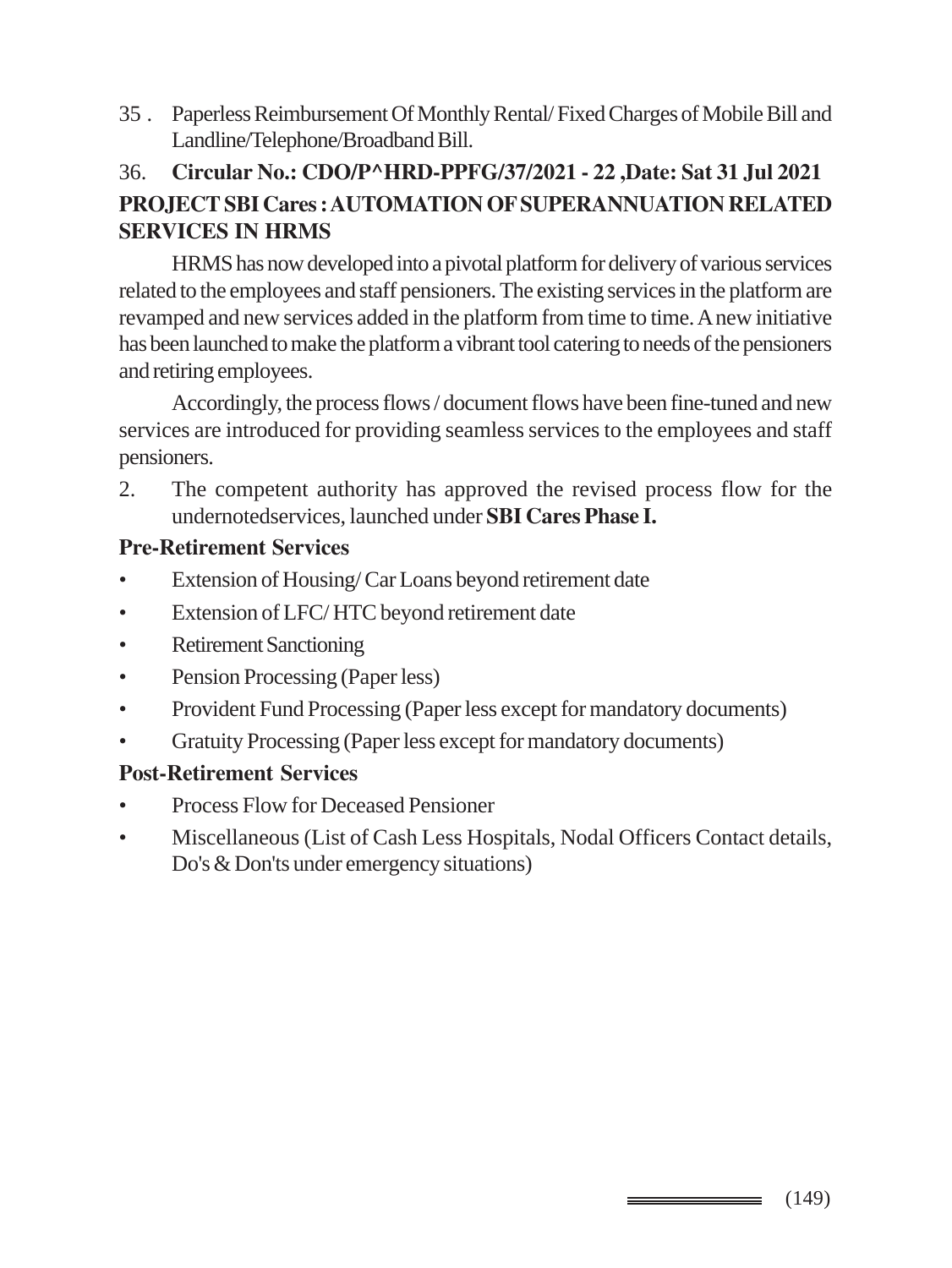# **CIRCLE TRANSFER POLICY**

# **Dated: 12.02.2021**

# **1. GENERAL**

- 1.1 This Policy, known as the Circle Transfer Policy (CTP) has been formulated in consultation with the Circle Officers Association within the broad framework of Model Transfer Policy approved by Corporate Centre in March 2016. The Policy shall replace the existing Transfer Policy of the Circle.
- 1.2 The Policy shall be applicable, subject to the Officers' Services Rule 47, which states that every officer is liable for transfer to any office or branch of the Bank or any other organisation in India.
- 1.3 A copy of the Circle Transfer Policy and subsequent change, if any, shall be forwarded to the Corporate Centre for record.

# **2. SCOPE OF THE POLICY**

2.1 The Policy shall cover officers in JMG Scale-I and MMG Scale- II including the officers in Banking Specialist Cadre, such as RMRO, CRO-PB, CRO-ME, Spl. Management Executive, FSTO and MFMO of above grades. The policy shall apply within the purview of terms of their respective appointment.

# **3. DEFINITION OF TRANSFER**

- 3.1 'Transfer' shall mean movement from one station/centre to another.
- 3.2 Change in position within the same station/ centre/ agglomeration would be taken to mean as 'posting' not 'transfer '
- 3.3 In case of contiguous/twin stations/twin centres with common amenities and facilities, change from one station/centre to another shall only mean posting (viz. Bhubaneswar-Cuttack twin city to be considered as one centre).
- 3.4. Centre: A 'Centre' is a town or city up to the municipal limits or an urban agglomeration or a territorial area as per Census of India, where the same salary and allowances including HRA and CCA are payable.
- 3.5 Specified Centre: Four centres i.e. Bhubaneswar-Cuttack Twin City, Rourkela, Sambalpur and Berhampur are identified as Specified Centre.

# **4. GUIDANCE**

4.1 The normal tenure of an officer in an assignment would be for three years.

The tenure of an officer at any centre (including specified centre) would be for a maximum period of four years.

However, for difficult centre Branches the normal tenure shall be two years.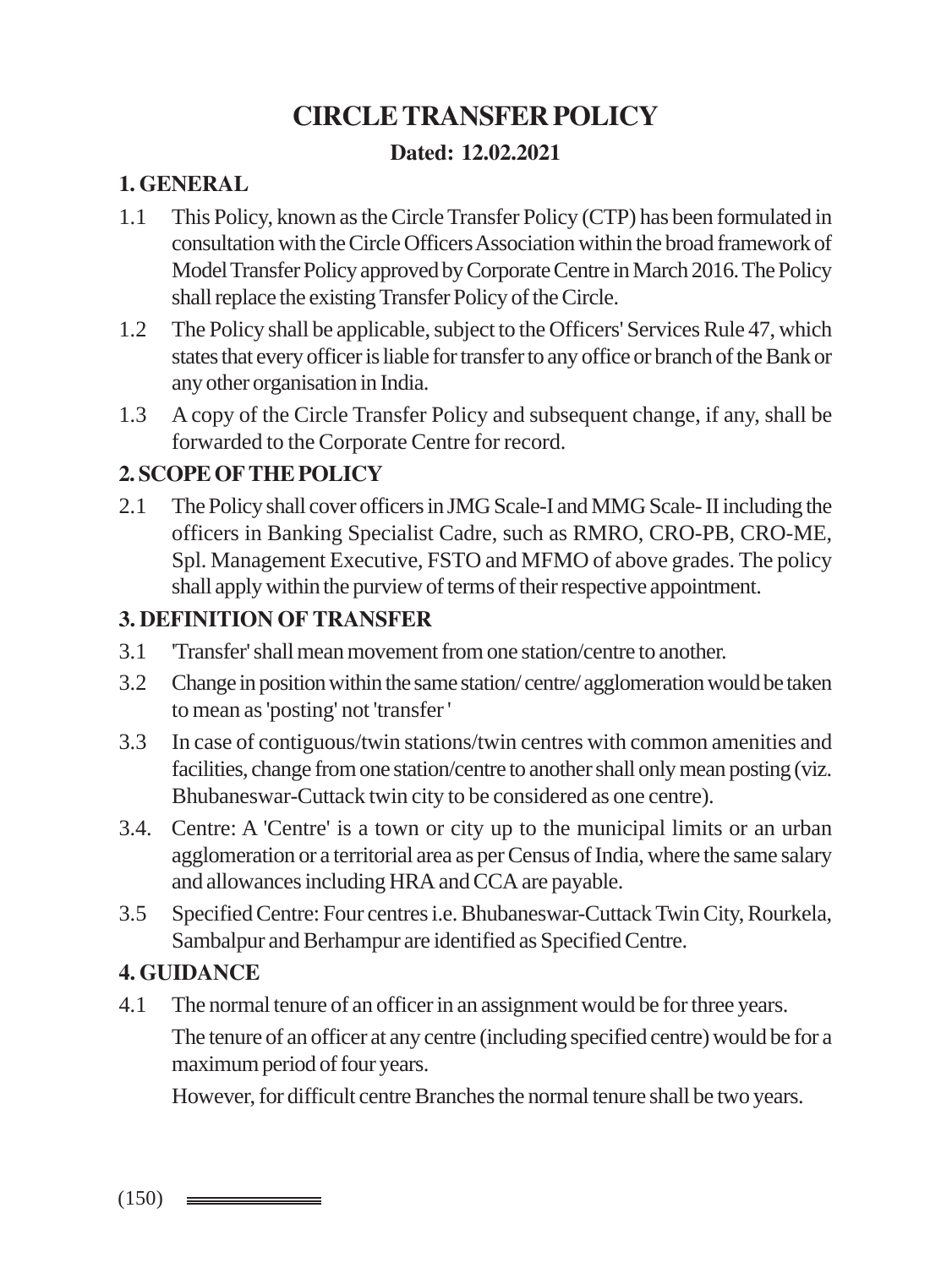- 4.2 An officer, after completing a tenure of posting/assignment at an Administrative Office, shall normally not be posted to another Administrative Office in continuation. He/she has to be normally posted for any operational assignment.
- 4.3 Stay in a Region shall be for a maximum period of 6 years. However, stay in the Specified Centres i.e. Bhubaneswar-Cuttack Twin City, Rourkela, Sambalpur and Berhampur shall be for a maximum period of 4 years. Maximum stay in a Zone would be for a period of 6 years in case the officer has completed a tenure of 4 years in a Specified Centre and 8 years in case of others. The total stay in a Network would be for a maximum period of 10 years.
- 4.4 On completion of 3 years in a Zone/Region or 10 years in a Network, an officer may, however, request for transfer to another Zone/ Region. In case of completion of 2 years at difficult centre branch an officer may, request for transfer to any Zone/Region. But consideration of these requests will depend upon the balancing of movement of officers in CPC transfer exercise.
- 4.5 Option for Difficult Centre Branch posting will be obtained during CPC transfer exercise.

The official upon completion of tenure at difficult centre would be eligible for posting of his /her choice amongst the three preferences of any Zone/Region.

- 4.6 Upon promotion from JMGS-I to MMGS-II, the officers may be posted, as far as practicable, at the same centre, if centre stay is not completed.
- 4.7 The routine transfer exercise should begin before the commencement of academic session normally prevalent in the Circle i.e. 1st April of each year.

For this purpose, the necessary exercise shall be commenced by the Circle authorities well in time so that the culmination of the same at the Region / Administrative office level coincides with the academic session. The cut-off date for calculating the period of stay in a Region/Zone shall be 30th June of every year.

4.8 Transfer/Posting of officers from one Branch/Office at one Specified Centre to Branch /Office at another Specified Centre would be discouraged so that opportunities of posting at these centres by rotation are made available to larger cross-section of officers.

# **5. DIFFICULT CENTRE**

5.1 Certain centres can be categorized as 'Difficult' Centre, in terms of living/locational conditions/educational and availability of medical facilities etc., on the basis of criteria finalized by the Bank in consultation with All India State Bank Officers Federation and the guidelines issued in this regard by the Corporate Centre. The list of Difficult Centres is last reviewed in May 2016, vide Circular Letter No.

> (151) \_\_\_\_\_\_\_\_\_\_\_\_\_\_\_\_\_\_\_\_\_\_\_\_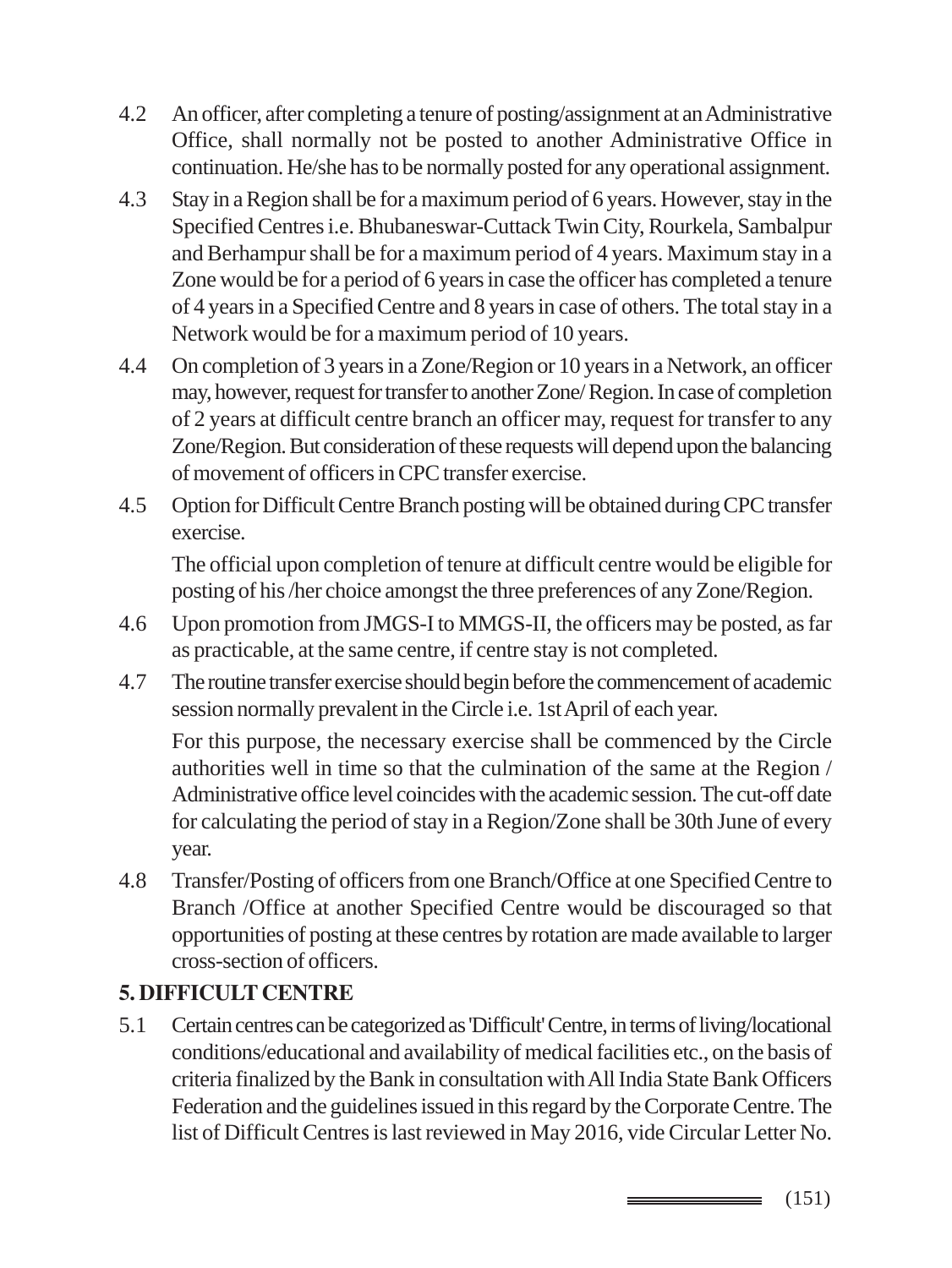CDO/HR/IR/02/ of 2016-17 dated 12.05.2016 (Annexure-I), shall remain valid for this Policy, subject to review of the list from time to time.

5.2 The period of stay at the Difficult Centre shall be taken to mean "active" service at the difficult centre. If an officer stays away and/or delays joining at the difficult centre, his normal stay shall be extended by the duration of the 'Inactive' period. The duration of absence from the Centre because of staying away from place of posting on long leave for a period of more than 45 days continuously or a total of more than 60 days in a year shall be termed as 'Inactive period". A year for the purpose of this calculation shall begin from the date of reporting at the Branch at difficult centre on transfer mentioned in the relieving letter.

# **6. POSTING ON PROMOTION TO OFFICERS CADRE**

- 6.1 In terms of e-Circular No. CDO/P&HRD-CM/64/2019-20 dated 27.12.2019, on promotion from clerical to officer in JMGS-I, the officer shall be posted outside the Region / as per needs of the Circle Management. However, extant instructions as applicable on promotion as a Trainee Officer, who could be transferred throughout the Bank as per requirement, shall continue.
- 6.2 Repatriation shall be considered only after 3 years if posted out of Zone/Network.

# **7. LADY OFFICERS**

- 7.1 The Circle Transfer Policy (CTP) shall be applicable on lady officers in toto.
- 7.2 Chummery accommodation may be made available for female officers, wherever feasible, in terms of Circular No. CDO/ P&HRD-pm/38/2015-16 dated 29.07.2015.

# **8. WORKING SPOUSE GROUND**

- 8.1 In the matter of transfer on working spouse ground, requests for Intra-Circle transfer on spouse ground shall be considered from time to time keeping in view administrative requirements of the Bank and based on Bank's Circular instructions in this regard. Once transferred under working spouse ground, an officer can request for the same facility after completion of 3 years at the transferee AO.
- 8.2 If both husband and wife are working in the Bank, as far as possible, they may be posted at the same centre, provided such postings do not come into conflict with the placement policy followed by the Bank/Circle.
- 8.3 In case of transfer on "Working Spouse" ground, preference would be given to spouse in employment with State Bank of India.

# **9. REQUEST TRANSFERS**

9.1 After attaining age of 57 years the officers may not be transferred out of their place of posting provided the total stay does not exceed 5 years as on retirement.

 $(152)$   $\equiv$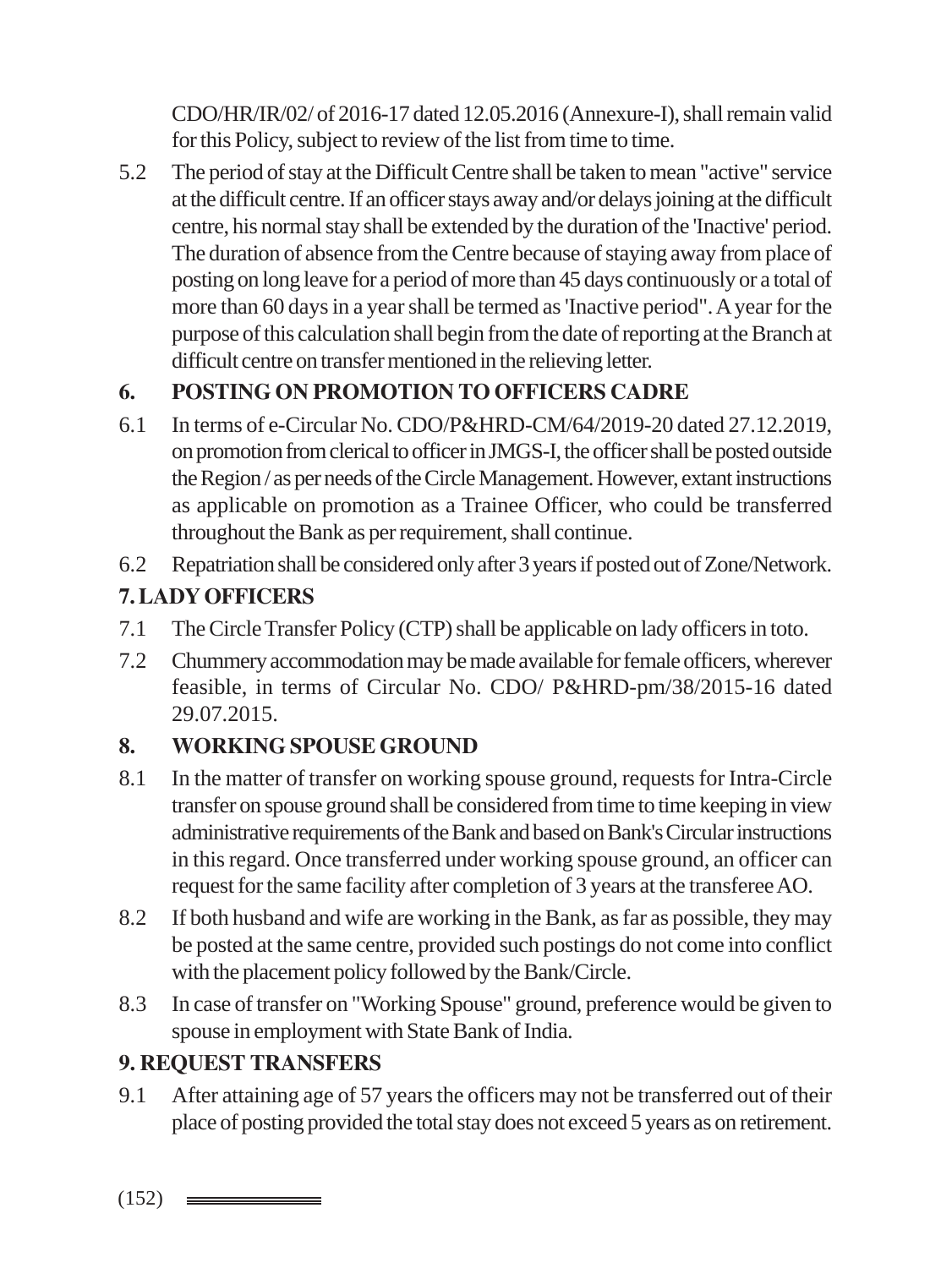- 9.2 Request for transfer to a particular centre of choice could be considered, as far as possible, in respect of officers who attain 57 years of age in case of male officers and 55 years in case of lady officers.
- 9.3 Applications for such last leg posting may be submitted by officers one year in advance with three preferences. To the extent possible, Bank may consider posting such officials at the centre of first preference, subject to administrative exigencies. An officer may also request for continuation in the same place. However, it should be ensured that total stay at the centre should not exceed five years as at retirement.

# **10. ADMINISTRATIVE TRANSFERS**

10.1 Notwithstanding the provisions contained in the Circle Transfer Policy, the Bank may transfer any officer at any time on administrative grounds, keeping in view exigencies of service. Where the transferring authority transfers an officer by making a departure/deviation from the provisions of the policy, the decision shall be approved by the Circle Management Committee.

# **11. OFFICERS WITH DIFFERENT ABILITIES/CARE GIVERS**

11.1 Transfers of officers who are differently abled and officers who are care giver of differently abled dependents, shall be governed vide provisions contained in Circular No. CDO/P&HRD-IR//6//2016-17 dated 18 April 2016 (Annexure-II) or as amended from time to time.

# **12. COMPASSIONATE TRANSFER**

- 12.1 In cases where an officer or a member of his/her family i.e. spouse, children or parents, is suffering from sickness of serious nature which would require hospitalization, admission in clinics/nursing home and other special treatment, facilities for which are not available at the centre where the officer is presently posted, the officer may represent for a transfer to centre where such facilities are available which may be considered on merit and administrative convenience.
- 12.2 The centre so selected for transfer need not necessarily be the same as requested for by the officer.
- 12.3 The tenure of such compassionate transfer shall be for one year only. The request application on compassionate ground should carry specific recommendation from controller. Before expiry of this period, the case shall be reviewed and if the grounds for compassion do not exist, the officer shall be sent back to the respective Region by the AO/LHO as the case may be, to complete his/her tenure therein in accordance with the guidelines contained in this Policy.
- 12.4 Retention at same centre on compassionate grounds beyond the normal tenure shall be with prior approval of DGM (B&O). Such retentions at LHO/CC establishments shall be approved by DGM & CDO, LHO.

(153)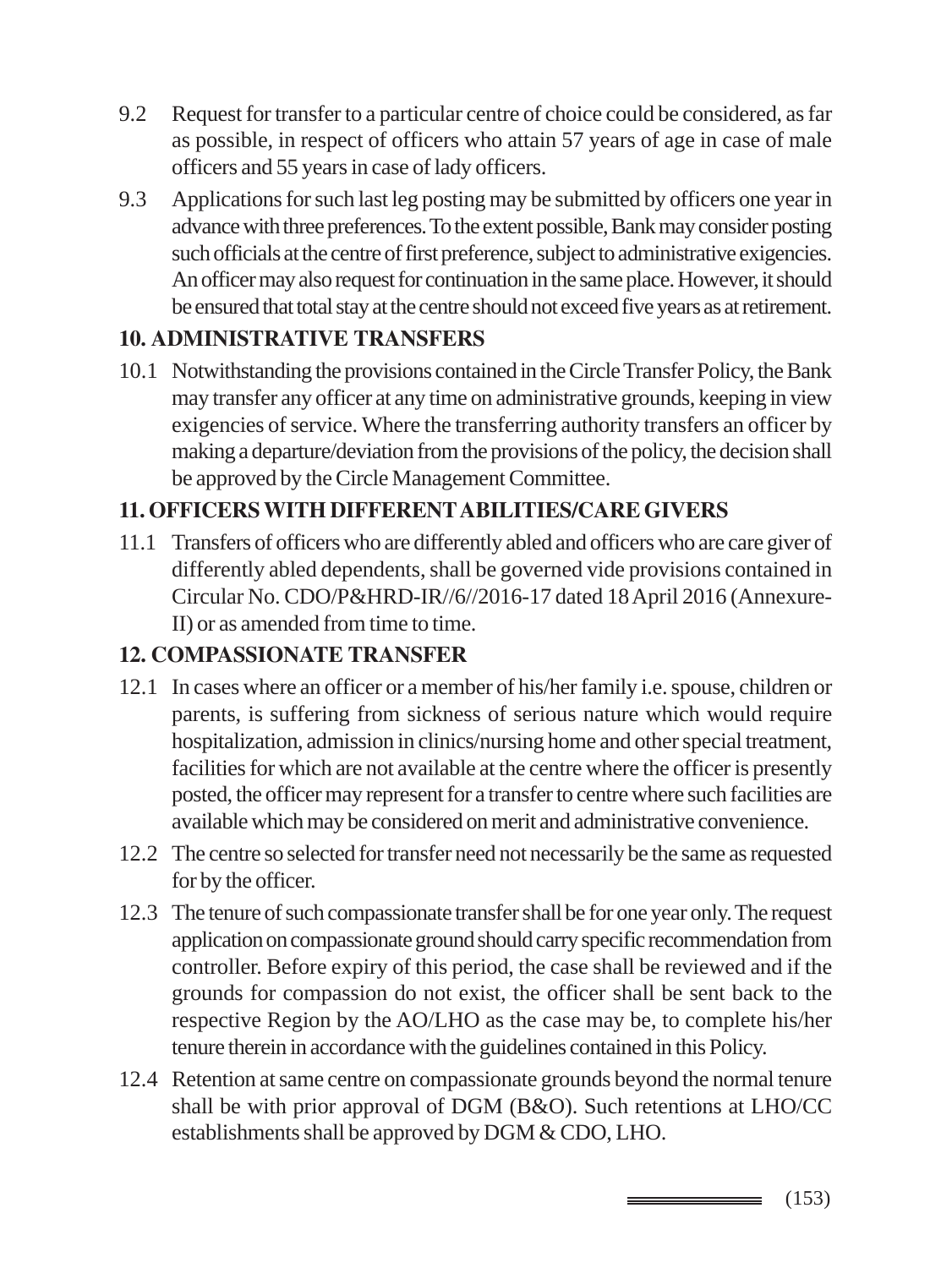# **13. TRANSFER PREFERENCE**

- 13.1 Officers shall submit their transfer preference applications through online mode soon after a notification/circular is issued in this regard by the LHO. In case the application is to be considered on working spouse or compassionate ground, a signed print out of such application along with all documentary evidences in support of the application must be submitted through proper channel to the appropriate authority i.e. the DGM (B&O) in respect of Branches/BPR outfits or the DGM & CDO in respect of LHO/CC establishments. Applications which cannot be considered at Zone level, shall be forwarded to LHO immediately for further action.
- 13.2 Newly recruited/ promoted Officers can apply for transfer, including under working spouse ground, only after completing a tenure of 3 years.

# **14. AUTHORITY TO TRANSFER**

14.1 The authority structure for transfer of officers shall be as laid down in e-Circular no CDO/P&HRD-PM/19/2019 - 20 dated 28/05/2019 or as amended from time to time.

#### **15. REVIEW OF TRANSFER POLICY**

- 15.1 This Policy shall remain valid for 3 years and will be reviewed from time to time by the Circle Management in consultation with the Circle Officers' Association.
- 15.2 In case circumstances-induced requirement arising in the Circle warrant a change in CTP, a modalities meeting with the Circle Officers' Association may be conducted in the month of December/ January of the year. However, any such changes shall not be contrary to the extant Corporate Centre guidelines in the matter.
- 15.3 Unless revised/modified and a new transfer policy is put in place, all provisions in the existing policy will continue to be 'applicable even after the expiry of this policy

Circular Letter No. CDO / HR / IR/ 02 of 2016-17 Dated : 12.05.2016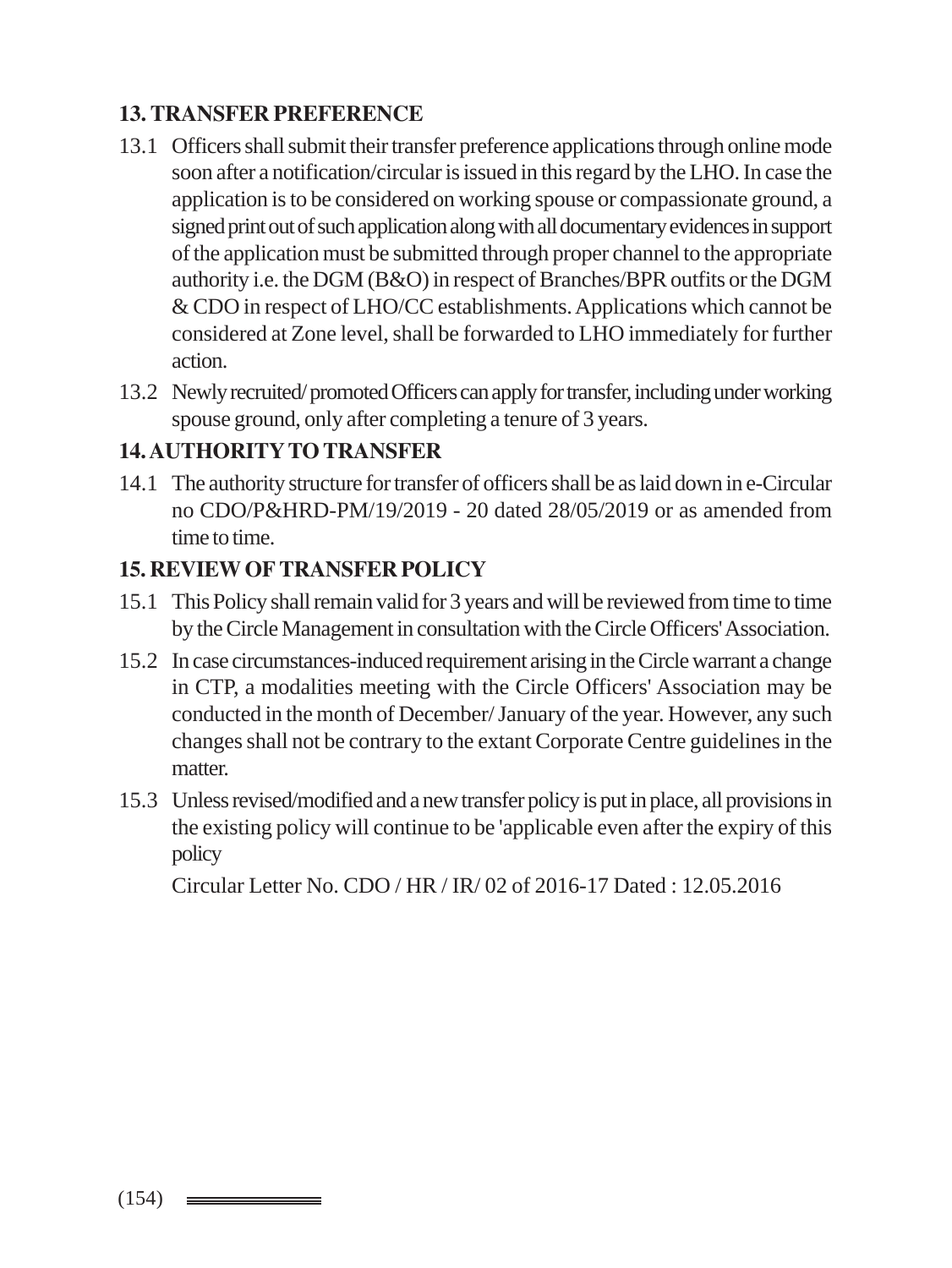# **TRANSFER / POSTING OF EMPLOYEES WHO ARE CARE GIVER OF DIFFERENTLY ABLED DEPENDENTS**

Please refer to circular letter no. CDO/PM/SPL/67 dated 25.04.2000, CDO/ P&HRD/IR/51/2014-15 dated 21.10.2014 and CDO/P&HRD/IR/34/2015-16 dated 15.07.2015.

- 2. We are now advised by GOI that the matter regarding the scope of 'disabled' has been examined and considering the fact that the child suffering from 'Thalassemia' and 'Haemophilia' requires constant care giver support and it would be imperative for the employees to take care of their child suffering from 'Thalassemia' and 'Haemophilia' on continuous basis, 'Thalassemia' and 'Haemophilia' to be included in the term of 'disabled'.
- 3. The term 'disabled' as defined herein and in the related O.Ms of GOI is applicable only as grounds for seeking exemption from routine transfer/rotational transfer of an employee who have disabled dependents.
- 4. Accordingly, we reiterate the extant instructions as under:
- i. In terms of the circular letter no. CDO/PM/SPL/67 dated 25.04.2000 and as per Government of India directives vide F. No. 302/33/2/87-SCT (B) dated 05.03.1988, subject to administrative exigencies, physically handicapped persons employed in our Bank in all cadres should normally be exempted from routine periodical transfers. Such persons should not normally be transferred even on promotion if a vacancy exists in the same branch/office/town/City. When the transfer of a physically handicapped employee becomes inevitable on promotion to a place other than his/her original place of appointment due to non-availability of vacancy, it should be ensured that such employees are kept nearest to their original place of posting and in any case are not transferred to far off/remote places.
- ii. Such concession need not be made available to such of the physically handicapped employees who are transferred on the grounds of disciplinary actions due to their involvement in fraudulent transactions etc.
- iii. As per the Government of India guidelines received vide F.No.3/8/2014-Welfare dated 28.07.2014 issued by Department of Financial Services, Ministry of Finance, a Government servant who is also a care giver of disabled child may be exempted from the routine exercise of transfer / rotational transfer subject to the administrative constraints. The word 'disabled' includes
	- i. Blindness or low vision
	- ii. Hearing impairment
	- iii. Locomotor disability or Cerebral Palsy

(155)

\_\_\_\_\_\_\_\_\_\_\_\_\_\_\_\_\_\_\_\_\_\_\_\_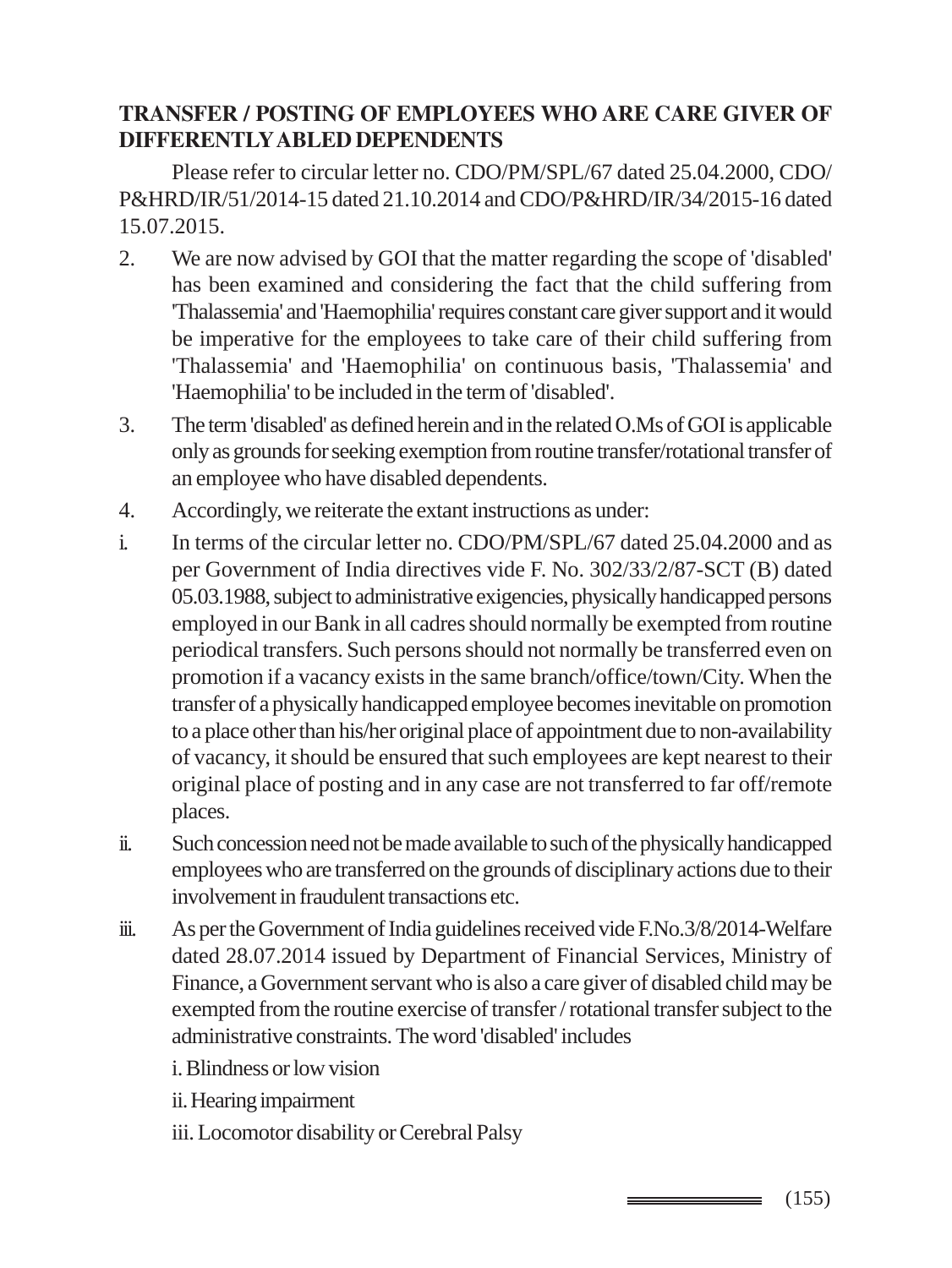iv. Leprosy cured

- v. Mental retardation
- vi. Mental illness, and
- vii. Multiple disabilities
- viii. Autism (included vide e-circular no. CDO/P&HRD/IR/34/2015-16 dated 15.7.2015)
- ix. Thalassemia

x. Haemophilia

5. In view of the said guidelines issued by Government of India, it has now been decided as under

The concession as available to physically handicapped employees, as mentioned in Para (2)(i) above, may be made available to our employee who is also a care giver of disabled dependents i.e disabled dependent children and spouse (even though they are not financially dependent).

However, they will have to submit copy of the physical disability certificate issued by the designated authority in respect of their disabled dependent to the Bank. For that purpose disabled will mean as defined by Government of India and as mentioned in para.2 (iii) above.

- i. Rotational transfer of such employees may be done i.e they may be transferred within the centre keeping in view CVC guidelines.
- ii. In case no vacancy exists at present centre of posting, on promotion, these employees may be transferred at other centres, based on their choice of place, where required medical facilities are available.

# **POLICY FOR INTER CIRCLE TRANSFER OF OFFICERS PERMANENT CADRE : JMGS- I TO MMGS - III**

# *(Cir No. : CDO/P&HRD-CM/46/2017-18 Dated 13/9/ 2017)*

The Central Human Resources Committee (CHRC) has approved a revised Inter Circle Transfer (ICT) policy for all non-specialist permanent officers of the Bank. The policy will come into effect from 01st October 2017. This policy replaces all existing guidelines/ circulars and supersedes all instructions/letters issued in this regard.

# **FACILITIES TO DIFFERENT LY ABLED PERSONS**

# **TRANSFER / POSTING OF EMPLOYEES WHO ARE CARE GIVER OF DIFFERENT LYABLED DEPENDENTS**

*Circular No. : CDO/P&HRD-IR/6/2016 - 17, April 18,2016.*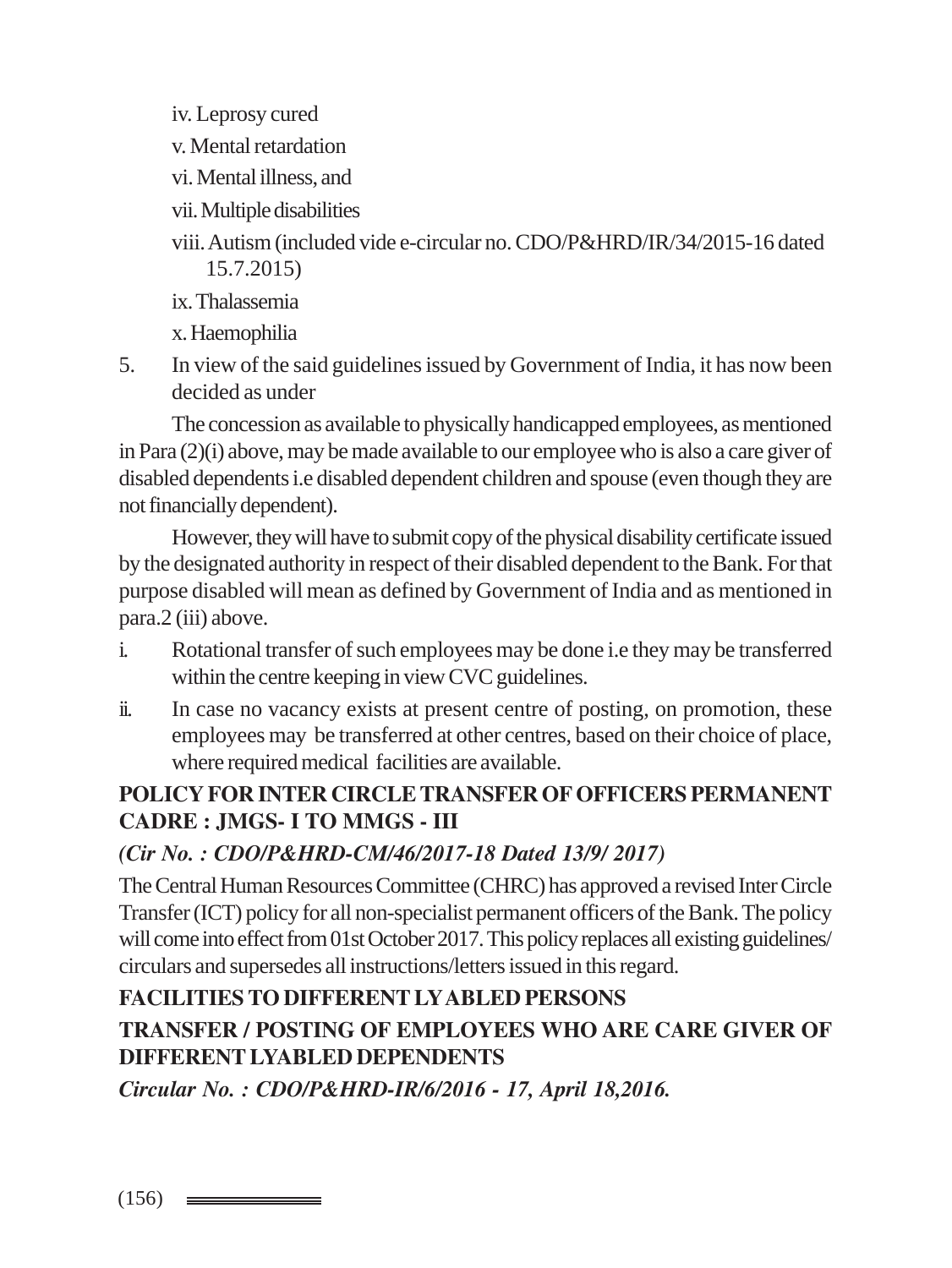Please refer to circular letter no. CDO/PM/SPL/67 dated 25.04.2000, CDO/P&HRD/ IR/51/2014-15 dated 21.10.2014 and CDO/P&HRD/IR/34/2015-16 dated 15.07.2015.

We reiterate the extant instructions as under:

- i. In terms of the circular letter no. CDO/PM/SPL/67 dated 25.04.2000 and as per Government of India directives vide F. No. 302/33/2/87-SCT (B)dated 05.03.1988, subject to administrative exigencies, physically handicapped persons employed in our Bank in all cadres should normally be exempted from routine periodical transfers. Such persons should not normally be transferred even on promotion if a vacancy exists in the same branch/office/town/City. When the transfer of a physically handicapped employee becomes inevitable on promotion to a place other than his/her original place of appointment due to non-availability of vacancy, it should be ensured that such employees are kept nearest to their original place of posting and in any case are not transferred to far off/ remote places.
- ii. Such concession need not be made available to such of the physically handicapped employees who are transferred on the grounds of disciplinary actions due to their involvement in fraudulent transactions etc.
- iii. As per the Government of India guidelines received vide F.No.3/8/2014-Welfare dated 28.07.2014 issued by Department of Financial Services, Ministry of Finance, a Government servant who is also a care giver of disabled child maybe exempted from the routine exercise of transfer / rotational transfer subject to the administrative constraints.
- 4. In view of the said guidelines issued by Government of India, it has now been decided as under:
- i. The concession as available to physically handicapped employees, as mentioned in Para
- (2)(i) above, may be made available to our employee who is also a care giver of disabled dependents i.e disabled dependent children and spouse (even though they are not financially dependent). However, they will have to submit copy of the physical disability certificate issued by the designated authority in respect of their disabled dependent to the Bank. For that purpose disabled will mean as defined by Government of India and as mentioned in para.2(iii) above.
- ii. Rotational transfer of such employees may be done i.e they may be transferred within the centre keeping in view CVC guidelines.
- iii. In case no vacancy exists at present centre of posting, on promotion, these employees may be transferred at other centres, based on their choice of place, where required medical facilities are available.

(157)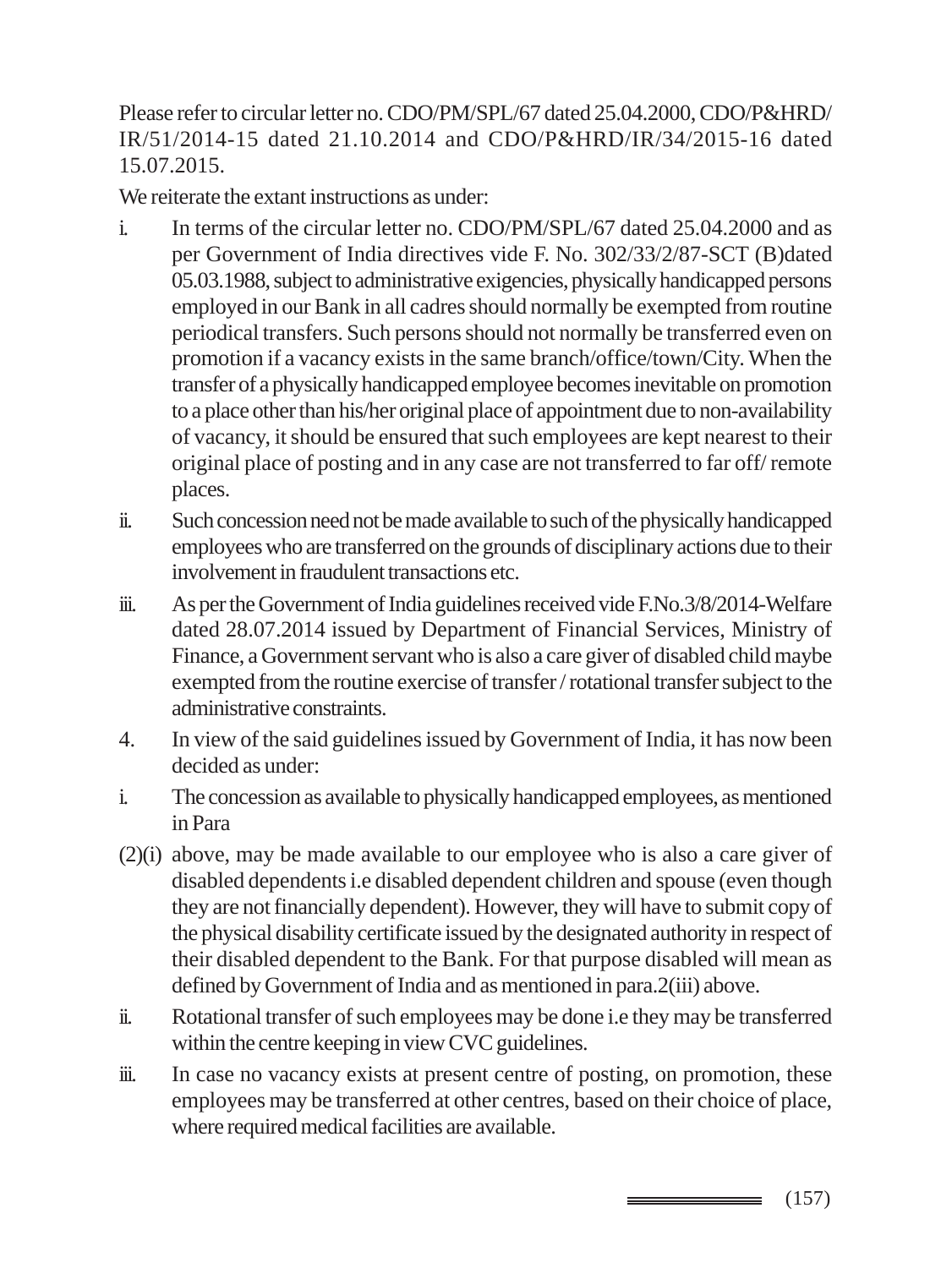#### **PERSONS WITH DISABILITIES (PWDs): IDENTIFICATION OF TASK/ ROLES**

*E-Circular No. : CDO/P&HRD-PM/98/2011 - 12 Dated 10.02.2012 CDO/ P&HRD-PM/10/2017 - 18,Tuesday,May 02,2017.*

#### **PERSONS WITH DIFFERENT ABILITIES (PWDA)**

# **EXEMPTION FROM MANDATORY RURAL/ SEMI-URBAN ASSIGNMENT**

The benefit of RUSU exemption should also be extended to employees who acquire disability after entering into service subject to submission of valid certificate of disability.

# *Circular No.: CDO/P&HRD-PM/84/2018 - 19, Date: Thu 7 Feb 2019* **TRANSFER / POSTING OF EMPLOYEES WHO ARE CARE GIVER OF DISABLED DEPENDENTS**

An employee who is a care giver of dependent daughter /son/ parents/ spouse/ brother / sister with Specified Disability, as certified by the certifying authority as a person with Benchmark Disability as defined under section 2(r) of the Rights of Persons with Disabilities Act, 2016 may be exempted from the routine exercise of transfer / rotational transfer subject to the administrative constraints.

- ii. The term "Specified Disability" as defined in the Schedule to the Rights of Persons with Disabilities Act, 2016, covers (i) Locomotor disability including leprosy cured person, cerebral palsy, dwarfism, muscular dystrophy and Acid attack victims, (ii)Blindness, (iii) Low-vision, (iv) Deaf (v) Hard of hearing, (vi)Speech and language disabilities, (vii) Intellectual disability including specific learning disorder and autism spectrum disorder (viii)Mental illness,
- (ix) Disability caused due to: (a) Neurological conditions such as Multiple sclerosis and Parkinson's disease (b) Blood Disorder - Haemophilia, Thalassemia and Sickle cell disease and (x) Multiple disabilities (more than one of the above specified disabilities) including deaf and any other category of disabilities as may be notified by the Central government.
- iii. The term "Specified Disability" as defined herein is applicable as grounds only for the purpose of seeking exemption from routine transfer / rotational transfer by an employee, who is a care-giver of dependent daughter / son / parents / spouse /brother / sister as stated above.

Rotational transfer of such employees may be done i.e. they may be transferred within the centre keeping in view of the CVC guidelines.

In case no vacancy exists at present centre of posting, on promotion, these employees may be transferred at other centres, based on their choice of place, where required medical facilities are available.

 $(158)$   $\equiv$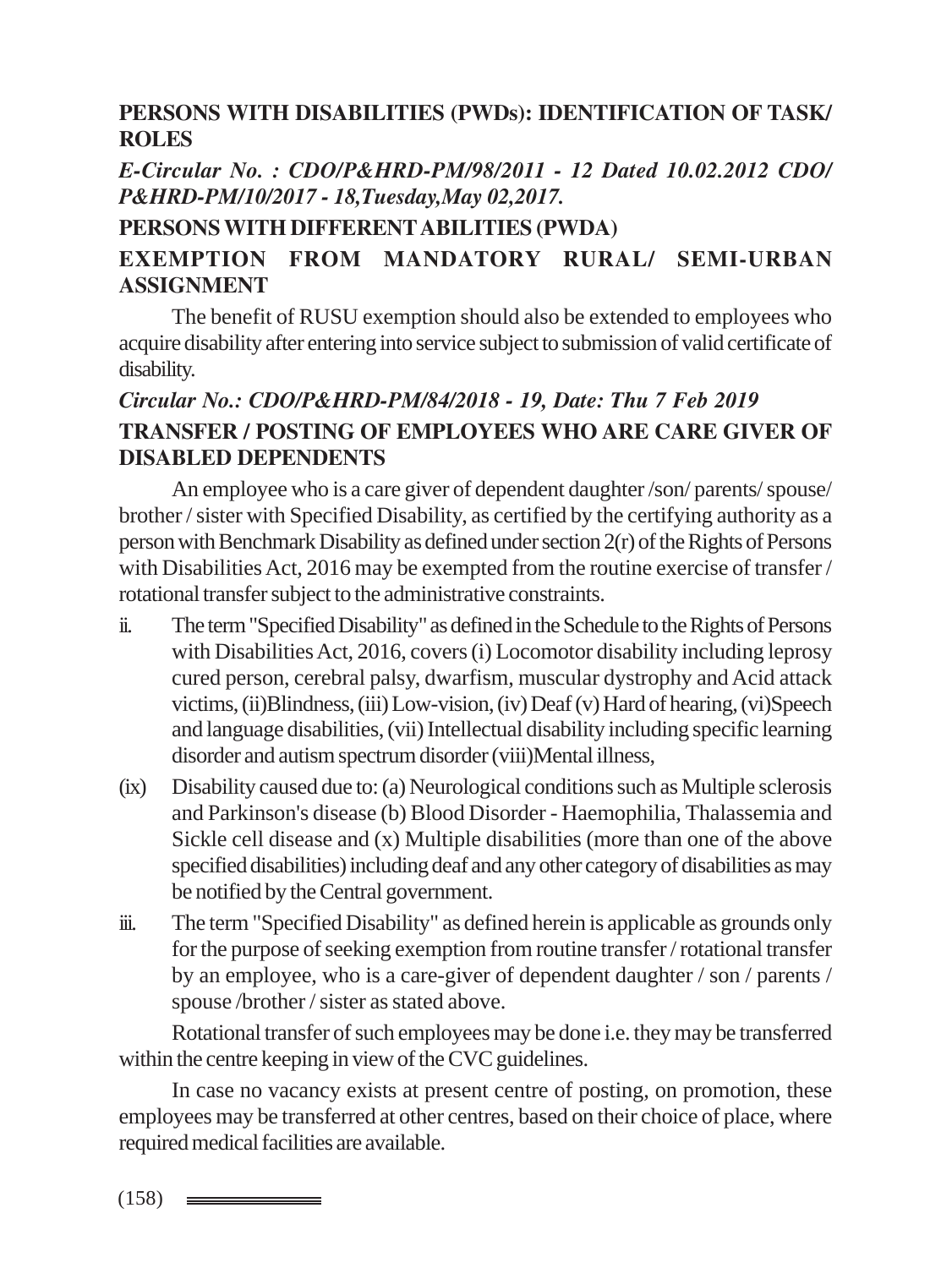# **STAFF ACCOUNTABILITY POLICY**

# *Circular No.: CDO/SA/2/2021 - 22 ,Date: Fri 30 Jul 2021* **Ethics & Business Conduct**

A comprehensive Staff Accountability Policy has been framed with an objective to promote a healthy environment of compliance with the laid down rules, regulations, norms and systems & procedures in order to safeguard the interest of the Bank as well as to have comprehensive guidelines prescribing the processes for bringing in standardization in the Staff Accountability exercise. The detailed policy is placed as

#### **Annexure to the e-Circular.**

- 2. The salient features of the Staff Accountability Policy are as below:
- i. The Policy covers the procedures for examining the Staff Accountability in all the areas of banking viz. Credit Area, Non-credit Areas, Technology/ IT Related Matters, Digital Lending, Treasury Area, Fraud Cases & Complaints etc.
- ii. In respect of accounts subject to credit audit, if the audit observations are rectified and the report is treated as closed by Competent Authority, normally no lapses shall be attributed to the Disbursing/ Branch officials.
- iii. For the accounts eligible for stock audit, any aspect covered in the stock audit report and observations rectified and report closed by the Competent Authority, normally no lapses shall be attributed to the Branch officials with regard to inspection of stocks, calculation of DP for the relevant period.
- iv. For the branches subjected to concurrent audit, if the audit observations have been attended by the branch and accepted by the competent authority, normally no accountability shall lie on the part of branch officials for the areas covered under the scope of concurrent audit.
- v. If sanction is controlled by the Controller, the need to look into accountability angle up to that stage on the part of the sanctioning authority for lapses from policy angle will not be considered unless lapses of serious nature are observed.
- vi. For consortium advances, the appraisal, sanction, treatment of NPA etc. is left to the member Banks, so the staff accountability will be looked into like other loans.
- vii. If the cause of the NPA is by and large due to external factors, i.e. beyond the control of the Bank, it will generally not attract staff accountability.
- viii. In cases where adequate realizable securities are available and/or account closed/ upgraded, the procedural lapses should not be basis for proceeding against the employee concerned unless evidence of fraud/ malafide emerges.

(159) \_\_\_\_\_\_\_\_\_\_\_\_\_\_\_\_\_\_\_\_\_\_\_\_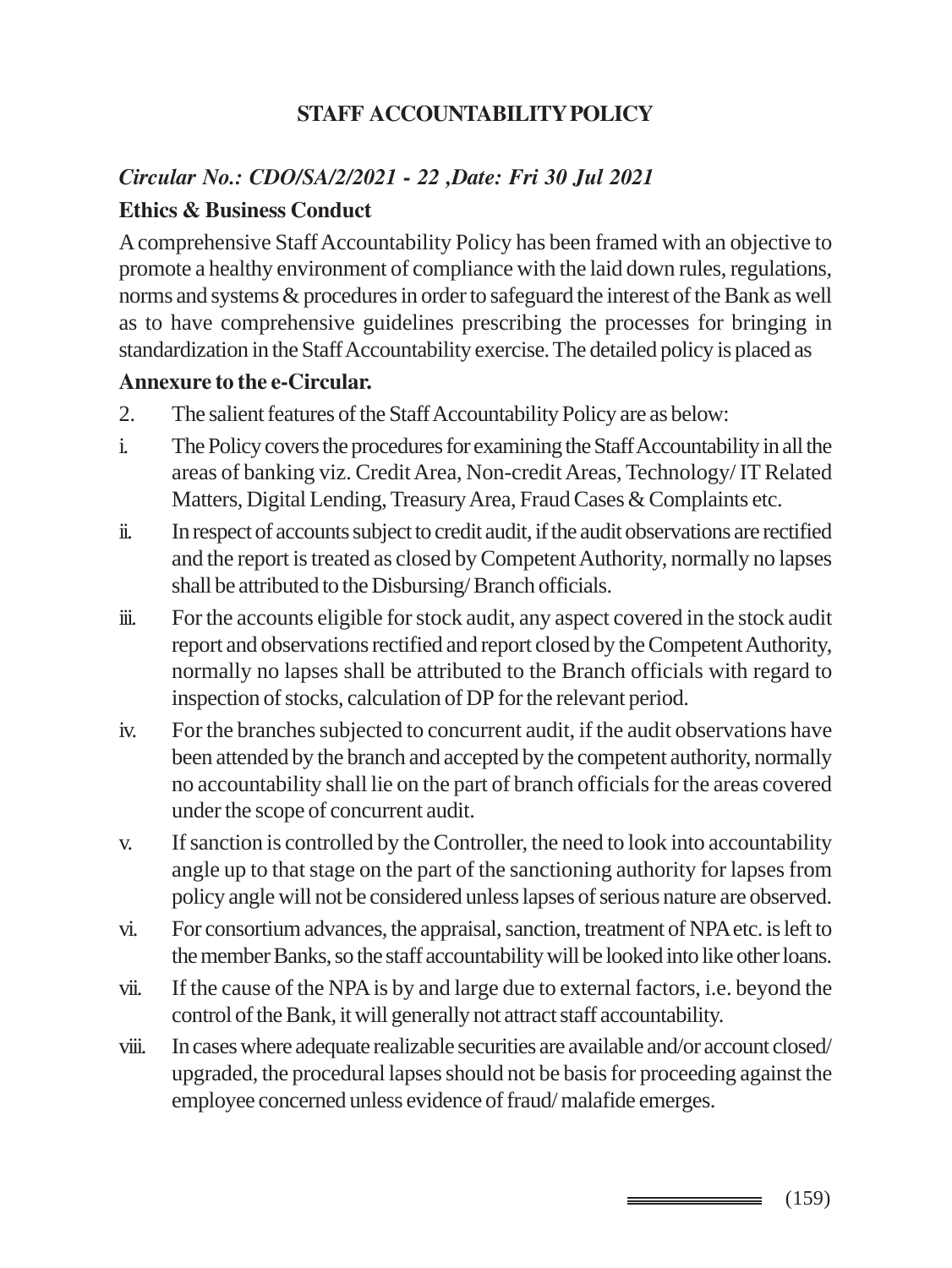- ix. In case of wilful default by the borrower or when it was not possible to notice the diversion of funds in routine business, no accountability shall generally be fixed. However, if the diversion of funds was apparent and the official concerned was grossly egligent, the official concerned should be held accountable.
- x. Staff accountability shall be examined whenever a loan account slips to NPA (Quick Mortality) category.
- xi. The authority for examining and closing the Staff Accountability will be determined on the basis of the last sanction/ renewal/ reviewing authority.
- xii. The Staff Accountability Exercise to be completed and the report to be obtained within 90 days of account slipped to NPA.
- xiii. Separate formats of Staff Accountability Reports (SARs) for outstanding below Rs. 10 lacs and for outstanding Rs. 10 lacs & above prescribed.
- xiv. In respect of NPA accounts with outstanding below Rs. 10 lacs as on NPA date, Staff Accountability need not be examined unless there is sufficient ground to believe the existence of malafide or gross negligence.
- xv. The empanelled retired DGMs/ GMs, with sufficient experience in high value credit maybe used for Staff Accountability Examination (SAE) in high value advances i.e.outstanding above Rs. 50 crores. The services of empanelled retired officials will not be utilized for SAE in advances up to Rs. 50 crores.
- xvi. Staff Accountability need not be fixed in case of NPA accounts which got upgraded/ closed, without any sacrifice, within 90 days from date of NPA except cases of fraud, criminal offences, malafide etc.
- xvii. In case of officials exceeding their powers/ discretion in organizational interests and reporting such transactions for ratification, the Competent Authority to ensure such ratification within a period of one month (30 days), otherwise the transaction in question shall be deemed to have been ratified.
- xviii. All types of omission including avoidance of decision taking / delay in decision making/ Non-fulfilment/ non-achievement of expected business parameters and also avoiding bonafide business decisions without justifiable reasons, will come under the ambit of accountability for non-performance.
- xix. For all non-credit matters, respective Controller to order investigation, analyse theInvestigation/ Staff Accountability Report and submit the same to the next higher authority for deciding on the Staff Accountability.
- xx. In cases of fraud, forgery, falsification of records, accommodation, suppression of material facts, bribery etc., by an employee acting independently or in connivance with an outsider, the accountability must be examined and fixed accordingly, without reference to the loss that may be suffered by the Bank.

 $(160)$   $\longrightarrow$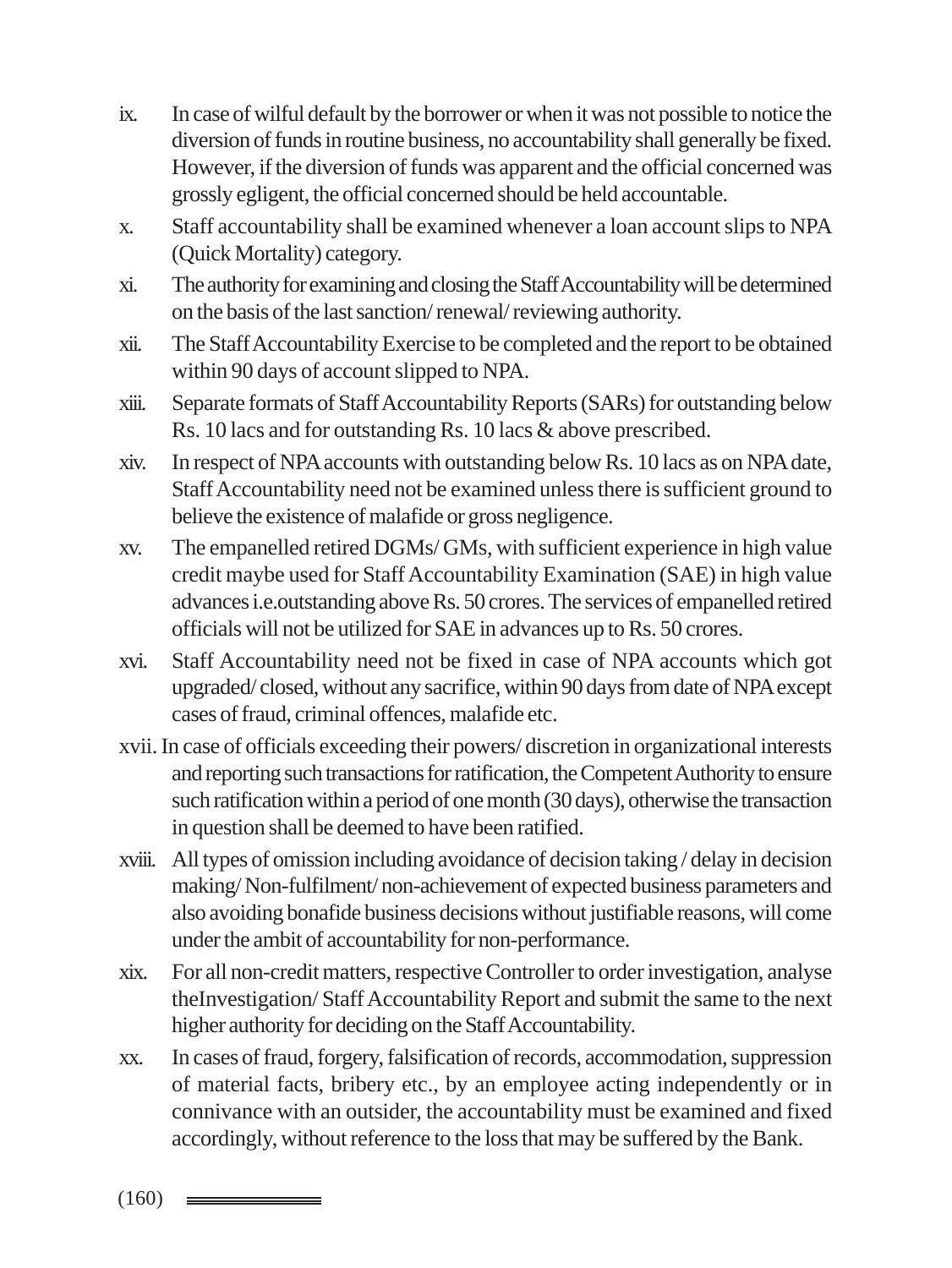- xxi. For the decision taken by the Credit Committees or any other committees duly constituted by the Competent Authority, generally the accountability shall not be fixed, except under the certain cases as per the policy.
- xxii. The auditors should not be held accountable for not pointing out the lapses during their inspection except the cases of intentional omissions/ malafide intentions.
- xxiii. For the Officer/ Award staff retiring within a year, the process of investigation/ examination/ fixing Staff Accountability must be completed at least 6 months before the retirement.
- xxiv. No disciplinary proceeding will ordinarily lie for any lapse not detected within two successive inspection of the same account or 4 (Four) years from the date of event oroccurrence of the lapse, whichever is later except the cases of Frauds/ misrepresentation/ malafides/ other criminal offences.
- 3. The Quarterly/ Yearly Reports on SAE in both Credit and Non-Credit areas to be submitted by the Circles to the GM (R&DB Coordination) as per the prescribed formats.

The Ethics & Business Conduct Department will collect the data from R&DB Coordination and all other verticals and put up the status of SAR pending to the Top

#### **Management/ Board.**

All NPA accounts excluding those with outstanding below Rs. 10 lacs as on NPA date will be reported. NPAs with outstanding below Rs. 10 lacs as on NPA date will be reported only if Staff Accountability Examination has been carried out for the reasons mentioned in para 2.1.9 (ii) of the policy. All other cases of Staff Accountability (Non-Credit Areas) will also be reported in the quarterly/ yearly reports.

4. The Staff accountability policy has come into effect w.e.f. 21.06.2021 and shall have prospective application only. All staff accountability examinations or decisions taken prior to the effective date of the policy shall not be reopened on account of this policy.

> (161) \_\_\_\_\_\_\_\_\_\_\_\_\_\_\_\_\_\_\_\_\_\_\_\_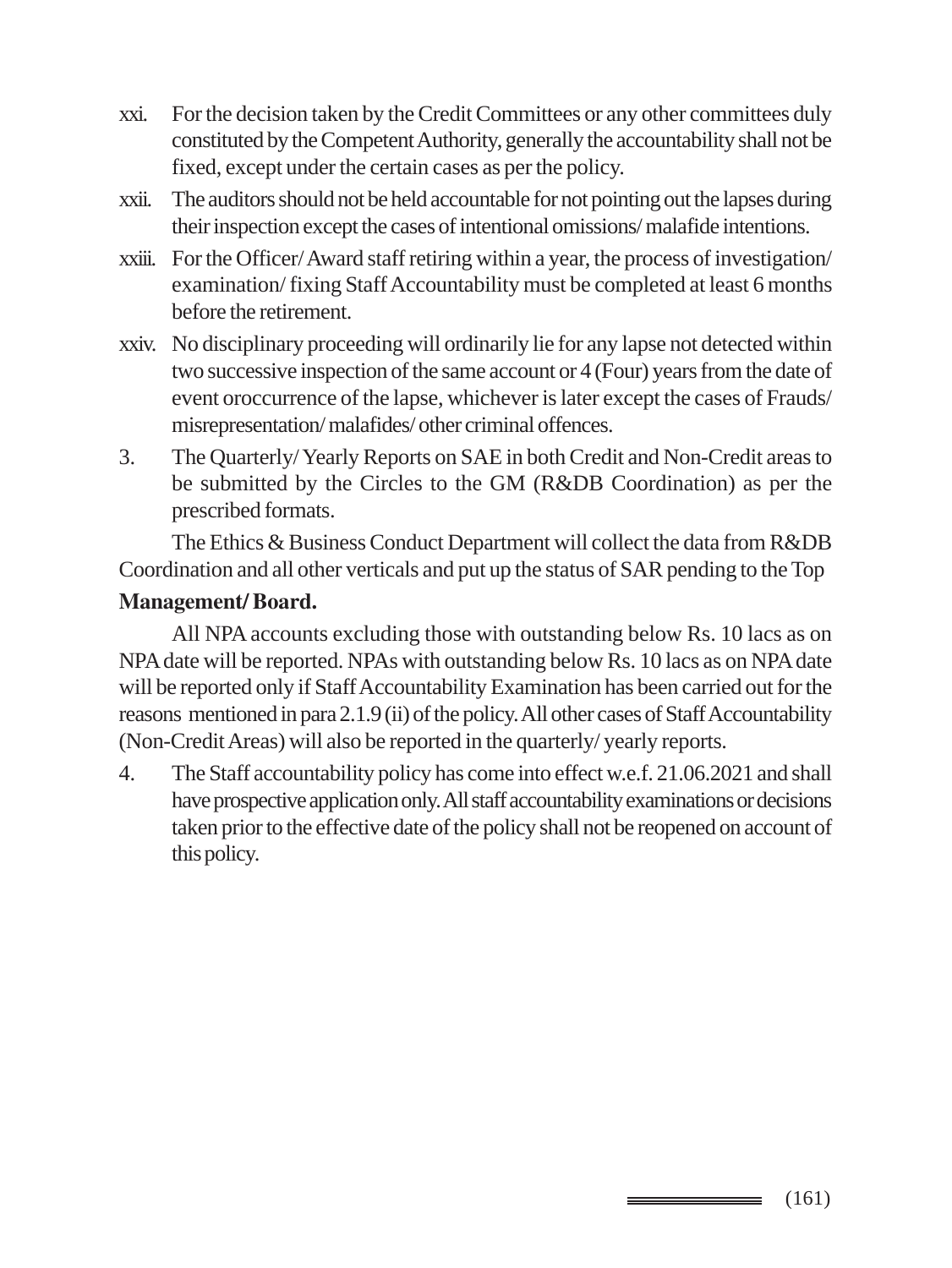# **PROMOTION POLICY FOR OFFICERS IN GENERAL AND SPECIALIST CADRE**

#### **E-circular No. CDO/P&HRD/CM/02/2014-15 dated 4.4.2014 Circular No.: CDO/P&HRDCDS/ 76/2018 19, Date: Mon 7 Jan 2019**

Promotion Policy for General Cadre Officers MMGS-II & MMGS-III A)

# **ELIGIBILITY :**

| Grade | No. of years of Service in Present Grade |  |
|-------|------------------------------------------|--|
|-------|------------------------------------------|--|

JMGS-I to MMGS-II 3 Yrs. 6 months

MMGS-II to MMGS-III 2 Yrs. 6 months

#### **B) CDS GRADE**

**JMGS-I to MMGS -II :** Minimum CDS Grade - A (best 3 out of last 4 years)

**MMGS-II to MMGS -III :** Minimum CDS Grade - A (best 2 out of last 3 years)

#### **C) DEBARMENT :**

Officers who have given option not to participate in the promotion process or are under rigour of punishment on the date of eligibility.

# **D) OPT OUT OPTION :**

Officers can be opted out from any promotion exercise by submitting a letter on the lines of annexure- II, III & IV as per their choice.

#### **E) WRITTEN TEST :**

The written test is applicable for all merit channel there shall no written test under Sr-cum-merit channel.

# **F) CONCESSION TO SC / ST OFFICERS :**

This category of officers will continue to get concession in the matter of promotion to the grades of MMGS-II and III as per Govt.of India guidelines amended from time to time. Accordingly, SC/ST candidate senior enough in the zone of consideration so as to be within the number of vacancies will be placed in the select list without interview.

# **G) RESIDUAL SERVICE IN BANK FOR PROMOTION :**

The candidates, to become eligible for promotions, should have a minimum of two years residual service with the Bank as on the date of eligibility.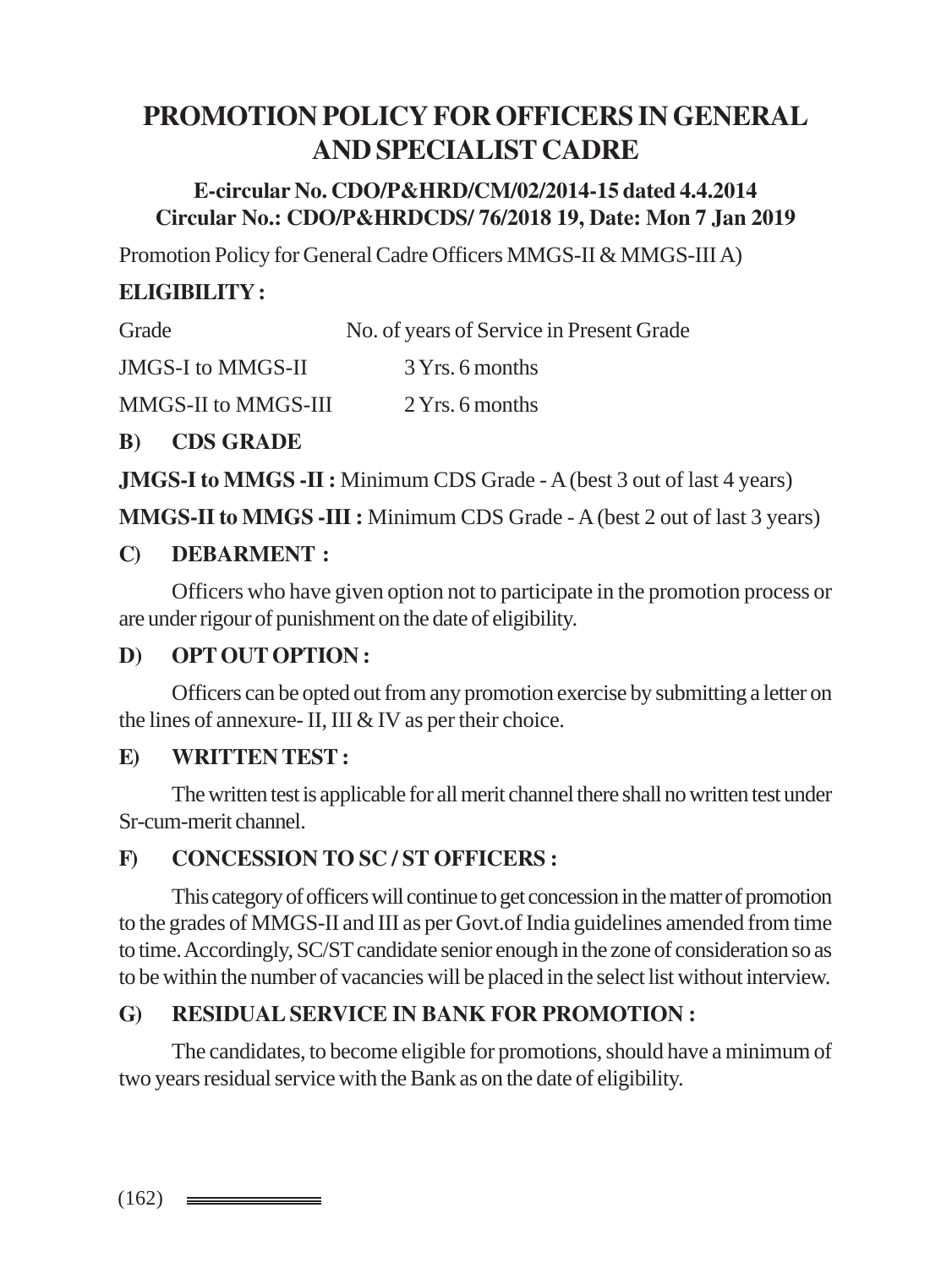# **H) NO. OF CHANCES :**

The officers shall be given a total of 6 chances under each channel. The chances availed only from the promoting year 2014-15 and onwards would be counted for determining the no. of chances availed. If the officers does not opt out of the promotion process and he will be deemed to have availed the chance even if he absents himself in the entire promotion process.

#### **I) MANDATORY ASSIGNMENTS :**

#### **REVISED MANDATORY ASSIGNMENTS EFECTIVE FROM PY 2017-18 FOR CONSIDERATION FOR PROMOTION TO NEXT HIGHER GRADES**

For promotion to the grade of Mandatory Assignments applicable from PY 2017- 18 onwards

MMGS-II Nil

MMGS-III 2 years' service in Rural/Semi-urban Branch(es)

These revised assignments shall be applicable w.e.f. 01.04.2017 i.e. PY 2017-18 onwards.

#### **J) ZONE OF SELECTION :**

The zone of selection should be decided as under

**Merit Channel :** On the composite score of promotion appraisal forms score and written test mark.

Sr.-cum-Merit Channel : On the composite score of promotion appraisal forms score including seniority marks. 3 marks will be awarded for each completed year of service beyond the minimum service eligibility criteria for promotion under the channel subject to maximum 15 marks.

The criteria for becoming unfit of promotion shall be as under :

- 1. Has not completed mandatory assignment
- 2. Has exhausted all chances
- 3. Has secured less than qualifying marks in AARF
- 4. Has secured less than qualifying marks in written test.

#### **K) INTERVIEW :**

Discontinuation of interview for promotion to MMGS-II

# **L) PROMOTION YEAR :**

Each financial years beginning from 1st April and ending 31st March will be treated as a promotion year.

 $\equiv$  (163)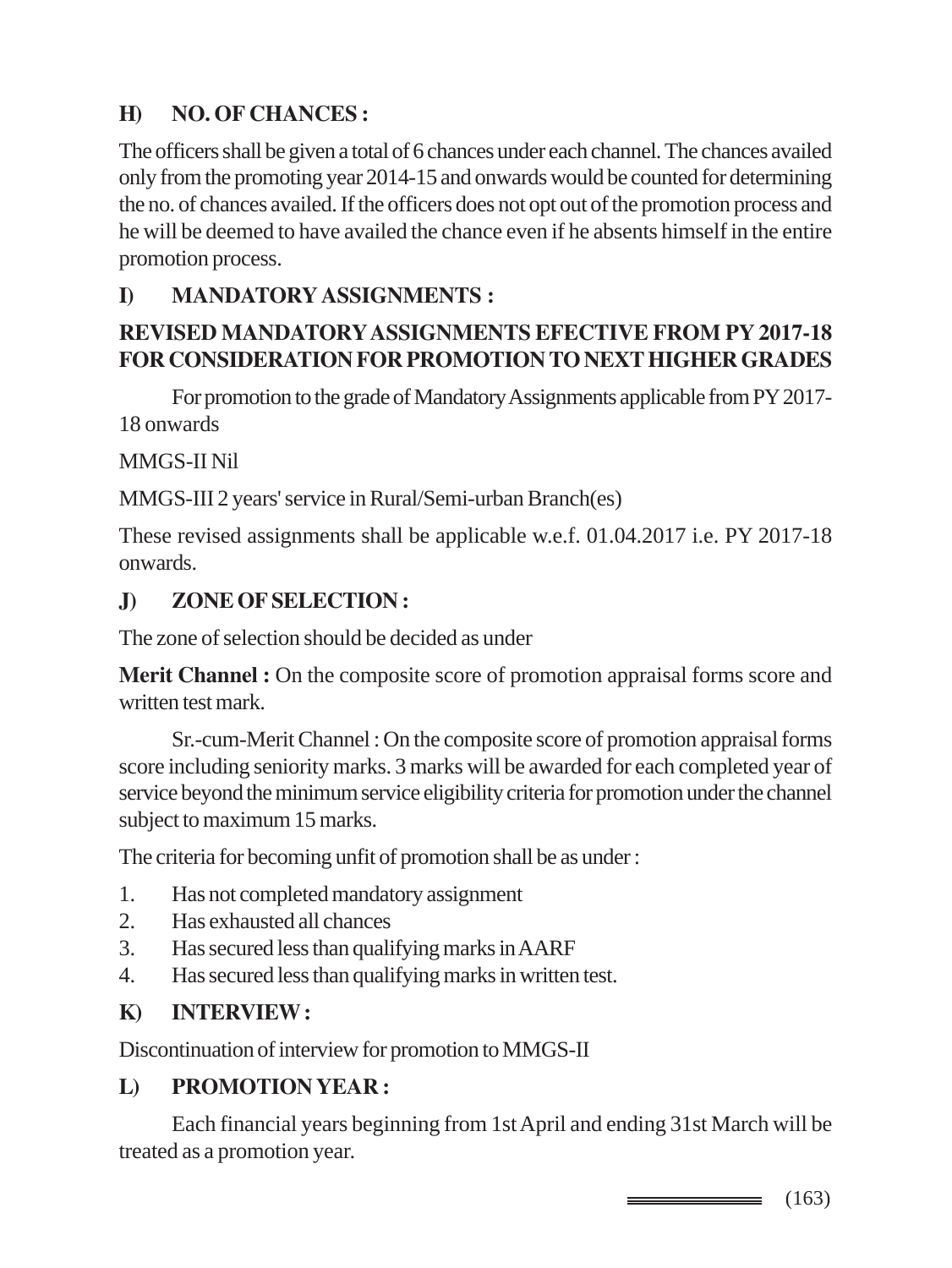#### M) DATE OF EFFECT OF PROMOTION :

Promotion will effect from date of declaration of result or date of approval of the promotion by the appointing / promoting authority.

For promotion to MMGs-II/MMGS-III no medical examination shall be required.

# **N) PROMOTION TO SCALE IV & V (CDO/P&HRD/CDS/76/2018-19 dated 07.01.2019)**

There is no written examination for promotion to Scale-IV & Scale - V

#### **Eligibility Criteria :**

| <b>Grade</b><br><b>From</b> | <b>To</b> | No. of years of service<br>in present grade |
|-----------------------------|-----------|---------------------------------------------|
| Ш                           | IV.       | 3 years                                     |
| <b>IV</b>                   | V         | 3 years                                     |

# **O) MANDATORY ASSIGNMENT :**

SMGS-IV : No additional RU/SU requirement. Two years' of service in Rural/ Semi-Urban branches.

SMGS-V Minimum of 4 years of Branch experience (excluding probation period) in any Vertical (NBG/CAG/SAMG/MCG/IBG), out of which minimum 2 years as Branch Manager in Scale - II/III/IV incumbency branches.

There shall be no separate requirement of Operational/Independent Line assignment for MMGS-III and SMGS-IV promotion respectively.

Independent Line assignment will henceforth be required for consideration for promotion to SMGS-V only. There shall be no separate/additional requirement of any assignment for consideration for promotion to TEGS-VI.

# **CDS GRADE**

JMGS-IV & V : Minimum CDS Grade - A (best 3 out of last 4 years)

S) PROCESS OF SELECTION SCALE - IV OR V

**Promotion Weightage**

| <b>FIQHIQUOH</b> |      | vveightage |               |
|------------------|------|------------|---------------|
| to Grade         | CDS. |            | PAC Interview |
| Scale-IV         | 75%  | 25%        | $N_{\Omega}$  |
| Scale-V          | 60%  | 15%        | 25%           |

For promotion to SMGS-IV & SMGS V no medical examination shall be required. Promoting authority - SMGS - IV & V - CGM Circle

 $(164)$   $\longrightarrow$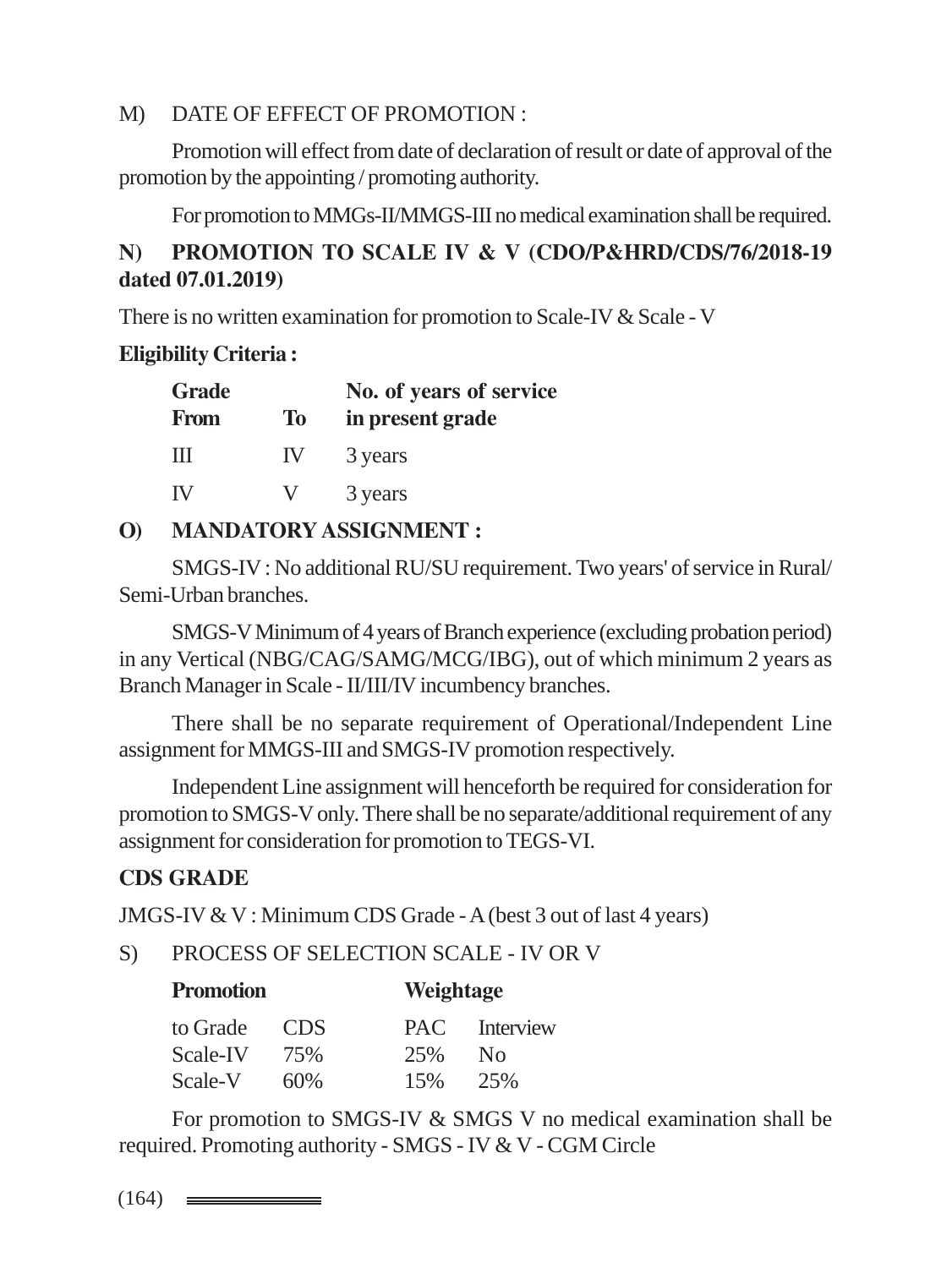# **T) PROMOTION FOR OFFICERS CONVERTED FROM SPECIALIST CADRE TO GENERAL CADRE : (CDO/P&HRD/CM/62/2008-09 dated 7.10.2008 & CDO/P&HRD/CM/ 85/2008-09 dated 9.1.2009)**

The officer who has been converted from specialist cadre will be considered for next promotion in general cadre only after completion of mandatory assignment. His seniority of the officer in specialist cadre will be protected. On conversion, the officer will be exposed to general banking for a period of one year during which he will not be considered for promotion. However, after satisfactory completion of the period of one year in general banking his candidature will be considered in the next promotion year with back dated promotion.

#### **PROMOTION TO TRAINEE OFFICER:**

#### **Circular no. CDO/P&HRD-IR/78/2011-12 dated 22.10.2011**

The eligibility criteria for promotion to JMGS-I under Trainee officer channel which will be introduced in phased manner.

| <b>For Promotion Year</b> | Minimum service $\&$<br>professional qualification |
|---------------------------|----------------------------------------------------|
| 2012-13                   | 3 years' service                                   |
| 2013-14                   | 4 years with JAIIB or<br>2 years with CAIIB        |
| $2014 - 15$ onwards       | 4 years with JAIIB or<br>3 years with CAIIB        |

# **PROMOTION POLICY FOR SPECIALIST CADRE (RMROs & FSTOs)** *Circular No. : CDO/P&HRD-CM/50/2013-14 dated 20.11.2013*

It has been decided by the bank to initiate the promotion exercise in respect of RMROs & FSTOs for promotions to MMGS-II for the current promotion year (2013- 14). The date of eligibility for the current promotion year is the 1st April 2013. Since none of the candidates the above two categories have not completed 10 years or more service in their present grade the bank has considered all the vacancies as merit channel.

# *(Circular No.: CDO/STU-MNDTRY LEAR/5/2018 - 19 , Date: Sat 1 Sep 2018)*

CAPACITY BUILDING Creating a Learning Culture: Making Role Based Certifications mandatory

 $\equiv$  (165)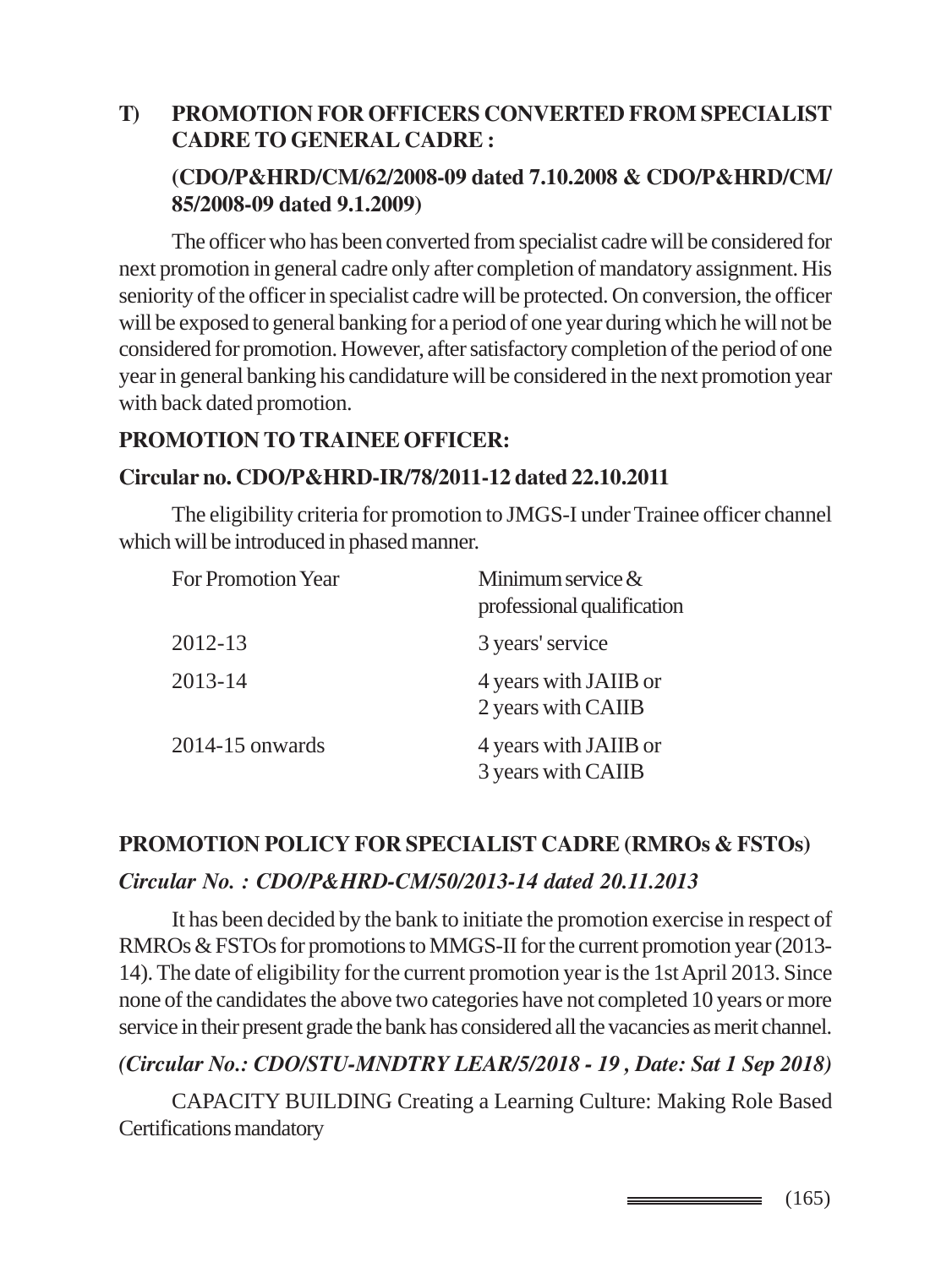In terms of these instructions all employees up to Scale-V will have to acquire at least one Certification either external (RBI mandated) or internal (role based) during the year for securing 5 marks allocated for mandatory learning in CDS.

#### *(Circular No.: CDO/P&HRDCDS/ 80/2018 19, Date: 15 Jan 2019)*

JMGS-I officers will not be eligible for placement to MMGSII after two years. They shall be eligible for promotion to MMGSII under Merit channel after completion of 3.5 years of minimum service including probation period.

# **Circular No.: CDO/P&HRD-CDS/97/2020 - 21, Date: Fri 26 Mar 2021 STAFF: SUPERVISING : PROMOTIONS UPTO SMGS-V (GENERAL CADRE)**

#### **REVISED PROCESS OF SELECTION EFFECTIVE FROM PY 2021-22**

In this regard, we advise that the Central Board in its meeting held on 24.03.2021 has accorded approval to the following amendments in the process of selection to various Grades, which shall be effective from promotion year (PY) 2021-22 onwards, as under:

i. Discontinuation of interview for promotion to MMGS-III

ii. Re-introduction of interview for promotion to SMGS-IV

3. Accordingly, the weightages for promotion to these grades have been reassigned as under:

Promotion to Grade of Existing Process/ Weightage Revised Process/ Weightage MMGS-II Written Test  $(60\%) + CDS$  Score  $(40\%)$ : No change

MMGS-III Written Test (50%) + CDS Score (50%)

SMGS-IV CDS Score  $(60\%)$  + PAC Marks  $(15\%)$  + Interview  $(25\%)$ \*

SMGS-V CDS Score  $(60%)$  + PAC Marks  $(15%)$  + Interview  $(25%)$ : No change

(\* The minimum qualifying Interview marks for promotion will be 40)

There will now be a common cut-off instead of Circle-wise cut-off for promotion to SMGS-IV and the Screening Committee, comprising of Circle CMC and a Deputy Managing Director as an observer will be discontinued. The Interview Committee for promotion to SMGS-IV will comprise CGM as Chairman and two GMs.

The revised instructions shall be applicable from PY 2021-22 onwards.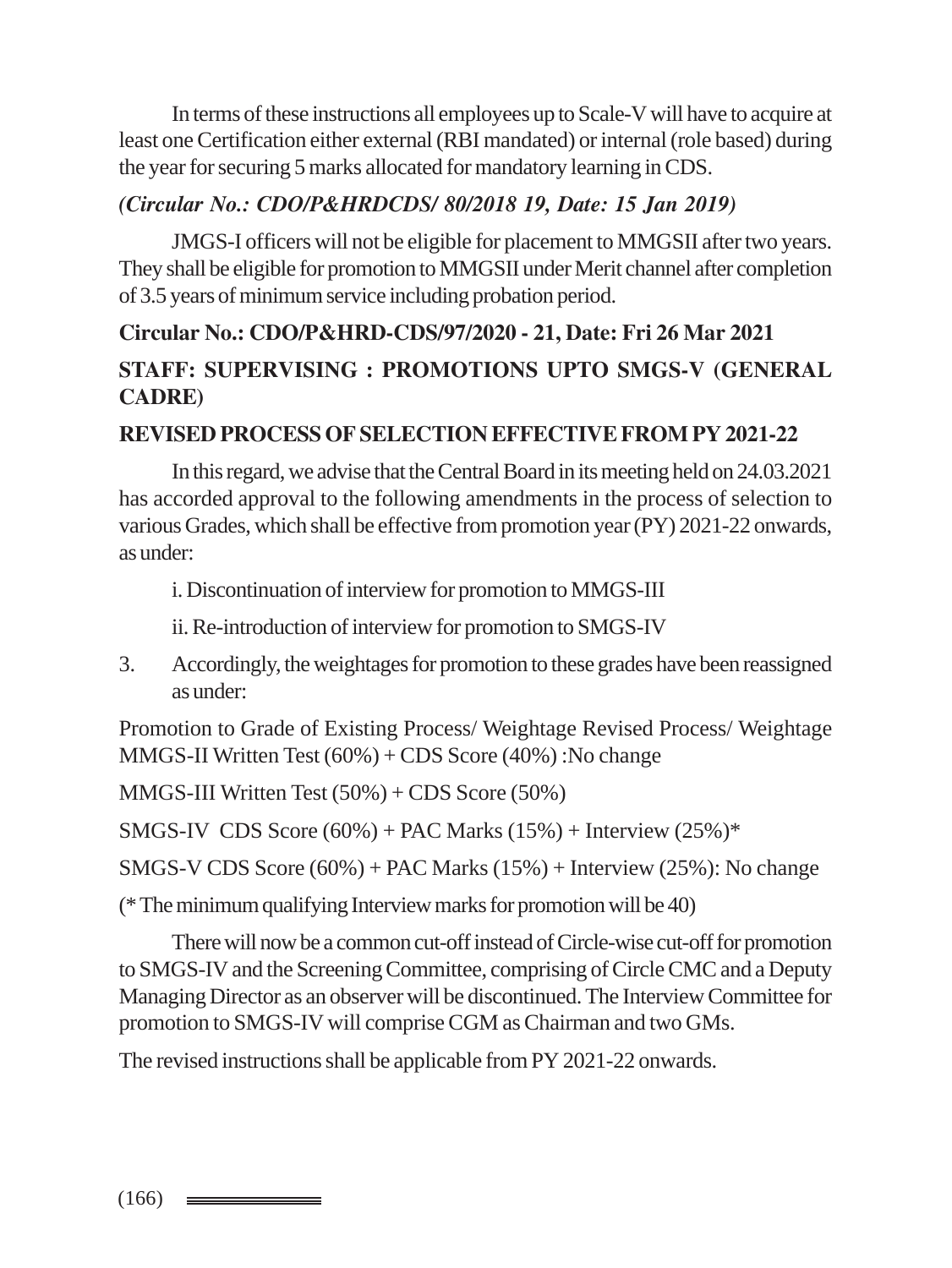# *Circular No.: CDO/STU-TRAINING/4/2021 - 22, Date: Sat 19 Jun 2021* **TRAINEE OFFICERS: PROBATION, TRAINING, ASSESSMENT AND CONFIRMATION PROCESS: MODIFICATIONS**

It has been decided to implement the following probation, training, assessment, and confirmation process for Trainee Officers. The modified guidelines will be effective from Trainee Officers 2021 Batch.

#### **A. Period of Probation / Period of Training:**

- i. Trainee Officers selected shall be on a training & probation period of one year.
- ii. On completion of formalities and advices from STU, Circles shall place Trainee Officers in identified branches for the first branch training, from where they shall be deputed for Foundation Training Programme

#### *Circular No.: CDO/STU-TRAINING/2/2021 - 22 , Date: Wed 19 May 2021*

# **TRAINING, CONTINUOUS ASSESSMENT AND CONFIRMATION POLICY FOR PROBATIONARY OFFICERS & TRAINEE OFFICERS :**

# **DISCONTINUATION OF PROVISION OF DIRECT PLACEMENT IN MMGS-II ON CONFIRMATION**

It has been decided to do away with provision of direct placement of Probationary Officers and Trainee Officers in MMGS-II on confirmation. Accordingly, all Probationary Officers and Trainee Officers shall be placed in JMGS-I on successful completion of probation and meeting other conditions for confirmation.

The amended provisions shall be applicable from Probationary Officers 2020 and Trainee Officers 2020 batches onwards.

# **Circular No.: CDO/P&HRD-CDS/38/2021 - 22, Date: Sat 31 Jul 2021**

# **CAREER DEVELOPMENT SYSTEM - CHANGES FOR 2021-22**

- 1. The yearly assessment to be made by considering the best 8 months' performance out of the remaining 9 months for FY 2021-22.
- 3. Grade distribution curve

#### **(A) Grade distribution curve from Clerical to SMGS-V :**

(i) For Non-Measurable roles (grades provided by Reporting Authority / Reviewing Authority directly) :

 $\equiv$  (167)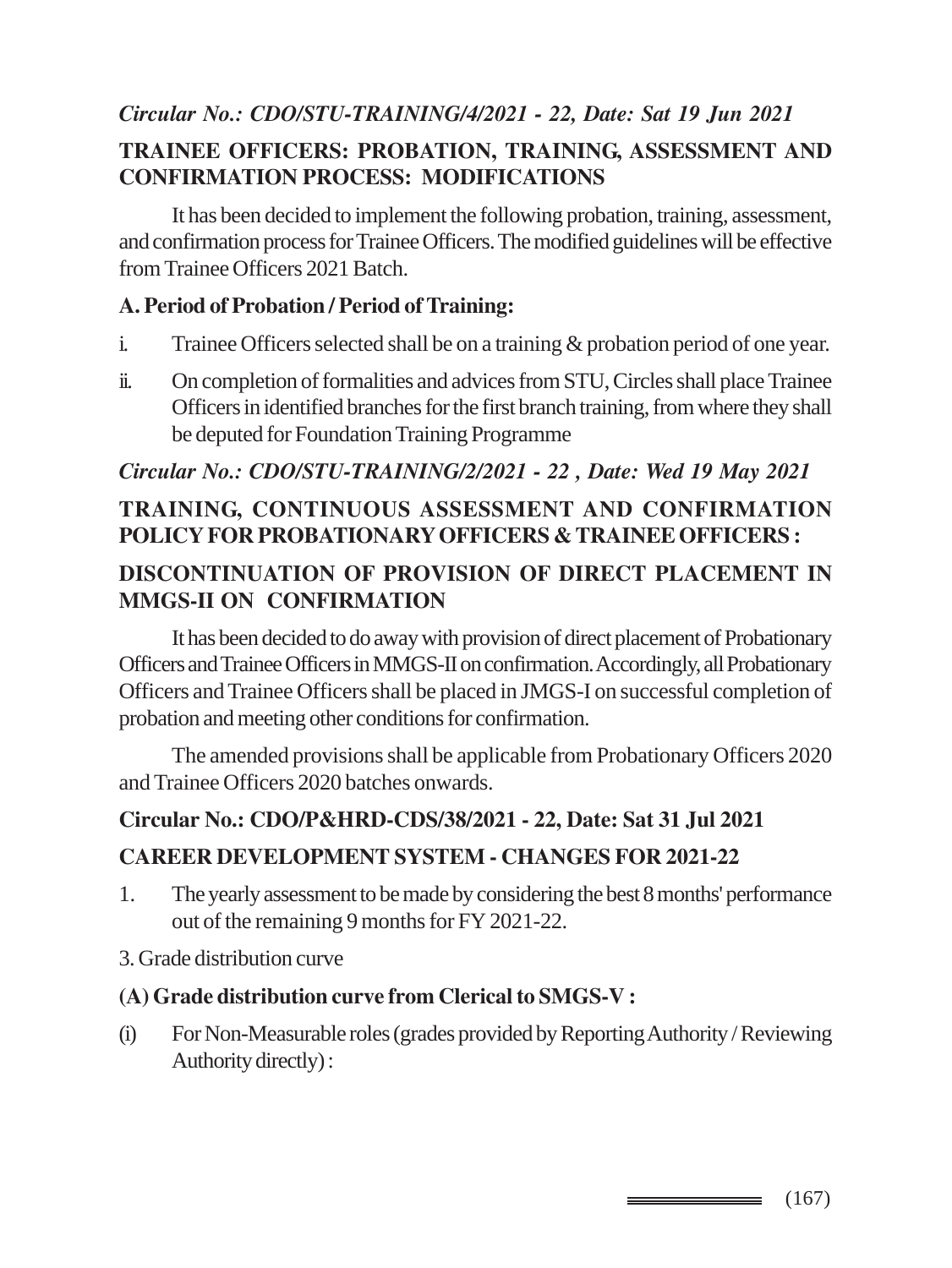AAA - 35%, AA - 40%, A - 60%, B - 3% & C-1%

(The above grade-wise ceiling is maximum, subject to total of 100% overall in all grades put together)

(ii) For Budgetary  $&$  Measurable roles (carried out directly by system based on inbuilt cohorts) :

AAA - 35%, AA - 40%, A - 21%, B - 3% & C - 1%.

(B) Grade distribution curve for TEGSVI & TEGS-VII :

AAA - 40%, AA - 40%, A - 16%, B - 3% & C - 1%.

The CMCs at Circles / Committee at CCE will be empowered to allocate

AAA / AA grades to an additional 1% (MAXIMUM) of the total employees falling under the purview of CDS under their administrative area (After excluding substaff, PO/TO etc, who are not in CDS, from the total work force while arriving at the eligible numbers).

The eligible employees for AAA/AA grade under this discretionary quota of 1% will be finalized by a committee consisting of minimum CGM and GM of the Circle/ CCE. The CMC at Circles/Committee at CCE are vested with the powers to add additional members as deemed fit, subject to a maximum of 4 members.

• The Circles/CCEs have to finalize the list of eligible employees and submitthe same to CD&S department within 2 days from the date ofpublication of the annual CDS grades. The list, along with the Committeeapproval, has to be submitted to CD&S department within the stipulatedtime. Non-receipt of the same from any Circle/CCE will be treated as 'nocases to report' and will be proceeded accordingly.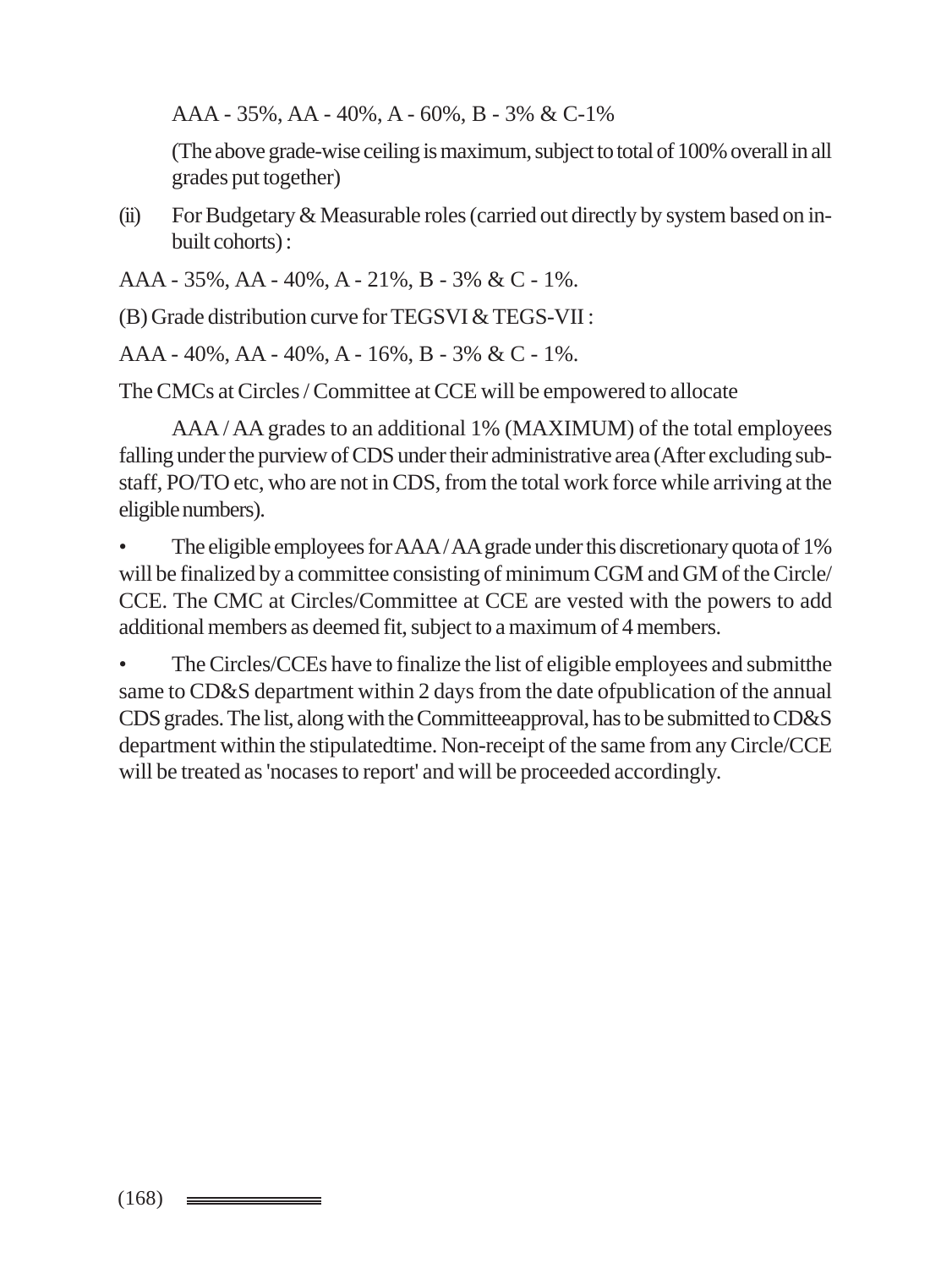# **LOANS & ADVANCES**

#### **(Ref. Vol. III on Loans & Advances available in SBI Times)**

#### **INDIVIDUALHOUSINGLOAN**

#### **For details Refer**

(IHLS: MASTER CIRCULAR: CDO/P&HRDIR/15/2018 19

Date: Mon 21 May 2018,UPDATED UPTO 31.03.2018) , CDO/P&HRD-IR/44/ 2020 - 21 Date: Fri 23 Oct 2020

#### **The Individual Housing Loan Scheme (IHLS) for employees was last revised with enhancement in loan limits vide e-Circular no. CDO/P&HRD-IR/44/2020- 21 dated 23.10.2020.**

2. The Central Human Resources Committee (CHRC) of the Bank has on 7th March 2021, approved changes/ improvements in the Individual Housing Loan Scheme (IHLS) for employees in the Bank as under: -

| (A) LIMIT: Category               | <b>Revised Limit</b> |  |
|-----------------------------------|----------------------|--|
| Officers from JMGS-I to MMGS-III  | $Rs. 75$ lacs        |  |
| Officers from SMGS-IV to SMGS-V   | $Rs. 90$ lacs        |  |
| Officers from TEGS-VI to TEGS-VII | $Rs. 110$ lacs       |  |
| Officers from TEGSS-I to TEGSS-II | <b>Rs.</b> 130 lacs  |  |

# **(B) SECURITY:**

**Primary Security:** Equitable Mortgage of Property (Flat/ House).

**Collateral Security:** NIL (Lien on PF of employee is waived and to be removed for existing loans under IHLS)

# **(C) LOAN ELIGIBILITY REQUIREMENTS:**

EMI/NMI ratio of 60:40 (The total deductions should not exceed 60% of Gross Emoluments).

Following items are taken into consideration.

# **INCOME:**

- Salary (Pay slip components like Basic, DA, HRA and other allowances appearing in latest salary slip.)
- Periodical benefits (excluding reimbursements) paid in salary account.

 $\longrightarrow$  (169)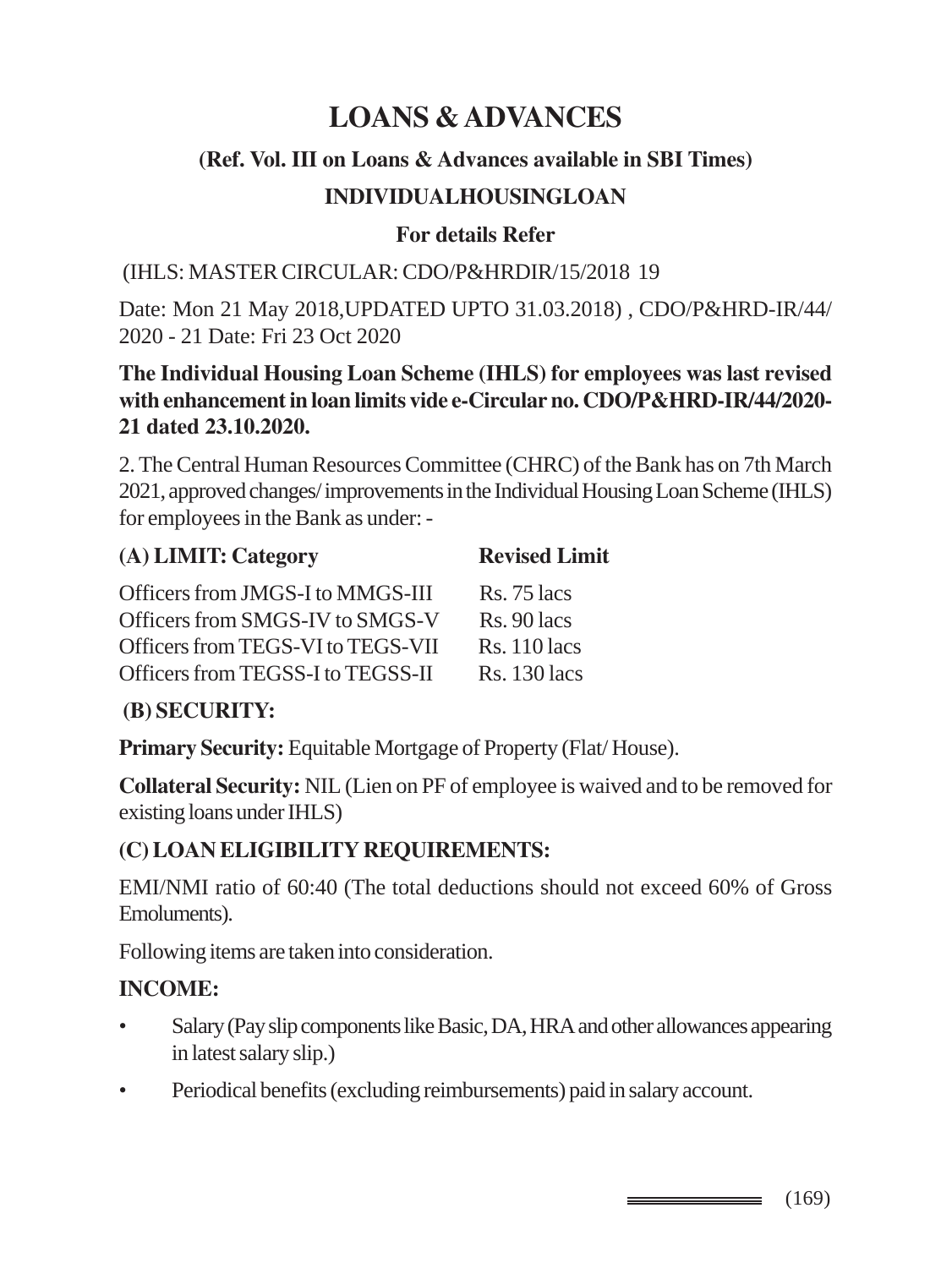- Income from other sources (As declared by the employee in the last Income Tax Return/Form-16/ Latest Investment Declaration Form/ Latest Salary Slip OR any other documentary evidence likestatement of accounts acceptable to sanctioning authority):
- Interest on deposits.
- Dividend income.
- Income or rental income from existing house or expected rental from the proposed property.

# **DEDUCTIONS CONSIDERED: NO CHANGE**

- Loan installments of all existing loans availed from Bank/outside including instalment of proposed Loan (Except Festival Advance). Following items are taken into consideration.
- Statutory deductions like PF, Income Tax (Except additional PF contribution by Employee, Insurance

Premium, Installment of RD Account, Welfare Fund of Society)

# **(D) TIME PERIOD FOR CONVERSION OF EXISTING STAFF LOAN ON COMMERCIAL TERMS TO IHLS FOR STAFF: Revised**

No time limit for conversion from Commercial Housing Loan to Staff Housing Loan as per eligibility, during service period only.

# **(E) STAFF HOUSING LOAN ON COMMERCIAL TERMS / REPAYMENT PERIOD: Revised**

Upto 30 years, subject to liquidation of the Home Loan before the employee reaches the age of 75years.

All other existing terms and conditions applicable to Individual Housing Loan Scheme for Staff and Staff Housing Loan on Commercial terms will remain unchanged.

# **3. The revised instructions will be effective from the date of approval of CHRC.**

**Eligibility:** Confirmed Employees who have completed 2 years of uninterrupted service in Bank includes the probation period

| Rate of Interest       | $\mathbb{R}^n$ | 6% (simple) irrespective of amount.                               |
|------------------------|----------------|-------------------------------------------------------------------|
| of Interest Limit upto | $\mathbb{R}^2$ | (for new $a$ /cs)                                                 |
| Rs.40 lacs Limit       | $\mathbb{R}^n$ | 6.75% p.a. (simple), 6.5% from 01.01.2017,<br>5.50 from 01.04.20  |
| above Rs.40 lacs       | $\ddot{\cdot}$ | 8.00% p.a. (simple), 6.95% from 01.01.2017,<br>5.95 from 01.04.20 |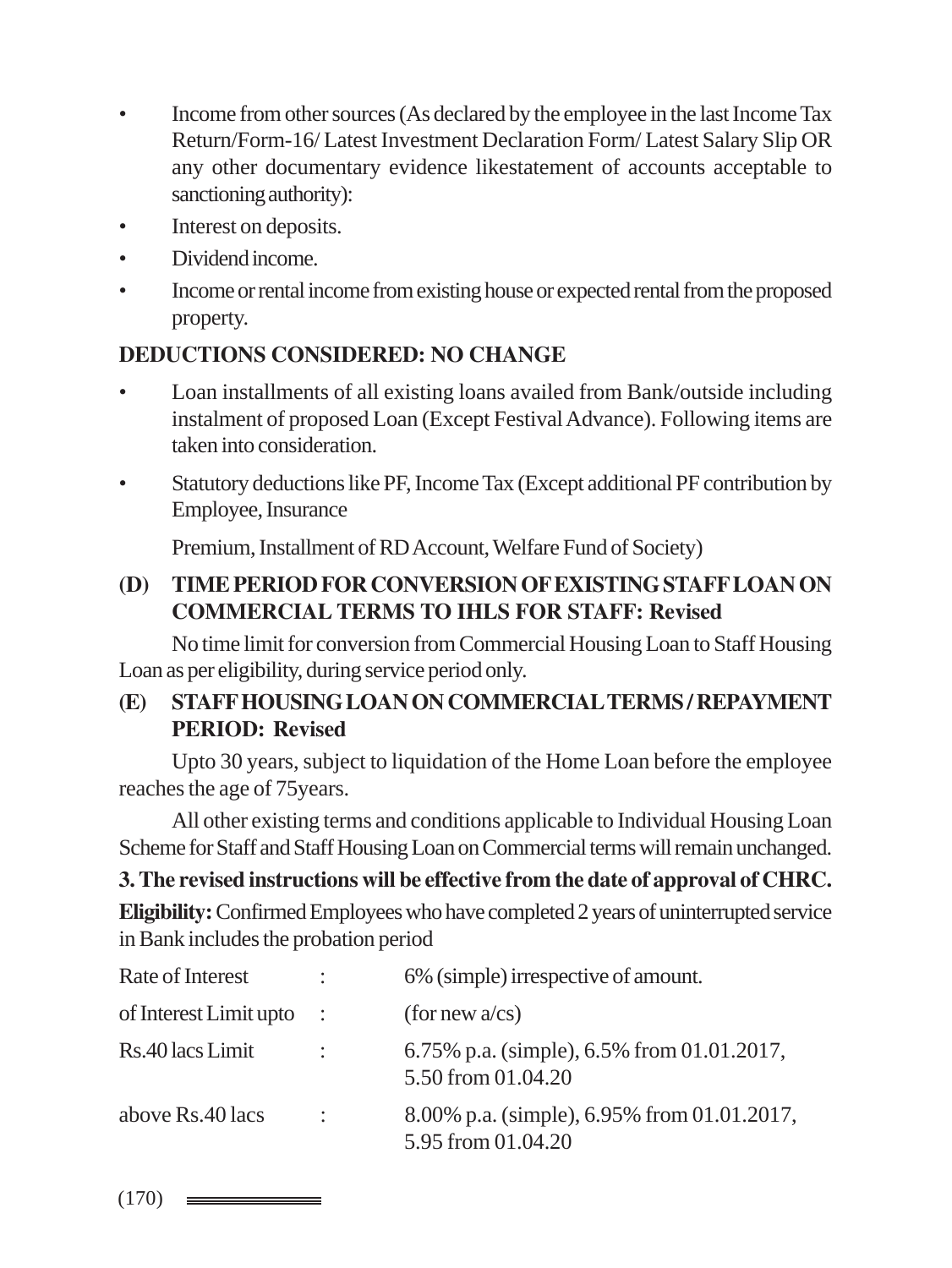iii. Ancestral property Loan for repair/ renovation /alteration of the house/ flat acquired without bank's finance:

**Officers:** 50 times of BP or Rs.30 lacs, whichever is less.

(Maximum eligibility, subject to maximum permissible deductions i.e. 60% of gross salary) v. Repayment period: 360 months (including max. moratorium period of 24 months) ;Tenure for repayment in the ratio of principal: interest = 2:1

- vii. Repayment after retirement: Upto 75 years of age, irrespective of date of joining, subject to adequate and verifiable cash flows for repayment of the loan to the satisfaction of sanctioning authority. To be reviewed at the time of retirement, wherever necessary to ensure adequate repayment capacity as done hitherto.
- viii. Housing loan on commercial terms: Rate of interest: 0.25% bps below rate applicable to public but not below Base rate.
- ix. Sanctioning authority: All new Staff Housing Loan to be sanctioned at RACPC. AGM (RACPC) is delegated sanctioning power for staff housing loan. The existing Loans under IHL may also be migrated for maintenance to RACPC. At non-BPR centre, existing structure will continue. Other pre-sanction formalities like submitting DPD/Vigilance clearance, recommendations etc. will be completed by the controllers.
- (i) The revised ceiling and interest rates will be effective immediately to all new loans under IHLS sanctioned/disbursed on or after the date of this circular. Repayment for the new loans under IHLS will be fixed in the ratio of P:I=2:1 (224 monthly installments for principal and 112 monthly installments for the interest, by allowing normal maximum moratorium of 24 months). However, in case of existing loans, the original repayment schedule (i.e. 168 installments for principal and 72 installments for the interest in the ratio of 7:3) will continue.
- (ii) After liquidation of principal within the stipulated period, the interest portion should be recovered in residual period of loan tenor and deductions should be effected accordingly. All branches should invariably ensure that all existing as well as new accounts are reviewed at the time of liquidation of principal amount and recover the installment towards interest correctly, so that entire outstanding is recovered within stipulated time.

All other existing terms and conditions for Housing Loan/Additional Housing Loan under the Individual Housing Loan Scheme (IHLS) for employees, including margin, minimum length of service, the stipulation that total deductions should not exceed 60% of the gross monthly salary etc. will remain unchanged.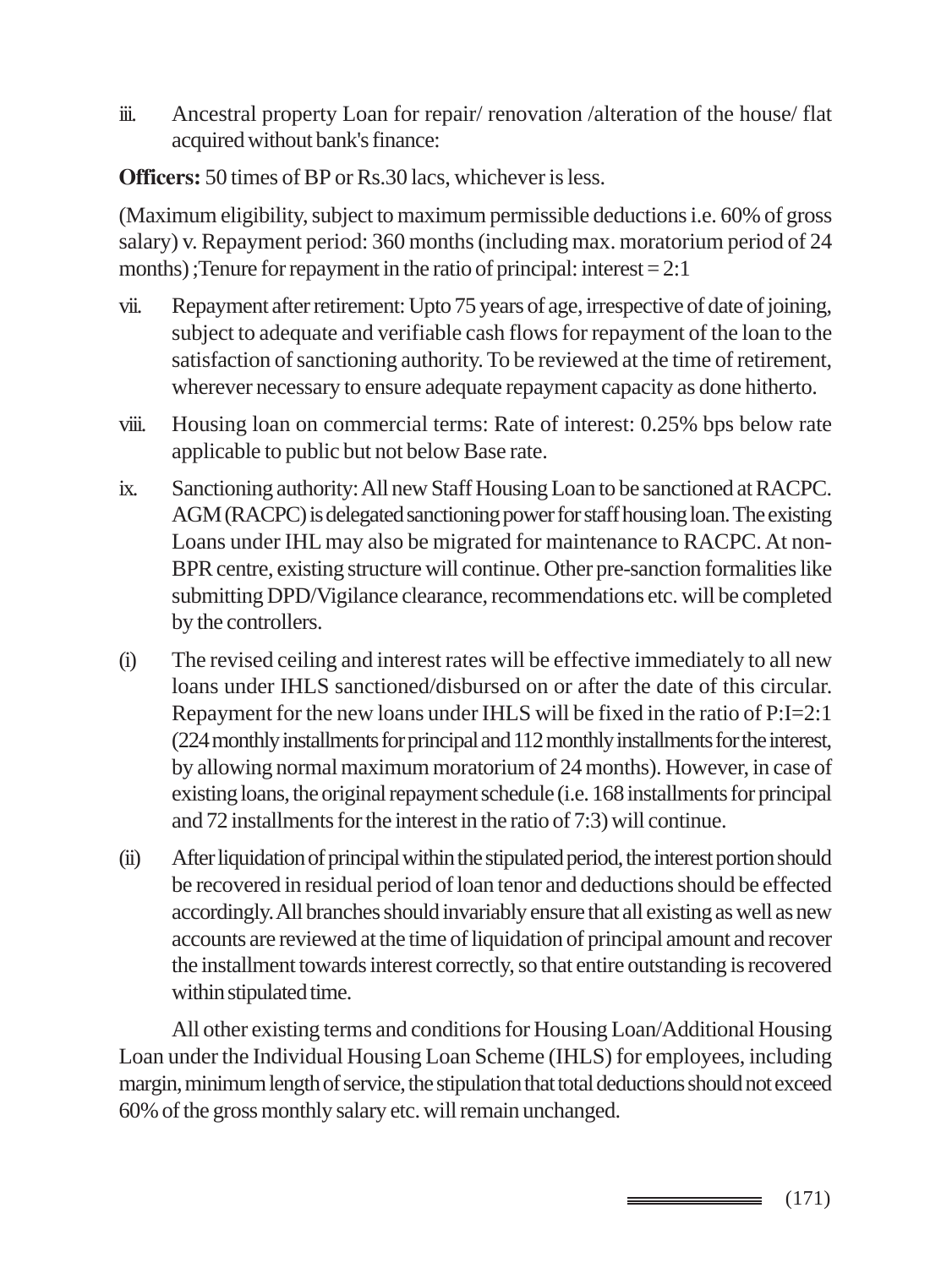# **ADDITIONAL HOUSING LOAN FOR PURCHASING A BIGGER HOUSE OR REPAIRS etc. TO THE EXISTING HOUSE UNDER IHL SCHEME**

Additional Housing Loan under the Individual Housing Loan Scheme (IHL) for staff is available for purchasing a bigger house or for repair, renovation or alterations to the existing house after 5 years of construction of original house @ 6% p.a. (simple) rate of interest, within the overall ceiling for staff under the IHL scheme on the following terms and conditions:

The process of sale of old house and purchase of new/bigger house has to be completed within 9 months. GM (Network) and CGM of the Circle are authorised to condone delay up to a maximum of 24 and 36 months respectively on merits of each case. In exceptionally genuine cases, the DMD & CDO may condone delay upto a maximum of 60 months.

Repayment of additional housing loan will be spread (P:I=7:3) over the residual tenure so as to ensure that its liquidation coincides with liquidation of the main IHL.

#### **(CDO/P&HRD-IR/64/2007-08 Dt. 05.02.2008)**

# **2ND ADDITIONAL HOUSING LOAN**

2nd Additional Housing Loan under IHL scheme for staff for repair / renovation/ alteration and to carry out additional construction in their existing houses may be allowed subject to fulfillment of the following among others:

- The amount of loan in such cases will be limited to the amount of difference between the loans (original housing loan + additional housing loan) already availed under IHL scheme and present entitlement or 90% of the project cost whichever is low.
- ♦ The facility of 2nd additional housing loan will be available only once during the service and 5 years after availing the first additional housing loan.
- This additional housing loan facility is governed by the terms and conditions of the existing IHL scheme.
- Where additional construction is involved in the existing house, it should be bigger by at least 120 sqft and should have at least one more room than the existing house/flat. However, this condition will not be applicable in case of repair/ renovation/alteration etc. The copy of permission obtained for additional construction from the appropriate authority should be submitted along with the proposal. The plan and estimate for repair / renovation / alteration / additional construction should be prepared/ certified by the Architect/competent authority as in case of a fresh loan.

#### **(CirDO/HR/172/2008-09 Dt.11.02.2009)**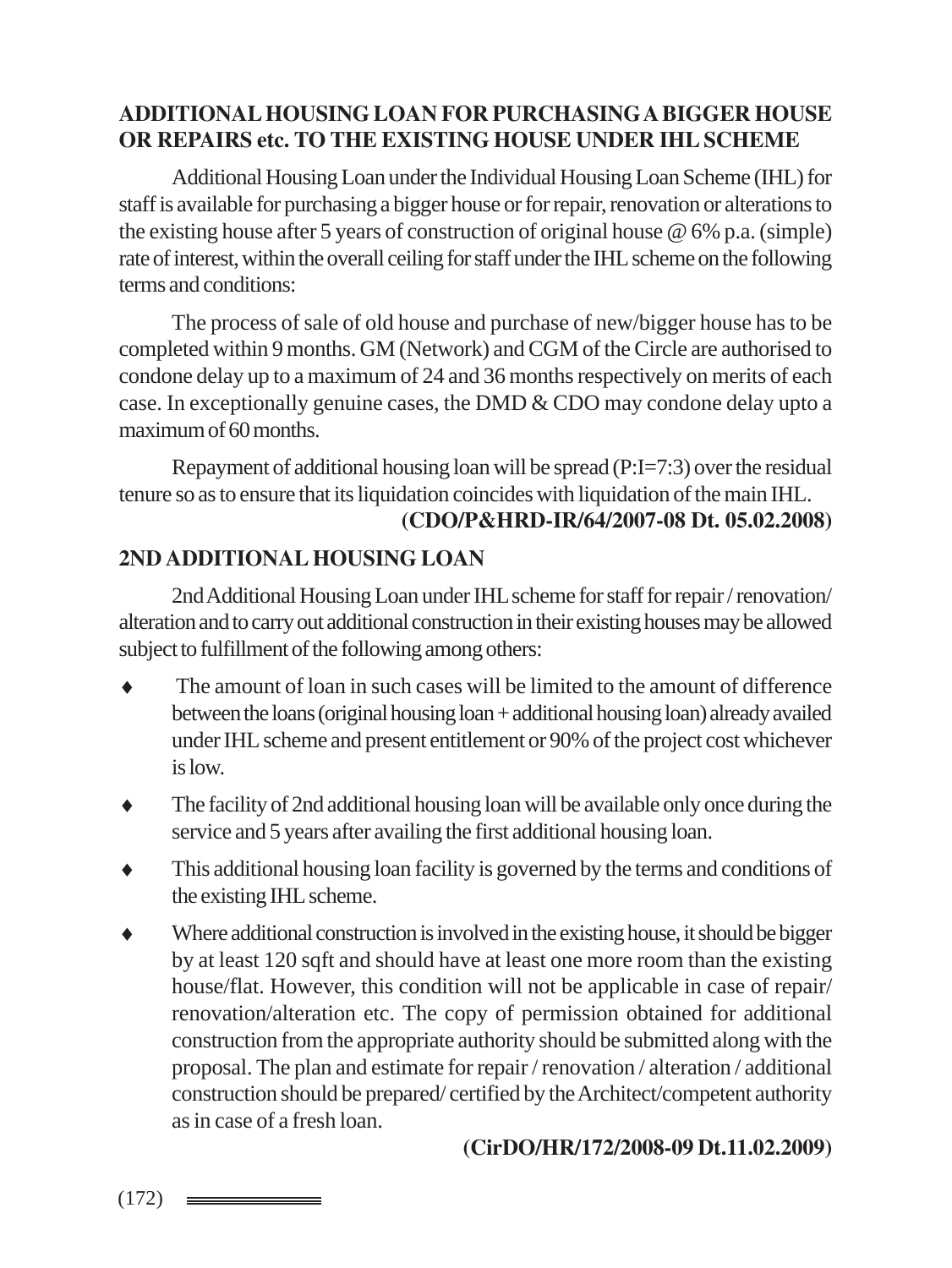#### **LOAN IN CASES WHERE BOTH HUSBAND AND WIFE ARE WORKING**

If both husband and wife are working in the Bank, as they have separate incomes and have higher repayment capacity, they should be allowed one joint loan under IHLS upto their combined entitlement for one or two loans separately as per their individual entitlements. On the same lines, if one spouse is working with any other bank/financial institution/corporate etc. or Central/State department/their undertakings etc., both the husband and the wife will be eligible to raise concessionary housing loans as per their individual entitlements from their respective employers.

#### **(CDO/P&HRD-IR/32/2008-09 dt. 25.06.2008)**

#### **REPAYMENT AFTER RETIREMENT**

The repayment of the loan can be permitted by the sanctioning authority until an employee attains the age of 75 years, subject to the following conditions:

The total repayment period of the loan including principal and interest does not exceed 360 months as provided in the scheme.

Instalments towards principal & interest should not be more than 60% of notional pension and DA thereon. Where necessary, the repayment schedule should be readjusted to satisfy the conditions. A letter of authority for deducting the loan instalments from pension should be taken.

# **(CDO/P&HRD-IR/49/2014-15 dt. 30.09.2014)**

#### **SANCTION OF HOUSING LOAN UNDER IHLS AFTER ATTAINING 55 YEARS OF AGE**

It has been decided to do away with the stipulation of maximum age of the employee (55 years) to enable them to avail the benefit of revised housing loan scheme before their retirement, subject to the following conditions:

- The employee should be able to acquire /complete construction of the house well before his retirement from the Bank's service and repayment should commence when the employee is in Bank's service. However a maximum period of 6 months from the date of retirement may be allowed for commencing of repayment in deserving cases by the sanctioning authority in case of delay in completion of the project.
- Normally, an employee is required to repay all his debts to the Bank at the time of retirement. However, with a view to facilitate repayment after retirement, the sanctioning authority of housing loan may permit an employee to continue the repayment after retirement upto 75 years of age subject to maximum tenure of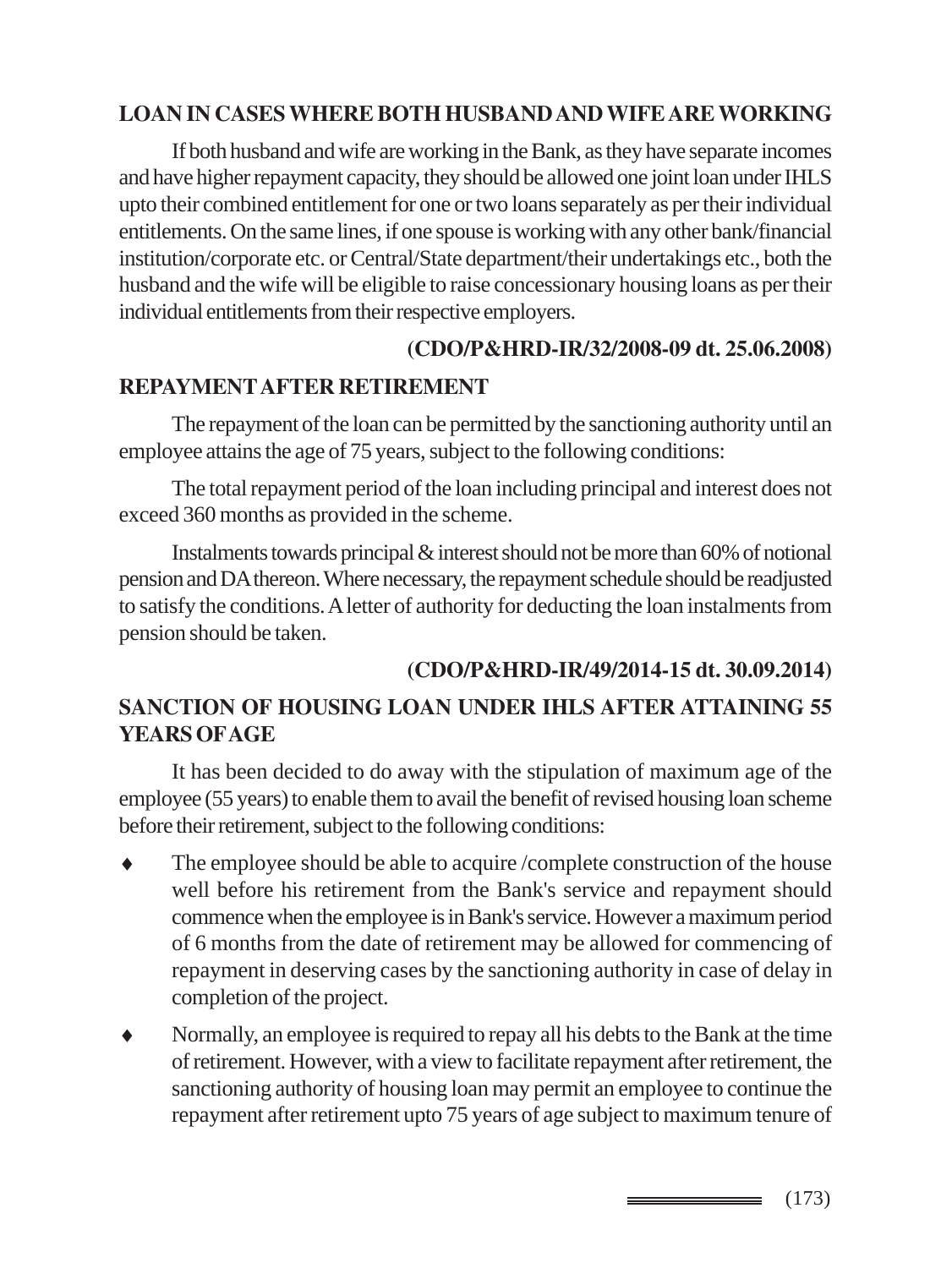loan being 20 years. In such cases, the borrower employee should be specifically advised that the repayment schedule will be reviewed at the specific request of the employee at the time of his retirement commensurate with his monthly income vis-a-vis repayment obligation towards the housing loans(s). As the pension ispaid to our employee primarily for subsistence, it will be stipulated that total amount of monthly housing loan instalment(s) inclusive of existing instalment towards existing housing loan already availed under Cooperative Housing/ Individual Housing Loan Scheme, if any, should not exceed 60% of the employees' pension and D.A. thereon plus 1/12th of other regular income such as rental income/ interest/dividend income declared in the previous year's IT return. In cases, where repayment burden exceeds 60% of the employee's monthly income as calculated above, the sanctioning authority may stipulate that employee should collaterally secure the loan by depositing an appropriate amount out of his terminal dues with the Bank in term deposits, at the highest rate of interest available at the time of making such deposits, so that the monthly interest on TDR is adequate to take care of the loan instalment exceeding the aforesaid 60% portion of the monthly income. Alternatively, the employee may clear a portion of loan from his terminal dues to conform to the aforesaid stipulations. A suitable irrevocable letter of undertaking agreeing to the revised repayment schedule should be obtained from the employee and retained with the loan documents. The above guidelines/ provisions will also apply to cases where the employees apply for housing loan for enlarging the existing house including construction of additional floor(s) in the same house or acquiring a bigger accommodation under Additional Housing Loan Scheme.

#### **(CDO/P&HRD-IR/2009-10 dated. 17.6.2009)**

#### DELEGATION OF POWER (CDO/P&HRD-IR/117/2011-12 dated 29.3.2012)

- Consequent upon the circle redesign - delegation of Administrative/Financial powers in respect of IHLS to staff.

#### **2nd additional Housing Loan**

#### **Circular No. CirDO/HR/102 of 2008-09 dtd. 23.02.09.**

For repair/renovation/alteration of the existing houses and carry out additional construction in the existing house 2nd additional house loan can be sanctioned 5 yrs. after availing the first additional housing loan. Repayment in respect of additional housing loan can be treated as afresh. The instalments will be first appropriated towards principal. Once the principal amount is liquidated, the installments will be appropriated towards interest till liquidation.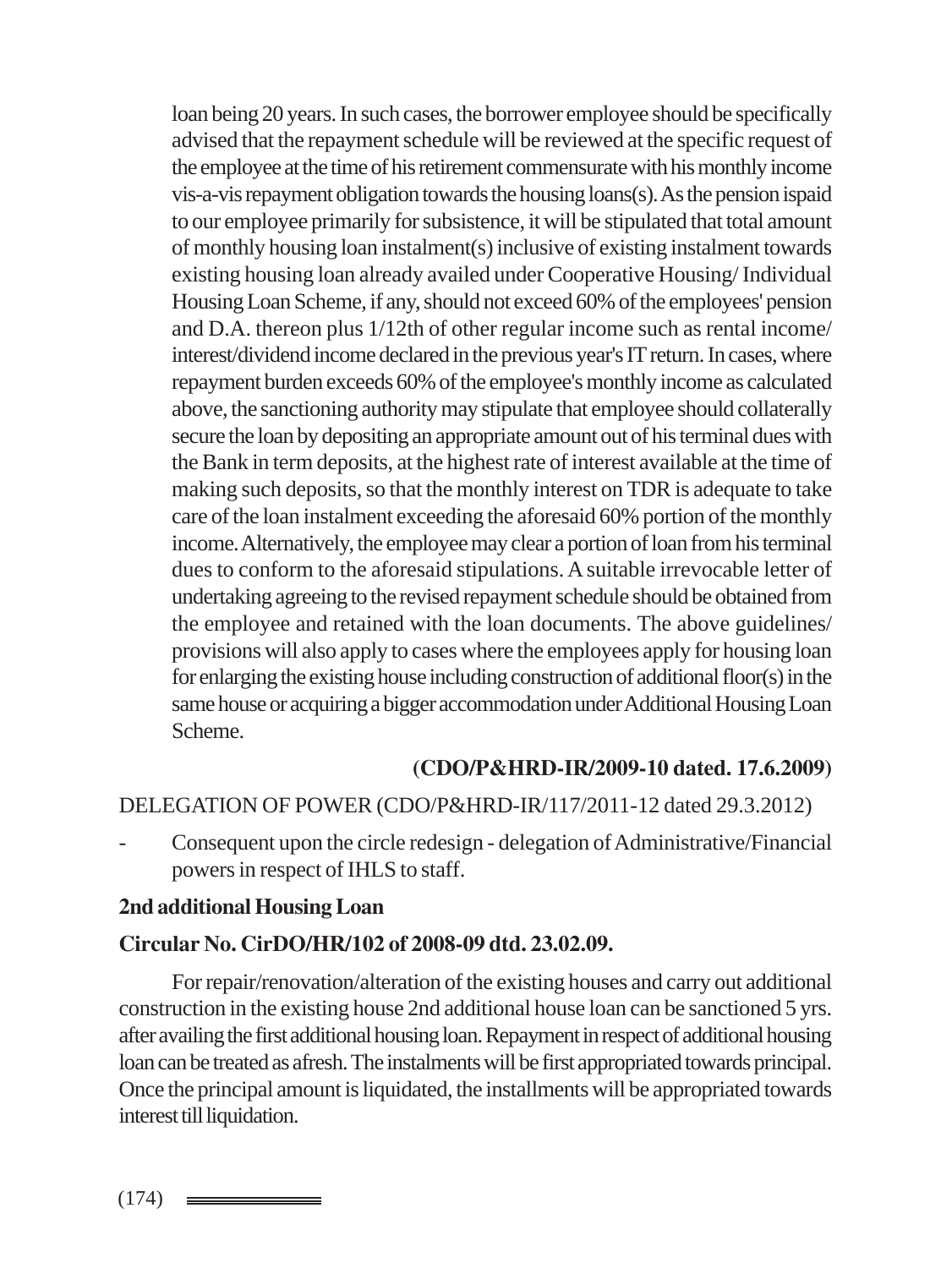# **INDIVIDUAL HOUSINGLOAN SCHEME FOR EMPLOYEES CLARIFICATION**

#### **Circular No. : CDO/P&HRD/IR/71/2014 - 2015 dated 17.01.2015**

Please refer to our e-circular No.CDO/P&HRD-IR/49/2014-15 dated 30.09.2014 vide which the Individual Housing Loan Scheme for employees in the Bank was last revised.

2. In this connection, we are receiving many queries from circles and it is found that most of the queries are common in nature. We have examined the matter and clarify as under:

#### **a) Eligibility of number of houses**

- i) Employees are eligible to acquire maximum of two houses in their entire career in the bank by availing loan under IHLs.
- ii) If both husband and wife are working in the Bank, they will be eligible for maximum two houses as a family under the scheme. In other words, they will not be eligible for 3 or 4 houses singly or jointly under the scheme. In such case, only the loan eligibility may go up by clubbing of individual eligibility of both employees working in our Bank.
- iii) Employees already acquired/in possession of/owning two houses, can be eligible for housing loan to acquire another house, by disposal of one of the existing houses even if earlier housing loan is liquidated after obtaining necessary permission from appropriate authority.

In other words, an employee should not be owner/owning more than two houses at a given point of time either singly or jointly, to avail housing loan under IHLs.

**b) Rate of Interest :**

Rate of interest should be charged depending on the new limit sanctioned on or after 01.10.2014 and not by clubbing of limit sanctioned earlier for the purpose of rate of interest. The limit sanctioned earlier should be ignored, for the limited purpose of determining rate of interest.

- i. Limit upto 40 lacs 6.75% p.a. (simple)
- ii. Limit above 40 lacs 8% p.a. (simple)

(In case of fresh limit sanctioned for more than 40 lacs, the rate of interest will be calculated by the system at the rate of 6.75% p.a. upto limit of 40 lacsand 8% p.a. for above 40 lacs)

 $\equiv$  (175)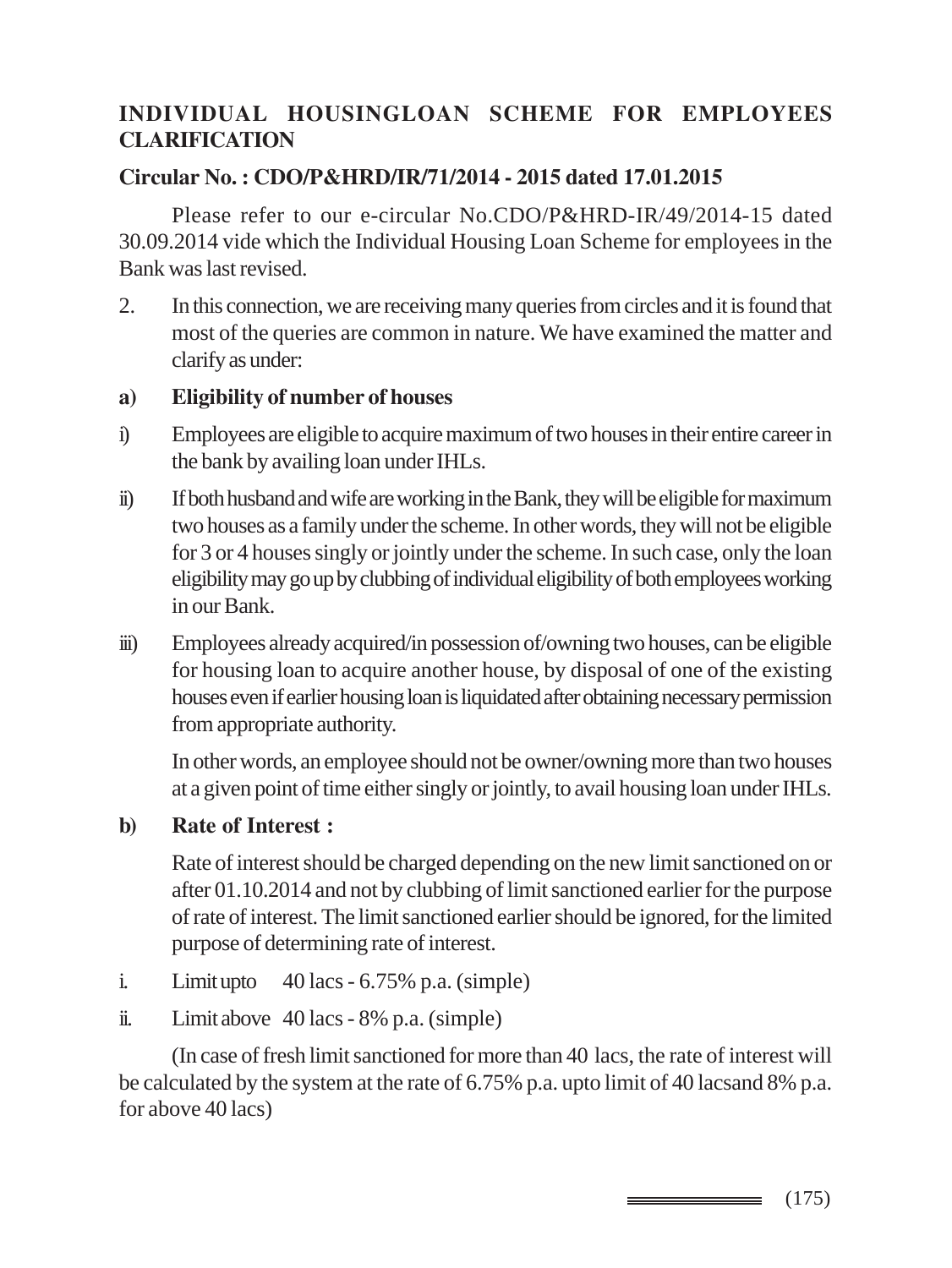#### **c) Housing loan sanctioned earlier before revised guidelines were issued but not disbursed :**

The housing loan may be sanctioned as per revised scheme and disbursed accordingly, if the documentation is not done. In case documentation is already executed, a letter containing revised terms and conditions may be exchanged with the borrower employee.

# **d) Effect of conversion of commercial housing loan sanctioned but not disbursed or partly disbursed :**

In case documents have already been executed, conversion may be allowed for the limit sanctioned under IHLs, In case document is yet to be executed, fresh application may be submitted for sanction of additional housing loan under IHLs.

In case of partly disbursed account, conversion may be allowed up to the limit sanctioned/outstanding under commercial terms. In case of Maxgain account, amount upto drawing power of the account may be converted to IHLs.

# **e) Inclusion of family members other than spouse in the project or inclusion of their income for arriving at loan eligibility :**

As per extant instructions of IHL, the house proposed to be purchased/constructed should be in the name of employee or in joint names of the employee and his/her spouse only. Housing loan under IHLs can also be sanctioned even if the property is in the name of spouse only. Income of others/family members should not be clubbed to arrive at loan eligibility/deduction under IHLs. However, income of working spouse in the Bank may be clubbed for the purpose.

# **f) Repayment period of converted housing loan on commercial terms :**

Repayment of housing loan taken on commercial terms on conversion to additional housing loan under IHLs will be fixed (P:I=7:3) over the residual tenure of original IHLs so as to ensure that its liquidation coincides with liquidation of the original IHL.

#### **g) Vigilance/DPD clearance and separate administrative clearance/search report for conversion housing loan :**

No fresh DPD/Vigilance clearance/administrative clearance/search report should be insisted upon for conversion.

# **h) Repayment of loan upto 75 years of age :**

The provision of repayment upto 75 years of age is applicable only in cases of normal retirement on superannuation and not applicable in case of resignation/voluntary retirement etc.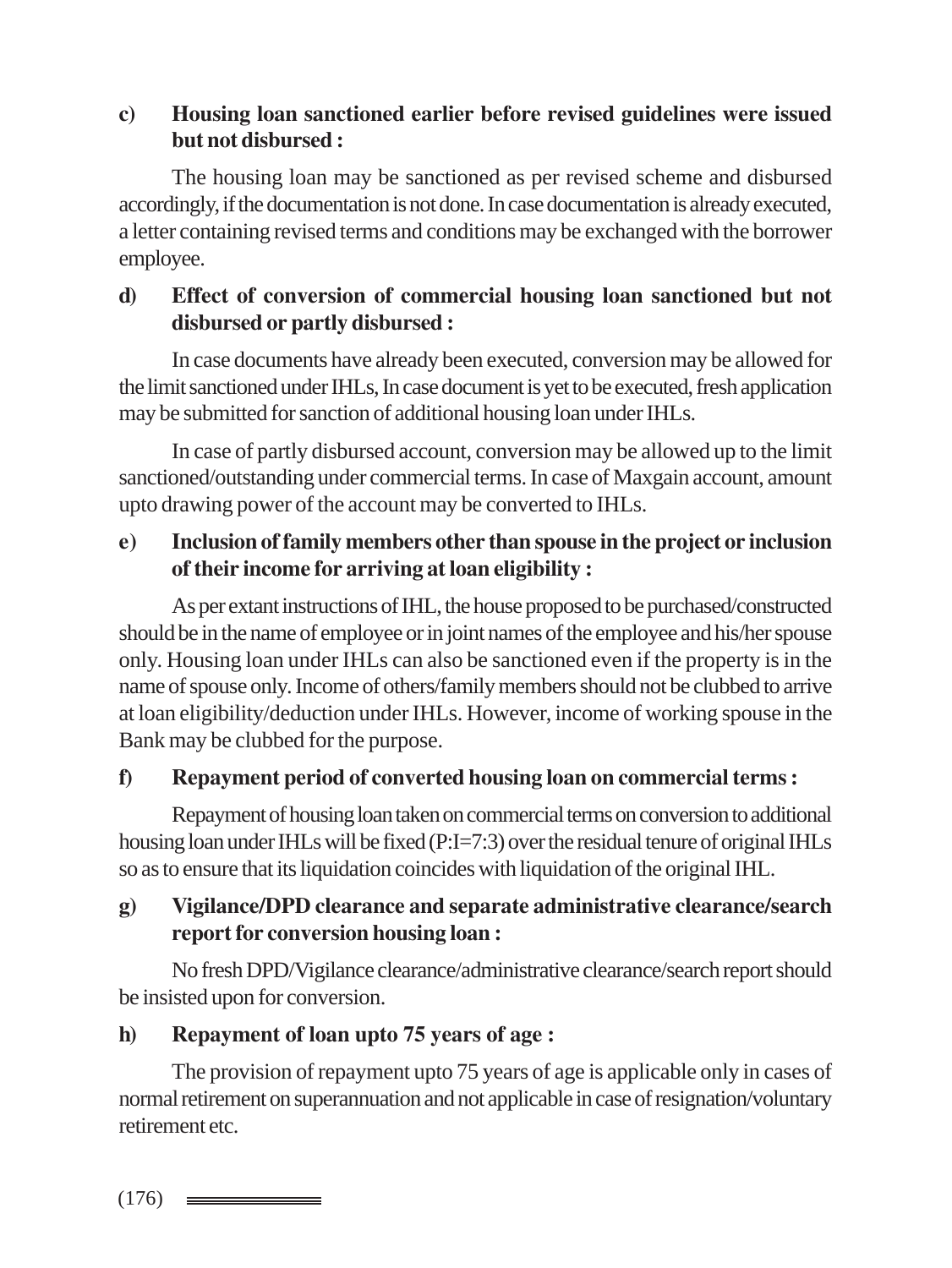- **i) Fresh letter of authority addressed to Trustees of PF in case of conversion:** No separate letter of authority addressed to Trustees of PF need to be obtained in case of conversion of housing loan on commercial terms.
- **j) Cost escalation in current project :** Revised estimates should not be accepted for project under construction to sanction additional housing loan.
- **k) Gap between acquiring two houses :** There is no time gap stipulated between acquiring first and second houses. An employee may avail housing loan up to his eligibility for acquiring one or two houses at a time/any time.

#### **l) Acquire 3rd House by availing housing loan on public terms**

There is no bar to acquire 3rd house by an employee on public terms. However, RBI guidelines on CRE exposure should be referred to.

#### **m) Surrender of under construction house to builder to acquire a bigger house:**

In such cases, fresh housing loan may be sanctioned to the employee with revised norms and earlier loan may be liquidated by transfer of funds from the new loan account, subject to all incidental costs borne by the employee.

#### **n) RBI guidelines on Stamp duty and Registration charges :**

In terms of RBI guidelines value mentioned in agreement to sale plus one time cost of additional amenities and other cost related to the property which are permanent in nature and add up to the realizable value of the security/property (viz. Township Corpus Fund, One time maintenance fund/deposit/corpus, Development charges, Electrical fittings, one time Generator Charges, Club House membership charges, Electricity/Water/Sewerage Board one time charges/ deposits, VAT & Service Tax etc) will be included in the value of the property for arriving at the loan eligibility. However, Stamp duty, Registration Charges and other documentation charges, which are not realizable in nature will not be included in the value of the property/agreement to sale for arriving at the loan eligibility.

In case of IHLs also, above guidelines issued by RBI should be followed henceforth.

- 2. Further, following issues have been examined afresh and it has been decided to follow the revised guidelines as mentioned against each item.
- **i. As per provision of the scheme, loan can be availed for acquisition of a site or a plot of land and construction of a house or flat or apartment thereon. However, no sub-limit was prescribed for purchase of land within the overall ceiling under IHLs.**

An employee may submit application for housing loan, which includes purchase a plot of land up to 90% of cost of land or 50% of eligible ceiling whichever is less. The

> (177) \_\_\_\_\_\_\_\_\_\_\_\_\_\_\_\_\_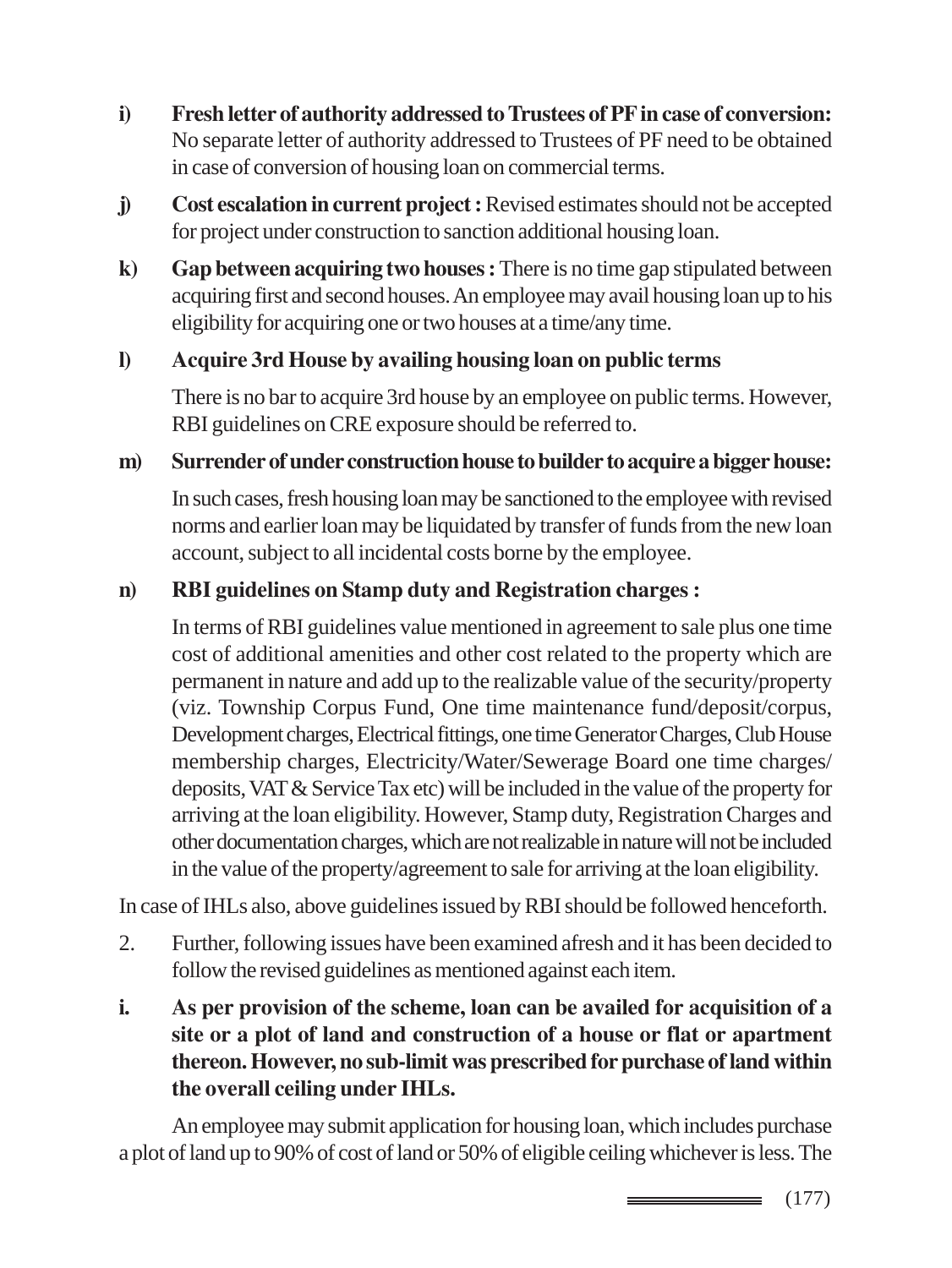employee should submit necessary documents for construction of house thereon with approved plan and estimates within a reasonable period immediately after purchase of land, so that construction can be completed within maximum moratorium period of 24 months.

i In terms of extant instructions, as contained in sub-para 5, page No.30 of HR hand book volume III (CC letter No.PER:IR:6208 dated 15th March 1994) "When an employee wishes to purchase a bigger house or a house in a better location by disposing of the existing one, he should liquidate the outstanding in existing loan amount along with up-to-date interest. In such an event, the maximum additional loan amounts would be increased to the extent of outstanding amount repaid and the recovery for this part of the loan together with interest, if any, would be in the same manner as it would have been under the old loan.

The earlier stipulation issued in the manual days of accounting, cannot be operationalized now. Accordingly, proposed provision would be as under: When an employee wishes to purchase a bigger house or a house in a better location by disposing of the existing one, he should liquidate the outstanding in existing loan amount along with up-to-date interest. In such an event, the maximum additional loan amounts would be increased to the extent of outstanding amount repaid and will be treated as principal and recovery will be effected according to the terms of new loan.

# **INDIVIDUAL HOUSING LOAN SCHEME (IHLS) FINANCING OF MORE THAN TWO HOUSES**

#### **Circular No. : CDO/P&HRD-IR/3/2015 - 16 dated 09.04.2015**

Please refer to our e-circular No.CDO/P&HRD-IR/49/2014 -15 dated 30.09.2014 vide which the Individual Housing Loan Scheme for employees in the Bank was last revised.

2. In this connection, we have to advise that in view of the changed environment and change in housing needs of individuals, to fulfill social and family aspirations of employees, staff housing loan upto two houses were allowed vide our ecircular No. CDO/P&HRD-IR/32/2008-09 dated 25.06.2008. Further, a new provision was also made to the effect that if both the husband and wife are working in the Bank, as they have separate income and have higher combined repayment capacity, they were allowed one joint loan under IHLS upto their combined entitlement for one house or two loans separately as per their individual entitlements. However, they were not allowed to avail housing loan for more than two houses singly or jointly.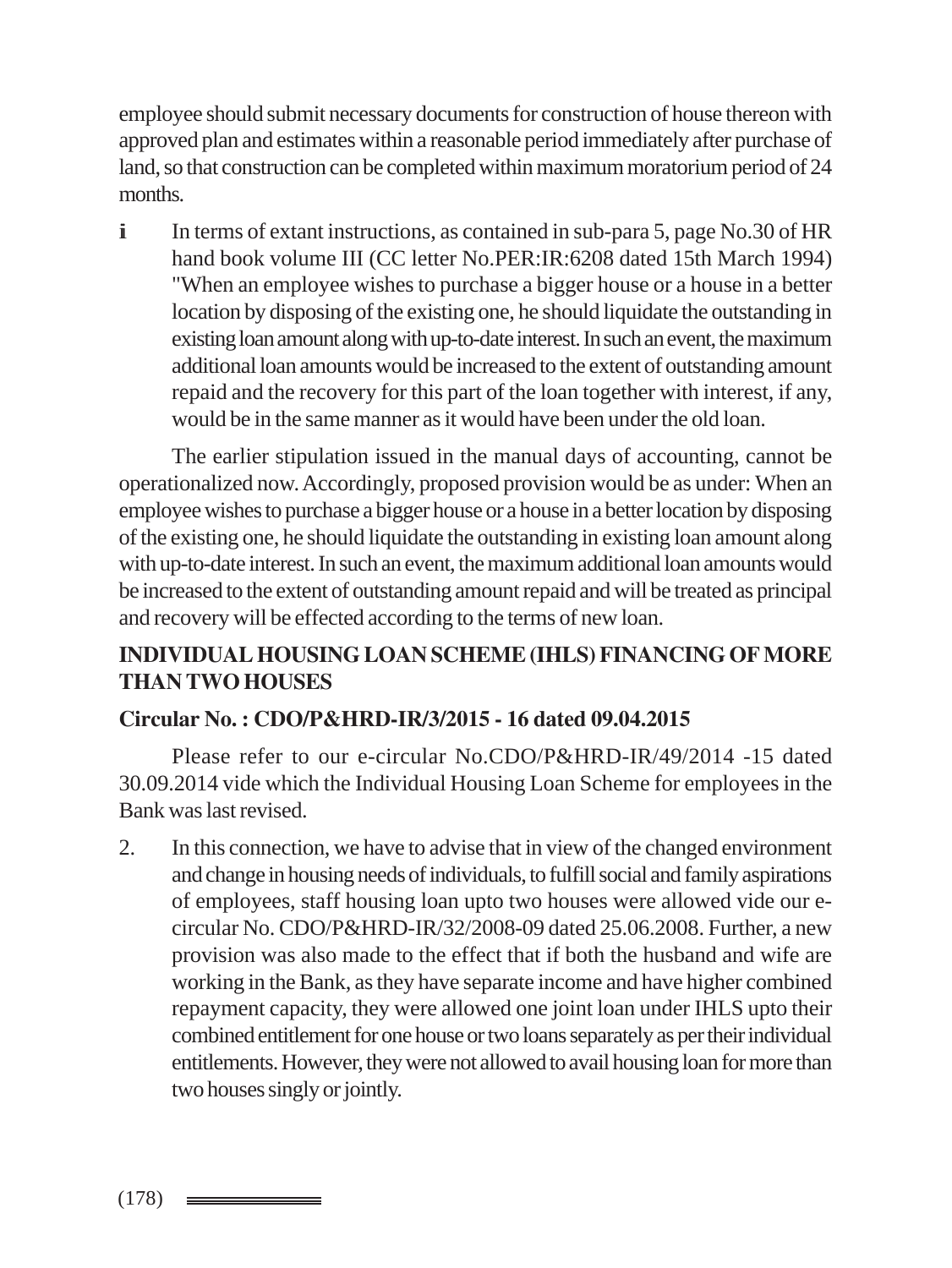- 3. The matter has been revisited in terms of RBI guidelines on CRE Home Loan exposure. In the light of guidelines issued on CRE Home Loan, we reproduce the instructions issued to classify home Loans to public under the following categories as CRE Home Loans:
- i. If an individual owns two or more houses, singly or jointly then the exposure for the third house onwards/purchase of plot will be treated as CRE Home Loans. The maximum number of houses/flats/residential plots will be restricted to 3 under CRE Home Loans over and above the two houses/flats permissible under Home Loan Scheme. In cases where total units, including existing and proposed exceed 5, the loan proposal will be processed under SME (CRE). In other words, CRE Home loan interest rates will be applicable to a maximum of 3 units beyond which SME interest rates and repayment terms will apply.
- ii. If the third house which is proposed to be funded through Home Loan is intended to be purchased by the borrower for upgrading from a small house to a bigger house or vice-versa, moving to a more convenient, locality/place/city etc. and he/she intends to sell one of the existing houses within 6 months after getting possession of the third house, exposure to third house may not be treated as CRE exposure, provided the borrower submits an affidavit to that effect. In case of non-fulfilment of this condition by the borrower, Home Loan will carry the rate applicable for CRE Home Loan from such due date till fulfilment of the stipulated condition.
- iii. Loan for extension of the present house will be treated as CRE Home Loan if more than 50% of the monthly instalment of the loan is expected to be raised through the rent receivable from the extended portion. Present stipulation in the Home Loan Policy that "while computing maximum eligible loan amount, expected rent accruals from proposed house/flat being let out (net of taxes, cess etc.) may be reckoned subject to maximum amount equivalent to the Net Monthly Income of borrowers" shall continue to be in force.
- iv. If the funding of third house merits classification under non-CRE exposure for reasons other than those mentioned above, Circle CGM will have discretion to permit such classification on the basis of recorded justification which does not violate the spirit of RBI guidelines mentioned above and subsequent modifications, if any, in the guidelines issued by RBI.
- 4. Accordingly, it has been decided to permit housing loan under IHLS to staff even for more than two houses/flats without any restriction as to ownership (including ancestral house, if any) but within the overall entitlement of an employee and depending on the overall repayment capacity of the employee, as well as spouse, if employed in the Bank. The only restriction being that the IHL should be

(179) \_\_\_\_\_\_\_\_\_\_\_\_\_\_\_\_\_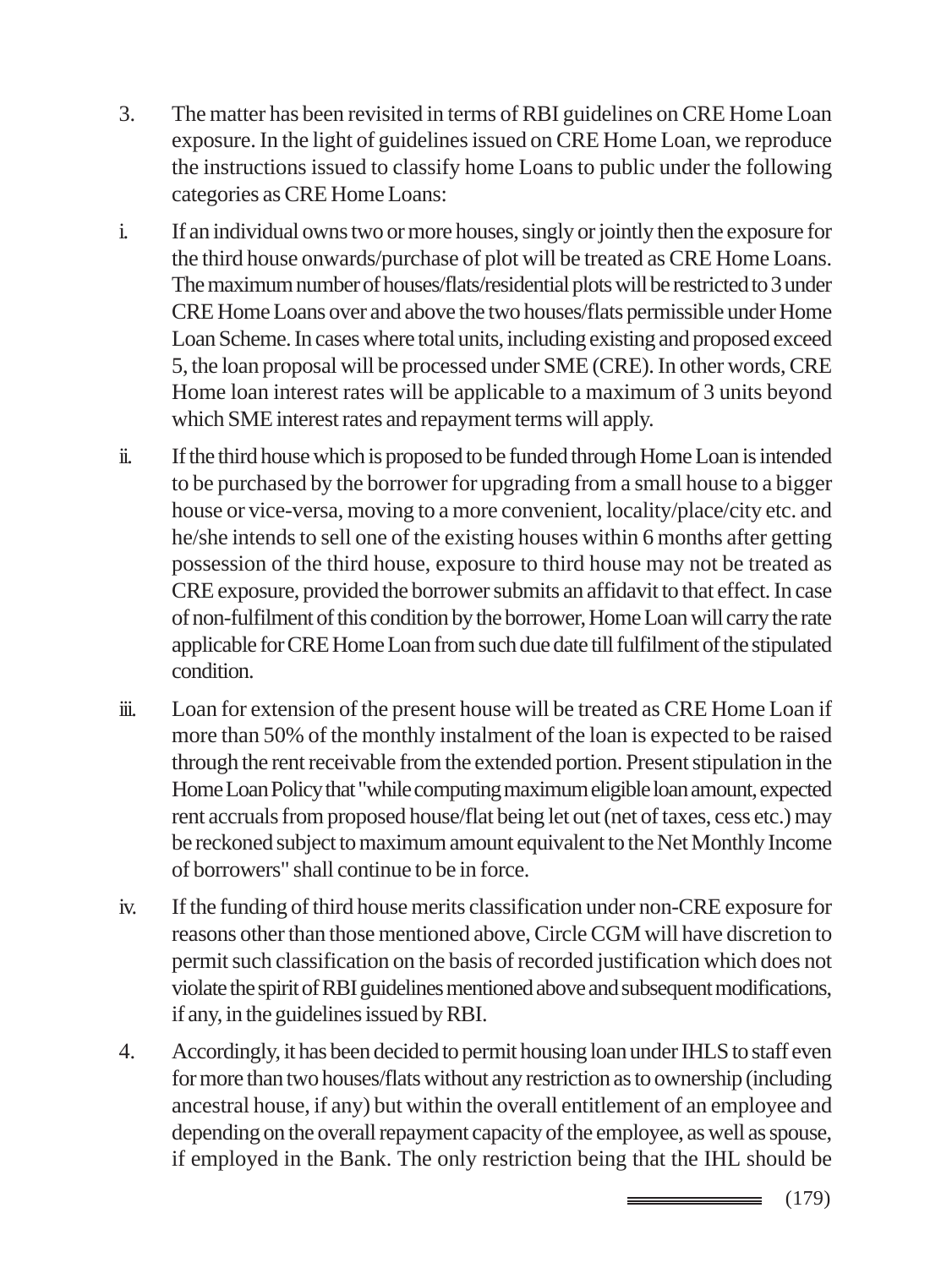categorized as CRE Home Loans and not SME (CRE) Apart from individual employee, if both the husband and wife are working in the Bank, it has been decided to allow housing loans for more than two houses within their individual/ combined entitlement either singly or jointly as per their individual entitlements. From now onwards, the sanctioning authority of housing loan will obtain a declaration regarding number of houses owned by an employee/applicant singly/ jointly to sanction the housing loan under CRE exposure, if applicable.

- 5. Further, as per extant instructions, if any employee proposes to dispose of his existing house and purchase/construct a new house/bigger house, the employee needs to take prior permission from the Competent Authority (DGM, B&O of the Module/DGM, Branch where the housing loan account is maintained). It is observed that the above provision was made at a time when an employee was eligible for only one house in his entire service period. As that restriction is removed now, the above instruction becomes redundant. As such, it has been decided that if any employee desires to dispose of his existing house and acquire a new house by utilizing his sale proceeds as margin in new project, the proposal may be sanctioned by sanctioning authority without insisting on separate permission. If an employee has taken permission earlier to dispose of his house in the past but not availed additional housing loan for new house for any reason, they may also avail the facility of revised ceiling, if otherwise eligible.
- 6. With these modifications, it has also been decided to allow the existing employees to convert their outstanding/limit of existing housing loan on commercial terms, if any, or loan availed from outside verifiable sources, beyond two houses as to ownership, to Individual Housing Loan Scheme as stated above. In this connection, employees who had availed housing loan under public scheme after disposing of their earlier house acquired with IHLS due to absence of required permission or lapse of the period of permission, may also be allowed to convert their housing loan to Individual Housing Loan Scheme as usual.

#### **INDIVIDUAL HOUSING LOAN SCHEME (IHLs) CLARIFICATION Circular No. : CDO/P&HRD-IR/37/2015-16 dated 29.07.2015**

Please refer to our e -circular No.CDO/P&HRD-IR/71/2014 -15 dated 17.01.2014 wherein a few queries on the scheme were clarified. Now, we are receiving a few more queries from the circles, which are clarified as under:

**a) Both the husband and wife are working in the Bank. Both of them are eligible for housing loan for combined entitlement to acquire a single house. How to sanction and open accounts in CBS/**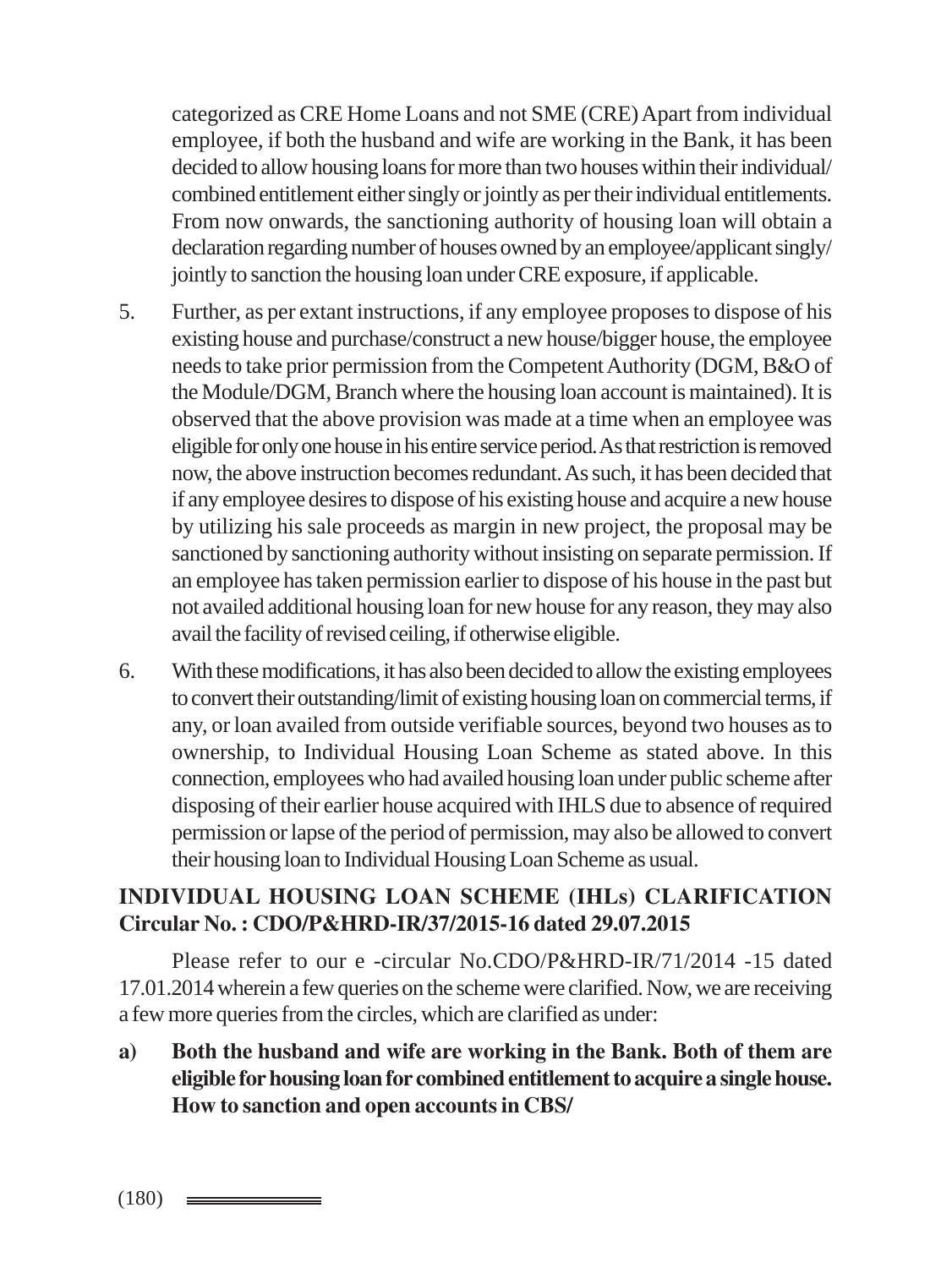Separate applications to be submitted by both the employees for two separate limits as per their individual entitlement which would be sanctioned for the same house/ flat. Accordingly, two separate loan accounts for the sanctioned limit should be opened at the same Branch under respective product codes. The rate of interest is applicable as per individual limit sanctioned in each case. Two separate set of documents for different limits to be executed jointly by both the employees. The liability will be joint and several for both mortgage will be common for both the accounts. The disbursement should be effected in both the accounts in proportion to the amount sanctioned simultaneously.

- **b) While permitting repayment of housing loanafter retirement, whether rate of interest needs to be changed Same rate of interest will continue.**
- **c) Ex-serviceman/other employee, who had already availed housing loan from previous employer.**

As there is no limit on number of house(s), these categories of employees will be eligible for housing loan under IHLs subject to fulfillment of other criteria.

#### **d) Repayment period in case of conversion of commercial housing loan to IHLs in respect of employees joined the Bank on or after 1.1.1991.**

Such HL accounts on commercial terms were sanctioned upto the age of 70 years of the borrower employee as in the case of public loan. As per extant instructions, on conversion of such loans to IHLs, liquidation should coincide with liquidation of main IHL account. As IHL was repayable upto 60 years of age and HL on commercial terms was sanctioned upto 70 years of age, many employees were not in a position to convert such accounts due to above guidelines. The matter has been re-examined and it has been decided that the repayment period of such loans may be extended up to the age of 75 years at the time of conversion.

- **e) Extension of last date for conversion of housing loan on commercial terms to IHLS.** The last date fixed earlier as 30.06.2015 is hereby extended upto 30.09.2015 to facilitate employees to avail the facility of conversion of housing loan on commercial terms to IHLs, which will however, not be extended any further.
- f) **Whether the items such as PF withdrawal, loan against deposits, personal savings etc shown as part of margin in the original proposal of IHLS but not yet utilized can be financed as additional loan/revision in loan amount under IHLS, provided that 10% margin is maintained.**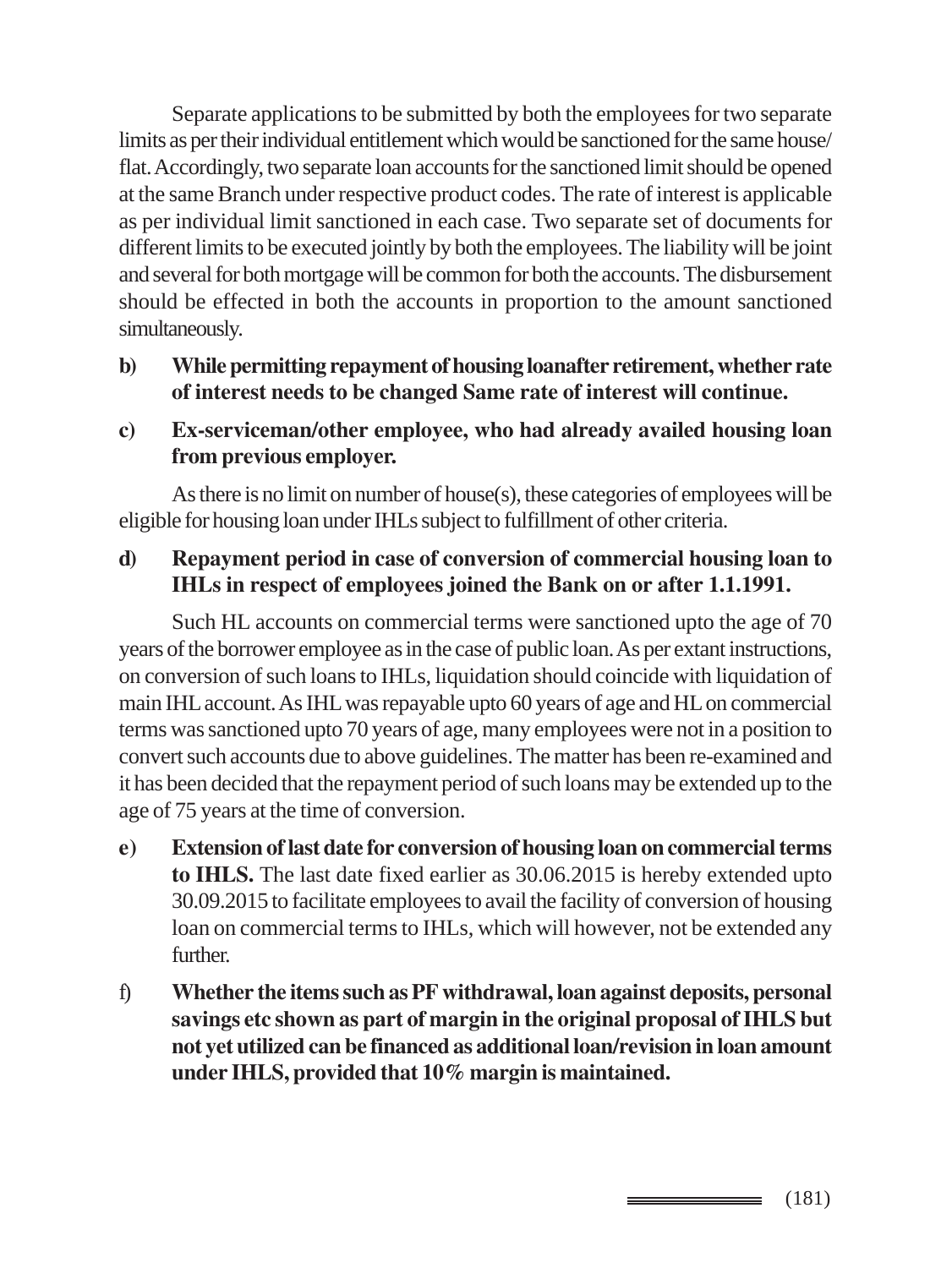Additional housing loan under IHLS can be sanctioned for such amount, as these are verifiable in nature, subject to maintaining of 10% margin and execution of fresh document for revised amount of housing loan under IHLS.

**g) Whether margin amount shown in the original project of HL on commercial terms as other sources (verifiable in nature) or personal savings can be financed at the time of conversion from HL on commercial terms to IHLS, where the HL on commercial terms is not fully disbursed/availed and the project is not completed and the loan is under moratorium period.**

The outstanding as well as such eligible amount can be converted to IHLS, as these are verifiable in nature, subject to maintaining of 10% margin and execution of fresh document for revised amount.

#### **INDIVIDUAL HOUSING LOANS TO STAFF**

#### **Circular No. : CDO/P&HRD-IR/20/2016 - 17,May 11,2016.**

The Central Human Resources Committee ofthe Bank in its meeting held on 19.03.2016, has approved Changes/improvements in the Individual Housing Loan Scheme to staff, asunder:

#### **A) Allow repayment of all existing IHLs up to 75 years of age.**

- i) Repayment of new loans sanctioned on or after the date of thecircular, i.e. 30/ 09/ 2014 is now permitted up to 75 years of age, and with a maximum tenure of 360 months ( as against theexisting 300 months) inclusive of the moratorium period. This isnow extended to existing IHL borrowers also.
- ii) Based on the simple application to be submitted by theemployee to original sanctioning authority through IHL homebranch, EMI will be rescheduled and a fresh arrangement letterwill be exchanged, without seeking any furtherpaper/ document.
- iii) This facility may also be given as a onetime measure, up toSeptember 30th 2016, for retired employees also. Deposit, if any, held for payment of EMI from retired employees, may bereviewed, viz a viz rescheduled EMI of the loan, if the retirees sorequest.

#### **B) Maxgain (Over draft facility) on IHLs**

i) 'SBI - Maxgain' has been launched w.e.f. 1st April 2005 and thesame facility is also being availed by our staff who have availedhousing loan under commercial terms & conditions.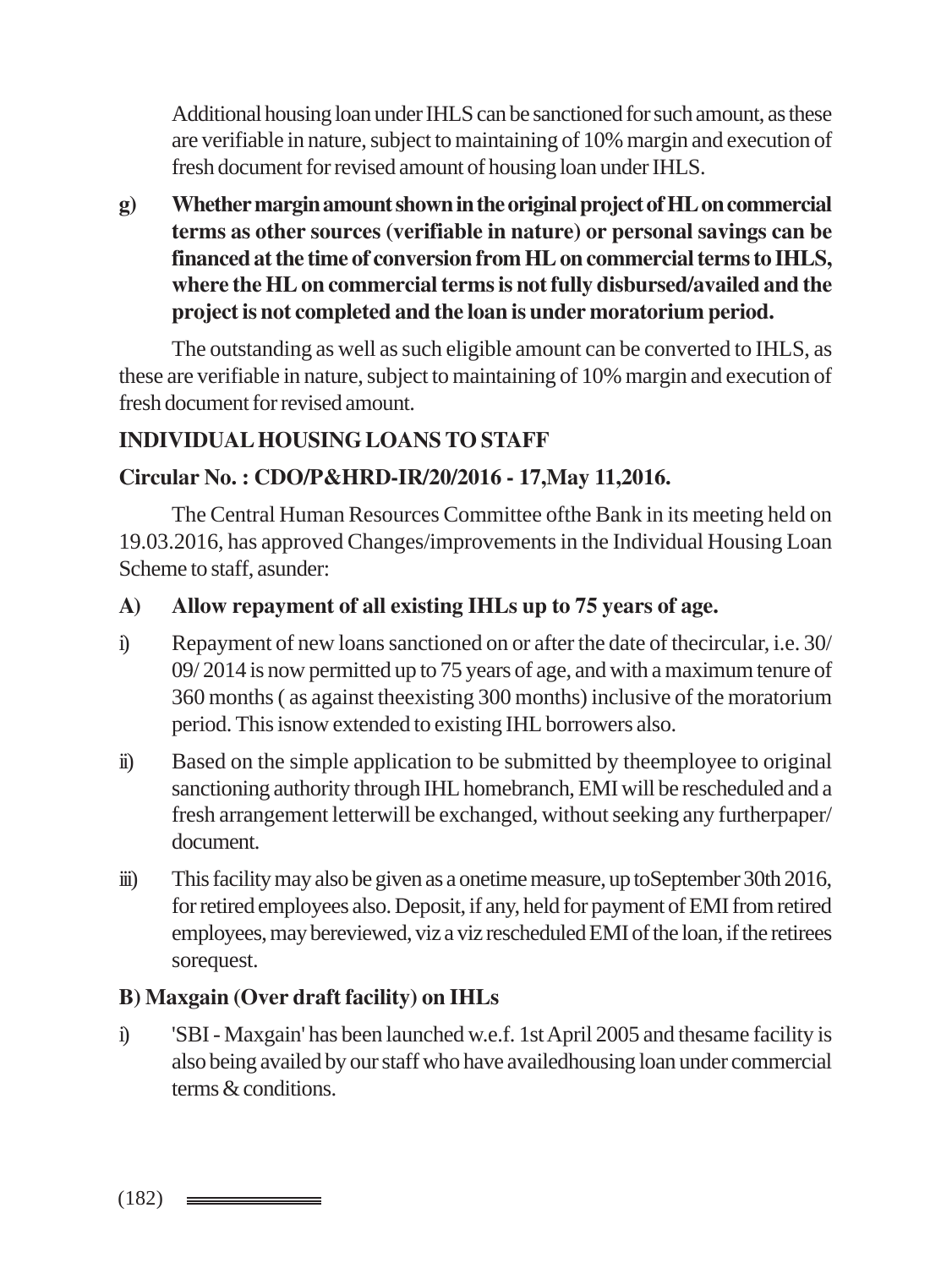ii) Maxgain facility may now be extended to our Staff IHL borrowersalso, with minimum loan amount of Rs 20 lacs and overdraftfacility with reducing drawing power, as per the same terms andconditions applicable to public. All other features of the existingStaff Housing Loan will continue to be the same, and Maxgainwould be an additional facility offered, at the option of the staffmember, if otherwise eligible.

# **C) RBI guidelines on Stamp duty and Registration charges**

- i) In terms of RBI guidelines, Stamp duty, Registration Charges andother documentation charges, which are not realizable in natureshould not be included in the value of the property/agreement to sale for arriving at the loan eligibility.
- ii) RBI has issued a notification on 5th March 2015 advisingamendments in their earlier instructions. Accordingly REH & HDdepartment vide letter no. RE/HL/ AX/7 dated 27th April, 2015 has advised that Stamp duty, Registration Charges and otherdocumentation charges will now be permitted to be added tothe cost of the house/dwelling unit for the purpose of calculatingLTV ratio, in cases where the total project cost of dwelling unitdoes not exceed Rs. 10 lacs.
- iii) It has now been decided that the same benefit may be passedon to our staff also. Hence, in the case of Staff Housing Loans,Stamp duty, Registration Charges and other documentationcharges, be permitted to be added to the cost of thehouse/ dwelling unit for the purpose of calculating LTV ratio in cases where the total project cost of dwelling unit does notexceed Rs. 10 lacs.

# **D) ADDITIONAL HOUSING LOAN**

- i) As per extant instructions, Additional Housing Loan for purchasing a bigger house or for repair, renovation or alterations in existing house will be available after 5 years.
- ii) Since we have liberalized IHL, now there is no time limit / gap specified for acquiring a second house or a third house from thedate of acquisition of 1st house. In that context, the competentauthority has decided to do away with the stipulation of 5 year gap for taking additional housing loan or 2nd additional housing loan, from the date of sanction of IHL.

# **CDO/P&HRD-IR/78/2020 - 21, dated 19th Jan 2021**

# **INDIVIDUAL HOUSING LOAN SCHEME (IHLS)**

# **GROUP TERM LIFE INSURANCE POLICY (01.11.2020 - 31.10.2021)**

The Group Term Policy No. 72100274804 obtained from SBI Life Insurance Company Limited has since been renewed for the period 01/11/2020 to 31/10/2021,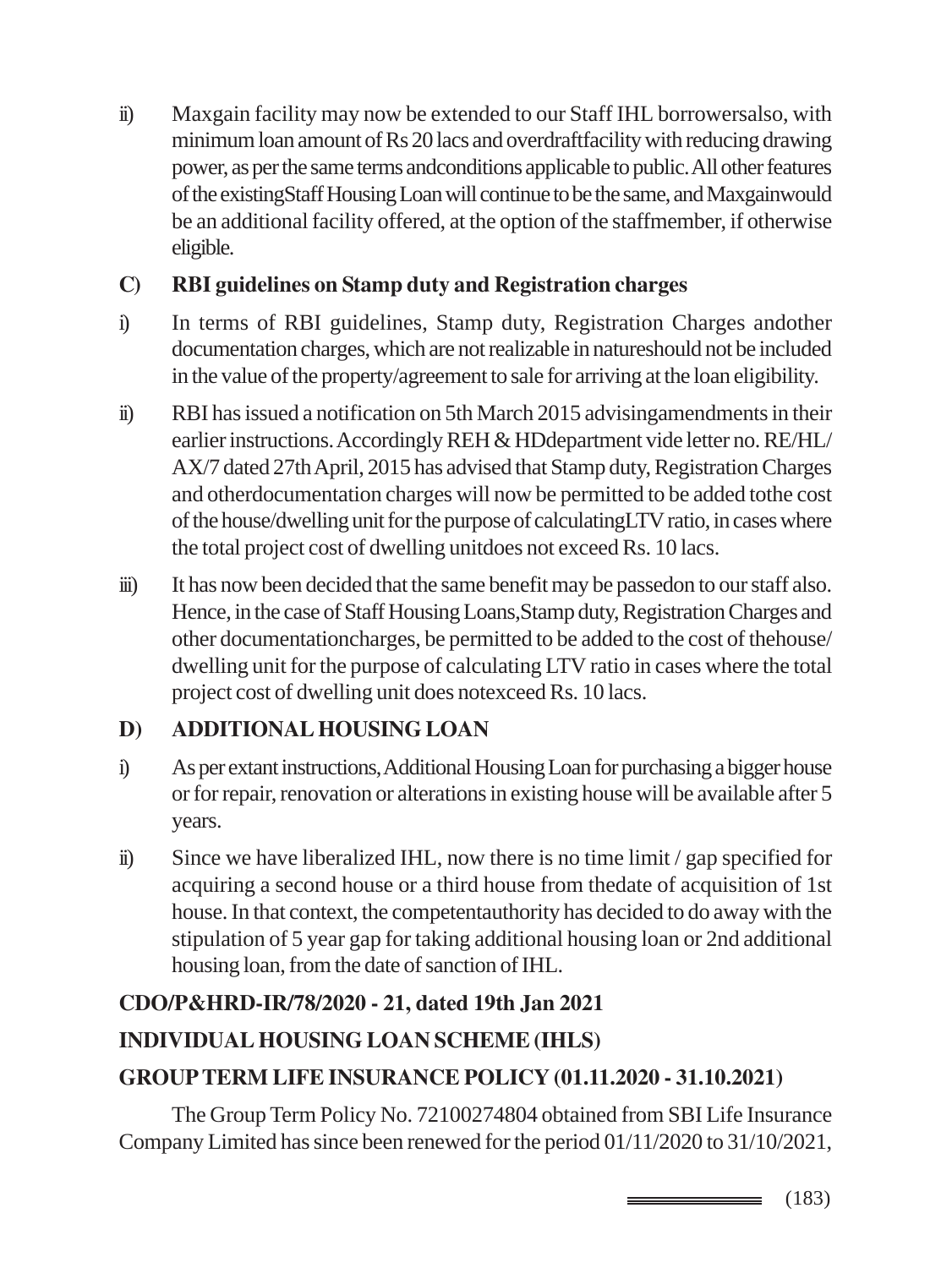covering outstanding in all Home Loan accounts of employees/ retired employees opened under Individual Housing Loan Scheme (IHLS) of the Bank. The premium for the policy is paid by the Bank centrally at Corporate Centre.

# **INDIVIDUAL HOUSING LOAN SCHEME (IHLS) INCLUSION OF COST OF SOLAR SYSTEM AS A PART OF PROJECT COST**

## *Circular No.: CDO/P&HRD-IR/79/2017 - 18 ,Date: Fri 5 Jan 2018*

In terms of extant instructions, maximum quantum of loan under the Individual Housing Loan Scheme (IHLS) is 90% of the project cost or maximum eligibility of the respective category of the employee, whichever is less. We have been receiving representations /suggestions from employees/ officers to include rooftop/domestic solar system as a part of project cost.

- 2. Competent authority has now approved inclusion of the cost of solar system as a part of 'Project Cost' under IHLS subject to the conditions as under: -
- a) The cost of rooftop Solar System will be added to the project cost/agreement value.
- b) The cost of rooftop Solar System shall be restricted to a maximum of Rs.2 lacs.
- c) The maximum quantum of loan under IHLS shall be 90% of the project cost or maximum eligibility of the respective category of the employee, whichever is less.
- 3. All other existing terms and conditions for housing loan under the Individual Housing Loan Scheme (IHLS) for employees will be applied.

# *(Cir No.: CDO/P&HRDIR/119/2017 18, Date: 31 Mar 2018)*

# **INDIVIDUAL HOUSING LOAN SCHEME (IHLS): INCLUSION OF CHILDREN AS GUARANTOR**

The income of spouse/children may be considered for reckoning of loan eligibility.

ii) The name(s) of children may be included as guarantor only.

#### *Other terms and conditions are as under:*

- a) The property should be in the name of employee / officer or the spouse of theemployee / officer or in the joint names of both.
- b) If the property is in the joint names of employee / officer and spouse or only in the name of spouse, the spouse should be a co-borrower with the employee / officer.
- c) If income of the spouse is being considered for arriving at the loan eligibility thespouse should be a Co-borrower.
- $(184)$   $\equiv$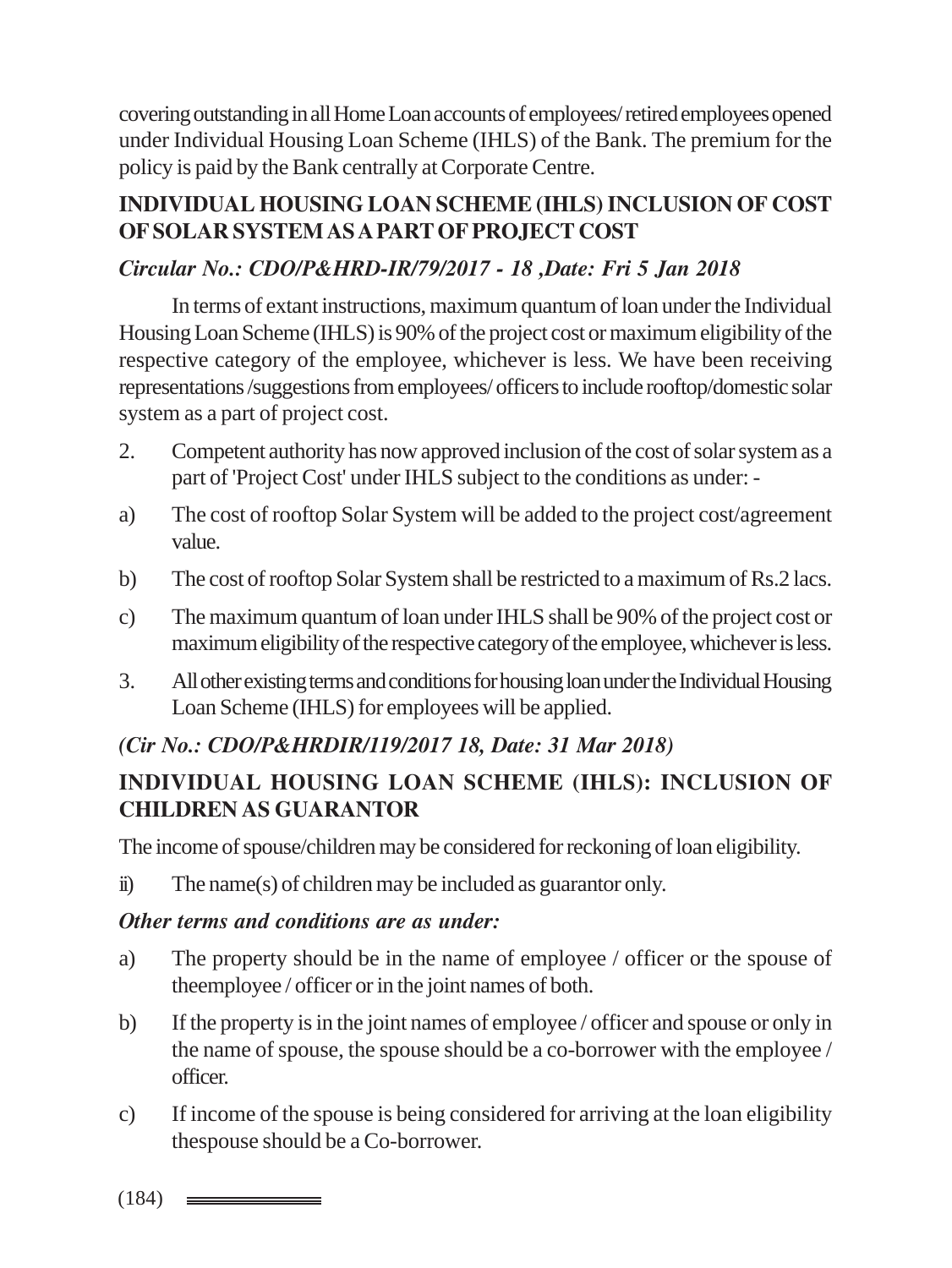- d) If the income of children is being considered for arriving at the loan eligibility, thechildren should be Guarantor(s).
- e) The spouse/children should be employed/engaged in business/profession etc. for aminimum period of one year and should have a steady source of income evidencedby salary certificate, Form 16 or Income Tax return for their income to be consideredfor arriving at the loan eligibility.
- f) The liability of the guarantor(s) will be co-extensive with that of borrower(s).
- g) The overall eligibility of loan limit for employee/officer is restricted as per IHL Scheme

# **INDIVIDUAL HOUSING LOAN SCHEME: FOR SCHEDULE TRIBE EMPLOYEES (IHLSSTE)**

Circular No.: CDO/P^HRD-IR/48/2017 - 18, Date: Sat 7 Oct 2017

The salient features of the scheme are as under

**a )PURPOSE :**To provide financial assistance to Scheduled Tribe (ST) employees -

- i) To construct/ purchase house in such hilly/ tribal areas.
- ii) To purchase an existing (old) house/ flat.
- iii) To Repair/ renovate/ Extension of an existing house or flat.

# **b) ELIGIBILITY**

- i) All Confirmed employees who have completed 10 years' uninterrupted service in the Bank including the probation period but not temporary service, will be eligible for the loan.
- ii) The employee shall be eligible to purchase only one house under the scheme.
- iii) The employee shall not be eligible for housing loan/ additional housing loan on commercial terms under the scheme.

#### **c) LOAN AMOUNT**

The category wise ceiling for the loan under the scheme are as under-Officer: Rs 30 lacs. The above ceilings shall be within the overall ceiling applicable to employees under the present IHLS. Maximum eligibility: Subject to maximum permissible deductions of 60% of Gross salary.

**d) MARGIN:** 10% of the Project Cost.

# **e) RATE OF INTEREST**

As applicable to Individual Housing Loan Scheme i.e. 6.50% @ Simple rate of interest.

> (185)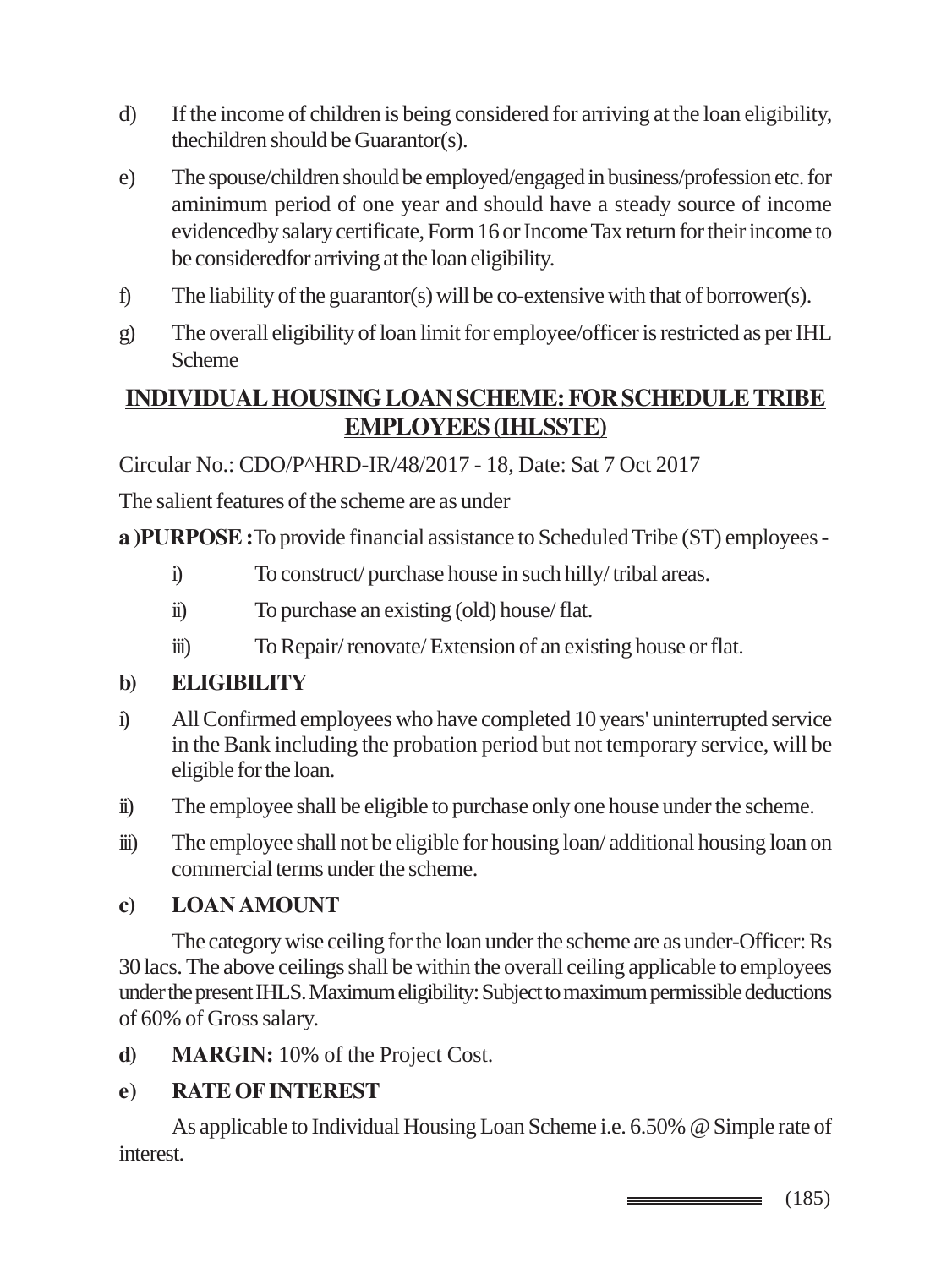#### **f) REPAYMENT**

- i) 360 months including maximum moratorium period of 24 months. Tenure for repayment in the ratio of Principal: Interest = 2:1.
- ii) Repayment may be done up to 75 years of age, subject to adequate and verifiable cash flows for repayment of the loan.

#### **g) TYPE OF LOAN**

Loan can be availed as 'Term Loan' as well as 'Maxgain scheme'.

#### **h) SECURITY**

- i) Lien will be marked on the Provident Fund balance of the employee.
- ii) Third party guarantee of 'Spouse' and 'Nominee' where nominee is other than spouse for PF/Gratuity.
- iii) Negative Lien: An undertaking shall be taken from the employee that they will not sell/ transfer the property, for which loan has been taken, without the written consent of the Bank.
- iv) An undertaking from the spouse/ nominee that the terminal benefits may be appropriated against the outstanding housing loan.
- v) If the employee wants to continue the loan beyond retirement, a fixed deposit equivalent to outstanding at the time of retirement should be deposited with the Bank with lien marked in favour of the Bank.

# **I) DISBURSEMENT**

The disbursements shall be made only in phases corresponding to the actual progress in construction. Where construction is being done by the employee himself, disbursement may be done in his personal account. However, in case of outright purchase of house, one-time disbursement may be permitted. Disbursement to the builder/ seller should be done by means of direct credit to their account only through Digital channel/ Demand Draft.

# **j) INSURANCE**

The outstanding in housing loan shall be covered by the Group Insurance Cover obtained by the Bank against the death of the employee.

The scheme is applicable only for purchase/ construction of house in scheduled areas. All other existing terms and conditions for housing loan under the Individual Housing Loan Scheme (IHLS) for employees will be applied.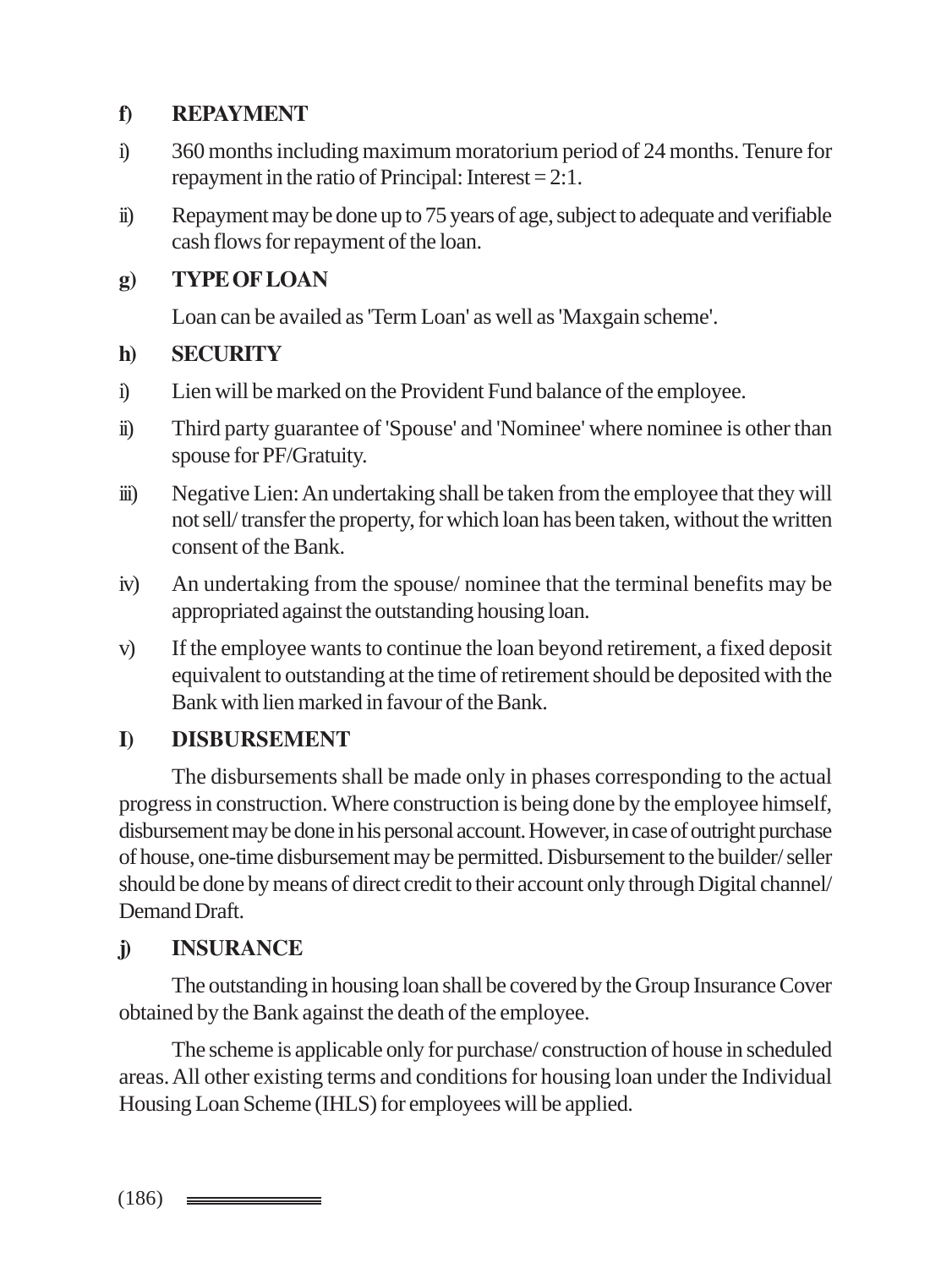# **CONVEYANCE LOAN**

#### **VEHICLE LOAN FOR 2 -WHEELERS**

*Circular No. CirDO/HR/74 of 2008-09 dtd. 30.10.2008 & Circular No. CDO/ P&HRD-IR/81 of 2012 - 13 dated 26.02.2013, P&HRD-IR/22/2016-17, CDO/ P&HRD-IR/45/2020 - 21 Date: Fri 23 Oct 2020*

#### **MODIFICATIONS**

An officer may avail loan for both a 2- wheeler and a car or a maximum of two cars and two 2-wheelers but the aggregate of all loans sanctioned should be within the over all limit fixed for conveyance loan applicable tothem.

Maximum quantum of loan for car:Supervising OJMGS-I to scale-V :Rs.15.00Lacs

Scale VI to TEGSS-II: Rs.20 lacs.

Maximum quantum of loan for TwoWheelers:

For confirmed Officers:90% of cost of two wheeler within the overall limit as above

For Officers not yet confirmed:90% of cost of two wheeler subject toa ceiling of Rs.1,50,000/-

Also,Circular No. CirDO/HR/82 of 2007-08 dtd. 31.03.2008, the rate of interest of Scooter Loan is revised to 7% p.a. simple, 6.5% from 01.01.2017, 5.50% from 01.04.20

Repayment  $\omega$  (5:1): Principal - 70 months : Intt. - 14 months = 84 months

#### **CAR LOAN SCHEME**

*CirDO/HR/68 of 2007-08 dtd. 12.2.08, CirDO/HR/63 of 2008-09 dtd.9.9.08 & e-circular No. CDO/P&HRD/IR/53/2008-09 dated 02.09.2008, CDO/P&HRD-IR/45/2020 - 21 Date: Fri 23 Oct 2020*

Eligibility - All confirmed officer

Margin - 10%

Maximum Loan -

Category :  $1$ . Scale I to Scale V Rs.  $\qquad$  Rs. 15 lacs

2. Scale VI to TEGSS-II Rs. 20 lacs

Intt. - 5.50% from 01.04.2020

Deduction norm- upto 60% of Gross salary

 $\equiv$  (187)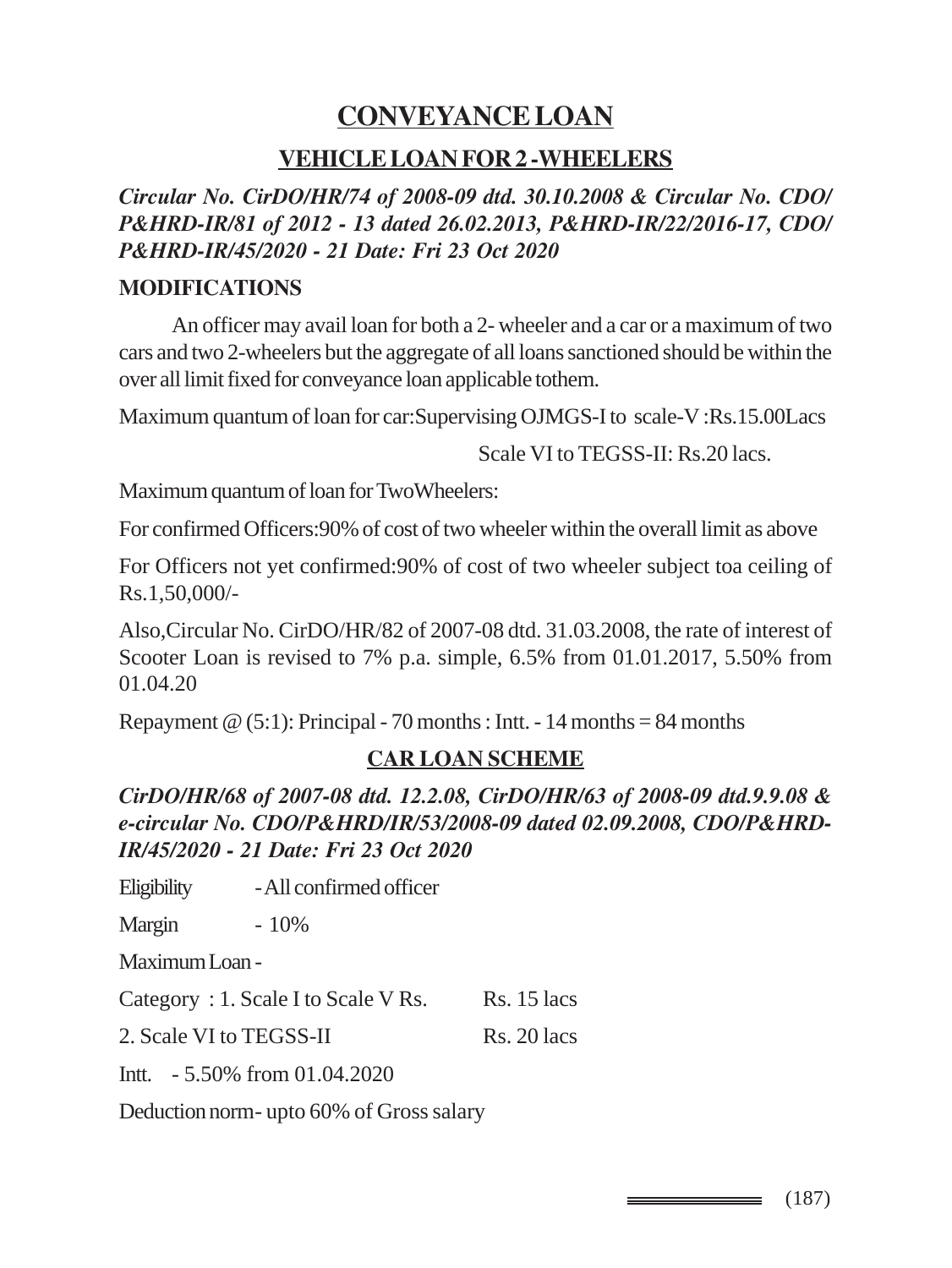Repayment @ (2.75:1) Principal - 132 months : Intt. - 48 months

Repayment of car loan within a period of 60 months,after retirement. (Cir No. CDO/ 17/61/2017-18, dated 15.11.2017)

Both the loan i.e. two wheeler  $& 4$  wheeler can be availed within the loan limit fixed for a car.

Physically handicapped officer drawing a Basic Pay of less than .31,705/- p.m. shall be eligible for a loan for purchase of special Motor Car marketed by MIs. Maruti Udyog Ltd., provided he has completed 5 years of continuous service in the Bank.

Employees will be allowed to raise car loan for replacement of the vehicle, five years after the date of raising the first loan whether for new or used vehicle after liquidating the first loan along with interest in full.

Demand Loan for car repair

Repair of Cars (to officers once in 5 yrs.) - Rs. 10,000/-, 36 EMI, 8.5% p.a. (simple) & 2nd loan can be taken after 5 years of the first loan.

# **FESTIVAL ADVANCE**

Through HRMS Only

# **PERSONAL LOAN**

# *As per circular No. CirDO/HR/67 of 2007-08 dtd. 12.02.2008 , CirDO/HR/41 of 2008-09 dtd. 26. 06. 2008 &e Circular No. CDO/P&HRD-IR42 of 2013 - 14 dated 31.10.2013..: CDO/P&HRD-IR/50/2020 - 21 Date: Fri 13 Nov 2020*

- i. To meet the expenses on children's higher education abroad or in professional college in India and their marriage(s).
- ii. To meet shortfall in the cost of house/flat proposed to be purchased as also to meet the expenditure on major repairs to/renovation of house/flat.
- iii. To meet expenses connected with treatment for serious illness of self/dependents/ close relatives.
- iv. To finance, partly or fully, purchase of Motor Vehicle/Scooter/Motor Cycle etc. and also for meeting shortfall in the cost of Motor Vehicle proposed to be purchased under Bank's existing Vehicle Loan Scheme.
- v. Meeting expenses on major repairs to Motor Vehicle/Scooter/Motor Cycle.
- vi. Purchase of audio/video equipment, home appliances, personal computers etc.
- vii. To meet the travelling expenses of self/dependents to visit a place outside India.

 $(188)$   $\longrightarrow$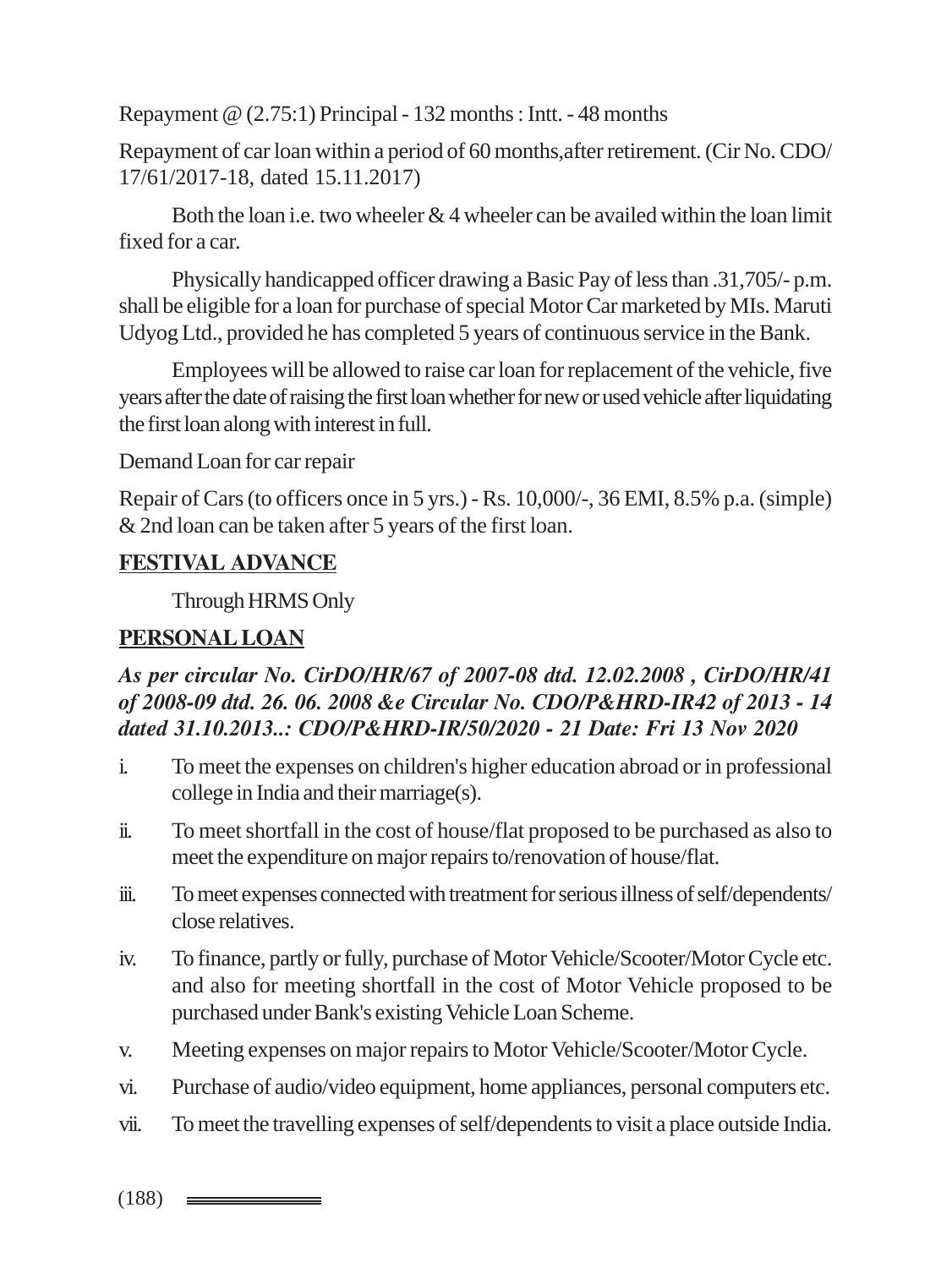viii. To repay the loans availed of from other institutions for the above-mentioned purposes.

## **Quantum of loan**

Revised: Minimum 2 years of uninterrupted service in the Bank:

| SUPERVISING STAFF (JMGS-I TO SMGS-V):   | Max Loan Amt. Rs. 15 lacs |
|-----------------------------------------|---------------------------|
| SUPERVISING STAFF (TEGS-VI & TEGS-VII): | Max Loan Amt. Rs. 20 lacs |
| SUPERVISING STAFF (TEGSS-I & TEGSS-II): | Max Loan Amt. Rs. 25 lacs |

Subject to the condition that total deduction of an employee under no circumstances should be exceed 60% of his gross emoluments.

Rate of Interest 8% p.a. (monthly compounded) for overdraft component and / or 8% p.a. (simple) for demand loan component. 6.95% from 01.01.2017, 5.95 % from 01.04.20

#### **Sanctioning Authority: Not below the rank of AGM**

Lien on account of Car Loan / Vehicle loan for 2 - wheeler and his housing loan should not be reckoned for calculating the unencumbered balance in PF for sanction of personal loan as per the Circular No. CirDO/HR/41 of 2008-09 dtd. 26.6.2008.

The following other operational guidelines relating to the Personal Loan Scheme have also been approved:

- a) Employees may retain the existing OD limits and avail the enhanced component in the existing OD account or in the form of Demand Loan as per their repaying capacity.
- b) To encourage our employees to opt for fixed repayment plan, a simple interest @ 8% p.a. will be charged for the Demand Loan component of the Personal Loan.
- c) The Demand Loan shall be recovered in monthly instalments spread over 120 months in the ratio of 5:1 i.e. 100 monthly instalments for principal and 20 monthly instalments for interest, commencing from the month following the month in which disbursement of D/L is made. After liquidation of Demand Loan, the employee can again avail the facility as per his/her eligibility. However, an employee will not be allowed to have more than two demand loan accounts at any given time. In case of Overdraft, the interest applied monthly will be recovered from the salary every month as at present.
- d) Employees who wish to avail the loan for the revised limit may get the loan sanctioned afresh. The two components of the loan i.e. OD and Demand Loan may be mentioned separately in the application.

(189)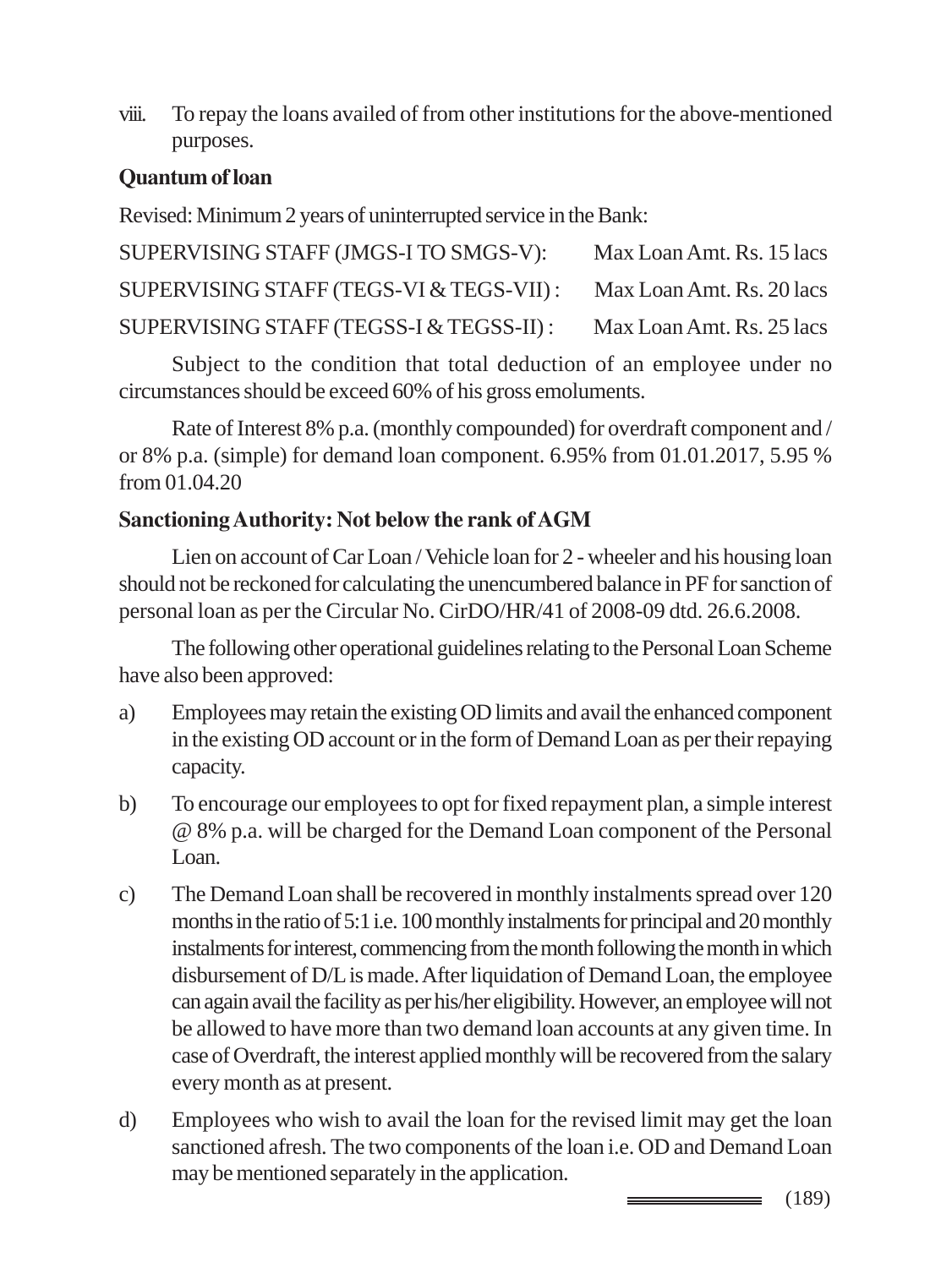- e) It has been decided to waive requirement for extension of EM of the house charged under HIL to Personal Loans. However, lien on the PF balance of employee will be noted. The unencumbered balance in PF (both Bank's and employee's share) must be equal to or more than the Personal Loan limit as per the last PF statement of the employee.
- f) For calculating the unencumbered balance in PF account for noting lien on account of Personal Loan, lien to the extent of Housing Loan and Conveyance Loan may not be reckoned as housing loans / conveyance loan are primarily secured by way of EM of the house/hypothecation of vehicles.
- g) Employees who intend to avail of the Personal Loan for the revised limit, may get the loan sanctioned as a fresh case. Enhanced Overdraft limit may be allowed in the existing account. The two components of Personal Loan i.e. CA/Overdraft and/or Demand Loan, as required by the employee, may be mentioned separately in the Personal Loan Application appropriately and sanction recorded accordingly by the competent authority. Documentation will, however, be separate for CAIOD and D/L accounts.
- NOTE : (a) Those who have availed loan from co-operative society and are interested to avail personal loan should obtain permission from DGM of the module.
- (b) The notional interest (monthly) should be available in the A/c is made so as to take care of interest portion as at no point of time, the A/c should be overdrawn.
- (c) The intention of 40% take home salary should be observed during the currency of personal loan except to the extent that deductions on account of LIC premium, RD account, savings/ welfare fund of society, extra deduction towards Provident Fund as well as deduction on account of festival advance should not be reckoned. **(CL/CirDO/P&HRD/91 of 2003-04 Dt. 5.12.03) (CL/CirDO/P&HRD/41 of 2004-05 Dt. 14.10.04)**

#### **COMPUTER LOAN SCHEME**

#### Circular No. **CirDO/HR/39 of 2007-08 dtd. 16.10.07**

# **CirDO/HR/42 of 2007-08 dtd. 26.10.07 & CirDO/HR/51 of 2007-08 dtd.**

# **11.12.07 & CDO/P&HRD-IR/59 of 2013-1 dtd. 03.01.2014**

Eligibility - All permanent employees with 2 yrs. of service including probation.

Type of facility - Demand Loan

Amount of loan - upto max. of Rs. 40000/-

Repayment  $-(P: I = 5: 1)$  36 months to 60 months

Rate of Intt. - 8% simple, 5.95% from 01.01.2017

 $(190)$   $\equiv$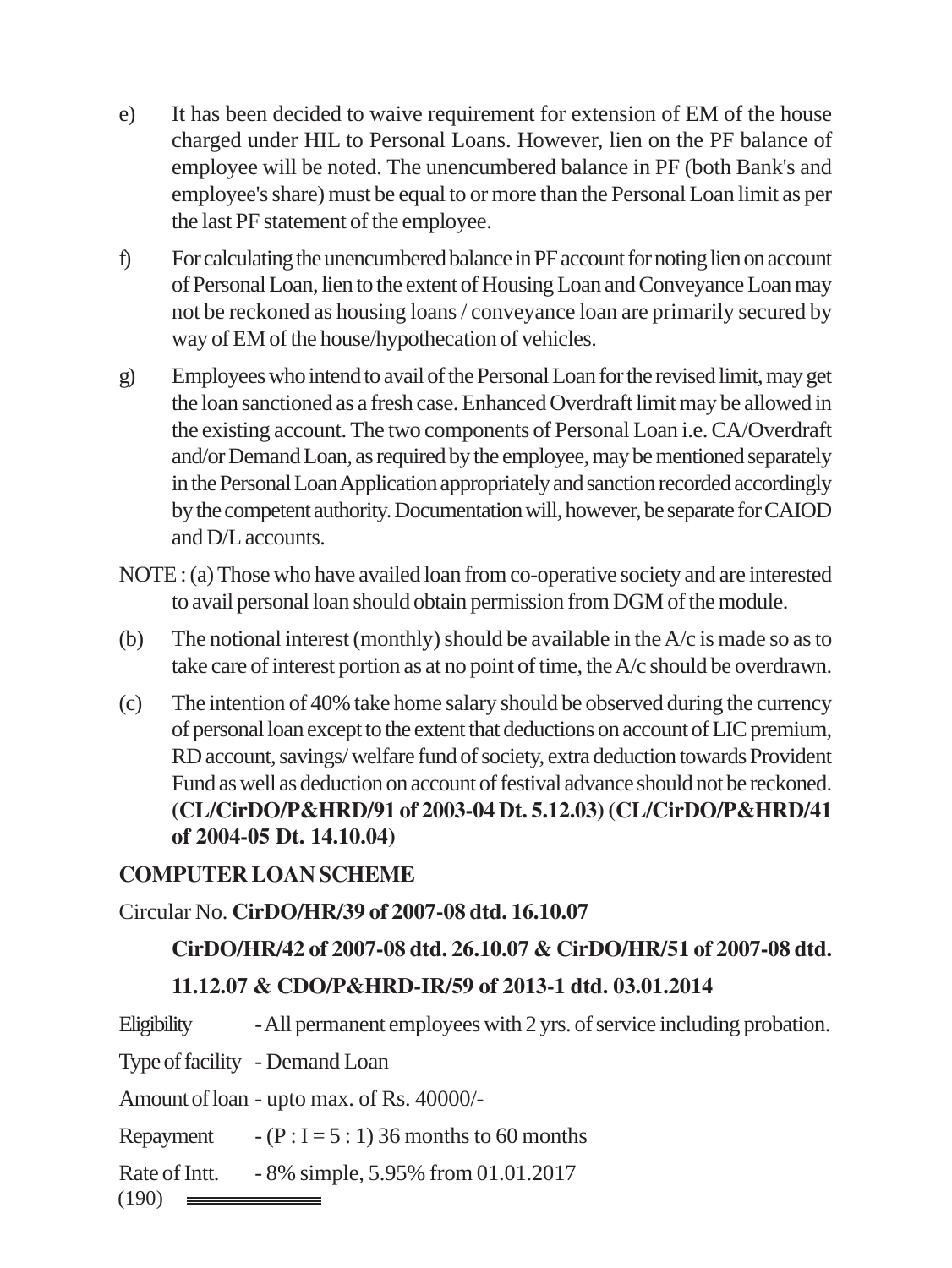Security - Hypothecation of P.C. / Laptop/Hardware purchased Deduction - Total deductions, including the EMI of this loan, should not exceed 60% of gross salary Documentation - DP / DP Delivery & Hypothecation agreement

Margin - NIL

Sanctioning authority - Branch Manager / Deptt. Head

#### **SBI SCHOLAR LOAN TO WARDS OF SBI STAFF (Circular no. CirDO/HR/ 28 of 2009-10 dated 24.7.2009)**

SBI student loans to staff members/their wards are sanctioned on the same terms and conditions as applicable to public except for the following relaxations.

| a) Margin        | upto 4.00 lacs                                                                                                                                                           | Nil |
|------------------|--------------------------------------------------------------------------------------------------------------------------------------------------------------------------|-----|
|                  | Above 4.00 lacs                                                                                                                                                          | 5%  |
|                  | b) Repayment Period : 10 Years after Moratorium                                                                                                                          |     |
| c) Interest Rate | $8\%$ (w.e.f. 01.07.09) and 0.5% less interest incentive to<br>girl students as per the directions of the Ministry of Finance.<br>interest rate $5.95\%$ from $01.01.17$ |     |

However, the incentive of 1% reduction in rates for regular servicing of interest during the moratorium period as available hitherto will not be available to wards of staff w.e.f. 01.07.2009 due to reduction in rates significantly.

# **P. F. ADVANCES**

| (RULE)                    | (PURPOSES)                                                                                                                                                                                         |
|---------------------------|----------------------------------------------------------------------------------------------------------------------------------------------------------------------------------------------------|
| <b>Rule - 15 (a) (i)</b>  | to pay expenses incurred in connection with the serious or<br>prolonged illness of the member or of any person actually<br>dependent on him.                                                       |
| <b>Rule - 15 (a) (ii)</b> | to pay obligatory expenses on a scale appropriate to the member's<br>status which by customary usage the member has to incur in<br>connection with marriage, funerals or other ceremonies.         |
| $RULE-15(a)(iii)$         | to meet any other expenditure or liability which in the opinion of<br>the trustees, is extraordinary and beyond the ordinary capacity of<br>the mem-ber to meet.                                   |
| Amount-                   | An advance shall not, except for special reasons exceed three<br>months Basic pay or half of the amount of member's own sub-<br>scription and interest thereon standing to his credit in the fund, |

 $\longrightarrow$  (191)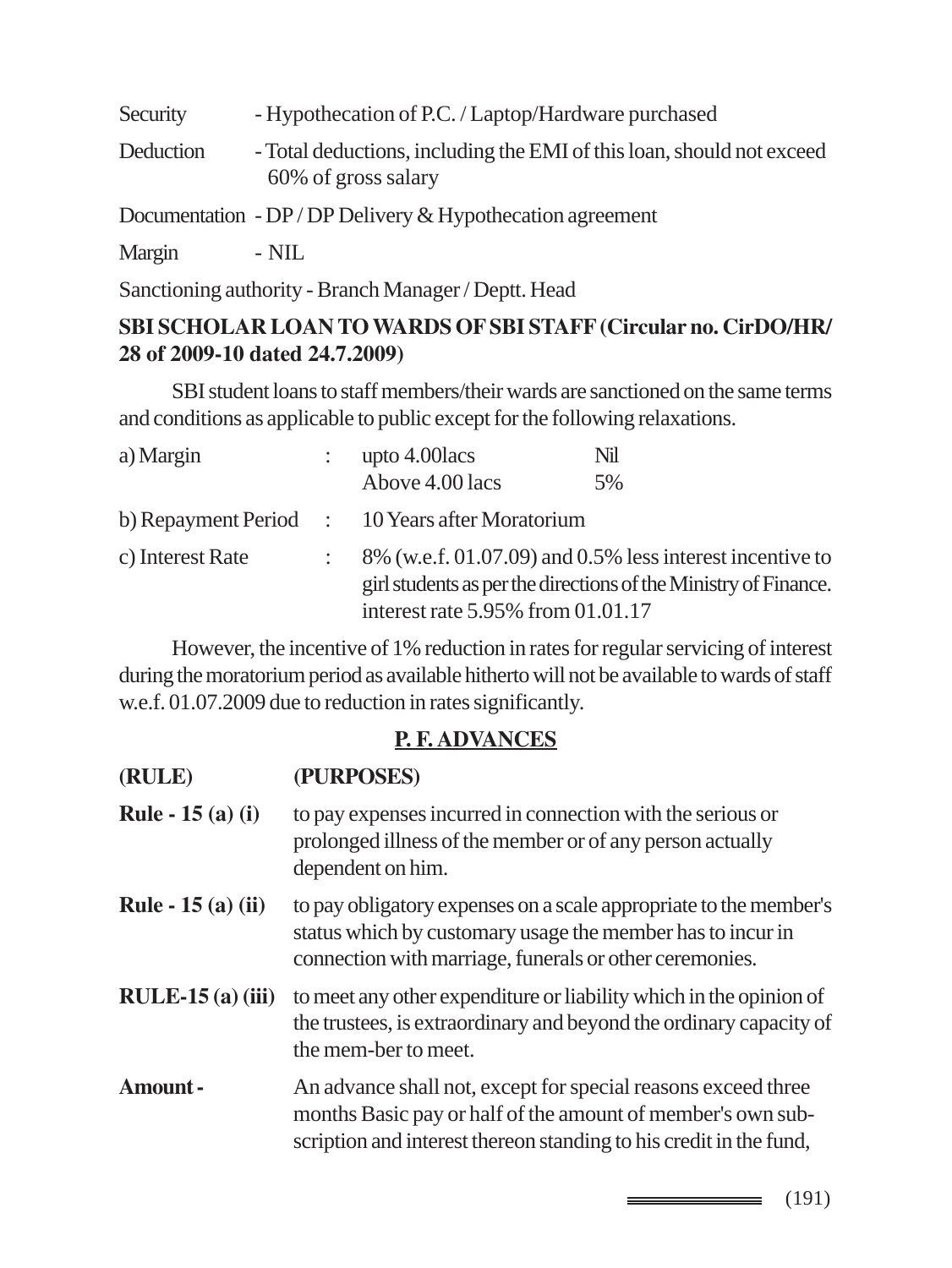whichever is less.

**Recovery -** The advance shall be recovered from the member in such number of equal monthly installments as the trustees may direct but such number shall not be less than twelve unless the member so selects or in any case more than twenty four.

#### **OTHER TERMS & CONDITIONS :**

- a) 6 months Basic pay can be sanctioned under special recommendation.
- b) Subsequent advance can be granted after twelve months of liquidation of previous advance together with interest.

(Relaxation may be allowed in special cases)

#### **PF WITHDRAWAL**

#### **(RULE) (PURPOSES)**

| Rule - $16(a)$ |     | Building or acquiring a suitable house for his residence including<br>the cost of the site or repaying any outstanding amount on account<br>of loan expressly taken for this purpose. |
|----------------|-----|---------------------------------------------------------------------------------------------------------------------------------------------------------------------------------------|
| Amount-        |     | one half of the amount of his own subscriptions with interest thereon<br>standing to his credit in the fund or actual cost of the house<br>whichever is less.                         |
| $16(b)$ (i)    |     | Meeting the cost of higher education, including wherever<br>necessary the cost of passage, of any child of the member for,                                                            |
| (ii)           |     | Education outside India an academic, technical, professional or<br>vocational course beyond the High School stage and                                                                 |
| (iii)          |     | for any medical, engineering or the technical or specialised course<br>in India beyond the High School stage provided that the course<br>of study is for not less than three years.   |
| Amount-        |     | One half of the amount of his own subscriptions and interest thereon<br>or three months basic whichever is less.                                                                      |
|                |     | (Withdrawal permissible once is every six months)                                                                                                                                     |
| 16(c)          |     | Meeting expenses in connection with the marriage of                                                                                                                                   |
|                | (a) | his daughter or daughters                                                                                                                                                             |
|                | (b) | any other female relatives dependent on him if he has no daughter.                                                                                                                    |

# $(192)$   $\equiv$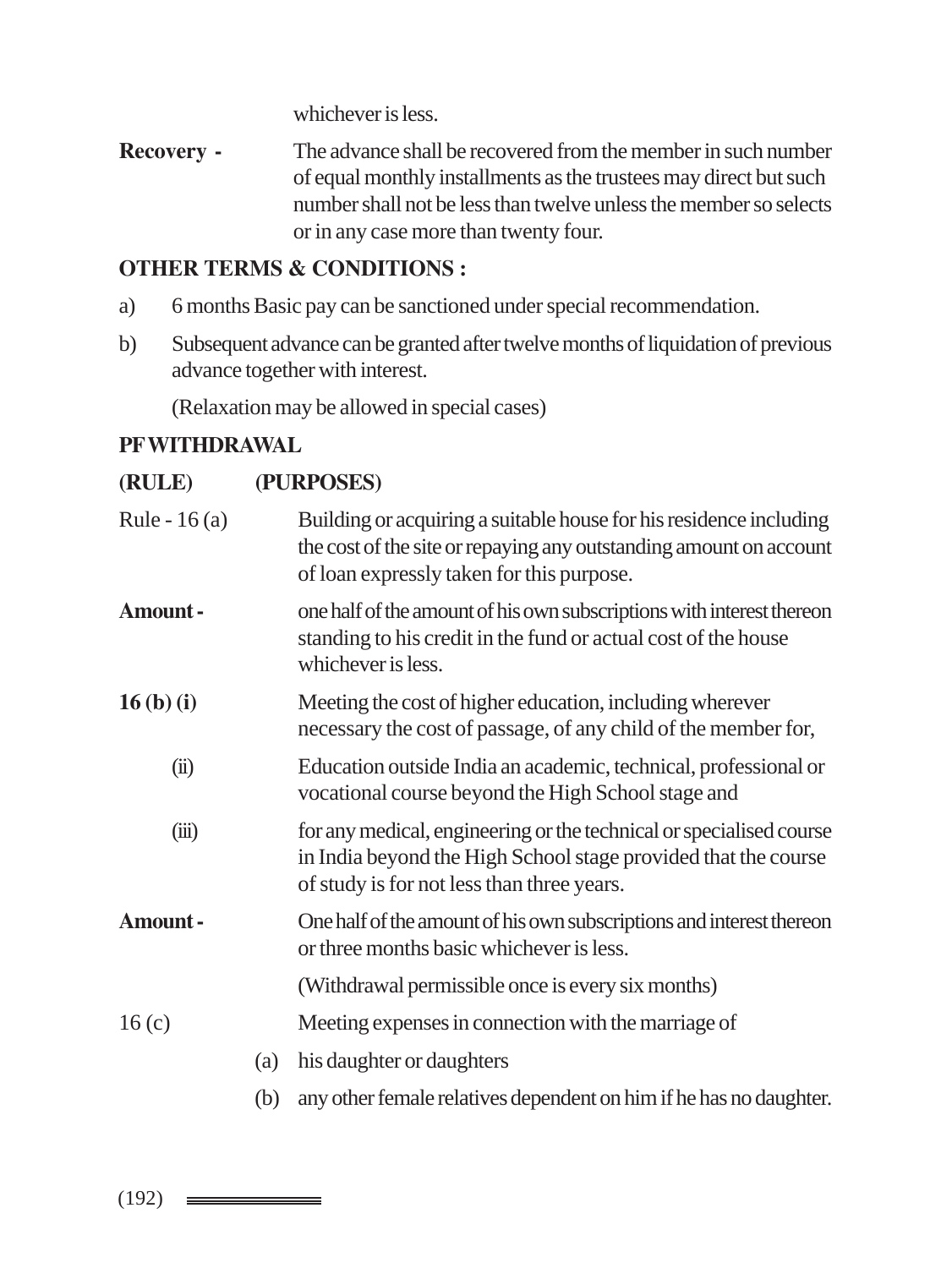| Amount-         | Six months Basic pay or half of own subscriptions including interest<br>whichever is less. In special cases (duly recommended) 10 months<br>basic can be allowed.)                                                                                                                                                               |
|-----------------|----------------------------------------------------------------------------------------------------------------------------------------------------------------------------------------------------------------------------------------------------------------------------------------------------------------------------------|
| 16(d)           | Meeting expenses in connection with marriage of his son or sons.                                                                                                                                                                                                                                                                 |
| <b>Amount-3</b> | months Basic pay or half of member's own subscriptions including<br>interest whichever is less. In special cases (duly recommended) 6<br>months basic can be allowed. (NO withdrawal for the above<br>purposes $(a, b, c \& d)$ is allowed unless the member has completed<br>25 years of service or has attained the age of 50. |
| 16(e)           | Building or acquiring as a member of a Co-operative Housing<br>Society approved by the Bank or under any other scheme<br>approved by the Bank for the purpose, a suitable house for his<br>residence including the cost of the site.                                                                                             |
| <b>Amount-</b>  | Rs. 1500/- or half the amount of his own subscription including<br>interest, whichever is higher. Orthe actual cost of the house and<br>the site whichever is less.                                                                                                                                                              |
|                 | (For all practical purposes-half of own contribution including<br>interest is admissible)                                                                                                                                                                                                                                        |
|                 | Withdrawal under this clause is permissible once during the<br>service period.                                                                                                                                                                                                                                                   |
|                 | <b>CLEAN DEMAND LOAN AGAINST BANKS' CONTRIBUTION</b>                                                                                                                                                                                                                                                                             |

# **(PER 8/88, PER 9/93 & Cir No. CDO/P&HRD-PM/69/2008-09 dated 27.10.2008)**

Maximum 6 months basic can be availed as Demand Loan against Banks' contribution for the purpose of construction of house only if P.F. withdrawal has been availed under rule 16(a) above. Demand loan is not admissible for any other purpose. The loan is repayable in 100 equal monthly installments. Rate of interest - interest on demand loan against bank's contribution will be equal to the interest rate payable on the PF balance. It can be availed for the second time while availing additional Housingloans under the Bank's housing scheme.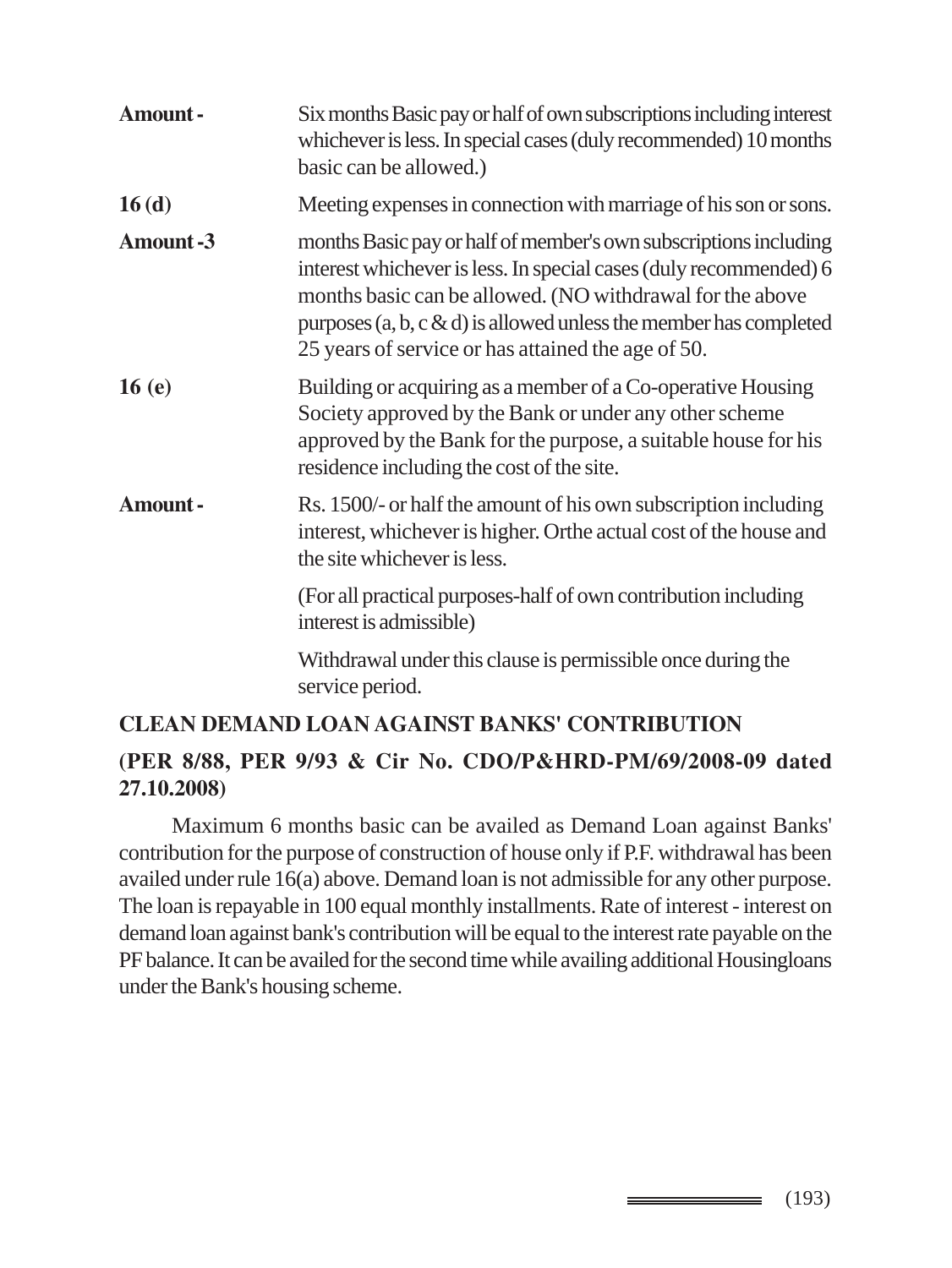#### **ADVANCES AND WITHDRAWALS UNDER RULE 15 & 16 TO STAFF MEMBERS UNDER SUSPENSION**

#### *(Central Office letter No. FS/28/12- 0412 dt. 25.07.92.)*

Subject to administrative approval of the appropriate Authority the advances (which are refundable in installments from the next month of disbursement) and withdrawals from a member's own subscription can be allowed.

#### **DEDUCTION NORMS FOR LOANS & ADVANCES TO STAFF**

# **(CL/CirDO/P&HRD/91 dt. 5.12.03, CDO/HR/13 of 2007-08 dated. 18.05.2007 & CDO/P&HRD-IR/05/2007-08 dated 07.05.2007.**

- (i) Only deductions towards repayment of loans and statutory deductions like P. F. Income Tax should be reckoned for arriving at 60% limit. Deductions towards savings, such as insurance premium, RD accounts, savings/welfare fund of society, extra deductions towards Provident Fund & Festival Advance should be excluded for the purpose;
- (ii) Festival advance is by way of salary advance and therefore instalment towards repayment thereof should not be reckoned for computing 60% deductions;
- (iii) Festival advance may be sanctioned without having any relation to 60% limit placed on recoveries. In other words, even if the deductions exceed the limit of 60% of gross salary, festival advance may be sanctioned as the same is a short term advance deductible from salary.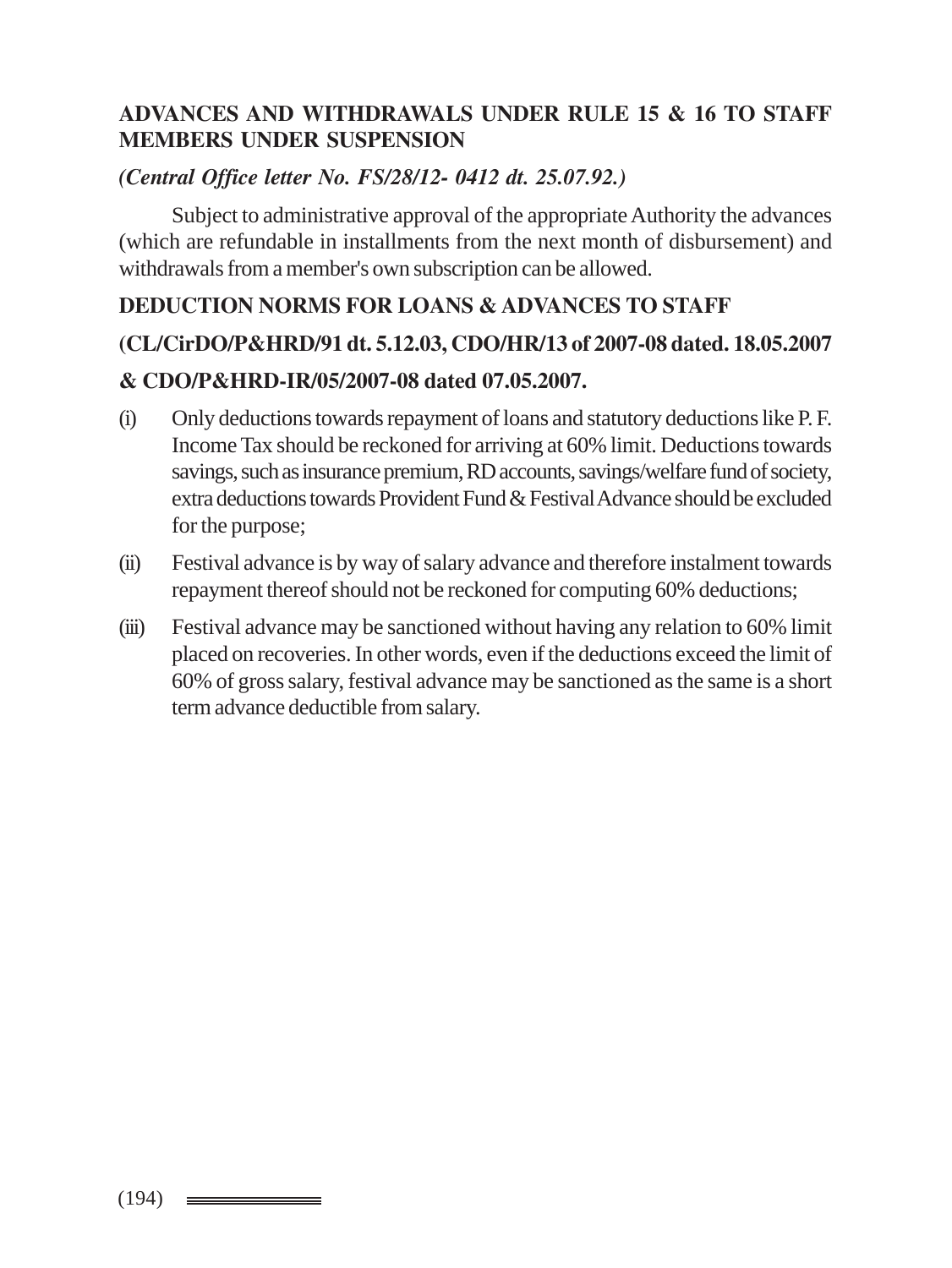# **DELEGATION OF FINANCIAL POWERS GENERAL MATTERS (CDO/ORG/DFP/2/2021-22 DT.04.06.2021)**

For exercising powers under the scheme the undernoted phrases will mean the following:

- a) Any one instance: At any point of time, it will be related to 1 (one) single bill or item of expenditure authorized for payment and will not be related to other similar bills or expenditure even for the same purpose.
- b) Controlling authority: The respective immediate authority in hierarchy to whom an officer reports. At a branch the controlling authority shall be the Branch Manager.

| <b>Particulars</b>                                                                  | <b>AGM</b>  | <b>CM</b> | Mgr        | Dy. Mgr Asst. Mgr                                    |       |
|-------------------------------------------------------------------------------------|-------------|-----------|------------|------------------------------------------------------|-------|
| Repairs to Banks property including<br>leased property (any one instance)           | 7 lacs      | $1.5$ lac | 75000      | 15000                                                | 7000  |
| Travelling allowance, H.A., LFC bills -<br>any one instance (Supervising Staff)     | Full        | $1.5$ lac | 75000      | 30000                                                | 15000 |
| Payment of legal fees Full 1.5 lac                                                  | 75000       | 25000     | 15000      |                                                      |       |
| Sale of printed stationary forms etc. /<br>Write off obsolete or useless stationery | Full        | 25000     | 15000      | 10000                                                | 7000  |
| Payment of Medical expenses as per<br>rules (any one instance) (Sup. Staff)         | <b>Full</b> | 75000     | 30000      | 15000                                                | 10000 |
| Newspapers / Magazines / Periodicals<br>(per annum) per Deptt / Office              | 50000       | 10000     | 8000       | 5000                                                 | 4000  |
| Purchase of Books (per annum) per<br>Office / Department                            | 75000       | 15000     | 8000       | 6000                                                 | 5000  |
| Charges not enumerated<br>(any one instance)                                        | 25000       | 8000      | 3000       | 2000                                                 | 1000  |
| Refund of excess cash                                                               | Full        | 25000     | 10000      | 5000                                                 | 2500  |
| Sundry purchase of stationery<br>(any one instance)                                 | 75000       | 30000     | 15000      | 7000                                                 | 5000  |
| Printing of circulars / forms<br>(any one instance)                                 | 50000       | 25000     | 15000      | 7000                                                 | 5000  |
| Disposal of balance in the accounts of<br>a Deceased constituent                    | <b>AGM</b>  | <b>CM</b> | <b>MGR</b> | Vide CirDO/OP&SP/14 of 2006-07 dt. 24.2.07<br>Dy.Mgr | ΑM    |
| a) without legal representation                                                     | Full        | 20 lacs   | 10 lacs    | 6 lac                                                | 3 lac |
| b) Other than balance in accounts<br>(Value of assets)                              | 15 lacs     | 10 lacs   | 6 lacs     | $3$ lac                                              | 1 lac |

 $\equiv$  (195)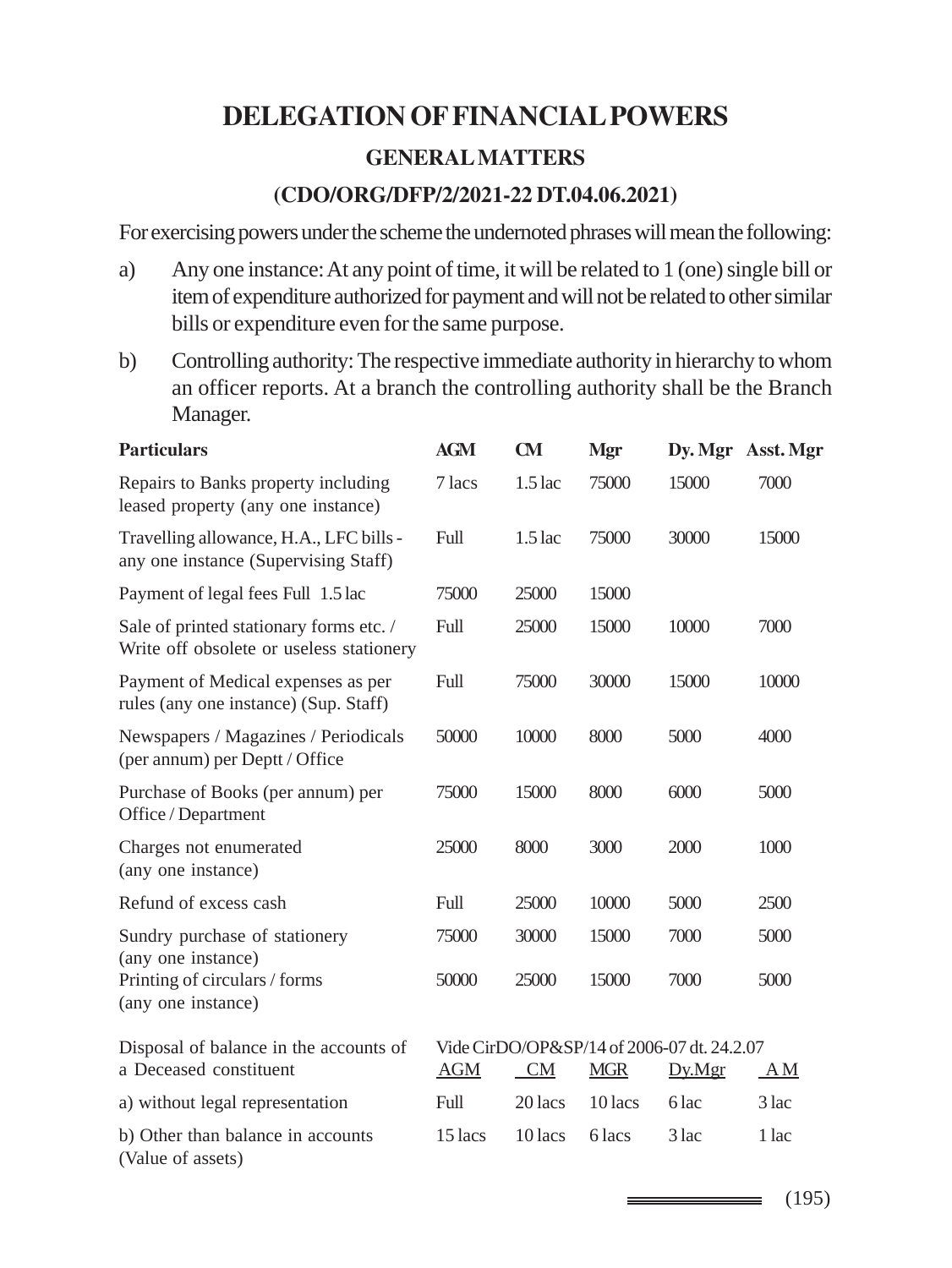| Sale of old furniture, fan, machines,<br>computer, typewriter, UPS, ACs, etc.<br>(at any one instance)                                                                                                       | 5 lacs                      | $1.5$ lac      | 35000                                     | 15000                                       | 7000           |
|--------------------------------------------------------------------------------------------------------------------------------------------------------------------------------------------------------------|-----------------------------|----------------|-------------------------------------------|---------------------------------------------|----------------|
| Purchase of Computer stationery and<br>Data processing stationary / floppies /<br>types / ribbons<br>Purchase of furniture incl. carpets -<br>curtains etc. and electric installations<br>(any one instance) | $1.5$ lac                   | 60000          | 20000                                     | 10000                                       | 5000           |
| a) Office<br>b) Residence<br>Purchase of machines, vehicles,<br>equipment, etc. (any one instance)                                                                                                           | 7 lacs                      | 3 lacs         | 1 lac<br>Full as per official entitlement | 40000                                       | 15000          |
| a) Purchase of high value machines<br>(unit price exceeds Rs. 1 lac)                                                                                                                                         | $10$ lacs                   | $5$ lacs       | Nil                                       | Nil                                         | Nil            |
| b) Purchase of other machines<br><b>StaffAdvance</b>                                                                                                                                                         | 5 lacs<br>(Rs. in thousand) | 2 lacs         | 75000                                     | 30000                                       | 15000          |
| Under approved schemes<br>a) Festival Advance<br>b) Computer                                                                                                                                                 |                             |                |                                           | Maximum as Laid down in the relative scheme |                |
| c) Vehicle Loans, etc.                                                                                                                                                                                       |                             |                |                                           |                                             |                |
| Gold (in any form including ornaments)<br>Life Insurance Policies<br>(Surrender Value)                                                                                                                       | 2 lacs<br>2 lacs            | 1 lac<br>1 lac | 75000<br>75000                            | 50000<br>50000                              | 25000<br>25000 |
| Advances against Shares,<br>Debentures & Securities<br>for authorised branches only                                                                                                                          | 1 lac                       | 75000          | 50000                                     | <b>NIL</b>                                  | <b>NIL</b>     |
| Payment of commission to BC                                                                                                                                                                                  |                             | 7500           | 3000                                      | 2000                                        | 1000           |

- a) AGM (Region) will exercise his powers only in respect of the branches in his Region and the staff working in his Regional Office.
- b) Financial powers have been delegated to the Accountants at the branches not having a 'P' Division, for sanction of loans against 'Specified Security' to the 'P' segment customers who are bonafide owners of the security. Such powers delegated should be within the powers of the Branch Managers of the same grade and would be subject to the usual reporting for control to the Branch Manager. CL CirDO/OP & SP/ 5 / 2004-05 dated 17.06.2004)
- c) Branch Managers including AGMs heading branches will exercise their powers only in respect of the staff working in their respective branches.

 $(196)$   $\longrightarrow$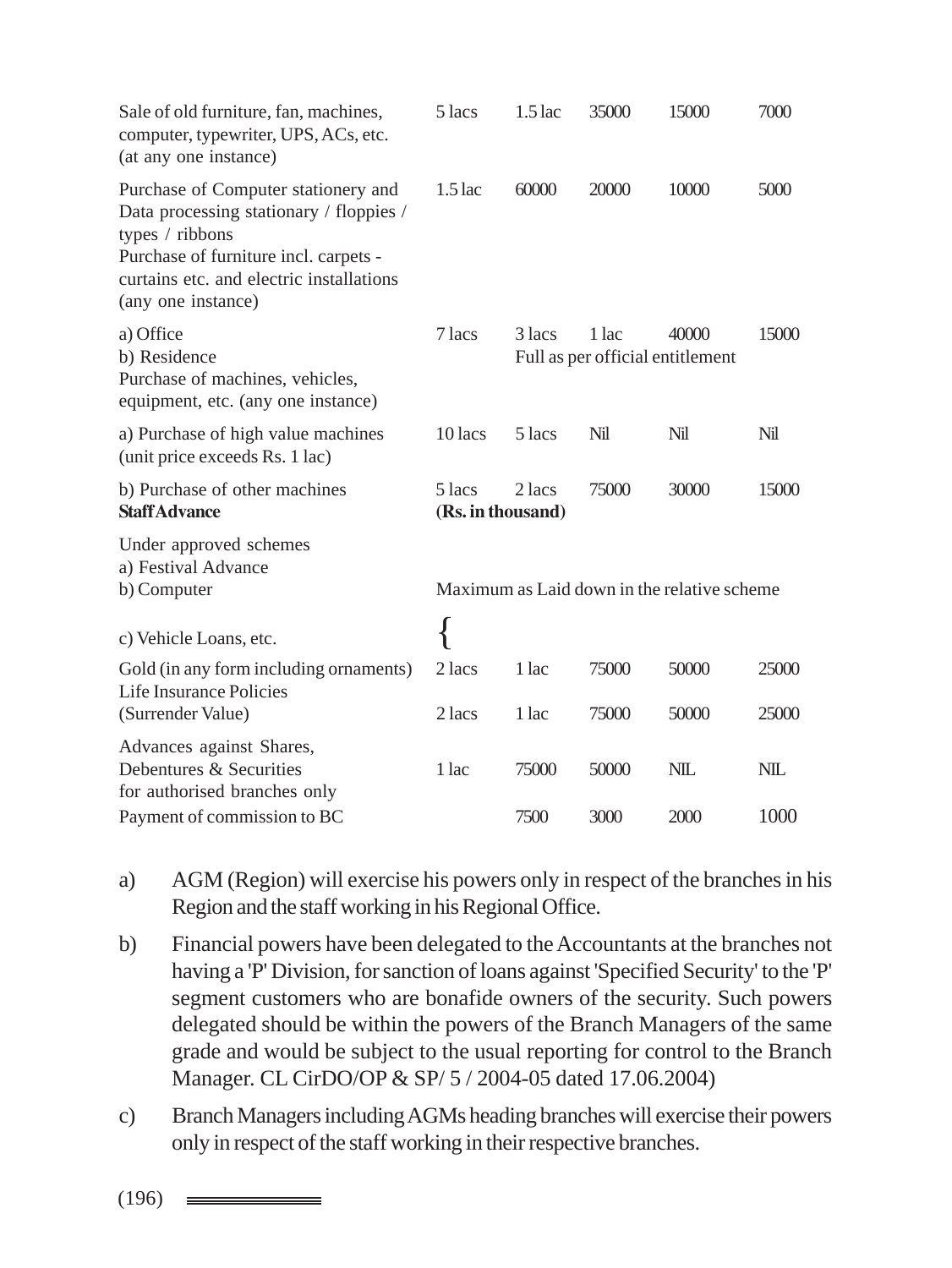# **AUTHORITY STRUCTURE FOR MISCELLANEOUS MATTERS IN PERSONNEL AREA**

#### **SR.No. SUBJECT COMPETENT AUTHORITY**

- 1. Reimbursement of expenditure of **Paid in HRMS** Recurring nature in respect of Branch Managers like,
	- i) Conveyances
	- ii) Newspapers
	- iii) Reimbursement of daily wages paid to casual labourers engaged at official residence
	- iv) Cleansing materials
- (on superannuation) upto 2 months dated 31.12.07 officers on normal
- 3. Retention of telephone on retirement (on superannuation) upto  $2$  months  $-$  do  $-$
- 4. Retention of Bank's car on retirement do -(on superannuation only) upto 2 months for scale - VI and above
- 5. Retention of house by family members In respect of officers upto SMGS V on death of the officer **Upto 3 months :**

- 6. Permission to stay in the leased house Same authority as empowered to permit beyond permissible rental ceiling by hiring of leased accommodation. paying the differential.
- 7.a) Advance against medical expenses for Upto 1.50lac CM Admin. officer's hospitalisation & payment of Upto 3 lacs RM/CM(HR) at ZO/CM medical bills. (OAD) at LHO

2. Retention of house on retirement a) Vide CirNo. CirDO/HR/56 of 2007-08 (Both Bank's flat & leased house) retirement may obtain the facilities without any approval.

(up to 5 months as per Atoot scheme) Respective GM for network branches and Depts at network headquarters and GM (Network-I) for depts under the direct administrative control of the CGM **Upto 12 months** or completion of the academic year of dependent children whichever is earlier - CGM. TEGS VI and above-Group Executive / DMD / CDO.

Upto 5.00 lac-DGM(B&O) DGM & CDO

 $\equiv$  (197)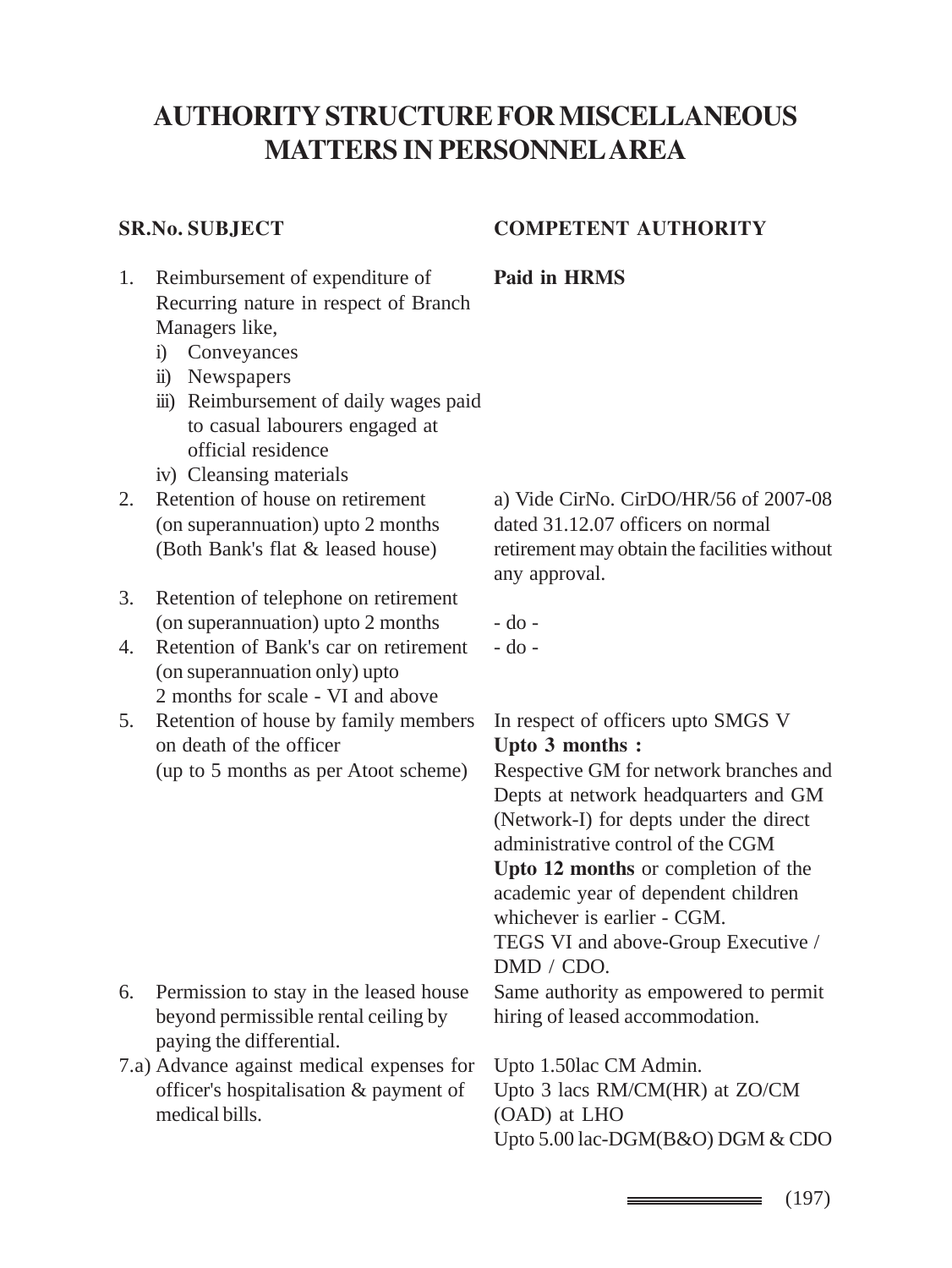|    |                                                                                        | (CDO/P&HRD-IR/12/2012-13)<br>dted. 21.5.2012)                                                                                                                                                   |
|----|----------------------------------------------------------------------------------------|-------------------------------------------------------------------------------------------------------------------------------------------------------------------------------------------------|
|    | 7.b) Medical treatment outside H.Q.<br>for officers upto Scale - V                     | Respective controlling authority not below<br>SMGS-V                                                                                                                                            |
| 8. | NOC for Passport/Visa                                                                  | 1) RM/Hd. of Deptt./Branch/Office not<br>below SMGS-V                                                                                                                                           |
|    |                                                                                        | 2) For AGM (Admin) DGM & CDO<br>3) Staff posted at LHO - Department head<br>not below the rank of AGM.<br>(CirDO/HR/51 of 2008-09                                                               |
|    |                                                                                        | dated 13.8.2008)                                                                                                                                                                                |
| 9. | Permission to apply for job elsewhere                                                  | Officers upto MMGS-III-RM/Head of Br/<br>Deptt. Office not below SMGS-V/<br>controller not below SMGS-V For officers<br>scale IV & V - DGM & CDO/DGM &<br><b>CDO</b><br>(CirDO/HR/51 of 2008-09 |
|    |                                                                                        | dated 13.8.2008)                                                                                                                                                                                |
|    | 10. Extension of availing joining time                                                 | To be availed within next transfer from                                                                                                                                                         |
|    | beyond 3 months of joining                                                             | the office/ Branch                                                                                                                                                                              |
|    | 11. Installation of telephone at residence                                             | GM(NWs) (CirDO/HR/51 of 2008-09<br>dt.13.8.2008                                                                                                                                                 |
|    | 12. Inter Circle Request Transfers                                                     |                                                                                                                                                                                                 |
|    | (Supervising Staff)<br>Officers upto Scale - V                                         | $CGM$ ( $HR$ )                                                                                                                                                                                  |
|    | 13. Travel by taxi/own car on official work/<br>LTC / HTC                              |                                                                                                                                                                                                 |
|    | (i) Officers working in the<br>branches / RBOs/AOs                                     | Regional Manager / Head of Br./Deptt/<br>office not below SMGS-V/Controller not<br>below SMGS-V                                                                                                 |
|    | (ii) For AGMs & Officers directly                                                      |                                                                                                                                                                                                 |
|    | reporting to DGM (B&O)                                                                 | DGM (B&O)                                                                                                                                                                                       |
|    | (iii) For officer working in                                                           | CPCs CPC head not below the rank of<br>scale-V                                                                                                                                                  |
|    | 14. Permission to join Computer Courses / Respective Controller<br>Management courses. |                                                                                                                                                                                                 |
|    | 15. Permission to pursue higher studies                                                | Upto GMs: CGM/CGM (HR)<br>for CGM-Respective GE                                                                                                                                                 |
|    | 16. Identification of difficult centres<br>as per norms                                | GM (NWs)                                                                                                                                                                                        |
|    |                                                                                        |                                                                                                                                                                                                 |

Full - GM Network

 $(198)$   $\equiv$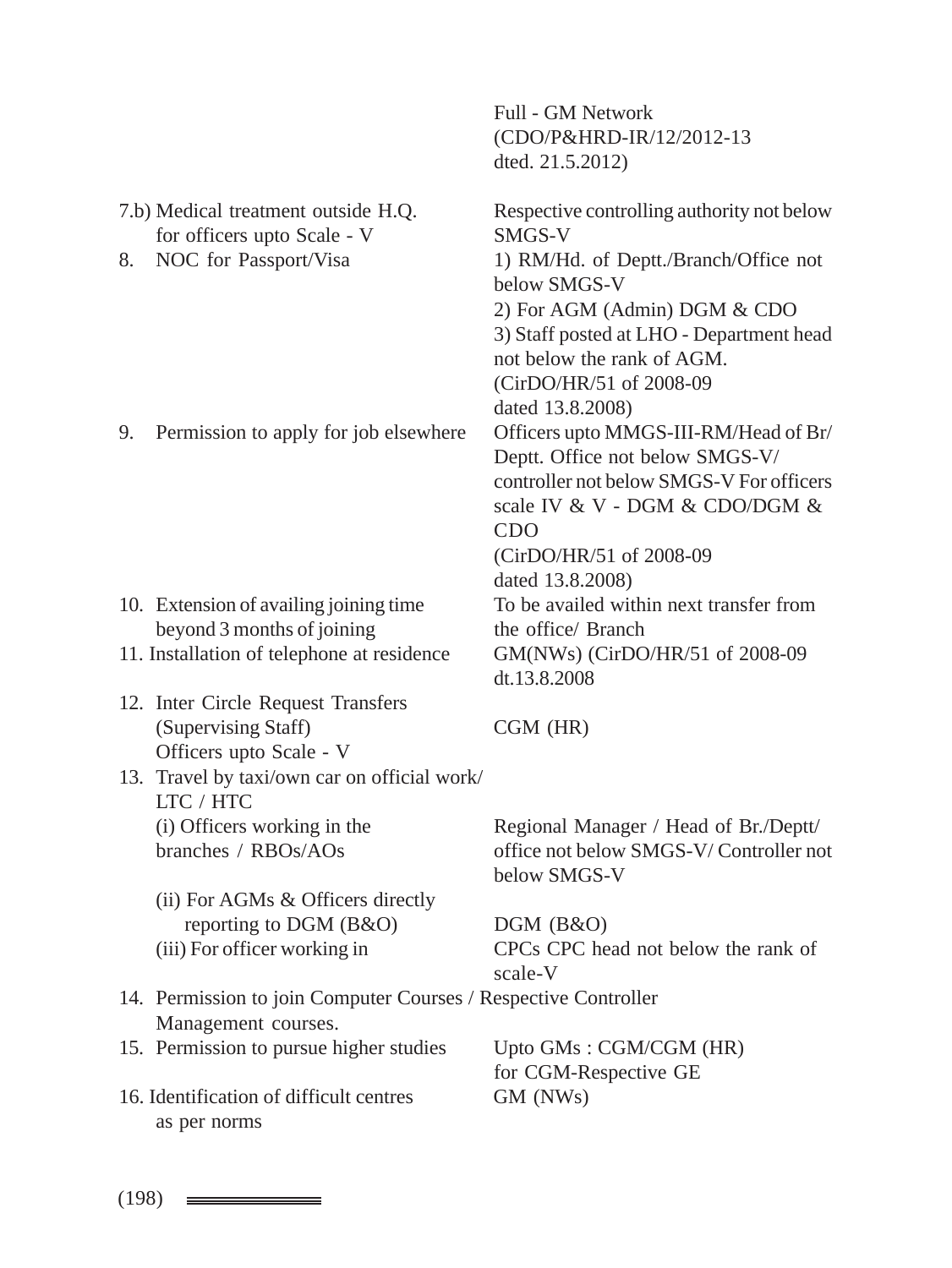|    | 17. Sanction of Gold loan, Overdraft/                                             | General Managers in charge of the                                                                                                 |
|----|-----------------------------------------------------------------------------------|-----------------------------------------------------------------------------------------------------------------------------------|
|    | Loan against Shares etc. to staff                                                 | respective works, GM (Network-I) for                                                                                              |
|    | beyond DGM's powers.                                                              | officers posted in LHO Depts directly<br>under the administrative control of CGM.                                                 |
|    | 18. Payment Halting allowance<br>beyond 2 months                                  | GM (Network)                                                                                                                      |
|    |                                                                                   | 19. Standardisation of SBI VISITING CARD CirDO/HR/65 of 2006-07 date 10.02.2007                                                   |
|    |                                                                                   | To create Brand Equity for the Bank it<br>has been decided to standardise the Visiting<br>Cards of all functionaries of the Bank. |
|    | 20. Scrutiny of assets & liabilities                                              | Respective reporting authority statements<br>for all officers                                                                     |
| 21 | . Encashment of Privilege leave                                                   | Respective Controller not below DGM/                                                                                              |
|    | by legal heirs.                                                                   | DGM & CDO for LHO                                                                                                                 |
|    | (a) Encashment of privilege leave<br>without legal representation                 |                                                                                                                                   |
|    | on account of death of the employees                                              |                                                                                                                                   |
|    | by legal heirs.                                                                   |                                                                                                                                   |
|    | (b) Salary                                                                        | RM/Head of the Branch/Deptt. not below                                                                                            |
|    |                                                                                   | the SMGS-V CM (OAD) at LHO                                                                                                        |
|    | 22. Deputation of Officers:                                                       | a) Upto MMGS III - CGM (P&HRD)                                                                                                    |
|    | Within SBI subsidiaries & Associates b) Scales IV & V - DMD & CDO Up<br>to SMGS V |                                                                                                                                   |
|    | Other Organisation - All grades                                                   | Scale I to V - DMD & CDO                                                                                                          |
|    | All deputations - TEGS VI & above                                                 | Chairman                                                                                                                          |
|    | 23. (i) Compensation/reward                                                       | (CDO\PER&HRD\71\98-99) & CirDO\                                                                                                   |
|    | for death on duty/while resisting                                                 | P&HRD\61 of 2002-03 dated 02.08.2002                                                                                              |
|    | dacoity, robbery                                                                  | DMD & CDO for C.C. and its<br>establishment                                                                                       |
|    | (ii) Medical expenses                                                             | DGM of the Net Work & CDO for LHO                                                                                                 |
|    | (iii) Special Leave                                                               | CGM of the Circle & CGM (P&HRD)<br>for C.C                                                                                        |
|    | (iv) Out of turn promotion /                                                      | Respective appointing / promoting authority                                                                                       |
|    | advance increment                                                                 | with the prior approval of the C.C.                                                                                               |
|    | (v) Reimbursement of educational                                                  | CGM (P&HRD)                                                                                                                       |
|    | expenses upto graduation level                                                    |                                                                                                                                   |
|    | (vi) Payment of last drawn pay and                                                | CGM (P&HRD)                                                                                                                       |
|    | allowances till one of the children                                               |                                                                                                                                   |
|    | attains the age of 21 years or till the                                           |                                                                                                                                   |
|    | date of which deceased would have                                                 |                                                                                                                                   |
|    | retired in the normal course.                                                     |                                                                                                                                   |

(199)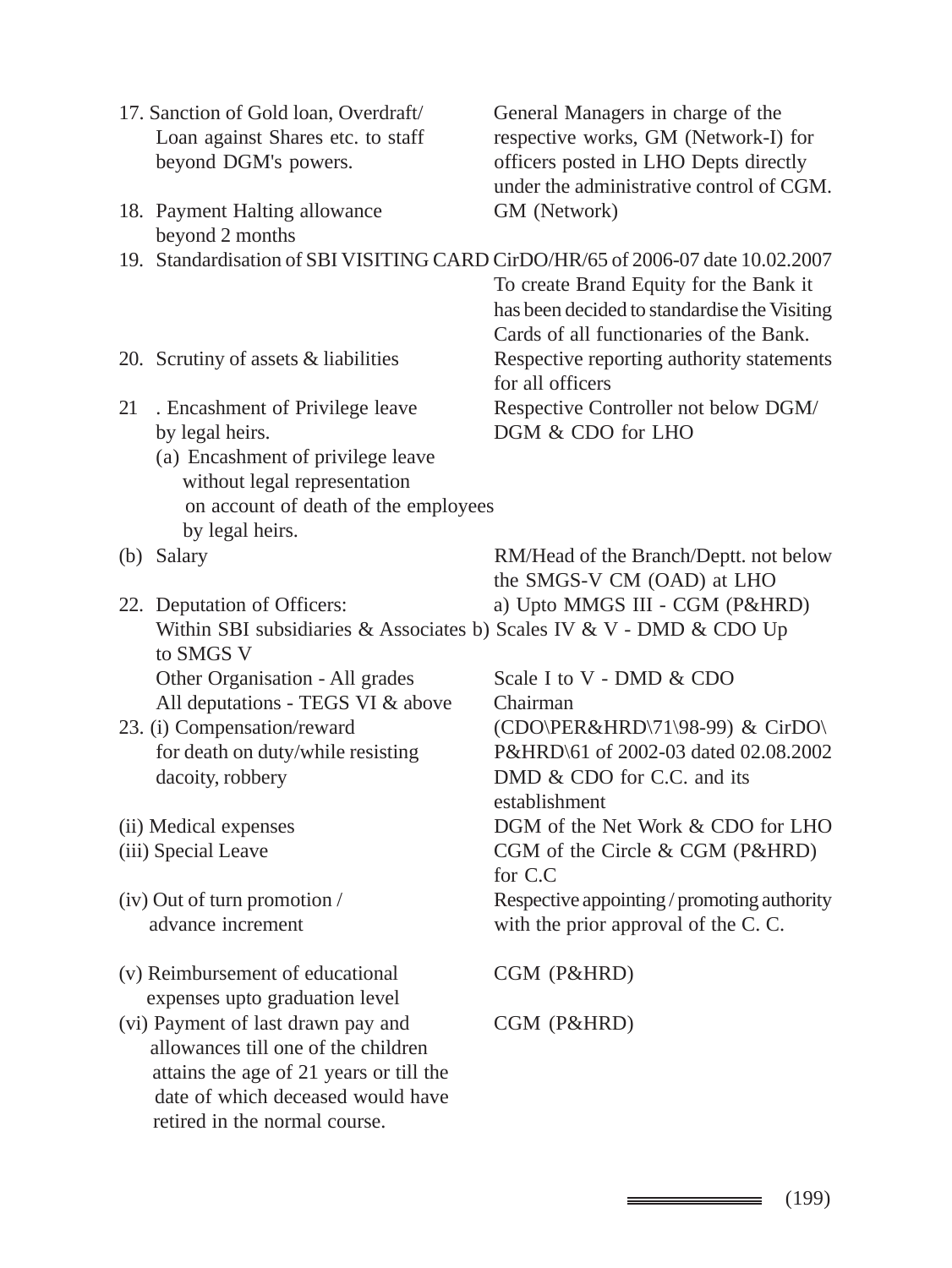|                  | (vii) Transfer of loans for housing etc.<br>CGM (P&HRD) to family members                                |                                                  |
|------------------|----------------------------------------------------------------------------------------------------------|--------------------------------------------------|
|                  | if compassionate appointment is given                                                                    |                                                  |
|                  | irrespective of his / her normal eligibility.                                                            |                                                  |
|                  | (viii) Waiver of interest part if                                                                        | CGM (P&HRD)                                      |
|                  | compassionate appointment is not<br>sought by the family while the<br>principal amount is recovered from |                                                  |
|                  | the compensation / after dues payable                                                                    |                                                  |
|                  | 24. Appointment of sports person                                                                         | a) Central Office through the CDO at the<br>LHO. |
|                  |                                                                                                          | b) Award - CGM (P&HRD)<br>c) Officers - ECCB     |
|                  | 25. Grant of special leave to sports person                                                              |                                                  |
|                  | FOR 18 RECOGNISED GAMES                                                                                  |                                                  |
| $\ddot{1}$       | For grant of special leave not beyond CGM of the Circle<br>180 days for matches in India.                |                                                  |
| $\overline{11}$  | For grant of special leave upto                                                                          | CGM of the Circle                                |
|                  | 30 days at one instance for                                                                              |                                                  |
|                  | matches in India.                                                                                        | DMD & CDO                                        |
| $\overline{iii}$ | For grant of special leave at one<br>instance beyond 30 days for<br>matches in India.                    |                                                  |
|                  | FOR OTHER NON-RECOGNISED                                                                                 |                                                  |
|                  | <b>GAMES/SPORTS</b>                                                                                      |                                                  |
|                  | iv) For grant of special leave upto                                                                      | CGM of the Circle                                |
|                  | 90 days for matches in India.                                                                            |                                                  |
| V)               | For grant of special leave beyond                                                                        | DMD & CDO                                        |
|                  | 90 days for matches in India.                                                                            |                                                  |
| $\rm{vi})$       | For grant of special leave to sports -                                                                   | CGM of the Circle                                |
|                  | person who are injured during                                                                            |                                                  |
|                  | official matches for the bank                                                                            |                                                  |
|                  | in India.                                                                                                |                                                  |
|                  | vii) For reimbursement of medical<br>expenses.                                                           | CGM of Circle                                    |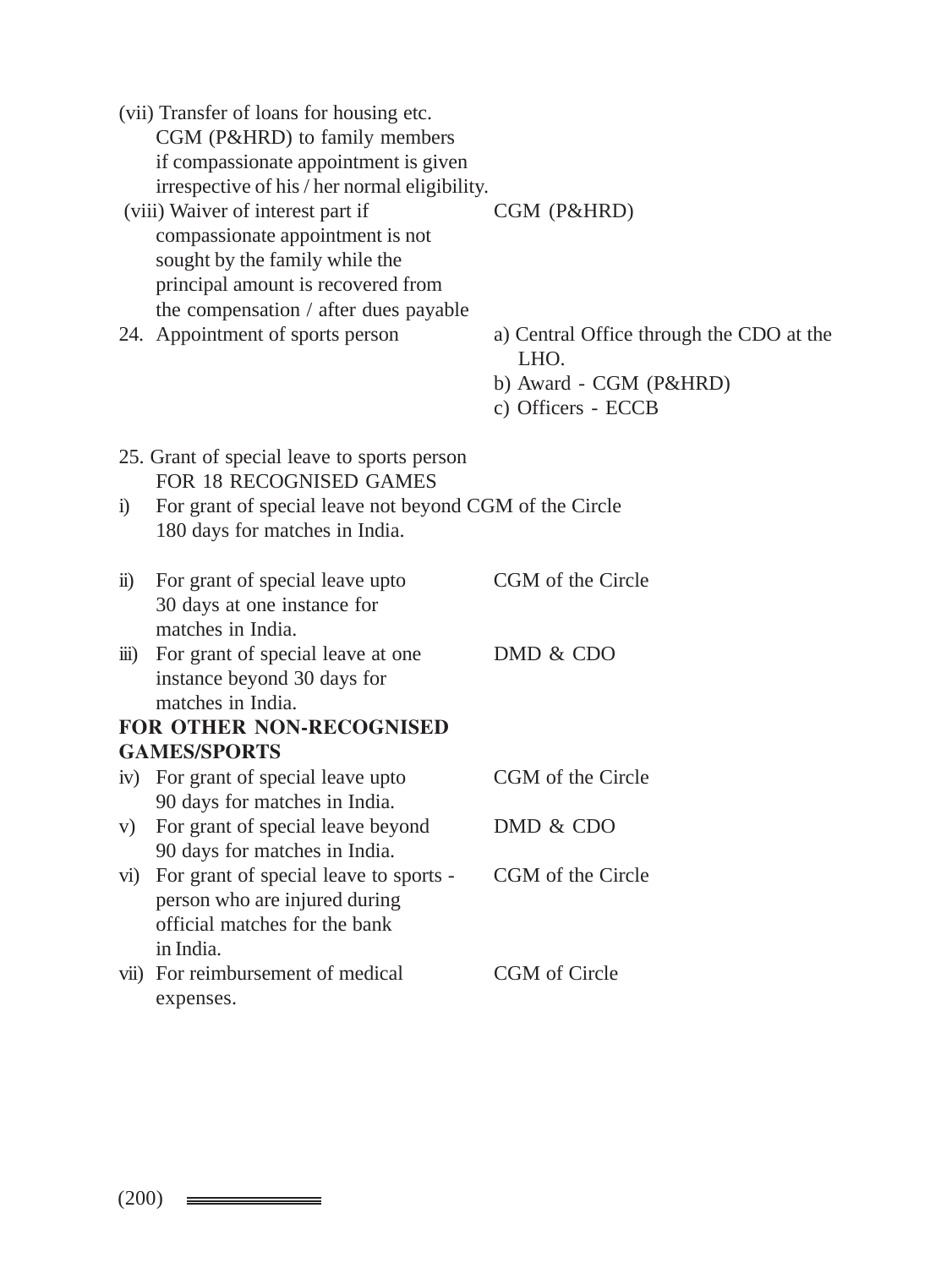# **PROVISIONS: DEATH DURINGSERVICE**

## **FACILITIES, BENEFITS, ETC. AVAILABLE FROM BANK, ASSOCIATION, CREDIT SOCIETY, ETC.**

It is our responsibility to pass on all the necessary information to the family of the bereaved officer, as a goodwill gesture and also bring more loyalty from the serving employees towards the Bank, the Association and the Credit Society. Some important provisions in addition to Terminal Benefits are detailed below:

**Interest on Loan Accounts: (e-Cir/CDO/P&HRD-1R-199/2008-09) :** The interest on loan accounts of a deceased employee may be waived for the period from the date of death of the employee to the date of closure of loan accounts, subject to some stipulations.

**Furniture & Electronic Items: (e-Cir.CDO/P&HRD-PM/1O/2010-11) :** The family of the deceased officer should be given furniture and electronic items freeof-cost and the book-value of the same should be written off from the Bank's books.

**Award of Scholarship to Children:** Eligible till the deceased employee would have attained the superannuation age i.e. 60 years as the case may be. (Per IR/30 of 1992 dated. 26.10.1992)

**Swarna Ganga Policy:** The nominees of officers eligible for benefits under Swarna ganga Policy of SBI Life should be educated to lodge the claims properly/ expeditiously (detailed separately).

**Home Loan & Car Loan Borrowers: (e-Cir. NBG/PBUIHIJ7/2007-08) :** Our Home Loan and Car Loan borrowers (including our employees) who opt for the Scheme are covered under a Personal Accident cover to the extent of initial loan amount sanctioned irrespective of the outstanding. Claim is to be made within 60 days from the date of the accident.

**Ex-gratia Relief:.** Ex-gratia amount of Rs.1.00 lakh (from gratuity) will be paid immediately debiting to suspense account on receipt of application to meet emergent needs.

#### **EX-GRATIA AMOUNT IN LIEU OF COMPASSIONATE APPOINTMENT is payable as under:**

| <b>JMGS-I</b> to MM-III | $: 18$ lacs |
|-------------------------|-------------|
| 4. SMGS-IV & V          | : 21 lacs   |
| 5. TEGS-VI & VII        | $:30$ lacs  |

Further the cash compensation amount of Rs.20 lacs payable in case of death on account of Covid-19 (up to 30.09.2021)

 $\longrightarrow$  (201)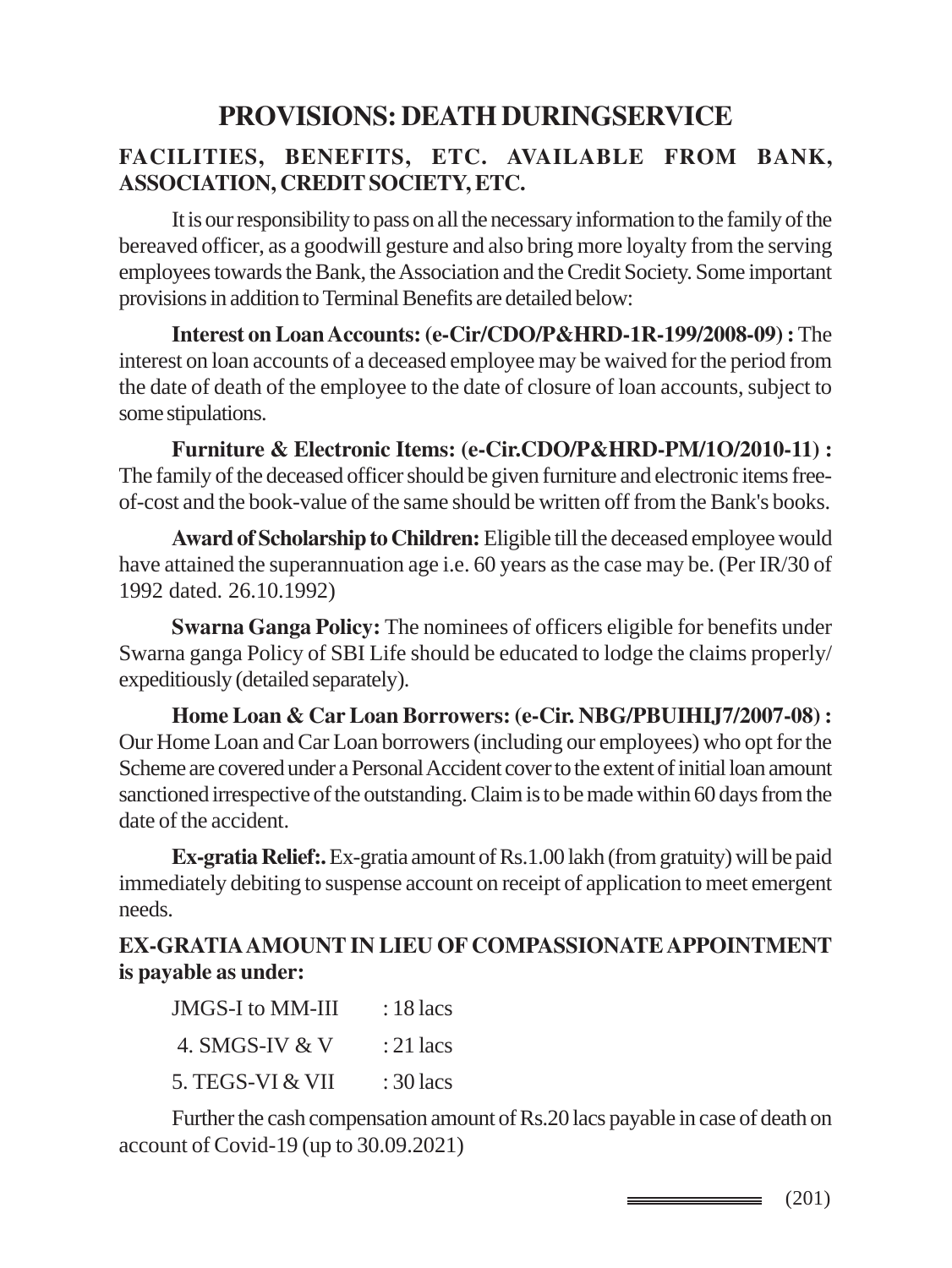Leave Encashment: Upon death of officers, the legal representatives get amount of leave encashment. The spouse of the officer may claim it without legal representation, on furnishing an Indemnity Bond and two sureties.

**Residential Accommodation:** Request from the dependent of the deceased officers may be considered by the appropriate authority sympathetically for continuance of the residential accommodation. In deserving cases, it may be allowed up to the current academic session of the school/college-going children of the deceased officer. Can be retained up to 5 months as per Atoot scheme.

**Travelling Expenses:** Eligible to claim cost of transportation of baggage and other expenses as if, on transfer, to the place of settle / domicile.

**Ex-gratia from SBI Officers' Multi-purpose society, Odisha Ltd.:** On the death of the member during active service, Rs.1.50 Lac is paid to the nominee of the member immediately (after adjusting the outstanding loan amount).

**Ex-gratia from Officers' Association:** On the death of the member during active service, a lump sum amount of ?1.50 Lacs to his/her nominee by the S.B.I. Officers' Association, Bhubaneswar Circle in a delegation.

In case of death of an employee the need for separate sanction of extraordinary leave for unadjusted period of absence may be dispensed with. The period of such unadjusted unauthorized absence shall not be counted for the purpose of computing pensionable service and payment of gratuity and the pension & gratuity would be calculated accordingly

Accidental insurance cover available on different variants SBI debit card (last txn within 90 days) e-circular 975/2019-20 (Cir No. R&DB/P&SP-Debit card/6/ 2019-20) 15.10.2019

Medical facilities: Available, where bank's dispensary is available.

Canteen facility: Can avail Canteen facility, where available.

# **ATOOT" - SCHEME FOR IMMEDIATE SUPPORT TO THE FAMILY IN CASE OF DEATH WHILE IN SERVICE**

To provide immediate relief to the family of an employee dying in harness, Bank has introduced 'ATOOT' circulated vide e-Circular no. CDO/P&HRD/PM/54/2019- 20 dated 13th November 2019.

# **Support :**

The scheme seeks to provide both financial and non-financial support to the next of kin. Next of kin for the purpose would be employee's closest living blood relatives,

 $(202)$   $\equiv$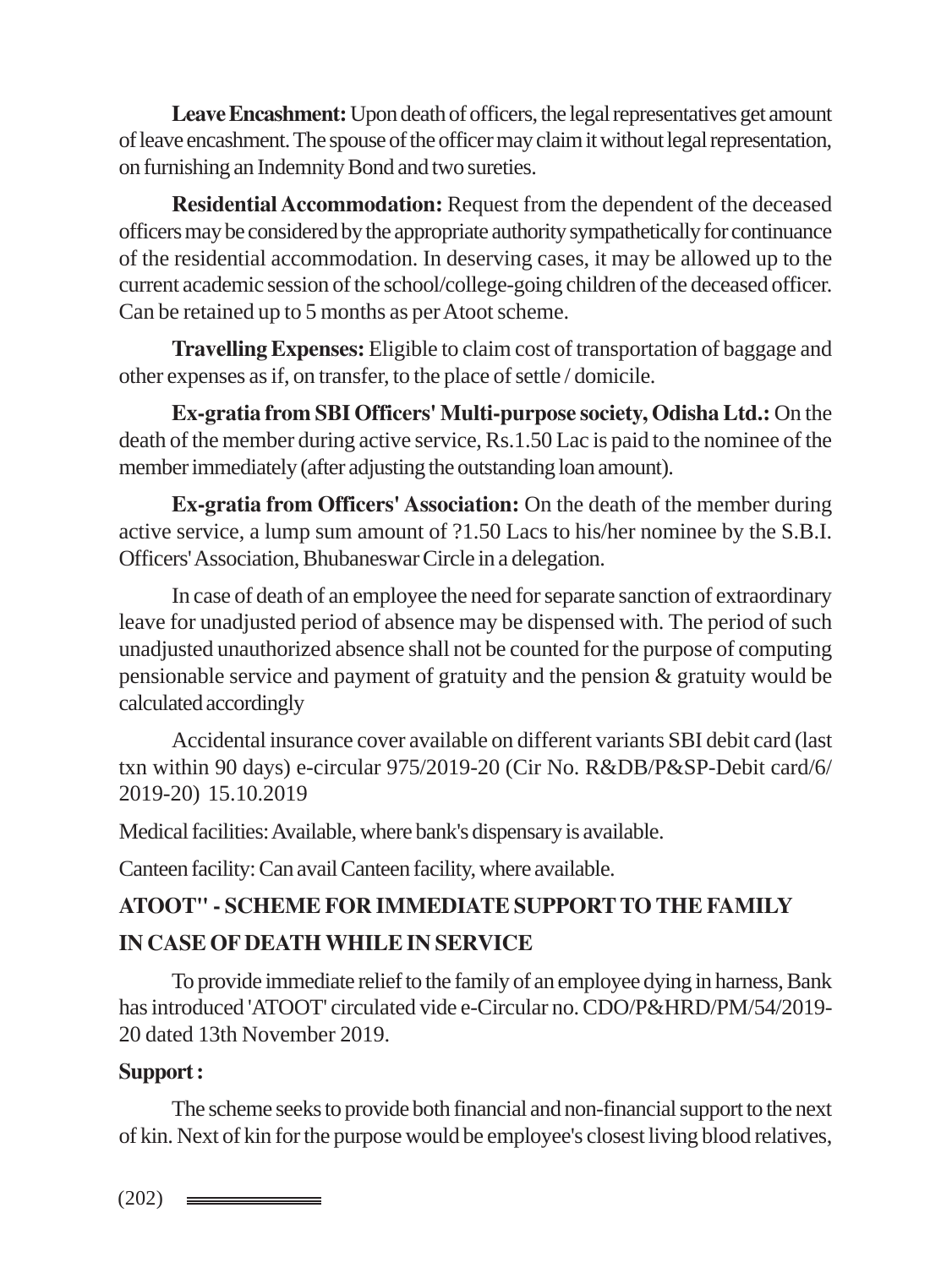preferably dependents or the person who performs the last rites such as spouse, children, parents, brothers, sisters etc., in that order.

- i. Financial support to meet expenses on Funeral -
- a. A sum of Rs. 20,000/- is to be paid in cash to the next of kin for meeting funeral expenses.
- b. Representative of the branch / office where the employee was posted will meet the family and hand over the specified amount to next of kin.
- c. The amount is to be handed over before the funeral and death certificate will not be required to release the amount.
- d. The amount will be paid by debit to Charges account and no receipt will be taken from family members.
- e. Branch representative handing over the amount will record the details of Name / Place / Date suitably in Bank records.
- f. Representatives from the office should also attend the funeral.
- ii. Support for transportation of mortal remains etc., in case death occurs at other places :
- a. In eligible cases, mortal remains of the deceased employee may be transported at Bank's cost by Air ( if distance is beyond 300 km) or Road (Outside Municipal limits)
- b. The cost ceiling shall be as under :
- c. Embalming cost Rs. 15,000/- irrespective of whether it is transported by Air or by Road.
- d. Coffin cost Rs.10,000/- Payable when transported by Air.
- e. Transportation Cost Rs. 30,000/- in case of transport by Air and Rs. 20,000/ - in case of transport by Road.
- f. Travel expenses for Escort May be admissible to one member of the family for the journey performed by Air / Steamer / Rail / Road to reach the place of death to enable the person to accompany the mortal remains of the deceased employee.
- g. The amount is to be paid on the basis of actual bill / receipt. GST/ taxes applicable will be borne by Bank.
- h. Amount is to be reimbursed to the next of kin if incurred by them or to the officer concerned if arranged by the Bank.

(203)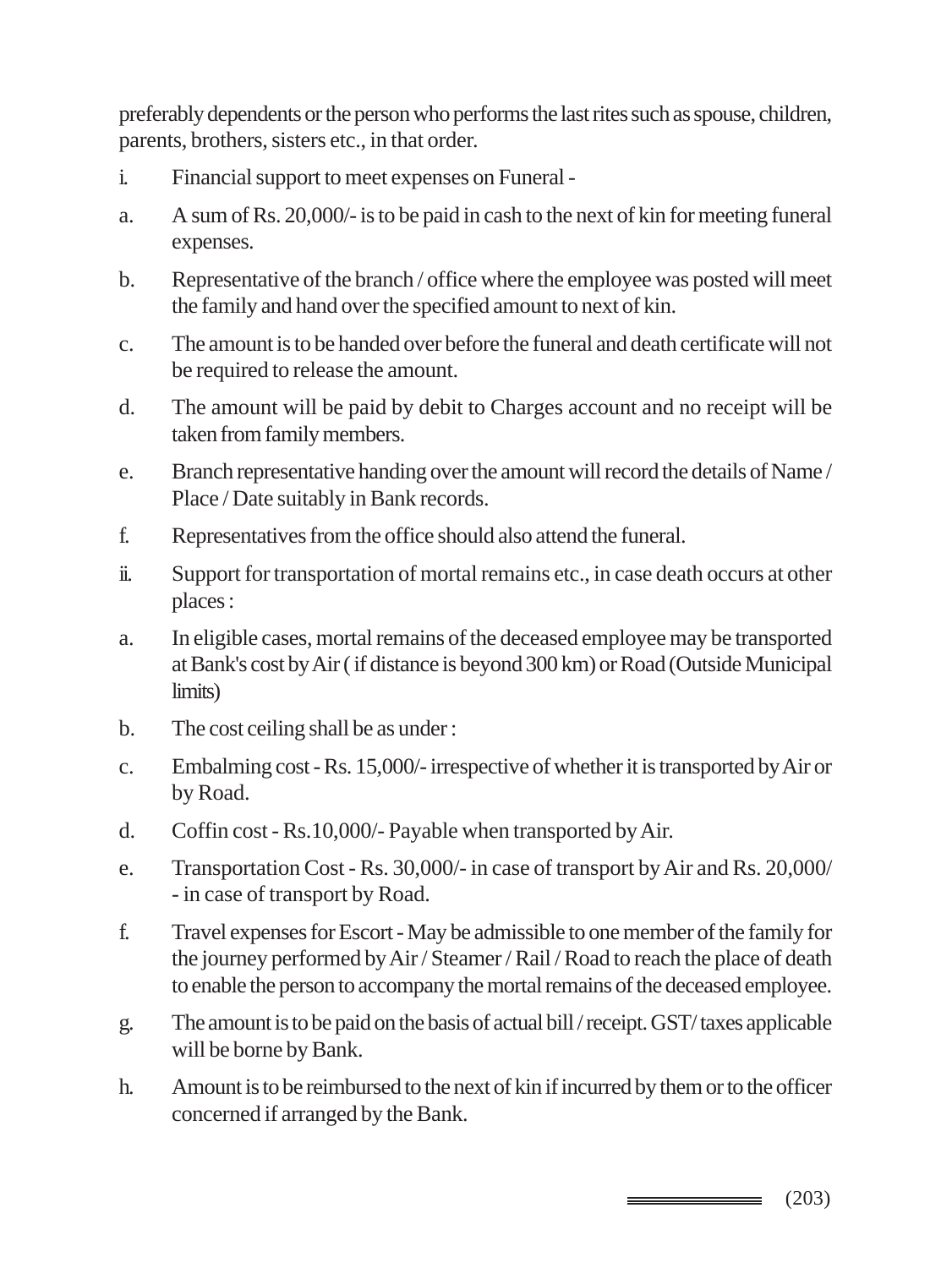- i. The Branch / Department / Office head will be empowered to sanction the total cost as above.
- iii. Non-Financial Support Bank will extend all possible support to the family of the deceased employee in respect of the following :
- a. If family members are not stationed locally, arrange for their stay at Bank's Guest house / Holiday Home on priority basis.
- b. If necessitated, organise to keep the body in mortuary / arrange for preservation of the body till the next of kin arrives.
- c. Necessary arrangements for processing and transport of the body.
- d. If the next of kin desires to take the body to a different place (eg native place of the deceased or the place where his / her family stays), necessary arrangements are to be made for processing and transport of the body.
- e. Assist in obtaining Death Certificate from registered doctor, inform police, Post mortem / Post mortem report, copy of FIR of local police, detailed police information / Inquest / Panchanama / Spot Panchanama, as applicable.
- f. A staff member shall be officially deputed to accompany the body, if required. The staff member should return, only after the funeral.
- iv. Responsibilities:
- a. The primary responsibility will be that of the Branch / Office where the employee was posted.
- b. Next line of responsibility will lie with the HR of the respective RBO / Administrative Office / Circle.
- c. In case death occurs at a different place other than place of posting, responsibility will subsist with controllers at both places i.e controller of the employee, as well as the Administrative Office under whose area of operation the place of occurrence lies.
- d. HR of the Circle in whose jurisdiction the place of death falls shall be responsible to oversee and monitor the administration of the scheme and take necessary decisions in the matter.
- e. At big centers, officers from the Liaison or Security Departments may be identified as facilitator.
- v. General action points / Support in General Applicable in all cases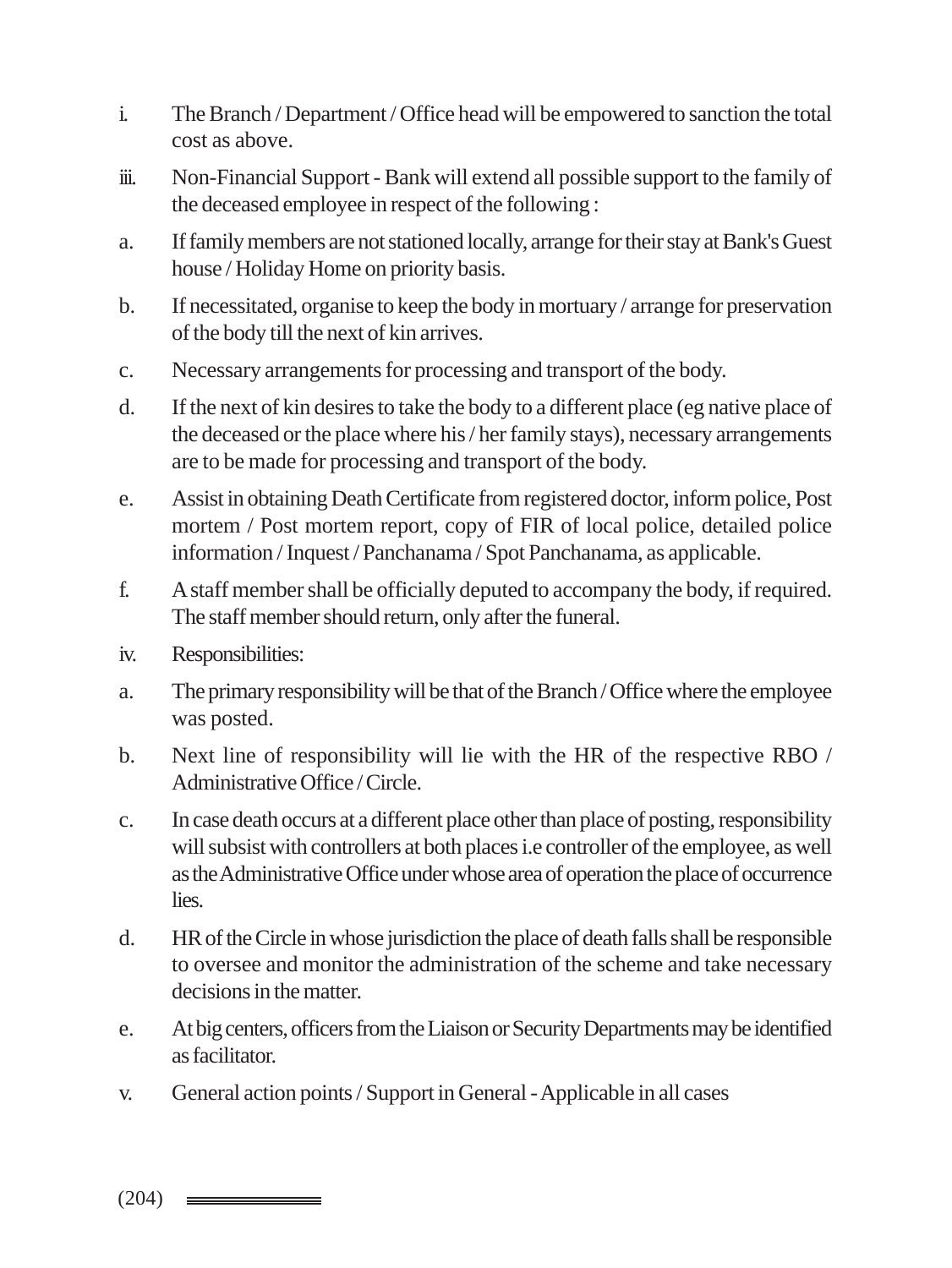#### **a. Stage One (Immediate response and communication) -**

- ♦ Inform Controllers, Next of Kin and police authorities (if applicable).
- ♦ Send wreath or flowers on behalf of the bank, directly to the funeral home or to the home of the family member, as a tribute to remember and honour the services rendered by the employee.
- ♦ Enter into system / HRMS portal.
- ♦ A Letter of condolence singed by the head of office where the deceased employee was posted, to be sent to the spouse/ parents of the deceased employee, within 48 hours of death/ information to Branch/ Office.

#### **b. Stage Two (Handling Arrangements)**

- Arrange for Guest house / Holiday home on priority basis if family members are not locally stationed.
- ♦ Organise mortuary arrangements, if necessary, till the next of kin comes.
- Necessary arrangements for processing and transportation of body.
- ♦ Staff member may be officially deputed to accompany the body, if required, who should return only after the funeral.
- Facilitate obtention of Death Certificate, Post Mortem/Post Morterm Report, Copy of FIR of local police station or detailed police information note/ Inquest Panchnama etc.

# **c. Stage Three (After the Funeral / Follow up)**

- ♦ After the funeral and the rites following that, say, after a fortnight, Bank representative to visit the family members, express condolence and advise the details of various provisions, support, superannuation benefits provided by the Bank to the family of the deceased employee. The Bank representative will get all related documents executed from the dependent family members.
- ♦ Details should be explained with regard to process involved, applicable formats, required formalities and related aspects such as Superannuation Benefits, Leave Encashment, Ex-Gratia / Compassionate Appointment, Claim of Insurance (Sampoorn Suraksha, Group life insurance policy), Other facilities/ perquisites such as retention of Furniture & Fixtures, other Assets (Mobile handset, i-Pad, Laptop), retention of accommodation, retention of Car etc.

#### **d. Miscellaneous**

♦ Notify customers / clients with direct association and re-assign work appropriately.

(205)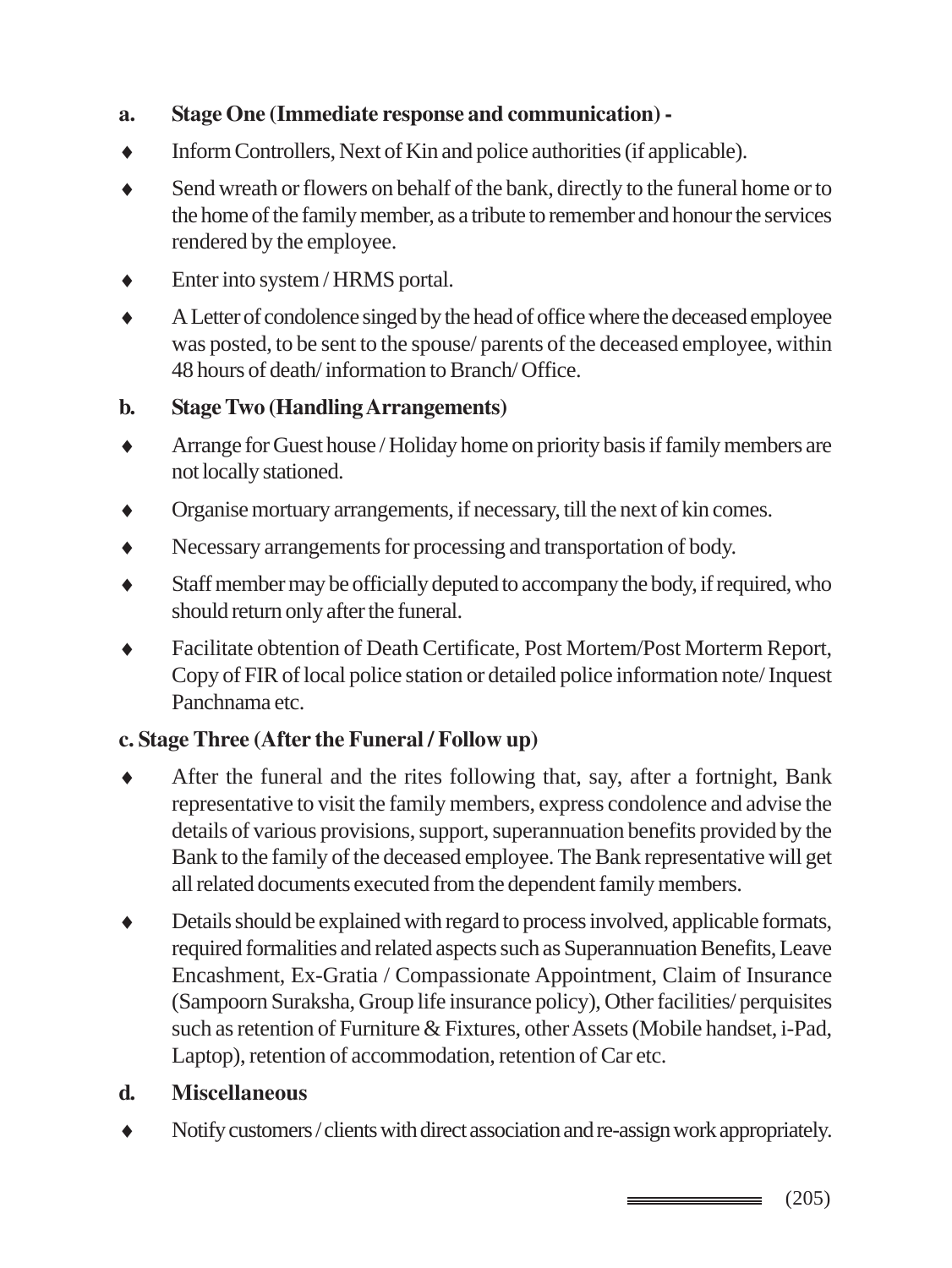- ♦ Follow termination check-list and ensure personal belongings at work-place are returned to next of kin.
- De-activate all login credentials and flag suitably in the system wherever necessary.
- $\bullet$  Keep in touch with the family as appropriate.

#### **PAYMENT OF PART EX-GRATIA TO THE DEPENDENTS IMMEDIATELY AFTER THE DEATH OF EMPLOYEE**

#### **E-Circular No. CDO /P&HRD/PM/16/2016-17 dated 6th May 2016**

At present, ex-gratia amount is paid to eligible dependents of employees who have died while in service after completion of the requisite formalities. Quite often, these formalities take time and the family of deceased employee might face financial hardship in maintaining themselves.

To enable the family to tide over the crisis arising out of the aftermath of death of bread-earner, Bank has approved a scheme of part release of ex-gratia lump sum payment. The scheme will operate on the following lines:-

- i. A uniform amount of Rs.1,00,000/- will be released, irrespective of the grade of the employee, immediately after the death of the employee.
- ii. The amount will be released to family member by credit to bank account in the following sequence :
- $\leftrightarrow$  Spouse, if alive
- If spouse is not alive, senior of the dependent children as declared in HRMS under personal details.
- ♦ Dependent parents as declared in HRMS under personal details. Among parents, mother will have preference.
- iii. In case of known dispute, no amount will be disbursed.
- iv. The amount will be released on submission of proof of death and an application cum undertaking in plain paper.
- v. Branch Manager / Immediate controller in case of administrative office of the Branch / Department where the employee was posted at the time of death will be the competent authority to disburse the amount after strict verification of facts.
- vi. A control return to this effect will be submitted to the next higher authority.
- vii. The amount will be paid by debit to the respective Branch/ Office Suspense account.

 $(206)$   $\longrightarrow$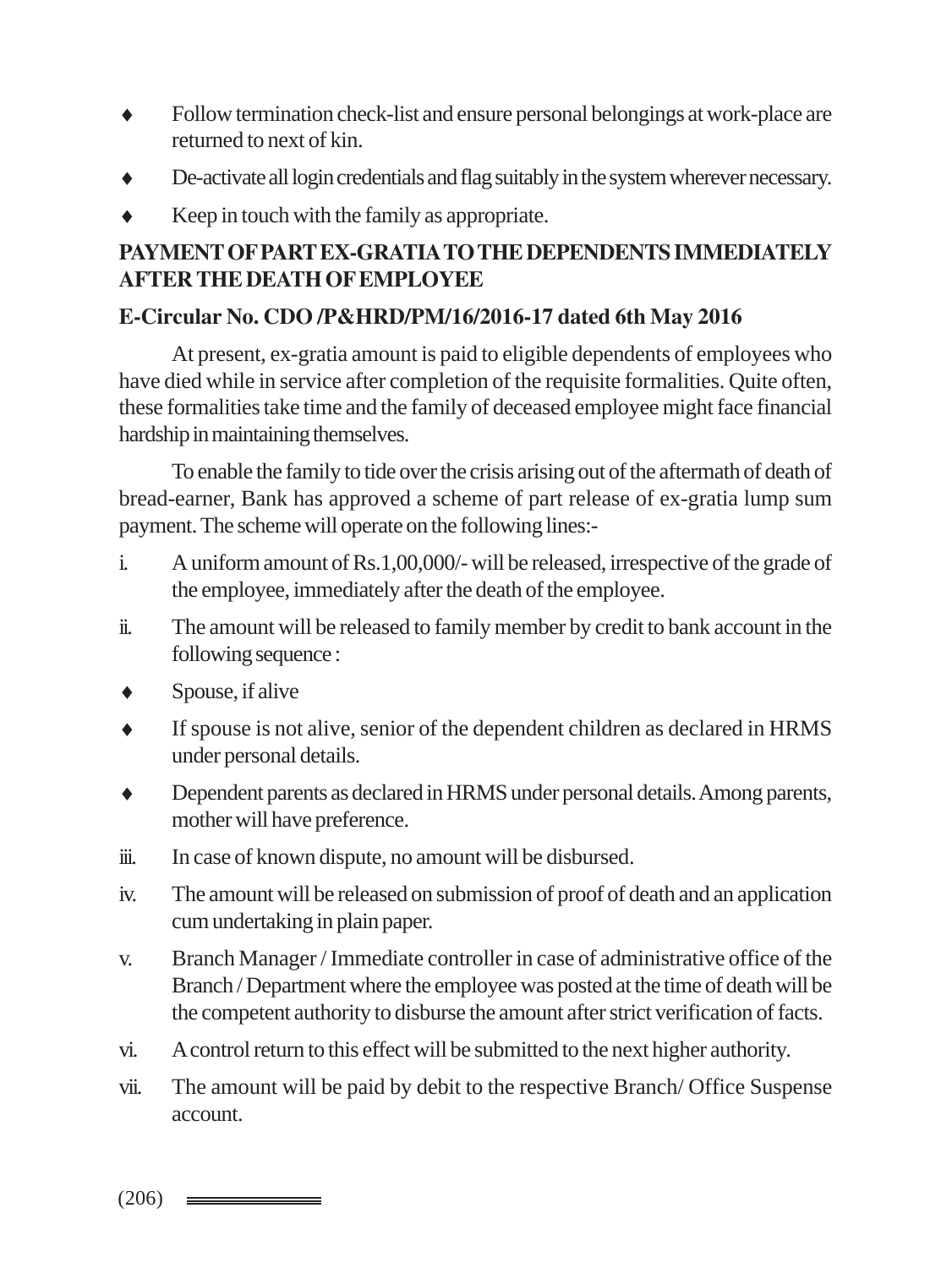- viii. In case of inordinate procedural delay extending to 90 days in settlement of exgratia amount, the said Branch Manager/ immediate controller head can adjust the amount against terminal benefits first released to the family. Suitable clause has been incorporated in the application cum undertaking.
- ix. Dependents of deceased employee, whose service records were blemished on account of disciplinary action having been taken against him /her will also be considered under the scheme.
- x. Similarly, where employee was facing disciplinary action at the time of death, the case will be treated as abated and his / her dependents will be covered under the scheme.
- xi. Scheme will not be applicable to cases of premature retirement on medical grounds due to incapacitation before reaching 55 years of age.
- xii. In case employees had attained age of 60 years but is continuing in service till the end of the month such employees will not be eligible.

# **Circular No.: CDO/P&HRD-PM/33/2020 - 21 Date: Fri 4 Sep 2020 1. REVISED SCHEME FOR PAYMENT OF EX-GRATIA AMOUNT IN LIEU OF COMPASSIONATE APPOINTMENT**

#### **3. The revised policy will come into force with effect from 1st April, 2020.**

The revised Scheme of Ex-gratia payment in case an employee dies during harness is as under: (i) To provide relief to the bereaved family and to enable them to recover from the shock, it has been decided to continue to pay salary, as existing, for a period of 12 months or till the age of notional superannuation of deceased employee, whichever is earlier.

- (ii) An amount of lump sum fixed Ex-gratia will be paid now, replacing the existing Ex-gratia structure.
- (iii) In case of supervising staff, where leased accommodation or Bank's accommodation is provided, additional 3 months over and above 2 months period allowed in case of retirement (total 5 months) will be permitted along with upkeep allowances to the family members of the deceased employee.
- (iv) Family pension, where applicable, would be paid as usual to the family members as per the Pension Fund Rules of the Bank in addition to Ex-gratia.
- (v) Dependents will not be eligible for any increment / revised salary falling due after the date of death. However, any revision in wages with effect prior to the date of death shall be paid along with arrears if any, to the family of the deceased employee.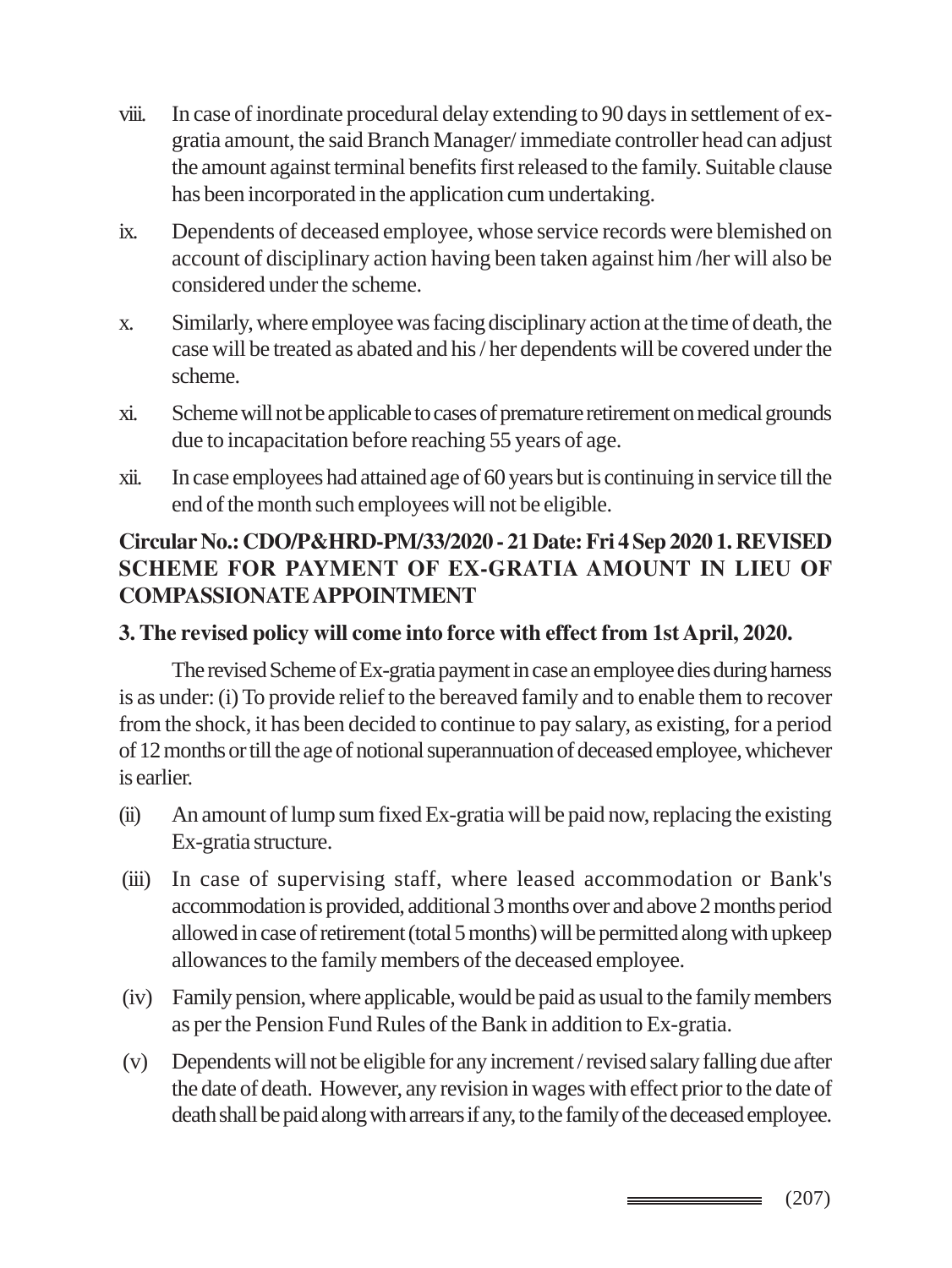#### **Revised Ex-gratia Structure**

| Sl. No.        | Category                 | Lump sum Exgratia $*(\text{Rs.in lacs})$ |
|----------------|--------------------------|------------------------------------------|
| 1.             | Subordinate              | :12                                      |
| 2.             | Clerical                 | :15                                      |
| 3.             | JMGS-I to MM-III         | :18                                      |
| 4.             | SMGS-IV & V              | : 21                                     |
| 5 <sub>1</sub> | <b>TEGS-VI &amp; VII</b> | :30                                      |

Further the cash compensation amount of Rs.20 lacs payable in case of death on account of Covid-19, will continue to be paid as hitherto.

#### **2. SCHEME FOR EDUCATIONAL SUPPORT TO CHILDREN OF THE DECEASED EMPLOYEE.**

The primary aim of the scheme is to provide financial support to the dependent children of the deceased employees up to the age of 21 years or till the completion of Graduation, whichever is earlier. A special fund in the name of "Deceased Employee's Children Welfare Fund" will be created for the purpose.

#### **The salient features of the Scheme are as under:**

- i. Eligibility: The dependent children of the permanent and confirmed deceased employee.
- ii. Coverage: Maximum 2 dependent children from the age of 3 years to 21 years or completion of graduation or any technical and specialization courses, whichever is earlier.
- iii. Stages of Education as per new guidelines (18 years as under)
	- (a) Stage-I: Foundational (Up to Class II) 5 years
	- (b) Stage-II: Preparatory (Up to Class V) 3 years
	- (c) Stage-III: Middle (Up to Class VIII) 3 years
	- (d) Stage-IV: Secondary (Up to Class XII) 4 years
	- (e) Stage-V: Graduation 3 years
- iv. Financial Assistance (per month / per child) (a) Stage-I: Rs.2000 (b) Stage-II: Rs.3000 (c) Stage-III: Rs.5000 (d) Stage-IV: Rs.5000 (e) Stage-V: Rs.7500
- v. Existing provisions of continuation of scholarship to meritorious children studying in Elite Institutes post death of the employee will continue.

 $(208)$   $\longrightarrow$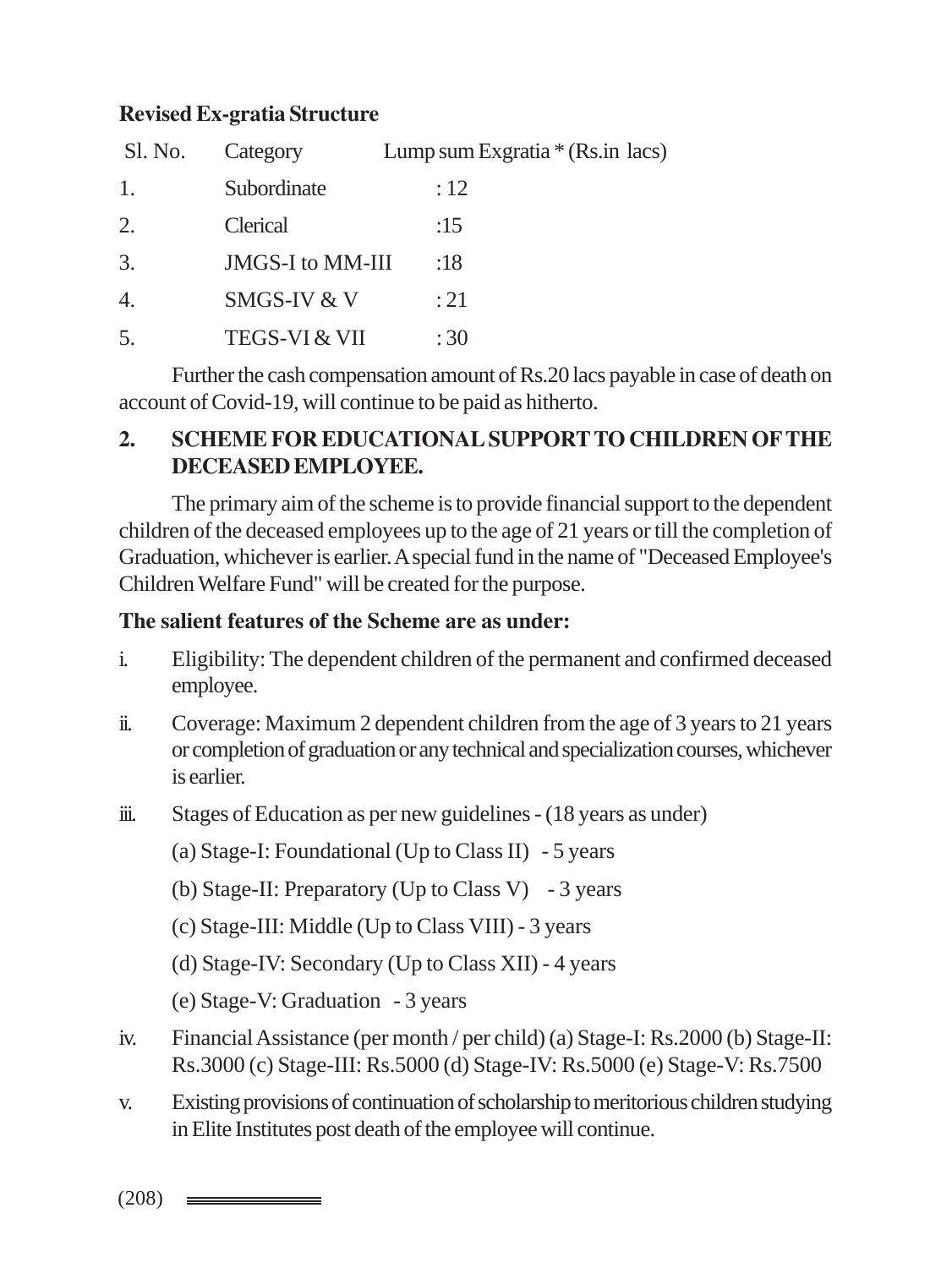- vi. Yearly payment of the financial assistance as above to be made strictly on completion of the course and submission of certificate to the effect of completion of yearly examination by the dependent children of the deceased.
- vii. Amount eligible shall be paid yearly by way of reimbursement under selfcertification by the dependent family of the deceased.
- viii. Payment of aforesaid financial assistance will be made irrespective of income / earning of spouse and other dependent family members.
- ix. The Scheme is not applicable where compassionate appointment is given to the dependent.

#### **Circular No.: CDO/P&HRD-PM/90/2020 - 21 Date: Tue 16 Mar 2021**

#### **REVISED SCHEME FOR COMPASSIONATE APPOINTMENT**

#### **Please refer to our e-Circular Nos. CDO/ P&HRD-PM/ 20/ 2011-12 dated 13th May, 2011 & CDO/ P&HRD-PM/ 65/ 2014-15 dated 27th December 2014.**

- 2. We advise that the Central Board in its meeting held on 24th February, 2021 has approved the "Revised Scheme for Compassionate Appointment". The scheme will be applicable to a dependent family member of confirmed regular permanent employee of State Bank of India, who;
	- (i) dies while in service (including death by suicide) or
	- (ii) is retired on medical grounds due to incapacitation before reaching the age of 55 years.

(incapacitation is to be certified by a duly appointed Medical Board in a Government Medical College/Government District Head Quarters Hospitals/Panel of Doctors nominated by the Bank for the purpose). "The Revised Scheme for Compassionate Appointment will be effective from 24 th February, 2021". (Circular No.: CDO/P&HRD-PM/92/2020 - 21 Date: Wed 17 Mar 2021).

3. Recently, the Bank has revised the Ex-gratia scheme effective from 01st April, 2020 vide our e-Circular No. CDO/P&HRD-PM/33/2020 - 21 dated 04th September

# **REVISED SCHEME FOR COMPASSIONATE APPOINTMENT IN STATE BANK OF INDIA**

**1. NAME:** "Revised Scheme for Compassionate Appointment in State Bank of India"

# **2. OBJECTIVE FOR THE REVISED SCHEME:**

At present we have a Scheme for Compassionate Appointment in exceptional cases for dependents of deceased employees and also a scheme for payment of Ex-

> (209)  $\equiv$   $\equiv$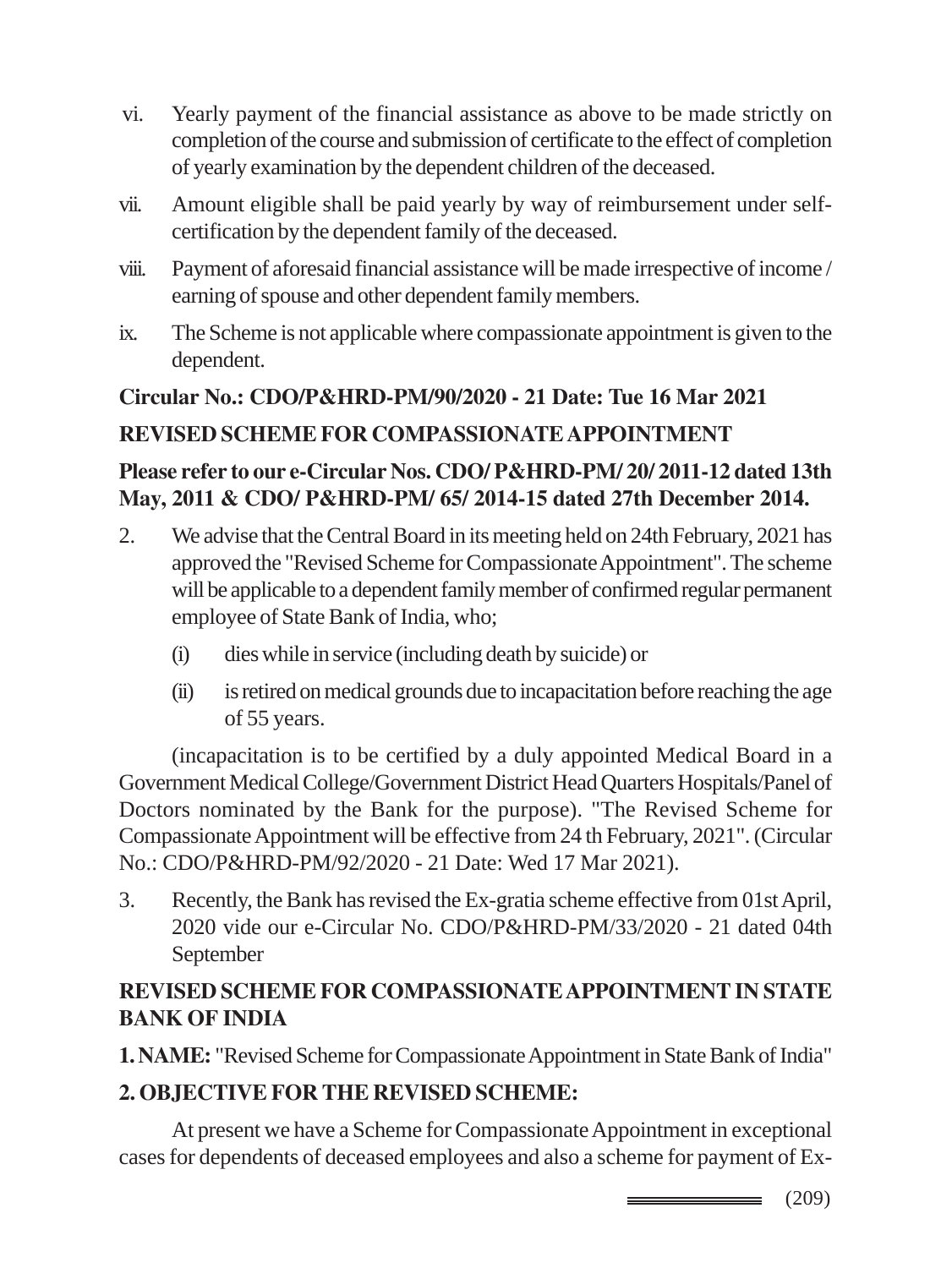gratia in lieu of compassionate appointment in the Bank. In this connection, a need has been felt to enlarge the scope of the scheme for compassionate appointment to support the dependents of the deceased employees to tide over the sudden crisis due to death / premature retirement of the sole bread earner of the family.

Accordingly, this "Revised Scheme for Compassionate Appointment in State Bank of India" is proposed to be introduced in the Bank.

## **3. COVERAGE**

- 3.1. To a dependent family member of permanent employee of the State Bank of India, who,
- (i) dies while in service (including death by suicide)
- (ii) is retired on medical grounds due to incapacitation before reaching the age of 55 years (incapacitation is to be certified by a duly appointed Medical Board in a Government Medical College/Government District Head Quarters Hospitals/Panel of Doctors nominated by the Bank for the purpose).
- 3.2 For the purpose of the Scheme, "employee" would mean and include only a confirmed regular permanent employee who was serving full time or part-time on scale wages at the time of death/ retirement on medical grounds before reaching age of 55 years and does not include any one engaged on contract/temporary/ casual or any person who is paid on commission basis.

#### **4. DEPENDENT FAMILY MEMBER**

- a. Spouse; or
- b. Wholly dependent son (including legally adopted son); or
- c. Wholly dependent daughter (including legally adopted daughter); or
- d. Wholly dependent brother or sister in the case of unmarried employee

# **5. AUTHORITY COMPETENT TO MAKE COMPASSIONATE APPOINTMENT**

- 5.1 Appointment under the scheme shall be made only with the prior sanction of the Competent Authority as detailed under:
- (i) For employees working in Circles The Circle CGM
- (ii) For employees working in Corporate Centre/its establishments-The CGM (HR)

5.2 Rejection of any proposal shall be approved by DMD (HR) & CDO on recommendation of the Circle CGM / CGM (HR).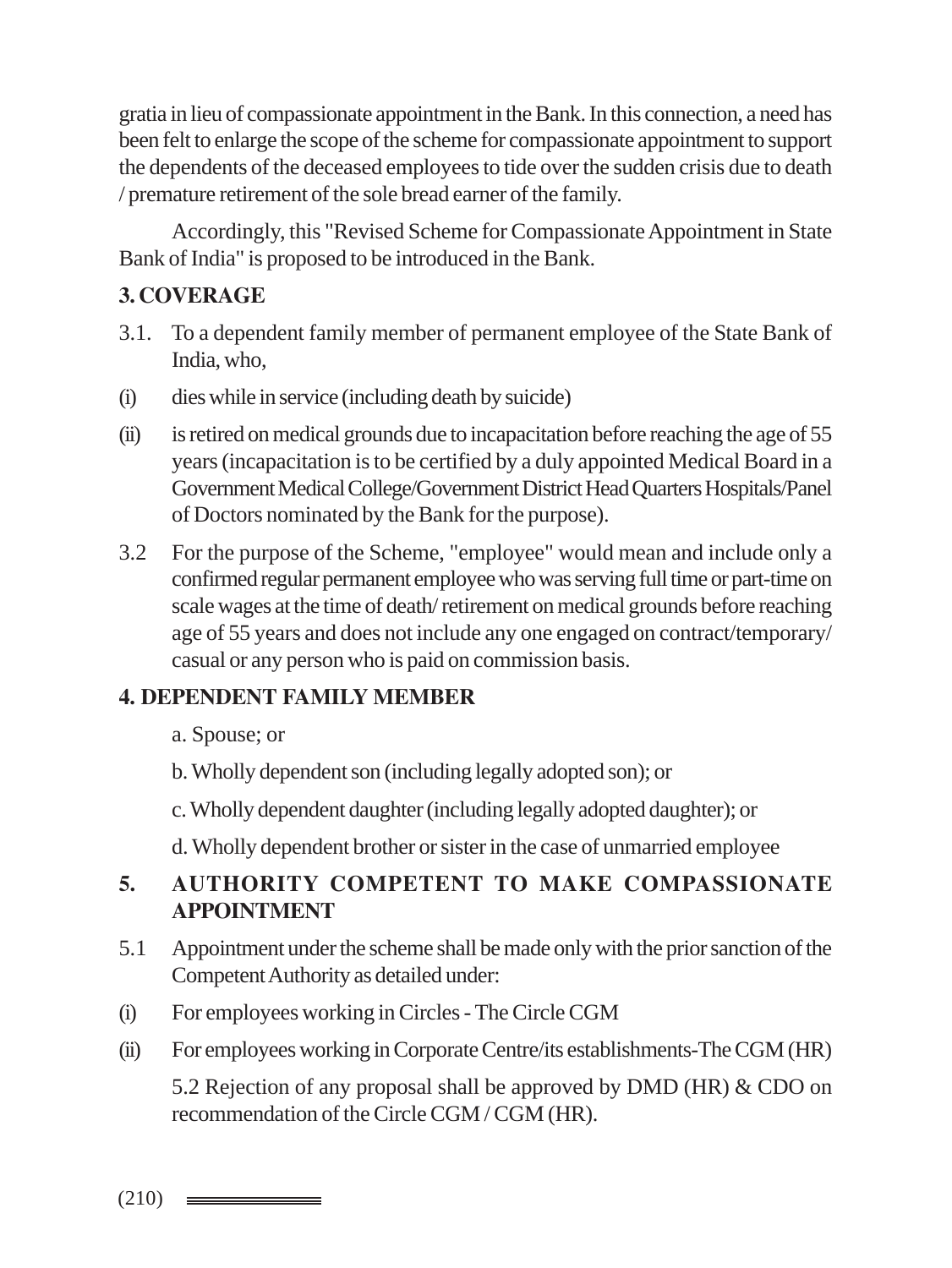# **6. POSTS TO WHICH APPOINTMENTS CAN BE MADE**

The appointment shall be made in the clerical and sub-staff cadre only.

# **7. ELIGIBILITY**

**7.1** Applicant for compassionate appointment should be eligible and suitable for the post in all respects under the provisions of relevant recruitment rules.

# **7.1.1 Age: -**

- i. The Minimum age for clerical cadre will be 20 years and for sub-staff cadre 18 years.
- ii. The Upper age limit and its relaxations for SC/ST/OBC/PWDAs/Ex-servicemen / widow candidates will be as per the prevalent recruitment policy of the Bank for the relevant post and category.

(Age eligibility shall be determined with reference to the date of application and not the date of appointment)

(Where no dependent within the prescribed age limit is available for employment, the DMD (HR)  $&$  CDO may, in his/her discretion, relax the upper age limit upto a maximum of five years. The lower age limit should, however, in no case be relaxed.)

# **7.2 Qualification: -**

- i. A Degree (Graduation level) from a recognized University, or any equivalent qualification recognized as such by the Central /State Government is required for appointment in clerical cadre as minimum qualification for all dependents including the widow.
- ii. For appointment in subordinate cadre, the candidate should pass minimum Eighth standard or its equivalent.
- iii. In case a widow, who has not passed class VIII, is to be offered a job in the subordinate cadre, it would be enough if she is literate enough to read in the regional language and /or Hindi or English. Where, however, reading is not essential for performance of the job to be offered, this requirement need not be insisted upon and it should suffice if she can merely sign.

# **7.3 Financial Condition of the family:**

The family is indigent and deserves immediate assistance for relief from financial destitution. The following guidelines should be taken into account for determining the financial condition/eligibility for compassionate appointment of dependents of the family:

Compassionate Appointment will be sanctioned to the dependents of the deceased /premature retired employee where the monthly income of the family will be less than 75% of the last drawn gross salary.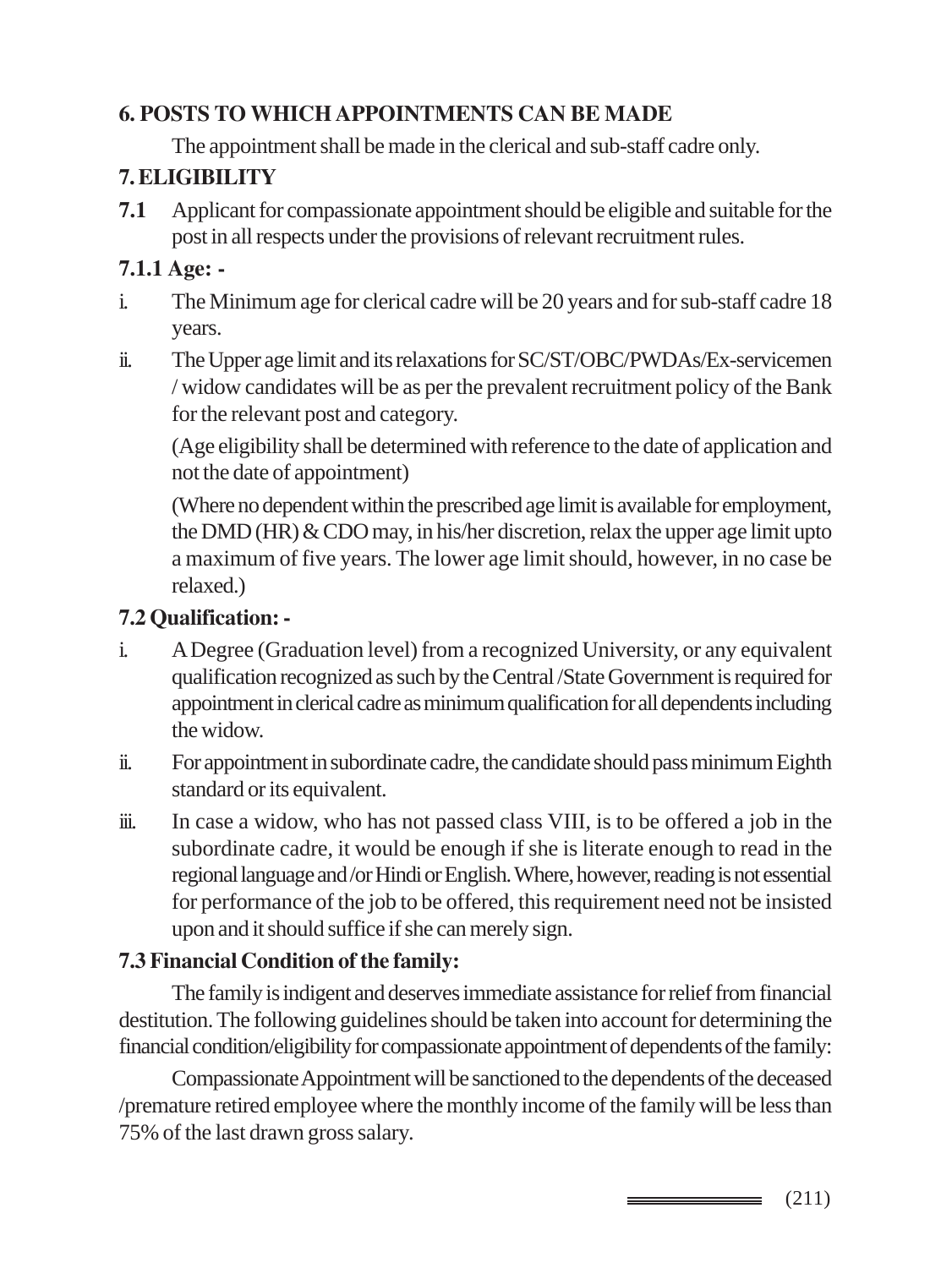# **GUEST HOUSES MAINTAINED BY AFFILIATES OF FEDERATION**

[NOTE: FOR RESERVATION/BOOKING: PLEASE APPLY /CONTACT DIRECTLY TO THE RESPECTIVE CIRCLES/MODULES OR THE PERSONS MENTIONED UNDER GUEST HOUSE COLUMNS]

# **1. AHMEDABAD TRANSIT HOUSE (Ahmedabad Circle)**

401/402,Krishna Apartments, 10, Rajnagar Society,4th Floor, Opp. Dewan Ballubhai School, Near NID, Narayan Nagar, Paldi, AHMEDABAD - 380 008. Ph : 079 - 255 07 622, Fax: 255 07 6922,

Contact :Shyambhai?9913341077,079-26623267

Mohanbhai-?9824621792 Laxmanbhai?9924682393

# **2. ALLAHABAD GUEST HOUSE(LUCKNOW CIRCLE)**

Flat No. 505, ShyamPushp Residency, Civil Lines Road, Near Hanuman Mandir, Rajapur Allahabad, Care taker ?9670634330 Contact : Shri Arun Srivastava (DGS) ?9415609433

# **3. AMRITSAR GUEST HOUSE (Chandigarh Circle)**

SBIOA Amritsar Bhawan, No.612, B-Block, New Amritsar, Amritsar-(PB) Caretakar: Ranjit Singh - M - 964842656, Fax No.0172-2776812 Contact: Secretary Finance M - 8872023668

# **4. BARODA (Ahmedabad Circle)**

VakalSeva Kendra, opp. Vadodara Stock Exchange, Nr. ParsiAgiyari, Sayajiganj, Vadodara - 390 005 Contact - Rajesh Shah - 9898272132 Contact - Vijay Davda-9714672622

# **5. BHOPAL GUEST HOUSE (Bhopal Circle)**

(1) HIG-501, 5th Floor, Vijay Stambh, M.P. Nagar, Zone-I BHOPAL - 462 011 M.: 0755-2675383, Ph. 09479595020

(2) Flat No. 44, Orange,Ist Floor, Planitium Park, Near Mata Mandir, T.T. Nagar, Bhopal BHOPAL - 462 003 ?: 0755-2774484, (For Reservation Contact ?89018062/ 9993635531 ,Fax - 0755-2559828 Contact: Madan Jain-09425463048

# **6. BHUBANESWAR GUEST HOUSE (Bhubaneswar Circle)**

(1) N.N. Das Memorial Transit House, Chandrama Housing Complex, Block-A, Flat No.7/7 & 7/ 8, Kharvel Nagar, Bhubaneswar-1 M.R. Biswal?0674-2392286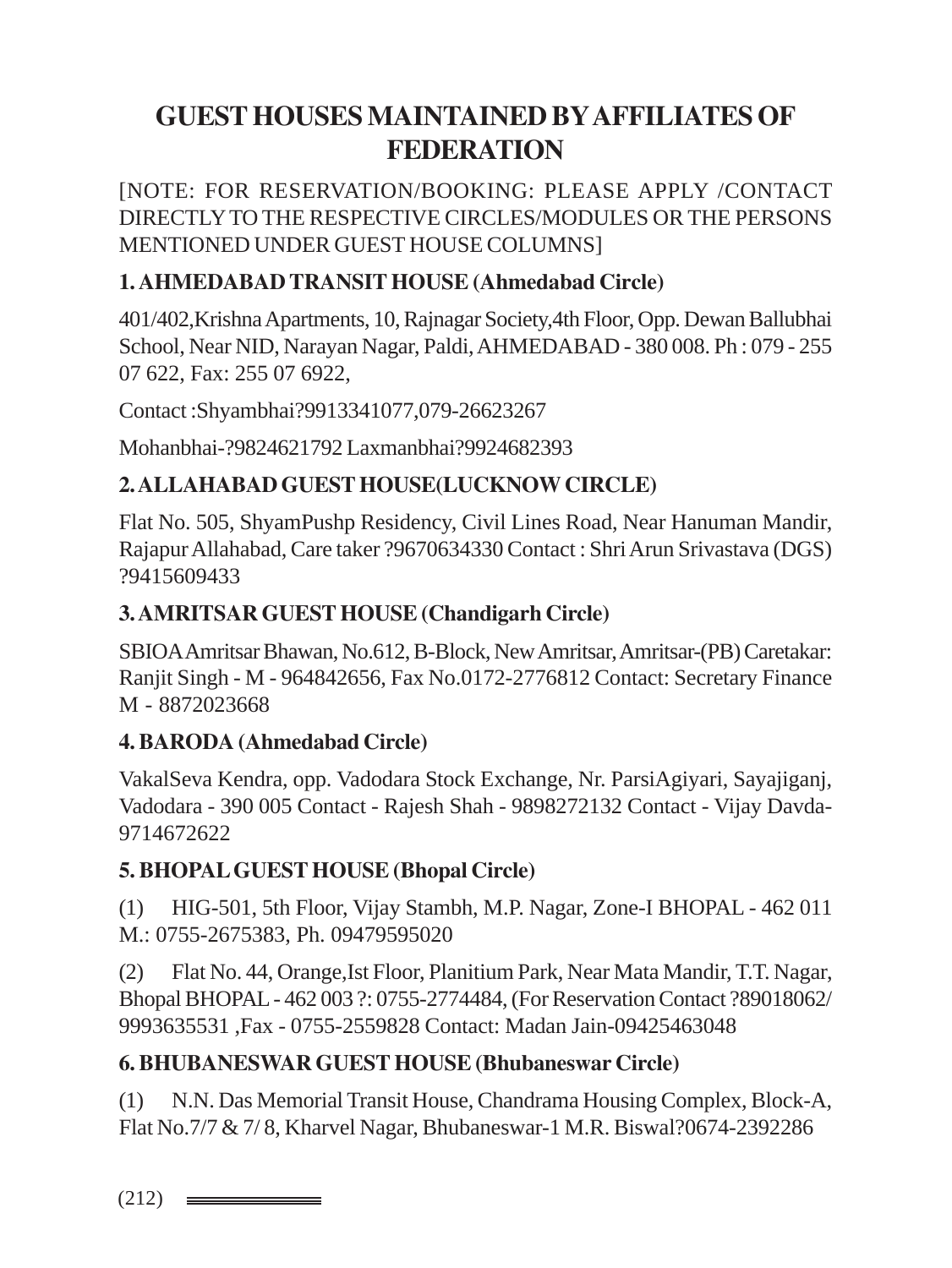(2) Bhubaneswar Transit House-II, Flat No.403 And 404,Sairaj Homes, Srikrishna Heights, Near Chintamaniswar Temple, Chintamaniswar Area, Bhubaneswar. Jagyaneswar Das, Ph. 0674-2392286

# **7. CHANDIGARH GUEST HOUSE ( Chandigarh Circle)**

# SBIOA GUEST HOUSE,

Kothi No.1210,Sector19-B,CHANDIGARH Care-Taker:Sh. Tilak Raj, ?9356228887. Contact: 1.Sh. A.P. Sharma, Secretary Finance, M- 8872023668. Fax-0172-2776812.

2. Sh. Pankaj Sharma, Dy. Secy Finance,?9417103434, Fax No.0172-2776812.

# **8. CHENNAI SBIOA TRANSIT HOUSE (Chennai Circle)**

No: 163, (old 81/82), Gengu Reddy Road, [Near Santosh Nursing Home] Opp. Presidency Higher Secondary School for Girls, Egmore,CHENNAI - 600 008.Ph (044) 28194197, 28191659

# **9. CHENNAI SBIOA GUEST HOUSE (N.E.Circle)**

"BRAHMAPUTRA" Flat No.B-2, I Floor,J.S.Apts, (Near National Insurance Co.,)167, Greams Lane, Chennai - 600 006,Ph. : 044-28291595

Contact : General Secretary, SBIOA, Guwahati, Care-taker : D.M.Sunder, ?- 09841357592

**11. DELHI GUEST HOUSE (Delhi Circle)** SBIOA Transit House, A-1, New Krishna Park, Near Janakpuri West, Metro Station, New Delhi - 110 018. Caretaker: Rahul, ?: 9990572304 Contact: Ph. 011-23407976 - 78

# **12. GUEST HOUSE OF SBIOA, PATNA CIRCLE AT Delhi**

Plot No- 321, Sector - 4, Vaishali, (Opp. Sector - 4 Park), Ghaziabad, No. of Rooms : - "8", Tariff : - Rs. 700/- per day Caretaker - I. M. Shukla - ? - 08744040888 Contact for booking : Shri AmareshVikramaditya, Secretary Finance, SBIOA, Patna Circle Ph. : 09835452010/ 0612-2209117

# **13. DARJEELING (Bengal Circle)**

Shrestha LodgeLadenla Road (Opp. GPO) Darjeeling ?09832093913

# **14. DHARAMSHALA (Chandigarh Circle)**

SBIOA MEMBERS HOUSE, Cantt. Road, Mcleodganj Road, Dharamshala (H.P.). M - 9816618480 -Care taker-Sonu, m.9816114806 (Ravi)

Contact: 1 A.P. Sharma, Secy Finance,M. 8872023668.,Fax-0172-2776812.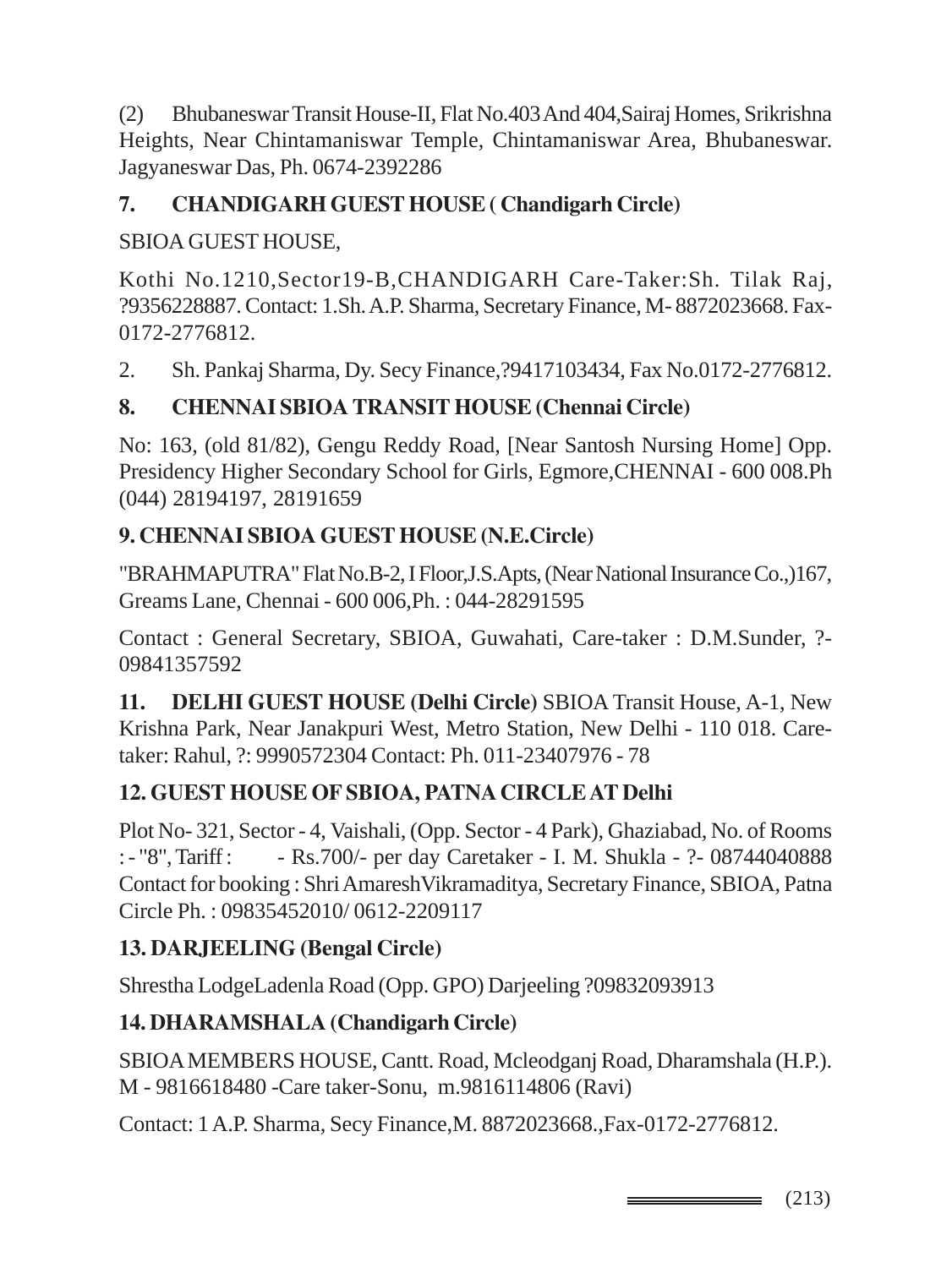2. Sh. Pankaj Sharma, Dy. Secretary Finance, M - 9417103434,Fax No.0172- 2776812.

# **15. GHAZIABAD (Patna Circle)**

Plot No: 321, Sector-4, Vaishali,(Opp. Sector - 4 Park) Ghaziabad.

Contact : Uma kant Singh-President ?09431021685 ,Care-taker: I.M. Shukla ?08744040888

# **16. GANGTOK GUEST HOUSE (Bengal Circle)**

Hotel Mountain, Retreat, Tibet Road, GANGTOK,M - 09832005536 (0359) 2205670 Contact: Manas Kr Choudury - M - 098320005536

# **17. GURUVAYOUR SBIOA(K) GUEST HOUSE**

Guruvayur Kalpaka le Divine, Thulasi Nagar, South Naida, Behind Devarom Hospital, Guruvayur

# **18. SBIOA GUEST HOUSE - GOA (Mumbai Circle)**

Hotel Park Avenue, Calangute, Bardez, Goa, Care-taker: Ravi - No. of Rooms-1

Contact: General Secretary SBIOA-Mumbai Circle.

Ph: 022-22047481 Fax : 020-22839882 A/C No. 10488175051

# **19. NILACHAL TRANSIT HOUSE - GUWAHATI (N.E.Circle)**

(Maintained by (N.E.Circle), Borbora Niwas,3rdFloor, GMC Hospital Road, Right side, Bye lane No.1,Srimantapur,Near LG Service Centre, Bhangagarh, Guwahati-781032, Caretaker : Bulen Das M - 8399094895

# **20. HARIDWAR GUEST HOUSE (Delhi Circle)**

Hotel Mayur, Upper Road, Opp.MansadeviRopeways , Haridwar - 294401,?01334- 22 75 86. Please Contact SBIOA (Delhi Circle) :011-33407978

# **21. HARIDWAR GUEST HOUSE (Bengal Circle)**

Hotel City View opp.Ganga Talkies, Upper RoadNearHarkiPauri,

Haridwar, (Uttarakhand) M - 07895302397 / 09719259729

# **22. HYDERABAD GUEST HOUSE (Hyderabad Circle)**

SBIOA Bhavan, D.No. 3-5-1093/4, Venkateswara Colony, Narayanaguda, Opp. Cntral Blood Bank Lane, HYDERABAD - 500 029. Ph : (040) 24 75 05 55

Contact: General Secretary SBIOA, Hyderabad.Care Taker:9849541869

Ph: (040) 24 75 6440/790/1212, Fax No. 2475 6874

 $(214)$   $\equiv$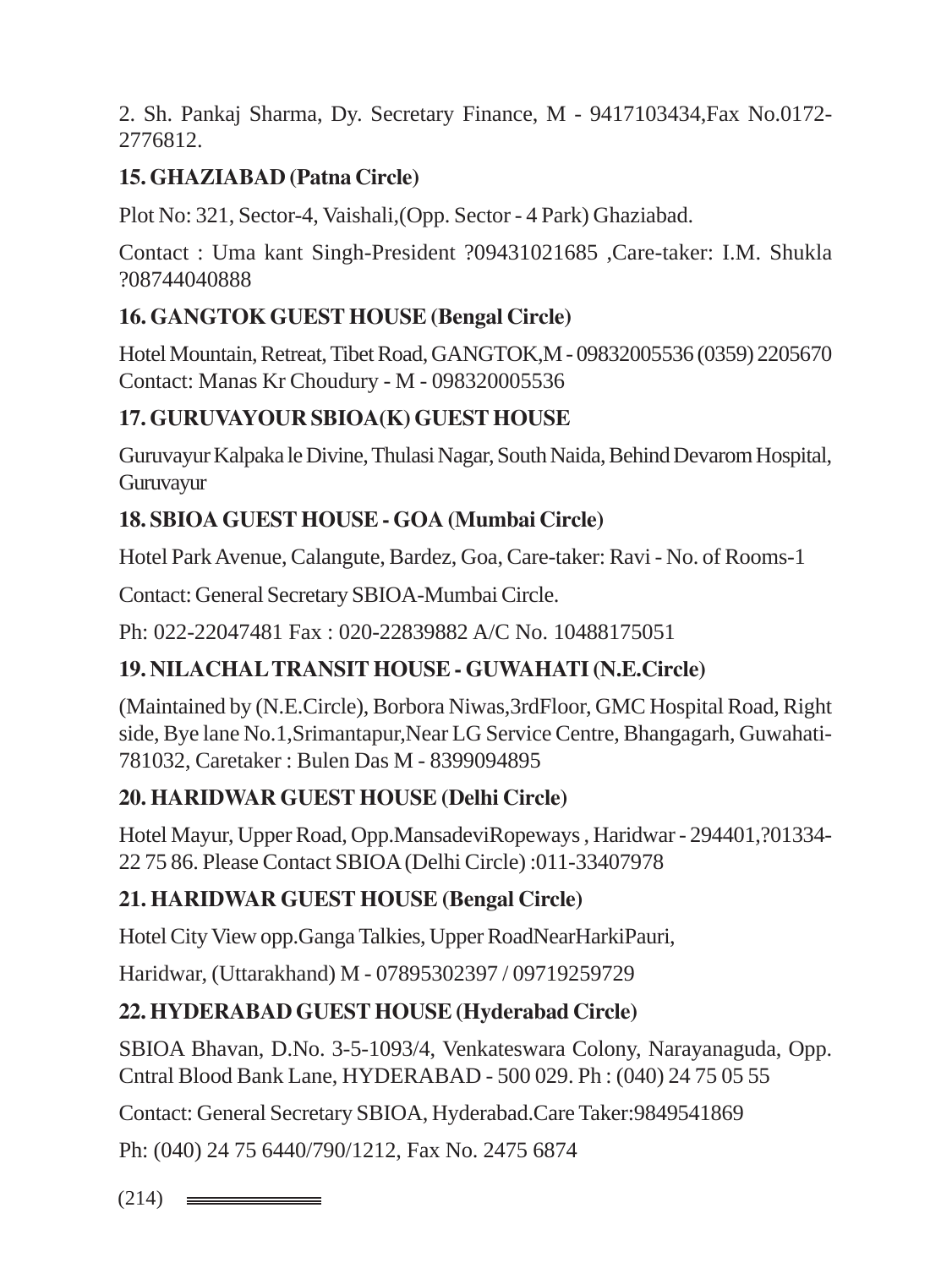# **23. HYDERABAD GUEST HOUSE (Hyderabad Circle)** SBIOA (HC) Guest

House,H.No.5-9-209, Chirag Ali Lane Beside Hotel SG Comforts By Lane,Alnoor Plaza, Hyderabad - 500 001

For Reservation Contact: Shri P.V.Sameer Kumar, Addl.Treausrer, SBIOA(Hyderabad Circle)

Ph. : 040-66667335;23387537?98484 97767 Care Taker ?99667 40416

# **24. JAIPUR GUEST HOUSE -SBIOA, Jaipur Circle**

A-19, Swej Farm, Reliance Fresh WaliGali, Metro Pillar No. 98,

New Sanganer Road, Jaipur:Contact : Ravi Prakash Gupta ??9414037171

# **25. JABALPUR GUEST HOUSE (Bhopal Circle)**

(Maintained by SBI (Bhopal Circle) 14/393,Ghadichowk,VijayNagar,Jabalpur (MP) Guest House in-charge:Shrivardhan Nema, M - 09425800582 Fax-0761- 2640353,Care Taker: Vishal, Ph. : 0761-2644166,?09669964538

# **26. JAMMU GUEST HOUSE (Chandigarh Circle)**

SBIOA GUEST HOUSE, Flat No. 501, Block-E, Level-I, Dream Home Apartments, Bye-Pass Road, Greater Kailash, Jammu (J&K).Contact:A.P. Sharma, Secy Finance,?8872023668.Fax-0172-2776812. PankajSharma,Dy.Secy Finance,?9417103434, Fax 0172-2776812.

# **27 KANPUR GUEST HOUSE (Lucknow Circle)**

New Bharat Apartment 7/137, Flat No. 14, Swaroop Nagar, Kanpur, Caretaker ?9005254029 Contact to Shri Arun Srivastava (DGS) ?08795824370)

# **28. KOLKATA GUEST HOUSE (Bengal Circle)**

"Sree Krishna Garden, Flat No. DF-4D & DF-5D,4th Floor, 1/1, Raja RajendraLalMitra Road, Beliaghata, Beside Alochaya Cinema Hall Veliaghata, Kolkata - 700085 ?: 09831086436

# **29. KODAIKANAL TRANSIT HOUSE (Chennai Circle)**

SBIOA, Transit House,Door No: 78/211- A, 1st floor, Anna Saalai (Formerly Hotel Jaya) KODAIKANAL - 624101, ?: 04542 - 2537906

# **30. KURNOOL GUEST HOUSE (Hyderabad Circle)**

River View Apartments, 4th Floor, Near LIC Office, KURNOOL - 518 001. Ph. (08518) 22 53 90 Contact: Ph. 08077-225230 Fax : 2225230 Contact Person: Shri K.Sudarshan -M-83309 03981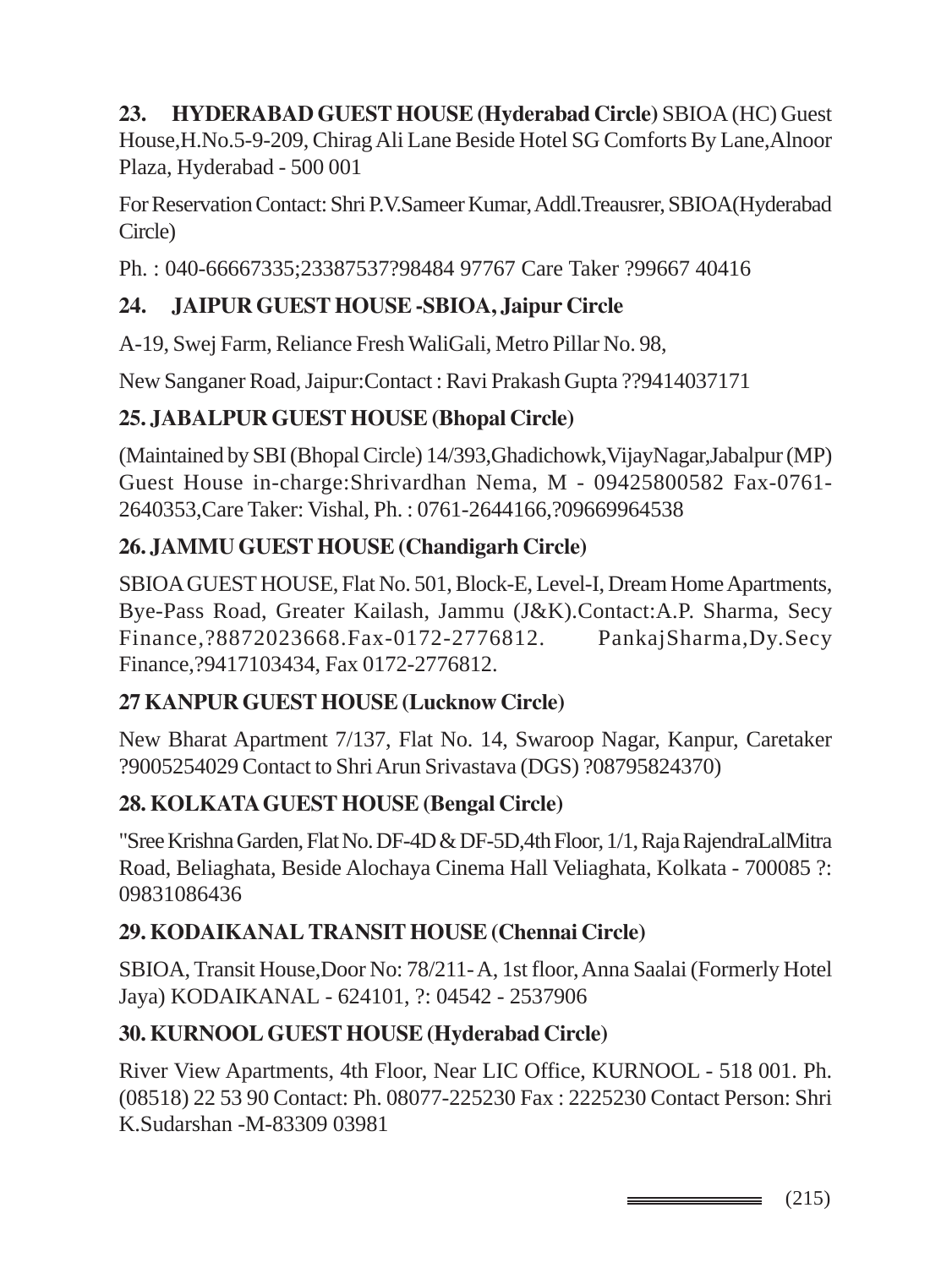#### **31. LOLEGAON GUEST HOUSE(BENGAL CIRCLE)** Hotel Pride,Lolegaon M - 09733052224

# **32. LUCKNOW GUEST HOUSE (Lucknow Circle)**

B-2 / M-64, SBI Colony, (Near State Bank Learning Centre), Lucknow Caretaker M-9889170116 Contact to Shri Arun Srivastava (DGS) ?08795824370)

## **33. MUSSORIE GUEST HOUSE (Delhi Circle)**

Hotel Ambica Palace, Wavelry Convent Chowk, Kala School Gate, Near Library Bus Stand, Mussoorie Contact -0935886800, Contact : SBIOA (Delhi Circle)

#### **34. MOUNT ABU GUEST HOUSE (Ahmedabad Circle)**

Hotel Shikhar, Nr. H.P. Petrol Pump, Mount Abu,Rajastan. Ph. : 25507622 Fax:02974- 237069?02974 -238944, 235285 Contact Person:SHimamshu Mehta : 8238811712, MalipalJadeja - 760039567

#### **35. NAGPUR GUEST HOUSE (Mumbai Circle)**

Shri Hari Apartments, Plot No, 50-C, Mata Mandir Road, PrisentColony,GokulPeth, Nagpur Ph. : 0712-6645808

#### **36. PANCHGANI GUEST HOUSE (Mumbai Circle)**

Shantivan Cottages, JKG Estate,KondibaShindemarg, Sahu Nagar Near Hotel Dhanhills, Panchgani,Tal. Mahabaleshwar, Dist. Satara Caretaker - Shri Santosh - M-0901129350, land line :02168-240222), No. of Suits - 4.

# **37. PATIALA GUEST HOUSE (Chandigarh Circle)**

SBIOA Bhawan Patiala, #590, SST Nagar, Near ChardiKalan Time TV Office, Rajpura Road, Patiala Caretaker : Arjun - 7355465086, 0175-2371563

Contact: A.P. Sharma, Secretary Finance, ?8872023668.Fax-0172-2776812.

Pankaj Sharma, Dy. Secretary Finance, ?9417103434, Fax No.0172-2776812.

#### **38. PATNA GUEST HOUSE (Patna Circle)**

SBIOA, Guest House,(Co-Op Guest House) M-2/35, S.K. Puri, Opp. Krishna Apts., Boring Road, PATNA - 800 001, ?: (0612) 2677273

# **39. PORT - BLAIR GUEST HOUSE (Bengal Circle)**

SriradhaNivas, 30,A.K. Street, Anarkali, Haddo, Port Blair , 744102 , Ph:- 03192- 234437, M - 94342722586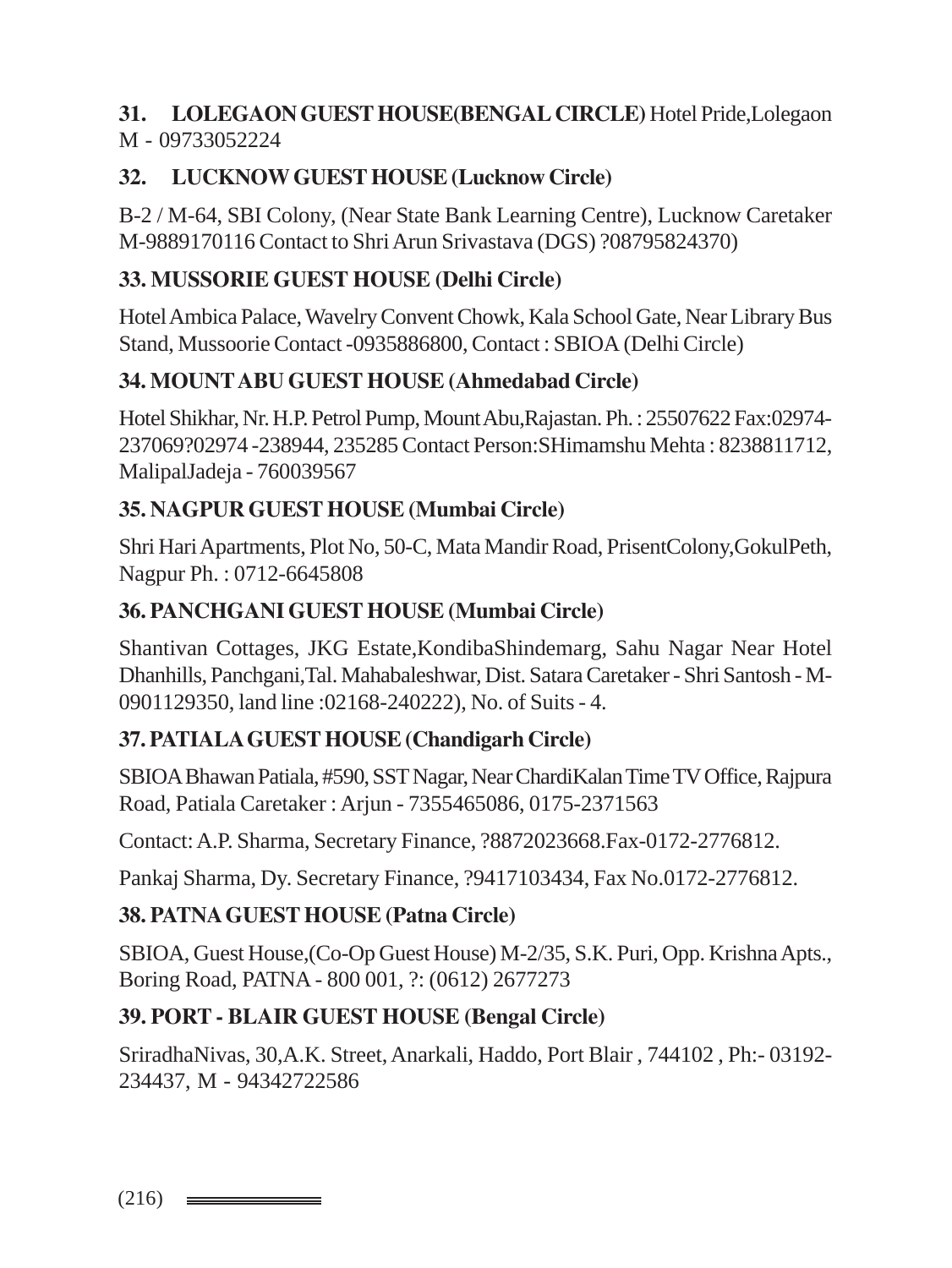# **40. PURI GUEST HOUSE (Bengal Circle)**

(i) Hotel Sitara, Near Puri Hotel, Gopal Ballav Road,Sea Beach, PURI - 752001, ORISSA ?9937121128, 9938496626

(ii) PURI GUEST HOUSE (Bhubaneswar Circle)

Joy Gouri Enclave, Near GadiKhana, MochisahiChhak, Puri. Caretaker- Santosh Kumar Mishra,?06754-226080 ?0674-2392286

## **41. RAIPUR GUEST HOUSE (Bhopal Circle)**

(Maintained by SBI (Bhopal Circle) AdhikariSahkariSakhSamiti, Maryadit, Bhopal)

(i) VIJAYA YECHURI Guest House in-charge C/O State Bank of India, SARB Branch, RAIPUR(CG) M-9826244701

(ii) Shri Tomlal - Care taker:P-21, Avanti Vihar, Telibanda, Sector-2,

GE Road, Raipur (CG)??0771-4039495,m: 09630875897

## **42. RANCHI GUEST HOUSE (Patna Circle)**

Flat No 2A, Shivatara Apartment, Opp.SBI Ranchi Main Branch, Ranchi - 834001,M: 09955827243, (Caretaker Debu) Contact: DGS ,M: 9771495748 ??0612-2209117

**43. SAMBALPUR GUEST HOUSE (Bhubaneswar Circle)** SBIOA Transit House, Dhanupali,, Sambalpur.Caretaker: BibhutiBhusanBehera,M-9853867320

### **44. SHIMLA GUEST HOUSE (Chandigarh Circle)**

SBIOA GUEST HOUSE, Flat No. 5, Block No. 29,Phase-III, SDA Colony, Below Bishop Cotton School (B.C.S.), New Shimla (H.P.) Tel: 0177-2673045, Contact: A.P. Sharma, Secy Finance?8872023668.Fax-0172-2776812. Pankaj Sharma, Dy. Secy Finance M -9417103434,Fax 0172-2776812.

**45. SILIGURI GUEST HOUSE (Bengal Circle)** SudhiLaxmi Apartment, Near SNT Bus Stand, Opp Petrol Pump, Siliguri Lodge Compound, Siliguri-734001.Siliguri.M - 08001196966.

## **46. SECUNDRABAD GUEST HOUSE (Hydrabad Circle)**

SBIOA (HC) Rest Home, Flat No.106 & 107,Sri SaiRajendra Prestige Apartments

Street No.5, Nehru Nagar, WestMaredpally, SECUNDERABAD, Care Taker M-95025 59308 For Reservation Contact: The Deputy General Secretary, SBI Officers' Association (HC),C/o.State Bank of India, Secunderabad Administrative Office, Patna Circle,

SECUNDERABAD, M - 040-2788 3165; 2788 3164 , Fax No.040- 27841988

(217) \_\_\_\_\_\_\_\_\_\_\_\_\_\_\_\_\_\_\_\_\_\_\_\_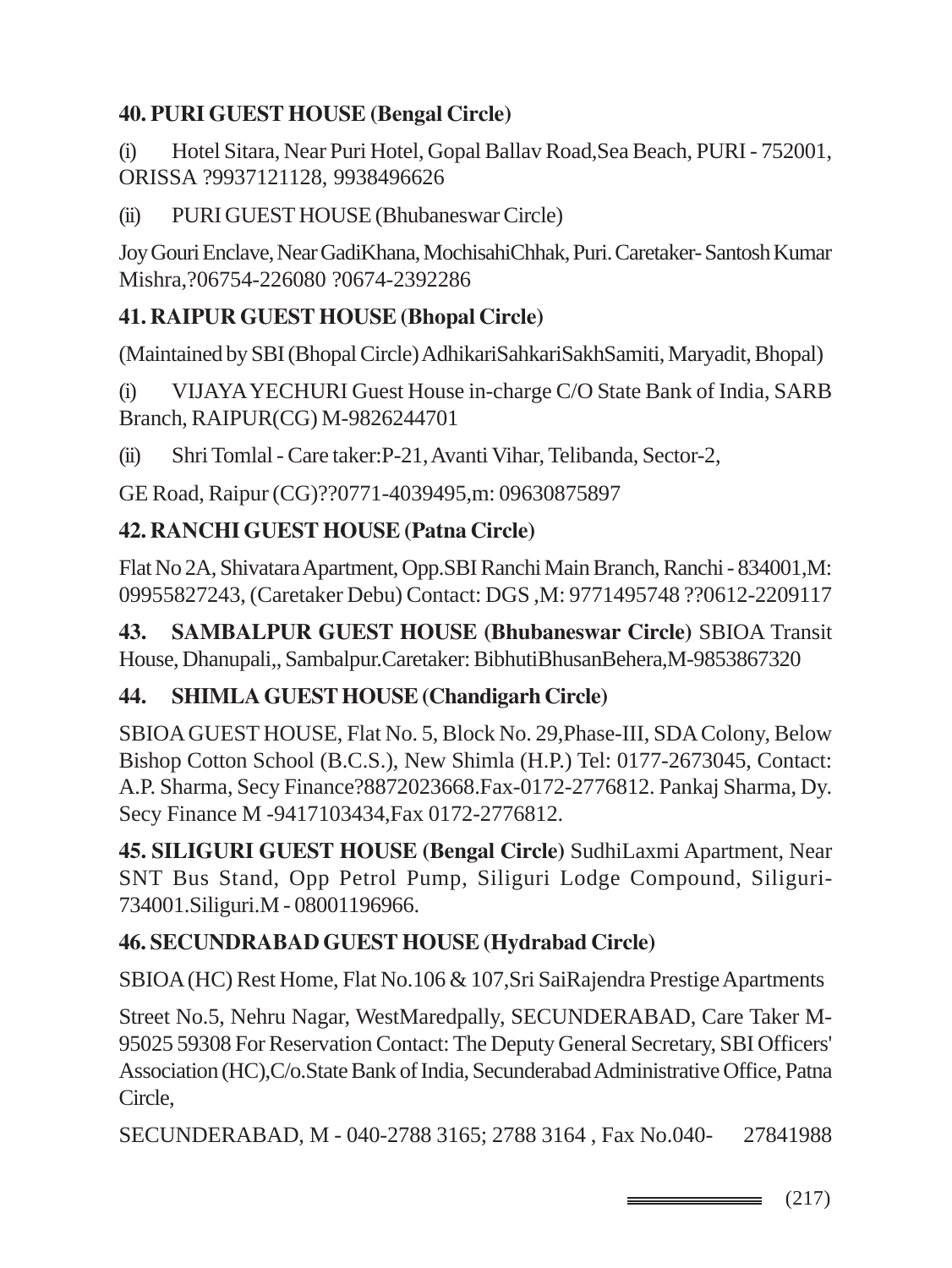# **47. SHIRADI GUEST HOUSE (Mumbai Circle)**

Sri Sai SBOA Bhavan Shirdi, 187/3 Plot No. 8-9 behind Hotel Pushpak Resort Shirdi-Ahmednagar Road, Shirdi, Dist. Ahmednagar, Ph. 02423-256871, Fax 02423-256872 Contact : The General Secretary, SBIOA (Mumbai Circle), 022-67514042, Fax. 022- 67514043

### **48. TIRUPATI GUEST HOUSE (Hyderabad Circle)**

### (i) SBIOA GUEST HOUSE,

Siva Jyothi Nagar, BesideKushi Hospital Tirumala Bye Pass Road,NearAlipiri Police Station TIRUPATI - 517 501 Care Taker M- 99635 83778

Contact: Ramasarnya, M. 97047 72385 Fax No:0877 - 2225230

#### (ii) SBIOA GUEST HOUSE,

2nd Floor, SeshadriSikhara Guest House, 99, Royal Cheruvu Road (RC Road) Near PhalaniTheater,GopalaRaju Colony, TIRUPATI - 517 501 Care Taker ?87127 93587 Contact: P.V.SameerKumar,Addl.Treausrer

SBIOA (Hyderabad Circle)Amaravathi Circle Premises, HYDERABAD - 500 004 ?040-6666 7335;2338 7537 ?98484 97767

#### **49. UDHAGAMANDALAM GUEST HOUSE (Chennai Circle)**

SBIOA Transit House,133, Hadfield Road, Ooty-Mysore Highway, Near Hillbunk/ Ooty Club, Udhagamandalam - 643 001., phone 0423-2449001

Contact: Chennai Circle , Phone-044-25340226

Caretaker: Dharmalingam ,M-09443145840

Ph. :044-25228773, 25227170 Fax:044-25261013

#### **50. UJJAIN GUEST HOUSE (Bhopal Circle)**

(Maintained by SBI Adhikari Sahkari SakhSamiti, Maryadit, Bhopal) Flat No.C-104, Shivansh Elegance, 63/1,1st Floor, Opp. Mittal Avenue, HarifatakRoad,Nanakheda, UJJAIN (MP) Fax-0755-2559828

Guest House in-charge: Shri DevendraGangrade. ?09630088978

Care taker: Shri Ramu, M-08966958442

### **51. VARANASI GUEST HOUSE (Lucknow Circle)**

B-38/47-S-K, MotiJheel, Mahmoorganj, Near SBI Shivaji Nagar, Branch, Varanasi Contact to Shri Arun Srivastava (DGS) M-08795824370)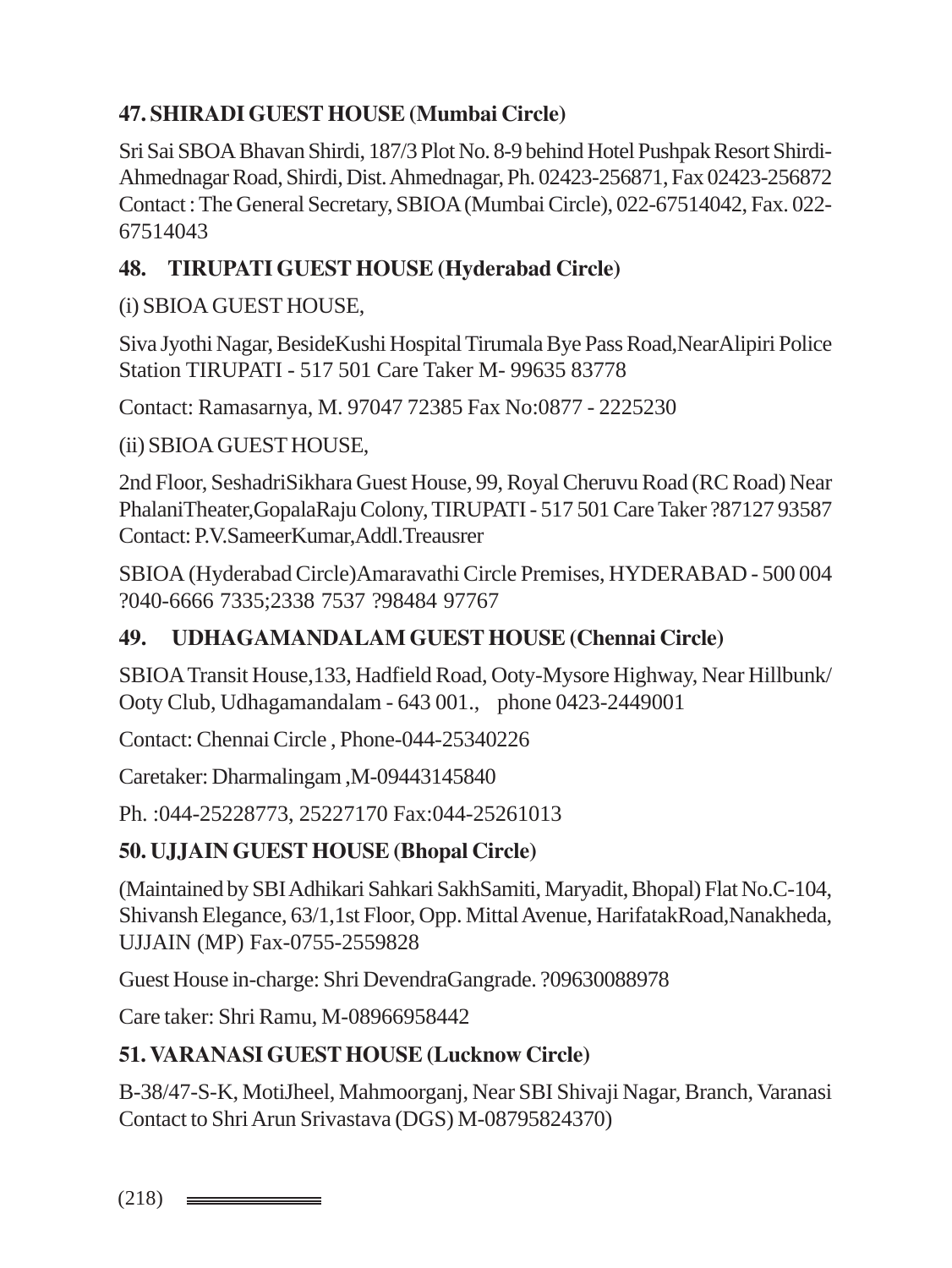## **52. VIJAYAWADA GUEST HOUSE (Hyderabad Circle)**

SBIOA Guest House, D.No.30-5-13,KokaChalapathi Rao Street, Electrical Sub Station Road,DurgaAgraharam, VIJAYAWADA - 520 002 ?0866-2441116 Care Taker ?98483 99786 For Reservation Contact

The Deputy General Secretary,SBI Officers' Association (HC)

C/o.State Bank of India, Administrative Office Suryaraopet, Prakasam Road, VIJAYAWADA - 520 002??0866-2493992 Fax No.0866-2474330

### **53. VISAKHAPATNAM GUEST HOUSE (Hyderabad Circle)**

SBIOA VisakhaBhavan, D.No.49-54-6/3,Shirdi SaiAnugrahaPitam Road Opp:Minerva Public School,B.S.Layout, Seethammadhara North Extension VISAKHAPATNAM- 530 013 Ph-0891-2573510 Care Taker -M-93931 04682

For Reservation Contact: The DGS ?0891 - 2746618, Fax No.0891-2746638

### **54. VRINDABAN TRANSIT HOUSE (Delhi Circle)**

Flat No. 502, Ground Floor, KeshavKunj. Opposite ISKON Temple Road, Vrinadaban, M: 011-23407976 - 78, For Booking- SBIOA(Delhi Circle)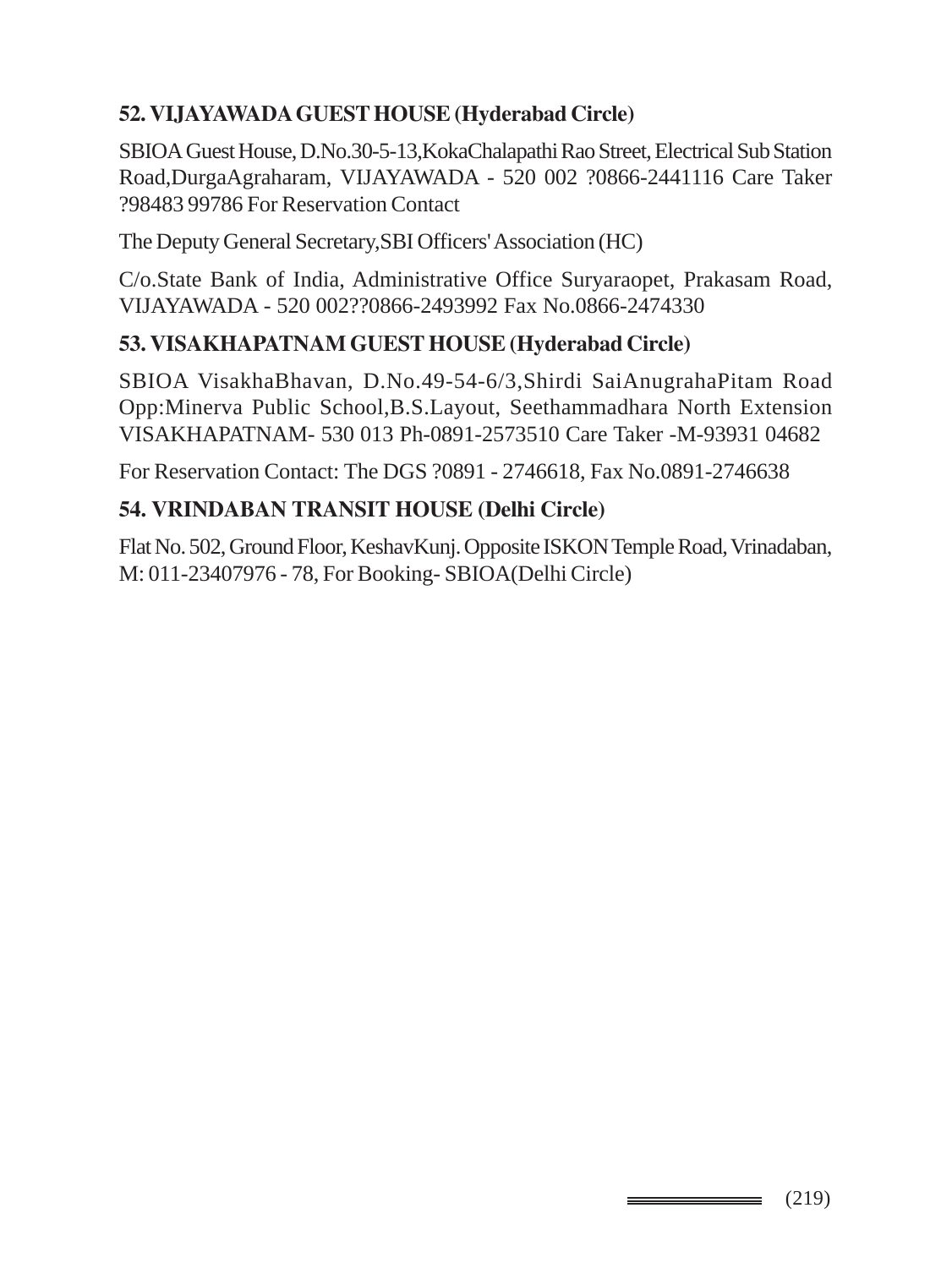#### **HOLIDAY HOME LIST**

List of Bank's Holiday Homes as on December 2020

| SL.            | <b>CIRCLEPLACE</b>   | ADDRESS OF HOLIDAY HOME WITH TEL NO.<br>NAME OF CARETAKER/                 |  |  |  |  |
|----------------|----------------------|----------------------------------------------------------------------------|--|--|--|--|
|                |                      | CONTACT PERSON PH/MOB NO.                                                  |  |  |  |  |
| 1.             | <b>DWARKA</b>        | HOTEL DWARAKA RESIDENCY RONAK HARKHANI                                     |  |  |  |  |
|                |                      | NEAR ISKON GATE DWARAKA, PIN 361335 (M) 9426208910<br>TELE. (02892) 235032 |  |  |  |  |
| 2.             | <b>VERAVAL</b>       | <b>HOTEL RAJDEV</b>                                                        |  |  |  |  |
|                |                      | 3RD FLOOR BANSIDHAR COMPLEX, SHRI RAMBHAI                                  |  |  |  |  |
|                |                      | (M) 9924442931<br><b>S.TROAD</b>                                           |  |  |  |  |
|                |                      | VERAVAL-362265                                                             |  |  |  |  |
| 3.             | <b>TIRUPATI</b>      | "3rd FLOOR, SESHADRI SIKHARA APARTMENTS.<br>PATHAK - 8712793587            |  |  |  |  |
|                |                      | NEAR PHALANI THEATRE GOPAL RAJU COLONY                                     |  |  |  |  |
|                |                      | R.C ROAD TIRUPATI 517501                                                   |  |  |  |  |
| $\overline{4}$ | <b>TIRUPATI</b>      | D No 19-42-52-105, (MRF TYRES BACKSIDE),                                   |  |  |  |  |
|                |                      | B VIJAYA SEKHAR 0877-2222317                                               |  |  |  |  |
|                |                      | RELIANCE MART BACKSIDE ROAD, KAKATEEYA NAGAR<br>(KANADY), TIRUPATI-517501  |  |  |  |  |
| 5              | <b>VISAKHAPATNAM</b> | "HNO 11-3-8, GANGAPUR LAYOUT, RAJ-9676169102, NEAR                         |  |  |  |  |
|                |                      | WALTAIR CLUB, NEAR GOVERNOR BUNGALOW,                                      |  |  |  |  |
|                |                      | OPP GOTI SONS LANE, VISAKHAPATNAM-530003                                   |  |  |  |  |
| 6              |                      | VISAKHAPATNAM (OWN PREMISES) SBIADMINISTRATIVE OFFICE PREMISES             |  |  |  |  |
|                |                      | PSUBRAMANYAM-0891-6444410                                                  |  |  |  |  |
|                |                      | BALAJI NAGAR, SIRIPURAM JUNCTION,<br>VISAKHAPATNAM - 530003                |  |  |  |  |
| 7              | <b>BANGALORE</b>     | STATE BANK OF INDIA HOLIDAY HOME                                           |  |  |  |  |
|                |                      | <b>SHRI RAM CHANDRA</b>                                                    |  |  |  |  |
|                |                      | <b>BINNYSTON GARDENS</b><br>$(M)$ 08023114768                              |  |  |  |  |
|                |                      | (NEAR BINNY MILLS BEHIND CITY RAILWAY STATION)                             |  |  |  |  |
|                |                      | MAGADI ROAD BENGALURU-560023                                               |  |  |  |  |
| 8              | <b>BANGALORE</b>     | HOTEL BANGALORE GATE NO 9& 12<br><b>SHENOY</b>                             |  |  |  |  |
|                |                      | GAJANAN TOWERS, KEMPEGOWADA ROAD                                           |  |  |  |  |
|                |                      | (M) 9945333999                                                             |  |  |  |  |
|                |                      | BANGALORE PIN 560009                                                       |  |  |  |  |
| 9              | <b>BANGALORE</b>     | M/S SHREE HOTEL ADIGA PVT LTD<br><b>RAMANAND</b>                           |  |  |  |  |
|                |                      | 32,33,33/1 1ST MAIN ROAD (M) 9901999791                                    |  |  |  |  |
|                |                      | GANDHI NAGAR BANGALORE 9                                                   |  |  |  |  |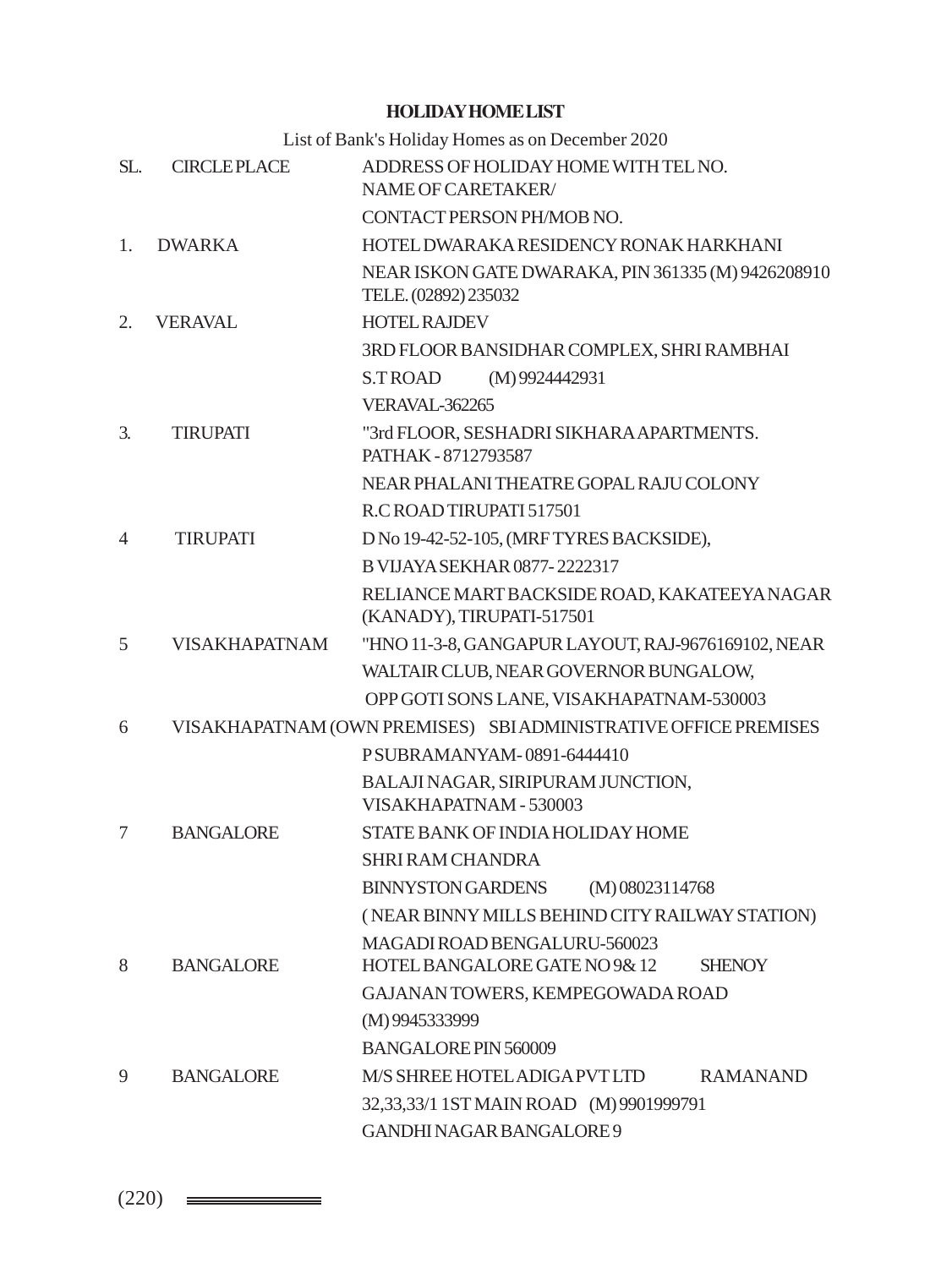| 10 | <b>MYSORE</b>     | STATE BANK OF INDIA HOLIDAY HOME                                    |
|----|-------------------|---------------------------------------------------------------------|
|    |                   | SHRI RAVINDRANATHAN N                                               |
|    |                   | NO 16/1 & 16/2 SHIVANNA COMPLEX<br>$(L)$ 0821-2812703               |
|    |                   | KAILASAROAD, V.V. MOHOLLA                                           |
|    |                   | <b>MYSURU 570002</b>                                                |
| 11 | <b>MYSORE</b>     | STATE BANK OF INDIA HOLIDAY HOME SMT SHASHI                         |
|    |                   | HOTEL ADELINE (KVC INTRL), KRISHNA VILAS ROAD<br>$(L)$ 0821-4283101 |
|    |                   | NEAR ROTARY JAWA SCHOOL, NYSURU 570004                              |
| 12 | <b>MYSORE</b>     | D-1 BHAVANA APARTMENTS,                                             |
|    |                   | SHRI RAVI-M) 9980917586                                             |
|    |                   | NEW SAYYAJI RAO ROAD BAMBOO BAZAR, MYSURU                           |
| 13 | <b>MANGALORE</b>  | WOODSIDE HOTEL, NEXT TO DON BOSCO HALL                              |
|    |                   | <b>SHRI BHASKAR SAILAN</b>                                          |
|    |                   | BEHIND BHARAT MOTORS BUILDING<br>(L) 08244252350                    |
|    |                   | BALMATTA ROAD MANGALURU 575001                                      |
| 14 | <b>KOLLUR</b>     | STATE BANK OF INDIA HOLIDAY HOME,                                   |
|    |                   | SHAJEE: M) 9448327447                                               |
|    |                   | HOTEL KAIRALI RESIDENCY, KOLLUR,                                    |
|    |                   | KANDAPUR TALUK, UDUPI DISTRICT                                      |
| 15 | <b>HUBLI</b>      | STATE BANK OF INDIA HOLIDAY HOME,                                   |
|    |                   | SHRI MICHALE-L) 083622122533                                        |
|    |                   | SHANTINAGAR BUS STOP 1ST FLOOR,                                     |
|    |                   | SBI MADHURA COLONY BRANCH                                           |
|    |                   | BUILDING KESHAWAPUR BRANCH BUILDING,                                |
|    |                   | <b>KESHAWAPUR HUBLI</b>                                             |
| 16 | <b>BHOPAL</b>     | <b>HOTEL SURBHI,</b><br>VIKASHAGARWAL-0755-2551006                  |
|    |                   | 37, ZONE-II M P NAGAR,                                              |
|    |                   | (OPP SOM DISTILLARS OFFICE, BHOPAL.                                 |
| 17 | <b>PANCHMARHI</b> | HOTEL PANCHMARHI<br>SHRI SHYAM MAHESHWARI                           |
|    |                   | PATEL MARG PANCHMARHI 07578-252170                                  |
| 18 | <b>UJJAIN</b>     | HOTELASHRAY<br><b>SHRI H K GUPTA</b>                                |
|    |                   | 77 DEWAS ROAD, UJJAIN 0734-2519301-302                              |
| 19 | <b>INDORE</b>     | HOTEL PRESIDENT SHRIAK CHOUDHARY, 0731-2528866                      |
|    |                   | 163, RNTMARG, INDORE                                                |
| 20 | <b>KHAJURAHO</b>  | <b>CENTRAL HOTEL</b><br>SHRI BHAGWAN DAS KASHYAP                    |
|    |                   | 6/168 OPPOSITE PAHIL<br>07686-274394                                |
|    |                   | WATIKA, SHANKARGARH 9893912166,                                     |

 $\longrightarrow$  (221)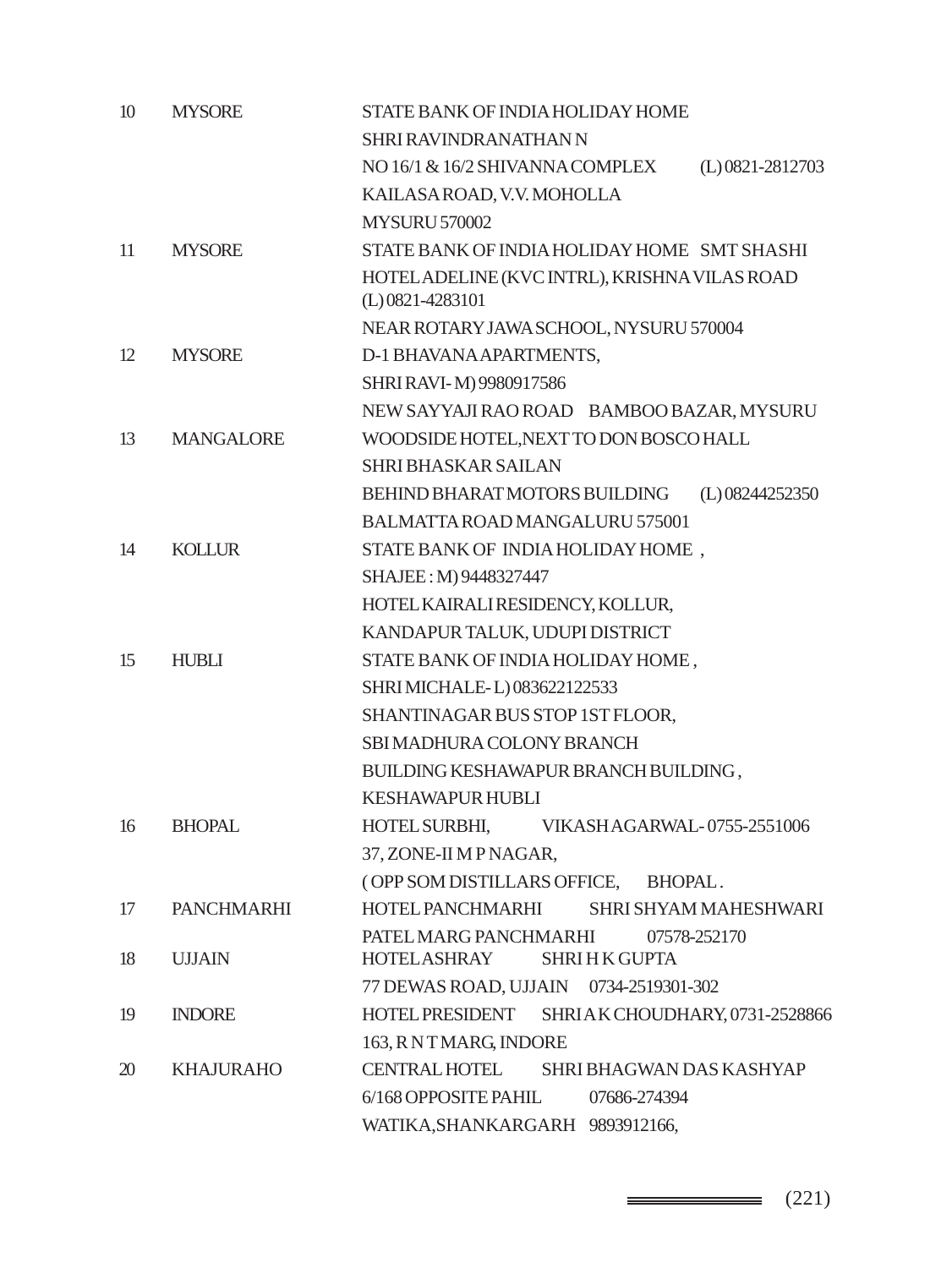| 21 | <b>JABALPUR</b>     | <b>SAMDAREEYAHOTEL</b><br>SHRI PAWAN SAMDARIYA                                                    |
|----|---------------------|---------------------------------------------------------------------------------------------------|
|    |                     | NAPIER TOWN JABALPUR<br>0761-2413400,2413442                                                      |
| 22 | <b>GAWALIOR</b>     | SUGAR PALM HOTEL<br><b>SHRI RAJIB MOITRI</b>                                                      |
|    |                     | KAILASH VIHAR CITY CENTRE, GWALIOR 0751-4013311,2342117                                           |
|    | <b>BHUWANESHWAR</b> |                                                                                                   |
| 23 |                     | BHUWANESHWAR<br>SAUBHAGYANAGAR,                                                                   |
| 24 | <b>PURI</b>         | ASHOK KUNDU (M) 9778263438<br><b>BHUWANEHSWAR</b><br><b>CHAKRATIRTHAROAD</b><br>BIGHNESHWAR DASH, |
|    |                     | NEAR BNR HOTEL PURI<br>(M) 9861509485,                                                            |
| 25 | <b>PURI</b>         | M/S HOTEL SAILEELA<br>PURNA CHANDRA RANSINGH                                                      |
|    |                     | RED CROSS ROAD, PURI 752002(e SBH) (M) 09437134194                                                |
| 26 | <b>PURI</b>         | M/S HOTEL NAYAK BEACH RESORT (PVT) MANAGER                                                        |
|    |                     | LTD, MODEL BEACH (M) 08658164666                                                                  |
|    |                     | C.T ROAD, PURI 752002 (e SBBJ)                                                                    |
| 27 | <b>CHANDIGARH</b>   | CHANDIGARH SBI HOLIDAY HOME, HOUSE NO 2278-2280                                                   |
|    |                     | SHRI VIDYA DUTT JOSHI, SBI COLONY, OPP KIDZ AND KIDZ                                              |
|    |                     | SCHOOL, 901419-06230,<br>SECTOR 42-CCHANDIGARH                                                    |
| 28 | <b>SHIMLA</b>       | : SBI HOLIDAY HOME AT HOTEL GREEN WOODS 0177-283112                                               |
|    |                     | DHINGRA ESTATE, OPPOSITE PETROL PUMP 9816140256                                                   |
|    |                     | BELOW BOILEAUGANJ KALKA SHIMLA HIGHWAY, SHIMLA                                                    |
| 29 | <b>DALHOUSIE</b>    | <b>SBI HOLIDAY HOME</b><br>SHRI MANOJ GERA, 9816577617                                            |
|    |                     | NEAR SUBHASH CHOWK, DALHOUSIE                                                                     |
| 30 |                     | DALHOUSIE (e SBOP) HOTEL SURYARESORT<br>1899242158                                                |
|    |                     | BALOON CHURCH ROAD, BATHRI VIEW ESTATE                                                            |
|    |                     | DALHOUSIE, 1899242876                                                                             |
| 31 | <b>MANALI</b>       | <b>SBI HOLIDAY HOME</b><br>SHRI MANOJ GERA-9816577617                                             |
|    |                     | CHICHAGO ESTATE MANALI<br>01902-253270                                                            |
| 32 | <b>KATRA JAMMU</b>  | SBI HOLIDAY HOME NA                                                                               |
|    |                     | HOTEL AMBIKA, JAMMU ROAD KATRA, 01991-232062, 232400                                              |
| 33 |                     | KATRA (e SBBJ) SBI HOLIDAY HOME<br><b>NA</b>                                                      |
|    |                     | HOTEL AMBIKA, JAMMU ROAD KATRA, 01991-232062, 232400                                              |
| 34 |                     | SRINAGAR SBI HOLIDAY HOME NA                                                                      |
|    |                     | HOTEL NEW PARK, BOULEVARD ROAD OPP DAL LAKE SRINAGAR                                              |
|    |                     | 0194-25000926, 2500988, 2501042, 2501097                                                          |
| 35 |                     | AMRITSAR (e SBBJ) HOTEL FAIRWAY<br><b>NA</b>                                                      |
|    |                     | 51 COURT ROAD AMRITSAR                                                                            |
| 36 |                     | AMRITSAR (e SBOP) HOTEL M C INTERNATIONAL, THE MALL AMRITSAR NA                                   |
| 37 |                     | CHANDIGARH (e SBOP) SBI HOLIDAY HOME NA                                                           |
|    |                     | KAILASH PAPACE, SCO2431-32 SECTOR 22-C, CHANDIGARH                                                |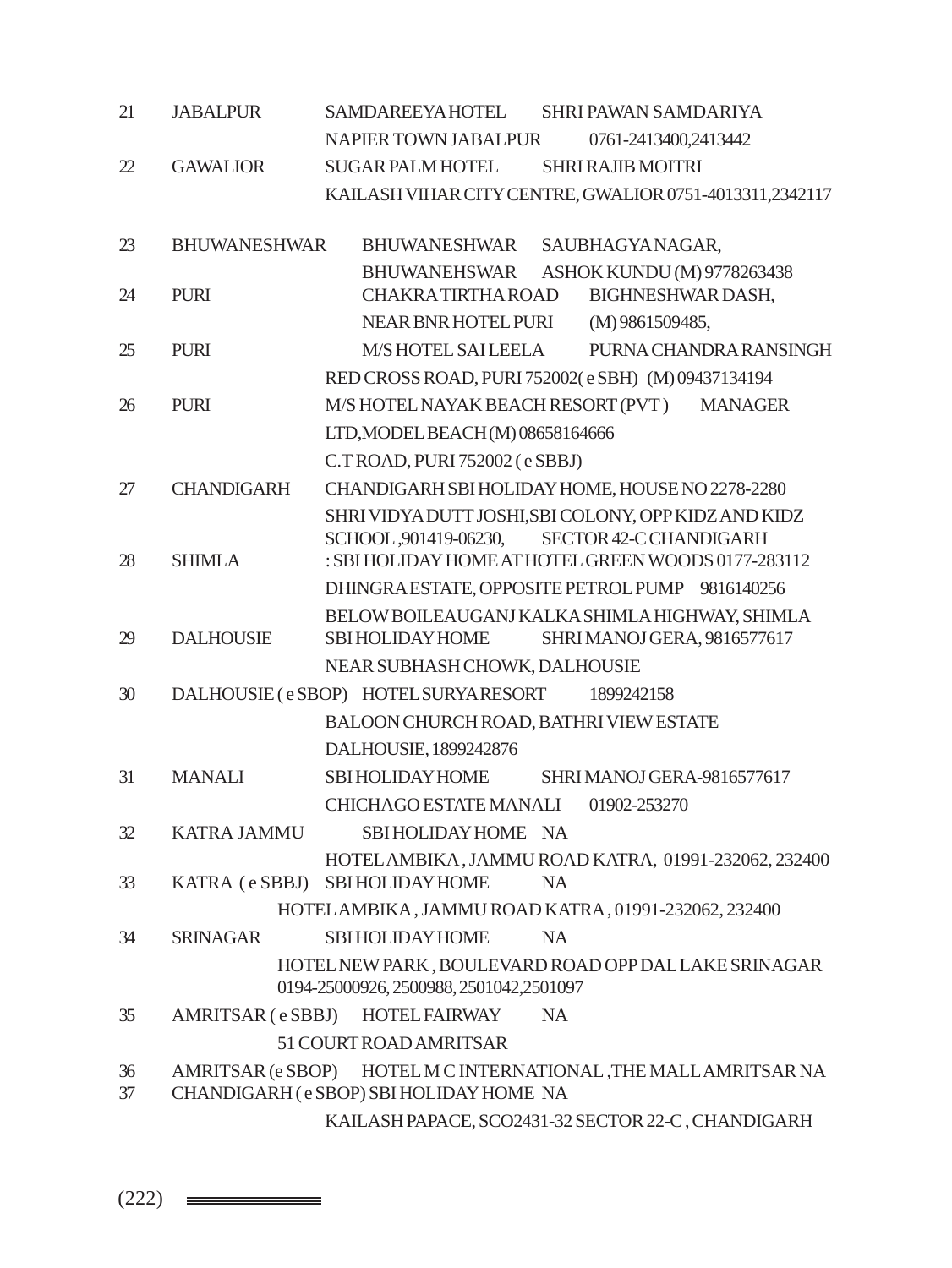| 38 | CHANDIGARH (eSBBJ)                                      | <b>SBI HOLIDAY HOME</b><br>NA.                                       |  |  |
|----|---------------------------------------------------------|----------------------------------------------------------------------|--|--|
|    |                                                         | KAILASH PAPACE, SCO2431-32 SECTOR 22-C, CHANDIGARH                   |  |  |
| 39 | KATRA (e SBOP)                                          | <b>SBI HOLIDAY HOME</b><br><b>NA</b>                                 |  |  |
|    |                                                         | HOTEL AMBIKA, JAMMU ROAD KATRA,                                      |  |  |
|    |                                                         | 01991-232062, 232400                                                 |  |  |
| 40 | <b>CHENNAI</b>                                          | POONAMALLEE HIGH ROAD, SHRIP VIJAY-044-25611777                      |  |  |
|    |                                                         | PERIAMET, CHENNAI 600003                                             |  |  |
| 41 | <b>KODAIKANAL</b>                                       | KODAIKANAL SHRIPYPAULRAJ-(M) 9715604432                              |  |  |
|    |                                                         | TNO.04562-246181                                                     |  |  |
| 42 | <b>KANYAKUMARI</b>                                      | 6/158/6-23 MAIN ROAD<br>LRAMESH, KANYA KUMARI<br>04652-247300/248300 |  |  |
| 43 | <b>RAMESHWARAM</b>                                      | HOTEL SHRI SAVARNA, 1/9A BY HOTEL MANAGEMENT                         |  |  |
|    |                                                         | SOUTH CAR STREET, RAMESHWARAM 623526,                                |  |  |
|    |                                                         | TELE. 04573-223367                                                   |  |  |
| 44 | <b>MADURAI</b>                                          | ALAGU SUNDARAM NAGAR 0-9894621856                                    |  |  |
|    |                                                         | , THIRUPARANKUNDRAM ROAD<br>1ST STREET                               |  |  |
|    |                                                         | MADURAI 625003                                                       |  |  |
| 45 |                                                         | UDHAGAMANDALAM HOTEL KHEMS,<br>BY HOTEL MANAGEMENT                   |  |  |
|    |                                                         | (OOTY) SHORE HAM PALACE ROAD, OPP TO ETTINESS ROAD                   |  |  |
|    |                                                         | (NEAR CHARRING CROSS), OOTY 0423-244188                              |  |  |
| 46 | <b>VELLORE</b>                                          | NO 298 13TH STREET PHASE 2 MR. VERU, SATHUVACHARI                    |  |  |
|    |                                                         | 9150541970, VELLORE9                                                 |  |  |
| 47 | <b>VELANKANNI</b><br>HOTEL SEA GATE BY HOTEL MANAGEMENT |                                                                      |  |  |
|    |                                                         | MAIN ROAD VELANKANNI-611111, 04365-263910                            |  |  |
| 48 | New Delhi                                               | R-1 Square Hotel, Shri Rajeev Cheetal -9910900330                    |  |  |
|    |                                                         | Channa Market, Sarswati Marg,<br>Karol Bagh, New Delhi               |  |  |
| 49 | New Delhi                                               | South Indian Hotel , Shri T.K. Murty - 9313009662                    |  |  |
|    |                                                         | Padam Singh Road, Karol Bagh, New Delhi -                            |  |  |
| 50 | New Delhi                                               | Hotel Elegant International, Shri Balam Singh -9711882756            |  |  |
|    |                                                         | 6/28, WEA Ajmal Khan Road, Karol Bagh, New Delhi                     |  |  |
| 51 | New Delhi                                               | Hotel Crest Inn, Shri Pankaj- 9810419154                             |  |  |
|    |                                                         | 4/27, WEA Sarswati Marg, Karol Bagh, New Delhi                       |  |  |
| 52 | New Delhi                                               | Hotel City International, Shri Kumar-<br>9102234320                  |  |  |
|    |                                                         | 8/20, WEA, Karol Bagh, New Delhi                                     |  |  |
| 53 | Mussoorie                                               | Hotel Bassera Shri Deepak Gupta-                                     |  |  |
|    |                                                         | Spring Road, Library, 9837170142 & 0135-2633541                      |  |  |
|    |                                                         | Mussoorie (Uttarakhand)                                              |  |  |
| 54 | Haridwar                                                | Hotel Jagat Inn ,hri Nitin Dhiman-8532854686                         |  |  |
|    |                                                         | Model Colony, Ranipur More, Haridwar                                 |  |  |

 $\longrightarrow$  (223)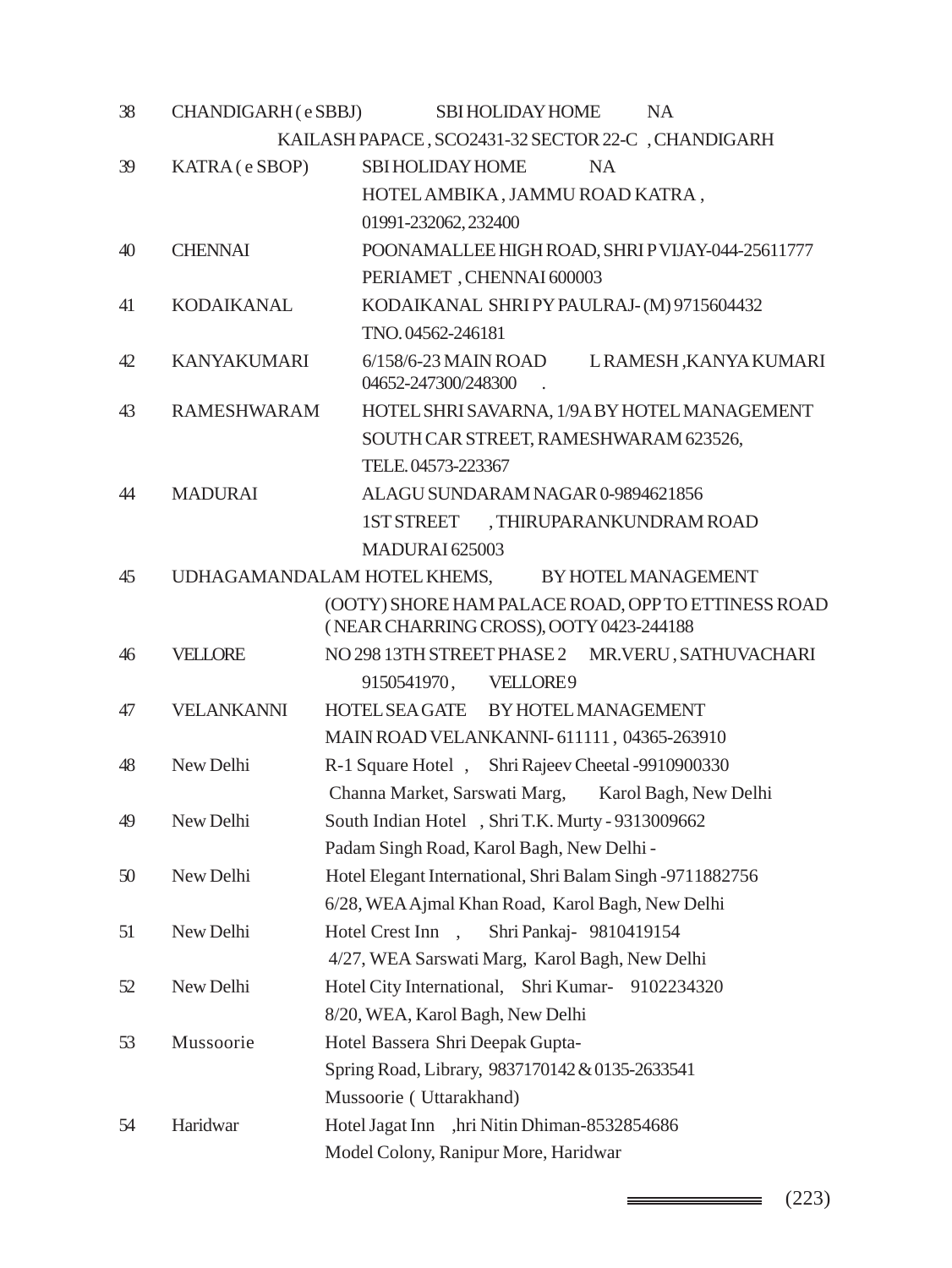| 55                                                                        | Haridwar                           | Hotel Alpana "Shri Sanjay Paliwal -9412210146                                                                                                                         |  |  |  |
|---------------------------------------------------------------------------|------------------------------------|-----------------------------------------------------------------------------------------------------------------------------------------------------------------------|--|--|--|
|                                                                           |                                    | Lower Bazar, Ram Ghat, Haridwar                                                                                                                                       |  |  |  |
| 56                                                                        | Agra                               | Hotel Jyoti Continental , Shri Shish Pal -9358039920                                                                                                                  |  |  |  |
| 57<br>58                                                                  | Nanital<br><b>JAIPUR</b>           | A-5, Vaibhav Nagar, Near Jaggi Hospital, Off Fatehabad Road, Agra<br>, Shri Prakash - 9458504267, Mallital Nainital<br>Hotel Woodland<br>RAIKA HOME STAY 0141-2297557 |  |  |  |
|                                                                           |                                    | 5-BRIJ COLONY, CHAMBAL POWER HOUSE ROAD,                                                                                                                              |  |  |  |
|                                                                           |                                    | <b>HAWA SADAK JAIPUR</b>                                                                                                                                              |  |  |  |
| 59                                                                        | <b>JAIPUR</b>                      | HOTEL COSTARICA F301 1412297722                                                                                                                                       |  |  |  |
|                                                                           |                                    | SHYAM PATH NEW SANGANER ROAD, NEAR SBI BRANCH,<br>METRO PILLAR NO102 SODALA JAIPUR                                                                                    |  |  |  |
| 60                                                                        | <b>JAIPUR</b>                      | HOTELAROMACLASSICSP-1(A)0141-2365898, GOPINATH NARG                                                                                                                   |  |  |  |
|                                                                           |                                    | 0141-3234369, BEHIND JAYANTHI MARKET, NEAR PANCH BATTI,                                                                                                               |  |  |  |
|                                                                           |                                    | <b>MIROAD JAIPUR</b>                                                                                                                                                  |  |  |  |
| 61                                                                        | <b>KOTA</b>                        | HOTEL THE GUARD CHANDIRAM<br>0744-5131619                                                                                                                             |  |  |  |
|                                                                           |                                    | JAWAHAR ROAD NEAR LIC BUILDING, CHHAWANI CIRCLE KOTA                                                                                                                  |  |  |  |
|                                                                           |                                    |                                                                                                                                                                       |  |  |  |
| 62                                                                        | <b>JODHPUR</b>                     | HOTEL PARAS INN 9772240711                                                                                                                                            |  |  |  |
| 63                                                                        | <b>UDAIPUR</b>                     | NEAR RAILWAY STATION, OLYMPIC ROAD, JODHPUR<br>,0294-2434440, AMBHAVGHAR 0294-2434441<br><b>HOTEL SAPHIRE</b>                                                         |  |  |  |
|                                                                           |                                    | NEAR HILLTOP HOTEL<br><b>UDAIPUR</b>                                                                                                                                  |  |  |  |
| 64                                                                        | <b>MOUNT ABU</b>                   | SBIHOLIDAY HOME CONALESCENT HOME 7791817836                                                                                                                           |  |  |  |
| 65                                                                        | <b>JAISELMER</b>                   | NEAR POLO GROUND, SUN SET POINT ROAD, MOUNT ABU<br>HOTEL VRINDA PALACE 2992251625, SHIV ROAD                                                                          |  |  |  |
|                                                                           |                                    | <b>NEAR FORT JAISELMER</b>                                                                                                                                            |  |  |  |
| 66                                                                        | <b>GANGTOK</b>                     | HOTEL MOUNTAIN RETREAT 0359-205670                                                                                                                                    |  |  |  |
|                                                                           |                                    | TIBET ROAD (NR M.G MARG), GANGTOK, SIKKIM 737101                                                                                                                      |  |  |  |
| 67                                                                        | <b>DARJEELINGHOTEL ARISTROCRAT</b> | 9832363189/9635307183                                                                                                                                                 |  |  |  |
|                                                                           |                                    | C.N GOENKA ROAD, DARJEELING 734101                                                                                                                                    |  |  |  |
| 68                                                                        | <b>DIGHA</b>                       | HOLIDAY HOME DIGHA, SUSHIL-7063234129                                                                                                                                 |  |  |  |
|                                                                           |                                    | PLOT NO 17 , HOLIDAY HOME SECTOR                                                                                                                                      |  |  |  |
|                                                                           |                                    | OPP SCIENCE CENTRE , NEW DIGHA 721463                                                                                                                                 |  |  |  |
| 69                                                                        | <b>KOLKATA</b>                     | HOTEL SWAGATH 033-24766262, 9831722222                                                                                                                                |  |  |  |
|                                                                           |                                    | 37, HAZRA ROAD, RICHIE ROAD CROSSING, KOLKATA 700029                                                                                                                  |  |  |  |
| 70                                                                        | PORT BLAIR                         | HOUSE OF SMT K PRABHA WATI<br>03192-233705                                                                                                                            |  |  |  |
|                                                                           |                                    | RAJIV GANDHI NAGAR, PORT BLAIR                                                                                                                                        |  |  |  |
| HOTEL BASUNDHARA<br><b>SANTINIKETAN</b><br>03463-264538, 9434132549<br>71 |                                    |                                                                                                                                                                       |  |  |  |
|                                                                           |                                    | BAGNAN PARA, SIMANTAPALLY, SANTINIKETAN,                                                                                                                              |  |  |  |
|                                                                           |                                    | DIST BIRBHUM 731235                                                                                                                                                   |  |  |  |

 $(224)$   $\equiv$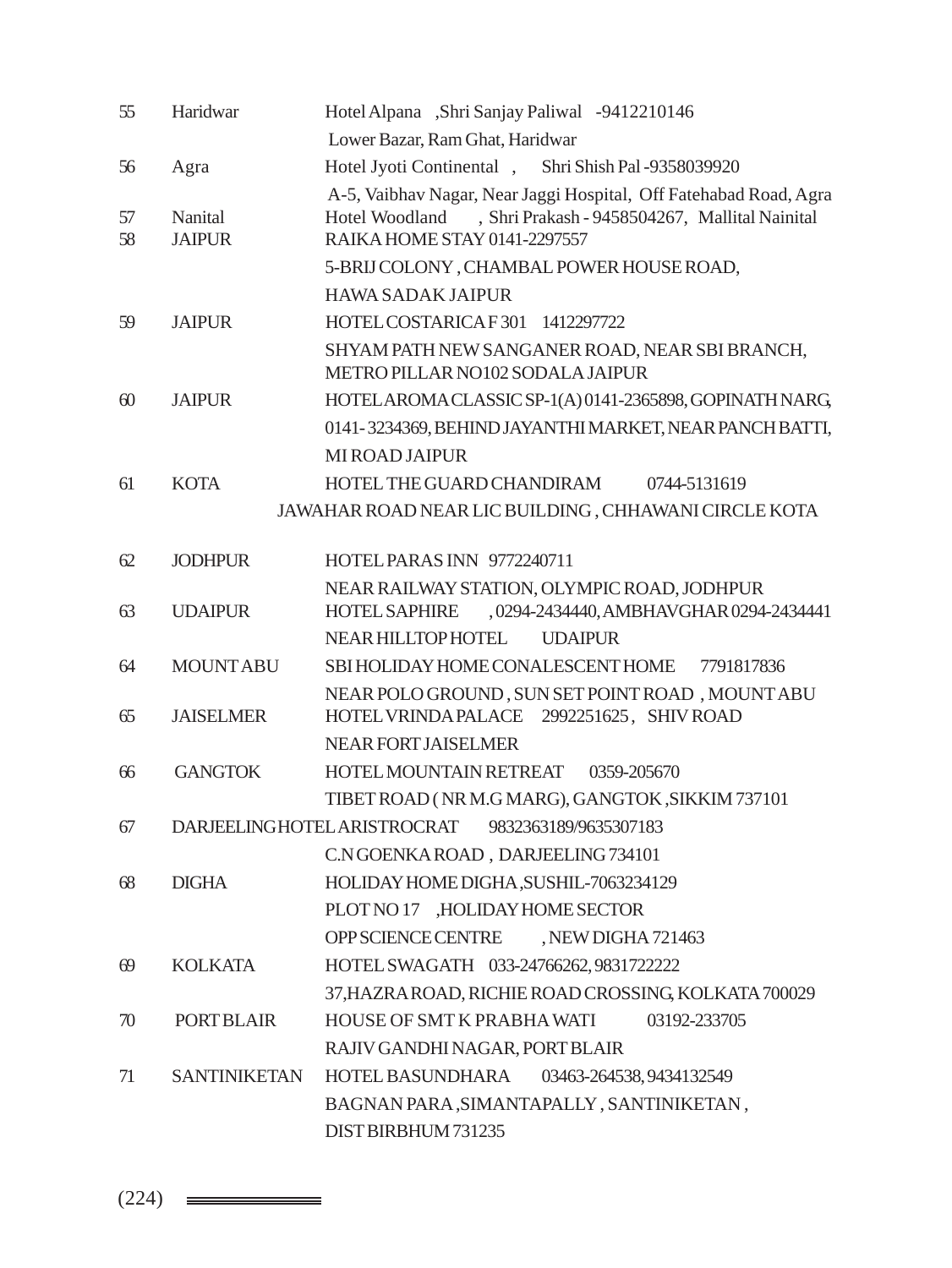| 72 | <b>PELLING</b>   | HOTEL THE APLINE PELLING<br>03529-258213                                                                                         |  |  |
|----|------------------|----------------------------------------------------------------------------------------------------------------------------------|--|--|
|    |                  | UPPER PELLING DIST GEYZING,<br><b>WEST SIKKIM</b>                                                                                |  |  |
| 73 | Allahbad         | 15/1 STENLEY ROAD                                                                                                                |  |  |
|    |                  | CONTACT PERSON - SHRI DHIRENDRA KUMAR                                                                                            |  |  |
|    |                  | NEAR PATRIKA CHAURAHA, CIVIL LINES<br>7897991744                                                                                 |  |  |
|    |                  | ALLAHBAD 211001 UPATTENDANT, SHRITARA, 8052883732                                                                                |  |  |
| 74 | <b>LUCKNOW</b>   | <b>ATTENDANTS:</b><br><b>SECTOR D.S 120</b>                                                                                      |  |  |
|    |                  | SBI OFFICERS FLAT SHRI SATENDRA YADAV-9984890037                                                                                 |  |  |
|    |                  | NEAR GALLA MANDI, OPPOSITE ELDECO APPARTMENT                                                                                     |  |  |
|    |                  | SHRI RAM KUMAR YADAV, 8874467575,                                                                                                |  |  |
|    |                  | SITAPUR ROAD SCHEME- LUCKNOW 226024                                                                                              |  |  |
| 75 | <b>VARANASI</b>  | D63/8AANAND NAGAR COLONY<br><b>CONTACT PERSON</b>                                                                                |  |  |
|    |                  | BEHIND KRISHNA COMPLEX<br>P.N. SARIN-9335416357                                                                                  |  |  |
|    |                  | NEAR SBI SHIVAJI NAGAR BRANCH-MAHMOONGANJ                                                                                        |  |  |
|    |                  | ATTENDANT-SHRI DALBIR RANA-9235793383, VARANASI 221010                                                                           |  |  |
| 76 | PARVORIM GOA     | Flat Nos. S-2/S-3, Pariso-de-Goa,<br>08322413026                                                                                 |  |  |
|    |                  | Next to Housing, Board Market,<br>Porvorim, Goa                                                                                  |  |  |
| 77 | PARVORIM GOA     | Hotel Le Magnifique No. 406/230, Plot No.90,                                                                                     |  |  |
|    |                  | Bhuvnesh Kumar Verma 9822142928/0832 6511651,                                                                                    |  |  |
| 78 | PANAJI, GOA      | Nova Cidade, Behind PDA colony, A lot Porvorim Bardez, Goa<br>Hotel Campal, Opp Kala Academy, 0832 2224533/2238888               |  |  |
|    |                  | Near Military Hosptial, Panaji Goa                                                                                               |  |  |
| 79 | <b>MUMBAI</b>    | Flat No.F-502, E 503, G-703 & 704, Ramesh 7028166737/                                                                            |  |  |
|    |                  | Ishwar 7039346955/Subhash 9892854486/Hari 9987429496,                                                                            |  |  |
|    |                  | Kanti Park, Borivali (West)                                                                                                      |  |  |
| 80 | <b>MUMBAI</b>    | Flat No.101& 102, C wing RNA springs,                                                                                            |  |  |
|    |                  | Shambu Pathak 8425932065                                                                                                         |  |  |
|    |                  | Cama Road, New Andheri Rly station,<br>Andheri West                                                                              |  |  |
| 81 | <b>MUMBAI</b>    | Balaji Krishnamurthy Flat-202 Bldg-C,                                                                                            |  |  |
|    |                  | Balaji Krishnamurthy - 08454933839,                                                                                              |  |  |
| 82 | <b>SHIRDI</b>    | Runwal Pride, Behind 'R' mall, 00080, Check Naka, Mulund (W) 4<br>02423 257605,<br>Pimpalwadi Road, Shirdi<br>Hotel Sai Village, |  |  |
| 83 | <b>SHIRDI</b>    | Hotel Sai Sahawas,<br>02423 256363/366, Pimpalwadi Road, Shirdi                                                                  |  |  |
| 84 | <b>LONAVALA</b>  | Opp Redet, Woodland Hotel, 02114 277393                                                                                          |  |  |
| 85 | <b>MATHERAN</b>  | Shri Kadam 9823369154, Raiwood, Lonavala, Maharashtra<br>Navneet Villa, Behind Diwadkar Hotel,<br>02148230071                    |  |  |
| 86 | <b>PANCHGANI</b> | Shri Pakle 9421161651, Near Rly Stn, Matheran Maharashtra<br>Shantivan JKG Estate, Kondiba Shinde Marg, 02168 240222             |  |  |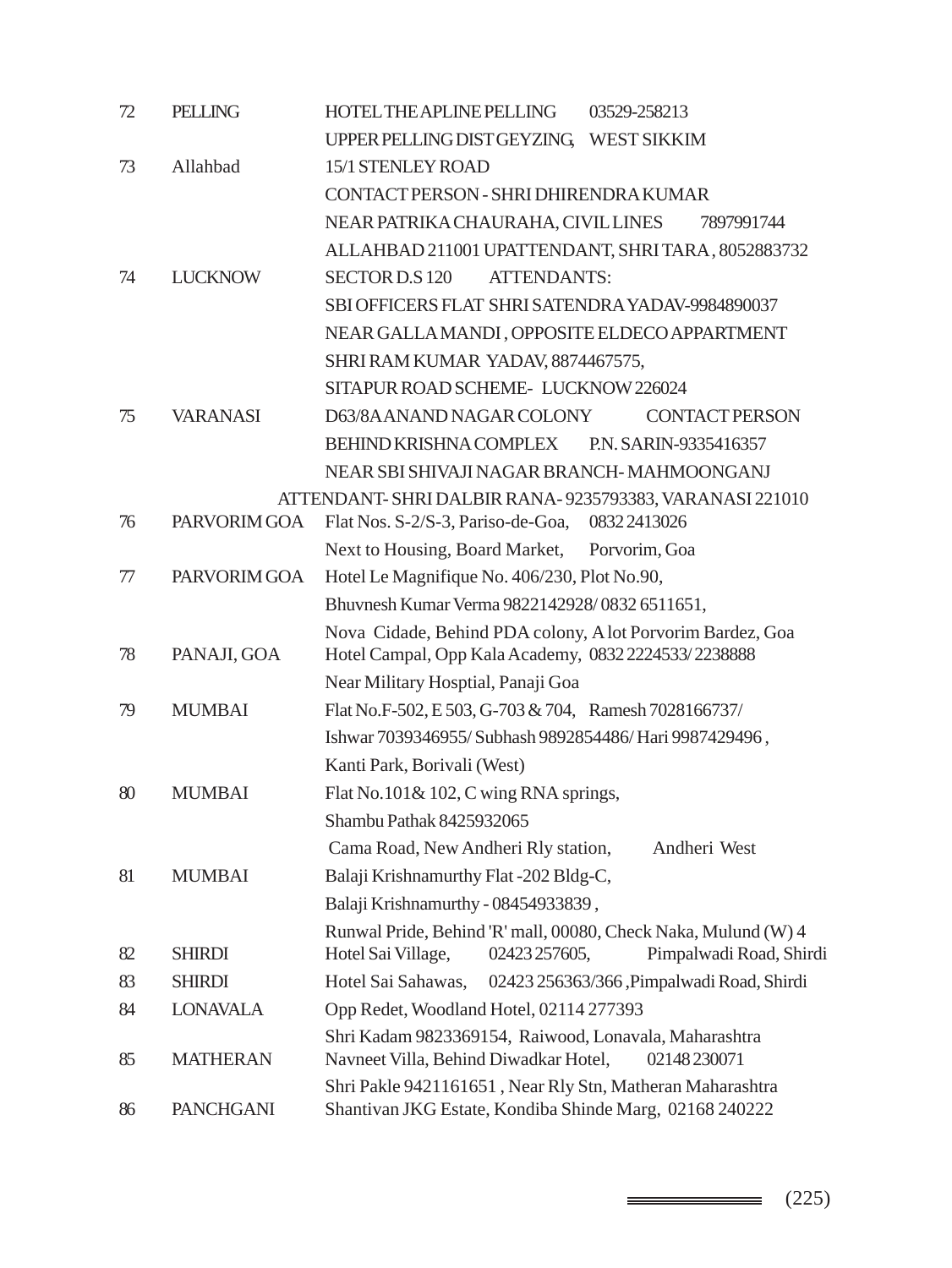|     |                     | 9096406700, Shahunagar, Behind Nachiket Academy, Panchgani,                    |  |
|-----|---------------------|--------------------------------------------------------------------------------|--|
|     |                     | Maharashtra                                                                    |  |
| 87  | <b>AURANGABAD</b>   | SBI Staff Quarters, Bldg No.6, 0240 2482864, Jadhav Wadi, CIDCO                |  |
|     |                     | N-7, Jalgaon Road, Aurangabad Maharashtra                                      |  |
| 88  | <b>GUWAHATI</b>     | SARBODAY PATH RANJIT KALITA-9864490428,                                        |  |
|     |                     | BHANGAGARH, GUWAHATI 781005 ,0361-2525442                                      |  |
| 89  | <b>SHILLONG</b>     | LOHAN LAST STOP SHIBAJIT KUMAR DAS-9436104577                                  |  |
|     |                     | KENCHES TRACE, SHILLONG 793004                                                 |  |
| 90  | <b>JORHAT</b>       | LABAN LAST STOP SHIBAJIT KUMAR DAS, 9436104577                                 |  |
|     |                     | KENCHES TRACE, SHILLONG 793004                                                 |  |
| 91  | <b>KAZIRANGA</b>    | M/S LAKOSHA TOURIST LODGE PALLABI, 1 NO KOHARA                                 |  |
|     |                     | (NR ASEB) DOWERAH, STATION P.O.                                                |  |
|     |                     | KAZIRANGA NATIONAL PARK , GOLGHAT (ASSAM) - 785609                             |  |
| 92  | <b>PATNA</b>        | H/O SMT WAHEJA MURTAZA<br>SHRIKESHAV - 9431412369                              |  |
|     |                     | BEHIND CHETANA SAMITI, VIDYAPATI MARG PATNA                                    |  |
| 93  | <b>BODHGAYA</b>     | H/O SMT SUNAINA DEVI SHRI SANTOSH-8521166115                                   |  |
|     |                     | AT SHAKYA GUEST HOUSE, BODHGAYA.                                               |  |
| 94  | <b>DEOGHAR</b>      | BAIJANTI BHAVAN SHRI PANKAJ-9430152469                                         |  |
|     |                     | SBLC CAMPUS DEOGHAR, BARAMASIA,                                                |  |
|     |                     | (NEAR JATAYU MORE) , DEOGHAR                                                   |  |
| 95  | <b>RANCHI</b>       | AT - VARDAAN KILBURN COLONY SHRI ANIL- 8987458787                              |  |
|     |                     | NEAR IIEX MALL, HINOO RANCHI2                                                  |  |
| 96  |                     | SECUNDERABAD KARISHMA HOMES, H.NO. 6-3-1219/1/A, WASIF - 9885295507            |  |
|     |                     | UMANAGAR STREET NO1, BEHIND COUNTRY CLUB EXIT                                  |  |
| 97  | <b>HYDERABAD</b>    | GATE, BEGUMPET HYDERABAD 500016.<br>H NO 5-8-85/4 SUDHARSHAN RAJU-040-23224652 |  |
|     |                     | ABIDS TO NAMAPALLY STATION ROAD LANE, BETWEEN                                  |  |
|     |                     | KAMAT HOTEL & ANDHRA FURNITRE, HYDERABAD                                       |  |
| 98  |                     | THIRUVANANTHAPURAM, "Soleil, ETRA No.251, " Mr.Subbaiah,                       |  |
|     |                     | Pillai-Care Taker -9446550835, Near Jas Hotel, Thampanoor,                     |  |
|     |                     | ", Ph: 0471 - 6549955", Thiruvananthapuram"                                    |  |
| 99  | THIRUVANANTHAPURAM, | TC 24/615,                                                                     |  |
|     |                     | Mr. Sisupalan-Care Taker -9495390976                                           |  |
|     |                     | NeaR Police Training College, Elangam Nagar, Thycaud,                          |  |
|     |                     | Thiruvananthapuram,                                                            |  |
| 100 | <b>ERNAKULAM</b>    | "Hotel Mareena Regency,, Manager-9846552904                                    |  |
|     |                     | Hospital Road, Opp Kalyan silks, "Ernakulam, Ph: 0484 2366618"                 |  |
| 101 | <b>ERNAKULAM</b>    | Abu Backer-Care Taker - 7736236526<br>Eliza Plaza,                             |  |
|     |                     | 38/505-C, Thripti Lane, Near Manorama Junction, Kadavaanthara                  |  |
|     |                     | Ernakulam, Mob.No.7736236526                                                   |  |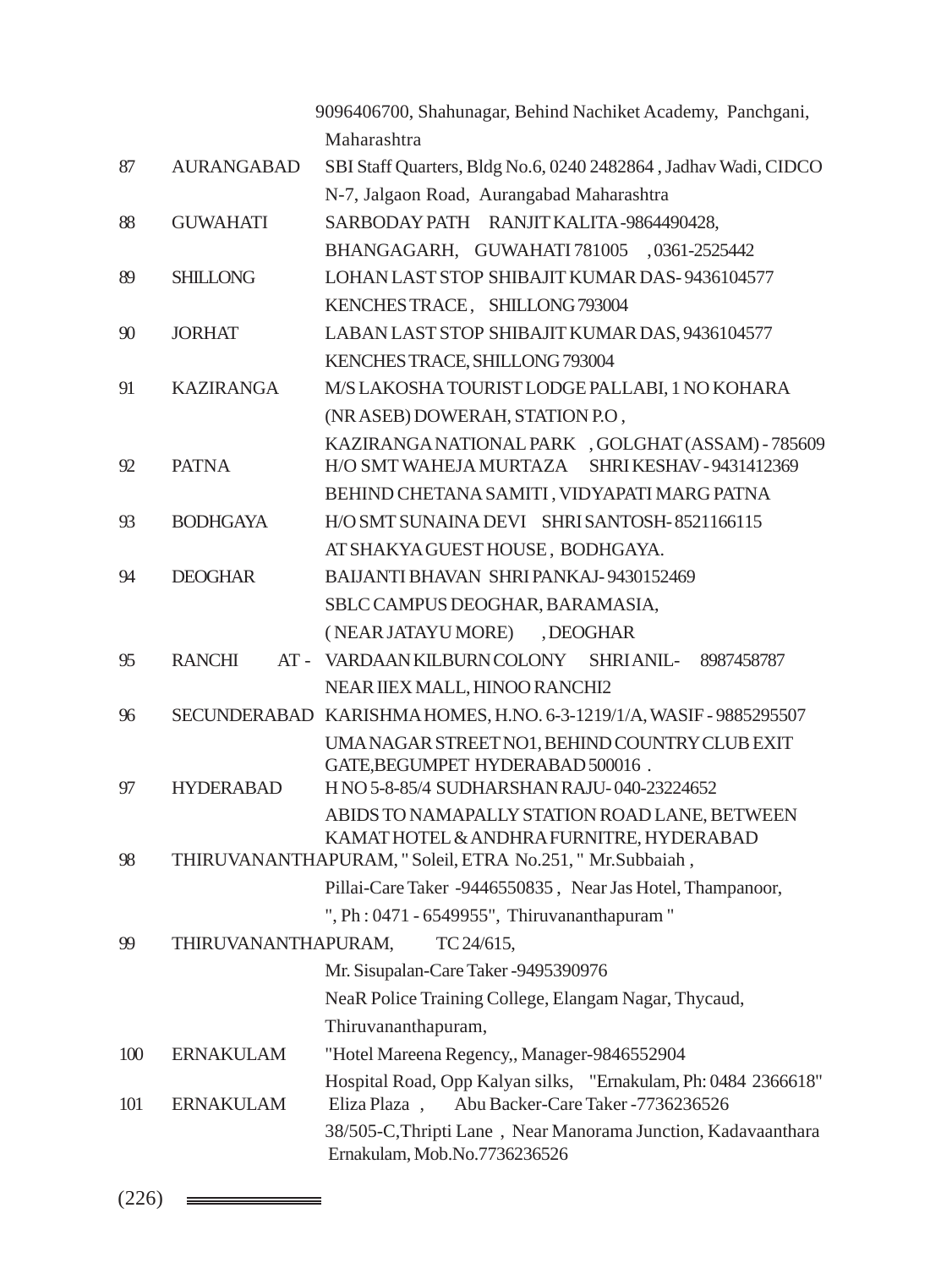| 102 | <b>GURUVAYUR"</b> | Anjam Smrithi Mandiram, Manager-9447495751," Near Railway                                                      |  |  |  |
|-----|-------------------|----------------------------------------------------------------------------------------------------------------|--|--|--|
|     |                   | Station East Nada, "Guruvayur-Kerala-680101, Phone:0487-2555561"                                               |  |  |  |
| 103 | <b>GURUVAYUR</b>  | M/s.Krishna Gardens, Manager-7293930000, Perumbilavil Road,                                                    |  |  |  |
|     |                   | Guruvayur-680101, Ph.No.0487-2552558                                                                           |  |  |  |
| 104 | <b>GURUVAYUR</b>  | M/s. Hotel Elite, East Nada 0487-2556215, Guruvayur-680101,<br>Ph No.0487-2556215                              |  |  |  |
| 105 | <b>MUNNAR</b>     | "M/S Sujatha Inn, A. M. Road, Munnar (PO), Manager-9746461773                                                  |  |  |  |
|     |                   | "Idukki Dist, Kerala - 685 612., " "Ph: 04865 232770, 04865 232880"                                            |  |  |  |
| 106 | <b>MUNNAR</b>     | M/s. Green Ridge Holiday Home, Manager-9633058263                                                              |  |  |  |
|     |                   | Munnar, Ph.No.0486-5231164                                                                                     |  |  |  |
| 107 | <b>THEKKADY</b>   | M/S HOTEL S. N. International, 04869-224355,                                                                   |  |  |  |
|     |                   | K.K.Road, Thekkady, Kumily. Pin- 685 509,                                                                      |  |  |  |
|     |                   | Ph.No.04869-224355,320361                                                                                      |  |  |  |
| 108 | <b>THEKKADY</b>   | M/s. Hotel Kumily Gate<br>Manager-9446432079                                                                   |  |  |  |
| 109 | <b>KUMARAKOM</b>  | Near Kumily Bus Stand , Kumily, Thekkedy, Ph No.04869-222279<br>"M/S. Ashirwad Heritage Resorts, MD-9895180539 |  |  |  |
|     |                   | Ward No: 2, Chakrampady, Kumarakom P.O, Kottayam Dist,                                                         |  |  |  |
|     |                   | "Kerala, Pin 686 563. Ph: 0481 2527100, 0481 2527070,"                                                         |  |  |  |
| 110 | <b>WAYANAD</b>    | The woodlands, 04936-202547                                                                                    |  |  |  |
|     |                   | Main Road, Kalpetta-Ph.No.04936-202547                                                                         |  |  |  |
| 111 | ALAPPUZHA-        | Jacquelin Cruise & House Boat,<br>Mr.Joffy-9746325436,                                                         |  |  |  |
|     |                   | <b>PALLATHURUTHY</b>                                                                                           |  |  |  |